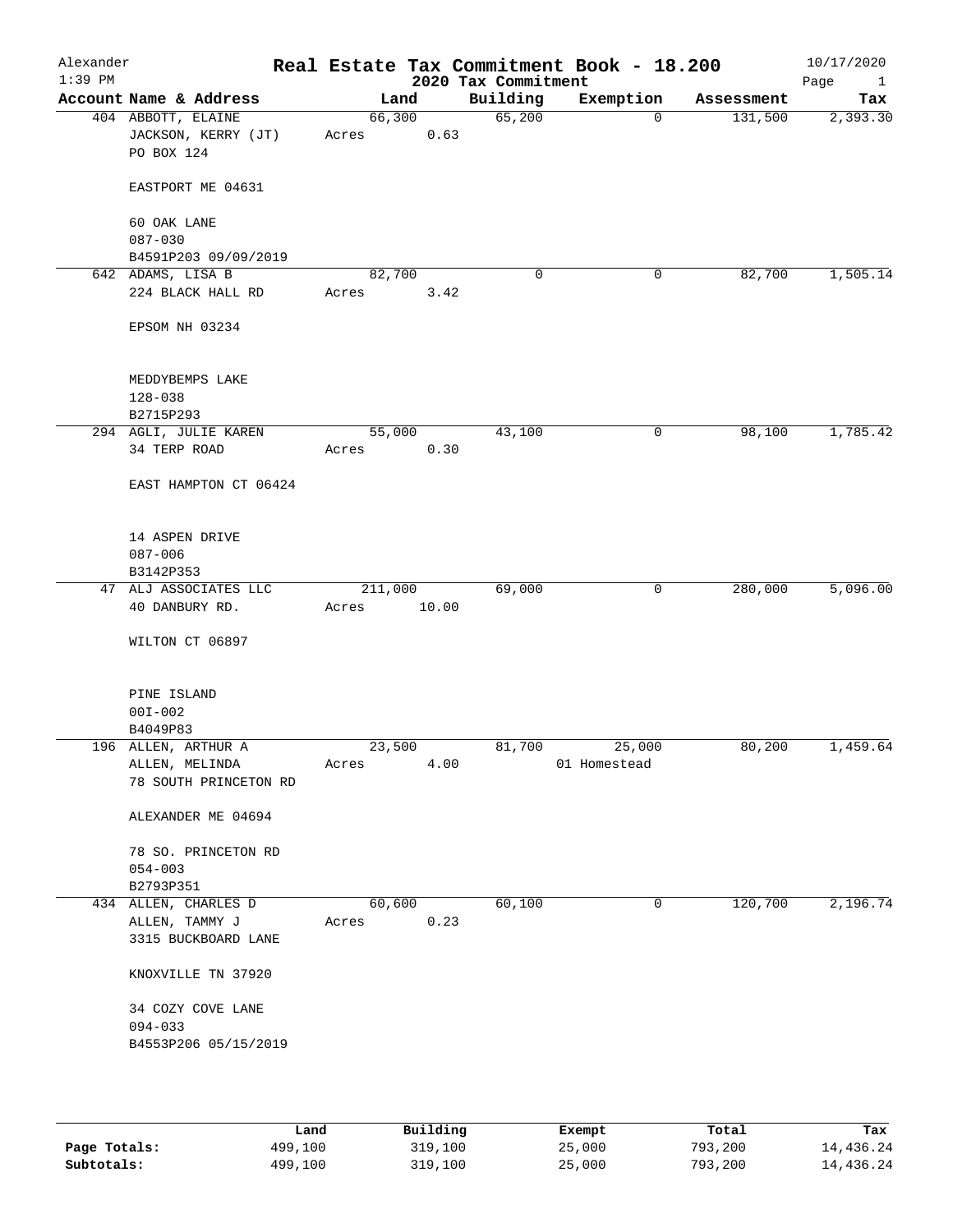| Alexander<br>$1:39$ PM |                               |       |        |      | 2020 Tax Commitment | Real Estate Tax Commitment Book - 18.200 |            | 10/17/2020<br>Page<br>2 |
|------------------------|-------------------------------|-------|--------|------|---------------------|------------------------------------------|------------|-------------------------|
|                        | Account Name & Address        |       | Land   |      | Building            | Exemption                                | Assessment | Tax                     |
|                        | 8 ALLEN, LOIS S               |       | 34,000 |      | $\mathsf{O}$        | $\mathbf 0$                              | 34,000     | 618.80                  |
|                        | 274 MOHAWK ROAD               | Acres | 1.50   |      |                     |                                          |            |                         |
|                        | WEST ENFIELD ME 04493         |       |        |      |                     |                                          |            |                         |
|                        |                               |       |        |      |                     |                                          |            |                         |
|                        | POCOMOONSHINE LK              |       |        |      |                     |                                          |            |                         |
|                        | $019 - 011$                   |       |        |      |                     |                                          |            |                         |
|                        | B4491P106 08/06/2018 B999P101 |       |        |      |                     |                                          |            |                         |
|                        | 393 ALLEN, RALPH              |       | 25,200 |      | 67,800              | 25,000                                   | 68,000     | 1,237.60                |
|                        | ALLEN, DONALDA                | Acres |        | 6.32 |                     | 01 Homestead                             |            |                         |
|                        | 183 FLAT ROAD                 |       |        |      |                     |                                          |            |                         |
|                        | ALEXANDER ME 04694            |       |        |      |                     |                                          |            |                         |
|                        | 183 FLAT RD                   |       |        |      |                     |                                          |            |                         |
|                        | $083 - 003$                   |       |        |      |                     |                                          |            |                         |
|                        | B2204P32                      |       |        |      |                     |                                          |            |                         |
|                        | 11 ANDREWS, PAUL A            |       | 59,500 |      | 17,800              | 0                                        | 77,300     | 1,406.86                |
|                        | 3 POWDERHORN ROAD             | Acres |        | 0.30 |                     |                                          |            |                         |
|                        | PATTERSON NY 12563            |       |        |      |                     |                                          |            |                         |
|                        | 65 HICKORY LANE               |       |        |      |                     |                                          |            |                         |
|                        | 087-017                       |       |        |      |                     |                                          |            |                         |
|                        | B4280P191                     |       |        |      |                     |                                          |            |                         |
|                        | 157 ANTHONY, DARRELL          |       | 20,500 |      | 38,300              | 31,000                                   | 27,800     | 505.96                  |
|                        | 30 DAVIS RD                   | Acres |        | 2.00 |                     | 01 Homestead                             |            |                         |
|                        |                               |       |        |      |                     | 02 Veteran                               |            |                         |
|                        | ALEXANDER ME 04694            |       |        |      |                     |                                          |            |                         |
|                        | 30 DAVIS RD                   |       |        |      |                     |                                          |            |                         |
|                        | $065 - 009$                   |       |        |      |                     |                                          |            |                         |
|                        | B3451P176                     |       |        |      |                     |                                          |            |                         |
|                        | 13 ARCHER, RAYMOND A          |       | 81,400 |      | 54,300              | $\mathbf 0$                              | 135,700    | 2,469.74                |
|                        | ARCHER, LINDA S               | Acres | 20.40  |      |                     |                                          |            |                         |
|                        | 78 WESSNETTE DR               |       |        |      |                     |                                          |            |                         |
|                        | HAMPDEN ME 04444              |       |        |      |                     |                                          |            |                         |
|                        | 39 HICKORY LANE               |       |        |      |                     |                                          |            |                         |
|                        | $087 - 036 + 10 + 37$         |       |        |      |                     |                                          |            |                         |
|                        | B1526P266                     |       |        |      |                     |                                          |            |                         |
|                        | 440 ARICOR LEASING INC        |       | 60,400 |      | 49,900              | 0                                        | 110,300    | 2,007.46                |
|                        | C/O ANTOLIN D BOIS            | Acres |        | 0.39 |                     |                                          |            |                         |
|                        | 15204 BAYSIDE AVE             |       |        |      |                     |                                          |            |                         |
|                        | FLUSHING NY 11354             |       |        |      |                     |                                          |            |                         |
|                        |                               |       |        |      |                     |                                          |            |                         |
|                        | 10 FLOOD DRIVE                |       |        |      |                     |                                          |            |                         |
|                        | $087 - 018$                   |       |        |      |                     |                                          |            |                         |
|                        | B3539P289                     |       |        |      |                     |                                          |            |                         |
|                        |                               |       |        |      |                     |                                          |            |                         |
|                        |                               |       |        |      |                     |                                          |            |                         |
|                        |                               |       |        |      |                     |                                          |            |                         |

|              | Land    | Building | Exempt | Total     | Tax       |
|--------------|---------|----------|--------|-----------|-----------|
| Page Totals: | 281,000 | 228,100  | 56,000 | 453,100   | 8,246.42  |
| Subtotals:   | 780,100 | 547,200  | 81,000 | 1,246,300 | 22,682.66 |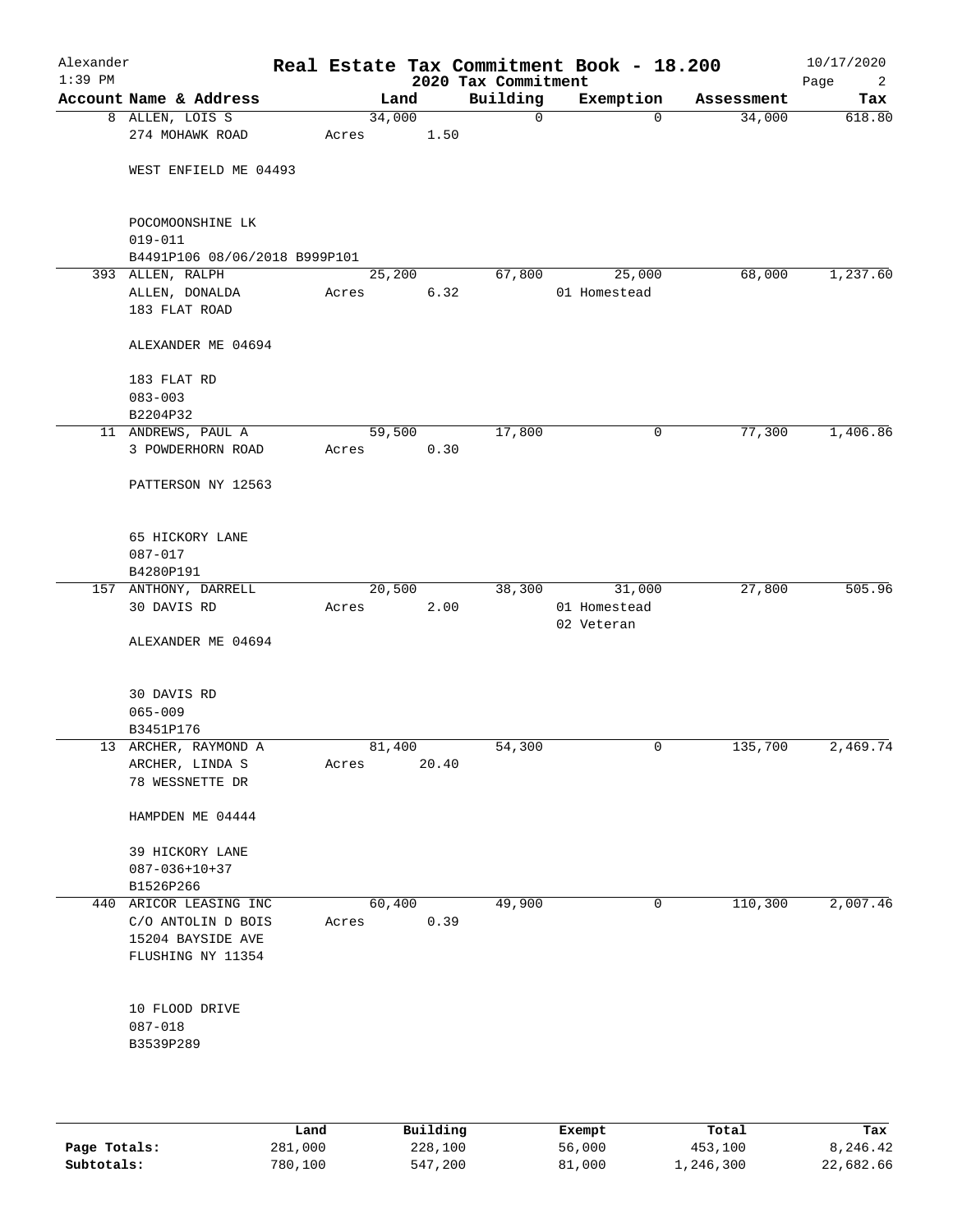| Alexander<br>$1:39$ PM |                                                                |        |        | 2020 Tax Commitment | Real Estate Tax Commitment Book - 18.200 |            | 10/17/2020<br>Page<br>3 |
|------------------------|----------------------------------------------------------------|--------|--------|---------------------|------------------------------------------|------------|-------------------------|
|                        | Account Name & Address                                         |        | Land   | Building            | Exemption                                | Assessment | Tax                     |
|                        | 72 ARNDT, CHAD W                                               | 53,400 |        | $\mathbf 0$         | $\mathbf 0$                              | 53,400     | 971.88                  |
|                        | PO BOX 346                                                     | Acres  | 34.89  |                     |                                          |            |                         |
|                        | MASONVILLE CO 80541                                            |        |        |                     |                                          |            |                         |
|                        |                                                                |        |        |                     |                                          |            |                         |
|                        | 152 BARROWS LAKE ROAD                                          |        |        |                     |                                          |            |                         |
|                        | $097 - 013$                                                    |        |        |                     |                                          |            |                         |
|                        | B4500P52 09/04/2018 B3149P332 02/06/2006<br>15 AUSTIN, MATTHEW | 80,200 |        | 68,400              | 25,000                                   | 123,600    | 2,249.52                |
|                        | P. O. BOX 802                                                  | Acres  | 4.40   |                     | 01 Homestead                             |            |                         |
|                        |                                                                |        |        |                     |                                          |            |                         |
|                        | CALAIS ME 04619                                                |        |        |                     |                                          |            |                         |
|                        | 59 NODDIN ROAD                                                 |        |        |                     |                                          |            |                         |
|                        | $087 - 023, 024$                                               |        |        |                     |                                          |            |                         |
|                        | B3796P258                                                      |        |        |                     |                                          |            |                         |
|                        | 21 BAKER, BRUCE                                                |        | 49,389 | 128,500             | 31,000                                   | 146,889    | 2,673.38                |
|                        | 842 COOPER RD.                                                 | Acres  | 73.31  |                     | 02 Veteran<br>01 Homestead               |            |                         |
|                        | ALEXANDER ME 04694                                             |        |        |                     |                                          |            |                         |
|                        |                                                                |        |        |                     |                                          |            |                         |
|                        | 842 COOPER RD                                                  |        |        |                     |                                          |            |                         |
|                        | $112 - 001$                                                    |        |        |                     |                                          |            |                         |
|                        | B1532P198                                                      |        |        |                     |                                          |            |                         |
|                        | 118 BARNARD, PHILIP                                            |        | 50,300 | 43,800              | 0                                        | 94,100     | 1,712.62                |
|                        | 50 MONROE ST                                                   | Acres  | 46.00  |                     |                                          |            |                         |
|                        | CALAIS ME 04619                                                |        |        |                     |                                          |            |                         |
|                        | 750 COOPER RD                                                  |        |        |                     |                                          |            |                         |
|                        | $106 - 001$                                                    |        |        |                     |                                          |            |                         |
|                        | B3642P174                                                      |        |        |                     |                                          |            |                         |
|                        | 341 BARTLETT, GERRY                                            | 62,600 |        | 7,000               | 0                                        | 69,600     | 1,266.72                |
|                        | BARTLETT, SHARON                                               | Acres  | 0.46   |                     |                                          |            |                         |
|                        | 846 MAIN ST, APT #2                                            |        |        |                     |                                          |            |                         |
|                        | CALAIS ME 04619                                                |        |        |                     |                                          |            |                         |
|                        | 74 SOUTH SHORE ROAD                                            |        |        |                     |                                          |            |                         |
|                        | $092 - 023$                                                    |        |        |                     |                                          |            |                         |
|                        | B4144P256                                                      |        |        |                     |                                          |            |                         |
|                        | 129 BASSETT, TODD                                              | 33,000 |        | 76,300              | 25,000                                   | 84,300     | 1,534.26                |
|                        | 440 COOPER RD                                                  | Acres  | 1.00   |                     | 01 Homestead                             |            |                         |
|                        | ALEXANDER ME 04694                                             |        |        |                     |                                          |            |                         |
|                        | 440 COOPER RD                                                  |        |        |                     |                                          |            |                         |
|                        | $094 - 008$                                                    |        |        |                     |                                          |            |                         |
|                        | B2857P171                                                      |        |        |                     |                                          |            |                         |
|                        |                                                                |        |        |                     |                                          |            |                         |
|                        |                                                                |        |        |                     |                                          |            |                         |
|                        |                                                                |        |        |                     |                                          |            |                         |

|              | Land      | Building | Exempt  | Total     | Tax       |
|--------------|-----------|----------|---------|-----------|-----------|
| Page Totals: | 328,889   | 324,000  | 81,000  | 571,889   | 10,408.38 |
| Subtotals:   | ⊥,108,989 | 871,200  | 162,000 | 1,818,189 | 33,091.04 |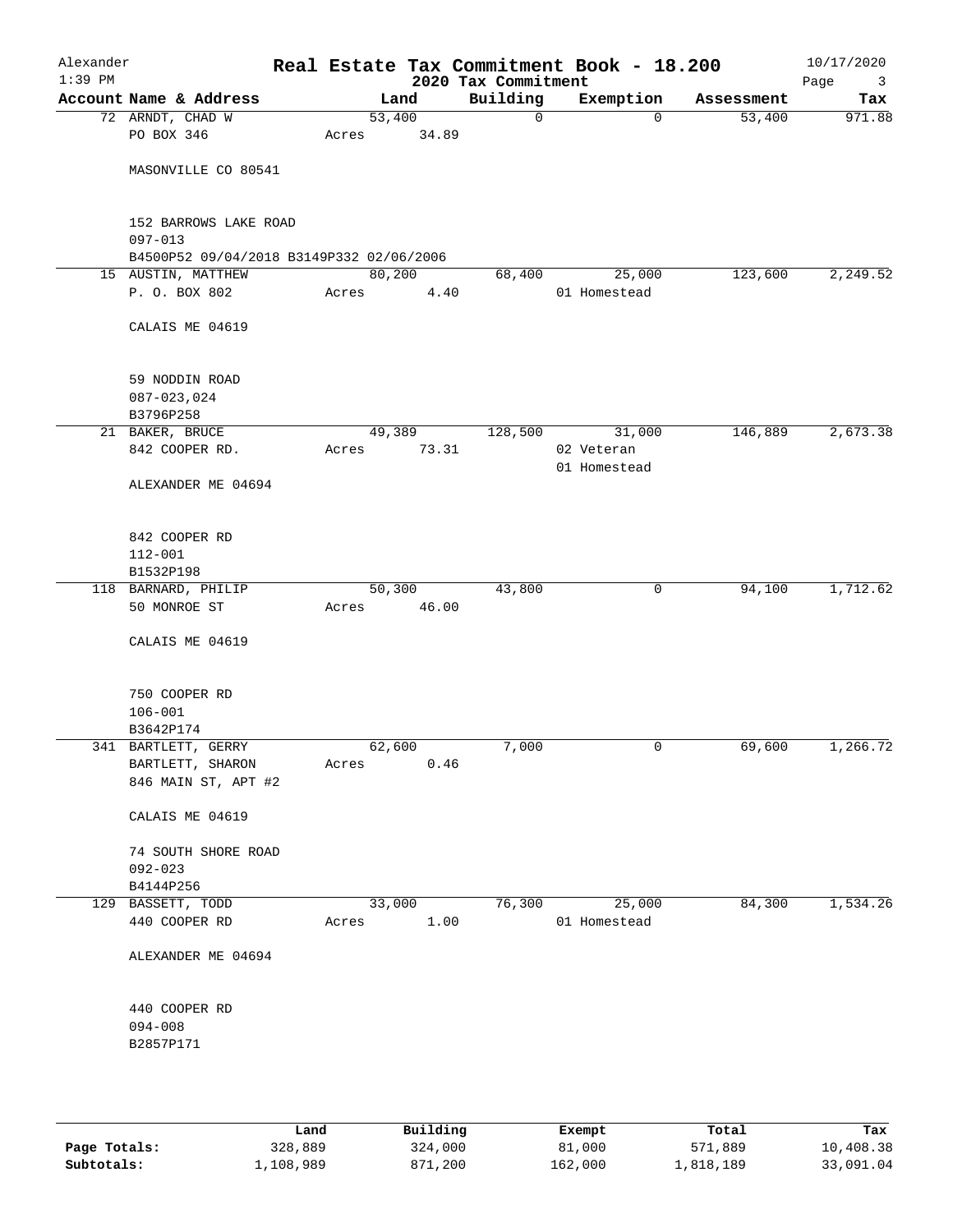| Alexander<br>$1:39$ PM |                                                                   |                 |      | 2020 Tax Commitment | Real Estate Tax Commitment Book - 18.200 |            | 10/17/2020<br>Page<br>$\overline{4}$ |
|------------------------|-------------------------------------------------------------------|-----------------|------|---------------------|------------------------------------------|------------|--------------------------------------|
|                        | Account Name & Address                                            | Land            |      | Building            | Exemption                                | Assessment | Tax                                  |
|                        | 351 BASSILAKIS, JANET, M.<br>277 CHIMNEY SWEEP HILL<br>ROAD       | 95,700<br>Acres | 1.63 | 102,500             | $\Omega$                                 | 198,200    | 3,607.24                             |
|                        | GLASTONBURY CT 06033                                              |                 |      |                     |                                          |            |                                      |
|                        | 54 PINE TREE SHORES                                               |                 |      |                     |                                          |            |                                      |
|                        | $019 - 005$<br>B3863P52                                           |                 |      |                     |                                          |            |                                      |
|                        | 384 BEACH, DAVID S                                                | 63,400          |      | 50,600              | 25,000                                   | 89,000     | 1,619.80                             |
|                        | DERESZEWSKI, DONNA M<br>P.O.BOX 646                               | Acres           | 0.34 |                     | 01 Homestead                             |            |                                      |
|                        | PRINCETON ME                                                      |                 |      |                     |                                          |            |                                      |
|                        | 236 DAVIS ROAD<br>$086 - 026$                                     |                 |      |                     |                                          |            |                                      |
|                        | 154 BEAUSOLEIL, PATRICK                                           | 18,200          |      | $\mathbf 0$         | 0                                        | 18,200     | 331.24                               |
|                        | PO BOX 75                                                         | Acres           | 0.46 |                     |                                          |            |                                      |
|                        | CALAIS ME 04619                                                   |                 |      |                     |                                          |            |                                      |
|                        | 290 DAVIS RD                                                      |                 |      |                     |                                          |            |                                      |
|                        | $092 - 001$                                                       |                 |      |                     |                                          |            |                                      |
|                        | B4373P136                                                         |                 |      |                     |                                          |            |                                      |
|                        | 27 BEAUSOLEIL, PATRICK A                                          | 57,600          |      | 17,000              | 0                                        | 74,600     | 1,357.72                             |
|                        | P. O. BOX 75                                                      | Acres           | 0.46 |                     |                                          |            |                                      |
|                        | CALAIS ME 04619                                                   |                 |      |                     |                                          |            |                                      |
|                        | 292 DAVIS ROAD                                                    |                 |      |                     |                                          |            |                                      |
|                        | $092 - 003$                                                       |                 |      |                     |                                          |            |                                      |
|                        | B965P83                                                           |                 |      |                     |                                          |            |                                      |
|                        | 138 BELL, PAUL                                                    | 63,400          |      | 28,900              | 0                                        | 92,300     | 1,679.86                             |
|                        | $\operatorname{BELL}$ , $\operatorname{BETTE}$<br>264 RAMSDELL RD | Acres           | 0.34 |                     |                                          |            |                                      |
|                        | FARMINGTON ME 04938                                               |                 |      |                     |                                          |            |                                      |
|                        | 45 MAPLE DRIVE                                                    |                 |      |                     |                                          |            |                                      |
|                        | $087 - 025$                                                       |                 |      |                     |                                          |            |                                      |
|                        | B2539P37                                                          |                 |      |                     |                                          |            |                                      |
|                        | 140 BENNER, JESSE<br>15 SOUTH PRINCETON ROAD Acres                | 18,200          | 0.50 | 11,500              | 25,000<br>01 Homestead                   | 4,700      | 85.54                                |
|                        | ALEXANDER ME 04694                                                |                 |      |                     |                                          |            |                                      |
|                        | 15 SO. PRINCETON RD                                               |                 |      |                     |                                          |            |                                      |
|                        | $055 - 002$                                                       |                 |      |                     |                                          |            |                                      |
|                        | B4462P45 05/24/2018 B2190P299                                     |                 |      |                     |                                          |            |                                      |
|                        |                                                                   |                 |      |                     |                                          |            |                                      |

|              | Land      | Building  | Exempt  | Total     | Tax       |
|--------------|-----------|-----------|---------|-----------|-----------|
| Page Totals: | 316,500   | 210,500   | 50,000  | 477,000   | 8,681.40  |
| Subtotals:   | 1,425,489 | 1,081,700 | 212,000 | 2,295,189 | 41,772.44 |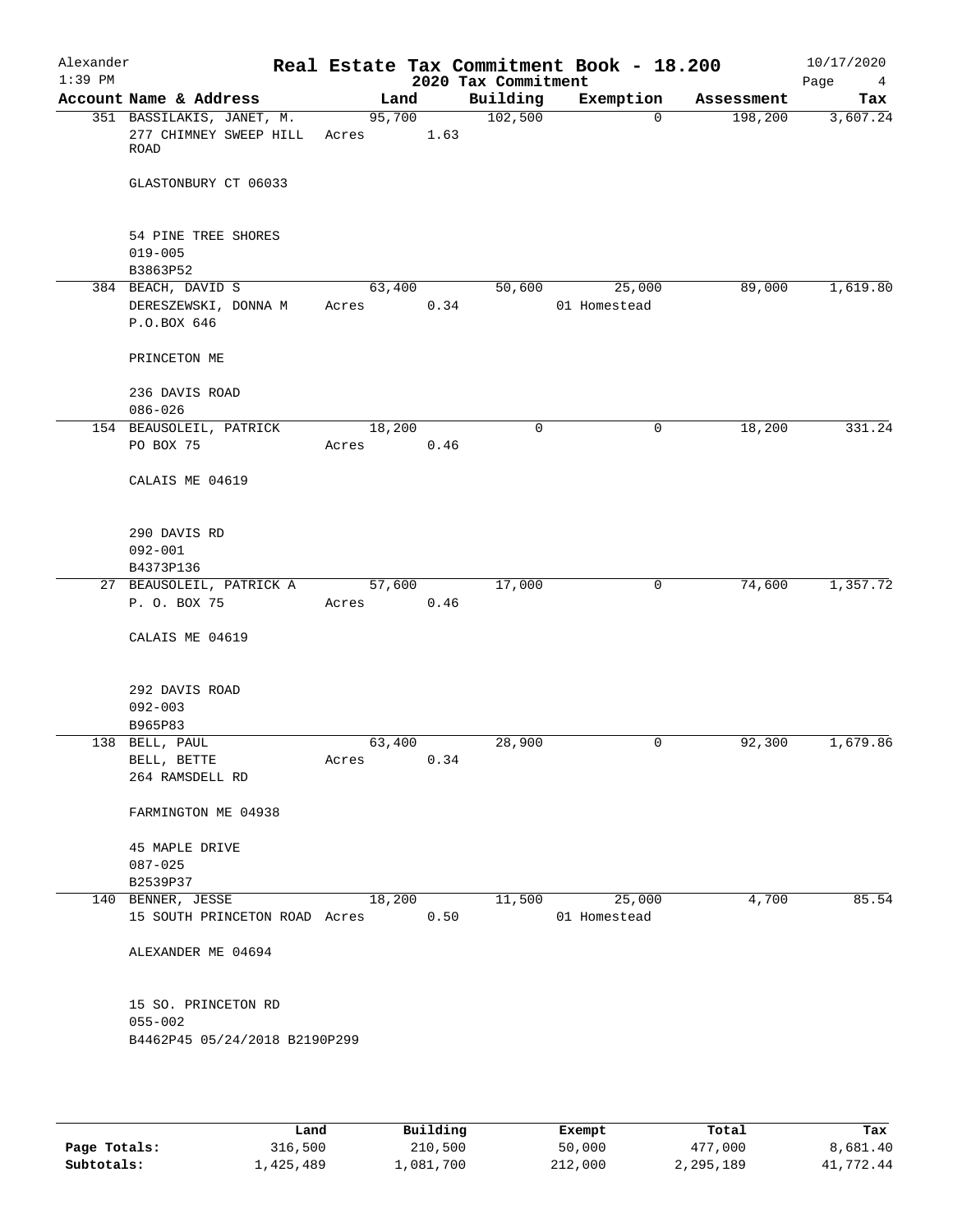| Alexander<br>$1:39$ PM |                                 |        |       | 2020 Tax Commitment | Real Estate Tax Commitment Book - 18.200 |            | 10/17/2020<br>Page<br>5 |
|------------------------|---------------------------------|--------|-------|---------------------|------------------------------------------|------------|-------------------------|
|                        | Account Name & Address          |        | Land  | Building            | Exemption                                | Assessment | Tax                     |
|                        | 551 BENOIT, EUGENE              | 19,000 |       | 33,200              | 25,000                                   | 27,200     | 495.04                  |
|                        | 241 Flat Rd                     | Acres  | 1.00  |                     | 01 Homestead                             |            |                         |
|                        | ALEXANDER ME 04694              |        |       |                     |                                          |            |                         |
|                        | 241 FLAT RD                     |        |       |                     |                                          |            |                         |
|                        | $083 - 012$                     |        |       |                     |                                          |            |                         |
|                        | B4295P315<br>170 BERRY, TODD    | 37,400 |       | 13,300              | 25,000                                   | 25,700     | 467.74                  |
|                        | PARKER, CLARISSA                | Acres  | 14.43 |                     | 01 Homestead                             |            |                         |
|                        | 158 ARM RD                      |        |       |                     |                                          |            |                         |
|                        | ALEXANDER ME 04694              |        |       |                     |                                          |            |                         |
|                        | ARM RD                          |        |       |                     |                                          |            |                         |
|                        | $087 - 039$                     |        |       |                     |                                          |            |                         |
|                        | B3959P319 04/25/2013            |        |       |                     |                                          |            |                         |
|                        | 33 BETZ, F LEE                  | 89,600 |       | 63,100              | 0                                        | 152,700    | 2,779.14                |
|                        | BETZ, PATRICIA<br>P.O.BOX 818   | Acres  | 0.73  |                     |                                          |            |                         |
|                        | BAILEYVILLE ME 04694            |        |       |                     |                                          |            |                         |
|                        | <b>36 PINE TREE SHORE</b>       |        |       |                     |                                          |            |                         |
|                        | $019 - 004 - 00B$               |        |       |                     |                                          |            |                         |
|                        | B1811P60                        |        |       |                     |                                          |            |                         |
|                        | 214 BLAKE, CATHERINE            | 53,700 |       | 19,400              | 0                                        | 73,100     | 1,330.42                |
|                        | BLAKE, CLAYTON                  | Acres  | 0.17  |                     |                                          |            |                         |
|                        | PO BOX 1382                     |        |       |                     |                                          |            |                         |
|                        | CALAIS ME 04619                 |        |       |                     |                                          |            |                         |
|                        | 49 HICKORY LANE                 |        |       |                     |                                          |            |                         |
|                        | $087 - 013$                     |        |       |                     |                                          |            |                         |
|                        | B2212P96                        |        |       |                     |                                          |            |                         |
|                        | 34 BLAKE, CLAYTON               | 10,100 |       | 0                   | 0                                        | 10,100     | 183.82                  |
|                        | BLAKE, CATHERINE                | Acres  | 10.00 |                     |                                          |            |                         |
|                        | PO BOX 1382                     |        |       |                     |                                          |            |                         |
|                        | CALAIS ME 04619                 |        |       |                     |                                          |            |                         |
|                        | ARM RD                          |        |       |                     |                                          |            |                         |
|                        | $077 - 012$                     |        |       |                     |                                          |            |                         |
|                        | B1801P339                       |        |       |                     |                                          |            |                         |
|                        | 35 BLAKE, CLAYTON               | 35,500 |       | 242,600             | 25,000                                   | 253,100    | 4,606.42                |
|                        | BLAKE, CATHERINE<br>PO BOX 1382 | Acres  | 19.00 |                     | 01 Homestead                             |            |                         |
|                        | CALAIS ME 04619                 |        |       |                     |                                          |            |                         |
|                        | COOPER RD                       |        |       |                     |                                          |            |                         |
|                        | $101 - 003$                     |        |       |                     |                                          |            |                         |
|                        | B1398P252                       |        |       |                     |                                          |            |                         |
|                        |                                 |        |       |                     |                                          |            |                         |
|                        |                                 |        |       |                     |                                          |            |                         |
|                        |                                 |        |       |                     |                                          |            |                         |

|              | Land      | Building    | Exempt  | Total     | Tax       |
|--------------|-----------|-------------|---------|-----------|-----------|
| Page Totals: | 245,300   | 371,600     | 75,000  | 541,900   | 9,862.58  |
| Subtotals:   | ⊥,670,789 | ., 453, 300 | 287,000 | 2,837,089 | 51,635.02 |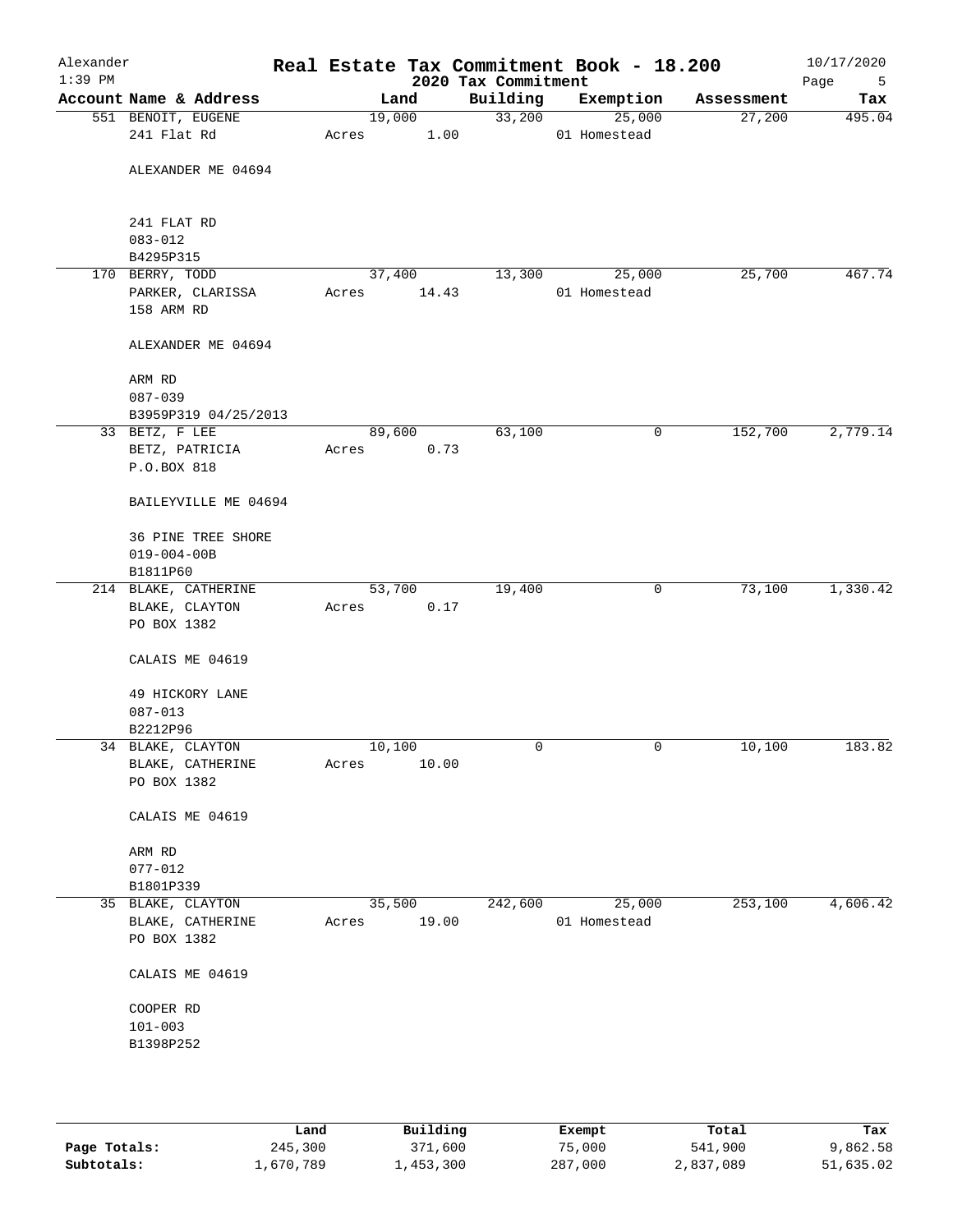| Alexander<br>$1:39$ PM |                         |         |       | Real Estate Tax Commitment Book - 18.200<br>2020 Tax Commitment |              |            | 10/17/2020<br>Page<br>6 |
|------------------------|-------------------------|---------|-------|-----------------------------------------------------------------|--------------|------------|-------------------------|
|                        | Account Name & Address  |         | Land  | Building                                                        | Exemption    | Assessment | Tax                     |
|                        | 363 BLAKE, CLAYTON      | 24,800  |       | 1,000                                                           | $\mathbf 0$  | 25,800     | 469.56                  |
|                        | BLAKE, CATHERINE        | Acres   | 18.00 |                                                                 |              |            |                         |
|                        | PO BOX 1382             |         |       |                                                                 |              |            |                         |
|                        |                         |         |       |                                                                 |              |            |                         |
|                        | CALAIS ME 04619         |         |       |                                                                 |              |            |                         |
|                        |                         |         |       |                                                                 |              |            |                         |
|                        | ARM RD                  |         |       |                                                                 |              |            |                         |
|                        | $077 - 011$             |         |       |                                                                 |              |            |                         |
|                        | B2909P350               |         |       |                                                                 |              |            |                         |
|                        | 364 BLAKE, CLAYTON      | 19,100  |       | 0                                                               | 0            | 19,100     | 347.62                  |
|                        | BLAKE, CATHERINE        | Acres   | 0.46  |                                                                 |              |            |                         |
|                        | PO BOX 1382             |         |       |                                                                 |              |            |                         |
|                        |                         |         |       |                                                                 |              |            |                         |
|                        | CALAIS ME 04619         |         |       |                                                                 |              |            |                         |
|                        | PLEASANT LK             |         |       |                                                                 |              |            |                         |
|                        | $086 - 020$             |         |       |                                                                 |              |            |                         |
|                        | B2909P350               |         |       |                                                                 |              |            |                         |
|                        | 215 BLAKE, HERBERT L    | 58,800  |       | 23,800                                                          | 0            | 82,600     | 1,503.32                |
|                        | BLAKE, SUSAN E          | Acres   | 0.23  |                                                                 |              |            |                         |
|                        | 546 MAYALL RD           |         |       |                                                                 |              |            |                         |
|                        |                         |         |       |                                                                 |              |            |                         |
|                        | NEW GLOUCESTER ME 04260 |         |       |                                                                 |              |            |                         |
|                        | 53 HICKORY LANE         |         |       |                                                                 |              |            |                         |
|                        | $087 - 014$             |         |       |                                                                 |              |            |                         |
|                        | B3109P279               |         |       |                                                                 |              |            |                         |
|                        | 22 BOGDEN, PAUL         | 153,800 |       | 0                                                               | $\mathsf{O}$ | 153,800    | 2,799.16                |
|                        | 8 CROSS CREEK DRIVE     | Acres   | 59.50 |                                                                 |              |            |                         |
|                        |                         |         |       |                                                                 |              |            |                         |
|                        | FLEMINGTON NJ 08822     |         |       |                                                                 |              |            |                         |
|                        |                         |         |       |                                                                 |              |            |                         |
|                        | MEDDYBEMPS LK           |         |       |                                                                 |              |            |                         |
|                        | RIM-RS1 & 126-11        |         |       |                                                                 |              |            |                         |
|                        | B3755P288               |         |       |                                                                 |              |            |                         |
|                        | 36 BOGUCKI, DR MARY     | 117,800 |       | 102,200                                                         | 0            | 220,000    | 4,004.00                |
|                        | 17 8TH AVE              | Acres   | 6.44  |                                                                 |              |            |                         |
|                        | BRANFORD CT 06405       |         |       |                                                                 |              |            |                         |
|                        |                         |         |       |                                                                 |              |            |                         |
|                        | 74 PINE TREE SHORE      |         |       |                                                                 |              |            |                         |
|                        | $019 - 008 + 10$        |         |       |                                                                 |              |            |                         |
|                        | B2179P139               |         |       |                                                                 |              |            |                         |
|                        | 570 BOGUCKI, MARY S     | 75,300  |       | $\mathbf 0$                                                     | 0            | 75,300     | 1,370.46                |
|                        | 17 8TH AVE              | Acres   | 58.50 |                                                                 |              |            |                         |
|                        |                         |         |       |                                                                 |              |            |                         |
|                        | BRANFORD CT 06405       |         |       |                                                                 |              |            |                         |
|                        |                         |         |       |                                                                 |              |            |                         |
|                        | 74 PINE TREE SHORE RD   |         |       |                                                                 |              |            |                         |
|                        | $019 - 012$             |         |       |                                                                 |              |            |                         |
|                        | B2812P185               |         |       |                                                                 |              |            |                         |
|                        |                         |         |       |                                                                 |              |            |                         |
|                        |                         |         |       |                                                                 |              |            |                         |
|                        |                         |         |       |                                                                 |              |            |                         |

|              | Land      | Building  | Exempt  | Total     | Tax       |
|--------------|-----------|-----------|---------|-----------|-----------|
| Page Totals: | 449,600   | 127,000   |         | 576,600   | 10,494.12 |
| Subtotals:   | 2,120,389 | 1,580,300 | 287,000 | 3,413,689 | 62,129.14 |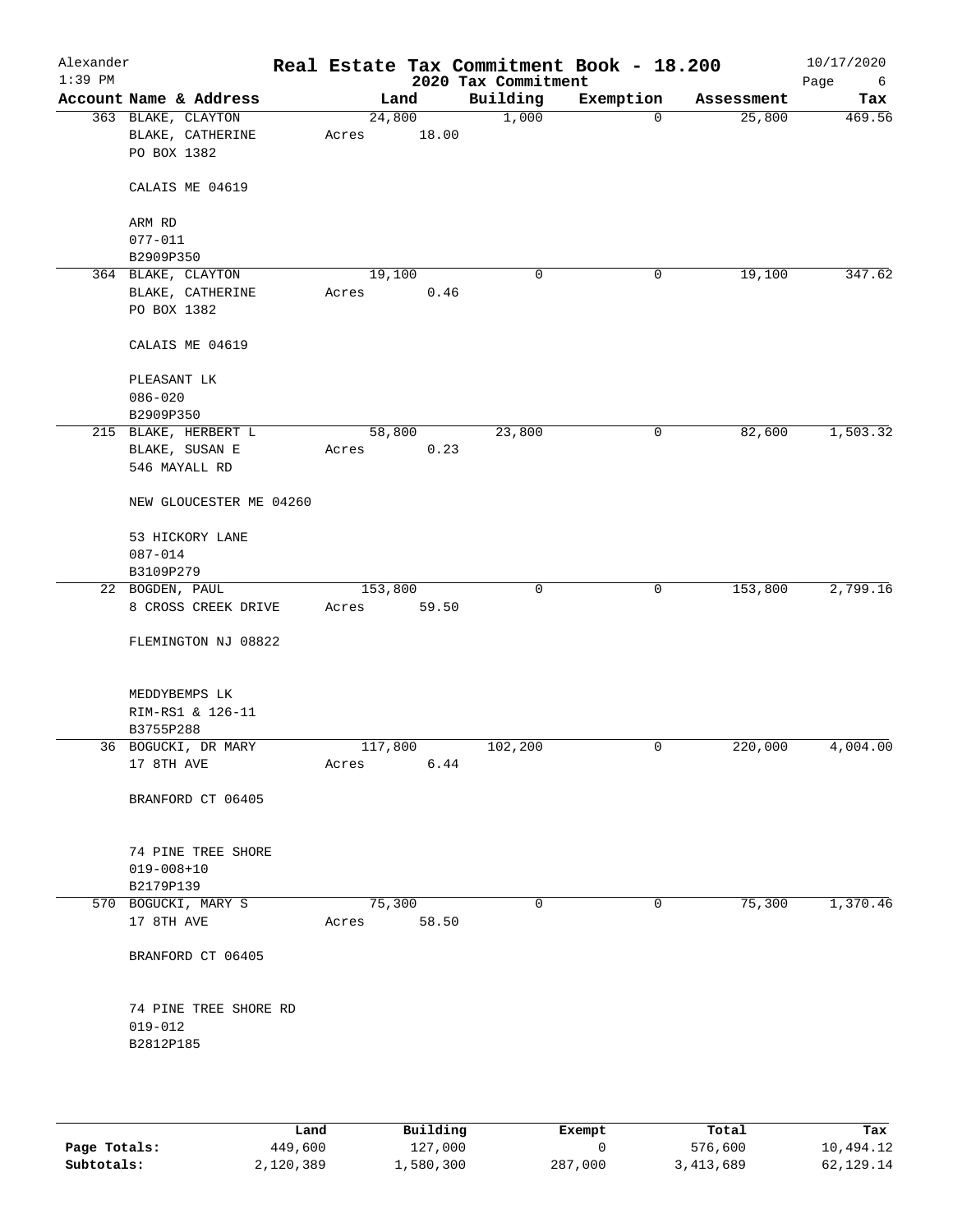| Alexander<br>$1:39$ PM |                                                                 |         |                | 2020 Tax Commitment | Real Estate Tax Commitment Book - 18.200 |            | 10/17/2020                    |
|------------------------|-----------------------------------------------------------------|---------|----------------|---------------------|------------------------------------------|------------|-------------------------------|
|                        | Account Name & Address                                          |         | Land           | Building            | Exemption                                | Assessment | Page<br>$\overline{7}$<br>Tax |
|                        | 287 BOHANNON, JENNIFER                                          | 58,800  |                | 16,000              | $\mathbf 0$                              | 74,800     | 1,361.36                      |
|                        | 27 MAPLE ST.                                                    | Acres   | 0.23           |                     |                                          |            |                               |
|                        | BAILEYVILLE ME 04694                                            |         |                |                     |                                          |            |                               |
|                        | 62 SOUTH SHORE RD<br>$092 - 020$                                |         |                |                     |                                          |            |                               |
|                        | B3450P210                                                       |         |                |                     |                                          |            |                               |
|                        | 703 BOOMER, CRISTINE                                            |         | 28,800         | 116,600             | 25,000                                   | 120,400    | 2,191.28                      |
|                        | BOOMER, ELIZABETH<br>PO BOX 694                                 | Acres   | 10.00          |                     | 01 Homestead                             |            |                               |
|                        | BAILEYVILLE ME 04694                                            |         |                |                     |                                          |            |                               |
|                        | 806 COOPER ROAD                                                 |         |                |                     |                                          |            |                               |
|                        | $112 - 006$                                                     |         |                |                     |                                          |            |                               |
|                        | B4392P65<br>39 BOROWSKI, RONALD                                 |         | 9,800          | 0                   | 0                                        | 9,800      | 178.36                        |
|                        | PO BOX 244                                                      | Acres   | 1.50           |                     |                                          |            |                               |
|                        | MERCER ISLAND WA 98040                                          |         |                |                     |                                          |            |                               |
|                        | ARM RD                                                          |         |                |                     |                                          |            |                               |
|                        | $087 - 041$                                                     |         |                |                     |                                          |            |                               |
|                        | B864P231<br>42 BOWERSETT,                                       | 204,700 |                | 41,700              | 0                                        | 246,400    | 4,484.48                      |
|                        | JAMES; SUSAN; JOHN; JULIE                                       |         |                |                     |                                          |            |                               |
|                        | BOWERSETT,                                                      | Acres   | 1.50           |                     |                                          |            |                               |
|                        | DAVID & JANE HOBERT                                             |         |                |                     |                                          |            |                               |
|                        | 1255 VALLEY VISTA LANE<br>FOREST VA 24551                       |         |                |                     |                                          |            |                               |
|                        | OWL'S ISLAND<br>$00I - 004$                                     |         |                |                     |                                          |            |                               |
|                        | B1547P83                                                        |         |                |                     |                                          |            |                               |
|                        | 621 BRADY, GEORGE T                                             | 89,000  |                | 300,000             | $\overline{0}$                           | 389,000    | 7,079.80                      |
|                        | 5 PENSTOCK WAY, #303 Acres                                      |         | 2.49           |                     |                                          |            |                               |
|                        | NEWMARKET NH 03857                                              |         |                |                     |                                          |            |                               |
|                        | 135 MEDDYBEMPS SHORE RD<br>128-007                              |         |                |                     |                                          |            |                               |
|                        | B4583P190 08/16/2019 B4583P188 08/16/2019                       |         |                |                     |                                          |            |                               |
|                        | 28 BRAGG, DANNY &<br>BRAGG, BARBARA (JT)<br>135 CHEMO POND ROAD | Acres   | 26,700<br>0.57 | 28,900              | 0                                        | 55,600     | 1,011.92                      |
|                        | EDDINGTON ME 04428                                              |         |                |                     |                                          |            |                               |
|                        | 115 BARROWS LAKE ROAD<br>$097 - 008$                            |         |                |                     |                                          |            |                               |
|                        | B4520P301 12/08/2018 B3219P203                                  |         |                |                     |                                          |            |                               |
|                        |                                                                 |         |                |                     |                                          |            |                               |
|                        |                                                                 |         |                |                     |                                          |            |                               |

|              | Land      | Building  | Exempt  | Total     | Tax       |
|--------------|-----------|-----------|---------|-----------|-----------|
| Page Totals: | 417,800   | 503,200   | 25,000  | 896,000   | 16,307.20 |
| Subtotals:   | 2,538,189 | 2,083,500 | 312,000 | 4,309,689 | 78,436.34 |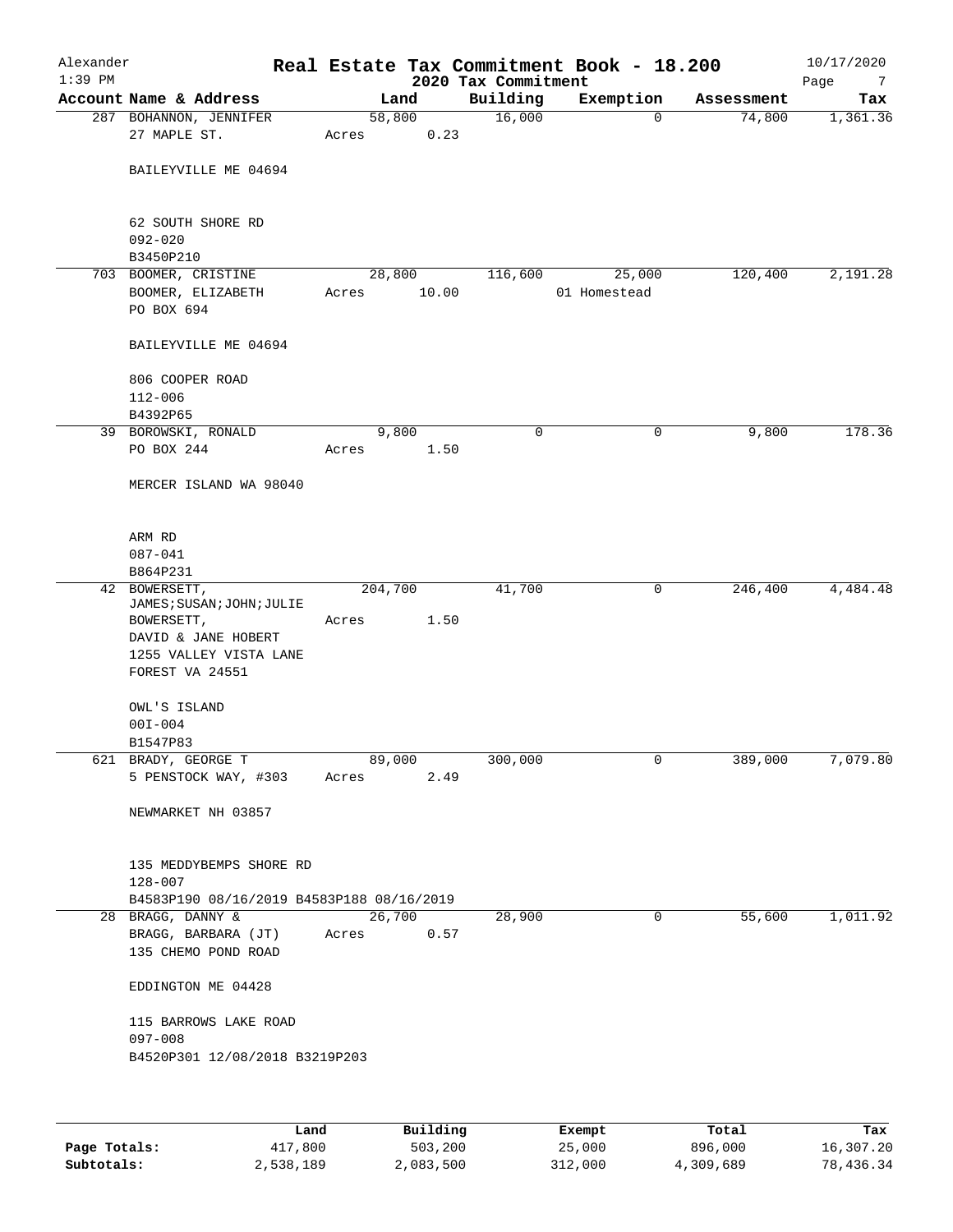| Alexander<br>$1:39$ PM |                                                 | Real Estate Tax Commitment Book - 18.200 | 2020 Tax Commitment |                  |                  | 10/17/2020                |
|------------------------|-------------------------------------------------|------------------------------------------|---------------------|------------------|------------------|---------------------------|
|                        | Account Name & Address                          | Land                                     | Building            | Exemption        | Assessment       | Page<br>$_{\rm 8}$<br>Tax |
|                        | 695 BREAKNECK MT SNO RIDERS                     | 4,800                                    | $\mathsf{O}$        | $\Omega$         | 4,800            | 87.36                     |
|                        | INC<br>P.O.BOX 1384                             | Acres<br>1.40                            |                     |                  |                  |                           |
|                        | CALAIS ME 04619                                 |                                          |                     |                  |                  |                           |
|                        | 524 COOPER RD                                   |                                          |                     |                  |                  |                           |
|                        | $098 - 033$<br>B3388P64                         |                                          |                     |                  |                  |                           |
| 44                     | BREAKNECK MT. SNORIDERS                         | 22,000                                   | 63,900              | 0                | 85,900           | 1,563.38                  |
|                        | INC<br>P.O.BOX 1384                             | 3.00                                     |                     |                  |                  |                           |
|                        |                                                 | Acres                                    |                     |                  |                  |                           |
|                        | CALAIS ME 04619                                 |                                          |                     |                  |                  |                           |
|                        | 524 COOPER RD                                   |                                          |                     |                  |                  |                           |
|                        | $098 - 022$                                     |                                          |                     |                  |                  |                           |
|                        | B1701P213<br>715 BREWER, MARION V               | 44,600                                   | 0                   | 0                | 44,600           | 811.72                    |
|                        | 303 EAST DRURY AVE                              | 70.60<br>Acres                           |                     |                  |                  |                           |
|                        | KISSIMMEE FL 34744                              |                                          |                     |                  |                  |                           |
|                        | SPEARIN ROAD                                    |                                          |                     |                  |                  |                           |
|                        | $082 - 01A + 3$<br>B2859P293                    |                                          |                     |                  |                  |                           |
|                        | 692 BREWER, MICHAEL                             | 25,247                                   | 133,200             | 25,000           | 133,447          | 2,428.74                  |
|                        | BREWER, DEVON<br>722 COOPER ROAD                | 18.00<br>Acres                           |                     | 01 Homestead     |                  |                           |
|                        | ALEXANDER ME 04694                              |                                          |                     |                  |                  |                           |
|                        | 722 COOPER RD                                   |                                          |                     |                  |                  |                           |
|                        | $106 - 006$                                     |                                          |                     |                  |                  |                           |
| 306                    | B4489P43 08/17/2018<br>Briggs, William & Elaine | 74,900                                   | 206,300             | $\mathbf 0$      | 281,200          | 5,117.84                  |
|                        | vs Briggs and Siraco                            |                                          |                     |                  |                  |                           |
|                        | Family Trust<br>PO BOX 457                      | 78.80<br>Acres                           |                     |                  |                  |                           |
|                        | AVON Ma 02322                                   |                                          |                     |                  |                  |                           |
|                        | 1644 Airline Rd.                                |                                          |                     |                  |                  |                           |
|                        | $066 - 008 / 006$                               |                                          |                     |                  |                  |                           |
|                        | B3852P262 04/05/2012                            |                                          |                     |                  |                  |                           |
|                        | 45 BRISTOL, WILLIAM ET ALS<br>BRISTOL, KELLY,   | 56,600<br>0.46<br>Acres                  | 59,600              | 0                | 116,200          | 2,114.84                  |
|                        | A., ESPOSITO, TERA, B., JOH                     |                                          |                     |                  |                  |                           |
|                        | NSON, GINA<br>423 BLACKSTONE VILLAGE            |                                          |                     |                  |                  |                           |
|                        | MERIDEN CT 06450 8870                           |                                          |                     |                  |                  |                           |
|                        | 29 DWELLEYS LAKE ROAD                           |                                          |                     |                  |                  |                           |
|                        | $098 - 005$                                     |                                          |                     |                  |                  |                           |
|                        | B4291P99                                        |                                          |                     |                  |                  |                           |
| Page Totals:           | Land<br>228,147                                 | Building<br>463,000                      |                     | Exempt<br>25,000 | Total<br>666,147 | Tax<br>12, 123.88         |
| Subtotals:             | 2,766,336                                       | 2,546,500                                |                     | 337,000          | 4,975,836        | 90,560.22                 |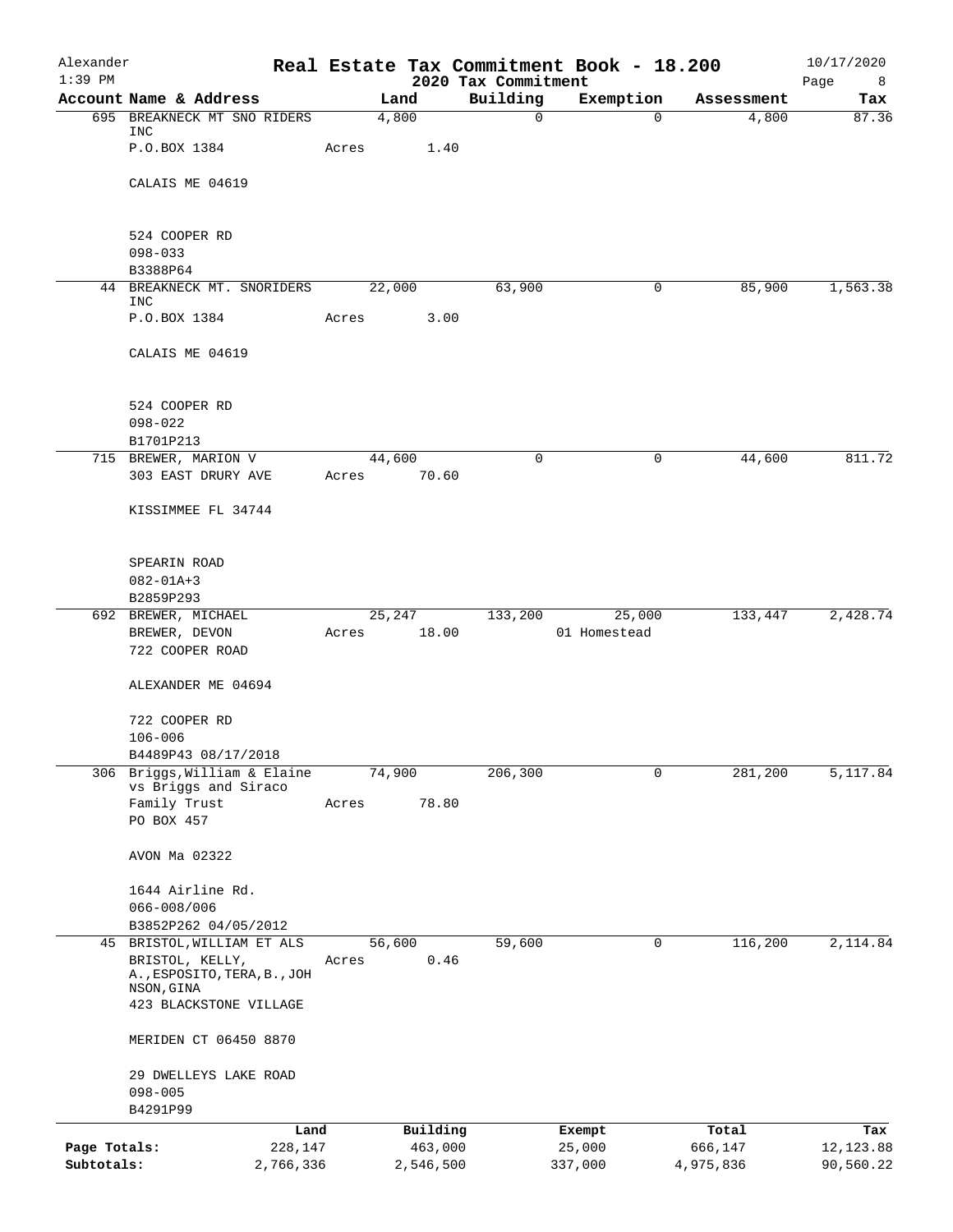| Alexander<br>$1:39$ PM |                                                                                              |       |        |      | 2020 Tax Commitment | Real Estate Tax Commitment Book - 18.200 |            | 10/17/2020<br>Page<br>9 |
|------------------------|----------------------------------------------------------------------------------------------|-------|--------|------|---------------------|------------------------------------------|------------|-------------------------|
|                        | Account Name & Address                                                                       |       | Land   |      | Building            | Exemption                                | Assessment | Tax                     |
|                        | 664 BROMLEY, JOHN                                                                            |       | 7,100  |      | 0                   | $\mathbf 0$                              | 7,100      | 129.22                  |
|                        | 102 ROBB HILL RD                                                                             | Acres |        | 4.50 |                     |                                          |            |                         |
|                        | ALEXANDER ME 04694                                                                           |       |        |      |                     |                                          |            |                         |
|                        | 108 ROBB HILL RD<br>$053 - 006$<br>B4215P166                                                 |       |        |      |                     |                                          |            |                         |
|                        | 662 BROMLEY, JOHN W                                                                          |       |        |      |                     |                                          |            |                         |
|                        | 102 ROBB HILL RD                                                                             | Acres | 18,600 | 6.50 | 68,500              | 25,000<br>01 Homestead                   | 62,100     | 1,130.22                |
|                        | ALEXANDER ME 04694                                                                           |       |        |      |                     |                                          |            |                         |
|                        | ROBB HILL RD<br>$053 - 005$<br>B4134P58                                                      |       |        |      |                     |                                          |            |                         |
|                        | 46 BROOKMEYER, JOHN D JR<br>BROOKMEYER, CAROLYN S<br>2825 Terra Ceia Bay<br>Blvd., Unit 1905 | Acres | 88,800 | 1.75 | 68,400              | 0                                        | 157,200    | 2,861.04                |
|                        | Palmetto FL 34221                                                                            |       |        |      |                     |                                          |            |                         |
|                        | 102 PINE TREE SHORE<br>$006 - 003 + 004$<br>B1125P13                                         |       |        |      |                     |                                          |            |                         |
|                        | 48 BROWN, DAVID                                                                              |       | 61,700 |      | 2,000               | 0                                        | 63,700     | 1,159.34                |
|                        | BROWN, DONNA<br>P.O. BOX 1005                                                                | Acres |        | 0.52 |                     |                                          |            |                         |
|                        | BAILEYVILLE ME 04694                                                                         |       |        |      |                     |                                          |            |                         |
|                        | 272 DAVIS ROAD<br>$086 - 032 - 00A$                                                          |       |        |      |                     |                                          |            |                         |
|                        | B1713P93                                                                                     |       |        |      |                     |                                          |            |                         |
|                        | 578 BROWN, DEAN<br>BROWN, MICHELLE<br>621 COOPER RD                                          | Acres | 8,300  | 6.00 | 0                   | 0                                        | 8,300      | 151.06                  |
|                        | ALEXANDER ME 04694                                                                           |       |        |      |                     |                                          |            |                         |
|                        | 621 COOPER RD<br>$101 - 012$<br>B2243P287                                                    |       |        |      |                     |                                          |            |                         |
|                        | 49 BROWN, DEAN N                                                                             |       | 23,000 |      | 78,400              | 25,000                                   | 76,400     | 1,390.48                |
|                        | BROWN, MICHELLE<br>621 COOPER RD                                                             | Acres |        | 3.69 |                     | 01 Homestead                             |            |                         |
|                        | ALEXANDER ME 04694                                                                           |       |        |      |                     |                                          |            |                         |
|                        | 621 COOPER RD<br>$101 - 005$<br>B1398P276                                                    |       |        |      |                     |                                          |            |                         |
|                        |                                                                                              |       |        |      |                     |                                          |            |                         |

|              | Land      | Building  | Exempt  | Total     | Tax       |
|--------------|-----------|-----------|---------|-----------|-----------|
| Page Totals: | 207,500   | 217,300   | 50,000  | 374,800   | 6,821.36  |
| Subtotals:   | 2,973,836 | 2,763,800 | 387,000 | 5,350,636 | 97,381.58 |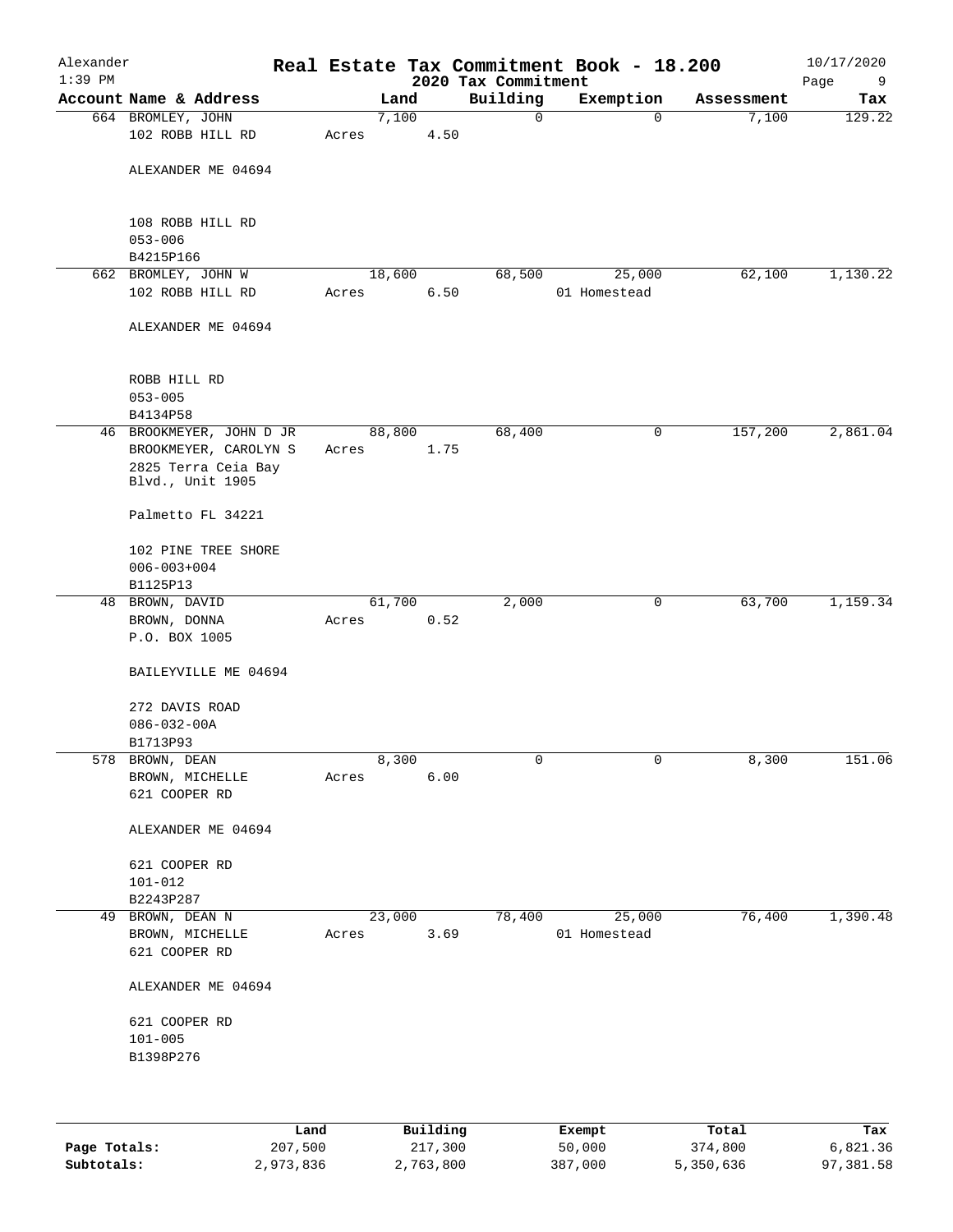| Alexander<br>$1:39$ PM |                                             |       |                |                                 | Real Estate Tax Commitment Book - 18.200 |            | 10/17/2020        |
|------------------------|---------------------------------------------|-------|----------------|---------------------------------|------------------------------------------|------------|-------------------|
|                        | Account Name & Address                      |       | Land           | 2020 Tax Commitment<br>Building | Exemption                                | Assessment | Page<br>10<br>Tax |
|                        | 189 BROWN, DENNIS<br>BROWN, THERESA         | Acres | 63,200<br>0.32 | 134,600                         | 31,000<br>01 Homestead                   | 166,800    | 3,035.76          |
|                        | 44 COZY COVE LANE<br>ALEXANDER ME 04694     |       |                |                                 | 02 Veteran                               |            |                   |
|                        | 44 COZY COVE LANE                           |       |                |                                 |                                          |            |                   |
|                        | $094 - 040$<br>B2932P228                    |       |                |                                 |                                          |            |                   |
|                        | 87 BROWN, JOAN M L                          |       | 71,300         | 91,500                          | 0                                        | 162,800    | 2,962.96          |
|                        | BROWN, KEVIN P<br>6 ROBERT STREET           | Acres | 1.43           |                                 |                                          |            |                   |
|                        | WINSLOW ME 04901                            |       |                |                                 |                                          |            |                   |
|                        | 100 SOUTH SHORE ROAD<br>093-006 & 007-00B   |       |                |                                 |                                          |            |                   |
|                        | B4639P131 02/25/2020<br>224 BROWN, WALTER & |       | 50,800         | 5,300                           | 0                                        | 56,100     | 1,021.02          |
|                        | BROWN, JENNIFER (JT)                        | Acres | 0.08           |                                 |                                          |            |                   |
|                        | 35 ARTHUR DAMON ROAD                        |       |                |                                 |                                          |            |                   |
|                        | CHARLOTTE ME 04666                          |       |                |                                 |                                          |            |                   |
|                        | 6 FLOOD DRIVE<br>$087 - 020$                |       |                |                                 |                                          |            |                   |
|                        | B4370P145 06/14/2017                        |       |                |                                 |                                          |            |                   |
|                        | 58 BULL, ANGELA MARIE                       |       | 64,400         | 82,300                          | 25,000                                   | 121,700    | 2,214.94          |
|                        | LIVERMORE, CRAIG<br>WAYLAND                 | Acres | 0.44           |                                 | 01 Homestead                             |            |                   |
|                        | 44 MAPLE DRIVE<br>ALEXANDER ME 04694        |       |                |                                 |                                          |            |                   |
|                        |                                             |       |                |                                 |                                          |            |                   |
|                        | 44 MAPLE DRIVE                              |       |                |                                 |                                          |            |                   |
|                        | $087 - 028$                                 |       |                |                                 |                                          |            |                   |
|                        | B4278P33                                    |       |                |                                 |                                          |            |                   |
|                        | 18 BURGESS, BELINDA<br>BURGESS, EDWARD J    | Acres | 35,800<br>9.00 | 38,400                          | 25,000<br>01 Homestead                   | 49,200     | 895.44            |
|                        | 182 COOPER RD                               |       |                |                                 |                                          |            |                   |
|                        | ALEXANDER ME 04694                          |       |                |                                 |                                          |            |                   |
|                        | 182 COOPER RD                               |       |                |                                 |                                          |            |                   |
|                        | $080 - 013 - 00A$                           |       |                |                                 |                                          |            |                   |
|                        | B2645P276                                   |       |                |                                 |                                          |            |                   |
|                        | 56 CAMPBELL, KATHY                          |       | 59,600         | 54,800                          | 25,000                                   | 89,400     | 1,627.08          |
|                        | P.O. BOX 832                                | Acres | 0.31           |                                 | 01 Homestead                             |            |                   |
|                        | BAILEYVILLE ME 04694                        |       |                |                                 |                                          |            |                   |
|                        | 8 FLOOD DRIVE                               |       |                |                                 |                                          |            |                   |
|                        | $087 - 019$                                 |       |                |                                 |                                          |            |                   |
|                        | B1404P78                                    |       |                |                                 |                                          |            |                   |
|                        |                                             |       |                |                                 |                                          |            |                   |
|                        |                                             |       |                |                                 |                                          |            |                   |

|              | Land      | Building  | Exempt  | Total     | Tax          |
|--------------|-----------|-----------|---------|-----------|--------------|
| Page Totals: | 345,100   | 406,900   | 106,000 | 646,000   | 11,757.20    |
| Subtotals:   | 3,318,936 | 3,170,700 | 493,000 | 5,996,636 | 109, 138. 78 |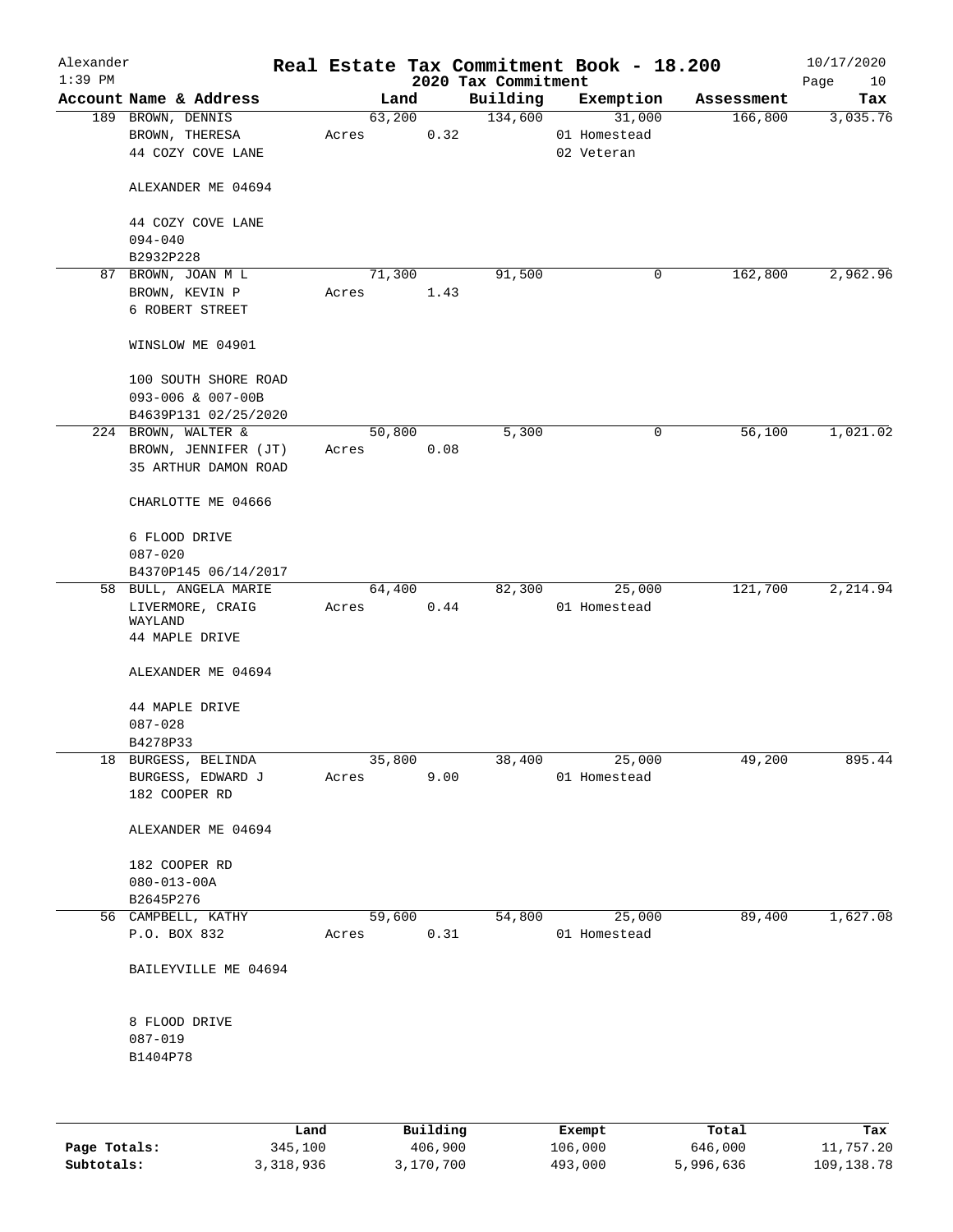| Alexander<br>$1:39$ PM |                                                                      |                 |       | 2020 Tax Commitment | Real Estate Tax Commitment Book - 18.200 |            | 10/17/2020<br>Page<br>11 |
|------------------------|----------------------------------------------------------------------|-----------------|-------|---------------------|------------------------------------------|------------|--------------------------|
|                        | Account Name & Address                                               | Land            |       | Building            | Exemption                                | Assessment | Tax                      |
|                        | 533 CANUEL, DIANE<br>CANUEL, ALBERT MARCOUX<br>157 MEDDYBEMPS SHORES | 83,200<br>Acres | 1.04  | 56,900              | 25,000<br>01 Homestead                   | 115,100    | 2,094.82                 |
|                        | ALEXANDER ME 04694                                                   |                 |       |                     |                                          |            |                          |
|                        | 157 MEDDYBEMPS SHORE RD<br>$128 - 004$                               |                 |       |                     |                                          |            |                          |
|                        | B4063P7<br>443 CARICOFE, DANIELLE S                                  | 61,100          |       | 62,000              | 0                                        | 123,100    | 2,240.42                 |
|                        | 168 COUNTY RD                                                        | Acres           | 0.46  |                     |                                          |            |                          |
|                        | LUBEC ME 04652                                                       |                 |       |                     |                                          |            |                          |
|                        | 21 DWELLEYS LAKE ROAD<br>$098 - 003$<br>B4231P51                     |                 |       |                     |                                          |            |                          |
|                        | 236 CARLOW, FOSTER JR                                                | 46,300          |       | 13,400              | 25,000                                   | 34,700     | 631.54                   |
|                        | 1708 AIRLINE RD                                                      | Acres           | 36.00 |                     | 01 Homestead                             |            |                          |
|                        | ALEXANDER ME 04694                                                   |                 |       |                     |                                          |            |                          |
|                        | 1708 AIRLINE RD                                                      |                 |       |                     |                                          |            |                          |
|                        | $065 - 004$                                                          |                 |       |                     |                                          |            |                          |
|                        | B1744P173<br>237 CARLOW, FOSTER JR                                   | 39,800          |       | $\mathbf 0$         | 0                                        | 39,800     | 724.36                   |
|                        | 1708 AIRLINE RD                                                      | Acres           | 52.00 |                     |                                          |            |                          |
|                        | ALEXANDER ME 04694                                                   |                 |       |                     |                                          |            |                          |
|                        | AIRLINE RD                                                           |                 |       |                     |                                          |            |                          |
|                        | $066 - 009$                                                          |                 |       |                     |                                          |            |                          |
|                        | B1744P173                                                            |                 |       | 0                   | 0                                        |            | 900.90                   |
|                        | 59 CARLOW, FOSTER M JR<br>1708 AIRLINE RD                            | 49,500<br>Acres | 35.00 |                     |                                          | 49,500     |                          |
|                        | ALEXANDER ME 04694                                                   |                 |       |                     |                                          |            |                          |
|                        | ARM RD                                                               |                 |       |                     |                                          |            |                          |
|                        | $085 - 001$                                                          |                 |       |                     |                                          |            |                          |
|                        | B1495P341<br>60 CARLOW, FOSTER M JR                                  | 9,000           |       | $\mathbf 0$         | 0                                        | 9,000      | 163.80                   |
|                        | 1708 AIRLINE RD                                                      | Acres           | 10.00 |                     |                                          |            |                          |
|                        | ALEXANDER ME 04694                                                   |                 |       |                     |                                          |            |                          |
|                        | ARM RD                                                               |                 |       |                     |                                          |            |                          |
|                        | $076 - 005$                                                          |                 |       |                     |                                          |            |                          |
|                        | B2037P201                                                            |                 |       |                     |                                          |            |                          |
|                        |                                                                      |                 |       |                     |                                          |            |                          |

|              | Land      | Building  | Exempt  | Total     | Tax        |
|--------------|-----------|-----------|---------|-----------|------------|
| Page Totals: | 288,900   | 132,300   | 50,000  | 371,200   | 6,755.84   |
| Subtotals:   | 3,607,836 | 3,303,000 | 543,000 | 6,367,836 | 115,894.62 |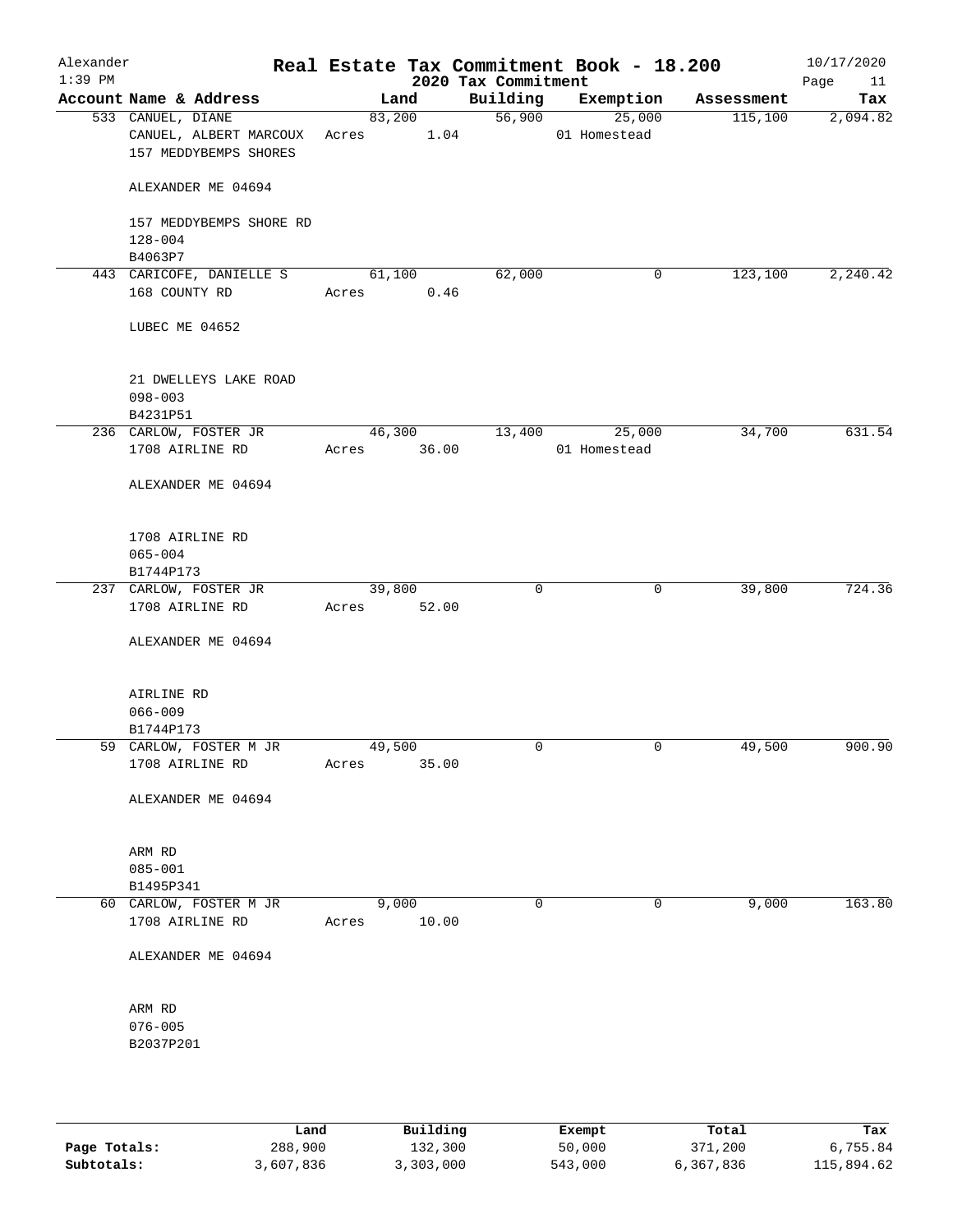| Alexander<br>$1:39$ PM |                                    |       |                | 2020 Tax Commitment | Real Estate Tax Commitment Book - 18.200 |            | 10/17/2020<br>Page<br>12 |
|------------------------|------------------------------------|-------|----------------|---------------------|------------------------------------------|------------|--------------------------|
|                        | Account Name & Address             |       | Land           | Building            | Exemption                                | Assessment | Tax                      |
|                        | 184 CARTER, MICHELLE               |       | 25,100         | 28,100              | $\mathbf 0$                              | 53,200     | 968.24                   |
|                        | PO BOX 200                         | Acres | 5.09           |                     |                                          |            |                          |
|                        |                                    |       |                |                     |                                          |            |                          |
|                        | PRINCETON ME 04668                 |       |                |                     |                                          |            |                          |
|                        |                                    |       |                |                     |                                          |            |                          |
|                        |                                    |       |                |                     |                                          |            |                          |
|                        | 1751 AIRLINE RD                    |       |                |                     |                                          |            |                          |
|                        | $065 - 001 - 00A$                  |       |                |                     |                                          |            |                          |
|                        | B3796P257                          |       |                |                     |                                          | 94,200     | 1,714.44                 |
|                        | 66 CARTER, RAYMOND                 |       | 57,700<br>0.22 | 36,500              | 0                                        |            |                          |
|                        | CARTER, SUE<br>219 SHATTUCK RD     | Acres |                |                     |                                          |            |                          |
|                        |                                    |       |                |                     |                                          |            |                          |
|                        | CALAIS ME 04619                    |       |                |                     |                                          |            |                          |
|                        | 53 NODDIN ROAD                     |       |                |                     |                                          |            |                          |
|                        | $087 - 022$                        |       |                |                     |                                          |            |                          |
|                        | B4224P186                          |       |                |                     |                                          |            |                          |
|                        | 68 CARTER, WINTHROP                |       | 44,900         | 43,600              | 25,000                                   | 63,500     | 1,155.70                 |
|                        | CARTER, ELIZABETH                  | Acres | 37.20          |                     | 01 Homestead                             |            |                          |
|                        | P.O. BOX 558                       |       |                |                     |                                          |            |                          |
|                        |                                    |       |                |                     |                                          |            |                          |
|                        | BAILEYVILLE ME 04694               |       |                |                     |                                          |            |                          |
|                        | 1586 AIRLINE RD                    |       |                |                     |                                          |            |                          |
|                        | $067 - 003$                        |       |                |                     |                                          |            |                          |
|                        | B1041P121                          |       |                |                     |                                          |            |                          |
|                        | 409 CEIJAS, PEDRO J                |       | 32,000         | 94,200              | 31,000                                   | 95,200     | 1,732.64                 |
|                        | CEIJAS, BONNIE L                   | Acres | 4.00           |                     | 02 Veteran                               |            |                          |
|                        | 203 SOUTH PRINCETON RD             |       |                |                     | 01 Homestead                             |            |                          |
|                        |                                    |       |                |                     |                                          |            |                          |
|                        | ALEXANDER ME 04694                 |       |                |                     |                                          |            |                          |
|                        |                                    |       |                |                     |                                          |            |                          |
|                        | 203 SO. PRINCETON RD               |       |                |                     |                                          |            |                          |
|                        | $046 - 003$                        |       |                |                     |                                          |            |                          |
|                        | B2265P292                          |       | 15,000         | 0                   | 0                                        | 15,000     | 273.00                   |
|                        | 69 CHAPMAN, RALPH W<br>P.O.BOX 462 | Acres | 5.00           |                     |                                          |            |                          |
|                        |                                    |       |                |                     |                                          |            |                          |
|                        | FREEPORT ME 04032 0462             |       |                |                     |                                          |            |                          |
|                        |                                    |       |                |                     |                                          |            |                          |
|                        | ARM RD                             |       |                |                     |                                          |            |                          |
|                        | $092 - 027 - 00A$                  |       |                |                     |                                          |            |                          |
|                        | B1792P112                          |       |                |                     |                                          |            |                          |
|                        | 514 CHAPPELL, CHERYL               |       | 84,400         | 81,300              | 25,000                                   | 140,700    | 2,560.74                 |
|                        | 165 MEDDYBEMPS SHORE RD Acres      |       | 1.36           |                     | 01 Homestead                             |            |                          |
|                        |                                    |       |                |                     |                                          |            |                          |
|                        | ALEXANDER ME 04694                 |       |                |                     |                                          |            |                          |
|                        |                                    |       |                |                     |                                          |            |                          |
|                        | 165 MEDDYBEMPS SHORE RD            |       |                |                     |                                          |            |                          |
|                        | $128 - 001$                        |       |                |                     |                                          |            |                          |
|                        | B3812P46                           |       |                |                     |                                          |            |                          |
|                        |                                    |       |                |                     |                                          |            |                          |
|                        |                                    |       |                |                     |                                          |            |                          |

|              | Land      | Building  | Exempt  | Total     | Tax         |
|--------------|-----------|-----------|---------|-----------|-------------|
| Page Totals: | 259,100   | 283,700   | 81,000  | 461,800   | 8,404.76    |
| Subtotals:   | 3,866,936 | 3,586,700 | 624,000 | 6,829,636 | 124, 299.38 |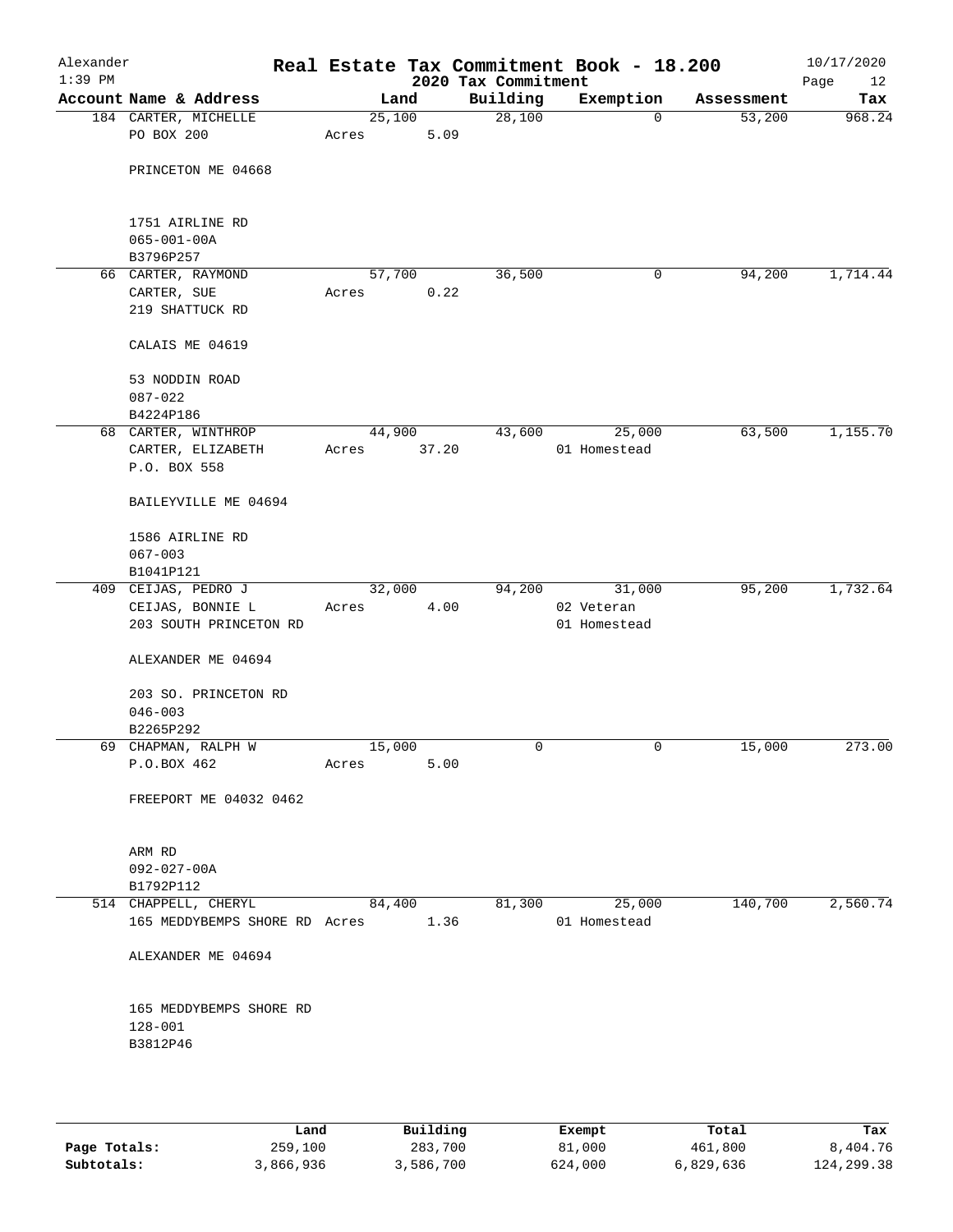| Alexander<br>$1:39$ PM |                                 |        |        | 2020 Tax Commitment | Real Estate Tax Commitment Book - 18.200 |            | 10/17/2020<br>Page<br>13 |
|------------------------|---------------------------------|--------|--------|---------------------|------------------------------------------|------------|--------------------------|
|                        | Account Name & Address          | Land   |        | Building            | Exemption                                | Assessment | Tax                      |
|                        | 90 CHIAPPA, DONNA E             | 70,500 |        | 59,300              | $\mathbf 0$                              | 129,800    | 2,362.36                 |
|                        | 1030 CLARENCE AVE               | Acres  | 1.15   |                     |                                          |            |                          |
|                        | BRONX NY 10465                  |        |        |                     |                                          |            |                          |
|                        | 40 OAK LANE                     |        |        |                     |                                          |            |                          |
|                        | $094 - 037$                     |        |        |                     |                                          |            |                          |
|                        | B3233P160                       |        |        |                     |                                          |            |                          |
|                        | 373 CHRISTMAS, SUSAN            | 94,900 |        | 0                   | 0                                        | 94,900     | 1,727.18                 |
|                        | 411 ROBINSON RD                 | Acres  | 160.00 |                     |                                          |            |                          |
|                        | BOXBORO MA 01719                |        |        |                     |                                          |            |                          |
|                        | 104 POKEY RD                    |        |        |                     |                                          |            |                          |
|                        | $028 - 001$                     |        |        |                     |                                          |            |                          |
|                        | B4342P14                        |        |        |                     |                                          |            |                          |
|                        | 229 CHRISTY, DANIEL             | 71,200 |        | 12,400              | 0                                        | 83,600     | 1,521.52                 |
|                        | CHRISTY, SUSAN<br>1 FERRIS LANE | Acres  | 1.40   |                     |                                          |            |                          |
|                        | COPPER CANYON TX 75077          |        |        |                     |                                          |            |                          |
|                        | 108 SOUTH SHORE ROAD            |        |        |                     |                                          |            |                          |
|                        | $093 - 007 + 7A$                |        |        |                     |                                          |            |                          |
|                        | B3695P100                       |        |        |                     |                                          |            |                          |
|                        | 55 CHRISTY, SUSAN               | 71,800 |        | 63,400              | 0                                        | 135,200    | 2,460.64                 |
|                        | 1 FERRIS LANE                   | Acres  | 1.59   |                     |                                          |            |                          |
|                        | COOPER CANYON TX 75077          |        |        |                     |                                          |            |                          |
|                        | 110 SOUTH SHORE ROAD            |        |        |                     |                                          |            |                          |
|                        | $093 - 008$                     |        |        |                     |                                          |            |                          |
|                        | B1505P169                       |        |        |                     |                                          |            |                          |
|                        | 73 CISLAK, EDWARD               | 36,300 |        | 95,900              | 31,000                                   | 101,200    | 1,841.84                 |
|                        | CISLAK, MARILYN                 | Acres  | 20.00  |                     | 02 Veteran                               |            |                          |
|                        | 55 SOUTH PRINCETON RD           |        |        |                     | 01 Homestead                             |            |                          |
|                        | ALEXANDER ME 04694              |        |        |                     |                                          |            |                          |
|                        | 55 SO. PRINCETON RD             |        |        |                     |                                          |            |                          |
|                        | $055 - 004$                     |        |        |                     |                                          |            |                          |
|                        | B1156P110<br>525 CLARK, ARNOLD  | 13,894 |        | 0                   | 0                                        | 13,894     | 252.87                   |
|                        | 48 KING STREET                  | Acres  | 93.00  |                     |                                          |            |                          |
|                        | CALAIS ME 04619                 |        |        |                     |                                          |            |                          |
|                        | AIRLINE RD                      |        |        |                     |                                          |            |                          |
|                        | $052 - 001 + 61 - 2$            |        |        |                     |                                          |            |                          |
|                        | B1444P261                       |        |        |                     |                                          |            |                          |
|                        |                                 |        |        |                     |                                          |            |                          |
|                        |                                 |        |        |                     |                                          |            |                          |
|                        |                                 |        |        |                     |                                          |            |                          |

|              | Land      | Building  | Exempt  | Total     | Tax        |
|--------------|-----------|-----------|---------|-----------|------------|
| Page Totals: | 358,594   | 231,000   | 31,000  | 558,594   | 10,166.41  |
| Subtotals:   | 4,225,530 | 3,817,700 | 655,000 | 7,388,230 | 134,465.79 |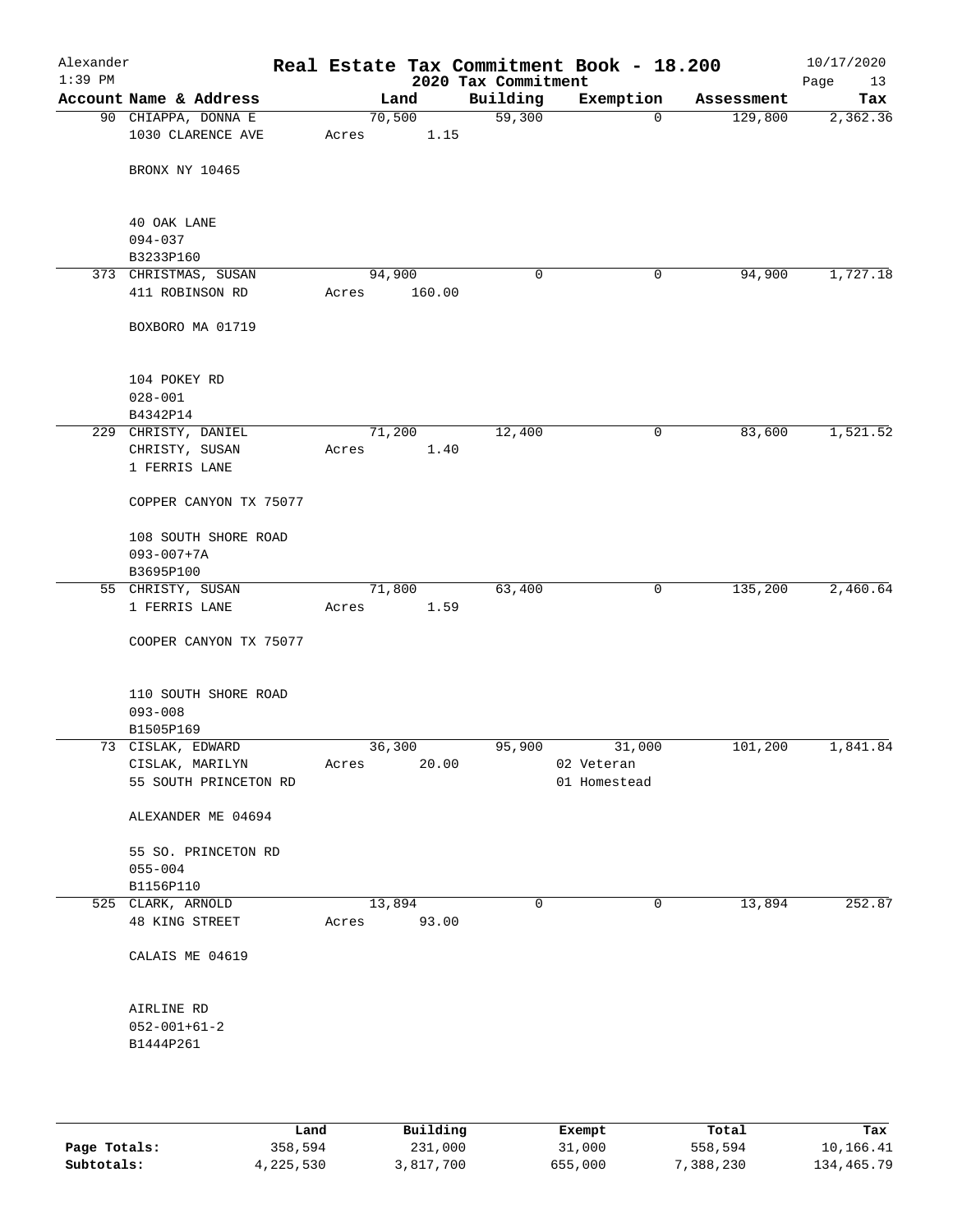| Alexander<br>$1:39$ PM |                                                         |       |                  | 2020 Tax Commitment | Real Estate Tax Commitment Book - 18.200 |            | 10/17/2020<br>Page<br>14 |
|------------------------|---------------------------------------------------------|-------|------------------|---------------------|------------------------------------------|------------|--------------------------|
|                        | Account Name & Address                                  |       | Land             | Building            | Exemption                                | Assessment | Tax                      |
|                        | 362 CLARK, ARNOLD A<br>CLARK, DEREK M<br>48 KING STREET | Acres | 29,953<br>180.00 | 0                   | $\mathbf 0$                              | 29,953     | 545.14                   |
|                        | CALAIS ME 04619                                         |       |                  |                     |                                          |            |                          |
|                        | AIRLINE RD<br>$062 - 001$                               |       |                  |                     |                                          |            |                          |
|                        | B4275P10                                                |       |                  |                     |                                          |            |                          |
|                        | 427 CLARK, MICHAEL                                      |       | 60,500           | 11,100              | 0                                        | 71,600     | 1,303.12                 |
|                        | CLARK, LINDA                                            | Acres | 0.40             |                     |                                          |            |                          |
|                        | 54 GERMAIN ST                                           |       |                  |                     |                                          |            |                          |
|                        | CALAIS ME 04619                                         |       |                  |                     |                                          |            |                          |
|                        | 258 DAVIS ROAD                                          |       |                  |                     |                                          |            |                          |
|                        | $086 - 031$                                             |       |                  |                     |                                          |            |                          |
|                        | B2523P187                                               |       |                  |                     |                                          |            |                          |
|                        | 74 CLARK, PHILLIP                                       |       | 13,894           | 0                   | $\mathbf 0$                              | 13,894     | 252.87                   |
|                        | C/O LISA HINMAN                                         | Acres | 93.00            |                     |                                          |            |                          |
|                        | 61 WERNER RD                                            |       |                  |                     |                                          |            |                          |
|                        | CLIFTON PARK NY 12065                                   |       |                  |                     |                                          |            |                          |
|                        | AIRLINE RD                                              |       |                  |                     |                                          |            |                          |
|                        | $052 - 001 + 61 - 2$                                    |       |                  |                     |                                          |            |                          |
|                        | B1444P261                                               |       |                  |                     |                                          |            |                          |
|                        | 75 CLARK, PHILLIP                                       |       | 33,388           | 2,000               | 0                                        | 35,388     | 644.06                   |
|                        | C/O LISA HINMAN                                         | Acres | 47.50            |                     |                                          |            |                          |
|                        | 61 WERNER RD                                            |       |                  |                     |                                          |            |                          |
|                        | CLIFTON PARK NY 12065                                   |       |                  |                     |                                          |            |                          |
|                        | 997 AIRLINE RD                                          |       |                  |                     |                                          |            |                          |
|                        | $061 - 001$                                             |       |                  |                     |                                          |            |                          |
|                        | B2413P161                                               |       |                  |                     |                                          |            |                          |
|                        | 460 CLARK, STEVE                                        |       | 19,000           | 48,900              | 25,000                                   | 42,900     | 780.78                   |
|                        | 82 DAVIS RD                                             | Acres | 1.00             |                     | 01 Homestead                             |            |                          |
|                        | ALEXANDER ME 04694                                      |       |                  |                     |                                          |            |                          |
|                        | 82 DAVIS RD                                             |       |                  |                     |                                          |            |                          |
|                        | $077 - 013$                                             |       |                  |                     |                                          |            |                          |
|                        | B3029P195                                               |       |                  |                     |                                          |            |                          |
|                        | 151 CLARK, ARNOLD A & ARNOLD                            |       | 50,040           | $\mathbf 0$         | $\mathbf 0$                              | 50,040     | 910.73                   |
|                        | Sδε<br>DEREK M, CLARK                                   | Acres | 148.00           |                     |                                          |            |                          |
|                        | DEREK M                                                 |       |                  |                     |                                          |            |                          |
|                        | 48 KING ST                                              |       |                  |                     |                                          |            |                          |
|                        | CALAIS ME 04619                                         |       |                  |                     |                                          |            |                          |
|                        |                                                         |       |                  |                     |                                          |            |                          |
|                        | AIRLINE RD                                              |       |                  |                     |                                          |            |                          |
|                        | $051 - 001$                                             |       |                  |                     |                                          |            |                          |
|                        |                                                         |       |                  |                     |                                          |            |                          |
|                        |                                                         |       |                  |                     |                                          |            |                          |
|                        |                                                         |       |                  |                     |                                          |            |                          |

|              | Land      | Building  | Exempt  | Total     | Tax        |
|--------------|-----------|-----------|---------|-----------|------------|
| Page Totals: | 206,775   | 62,000    | 25,000  | 243,775   | 4,436.70   |
| Subtotals:   | 4,432,305 | 3,879,700 | 680,000 | 7,632,005 | 138,902.49 |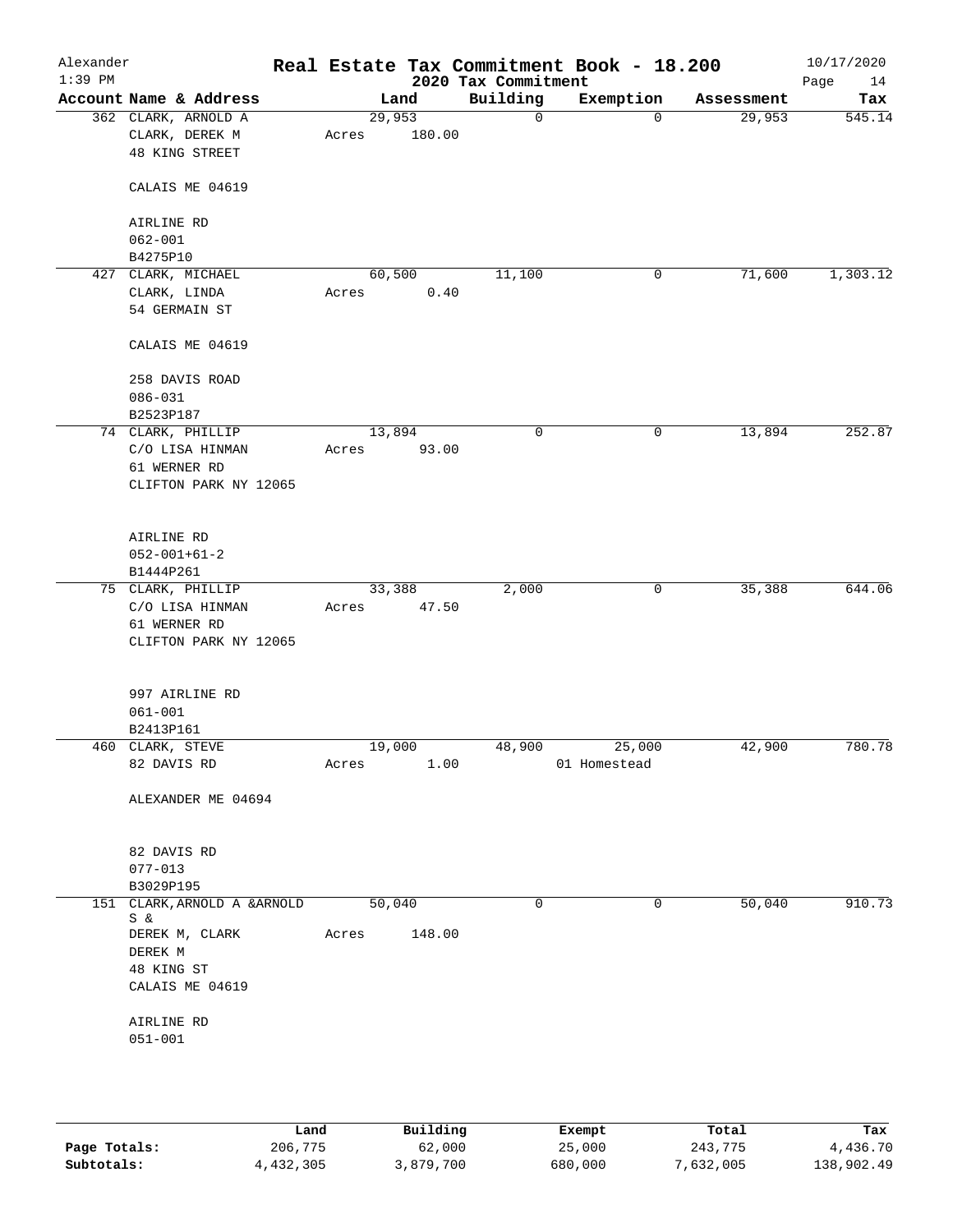| Alexander<br>$1:39$ PM |                                                             |                 |        | 2020 Tax Commitment | Real Estate Tax Commitment Book - 18.200 |            | 10/17/2020<br>Page<br>15 |
|------------------------|-------------------------------------------------------------|-----------------|--------|---------------------|------------------------------------------|------------|--------------------------|
|                        | Account Name & Address                                      |                 | Land   | Building            | Exemption                                | Assessment | Tax                      |
|                        | 29 COBB, TERRY A<br>COBB, RONDA L<br>764 SOUTH PRINCETON RD | 50,600<br>Acres | 125.00 | 0                   | $\mathbf 0$                              | 50,600     | 920.92                   |
|                        | PRINCETON ME 04668                                          |                 |        |                     |                                          |            |                          |
|                        | ROBB HILL ROAD<br>$025 - 001$                               |                 |        |                     |                                          |            |                          |
|                        | B2243P210                                                   |                 |        |                     |                                          |            |                          |
|                        | 483 COCHRAN, NANCY                                          | 19,400          |        | 0                   | 0                                        | 19,400     | 353.08                   |
|                        | 15 RICH LN                                                  | Acres           | 10.80  |                     |                                          |            |                          |
|                        | HOLLIS CENTER ME 04042                                      |                 |        |                     |                                          |            |                          |
|                        | COOPER RD                                                   |                 |        |                     |                                          |            |                          |
|                        | $098 - 020$                                                 |                 |        |                     |                                          |            |                          |
|                        | B3313P65<br>690 COLE, SCOTT                                 | 9,000           |        | 0                   | $\mathbf 0$                              | 9,000      | 163.80                   |
|                        | COLE, SHARON                                                | Acres           | 1.00   |                     |                                          |            |                          |
|                        | 6430 WC 476                                                 |                 |        |                     |                                          |            |                          |
|                        | BUSHNELL FL 33513 8600                                      |                 |        |                     |                                          |            |                          |
|                        | BERRY ROAD                                                  |                 |        |                     |                                          |            |                          |
|                        | $083 - 016$<br>B3170P240                                    |                 |        |                     |                                          |            |                          |
|                        | 260 COLSON, KENNETH J                                       | 35,500          |        | 0                   | 0                                        | 35,500     | 646.10                   |
|                        | COLSON, MARTY C<br>35 BERRY RD                              | Acres           | 30.00  |                     |                                          |            |                          |
|                        | Alexander ME 04694                                          |                 |        |                     |                                          |            |                          |
|                        | BERRY RD                                                    |                 |        |                     |                                          |            |                          |
|                        | $083 - 004 + B$                                             |                 |        |                     |                                          |            |                          |
|                        | B4406P049                                                   |                 |        |                     |                                          |            |                          |
|                        | 251 COLSON, KENNETH J JR                                    | 26,500          |        | 43,400              | 31,000                                   | 38,900     | 707.98                   |
|                        | COLSON, MARTY C                                             | Acres           | 7.00   |                     | 02 Veteran                               |            |                          |
|                        | 35 BERRY RD                                                 |                 |        |                     | 01 Homestead                             |            |                          |
|                        | ALEXANDER ME 04694                                          |                 |        |                     |                                          |            |                          |
|                        | 35 BERRY RD                                                 |                 |        |                     |                                          |            |                          |
|                        | $083 - 007$                                                 |                 |        |                     |                                          |            |                          |
|                        | B1992P190                                                   |                 |        |                     |                                          |            |                          |
|                        | 667 COLSON, KENNETH J JR<br>COLSON, MARTY C<br>35 BERRY RD  | 19,000<br>Acres | 1.00   | 5,500               | 0                                        | 24,500     | 445.90                   |
|                        | ALEXANDER ME 04694                                          |                 |        |                     |                                          |            |                          |
|                        | 20 BERRY RD                                                 |                 |        |                     |                                          |            |                          |
|                        | $083 - 015$                                                 |                 |        |                     |                                          |            |                          |
|                        | B3104P353                                                   |                 |        |                     |                                          |            |                          |
|                        |                                                             |                 |        |                     |                                          |            |                          |
|                        |                                                             |                 |        |                     |                                          |            |                          |

|              | Land      | Building  | Exempt  | Total     | Tax          |
|--------------|-----------|-----------|---------|-----------|--------------|
| Page Totals: | 160,000   | 48,900    | 31,000  | 177,900   | 3,237.78     |
| Subtotals:   | 4,592,305 | 3,928,600 | 711,000 | 7,809,905 | 142, 140. 27 |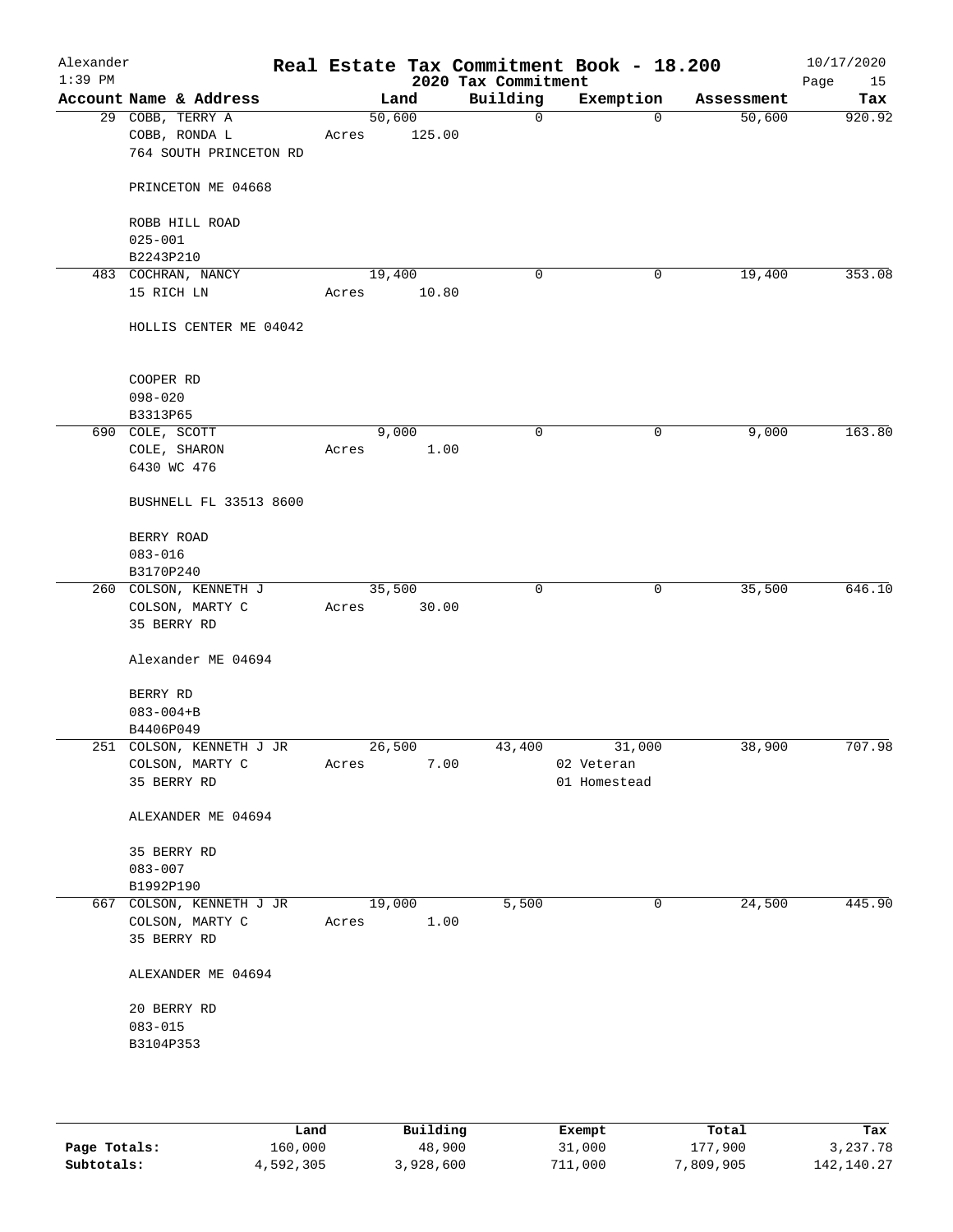| Alexander<br>$1:39$ PM |                                                                |       |                 | 2020 Tax Commitment | Real Estate Tax Commitment Book - 18.200 |            | 10/17/2020<br>Page<br>16 |
|------------------------|----------------------------------------------------------------|-------|-----------------|---------------------|------------------------------------------|------------|--------------------------|
|                        | Account Name & Address                                         |       | Land            | Building            | Exemption                                | Assessment | Tax                      |
|                        | 701 COLSON, KENNETH, J. JR.<br>COLSON, MARTY, C<br>35 BERRY RD | Acres | 17,300<br>28.00 | $\mathsf{O}$        | $\Omega$                                 | 17,300     | 314.86                   |
|                        | ALEXANDER ME 04694                                             |       |                 |                     |                                          |            |                          |
|                        | BERRY RD<br>$083 - 018$                                        |       |                 |                     |                                          |            |                          |
|                        | B3942P318                                                      |       |                 |                     |                                          |            |                          |
|                        | 634 COMEAU, WESLEY                                             |       | 46,200          | 83,700              | 0                                        | 129,900    | 2,364.18                 |
|                        | 81 CHASE BROOK DRIVE                                           | Acres | 2.60            |                     |                                          |            |                          |
|                        | ALEXANDER ME 04694                                             |       |                 |                     |                                          |            |                          |
|                        | 81 CHASE BROOK DRIVE<br>$128 - 029$                            |       |                 |                     |                                          |            |                          |
|                        | B4578P57 07/31/2019<br>80 COOPER, GERALD                       |       |                 |                     |                                          |            | 2,036.58                 |
|                        | COOPER, SHARON                                                 | Acres | 66,600<br>1.03  | 70,300              | 25,000<br>01 Homestead                   | 111,900    |                          |
|                        | 63 DWELLEYS LAKE RD                                            |       |                 |                     |                                          |            |                          |
|                        | ALEXANDER ME 04694                                             |       |                 |                     |                                          |            |                          |
|                        | 63 DWELLEYS LAKE ROAD                                          |       |                 |                     |                                          |            |                          |
|                        | $098 - 012$<br>B966P3                                          |       |                 |                     |                                          |            |                          |
|                        | 410 COOPER, GERALD                                             |       | 300             | $\mathbf 0$         | 0                                        | 300        | 5.46                     |
|                        | COOPER, SHARON<br>63 DWELLEY LAKE RD                           | Acres | 0.22            |                     |                                          |            |                          |
|                        | ALEXANDER ME 04694                                             |       |                 |                     |                                          |            |                          |
|                        | 142 COOPER RD                                                  |       |                 |                     |                                          |            |                          |
|                        | $080 - 010$                                                    |       |                 |                     |                                          |            |                          |
|                        | B2417P324<br>79 COOPER, GERALD C                               |       | 12,500          | 1,500               | 0                                        | 14,000     | 254.80                   |
|                        | COOPER, SHARON L                                               | Acres | 1.00            |                     |                                          |            |                          |
|                        | 63 DWELLEYS LAKE RD                                            |       |                 |                     |                                          |            |                          |
|                        | ALEXANDER ME 04694                                             |       |                 |                     |                                          |            |                          |
|                        | COOPER RD                                                      |       |                 |                     |                                          |            |                          |
|                        | $080 - 011$                                                    |       |                 |                     |                                          |            |                          |
|                        | B1064P238                                                      |       |                 |                     |                                          |            |                          |
|                        | 708 COOPER, GERALD, C. &                                       |       | 4,400           | 0                   | 0                                        | 4,400      | 80.08                    |
|                        | SHARON, L.<br>63 DWELLEY RD.                                   | Acres | 2.90            |                     |                                          |            |                          |
|                        | ALEXANDER ME 04694                                             |       |                 |                     |                                          |            |                          |
|                        | 080-007 B                                                      |       |                 |                     |                                          |            |                          |
|                        | B3953P144 05/07/2013                                           |       |                 |                     |                                          |            |                          |
|                        |                                                                |       |                 |                     |                                          |            |                          |

|              | Land      | Building  | Exempt  | Total     | Tax          |
|--------------|-----------|-----------|---------|-----------|--------------|
| Page Totals: | 147,300   | 155,500   | 25,000  | 277,800   | 5,055.96     |
| Subtotals:   | 4,739,605 | 4,084,100 | 736,000 | 8,087,705 | 147, 196, 23 |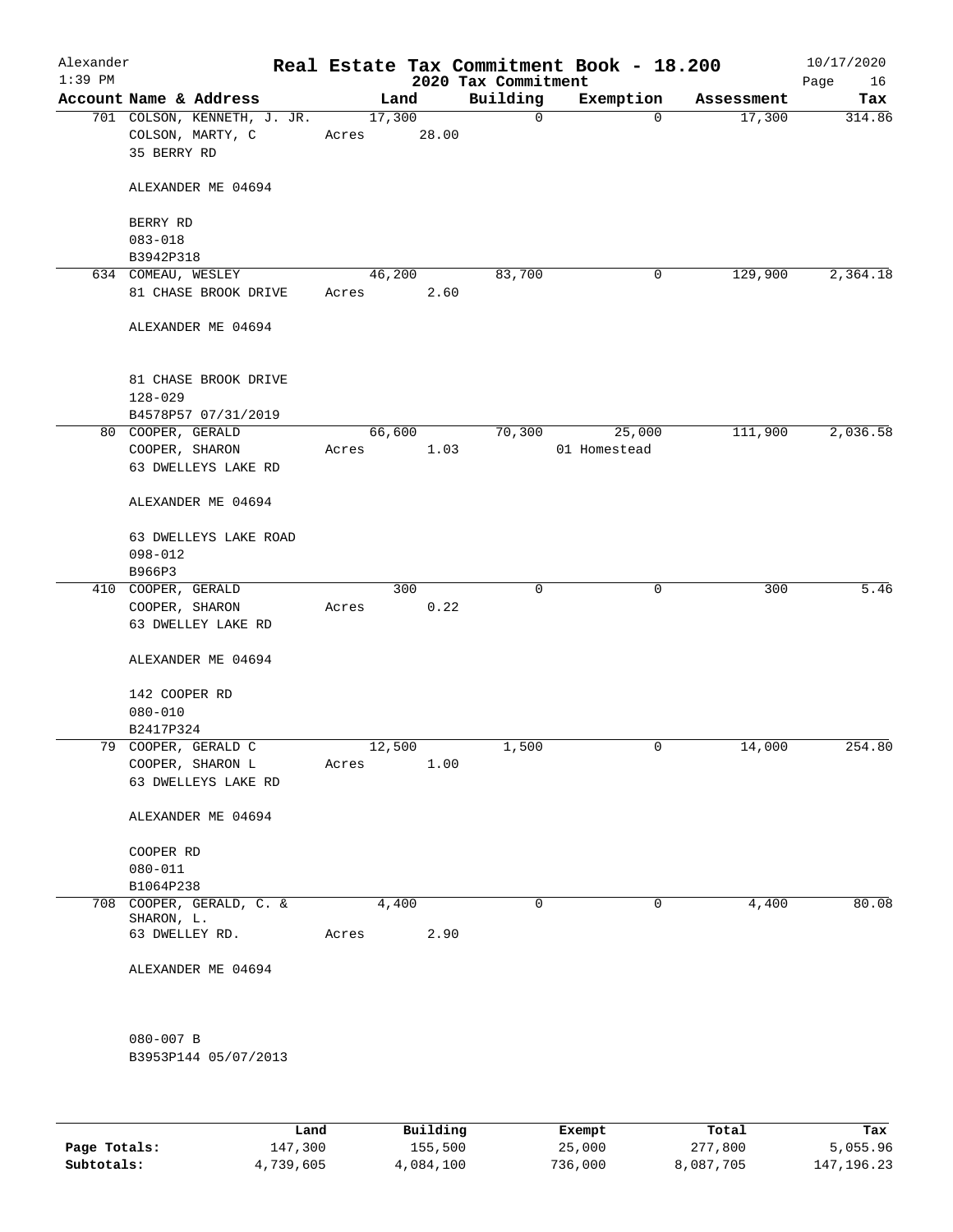| Alexander<br>$1:39$ PM |                                                             |                 |       | 2020 Tax Commitment | Real Estate Tax Commitment Book - 18.200 |            | 10/17/2020<br>Page<br>17 |
|------------------------|-------------------------------------------------------------|-----------------|-------|---------------------|------------------------------------------|------------|--------------------------|
|                        | Account Name & Address                                      |                 | Land  | Building            | Exemption                                | Assessment | Tax                      |
|                        | 143 COOPER, SHARON ET AL<br>63 DWELLEY LAKE RD              | 51,400<br>Acres | 0.14  | 10,200              | $\mathbf 0$                              | 61,600     | 1,121.12                 |
|                        | ALEXANDER ME 04694                                          |                 |       |                     |                                          |            |                          |
|                        | 31 DWELLEYS LAKE ROAD<br>$098 - 006$<br>B2922P343           |                 |       |                     |                                          |            |                          |
|                        | 354 CORMIER, PATRICK                                        | 12,300          |       | 38,100              | 25,000                                   | 25,400     | 462.28                   |
|                        | 89 ARM RD                                                   | Acres           | 1.20  |                     | 01 Homestead                             |            |                          |
|                        | ALEXANDER ME 04694                                          |                 |       |                     |                                          |            |                          |
|                        | 89 ARM RD<br>$087 - 042$<br>B3488P16                        |                 |       |                     |                                          |            |                          |
|                        | 286 CORNING, CARL                                           | 12,800          |       | 0                   | 0                                        | 12,800     | 232.96                   |
|                        | CORNING, AIMEE<br>545 MORTON AVENUE                         | Acres           | 3.50  |                     |                                          |            |                          |
|                        | ASHEBORO NC 27205                                           |                 |       |                     |                                          |            |                          |
|                        | ARM RD                                                      |                 |       |                     |                                          |            |                          |
|                        | $086 - 008$<br>B2460P72                                     |                 |       |                     |                                          |            |                          |
|                        | 112 CRAWFORD, BRETT C                                       | 41,300          |       | 215,700             | 25,000                                   | 232,000    | 4,222.40                 |
|                        | CRAWFORD KRISTY L<br>700 COOPER ROAD                        | Acres           | 30.00 |                     | 01 Homestead                             |            |                          |
|                        | ALEXANDER ME 04694                                          |                 |       |                     |                                          |            |                          |
|                        | 700 COOPER RD                                               |                 |       |                     |                                          |            |                          |
|                        | $106 - 004$                                                 |                 |       |                     |                                          |            |                          |
|                        | B4209P40                                                    |                 |       |                     |                                          |            |                          |
|                        | 478 CRAWFORD, PAUL<br>CRAWFORD, SUZANNE<br>10 E. Villard St | 21,300<br>Acres | 25.00 | 0                   | 0                                        | 21,300     | 387.66                   |
|                        | Bozeman MT 59715                                            |                 |       |                     |                                          |            |                          |
|                        | AIRLINE RD                                                  |                 |       |                     |                                          |            |                          |
|                        | $059 - 001$<br>B3817P156                                    |                 |       |                     |                                          |            |                          |
| 639                    | CROMAN, JASON E                                             | 52,700          |       | 205, 200            | 25,000                                   | 232,900    | 4,238.78                 |
|                        | PIKE, ERICA<br>143 CHASE BROOK DRIVE                        | Acres           | 6.70  |                     | 01 Homestead                             |            |                          |
|                        | ALEXANDER ME 04694                                          |                 |       |                     |                                          |            |                          |
|                        | 143 CHASE BROOK DRIVE<br>$128 - 035$                        |                 |       |                     |                                          |            |                          |
|                        | B3007P322                                                   |                 |       |                     |                                          |            |                          |
|                        |                                                             |                 |       |                     |                                          |            |                          |

|              | Land      | Building  | Exempt  | Total     | Tax        |
|--------------|-----------|-----------|---------|-----------|------------|
| Page Totals: | 191,800   | 469,200   | 75,000  | 586,000   | 10,665.20  |
| Subtotals:   | 4,931,405 | 4,553,300 | 811,000 | 8,673,705 | 157,861.43 |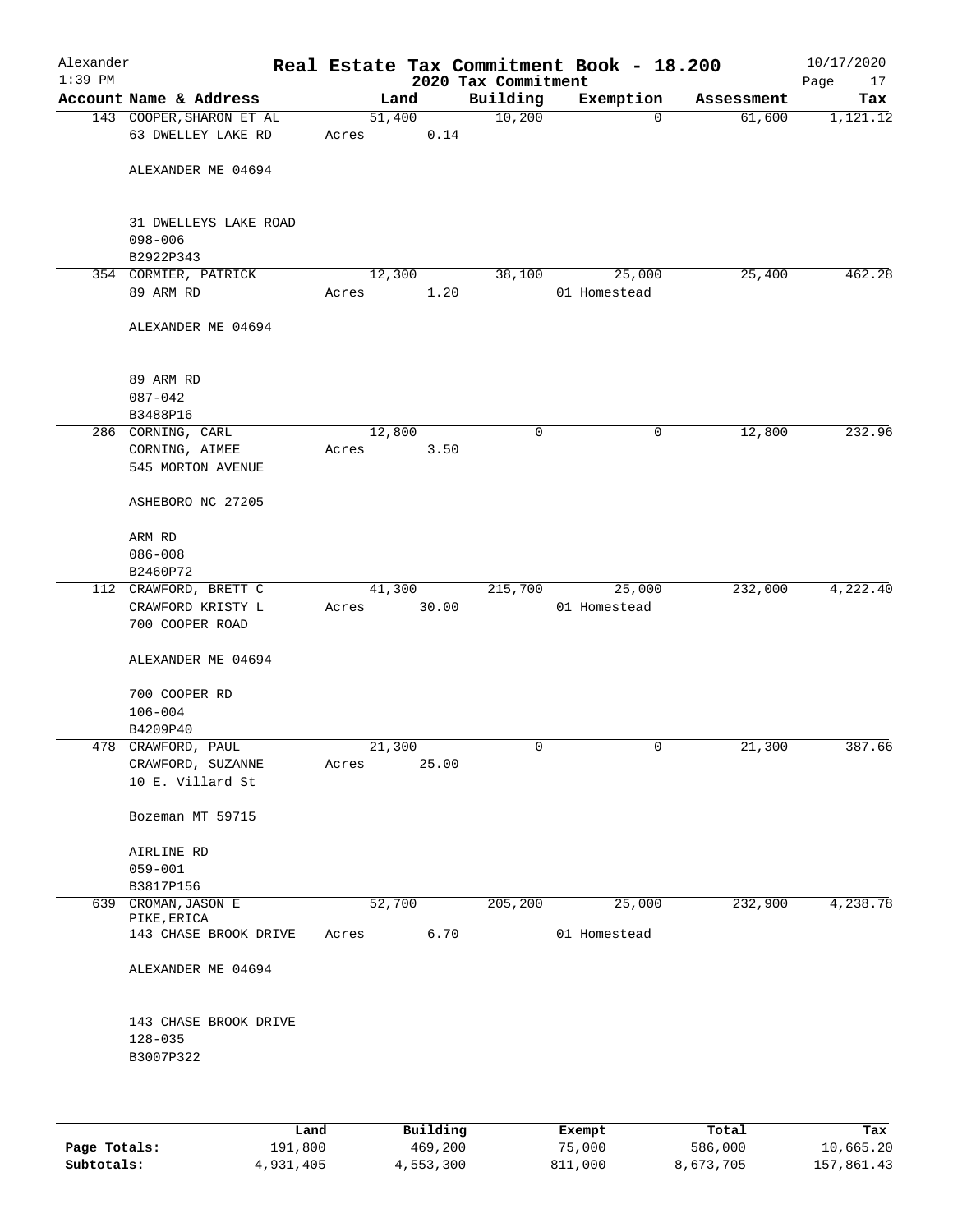| Alexander<br>$1:39$ PM |                                                                             |       |                 | 2020 Tax Commitment | Real Estate Tax Commitment Book - 18.200 |            | 10/17/2020<br>Page<br>18 |
|------------------------|-----------------------------------------------------------------------------|-------|-----------------|---------------------|------------------------------------------|------------|--------------------------|
|                        | Account Name & Address                                                      |       | Land            | Building            | Exemption                                | Assessment | Tax                      |
|                        | 86 CROSSMAN, NINA<br>1406 ARLINE RD                                         | Acres | 25,900<br>7.20  | 118,900             | 31,000                                   | 113,800    | 2,071.16                 |
|                        | ALEXANDER ME 04694                                                          |       |                 |                     | 02 Veteran<br>01 Homestead               |            |                          |
|                        | 1406 AIRLINE RD<br>$068 - 007$<br>B1440P180                                 |       |                 |                     |                                          |            |                          |
|                        | 539 CROWE, FREDERICK<br>CROWE, TINA<br>PO BOX 727                           | Acres | 29,300<br>26.00 | 0                   | 0                                        | 29,300     | 533.26                   |
|                        | PRINCETON ME 04668                                                          |       |                 |                     |                                          |            |                          |
|                        | MCARTHUR RD<br>$058 - 005 - 00A$<br>B3942P317                               |       |                 |                     |                                          |            |                          |
|                        | 331 CROWE, FREDERICK GUY                                                    |       | 71,000          | 0                   | 0                                        | 71,000     | 1,292.20                 |
|                        | P.O. BOX 727<br>PRINCETON ME 04668                                          | Acres | 160.00          |                     |                                          |            |                          |
|                        |                                                                             |       |                 |                     |                                          |            |                          |
|                        | SO. PRINCETON RD<br>$003 - 001$<br>B3662P235                                |       |                 |                     |                                          |            |                          |
|                        | 256 CROWE, TINA                                                             |       | 46,900          | $\mathbf 0$         | 0                                        | 46,900     | 853.58                   |
|                        | PO BOX 727                                                                  | Acres | 64.00           |                     |                                          |            |                          |
|                        | PRINCETON ME 04668                                                          |       |                 |                     |                                          |            |                          |
|                        | AIRLINE RD<br>$060 - 001$                                                   |       |                 |                     |                                          |            |                          |
|                        | B3807P310                                                                   |       |                 |                     |                                          |            |                          |
|                        | 371 CROWLEY, KIMBERLY W &<br>CROWLEY, WILLIAM J (JT) Acres<br>2 RAFFI DRIVE |       | 80,400<br>4.46  | 45,700              | 0                                        | 126,100    | 2,295.02                 |
|                        | PLAINVILLE CT 06062                                                         |       |                 |                     |                                          |            |                          |
|                        | 16 BIRCH LANE<br>$094 - 020 + 21$<br>B4520P155 12/12/2018 B1439P191         |       |                 |                     |                                          |            |                          |
|                        | 716 CULLINANE, SCOTT C<br>14 SPRINGDALE ROAD                                | Acres | 41,300<br>30.00 | $\Omega$            | $\Omega$                                 | 41,300     | 751.66                   |
|                        | LEXINGTON MA 02173                                                          |       |                 |                     |                                          |            |                          |
|                        | 177 SPEARIN ROAD<br>$082 - 002$<br>B4544P32 09/22/2017                      |       |                 |                     |                                          |            |                          |
|                        |                                                                             |       |                 |                     |                                          |            |                          |

|              | Land      | Building  | Exempt  | Total     | Tax        |
|--------------|-----------|-----------|---------|-----------|------------|
| Page Totals: | 294,800   | 164,600   | 31,000  | 428,400   | 7,796.88   |
| Subtotals:   | 5,226,205 | 4,717,900 | 842,000 | 9,102,105 | 165,658.31 |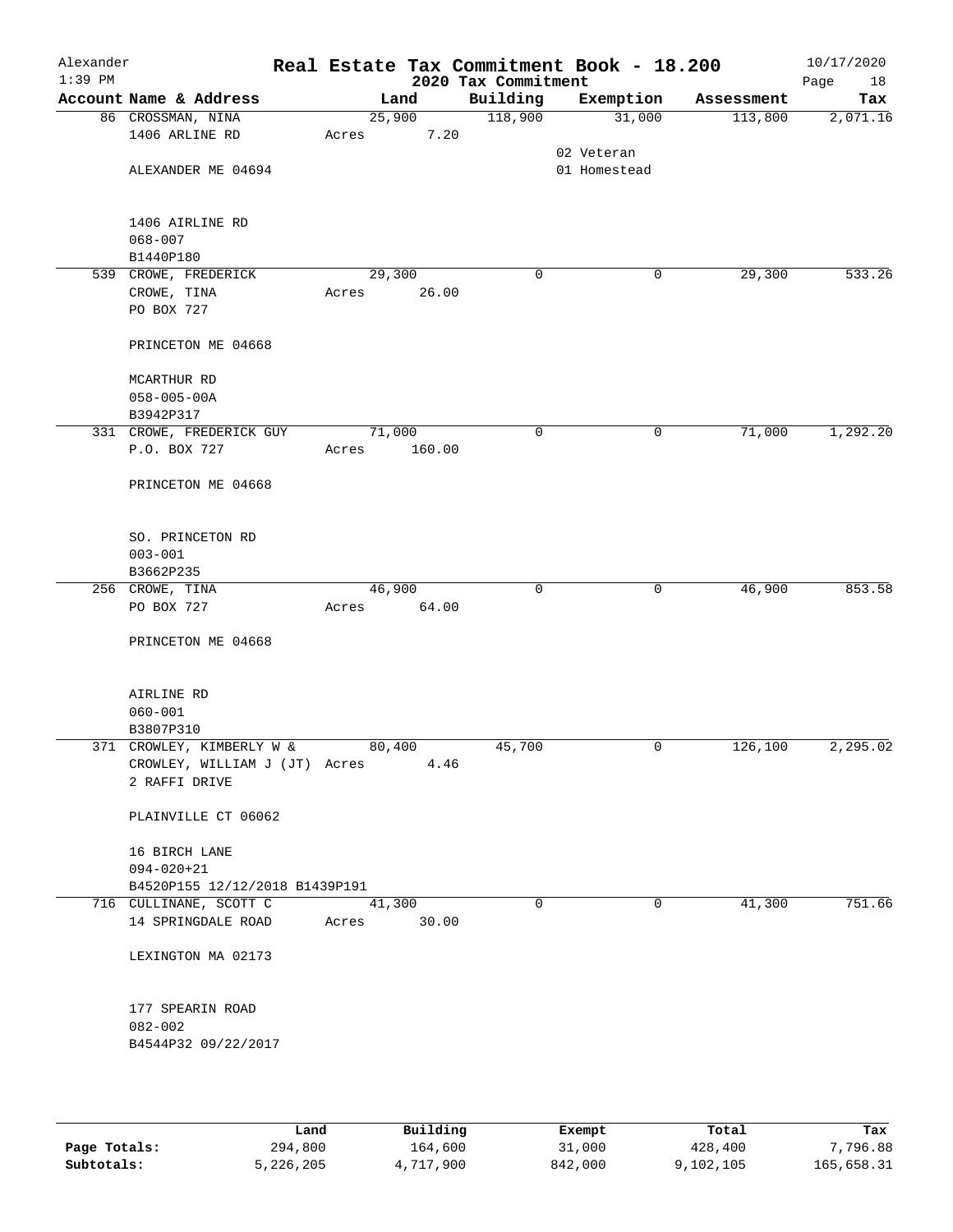| Alexander<br>$1:39$ PM |                                                         |                 |        | 2020 Tax Commitment | Real Estate Tax Commitment Book - 18.200 |            | 10/17/2020<br>Page<br>19 |
|------------------------|---------------------------------------------------------|-----------------|--------|---------------------|------------------------------------------|------------|--------------------------|
|                        | Account Name & Address                                  |                 | Land   | Building            | Exemption                                | Assessment | Tax                      |
|                        | 283 CURTIS, ALAN<br>451 BELEYA RD                       | 60,000<br>Acres | 0.56   | 86,100              | $\mathbf 0$                              | 146,100    | 2,659.02                 |
|                        | EDMUNDS ME 04628                                        |                 |        |                     |                                          |            |                          |
|                        | 18 BIRCH LANE<br>$094 - 022$                            |                 |        |                     |                                          |            |                          |
|                        | B4225P85                                                |                 |        |                     |                                          |            |                          |
|                        | 677 CUSHING, MICHAEL L                                  | 29,500          |        | 60,000              | 0                                        | 89,500     | 1,628.90                 |
|                        | 29 UPPER CROSS RD                                       | Acres           | 1.75   |                     |                                          |            |                          |
|                        | PEMBROKE ME 04666                                       |                 |        |                     |                                          |            |                          |
|                        | 284 BARROWS LAKE ROAD<br>$097 - 015 - 004$<br>B3563P313 |                 |        |                     |                                          |            |                          |
|                        | 678 CUSHING, MICHAEL L                                  | 19,200          |        | 0                   | 0                                        | 19,200     | 349.44                   |
|                        | CUSHING, ELIZABET H<br>29 UPPER CROSS RD                | Acres           | 1.58   |                     |                                          |            |                          |
|                        | PEMBROKE ME 04666                                       |                 |        |                     |                                          |            |                          |
|                        | BARROWS LK                                              |                 |        |                     |                                          |            |                          |
|                        | $097 - 015 - 005$                                       |                 |        |                     |                                          |            |                          |
|                        | B4152P299                                               |                 |        |                     |                                          |            |                          |
|                        | 216 DABROWSKI, TADEUSZ                                  | 80,300          |        | $\mathbf 0$         | 0                                        | 80,300     | 1,461.46                 |
|                        | 490 MOUNTAIN RD                                         | Acres           | 166.38 |                     |                                          |            |                          |
|                        | LEBANON NJ 08833 5034                                   |                 |        |                     |                                          |            |                          |
|                        | ROBB HILL RD                                            |                 |        |                     |                                          |            |                          |
|                        | $035 - 001$                                             |                 |        |                     |                                          |            |                          |
|                        | B3798P116                                               |                 |        |                     |                                          |            |                          |
|                        | 88 DALEY, DANNY<br>10 FOWLER ST                         | 12,000<br>Acres | 1.00   | 10,600              | 0                                        | 22,600     | 411.32                   |
|                        | CALAIS ME 04619                                         |                 |        |                     |                                          |            |                          |
|                        | 154 FLAT RD<br>$083 - 011$                              |                 |        |                     |                                          |            |                          |
|                        | 557 DALEY, DANNY H                                      |                 | 3,200  | 0                   | 0                                        | 3,200      | 58.24                    |
|                        | 10 FOWLER ST                                            | Acres           | 2.13   |                     |                                          |            |                          |
|                        | CALAIS ME 04619                                         |                 |        |                     |                                          |            |                          |
|                        | FLAT RD<br>$083 - 004 - 00D$<br>B2062P245               |                 |        |                     |                                          |            |                          |
|                        |                                                         |                 |        |                     |                                          |            |                          |

|              | Land      | Building  | Exempt  | Total     | Tax        |
|--------------|-----------|-----------|---------|-----------|------------|
| Page Totals: | 204,200   | 156,700   |         | 360,900   | 6,568.38   |
| Subtotals:   | 5,430,405 | 4,874,600 | 842,000 | 9,463,005 | 172,226.69 |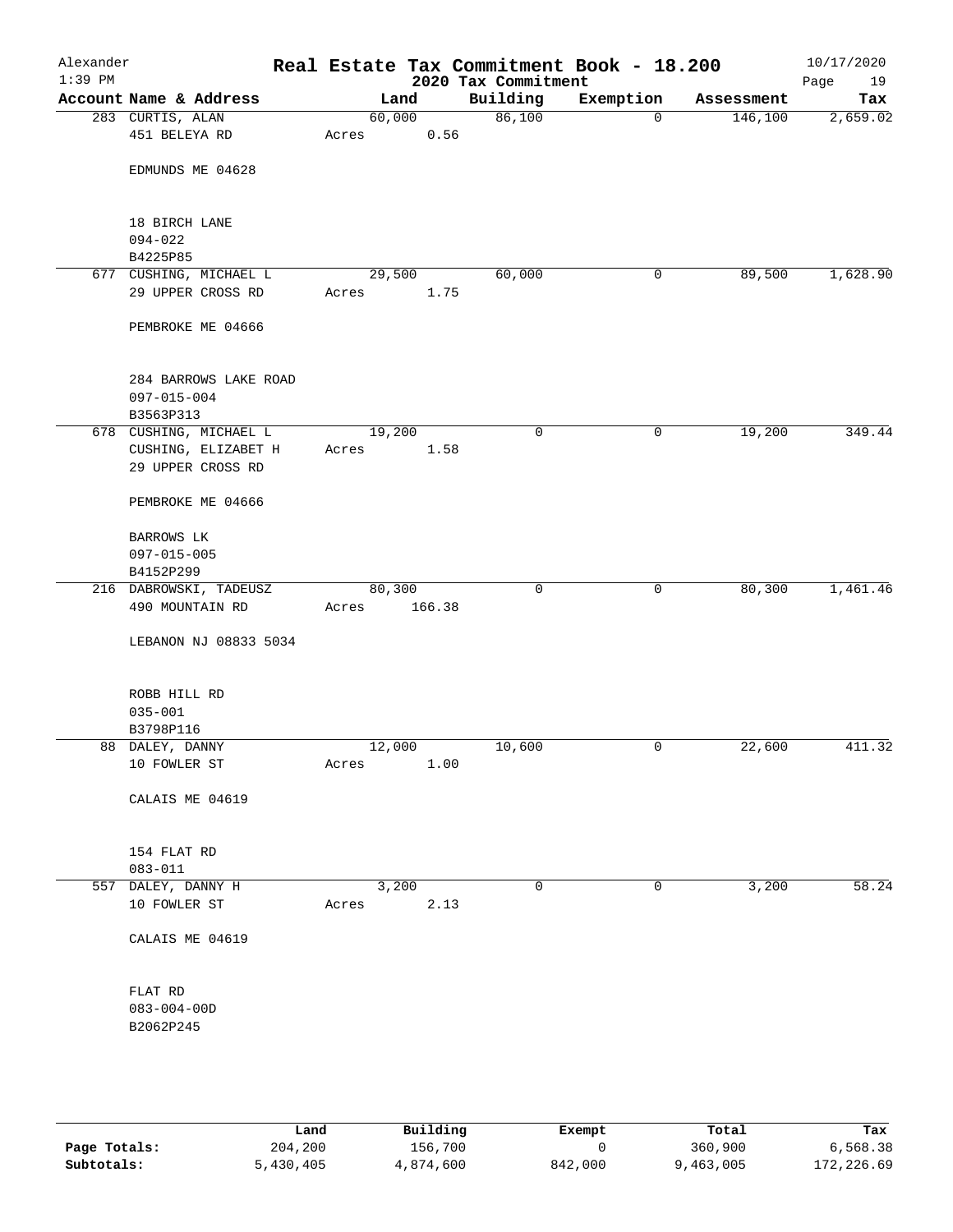| Alexander<br>$1:39$ PM |                                        |       |                 |                                 | Real Estate Tax Commitment Book - 18.200 |            | 10/17/2020        |
|------------------------|----------------------------------------|-------|-----------------|---------------------------------|------------------------------------------|------------|-------------------|
|                        | Account Name & Address                 |       | Land            | 2020 Tax Commitment<br>Building | Exemption                                | Assessment | Page<br>20<br>Tax |
|                        | 89 DALEY, ELWIN                        |       | 19,000          | 54,300                          | 25,000                                   | 48,300     | 879.06            |
|                        | GENIE,                                 | Acres | 1.00            |                                 | 01 Homestead                             |            |                   |
|                        | GENIE, DANNY, TIMMY                    |       |                 |                                 |                                          |            |                   |
|                        | HARMON, TAMMY                          |       |                 |                                 |                                          |            |                   |
|                        | 164 FLAT RD                            |       |                 |                                 |                                          |            |                   |
|                        | ALEXANDER ME 04694                     |       |                 |                                 |                                          |            |                   |
|                        | 164 FLAT RD                            |       |                 |                                 |                                          |            |                   |
|                        | $083 - 010$                            |       |                 |                                 |                                          |            |                   |
|                        | B3383P277                              |       |                 |                                 |                                          |            |                   |
|                        | 101 DAVIS, DAVID<br>DAVIS, MARY CASEY  | Acres | 64,300<br>57.94 | 0                               | 0                                        | 64,300     | 1,170.26          |
|                        | 58 SOUTH SHORE RD                      |       |                 |                                 |                                          |            |                   |
|                        |                                        |       |                 |                                 |                                          |            |                   |
|                        | ALEXANDER NH 04694                     |       |                 |                                 |                                          |            |                   |
|                        | SO. PRINCETON RD                       |       |                 |                                 |                                          |            |                   |
|                        | $045 - 001$                            |       |                 |                                 |                                          |            |                   |
|                        | B3056P329                              |       |                 |                                 |                                          |            |                   |
| 102                    | DAVIS, DAVID                           |       | 70,800<br>1.92  | 126,900                         | 25,000                                   | 172,700    | 3, 143. 14        |
|                        | DAVIS, MARY CASEY<br>58 SOUTH SHORE RD | Acres |                 |                                 | 01 Homestead                             |            |                   |
|                        | ALEXANDER NH 04694                     |       |                 |                                 |                                          |            |                   |
|                        | 58 SOUTH SHORE ROAD                    |       |                 |                                 |                                          |            |                   |
|                        | $092 - 019$                            |       |                 |                                 |                                          |            |                   |
|                        | B1690P43                               |       |                 |                                 |                                          |            |                   |
|                        | 20 DAVIS, DAVID                        |       | 12,800          | $\mathsf{O}$                    | 0                                        | 12,800     | 232.96            |
|                        | 58 SOUTH SHORE RD                      | Acres | 3.50            |                                 |                                          |            |                   |
|                        | ALEXANDER NH 04694                     |       |                 |                                 |                                          |            |                   |
|                        | SO. PRINCETON RD                       |       |                 |                                 |                                          |            |                   |
|                        | $036 - 006$                            |       |                 |                                 |                                          |            |                   |
|                        | B1040P177                              |       |                 |                                 |                                          |            |                   |
|                        | 91 DAVIS, DAVID E                      |       | 57,800          | 0                               | $\overline{0}$                           | 57,800     | 1,051.96          |
|                        | CASEY, MARY C                          | Acres | 100.00          |                                 |                                          |            |                   |
|                        | 58 SOUTH SHORE RD                      |       |                 |                                 |                                          |            |                   |
|                        | ALEXANDER ME 04694                     |       |                 |                                 |                                          |            |                   |
|                        | ARM RD                                 |       |                 |                                 |                                          |            |                   |
|                        | $091 - 001$                            |       |                 |                                 |                                          |            |                   |
|                        | B2244P72                               |       |                 |                                 |                                          |            |                   |
|                        | 93 DAVIS, JAMES                        |       | 24,300          | 0                               | 0                                        | 24,300     | 442.26            |
|                        | 371 DAVIS RD                           | Acres | 23.00           |                                 |                                          |            |                   |
|                        | ALEXANDER ME 04694                     |       |                 |                                 |                                          |            |                   |
|                        | PLEASANT LK                            |       |                 |                                 |                                          |            |                   |
|                        | $092 - 030$                            |       |                 |                                 |                                          |            |                   |
|                        | B2740P50                               |       |                 |                                 |                                          |            |                   |
|                        |                                        |       |                 |                                 |                                          |            |                   |
|                        |                                        |       |                 |                                 |                                          |            |                   |
|                        |                                        | Land  | Building        |                                 | Exempt                                   | Total      | Tax               |

|              | -----     | --------  | ------- | -----     | .          |
|--------------|-----------|-----------|---------|-----------|------------|
| Page Totals: | 249,000   | 181,200   | 50,000  | 380,200   | 6,919.64   |
| Subtotals:   | 5,679,405 | 5,055,800 | 892,000 | 9,843,205 | 179,146.33 |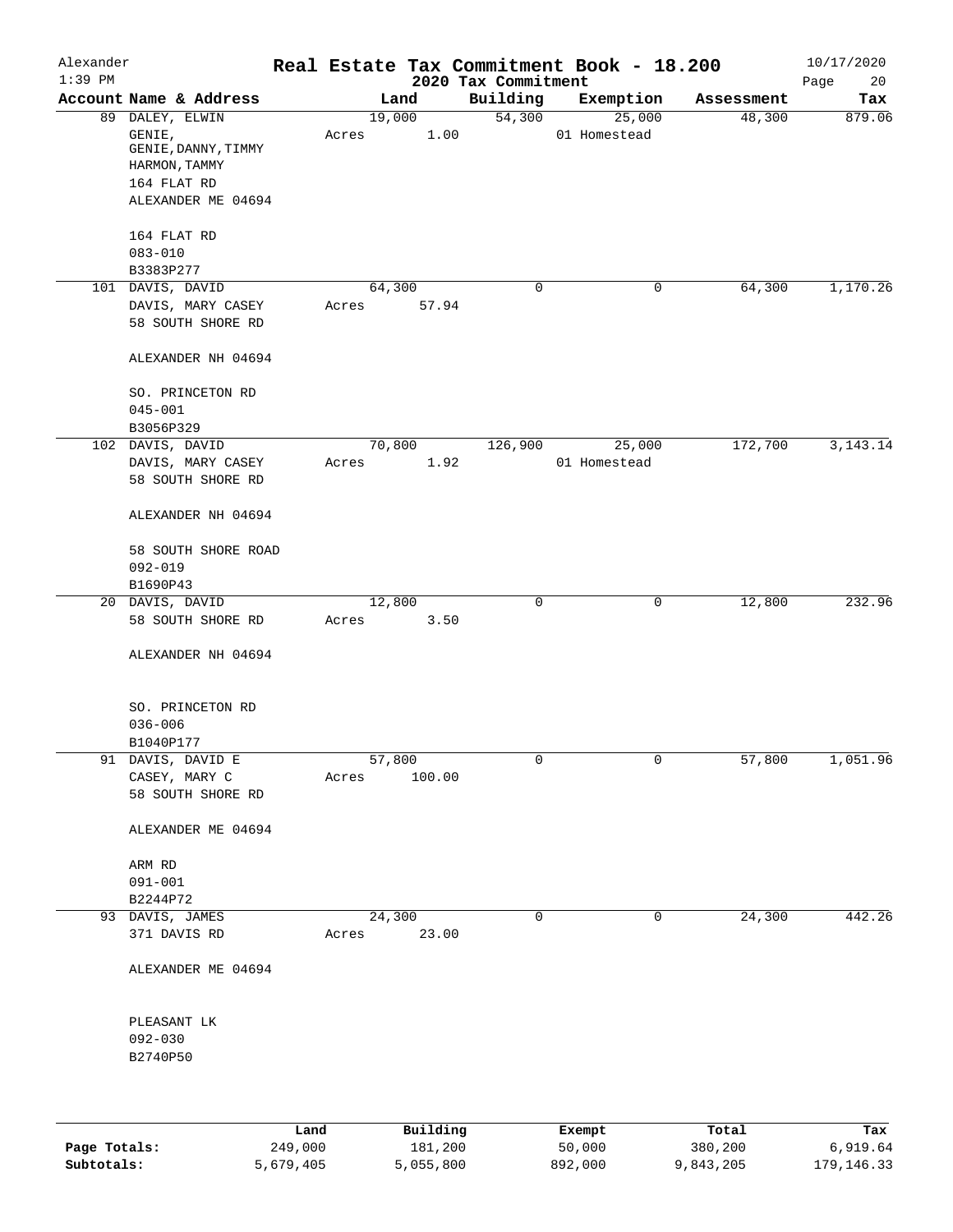| Alexander |                         |         |        |                                 | Real Estate Tax Commitment Book - 18.200 |            | 10/17/2020        |
|-----------|-------------------------|---------|--------|---------------------------------|------------------------------------------|------------|-------------------|
| $1:39$ PM | Account Name & Address  |         | Land   | 2020 Tax Commitment<br>Building | Exemption                                | Assessment | Page<br>21<br>Tax |
|           | 94 DAVIS, JAMES         |         | 17,300 | 166,300                         | $\mathbf 0$                              | 183,600    | 3,341.52          |
|           | 371 DAVIS RD            | Acres   | 8.00   |                                 |                                          |            |                   |
|           |                         |         |        |                                 |                                          |            |                   |
|           | ALEXANDER ME 04694      |         |        |                                 |                                          |            |                   |
|           | 1372 AIRLINE RD         |         |        |                                 |                                          |            |                   |
|           | $069 - 005$             |         |        |                                 |                                          |            |                   |
|           | B2756P74                |         |        |                                 |                                          |            |                   |
|           | 95 DAVIS, JAMES         |         | 37,800 | 0                               | 0                                        | 37,800     | 687.96            |
|           | 371 DAVIS RD            | Acres   | 43.00  |                                 |                                          |            |                   |
|           | ALEXANDER ME 04694      |         |        |                                 |                                          |            |                   |
|           | ARM RD                  |         |        |                                 |                                          |            |                   |
|           | $086 - 001$             |         |        |                                 |                                          |            |                   |
|           | B2740P50                |         |        |                                 |                                          |            |                   |
|           | 103 DAVIS, JAMES        |         | 26,800 | $\mathbf 0$                     | 0                                        | 26,800     | 487.76            |
|           | 371 DAVIS RD            | Acres   | 28.00  |                                 |                                          |            |                   |
|           | ALEXANDER ME 04694      |         |        |                                 |                                          |            |                   |
|           | AIRLINE RD              |         |        |                                 |                                          |            |                   |
|           | $058 - 010 + 69 - 1$    |         |        |                                 |                                          |            |                   |
|           | B1370P68                |         |        |                                 |                                          |            |                   |
|           | 99 DAVIS, JAMES         | 501,300 |        | 286,800                         | 25,000                                   | 763,100    | 13,888.42         |
|           | 371 DAVIS RD            | Acres   | 18.50  |                                 | 01 Homestead                             |            |                   |
|           | ALEXANDER ME 04694      |         |        |                                 |                                          |            |                   |
|           | 371 DAVIS ROAD          |         |        |                                 |                                          |            |                   |
|           | $092 - 026$             |         |        |                                 |                                          |            |                   |
|           | B2369P294               |         |        |                                 |                                          |            |                   |
|           | 100 DAVIS, JAMES        |         | 13,800 | 0                               | 0                                        | 13,800     | 251.16            |
|           | 371 DAVIS RD            | Acres   | 9.00   |                                 |                                          |            |                   |
|           | ALEXANDER ME 04694      |         |        |                                 |                                          |            |                   |
|           | ARM RD                  |         |        |                                 |                                          |            |                   |
|           | $092 - 027$             |         |        |                                 |                                          |            |                   |
|           | B2740P50                |         |        |                                 |                                          |            |                   |
|           | 582 DAVIS, JAMES E      |         | 41,800 | 0                               | 0                                        | 41,800     | 760.76            |
|           | 371 DAVIS RD            | Acres   | 60.00  |                                 |                                          |            |                   |
|           | ALEXANDER ME 04694      |         |        |                                 |                                          |            |                   |
|           | SKI SLOPE               |         |        |                                 |                                          |            |                   |
|           | $092 - 028 + 097 - 018$ |         |        |                                 |                                          |            |                   |
|           | B2369P299               |         |        |                                 |                                          |            |                   |
|           |                         |         |        |                                 |                                          |            |                   |
|           |                         |         |        |                                 |                                          |            |                   |
|           |                         |         |        |                                 |                                          |            |                   |
|           |                         |         |        |                                 |                                          |            |                   |

|              | Land      | Building  | Exempt  | Total      | Tax        |
|--------------|-----------|-----------|---------|------------|------------|
| Page Totals: | 638,800   | 453,100   | 25,000  | 1,066,900  | 19,417.58  |
| Subtotals:   | 6,318,205 | 5,508,900 | 917,000 | 10,910,105 | 198,563.91 |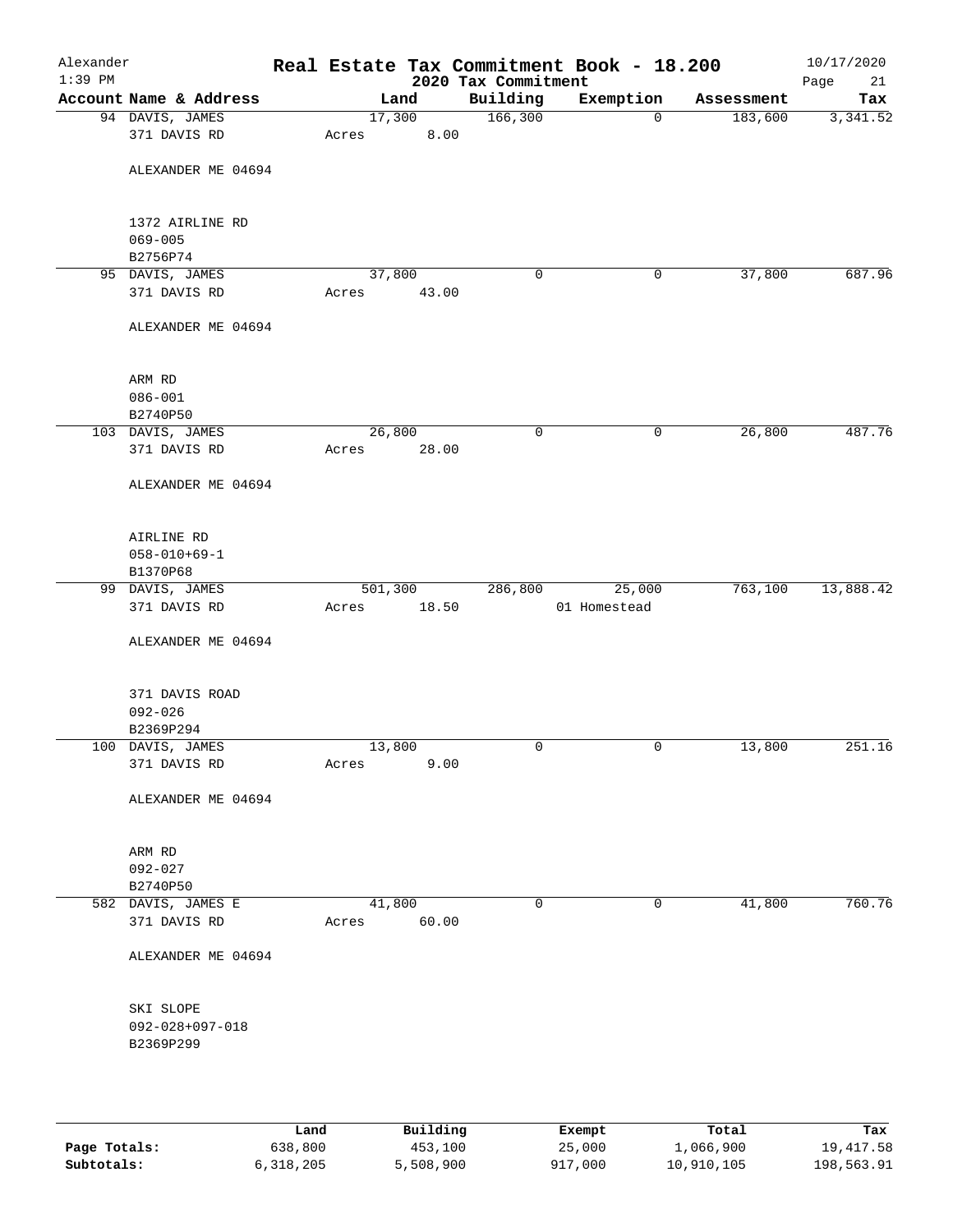| Alexander<br>$1:39$ PM |                                          |         |        | 2020 Tax Commitment | Real Estate Tax Commitment Book - 18.200 |            | 10/17/2020<br>Page<br>22 |
|------------------------|------------------------------------------|---------|--------|---------------------|------------------------------------------|------------|--------------------------|
|                        | Account Name & Address                   |         | Land   | Building            | Exemption                                | Assessment | Tax                      |
|                        | 97 DAVIS, NORMAN E                       | 155,200 |        | $\mathbf 0$         | $\Omega$                                 | 155,200    | 2,824.64                 |
|                        | 802 BREAKNECK ROAD                       | Acres   | 302.62 |                     |                                          |            |                          |
|                        | ALEXANDER ME 04694                       |         |        |                     |                                          |            |                          |
|                        |                                          |         |        |                     |                                          |            |                          |
|                        | 802 BREAKNECK MT                         |         |        |                     |                                          |            |                          |
|                        | 097-001 & 97-19<br>B3816P161             |         |        |                     |                                          |            |                          |
|                        | 300 DAY, ANTHONY M                       | 23,500  |        | 81,500              | 25,000                                   | 80,000     | 1,456.00                 |
|                        | 2056 AIRLINE RD                          | Acres   | 4.00   |                     | 01 Homestead                             |            |                          |
|                        | ALEXANDER ME 04694                       |         |        |                     |                                          |            |                          |
|                        | 2056 AIRLINE RD                          |         |        |                     |                                          |            |                          |
|                        | $075 - 006$                              |         |        |                     |                                          |            |                          |
|                        | B4170P210                                |         |        |                     |                                          |            |                          |
|                        | 108 DEAN, KEVIN J                        | 93,900  |        | 198,150             | 25,000                                   | 267,050    | 4,860.31                 |
|                        | P.O.BOX 903                              | Acres   | 3.46   |                     | 01 Homestead                             |            |                          |
|                        | BAILEYVILLE ME 04694                     |         |        |                     |                                          |            |                          |
|                        | 114 SOUTH SHORE ROAD                     |         |        |                     |                                          |            |                          |
|                        | $093 - 009 + 9A$                         |         |        |                     |                                          |            |                          |
|                        | B3322P276                                |         |        |                     |                                          |            |                          |
|                        | 193 DEAN, KEVIN J                        |         | 9,000  | $\mathbf 0$         | 0                                        | 9,000      | 163.80                   |
|                        | PO BOX 903                               | Acres   | 7.00   |                     |                                          |            |                          |
|                        | BAILEYVILLE ME 04694                     |         |        |                     |                                          |            |                          |
|                        | BREAKNECK ROAD                           |         |        |                     |                                          |            |                          |
|                        | $097 - 01A$                              |         |        |                     |                                          |            |                          |
|                        | 181 DEAN, WEIBLEY                        | 35,100  |        | 98,300              | 25,000                                   | 108,400    | 1,972.88                 |
|                        | DEAN, ELEANOR                            | Acres   | 20.60  |                     | 01 Homestead                             |            |                          |
|                        | % DEVISEES OF WEIBLEY &<br>ELEANOR DEAN  |         |        |                     |                                          |            |                          |
|                        | 35 CEDAR LANE                            |         |        |                     |                                          |            |                          |
|                        | ALEXANDER ME 04694                       |         |        |                     |                                          |            |                          |
|                        | 35 CEDAR LN                              |         |        |                     |                                          |            |                          |
|                        | $056 - 004$                              |         |        |                     |                                          |            |                          |
|                        | B2142P13                                 |         |        |                     |                                          |            |                          |
|                        | 109 DEAN, WEIBLEY                        | 64,100  |        | 41,800              | 0                                        | 105,900    | 1,927.38                 |
|                        | DEAN, ELEANOR<br>% DEVISEES OF WEIBLEY & | Acres   | 0.76   |                     |                                          |            |                          |
|                        | ELEANOR DEAN                             |         |        |                     |                                          |            |                          |
|                        | 35 CEDAR LANE<br>ALEXANDER ME 04694      |         |        |                     |                                          |            |                          |
|                        |                                          |         |        |                     |                                          |            |                          |
|                        | 236 BERRY ROAD<br>$126 - 007 + 7A + 8$   |         |        |                     |                                          |            |                          |
|                        | B1673P230                                |         |        |                     |                                          |            |                          |
|                        |                                          |         |        |                     |                                          |            |                          |
|                        |                                          |         |        |                     |                                          |            |                          |

|              | Land      | Building  | Exempt  | Total      | Tax        |
|--------------|-----------|-----------|---------|------------|------------|
| Page Totals: | 380,800   | 419,750   | 75,000  | 725,550    | 13,205.01  |
| Subtotals:   | 6,699,005 | 5,928,650 | 992,000 | 11,635,655 | 211,768.92 |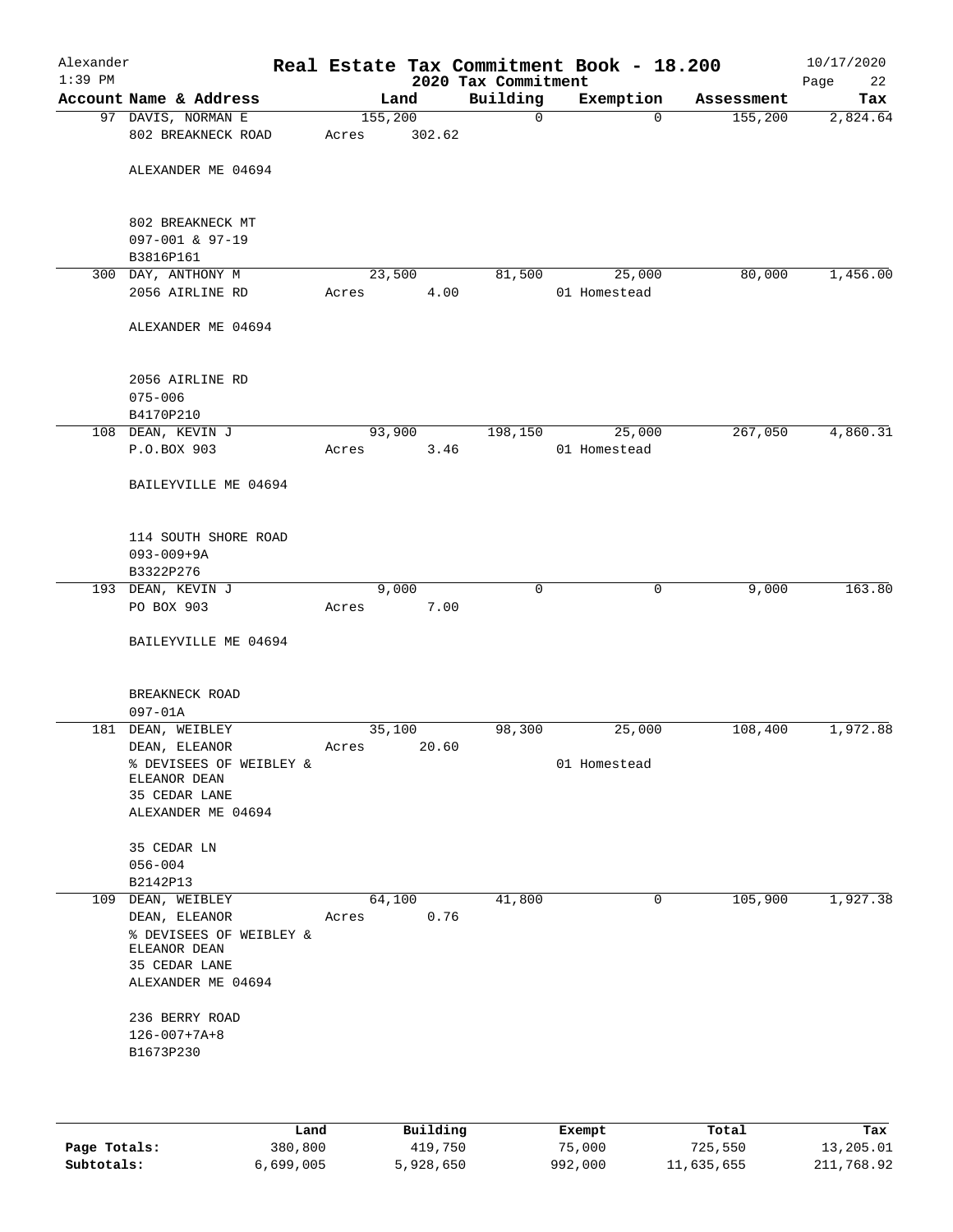| Alexander<br>$1:39$ PM |                                              |                 |      | 2020 Tax Commitment | Real Estate Tax Commitment Book - 18.200 |            | 10/17/2020<br>Page<br>23 |
|------------------------|----------------------------------------------|-----------------|------|---------------------|------------------------------------------|------------|--------------------------|
|                        | Account Name & Address                       | Land            |      | Building            | Exemption                                | Assessment | Tax                      |
|                        | 572 DEAN, WEIBLEY<br>260 SPEARIN ROAD        | 26,500<br>Acres | 7.00 | 55,100              | 25,000<br>01 Homestead                   | 56,600     | 1,030.12                 |
|                        | ALEXANDER ME 04694                           |                 |      |                     |                                          |            |                          |
|                        |                                              |                 |      |                     |                                          |            |                          |
|                        | 260 SPEARIN RD                               |                 |      |                     |                                          |            |                          |
|                        | $083 - 004$                                  |                 |      |                     |                                          |            |                          |
|                        | B3099P41 01/09/2006<br>566 DEARBORN, CONNNIE | 19,000          |      | 22,600              | 25,000                                   | 16,600     | 302.12                   |
|                        | DEARBORN, FREDERICK                          | Acres           | 1.00 |                     | 01 Homestead                             |            |                          |
|                        | 2110 AIRLINE RD                              |                 |      |                     |                                          |            |                          |
|                        | ALEXANDER ME 04694                           |                 |      |                     |                                          |            |                          |
|                        | 2110 AIRLINE RD                              |                 |      |                     |                                          |            |                          |
|                        | $00G - 005$<br>B4224P81                      |                 |      |                     |                                          |            |                          |
|                        | 669 DEARBORN, CONNNIE                        | 10,500          |      | $\mathbf 0$         | $\mathsf{O}$                             | 10,500     | 191.10                   |
|                        | DEARBORN, FREDERICK                          | Acres           | 2.00 |                     |                                          |            |                          |
|                        | 2110 AIRLINE RD                              |                 |      |                     |                                          |            |                          |
|                        | ALEXANDER ME 04694                           |                 |      |                     |                                          |            |                          |
|                        | 2110 AIRLINE RD                              |                 |      |                     |                                          |            |                          |
|                        | $00G - 006$                                  |                 |      |                     |                                          |            |                          |
|                        | B4224P81                                     |                 |      |                     |                                          |            |                          |
|                        | 635 DELNICKI, BRENT W                        | 39,600          |      | $\mathbf 0$         | $\mathbf 0$                              | 39,600     | 720.72                   |
|                        | DELNICKI, DAKOTA H                           | Acres           | 4.28 |                     |                                          |            |                          |
|                        | MELISSA A<br>125 SUMMIT STREET               |                 |      |                     |                                          |            |                          |
|                        | BAILEYVILLE ME 04694                         |                 |      |                     |                                          |            |                          |
|                        |                                              |                 |      |                     |                                          |            |                          |
|                        | MEDDYBEMPS SHORES                            |                 |      |                     |                                          |            |                          |
|                        | $128 - 031$                                  |                 |      |                     |                                          |            |                          |
|                        | B3140P185<br>649 DEMO SALVAGE INC            | 17,300          |      | 26,900              | 0                                        | 44,200     | 804.44                   |
|                        | C/O CANAM INC                                | Acres           | 9.00 |                     |                                          |            |                          |
|                        | P. O. BOX 1262                               |                 |      |                     |                                          |            |                          |
|                        | CALAIS ME 04619                              |                 |      |                     |                                          |            |                          |
|                        |                                              |                 |      |                     |                                          |            |                          |
|                        | 2036 AIRLINE RD                              |                 |      |                     |                                          |            |                          |
|                        | $075 - 007$                                  |                 |      |                     |                                          |            |                          |
| 697                    | B2973P79<br>DESCOTEAUX, PAUL                 | 15,300          |      | 7,500               | 0                                        | 22,800     | 414.96                   |
|                        | DESCOTEAUX, ROMONA                           | Acres           | 3.20 |                     |                                          |            |                          |
|                        | 872 NE 596 AVE                               |                 |      |                     |                                          |            |                          |
|                        | OLD TOWN FL 32680                            |                 |      |                     |                                          |            |                          |
|                        | 1138 AIRLINE RD                              |                 |      |                     |                                          |            |                          |
|                        | $060 - 007$                                  |                 |      |                     |                                          |            |                          |
|                        | B3463P133                                    |                 |      |                     |                                          |            |                          |
|                        |                                              |                 |      |                     |                                          |            |                          |
|                        |                                              |                 |      |                     |                                          |            |                          |

|              | Land      | Building  | Exempt    | Total      | Tax         |
|--------------|-----------|-----------|-----------|------------|-------------|
| Page Totals: | 128,200   | 112,100   | 50,000    | 190,300    | 3,463.46    |
| Subtotals:   | 6,827,205 | 6,040,750 | 1,042,000 | 11,825,955 | 215, 232.38 |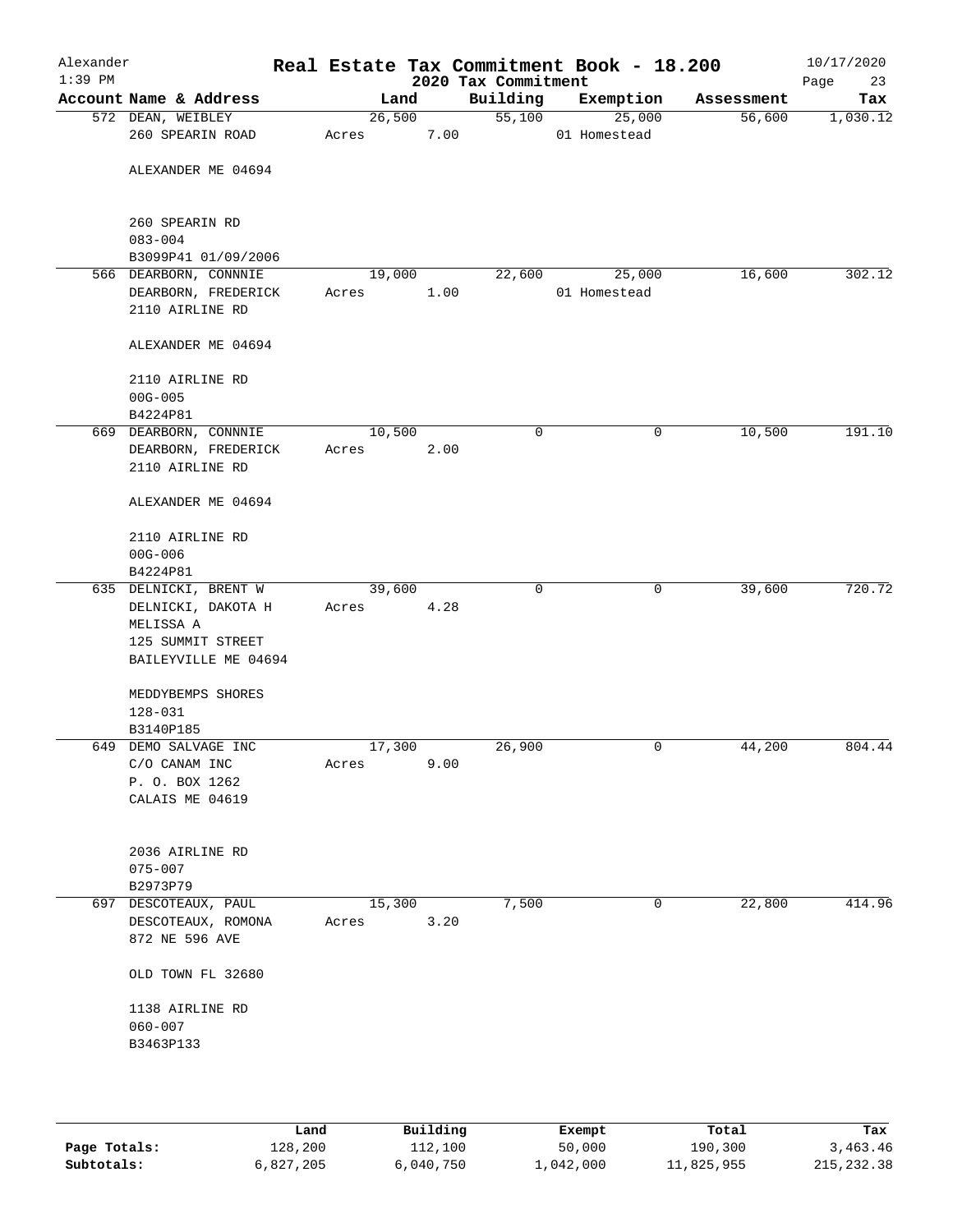| Alexander<br>$1:39$ PM |                                        |           |       |        |           |                                 |           | Real Estate Tax Commitment Book - 18.200 |            | 10/17/2020        |
|------------------------|----------------------------------------|-----------|-------|--------|-----------|---------------------------------|-----------|------------------------------------------|------------|-------------------|
|                        | Account Name & Address                 |           |       | Land   |           | 2020 Tax Commitment<br>Building |           | Exemption                                | Assessment | Page<br>24<br>Tax |
|                        | 113 DEVINE, KATHERINE L                |           |       | 18,800 |           | 45,200                          |           | 25,000                                   | 39,000     | 709.80            |
|                        | 170 FLAT RD                            |           | Acres |        | 0.86      |                                 |           | 01 Homestead                             |            |                   |
|                        | ALEXANDER ME 04694                     |           |       |        |           |                                 |           |                                          |            |                   |
|                        | 170 FLAT RD                            |           |       |        |           |                                 |           |                                          |            |                   |
|                        | $083 - 009$<br>B1528P187               |           |       |        |           |                                 |           |                                          |            |                   |
|                        | 114 DICENZO, MICHAEL                   |           |       | 71,500 |           | 108,800                         |           | 25,000                                   | 155,300    | 2,826.46          |
|                        | 11 IRONWOOD DR                         |           | Acres |        | 1.50      |                                 |           | 01 Homestead                             |            |                   |
|                        | ALEXANDER ME 04694                     |           |       |        |           |                                 |           |                                          |            |                   |
|                        | 11 IRONWOOD DRIVE<br>$086 - 016$       |           |       |        |           |                                 |           |                                          |            |                   |
|                        | B3541P271                              |           |       |        |           |                                 |           |                                          |            |                   |
|                        | 230 DIGNAM, BARBRA L<br>TRUSTEE        |           |       | 40,400 |           | $\mathbf 0$                     |           | 0                                        | 40,400     | 735.28            |
|                        | PETRAGLIA, DAWN M<br>TRUSTEE           |           | Acres |        | 48.25     |                                 |           |                                          |            |                   |
|                        | JUDY HOWE IRREVOCABLE<br>TRUST         |           |       |        |           |                                 |           |                                          |            |                   |
|                        | 4 ST. FRANCIS BLVD                     |           |       |        |           |                                 |           |                                          |            |                   |
|                        | MIDDLE ISLAND NY 11953                 |           |       |        |           |                                 |           |                                          |            |                   |
|                        | AIRLINE RD                             |           |       |        |           |                                 |           |                                          |            |                   |
|                        | $056 - 002$                            |           |       |        |           |                                 |           |                                          |            |                   |
|                        | B4365P228                              |           |       |        |           |                                 |           |                                          |            |                   |
|                        | 202 DINEEN, VINCENT<br>DINEEN, PATRICK |           | Acres | 29,500 | 26.49     | 0                               |           | 0                                        | 29,500     | 536.90            |
|                        | 618 MAIN ST                            |           |       |        |           |                                 |           |                                          |            |                   |
|                        | MEDDYBEMPS ME 04657                    |           |       |        |           |                                 |           |                                          |            |                   |
|                        | AIRLINE RD                             |           |       |        |           |                                 |           |                                          |            |                   |
|                        | $056 - 003$                            |           |       |        |           |                                 |           |                                          |            |                   |
|                        | B3669P221                              |           |       |        |           |                                 |           |                                          |            |                   |
|                        | 19 DINEEN, VINCENT<br>DINEEN, PATRICK  |           | Acres | 4,373  | 27.50     | $\mathbf 0$                     |           | 0                                        | 4,373      | 79.59             |
|                        | 618 MAIN ST                            |           |       |        |           |                                 |           |                                          |            |                   |
|                        | MEDDYBEMPS ME 04657                    |           |       |        |           |                                 |           |                                          |            |                   |
|                        | AIRLINE RD                             |           |       |        |           |                                 |           |                                          |            |                   |
|                        | $067 - 002 - 00A$                      |           |       |        |           |                                 |           |                                          |            |                   |
|                        | B2832P309                              |           |       |        |           |                                 |           |                                          |            |                   |
|                        | 438 DINEEN, VINCENT                    |           |       | 2,870  |           | 0                               |           | 0                                        | 2,870      | 52.23             |
|                        | DINEEN, PATRICK<br>618 MAIN ST         |           | Acres |        | 18.50     |                                 |           |                                          |            |                   |
|                        | MEDDYBEMPS ME 04657                    |           |       |        |           |                                 |           |                                          |            |                   |
|                        | AIRLINE RD                             |           |       |        |           |                                 |           |                                          |            |                   |
|                        | $067 - 002$                            |           |       |        |           |                                 |           |                                          |            |                   |
|                        | B2832P309                              |           |       |        |           |                                 |           |                                          |            |                   |
|                        |                                        | Land      |       |        | Building  |                                 | Exempt    |                                          | Total      | Tax               |
| Page Totals:           |                                        | 167,443   |       |        | 154,000   |                                 | 50,000    |                                          | 271,443    | 4,940.26          |
| Subtotals:             |                                        | 6,994,648 |       |        | 6,194,750 |                                 | 1,092,000 |                                          | 12,097,398 | 220, 172.64       |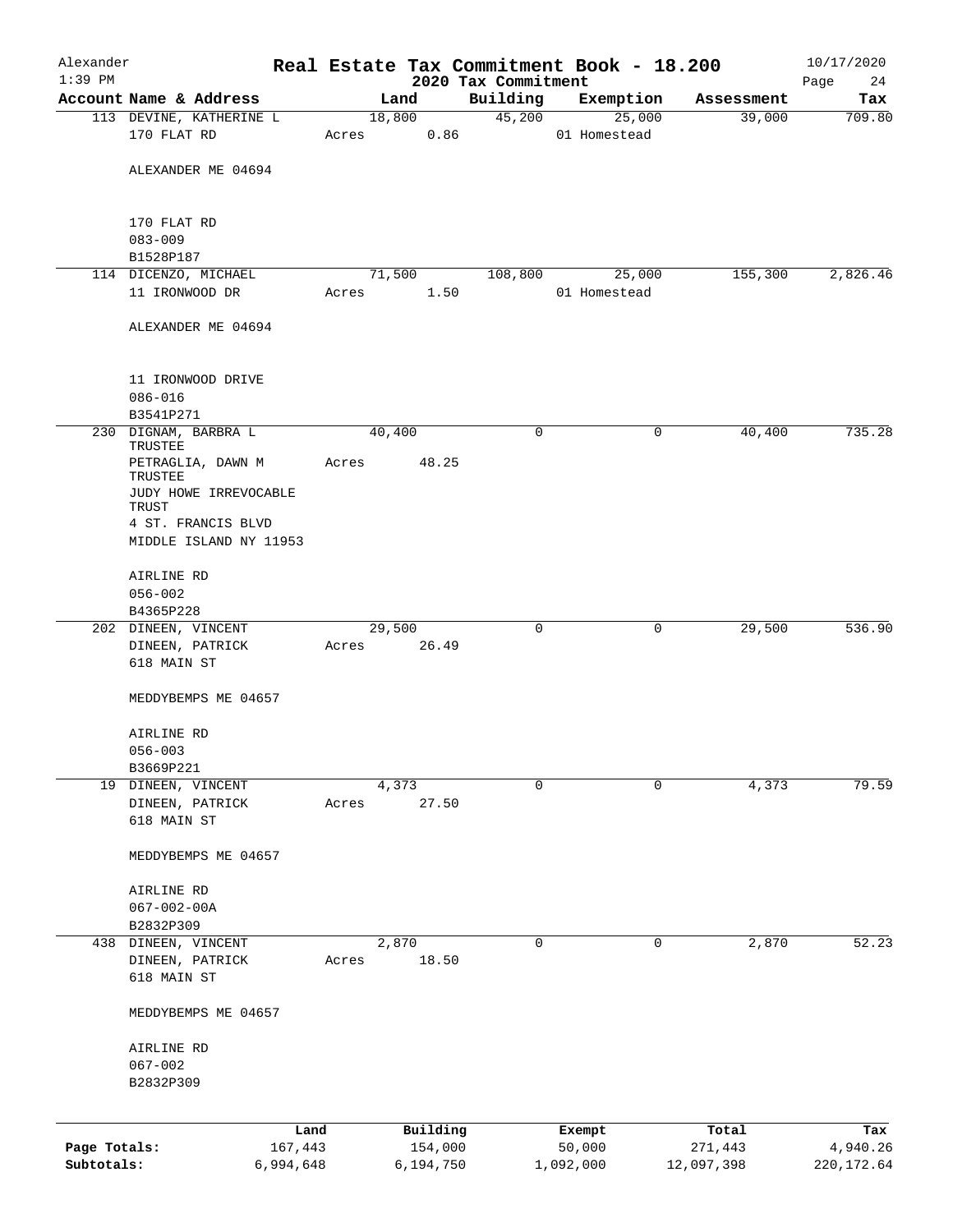| Alexander<br>$1:39$ PM |                                                  |                 |               | 2020 Tax Commitment | Real Estate Tax Commitment Book - 18.200 |            | 10/17/2020<br>Page<br>25 |
|------------------------|--------------------------------------------------|-----------------|---------------|---------------------|------------------------------------------|------------|--------------------------|
|                        | Account Name & Address                           |                 | Land          | Building            | Exemption                                | Assessment | Tax                      |
|                        | 626 DOLAN, MICHAEL J                             | 92,800          |               | 117,900             | $\mathbf 0$                              | 210,700    | 3,834.74                 |
|                        | PO BOX 1001                                      | Acres           | 3.46          |                     |                                          |            |                          |
|                        | BAILEYVILLE ME 04694                             |                 |               |                     |                                          |            |                          |
|                        | 125 MEDDYBEMPS SHORE RD                          |                 |               |                     |                                          |            |                          |
|                        | $128 - 008$                                      |                 |               |                     |                                          |            |                          |
|                        | B4453P244 04/13/2018<br>313 DOLIBER, WILLARD III | 21,500          |               | 67,600              | 25,000                                   | 64,100     | 1,166.62                 |
|                        | 823 COOPER ROAD                                  | Acres           | 2.68          |                     | 01 Homestead                             |            |                          |
|                        | ALEXANDER ME 04694                               |                 |               |                     |                                          |            |                          |
|                        | 823 COOPER RD                                    |                 |               |                     |                                          |            |                          |
|                        | $111 - 004$                                      |                 |               |                     |                                          |            |                          |
|                        | B4413P265 11/06/2017                             |                 |               |                     |                                          |            |                          |
|                        | 120 DONAHUE FAMILY TRUST                         | 64,600          |               | 119,400             | 25,000                                   | 159,000    | 2,893.80                 |
|                        | DONAHUE, ANNE B<br>TRUSTEE                       | Acres           | 0.46          |                     | 01 Homestead                             |            |                          |
|                        | 58 HICKORY LANE                                  |                 |               |                     |                                          |            |                          |
|                        | ALEXANDER ME 04694                               |                 |               |                     |                                          |            |                          |
|                        | 58 HICKORY LANE                                  |                 |               |                     |                                          |            |                          |
|                        | $087 - 015$                                      |                 |               |                     |                                          |            |                          |
|                        | B4535P99 02/26/2019                              |                 |               |                     |                                          |            |                          |
|                        | 613 DOW, DEBRA<br>PO BOX 1071                    | 56,300<br>Acres | 0.13          | 36,100              | 25,000<br>01 Homestead                   | 67,400     | 1,226.68                 |
|                        |                                                  |                 |               |                     |                                          |            |                          |
|                        | CALAIS ME 04619                                  |                 |               |                     |                                          |            |                          |
|                        | 4 FLOOD DRIVE                                    |                 |               |                     |                                          |            |                          |
|                        | $087 - 045$                                      |                 |               |                     |                                          |            |                          |
|                        | B2607P1                                          |                 |               |                     |                                          |            |                          |
|                        | 550 DOYLE, LARRY C                               |                 | 9,000<br>1.00 | 0                   | 0                                        | 9,000      | 163.80                   |
|                        | 423 W. CORINTH ROAD                              | Acres           |               |                     |                                          |            |                          |
|                        | CORINTH ME 04427                                 |                 |               |                     |                                          |            |                          |
|                        | 9 MCARTHUR RD                                    |                 |               |                     |                                          |            |                          |
|                        | $069 - 003 - 00A$                                |                 |               |                     |                                          |            |                          |
|                        | B3113P169                                        |                 |               |                     |                                          |            |                          |
|                        | 125 DUDLEY, JOHN H                               | 26,500          |               | 108,600             | 25,000                                   | 110,100    | 2,003.82                 |
|                        | DUDLEY, MARIE                                    | Acres           | 7.00          |                     | 01 Homestead                             |            |                          |
|                        | 216 POKEY RD                                     |                 |               |                     |                                          |            |                          |
|                        | ALEXANDER ME 04694                               |                 |               |                     |                                          |            |                          |
|                        | 216 POKEY RD                                     |                 |               |                     |                                          |            |                          |
|                        | $018 - 008$                                      |                 |               |                     |                                          |            |                          |
|                        |                                                  |                 |               |                     |                                          |            |                          |
|                        |                                                  |                 |               |                     |                                          |            |                          |
|                        |                                                  |                 |               |                     |                                          |            |                          |

|              | Land      | Building  | Exempt    | Total      | Tax        |  |
|--------------|-----------|-----------|-----------|------------|------------|--|
| Page Totals: | 270,700   | 449,600   | 100,000   | 620,300    | 11,289.46  |  |
| Subtotals:   | 7,265,348 | 6,644,350 | 1,192,000 | 12,717,698 | 231,462.10 |  |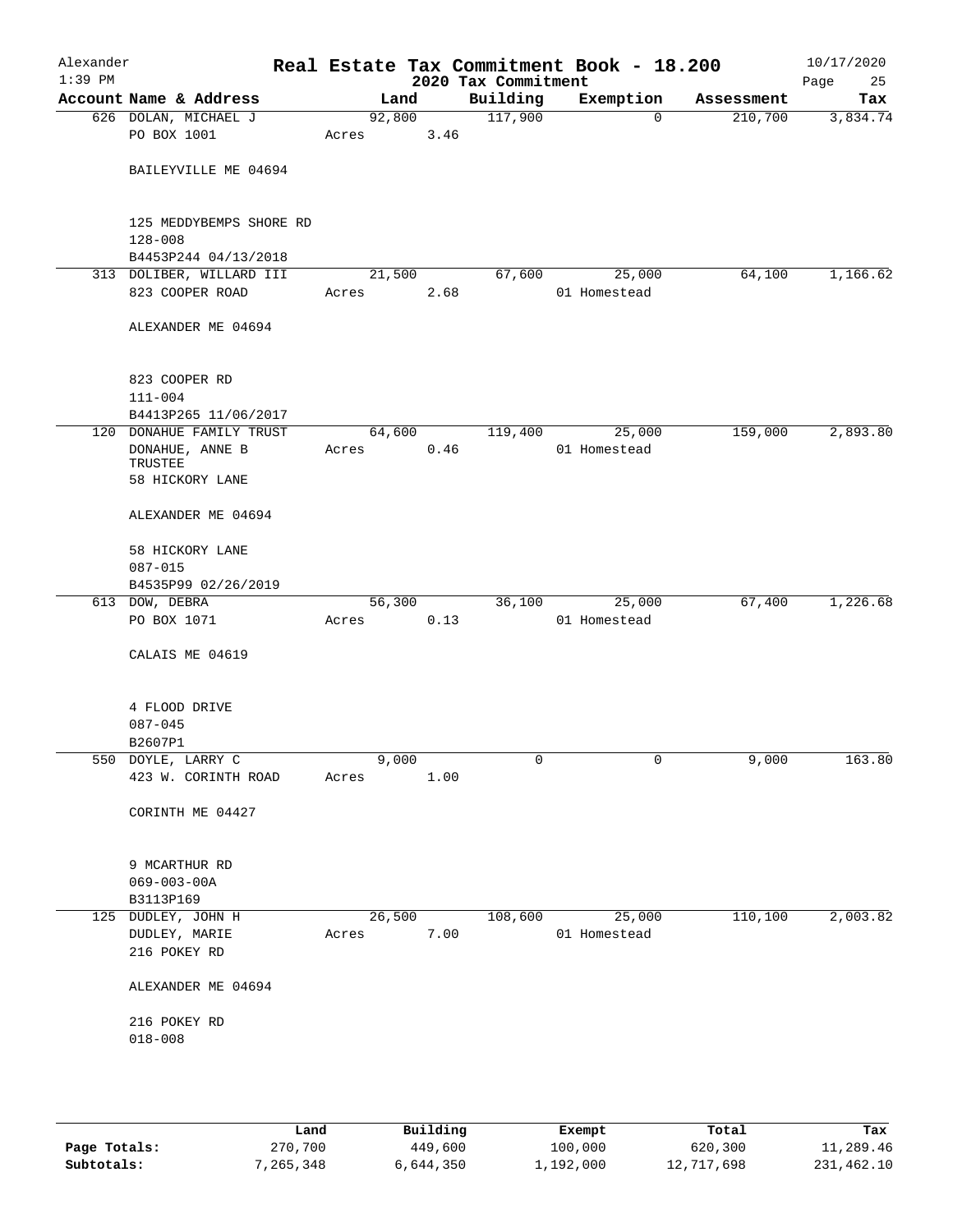| Alexander<br>$1:39$ PM |                                            |                 |        | Real Estate Tax Commitment Book - 18.200<br>2020 Tax Commitment |              |            | 10/17/2020<br>Page<br>26 |
|------------------------|--------------------------------------------|-----------------|--------|-----------------------------------------------------------------|--------------|------------|--------------------------|
|                        | Account Name & Address                     |                 | Land   | Building                                                        | Exemption    | Assessment | Tax                      |
|                        | 126 DUDLEY, JOHN H TRUSTEE<br>216 POKEY RD | 19,548<br>Acres | 57.00  | $\mathbf 0$                                                     | $\mathbf{0}$ | 19,548     | 355.77                   |
|                        |                                            |                 |        |                                                                 |              |            |                          |
|                        | ALEXANDER ME 04694                         |                 |        |                                                                 |              |            |                          |
|                        | POKEY RD                                   |                 |        |                                                                 |              |            |                          |
|                        | $019 - 001$<br>B3600P212                   |                 |        |                                                                 |              |            |                          |
|                        | 124 DUDLEY, JOHN H TRUSTEE                 | 269,774         |        | 40,200                                                          | 0            | 309,974    | 5,641.53                 |
|                        | JOHN M DUDLEY TRUST                        | Acres           | 188.00 |                                                                 |              |            |                          |
|                        | 216 POKEY RD                               |                 |        |                                                                 |              |            |                          |
|                        | ALEXANDER ME 04694                         |                 |        |                                                                 |              |            |                          |
|                        | 19 FISH HOUSE LANE                         |                 |        |                                                                 |              |            |                          |
|                        | $018 - 002 + 2A + 3 + M5 - 1$<br>B2630P220 |                 |        |                                                                 |              |            |                          |
|                        | 585 DUDLEY, JOHN H TRUSTEE                 |                 | 100    | $\mathsf{O}$                                                    | 0            | 100        | 1.82                     |
|                        | 216 POKEY RD                               | Acres           | 1.00   |                                                                 |              |            |                          |
|                        | ALEXANDER ME 04694                         |                 |        |                                                                 |              |            |                          |
|                        | POCOMOONSHINE LK                           |                 |        |                                                                 |              |            |                          |
|                        | $005 - 003$                                |                 |        |                                                                 |              |            |                          |
|                        | B3099P298                                  |                 |        |                                                                 |              |            |                          |
|                        | 386 DWELLEY, DANE                          | 5,000           |        | $\mathbf 0$                                                     | 0            | 5,000      | 91.00                    |
|                        | 921 MAIN STREET                            | Acres           | 0.50   |                                                                 |              |            |                          |
|                        | OLD TOWN ME 04468                          |                 |        |                                                                 |              |            |                          |
|                        | WILLOW LANE                                |                 |        |                                                                 |              |            |                          |
|                        | 094-019                                    |                 |        |                                                                 |              |            |                          |
|                        | B4505P312 08/30/2018                       |                 |        |                                                                 |              |            |                          |
|                        | 38 DWELLEY, DANE<br>921 MAIN STREET        | 2,000<br>Acres  | 0.12   | 2,200                                                           | 0            | 4,200      | 76.44                    |
|                        | OLD TOWN ME 04468                          |                 |        |                                                                 |              |            |                          |
|                        | 14 WILLOW LANE                             |                 |        |                                                                 |              |            |                          |
|                        | $094 - 018$                                |                 |        |                                                                 |              |            |                          |
|                        | B3749P225                                  |                 |        |                                                                 |              |            |                          |
|                        | 131 DWELLEY, DANE M                        | 52,600          |        | 32,100                                                          | 0            | 84,700     | 1,541.54                 |
|                        | 921 MAIN ST                                | Acres           | 0.06   |                                                                 |              |            |                          |
|                        | OLD TOWN ME 04468                          |                 |        |                                                                 |              |            |                          |
|                        | 12 WILLOW LANE                             |                 |        |                                                                 |              |            |                          |
|                        | 094-017                                    |                 |        |                                                                 |              |            |                          |
|                        | B1969P285                                  |                 |        |                                                                 |              |            |                          |
|                        |                                            |                 |        |                                                                 |              |            |                          |

|              | Land     | Building  | Exempt    | Total        | Tax        |
|--------------|----------|-----------|-----------|--------------|------------|
| Page Totals: | 349,022  | 74,500    |           | 423,522      | 7,708.10   |
| Subtotals:   | .614.370 | 6,718,850 | 1,192,000 | 13, 141, 220 | 239,170.20 |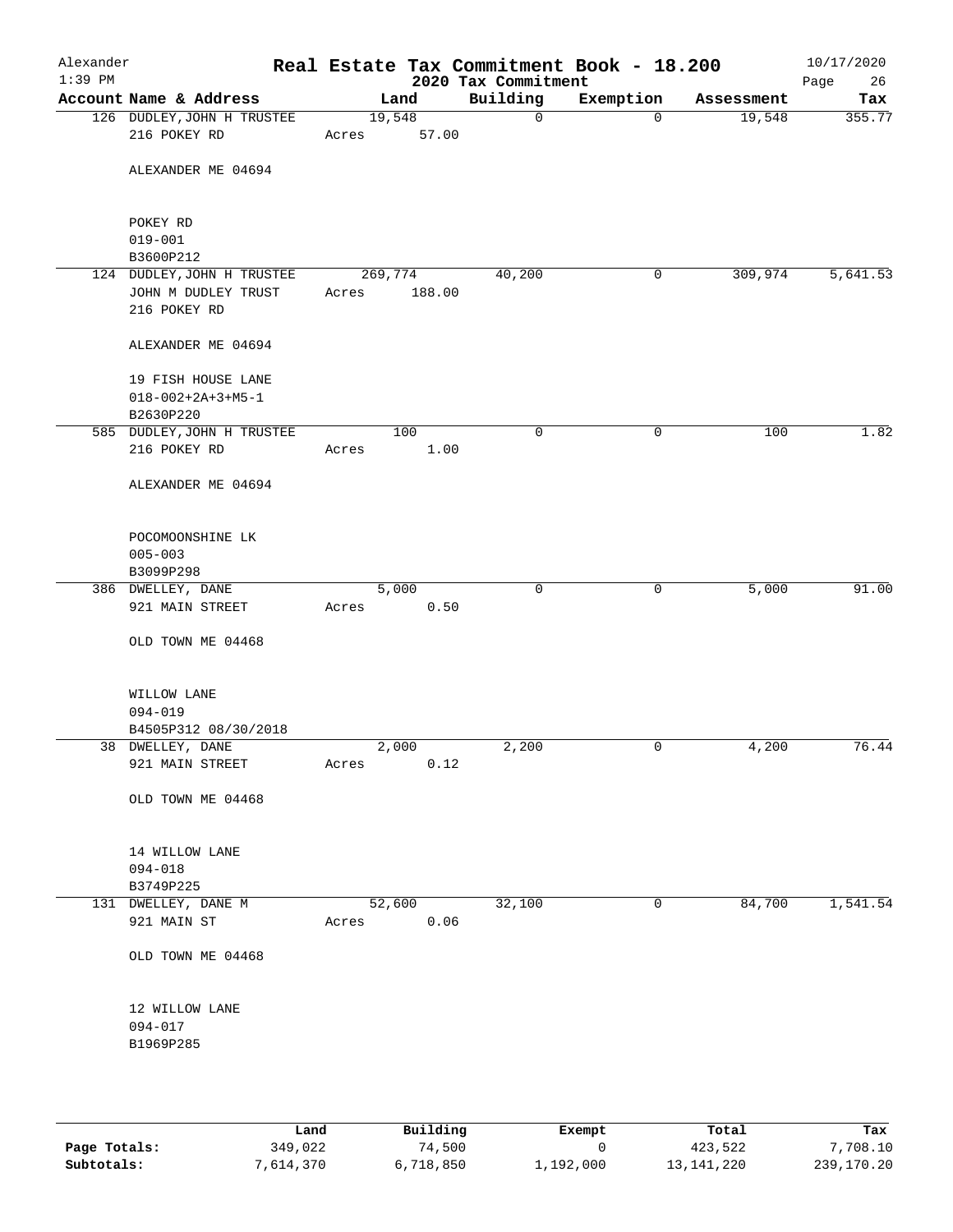| Alexander                  |                                                 |       |                      |                     | Real Estate Tax Commitment Book - 18.200 |                       | 10/17/2020             |
|----------------------------|-------------------------------------------------|-------|----------------------|---------------------|------------------------------------------|-----------------------|------------------------|
| $1:39$ PM                  |                                                 |       |                      | 2020 Tax Commitment |                                          |                       | Page<br>27             |
|                            | Account Name & Address                          |       | Land                 | Building<br>99,000  | Exemption<br>31,000                      | Assessment            | Tax                    |
|                            | 128 DWELLEY, LLEWELLYN P<br>3 DWELLEYS LAKE RD  | Acres | 146,200<br>58.30     |                     | 01 Homestead<br>02 Veteran               | 214,200               | 3,898.44               |
|                            | ALEXANDER ME 04694                              |       |                      |                     |                                          |                       |                        |
|                            | 3 DWELLEYS LAKE ROAD<br>$098 - 001$             |       |                      |                     |                                          |                       |                        |
|                            | B4145P94                                        |       |                      |                     |                                          |                       |                        |
|                            | 610 DWELLEY, LLEWELLYN P<br>3 DWELLEY'S LAKE RD | Acres | 18,800<br>10.00      | 0                   |                                          | 18,800<br>0           | 342.16                 |
|                            | ALEXANDER ME 04694                              |       |                      |                     |                                          |                       |                        |
|                            | COOPER RD<br>$098 - 016 - 00A$                  |       |                      |                     |                                          |                       |                        |
|                            | B4145P94                                        |       |                      |                     |                                          |                       |                        |
|                            | 130 DWELLEY, LLOYD T                            |       | 27,600               | 97,000              | 31,000                                   | 93,600                | 1,703.52               |
|                            | MCLELLAN,<br>MCLELLAN, MARILYN                  | Acres | 8.50                 |                     | 02 Veteran                               |                       |                        |
|                            | 543 COOPER RD                                   |       |                      |                     | 01 Homestead                             |                       |                        |
|                            | ALEXANDER ME 04694                              |       |                      |                     |                                          |                       |                        |
|                            | 543 COOPER RD<br>$098 - 017$                    |       |                      |                     |                                          |                       |                        |
|                            | B2364P283                                       |       |                      |                     |                                          |                       |                        |
| 24                         | DWELLEY, LLOYD THOMAS<br>JR                     |       | 18,800               | 0                   |                                          | 18,800<br>0           | 342.16                 |
|                            | 808 BROOKCREST LN                               | Acres | 20.00                |                     |                                          |                       |                        |
|                            | HIXSON TN 37343                                 |       |                      |                     |                                          |                       |                        |
|                            | BREAKNECK RD                                    |       |                      |                     |                                          |                       |                        |
|                            | $097 - 002$<br>B2730P316                        |       |                      |                     |                                          |                       |                        |
| 243                        | DYER, EUGENE E                                  |       | 31,900               | 27,200              |                                          | 59,100<br>0           | 1,075.62               |
|                            | DYER, JUDITH A<br>296 SOUTH PRINCETON RD        | Acres | 14.26                |                     |                                          |                       |                        |
|                            | ALEXANDER ME 04694                              |       |                      |                     |                                          |                       |                        |
|                            | 296 SO. PRINCETON RD                            |       |                      |                     |                                          |                       |                        |
|                            | $037 - 001$<br>B4269P256                        |       |                      |                     |                                          |                       |                        |
|                            | 321 DYER, EUGENE E                              |       | 20,300               | 0                   |                                          | 20,300<br>0           | 369.46                 |
|                            | DYER, JUDITH A<br>296 SOUTH PRINCETON RD        | Acres | 12.00                |                     |                                          |                       |                        |
|                            | ALEXANDER ME 04694                              |       |                      |                     |                                          |                       |                        |
|                            | SO. PRINCETON RD<br>$037 - 001 - 00B$           |       |                      |                     |                                          |                       |                        |
|                            | B4269P256                                       |       |                      |                     |                                          |                       |                        |
|                            |                                                 | Land  | Building             |                     | Exempt                                   | Total                 | Tax                    |
| Page Totals:<br>Subtotals: | 263,600<br>7,877,970                            |       | 223,200<br>6,942,050 |                     | 62,000<br>1,254,000                      | 424,800<br>13,566,020 | 7,731.36<br>246,901.56 |
|                            |                                                 |       |                      |                     |                                          |                       |                        |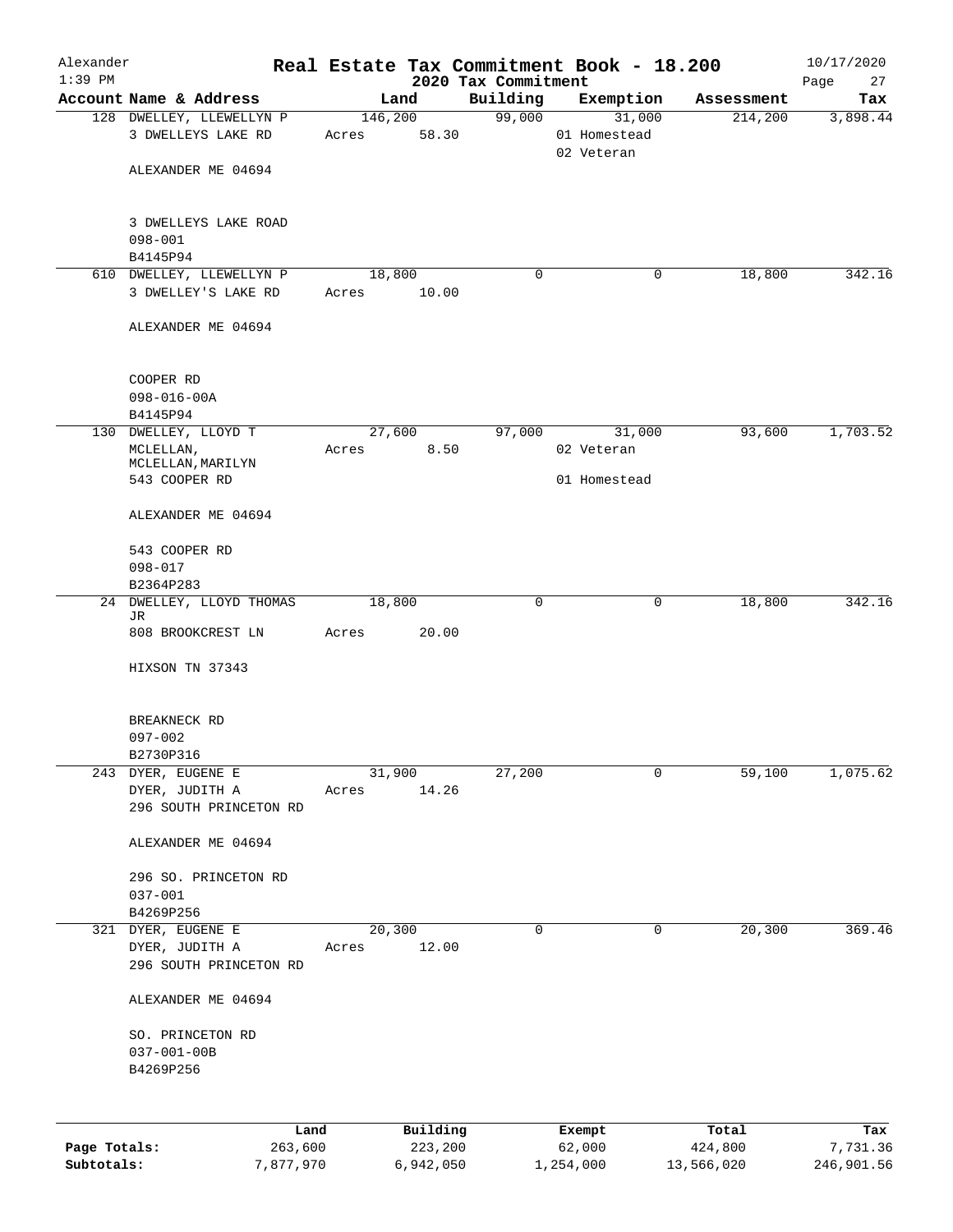| Alexander<br>$1:39$ PM |                                           |                 |       | 2020 Tax Commitment | Real Estate Tax Commitment Book - 18.200 |            | 10/17/2020<br>Page<br>28 |
|------------------------|-------------------------------------------|-----------------|-------|---------------------|------------------------------------------|------------|--------------------------|
|                        | Account Name & Address                    |                 | Land  | Building            | Exemption                                | Assessment | Tax                      |
|                        | 200 EARLE, DALE JAMES                     | 19,000          |       | 16,200              | $\mathbf 0$                              | 35,200     | 640.64                   |
|                        | 1718 AIRLINE ROAD                         | Acres           | 1.00  |                     |                                          |            |                          |
|                        |                                           |                 |       |                     |                                          |            |                          |
|                        | ALEXANDER ME 04694                        |                 |       |                     |                                          |            |                          |
|                        |                                           |                 |       |                     |                                          |            |                          |
|                        | 1718 AIRLINE RD                           |                 |       |                     |                                          |            |                          |
|                        | $065 - 003$                               |                 |       |                     |                                          |            |                          |
|                        | B4618P103 10/10/2019 B1583P39 04/07/2018  |                 |       |                     |                                          |            |                          |
|                        | 133 EASTERN MAINE ELECTRIC                | 344,810         |       | 0                   | 0                                        | 344,810    | 6,275.54                 |
|                        | COOP INC                                  |                 |       |                     |                                          |            |                          |
|                        | P.O. BOX 425                              |                 |       |                     |                                          |            |                          |
|                        |                                           |                 |       |                     |                                          |            |                          |
|                        | CALAIS ME 04619                           |                 |       |                     |                                          |            |                          |
|                        |                                           |                 |       |                     |                                          |            |                          |
|                        | ALEXANDER                                 |                 |       |                     |                                          |            |                          |
|                        | E.M.E.C.                                  |                 |       |                     |                                          |            |                          |
|                        | 419 EFRON, ALEXANDER                      | 28,000          |       | 43,000              | 0                                        | 71,000     | 1,292.20                 |
|                        | EFRON, ERIN                               | Acres           | 4.00  |                     |                                          |            |                          |
|                        | P.O. BOX 322                              |                 |       |                     |                                          |            |                          |
|                        |                                           |                 |       |                     |                                          |            |                          |
|                        | BROOKLIN ME 04614                         |                 |       |                     |                                          |            |                          |
|                        | 369 BARROWS LAKE ROAD                     |                 |       |                     |                                          |            |                          |
|                        | 097-015-009A                              |                 |       |                     |                                          |            |                          |
|                        | B4492P74 08/24/2018 B3167P194             |                 |       |                     |                                          |            |                          |
|                        | 569 ELDRIDGE, CLYDE                       | 46,000          |       | $\mathbf 0$         | 0                                        | 46,000     | 837.20                   |
|                        | ELDRIDGE, ETHEL                           | Acres           | 10.00 |                     |                                          |            |                          |
|                        | <b>482 NORTH STREET</b>                   |                 |       |                     |                                          |            |                          |
|                        |                                           |                 |       |                     |                                          |            |                          |
|                        | CALAIS ME 04619                           |                 |       |                     |                                          |            |                          |
|                        |                                           |                 |       |                     |                                          |            |                          |
|                        | 58 PINE TREE SHORE RD                     |                 |       |                     |                                          |            |                          |
|                        | $019 - 012 - 00A$<br>B3721P254            |                 |       |                     |                                          |            |                          |
|                        | 4 ELDRIDGE, CLYDE W                       | 88,800          |       | 168,800             | 0                                        | 257,600    | 4,688.32                 |
|                        | ELDRIDGE, ETHEL S                         | Acres           | 0.69  |                     |                                          |            |                          |
|                        | 482 NORTH ST                              |                 |       |                     |                                          |            |                          |
|                        |                                           |                 |       |                     |                                          |            |                          |
|                        | CALAIS ME 04619                           |                 |       |                     |                                          |            |                          |
|                        |                                           |                 |       |                     |                                          |            |                          |
|                        | POCOMOONSHINE LK                          |                 |       |                     |                                          |            |                          |
|                        | $019 - 006$                               |                 |       |                     |                                          |            |                          |
|                        | B2404P173                                 |                 |       |                     |                                          | 113,400    |                          |
|                        | 618 ERWIN, STEPHEN<br>ERWIN, PATRICIA ANN | 83,600<br>Acres | 1.16  | 54,800              | 25,000<br>01 Homestead                   |            | 2,063.88                 |
|                        | CAYA                                      |                 |       |                     |                                          |            |                          |
|                        | 27 WASHINGTON ST                          |                 |       |                     |                                          |            |                          |
|                        |                                           |                 |       |                     |                                          |            |                          |
|                        | EASTPORT ME 04631                         |                 |       |                     |                                          |            |                          |
|                        |                                           |                 |       |                     |                                          |            |                          |
|                        | 70 CHASE BROOK DRIVE<br>$128 - 013$       |                 |       |                     |                                          |            |                          |
|                        | B3146P198                                 |                 |       |                     |                                          |            |                          |
|                        |                                           |                 |       |                     |                                          |            |                          |
|                        |                                           |                 |       |                     |                                          |            |                          |
|                        |                                           |                 |       |                     |                                          |            |                          |

|              | Land      | Building  | Exempt    | Total      | Tax        |
|--------------|-----------|-----------|-----------|------------|------------|
| Page Totals: | 610,210   | 282,800   | 25,000    | 868,010    | 15,797.78  |
| Subtotals:   | 8,488,180 | 7,224,850 | 1,279,000 | 14,434,030 | 262,699.34 |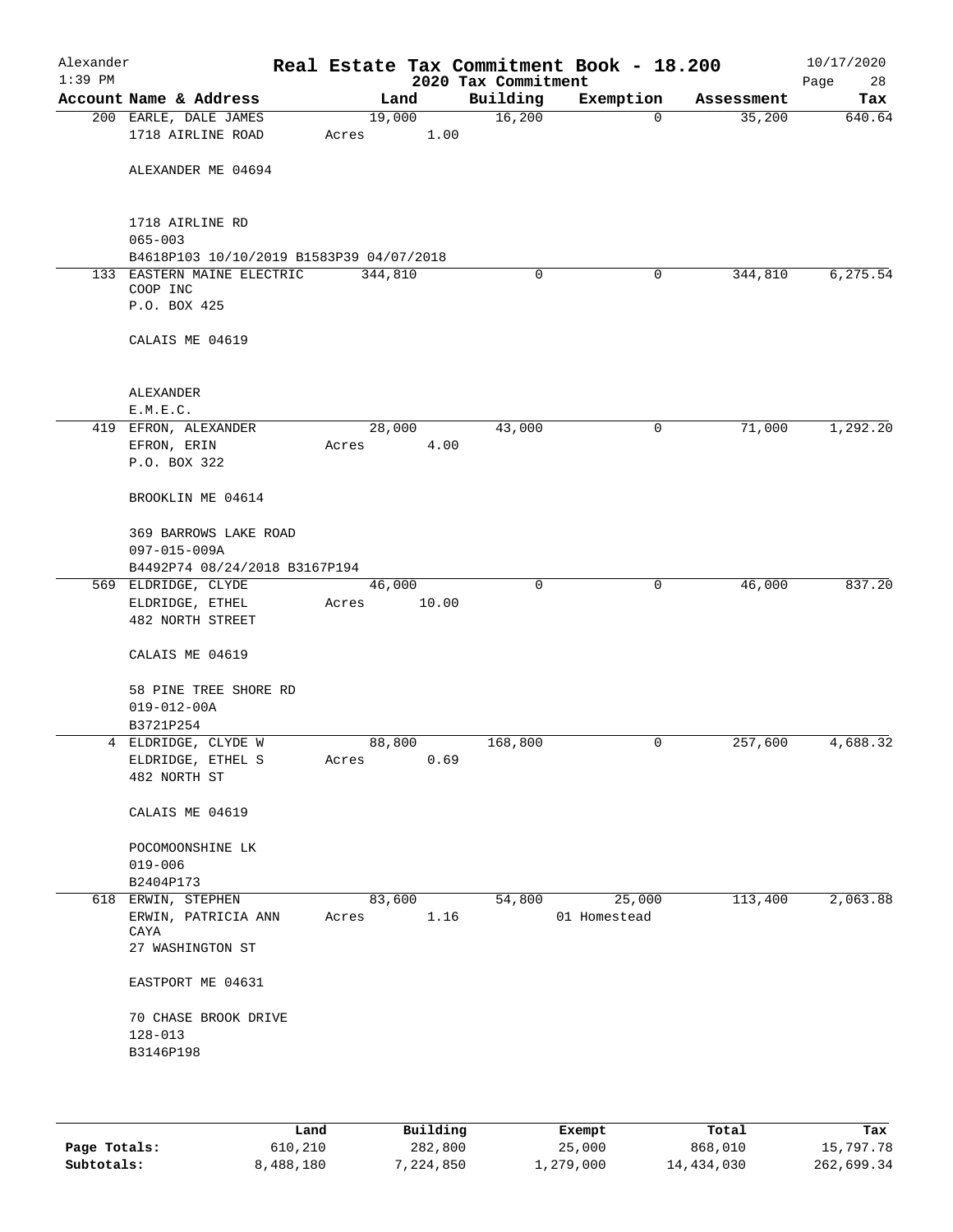| Alexander |                                                                                                                  |                 |               |                     | Real Estate Tax Commitment Book - 18.200 |            | 10/17/2020 |
|-----------|------------------------------------------------------------------------------------------------------------------|-----------------|---------------|---------------------|------------------------------------------|------------|------------|
| $1:39$ PM |                                                                                                                  |                 |               | 2020 Tax Commitment |                                          |            | Page<br>29 |
|           | Account Name & Address                                                                                           |                 | Land          | Building            | Exemption                                | Assessment | Tax        |
|           | 275 FAIRBROTHER, EVA ROSE<br>125 NORTH STREET                                                                    | 19,000<br>Acres | 1.00          | 16,800              | 0                                        | 35,800     | 651.56     |
|           | CALAIS ME 04619                                                                                                  |                 |               |                     |                                          |            |            |
|           | 5 TOMMY LONG RD<br>$080 - 013$                                                                                   |                 |               |                     |                                          |            |            |
|           | B2494P276                                                                                                        |                 |               |                     |                                          |            |            |
|           | 552 FAIRBROTHER, EVA ROSE<br>125 NORTH STREET                                                                    | Acres           | 1,800<br>1.20 | 0                   | 0                                        | 1,800      | 32.76      |
|           | CALAIS ME 04619                                                                                                  |                 |               |                     |                                          |            |            |
|           | TOMMY LONG RD<br>$080 - 013 - 00E$                                                                               |                 |               |                     |                                          |            |            |
|           | B2766P78<br>259 FAIRBROTHER, EVA ROSE                                                                            |                 | 2,100         | 1,600               | 0                                        | 3,700      | 67.34      |
|           | 125 NORTH STREET                                                                                                 | Acres           | 1.43          |                     |                                          |            |            |
|           | CALAIS ME 04619                                                                                                  |                 |               |                     |                                          |            |            |
|           | 15 TOMMY LONG RD<br>$080 - 013 - 00B$<br>B1835P120                                                               |                 |               |                     |                                          |            |            |
|           | 144 FANTASIA, LOUIS<br>c/o WANDA GINESE<br>370 MASSASOIT ROAD<br>WORCESTER MA 01604                              | 51,800<br>Acres | 60.00         | 8,000               | 0                                        | 59,800     | 1,088.36   |
|           | 87 SPEARIN RD<br>$081 - 004$<br>B2337P98                                                                         |                 |               |                     |                                          |            |            |
|           | 575 FECK, DEBORAH & RALPH<br>TRUSTEES<br>DEBORAH C FECK<br>REVOCABLE TRUST<br>9/1/2015<br>RALPH W FECK REVOCABLE | 90,200<br>Acres | 2.79          | 188,600             | 0                                        | 278,800    | 5,074.16   |
|           | TRUST 9/1/2015<br>PO BOX 705<br>BAILEYVILLE ME 04694<br>94 CHASE BROOK DRIVE<br>$128 - 018$                      |                 |               |                     |                                          |            |            |
|           | B4207P186                                                                                                        |                 |               |                     |                                          |            |            |

|              | Land      | Building  | Exempt    | Total      | Tax        |
|--------------|-----------|-----------|-----------|------------|------------|
| Page Totals: | 164.900   | 215,000   |           | 379,900    | 6,914.18   |
| Subtotals:   | 8,653,080 | 439,850," | 1,279,000 | 14,813,930 | 269,613.52 |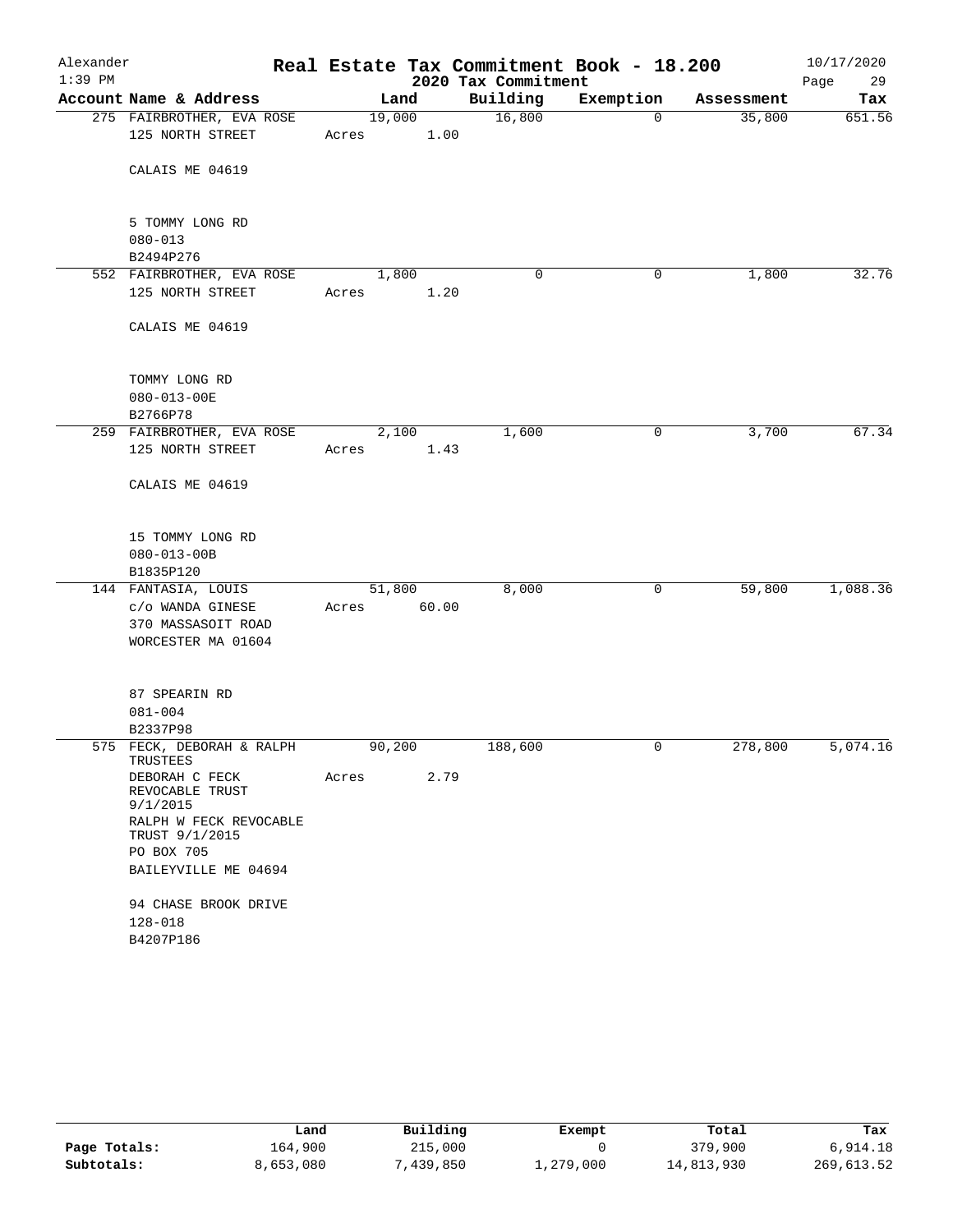| Alexander |                                                        |        |       |                     | Real Estate Tax Commitment Book - 18.200 |            | 10/17/2020 |
|-----------|--------------------------------------------------------|--------|-------|---------------------|------------------------------------------|------------|------------|
| $1:39$ PM |                                                        |        |       | 2020 Tax Commitment |                                          |            | Page<br>30 |
|           | Account Name & Address                                 |        | Land  | Building            | Exemption                                | Assessment | Tax        |
|           | 583 FECK, DEBORAH C & RALPH<br>W TRUSTEES              | 83,400 |       | 126,000             | $\Omega$                                 | 209,400    | 3,811.08   |
|           | DEBORAH C FECK<br>REVOCABLE TRUST<br>9/1/2015          | Acres  | 1.97  |                     |                                          |            |            |
|           | RALPH W FECK REVOCABLE<br>TRUST 9/1/2015<br>PO BOX 705 |        |       |                     |                                          |            |            |
|           | BAILEYVILLE ME 04694                                   |        |       |                     |                                          |            |            |
|           | 94 CHASE BROOK DRIVE                                   |        |       |                     |                                          |            |            |
|           | $128 - 019$                                            |        |       |                     |                                          |            |            |
|           | B4207P186                                              |        |       |                     |                                          |            |            |
|           | 625 FECK, RALPH & DEBORAH<br>TRUSTEES                  | 87,200 |       | 155,100             | 0                                        | 242,300    | 4,409.86   |
|           | DEBORAH C FECK<br>REVOCABLE TRUST<br>9/1/2015          | Acres  | 2.05  |                     |                                          |            |            |
|           | RALPH W FECK REVOCABLE<br>TRUST 9/1/2015               |        |       |                     |                                          |            |            |
|           | PO BOX 705                                             |        |       |                     |                                          |            |            |
|           | BAILEYVILLE ME 04694                                   |        |       |                     |                                          |            |            |
|           | 94 CHASE BROOK DRIVE                                   |        |       |                     |                                          |            |            |
|           | 128-017                                                |        |       |                     |                                          |            |            |
|           | B4207P186                                              |        |       |                     |                                          |            |            |
|           | 146 FECTEAU, ELEANOR                                   | 36,300 |       | 39,900              | 25,000                                   | 51,200     | 931.84     |
|           | 1605 ARLINE RD                                         | Acres  | 20.00 |                     | 01 Homestead                             |            |            |
|           | ALEXANDER ME 04694                                     |        |       |                     |                                          |            |            |
|           | 1605 AIRLINE RD                                        |        |       |                     |                                          |            |            |
|           | $055 - 010$                                            |        |       |                     |                                          |            |            |
|           | B905P13                                                |        |       |                     |                                          |            |            |
|           | 5 FEENEY, PATRICK, S                                   | 25,500 |       | 0                   | $\mathbf 0$                              | 25,500     | 464.10     |
|           | REDIMARKER, RICKY L                                    | Acres  | 8.00  |                     |                                          |            |            |
|           | 113 NUMBER NINE RD                                     |        |       |                     |                                          |            |            |
|           | CUTLER ME 04626                                        |        |       |                     |                                          |            |            |
|           | SO. PRINCETON RD                                       |        |       |                     |                                          |            |            |
|           | $055 - 003$                                            |        |       |                     |                                          |            |            |
|           | B3845P270                                              |        |       |                     |                                          |            |            |
|           | 405 FELL, JASON T &                                    | 95,100 |       | 161,200             | 25,000                                   | 231,300    | 4,209.66   |
|           | FELL, LINDA (JT)                                       | Acres  | 1.01  |                     | 01 Homestead                             |            |            |
|           | PO BOX 131                                             |        |       |                     |                                          |            |            |
|           | BAILEYVILLE ME 04694                                   |        |       |                     |                                          |            |            |
|           | 146 PINE TREE SHORE<br>$006 - 008$                     |        |       |                     |                                          |            |            |
|           | B4522P227 12/18/2018 B2365P216                         |        |       |                     |                                          |            |            |
|           |                                                        |        |       |                     |                                          |            |            |

|              | Land      | Building  | Exempt    | Total      | Tax        |
|--------------|-----------|-----------|-----------|------------|------------|
| Page Totals: | 327,500   | 482,200   | 50,000    | 759,700    | 13,826.54  |
| Subtotals:   | 8,980,580 | 7,922,050 | 1,329,000 | 15,573,630 | 283,440.06 |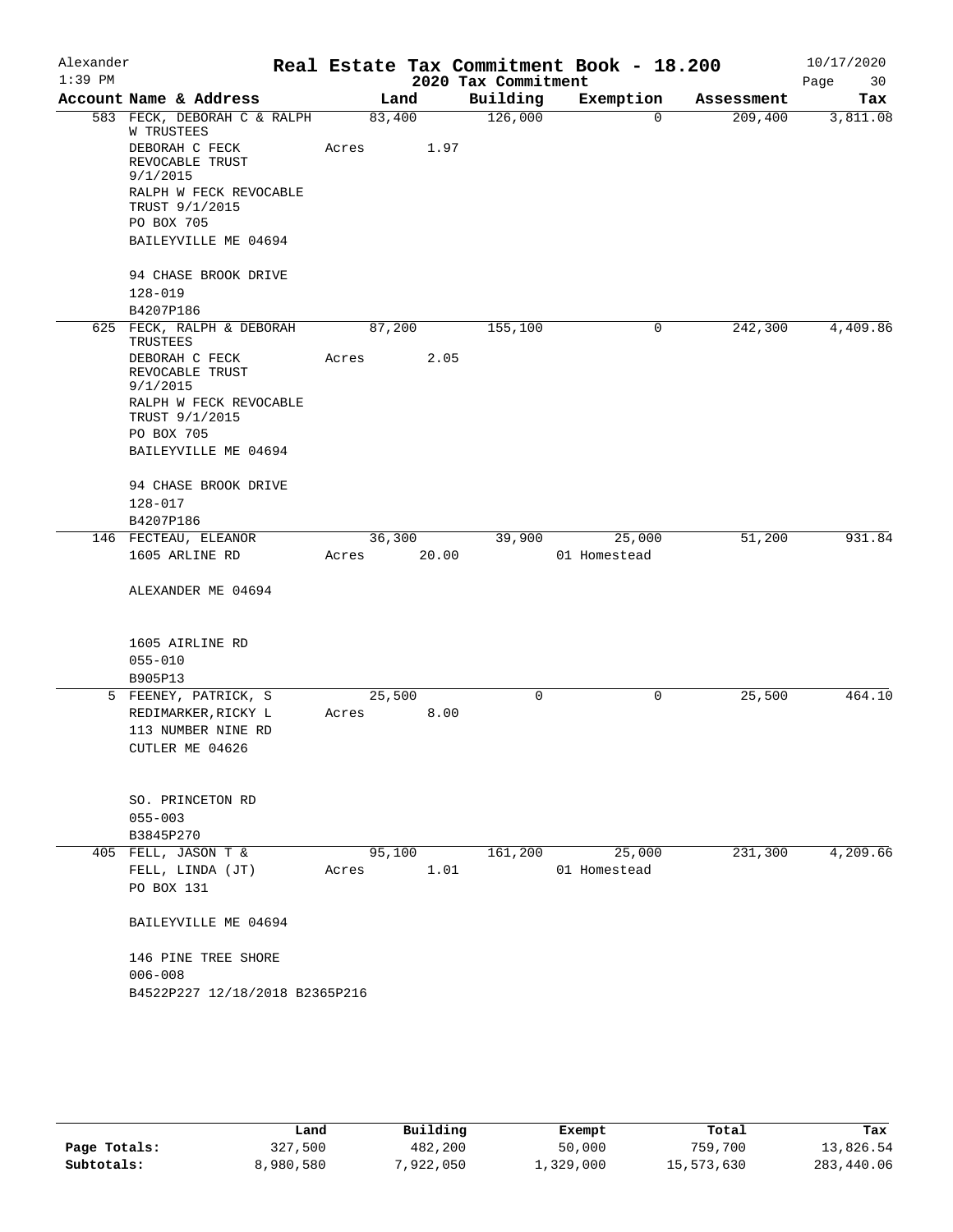| Alexander<br>$1:39$ PM |                                 |        |       | 2020 Tax Commitment | Real Estate Tax Commitment Book - 18.200 |            | 10/17/2020<br>31<br>Page |
|------------------------|---------------------------------|--------|-------|---------------------|------------------------------------------|------------|--------------------------|
|                        | Account Name & Address          |        | Land  | Building            | Exemption                                | Assessment | Tax                      |
|                        | 576 FITZGERALD, EDWARD A        | 12,300 |       | $\mathsf{O}$        | $\mathbf{0}$                             | 12,300     | 223.86                   |
|                        | REIS, APRIL R                   | Acres  | 11.40 |                     |                                          |            |                          |
|                        | 2565 GREENS LANE                |        |       |                     |                                          |            |                          |
|                        | POWDER SPRINGS GA 30127         |        |       |                     |                                          |            |                          |
|                        | MCARTHUR RD                     |        |       |                     |                                          |            |                          |
|                        | $058 - 003$                     |        |       |                     |                                          |            |                          |
|                        | B4390P188                       |        |       |                     |                                          |            |                          |
|                        | 603 FITZGERALD, EDWARD<br>AURUM | 12,100 |       | 0                   | 0                                        | 12,100     | 220.22                   |
|                        | REIS, APRIL RENEE               | Acres  | 11.10 |                     |                                          |            |                          |
|                        | 2565 GREENS LANE                |        |       |                     |                                          |            |                          |
|                        | POWDER SPRINGS GA 30127         |        |       |                     |                                          |            |                          |
|                        | MACARTHUR RD                    |        |       |                     |                                          |            |                          |
|                        | $058 - 009$                     |        |       |                     |                                          |            |                          |
|                        | B4300P276                       |        |       |                     |                                          |            |                          |
|                        | 65 FLANDERS, DUANE              | 34,800 |       | 72,300              | 0                                        | 107,100    | 1,949.22                 |
|                        | 2086 AIRLINE RD                 | Acres  | 18.00 |                     |                                          |            |                          |
|                        | ALEXANDER ME 04694              |        |       |                     |                                          |            |                          |
|                        | 2086 AIRLINE RD<br>$075 - 004$  |        |       |                     |                                          |            |                          |
|                        | B4429P61                        |        |       |                     |                                          |            |                          |
|                        | 122 FLOOD, RICHARD              | 21,100 |       | 55,700              | 31,000                                   | 45,800     | 833.56                   |
|                        | FLOOD, MARY                     | Acres  | 2.41  |                     | 01 Homestead                             |            |                          |
|                        | 609 COOPER ROAD                 |        |       |                     | 02 Veteran                               |            |                          |
|                        | ALEXANDER ME 04694              |        |       |                     |                                          |            |                          |
|                        | 609 COOPER RD                   |        |       |                     |                                          |            |                          |
|                        | $101 - 004 + 4A$                |        |       |                     |                                          |            |                          |
|                        | B3524P271                       |        |       |                     |                                          |            |                          |
| 149                    | FLOOD, RICHARD F                | 28,700 |       | 32,900              | 0                                        | 61,600     | 1,121.12                 |
|                        | FLOOD, MARY P                   | Acres  | 9.91  |                     |                                          |            |                          |
|                        | 609 COOPER ROAD                 |        |       |                     |                                          |            |                          |
|                        | ALEXANDER ME 04694              |        |       |                     |                                          |            |                          |
|                        | 790 COOPER RD                   |        |       |                     |                                          |            |                          |
|                        | $106 - 002$                     |        |       |                     |                                          |            |                          |
|                        | B2776P182                       |        |       |                     |                                          |            |                          |
|                        | 706 FLOOD, ROBERT               | 21,230 |       | 0                   | 0                                        | 21,230     | 386.39                   |
|                        | 231 STAPLES RD.                 | Acres  | 55.00 |                     |                                          |            |                          |
|                        | BAILEVILLE ME 04694             |        |       |                     |                                          |            |                          |
|                        |                                 |        |       |                     |                                          |            |                          |
|                        | 106-001A, 005,001               |        |       |                     |                                          |            |                          |

|              | Land      | Building  | Exempt    | Total      | Tax         |
|--------------|-----------|-----------|-----------|------------|-------------|
| Page Totals: | 130,230   | 160,900   | 31,000    | 260,130    | 4,734.37    |
| Subtotals:   | 9,110,810 | 8,082,950 | ⊥,360,000 | 15,833,760 | 288, 174.43 |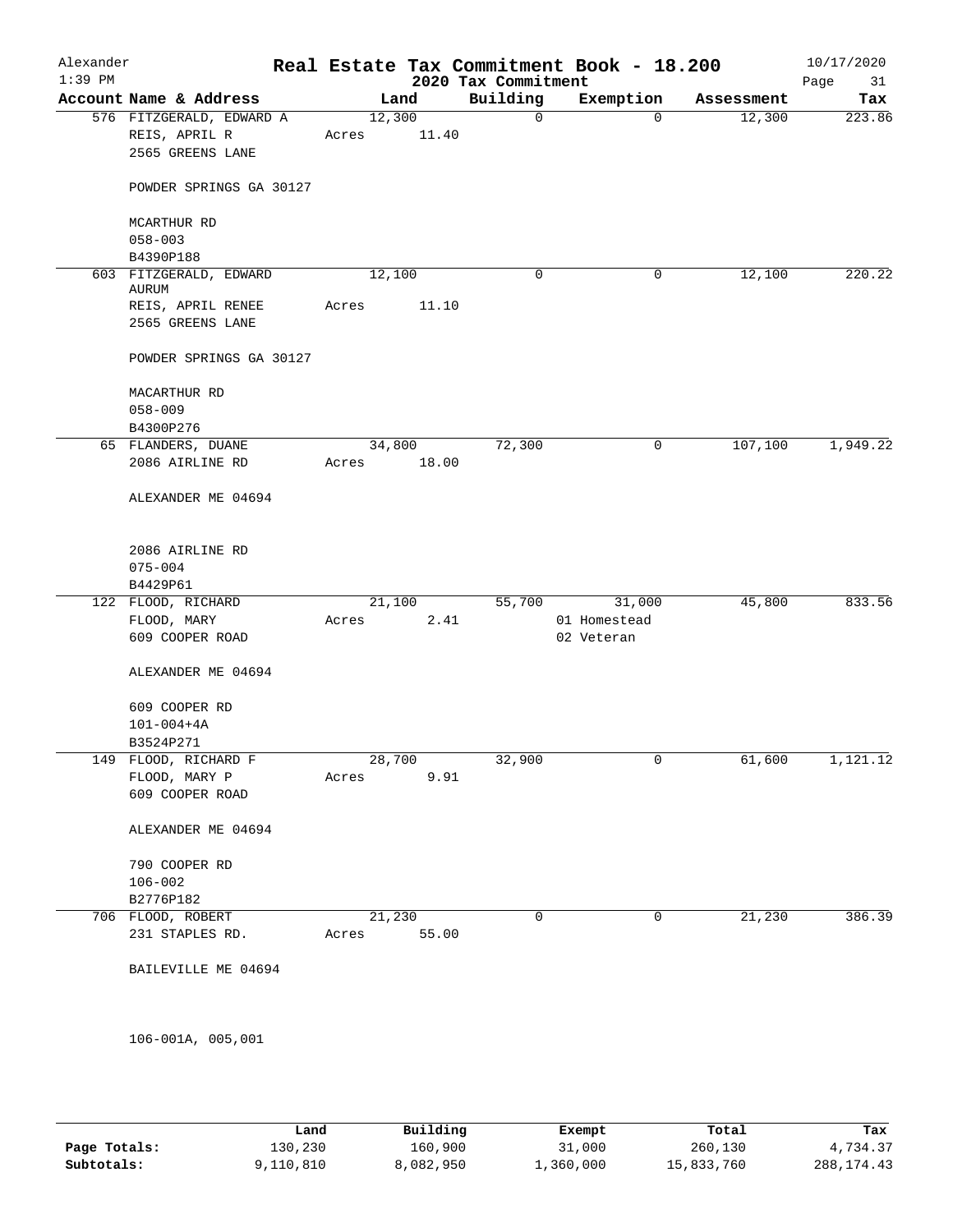| Alexander<br>$1:39$ PM |                                                             |                 |       | 2020 Tax Commitment | Real Estate Tax Commitment Book - 18.200 |            | 10/17/2020<br>Page<br>32 |
|------------------------|-------------------------------------------------------------|-----------------|-------|---------------------|------------------------------------------|------------|--------------------------|
|                        | Account Name & Address                                      |                 | Land  | Building            | Exemption                                | Assessment | Tax                      |
|                        | 152 FLOOD, RONALD<br>FLOOD, ANN MARIE<br>223 COOPER HIGHWAY | 52,900<br>Acres | 80.00 | $\mathbf 0$         | $\mathbf 0$                              | 52,900     | 962.78                   |
|                        | COOPER ME 04657                                             |                 |       |                     |                                          |            |                          |
|                        | AIRLINE RD<br>$070 - 002$                                   |                 |       |                     |                                          |            |                          |
|                        | B1839P322                                                   |                 |       |                     |                                          |            |                          |
|                        | 153 FOLEY, JOHN                                             | 57,100          |       | 62,000              | 31,000                                   | 88,100     | 1,603.42                 |
|                        | FOLEY, PATRICIA                                             | Acres           | 64.71 |                     | 01 Homestead                             |            |                          |
|                        | 2020 ARLINE RD                                              |                 |       |                     | 02 Veteran                               |            |                          |
|                        | ALEXANDER ME 04694                                          |                 |       |                     |                                          |            |                          |
|                        | 2020 AIRLINE RD                                             |                 |       |                     |                                          |            |                          |
|                        | $075 - 003 + 8$                                             |                 |       |                     |                                          |            |                          |
|                        | B782P131                                                    |                 |       |                     |                                          |            |                          |
|                        | 218 FOWLER, JASON F.                                        | 54,300          |       | 26,300              | 0                                        | 80,600     | 1,466.92                 |
|                        | FOWLER, KRISTEN E. (JT) Acres                               |                 | 0.23  |                     |                                          |            |                          |
|                        | 63 RIDGEWOOD DRIVE                                          |                 |       |                     |                                          |            |                          |
|                        | BAILEYVILLE ME 04694                                        |                 |       |                     |                                          |            |                          |
|                        | 56 OAK LANE                                                 |                 |       |                     |                                          |            |                          |
|                        | $087 - 031$                                                 |                 |       |                     |                                          |            |                          |
|                        | B4551P211 05/02/2019 B4105P310                              |                 |       |                     |                                          |            |                          |
|                        | 211 FOX, NICHOLAS G                                         | 67,100          |       | 81,600              | 0                                        | 148,700    | 2,706.34                 |
|                        | FOX, NANCY M<br>370 MORRILL RD.                             | Acres           | 0.71  |                     |                                          |            |                          |
|                        | WINSLOW ME 04901                                            |                 |       |                     |                                          |            |                          |
|                        | 10 IRONWOOD DRIVE                                           |                 |       |                     |                                          |            |                          |
|                        | $086 - 015$                                                 |                 |       |                     |                                          |            |                          |
|                        | B3382P91                                                    |                 |       |                     |                                          |            |                          |
|                        | 201 FRAGALE, ANTHONY P                                      | 58,500          |       | 36,200              | 0                                        | 94,700     | 1,723.54                 |
|                        | FRAGALE, JOYCE H                                            | Acres           | 0.85  |                     |                                          |            |                          |
|                        | 40 CENTER STREET                                            |                 |       |                     |                                          |            |                          |
|                        | MACHIAS ME 04654                                            |                 |       |                     |                                          |            |                          |
|                        | 54 OAK LANE                                                 |                 |       |                     |                                          |            |                          |
|                        | $087 - 032$                                                 |                 |       |                     |                                          |            |                          |
|                        | B2292P308                                                   |                 |       |                     |                                          |            |                          |
|                        | 150 FROIO, JOHN                                             | 21,700          |       | 700                 | 0                                        | 22,400     | 407.68                   |
|                        | 27 MAIN ST.                                                 | Acres           | 2.80  |                     |                                          |            |                          |
|                        | BAILEYVILLE ME 04694                                        |                 |       |                     |                                          |            |                          |
|                        | 190 DAVIS RD                                                |                 |       |                     |                                          |            |                          |
|                        | $086 - 014$                                                 |                 |       |                     |                                          |            |                          |
|                        | B4110P17                                                    |                 |       |                     |                                          |            |                          |
|                        |                                                             |                 |       |                     |                                          |            |                          |
|                        |                                                             |                 |       |                     |                                          |            |                          |

|              | Land      | Building  | Exempt    | Total      | Tax        |
|--------------|-----------|-----------|-----------|------------|------------|
| Page Totals: | 311,600   | 206,800   | 31,000    | 487,400    | 8,870.68   |
| Subtotals:   | 9,422,410 | 8,289,750 | 1,391,000 | 16,321,160 | 297,045.11 |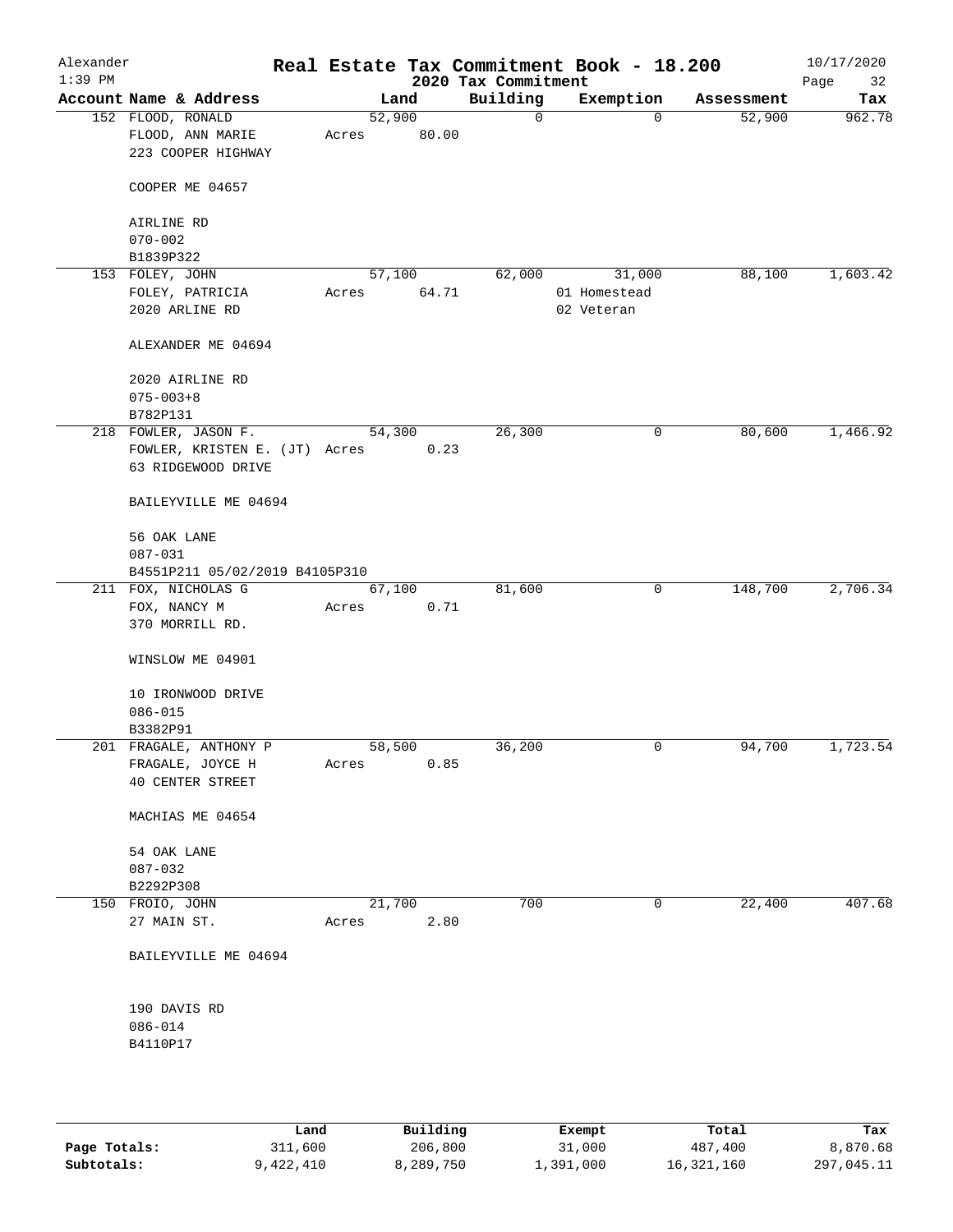| Alexander<br>$1:39$ PM |                                             |       |                | 2020 Tax Commitment | Real Estate Tax Commitment Book - 18.200 |            | 10/17/2020<br>Page<br>33 |
|------------------------|---------------------------------------------|-------|----------------|---------------------|------------------------------------------|------------|--------------------------|
|                        | Account Name & Address                      |       | Land           | Building            | Exemption                                | Assessment | Tax                      |
|                        | 467 FROST, AUDREY J                         |       | 29,100         | 60,000              | 25,000                                   | 64,100     | 1,166.62                 |
|                        | 1288 AIRLINE RD                             | Acres | 10.50          |                     | 01 Homestead                             |            |                          |
|                        | ALEXANDER ME 04694                          |       |                |                     |                                          |            |                          |
|                        | 1288 AIRLINE RD                             |       |                |                     |                                          |            |                          |
|                        | $069 - 009$                                 |       |                |                     |                                          |            |                          |
|                        | B3394P233                                   |       | 33,300         |                     |                                          | 65,600     |                          |
|                        | 158 FROST, AUSTIN L<br>200 HACKETT MILLS RD | Acres | 17.00          | 32,300              | 0                                        |            | 1,193.92                 |
|                        | POLAND ME 04274 6538                        |       |                |                     |                                          |            |                          |
|                        | 1588 AIRLINE RD                             |       |                |                     |                                          |            |                          |
|                        | $067 - 004$<br>B1234P1                      |       |                |                     |                                          |            |                          |
|                        | 161 FROST, DAVID                            |       | 33,800         | $\mathbf 0$         | $\mathsf{O}$                             | 33,800     | 615.16                   |
|                        | 1437 AIRLINE RD                             | Acres | 50.00          |                     |                                          |            |                          |
|                        | ALEXANDER ME 04694                          |       |                |                     |                                          |            |                          |
|                        | 1437 AIRLINE RD                             |       |                |                     |                                          |            |                          |
|                        | $057 - 002$                                 |       |                |                     |                                          |            |                          |
|                        | B2998P239                                   |       |                |                     |                                          |            |                          |
|                        | 162 FROST, DAVID<br>1437 AIRLINE RD         | Acres | 20,700<br>7.60 | 14,200              | 25,000<br>01 Homestead                   | 9,900      | 180.18                   |
|                        |                                             |       |                |                     |                                          |            |                          |
|                        | ALEXANDER ME 04694                          |       |                |                     |                                          |            |                          |
|                        | 1437 AIRLINE RD                             |       |                |                     |                                          |            |                          |
|                        | $068 - 002$                                 |       |                |                     |                                          |            |                          |
|                        | B2998P239                                   |       |                |                     |                                          |            |                          |
|                        | 160 FROST, DICK                             |       | 23,000         | 8,500               | 25,000                                   | 6,500      | 118.30                   |
|                        | 268 ARM RD                                  | Acres | 5.00           |                     | 01 Homestead                             |            |                          |
|                        | ALEXANDER ME 04694                          |       |                |                     |                                          |            |                          |
|                        | 268 ARM RD                                  |       |                |                     |                                          |            |                          |
|                        | $086 - 009$                                 |       |                |                     |                                          |            |                          |
|                        | B1411P10                                    |       |                |                     |                                          |            |                          |
|                        | 464 FROST, JANET                            |       | 18,000         | 38,800              | 25,000                                   | 31,800     | 578.76                   |
|                        | 59 POKEY RD                                 | Acres | 0.51           |                     | 01 Homestead                             |            |                          |
|                        | ALEXANDER ME 04694                          |       |                |                     |                                          |            |                          |
|                        | 59 POKEY RD                                 |       |                |                     |                                          |            |                          |
|                        | $037 - 005$                                 |       |                |                     |                                          |            |                          |
|                        | B3559P206                                   |       |                |                     |                                          |            |                          |
|                        |                                             |       |                |                     |                                          |            |                          |
|                        |                                             |       |                |                     |                                          |            |                          |
|                        |                                             |       |                |                     |                                          |            |                          |

|              | Land      | Building  | Exempt    | Total      | Tax        |
|--------------|-----------|-----------|-----------|------------|------------|
| Page Totals: | 157,900   | 153,800   | 100,000   | 211,700    | 3,852.94   |
| Subtotals:   | 9,580,310 | 8,443,550 | 1,491,000 | 16,532,860 | 300,898.05 |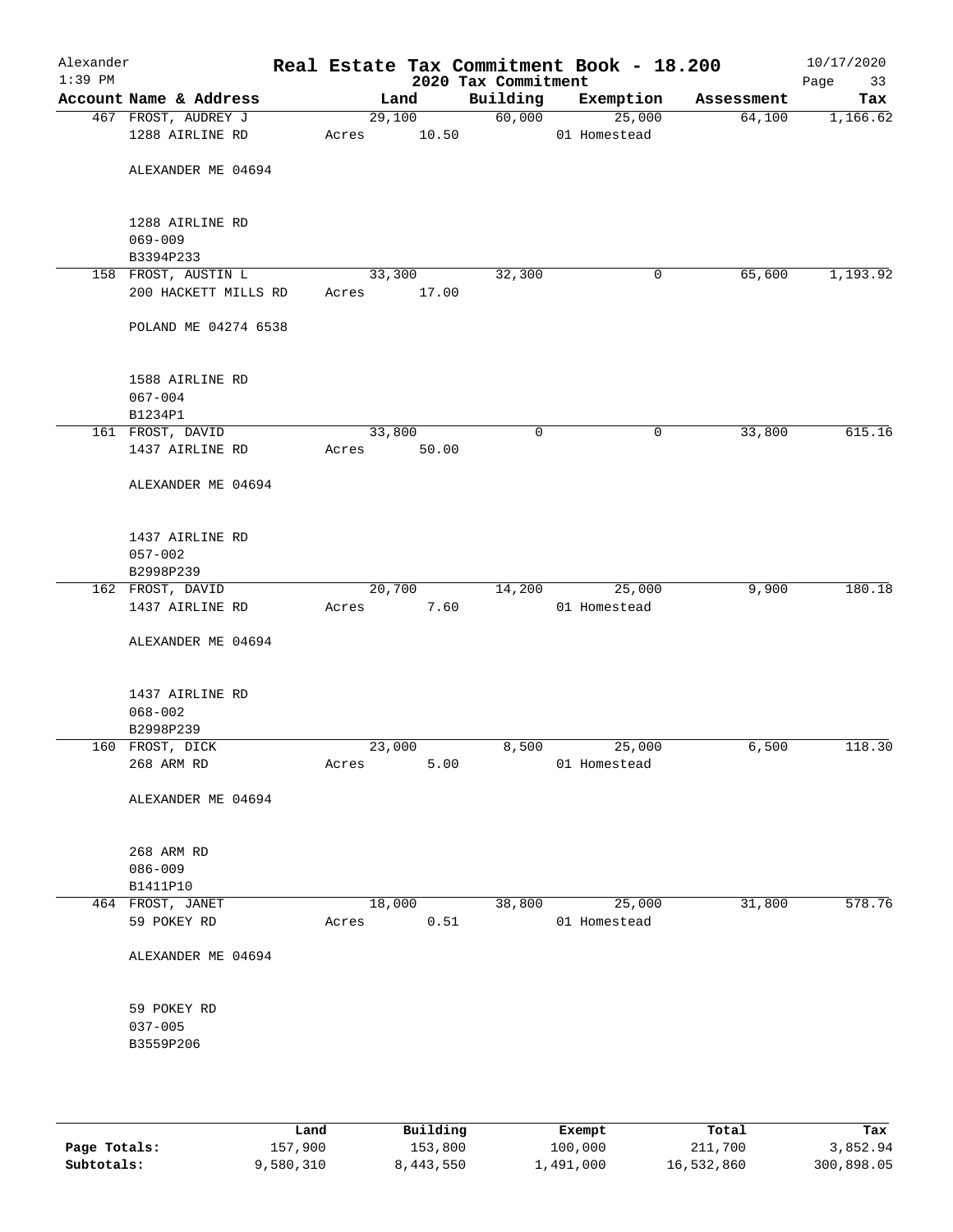| Alexander<br>$1:39$ PM |                            |       |        |        | 2020 Tax Commitment | Real Estate Tax Commitment Book - 18.200 |            | 10/17/2020<br>Page<br>34 |
|------------------------|----------------------------|-------|--------|--------|---------------------|------------------------------------------|------------|--------------------------|
|                        | Account Name & Address     |       | Land   |        | Building            | Exemption                                | Assessment | Tax                      |
|                        | 165 FROST, MARC            |       | 94,300 |        | 45,500              | $\mathbf 0$                              | 139,800    | 2,544.36                 |
|                        | 107 FLAT RD                | Acres |        | 160.00 |                     |                                          |            |                          |
|                        | ALEXANDER ME 04694         |       |        |        |                     |                                          |            |                          |
|                        |                            |       |        |        |                     |                                          |            |                          |
|                        |                            |       |        |        |                     |                                          |            |                          |
|                        | 107 FLAT RD<br>$071 - 001$ |       |        |        |                     |                                          |            |                          |
|                        | B3484P171                  |       |        |        |                     |                                          |            |                          |
|                        | 37 FUSS, RICHARD           |       | 88,200 |        | 38,000              | 0                                        | 126,200    | 2,296.84                 |
|                        | FUSS, KIMBERLY             | Acres |        | 0.66   |                     |                                          |            |                          |
|                        | 28 APPLEJACK ROAD          |       |        |        |                     |                                          |            |                          |
|                        | CHATSWORTH NJ 08919        |       |        |        |                     |                                          |            |                          |
|                        | 62 PINE TREE SHORE         |       |        |        |                     |                                          |            |                          |
|                        | $019 - 007$                |       |        |        |                     |                                          |            |                          |
|                        | B3555P263                  |       |        |        |                     |                                          |            |                          |
|                        | 63 GAGNER, TIMOTHY A       |       | 23,400 |        | 91,400              | 25,000                                   | 89,800     | 1,634.36                 |
|                        | 187 ARM ROAD               | Acres |        | 3.90   |                     | 01 Homestead                             |            |                          |
|                        | ALEXANDER ME 04694         |       |        |        |                     |                                          |            |                          |
|                        |                            |       |        |        |                     |                                          |            |                          |
|                        | 187 ARM RD                 |       |        |        |                     |                                          |            |                          |
|                        | $078 - 005$                |       |        |        |                     |                                          |            |                          |
|                        | B3082P264                  |       |        |        |                     |                                          |            |                          |
|                        | 658 GARDINER, RONALD       |       | 8,300  |        | $\mathbf 0$         | 0                                        | 8,300      | 151.06                   |
|                        | P.O.BOX 1242               | Acres |        | 0.57   |                     |                                          |            |                          |
|                        | CALAIS ME 04619            |       |        |        |                     |                                          |            |                          |
|                        | 202 ARM RD                 |       |        |        |                     |                                          |            |                          |
|                        | $087 - 046$                |       |        |        |                     |                                          |            |                          |
|                        | B2927P275                  |       |        |        |                     |                                          |            |                          |
|                        | 175 GARDINER, RONALD J     |       | 65,800 |        | 76,300              | 25,000                                   | 117,100    | 2,131.22                 |
|                        | P.O.BOX 1242               | Acres |        | 0.58   |                     | 01 Homestead                             |            |                          |
|                        | CALAIS ME 04619            |       |        |        |                     |                                          |            |                          |
|                        | 202 ARM ROAD               |       |        |        |                     |                                          |            |                          |
|                        | $087 - 001$                |       |        |        |                     |                                          |            |                          |
|                        | B2837P225                  |       |        |        |                     |                                          |            |                          |
|                        | 137 GARNER, FERN           |       | 6,500  |        | 0                   | $\mathbf 0$                              | 6,500      | 118.30                   |
|                        | 110 COOPER RD              | Acres |        | 3.00   |                     |                                          |            |                          |
|                        | ALEXANDER ME 04694         |       |        |        |                     |                                          |            |                          |
|                        |                            |       |        |        |                     |                                          |            |                          |
|                        | $120 - 001$                |       |        |        |                     |                                          |            |                          |
|                        | B1103P38                   |       |        |        |                     |                                          |            |                          |
|                        |                            |       |        |        |                     |                                          |            |                          |
|                        |                            |       |        |        |                     |                                          |            |                          |

|              | Land      | Building  | Exempt    | Total      | Tax        |
|--------------|-----------|-----------|-----------|------------|------------|
| Page Totals: | 286,500   | 251,200   | 50,000    | 487,700    | 8,876.14   |
| Subtotals:   | 9,866,810 | 8,694,750 | ⊥,541,000 | 17,020,560 | 309,774.19 |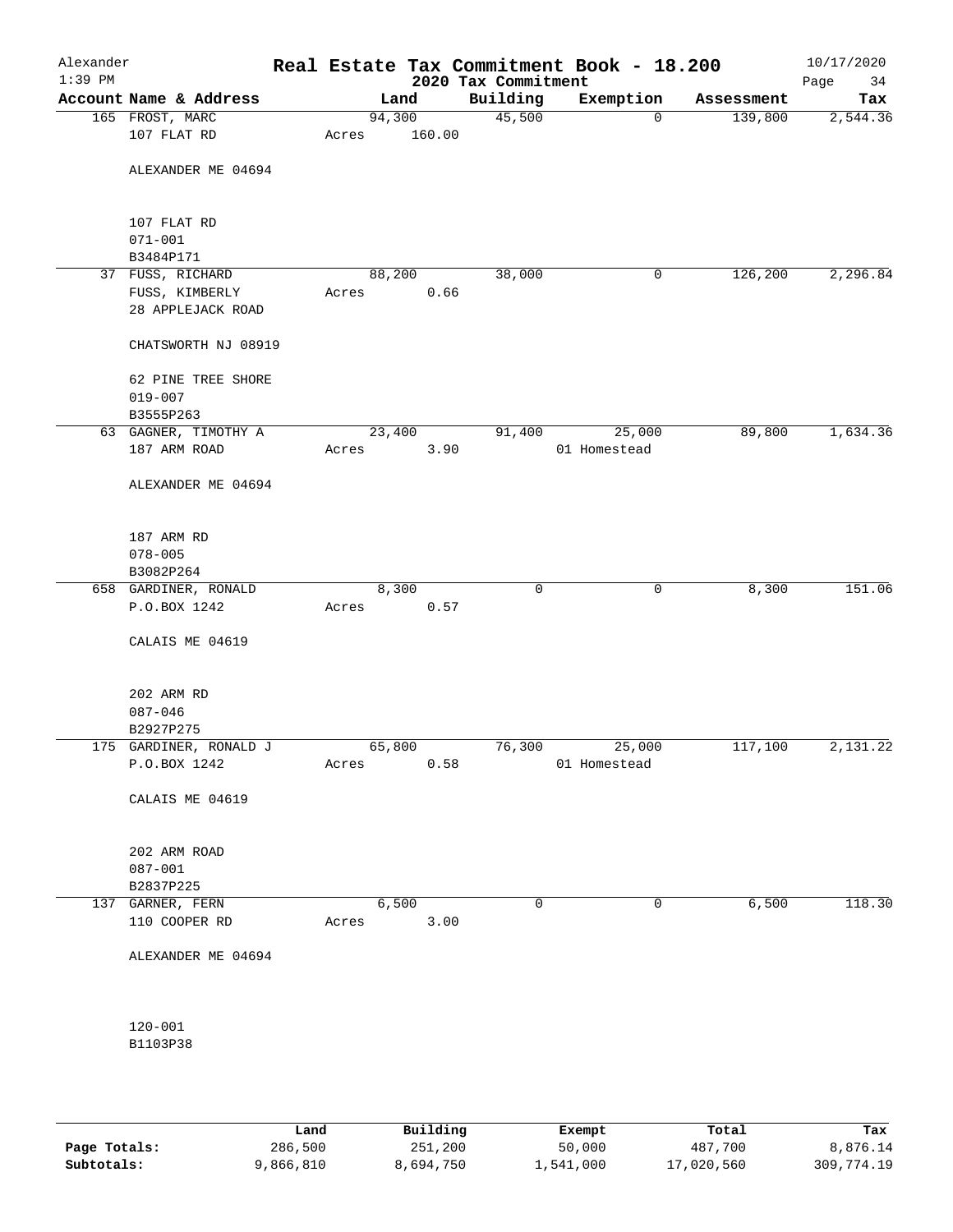| Alexander<br>$1:39$ PM |                                                            |                 |       |                     |      |                                 | Real Estate Tax Commitment Book - 18.200 |              |                  | 10/17/2020        |
|------------------------|------------------------------------------------------------|-----------------|-------|---------------------|------|---------------------------------|------------------------------------------|--------------|------------------|-------------------|
|                        | Account Name & Address                                     |                 |       | Land                |      | 2020 Tax Commitment<br>Building | Exemption                                |              | Assessment       | Page<br>35<br>Tax |
|                        | 135 GARNER, FERN V                                         |                 |       | 24,000              |      | 36,800                          | 25,000                                   |              | 35,800           | 651.56            |
|                        | WRIGHT, REBECCA A<br>110 COOPER RD                         |                 | Acres |                     | 0.33 |                                 | 01 Homestead                             |              |                  |                   |
|                        | ALEXANDER ME 04694                                         |                 |       |                     |      |                                 |                                          |              |                  |                   |
|                        | 110 COOPER RD                                              |                 |       |                     |      |                                 |                                          |              |                  |                   |
|                        | $080 - 007$                                                |                 |       |                     |      |                                 |                                          |              |                  |                   |
|                        | B2492P223<br>136 GARNER, FERN V &                          |                 |       | 54,300              |      | 34,000                          |                                          | 0            | 88,300           | 1,607.06          |
|                        | WRIGHT, REBECCA A (JT)<br>110 COOPER STREET                |                 | Acres |                     | 0.23 |                                 |                                          |              |                  |                   |
|                        | ALEXANDER ME 04694                                         |                 |       |                     |      |                                 |                                          |              |                  |                   |
|                        | 35 DWELLEYS LAKE ROAD                                      |                 |       |                     |      |                                 |                                          |              |                  |                   |
|                        | $098 - 007$<br>B4508P283 10/19/2018 B4326P210              |                 |       |                     |      |                                 |                                          |              |                  |                   |
|                        | 210 GEEL, SCOTT                                            |                 |       | 68,800              |      | 4,000                           |                                          | 0            | 72,800           | 1,324.96          |
|                        | GEEL, DONNA                                                |                 | Acres |                     | 1.78 |                                 |                                          |              |                  |                   |
|                        | 105 PALMER STREET                                          |                 |       |                     |      |                                 |                                          |              |                  |                   |
|                        | CALAIS ME 04619                                            |                 |       |                     |      |                                 |                                          |              |                  |                   |
|                        | DWELLEYS LAKE ROAD                                         |                 |       |                     |      |                                 |                                          |              |                  |                   |
|                        | $098 - 014$                                                |                 |       |                     |      |                                 |                                          |              |                  |                   |
|                        | B3793P193                                                  |                 |       |                     |      |                                 |                                          |              |                  |                   |
|                        | 494 GEEL, SCOTT D                                          |                 |       | 61,400              |      | 3,700                           |                                          | $\mathbf{0}$ | 65,100           | 1,184.82          |
|                        | 105 PALMER STREET                                          |                 | Acres |                     | 0.49 |                                 |                                          |              |                  |                   |
|                        | CALAIS ME 04619                                            |                 |       |                     |      |                                 |                                          |              |                  |                   |
|                        | 73 DWELLEYS LAKE ROAD                                      |                 |       |                     |      |                                 |                                          |              |                  |                   |
|                        | $098 - 013$                                                |                 |       |                     |      |                                 |                                          |              |                  |                   |
|                        | B4478P7 07/07/2018 B1400P156                               |                 |       |                     |      |                                 |                                          |              |                  |                   |
|                        | 177 GELLING, BRADLEY J.,<br>ZUREK, ANDREW D. &<br>PETER L. |                 |       | 82,600              |      | 40,200                          |                                          | 0            | 122,800          | 2,234.96          |
|                        | 406 SUMNER ST APT 3                                        |                 | Acres |                     | 0.73 |                                 |                                          |              |                  |                   |
|                        | EAST BOSTON MA 02128                                       |                 |       |                     |      |                                 |                                          |              |                  |                   |
|                        | 82 PINE TREE SHORE                                         |                 |       |                     |      |                                 |                                          |              |                  |                   |
|                        | $019 - 009$                                                |                 |       |                     |      |                                 |                                          |              |                  |                   |
|                        | B2525P177                                                  |                 |       |                     |      |                                 |                                          |              |                  |                   |
|                        | 178 GIBSON, JAMES R JR<br>PO BOX 643                       |                 | Acres | 47,100              | 2.06 | 121,100                         | 25,000<br>01 Homestead                   |              | 143,200          | 2,606.24          |
|                        | CALAIS ME 04619                                            |                 |       |                     |      |                                 |                                          |              |                  |                   |
|                        | 436 COOPER RD                                              |                 |       |                     |      |                                 |                                          |              |                  |                   |
|                        | $094 - 007$                                                |                 |       |                     |      |                                 |                                          |              |                  |                   |
|                        | B4225P278                                                  |                 |       |                     |      |                                 |                                          |              |                  |                   |
|                        |                                                            |                 |       |                     |      |                                 |                                          |              |                  |                   |
| Page Totals:           |                                                            | Land<br>338,200 |       | Building<br>239,800 |      |                                 | Exempt<br>50,000                         |              | Total<br>528,000 | Tax<br>9,609.60   |
| Subtotals:             |                                                            | 10,205,010      |       | 8,934,550           |      |                                 | 1,591,000                                |              | 17,548,560       | 319, 383.79       |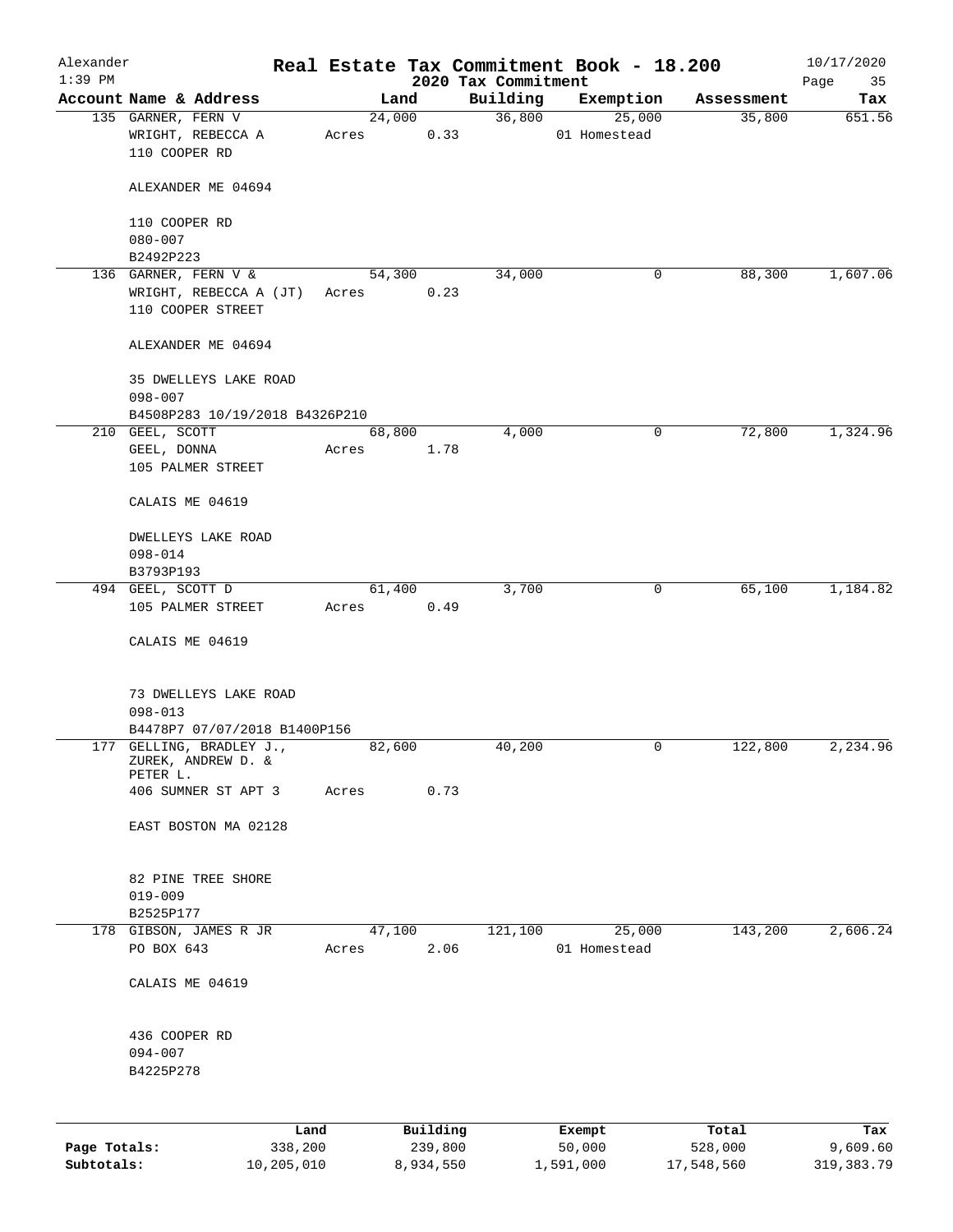| Alexander<br>$1:39$ PM |                                 |       |                 | 2020 Tax Commitment | Real Estate Tax Commitment Book - 18.200 |            | 10/17/2020<br>Page<br>36 |
|------------------------|---------------------------------|-------|-----------------|---------------------|------------------------------------------|------------|--------------------------|
|                        | Account Name & Address          |       | Land            | Building            | Exemption                                | Assessment | Tax                      |
|                        | 413 GILES, BRIAN<br>GILES SUSAN | Acres | 40,800<br>38.00 |                     | 43,300<br>25,000<br>01 Homestead         | 59,100     | 1,075.62                 |
|                        | 1442 AIRLINE ROAD               |       |                 |                     |                                          |            |                          |
|                        | ALEXANDER ME 04694              |       |                 |                     |                                          |            |                          |
|                        | 1442 AIRLINE RD<br>$068 - 005$  |       |                 |                     |                                          |            |                          |
|                        | B4314P283                       |       |                 |                     |                                          |            |                          |
|                        | 590 GILLESPIE, JOSHUA           |       | 19,000          | 68,100              | 0                                        | 87,100     | 1,585.22                 |
|                        | 131 COOPER RD                   | Acres | 1.00            |                     |                                          |            |                          |
|                        | ALEXANDER ME 04694              |       |                 |                     |                                          |            |                          |
|                        | 131 COOPER RD                   |       |                 |                     |                                          |            |                          |
|                        | $080 - 014$<br>B4230P289        |       |                 |                     |                                          |            |                          |
|                        | 115 GILLESPIE, WILLIAM E        |       | 19,300          | 34,700              | 0                                        | 54,000     | 982.80                   |
|                        | 28 BERRY ROAD                   | Acres | 1.23            |                     |                                          |            |                          |
|                        | ALEXANDER ME 04694              |       |                 |                     |                                          |            |                          |
|                        | 28 BERRY RD                     |       |                 |                     |                                          |            |                          |
|                        | $083 - 008$                     |       |                 |                     |                                          |            |                          |
|                        | B4622P273 12/19/2019            |       |                 |                     |                                          |            |                          |
|                        | 172 GILLEY, KEVIN S             |       | 64,600          | 61,000              | 25,000                                   | 100,600    | 1,830.92                 |
|                        | P.O.BOX 107                     | Acres | 0.46            |                     | 01 Homestead                             |            |                          |
|                        | BAILEYVILLE ME 04694            |       |                 |                     |                                          |            |                          |
|                        | 232 DAVIS ROAD                  |       |                 |                     |                                          |            |                          |
|                        | $086 - 024$                     |       |                 |                     |                                          |            |                          |
|                        | B2824P228                       |       |                 |                     |                                          |            |                          |
|                        | 173 GILLEY, KEVIN S             |       | 56,600          | 12,100              | 0                                        | 68,700     | 1,250.34                 |
|                        | P.O.BOX 107                     | Acres | 0.46            |                     |                                          |            |                          |
|                        | BAILEYVILLE ME 04694            |       |                 |                     |                                          |            |                          |
|                        | 234 DAVIS ROAD                  |       |                 |                     |                                          |            |                          |
|                        | $086 - 025$                     |       |                 |                     |                                          |            |                          |
|                        | B2824P228                       |       |                 |                     |                                          |            |                          |
|                        | 250 GOODINE, DAVID W            |       | 60,100          | 102,000             | 25,000                                   | 137,100    | 2,495.22                 |
|                        | GOODINE, KATHY M                | Acres | 58.33           |                     | 01 Homestead                             |            |                          |
|                        | 1587 AIRLINE RD                 |       |                 |                     |                                          |            |                          |
|                        | ALEXANDER ME 04694              |       |                 |                     |                                          |            |                          |
|                        | 1587 AIRLINE RD                 |       |                 |                     |                                          |            |                          |
|                        | $056 - 001$                     |       |                 |                     |                                          |            |                          |
|                        | B2126P17                        |       |                 |                     |                                          |            |                          |
|                        |                                 |       |                 |                     |                                          |            |                          |
|                        |                                 |       |                 |                     |                                          |            |                          |

|              | Land       | Building  | Exempt    | Total      | Tax        |
|--------------|------------|-----------|-----------|------------|------------|
| Page Totals: | 260,400    | 321,200   | 75,000    | 506,600    | 9,220.12   |
| Subtotals:   | 10,465,410 | 9,255,750 | 1,666,000 | 18,055,160 | 328,603.91 |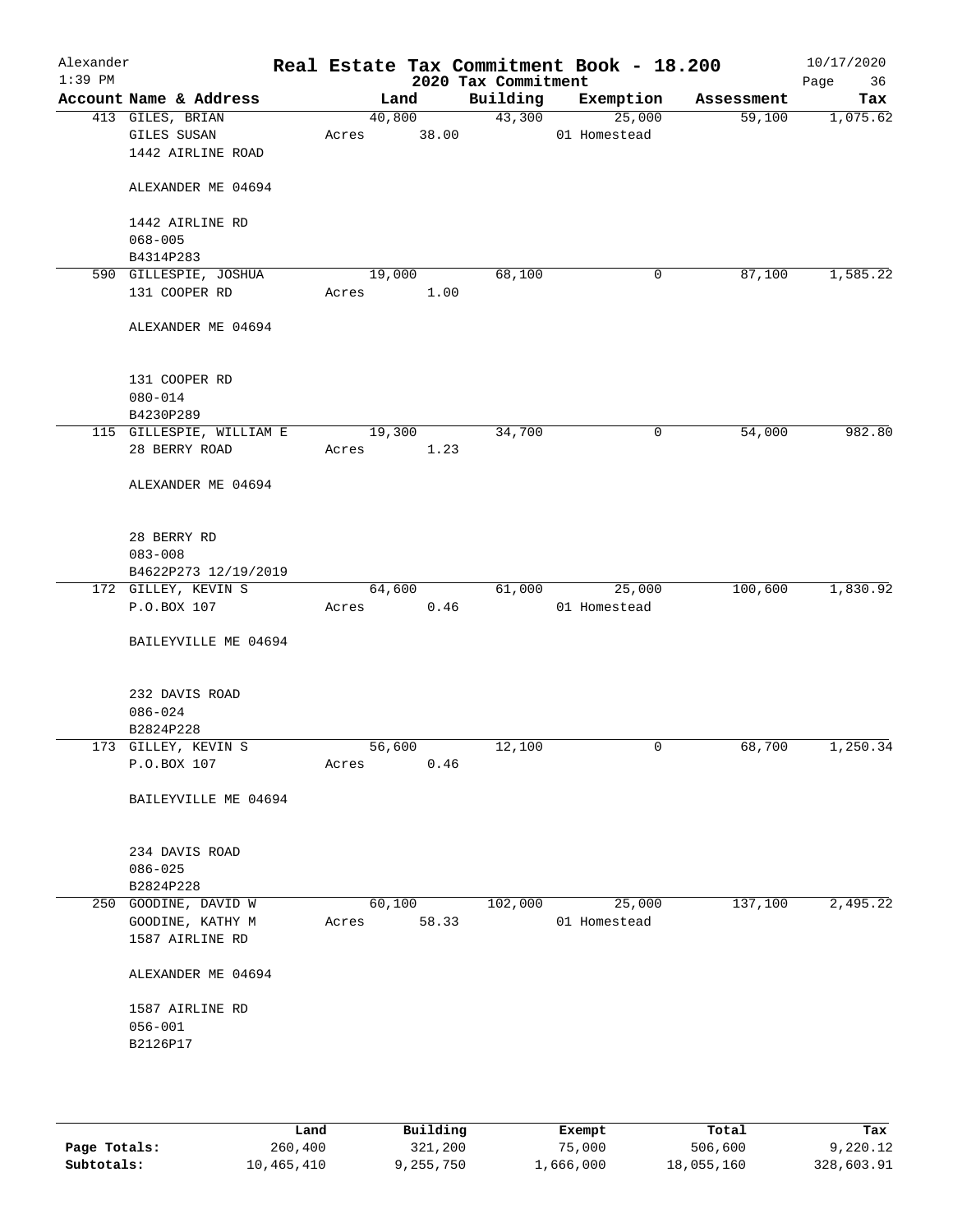| Alexander    |                                   |                 |       |        |                    |                                 | Real Estate Tax Commitment Book - 18.200 |                  | 10/17/2020        |
|--------------|-----------------------------------|-----------------|-------|--------|--------------------|---------------------------------|------------------------------------------|------------------|-------------------|
| $1:39$ PM    | Account Name & Address            |                 |       | Land   |                    | 2020 Tax Commitment<br>Building | Exemption                                | Assessment       | Page<br>37<br>Tax |
|              | 509 GOODINE, DAVID W              |                 |       | 19,000 |                    | 6,000                           | $\mathbf 0$                              | 25,000           | 455.00            |
|              | GOODINE, KATHY M                  |                 | Acres |        | 1.00               |                                 |                                          |                  |                   |
|              | 1587 ARLINE RD                    |                 |       |        |                    |                                 |                                          |                  |                   |
|              |                                   |                 |       |        |                    |                                 |                                          |                  |                   |
|              | ALEXANDER ME 04694                |                 |       |        |                    |                                 |                                          |                  |                   |
|              |                                   |                 |       |        |                    |                                 |                                          |                  |                   |
|              | 1577 AIRLINE RD                   |                 |       |        |                    |                                 |                                          |                  |                   |
|              | $056 - 006$                       |                 |       |        |                    |                                 |                                          |                  |                   |
|              | B2386P62                          |                 |       |        |                    |                                 |                                          |                  |                   |
|              | 361 GOODINE, DAVID W              |                 |       | 58,200 |                    | 15,300                          | 0                                        | 73,500           | 1,337.70          |
|              | GOODINE, KATHY M                  |                 | Acres |        | 0.17               |                                 |                                          |                  |                   |
|              | 1587 AIRLINE RD                   |                 |       |        |                    |                                 |                                          |                  |                   |
|              | ALEXANDER ME 04694                |                 |       |        |                    |                                 |                                          |                  |                   |
|              | 326 DAVIS ROAD                    |                 |       |        |                    |                                 |                                          |                  |                   |
|              | $092 - 010$                       |                 |       |        |                    |                                 |                                          |                  |                   |
|              | B1932P199                         |                 |       |        |                    |                                 |                                          |                  |                   |
|              | 180 GRANT, VICKI                  |                 |       | 37,000 |                    | 50,000                          | 31,000                                   | 56,000           | 1,019.20          |
|              | GRANT, GEORGE M                   |                 | Acres |        | 3.00               |                                 | 01 Homestead                             |                  |                   |
|              | 183 DAVIS RD                      |                 |       |        |                    |                                 | 02 Veteran                               |                  |                   |
|              |                                   |                 |       |        |                    |                                 |                                          |                  |                   |
|              | ALEXANDER ME 04694                |                 |       |        |                    |                                 |                                          |                  |                   |
|              | 183 DAVIS RD                      |                 |       |        |                    |                                 |                                          |                  |                   |
|              | $086 - 010$                       |                 |       |        |                    |                                 |                                          |                  |                   |
|              | B1011P114                         |                 |       |        |                    |                                 |                                          |                  |                   |
|              | 182 GRECO, IRENE T REVOCABLE      |                 |       | 21,200 |                    | 0                               | 0                                        | 21,200           | 385.84            |
|              | INTER                             |                 |       |        |                    |                                 |                                          |                  |                   |
|              | VIVOS TRUST                       |                 | Acres |        | 0.52               |                                 |                                          |                  |                   |
|              | 34 BRETTON RD                     |                 |       |        |                    |                                 |                                          |                  |                   |
|              | MIDDLETOWN CT 06457               |                 |       |        |                    |                                 |                                          |                  |                   |
|              |                                   |                 |       |        |                    |                                 |                                          |                  |                   |
|              | BARROWS LK                        |                 |       |        |                    |                                 |                                          |                  |                   |
|              | $097 - 010$                       |                 |       |        |                    |                                 |                                          |                  |                   |
|              | B2428P42                          |                 |       |        |                    |                                 |                                          |                  |                   |
| 592          | GRECO, IRENE T REVOCABLE<br>INTER |                 |       | 18,900 |                    | 0                               | 0                                        | 18,900           | 343.98            |
|              | VIVOS TRUST                       |                 | Acres |        | 0.31               |                                 |                                          |                  |                   |
|              | 34 BRETTON RD                     |                 |       |        |                    |                                 |                                          |                  |                   |
|              | MIDDLETOWN CT 06457               |                 |       |        |                    |                                 |                                          |                  |                   |
|              |                                   |                 |       |        |                    |                                 |                                          |                  |                   |
|              | BARROWS LK                        |                 |       |        |                    |                                 |                                          |                  |                   |
|              | $097 - 009$                       |                 |       |        |                    |                                 |                                          |                  |                   |
|              | B2428P40                          |                 |       |        |                    |                                 |                                          |                  |                   |
|              | 187 GREEN, CHERYL                 |                 |       | 61,500 |                    | 17,600                          | 0                                        | 79,100           | 1,439.62          |
|              | C/O RYAN VOLPE                    |                 | Acres |        | 0.14               |                                 |                                          |                  |                   |
|              | 7 MILL RD                         |                 |       |        |                    |                                 |                                          |                  |                   |
|              | LATHAM NY 12110                   |                 |       |        |                    |                                 |                                          |                  |                   |
|              |                                   |                 |       |        |                    |                                 |                                          |                  |                   |
|              | POCOMOONSHINE LK                  |                 |       |        |                    |                                 |                                          |                  |                   |
|              | $018 - 004$                       |                 |       |        |                    |                                 |                                          |                  |                   |
|              | B2832P56                          |                 |       |        |                    |                                 |                                          |                  |                   |
|              |                                   |                 |       |        |                    |                                 |                                          |                  |                   |
|              |                                   |                 |       |        |                    |                                 |                                          |                  |                   |
| Page Totals: |                                   | Land<br>215,800 |       |        | Building<br>88,900 |                                 | Exempt<br>31,000                         | Total<br>273,700 | Tax<br>4,981.34   |
| Subtotals:   |                                   | 10,681,210      |       |        | 9,344,650          |                                 | 1,697,000                                | 18,328,860       | 333,585.25        |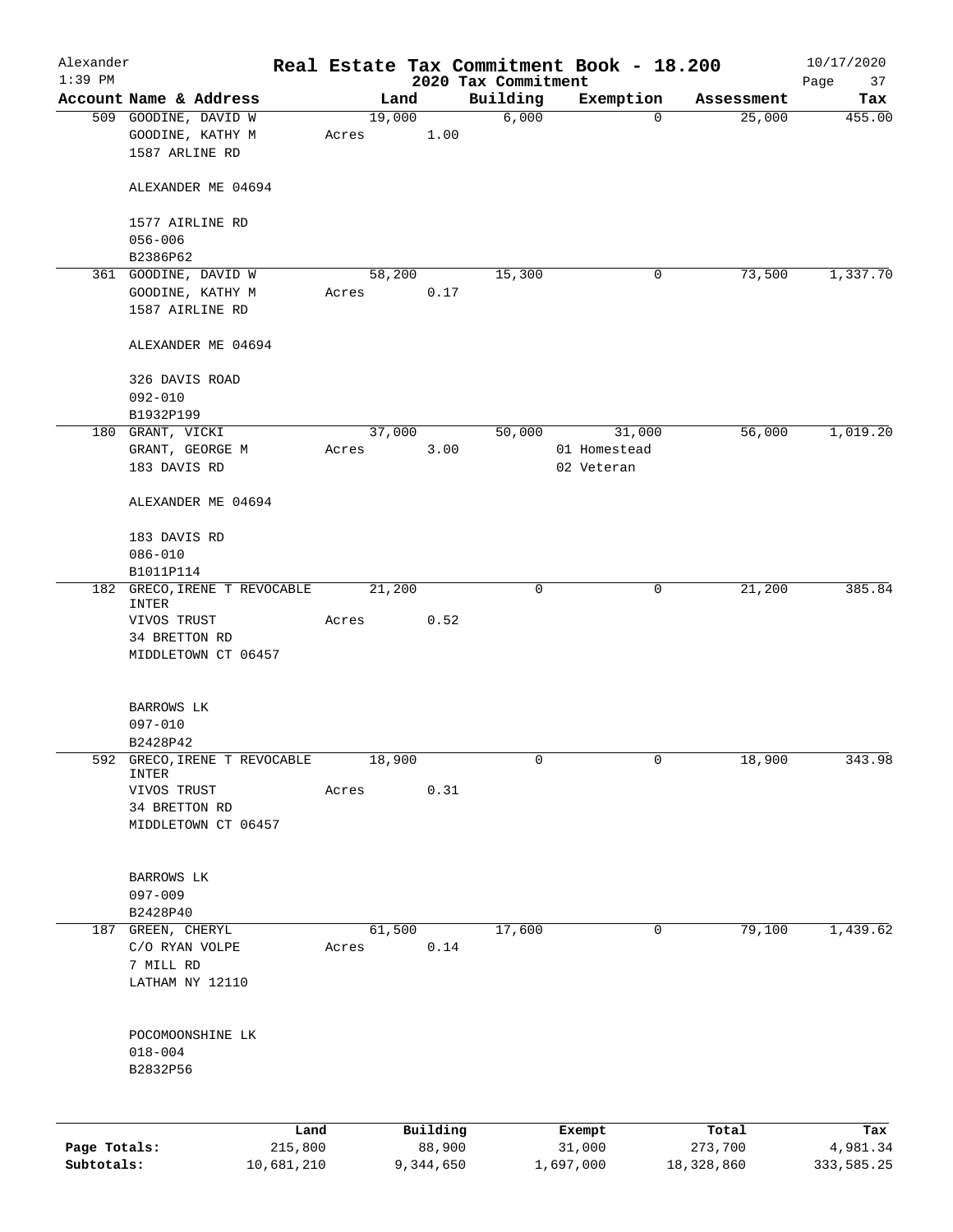| Alexander<br>$1:39$ PM |                                                 |         |               | 2020 Tax Commitment | Real Estate Tax Commitment Book - 18.200 |            | 10/17/2020<br>Page<br>38 |
|------------------------|-------------------------------------------------|---------|---------------|---------------------|------------------------------------------|------------|--------------------------|
|                        | Account Name & Address                          |         | Land          | Building            | Exemption                                | Assessment | Tax                      |
|                        | 188 GREEN, JANE                                 | 184,000 |               | 0                   | $\mathbf 0$                              | 184,000    | 3,348.80                 |
|                        | 7 MILL RD                                       | Acres   | 37.00         |                     |                                          |            |                          |
|                        |                                                 |         |               |                     |                                          |            |                          |
|                        | LATHAM NY 12110                                 |         |               |                     |                                          |            |                          |
|                        |                                                 |         |               |                     |                                          |            |                          |
|                        | POCOMOONSHINE LK                                |         |               |                     |                                          |            |                          |
|                        | $018 - 005$                                     |         |               |                     |                                          |            |                          |
|                        | B2832P59                                        |         |               |                     |                                          |            |                          |
|                        | 204 GREEN, JANE                                 |         | 9,000         | 0                   | 0                                        | 9,000      | 163.80                   |
|                        | 7 MILL RD                                       | Acres   | 0.50          |                     |                                          |            |                          |
|                        |                                                 |         |               |                     |                                          |            |                          |
|                        | LATHAM NY 12110                                 |         |               |                     |                                          |            |                          |
|                        |                                                 |         |               |                     |                                          |            |                          |
|                        |                                                 |         |               |                     |                                          |            |                          |
|                        | POKEY RD<br>$018 - 007$                         |         |               |                     |                                          |            |                          |
|                        | B4128P7                                         |         |               |                     |                                          |            |                          |
|                        | 186 GREENE, CLIFTON T &                         |         | 58,800        | 8,400               | 0                                        | 67,200     | 1,223.04                 |
|                        | GREENE, JODIE L (JT)                            | Acres   | 0.23          |                     |                                          |            |                          |
|                        | 438 SOUTH ST                                    |         |               |                     |                                          |            |                          |
|                        |                                                 |         |               |                     |                                          |            |                          |
|                        | CALAIS ME 04619                                 |         |               |                     |                                          |            |                          |
|                        |                                                 |         |               |                     |                                          |            |                          |
|                        | 78 SOUTH SHORE ROAD                             |         |               |                     |                                          |            |                          |
|                        | $092 - 024$                                     |         |               |                     |                                          |            |                          |
|                        | B4468P311 06/05/2018 B4312P281                  |         |               |                     |                                          |            |                          |
|                        | 591 GREENE, CLIFTON T &<br>GREENE, JODIE L (JT) | Acres   | 9,500<br>1.00 | $\Omega$            | $\mathbf 0$                              | 9,500      | 172.90                   |
|                        | 438 SOUTH STREET                                |         |               |                     |                                          |            |                          |
|                        |                                                 |         |               |                     |                                          |            |                          |
|                        | CALAIS ME 04619                                 |         |               |                     |                                          |            |                          |
|                        |                                                 |         |               |                     |                                          |            |                          |
|                        | 78 SOUTH SHORE ROAD                             |         |               |                     |                                          |            |                          |
|                        | $092 - 024 - 001$                               |         |               |                     |                                          |            |                          |
|                        | B4468P311 06/05/2018 B2428P37                   |         |               |                     |                                          |            |                          |
|                        | 191 GREENLAW, ALLEN                             |         | 33,000        | 40,500              | 25,000                                   | 48,500     | 882.70                   |
|                        | P.O.BOX 732                                     | Acres   | 1.00          |                     | 01 Homestead                             |            |                          |
|                        | CALAIS ME 04619                                 |         |               |                     |                                          |            |                          |
|                        |                                                 |         |               |                     |                                          |            |                          |
|                        |                                                 |         |               |                     |                                          |            |                          |
|                        | 41 COZY COVE LN                                 |         |               |                     |                                          |            |                          |
|                        | $094 - 036$                                     |         |               |                     |                                          |            |                          |
|                        | B1219P57                                        |         |               |                     |                                          |            |                          |
|                        | 674 GREENLAW, WADE                              |         | 18,700        | 529                 | 0                                        | 19,229     | 349.97                   |
|                        | GREENLAW, LISA, T.                              | Acres   | 1.95          |                     |                                          |            |                          |
|                        | 284 HANNAH RD                                   |         |               |                     |                                          |            |                          |
|                        | DUFFERIN NB E3L 3S3                             |         |               |                     |                                          |            |                          |
|                        |                                                 |         |               |                     |                                          |            |                          |
|                        | BARROWS LK                                      |         |               |                     |                                          |            |                          |
|                        | 097-015-001                                     |         |               |                     |                                          |            |                          |
|                        | B3917P70                                        |         |               |                     |                                          |            |                          |
|                        |                                                 |         |               |                     |                                          |            |                          |
|                        |                                                 |         |               |                     |                                          |            |                          |
|                        |                                                 |         |               |                     |                                          |            |                          |
|                        |                                                 |         |               |                     |                                          |            |                          |

|              | Land       | Building  | Exempt    | Total      | Tax        |
|--------------|------------|-----------|-----------|------------|------------|
| Page Totals: | 313,000    | 49,429    | 25,000    | 337,429    | 6,141.21   |
| Subtotals:   | 10,994,210 | 9,394,079 | 1,722,000 | 18,666,289 | 339,726.46 |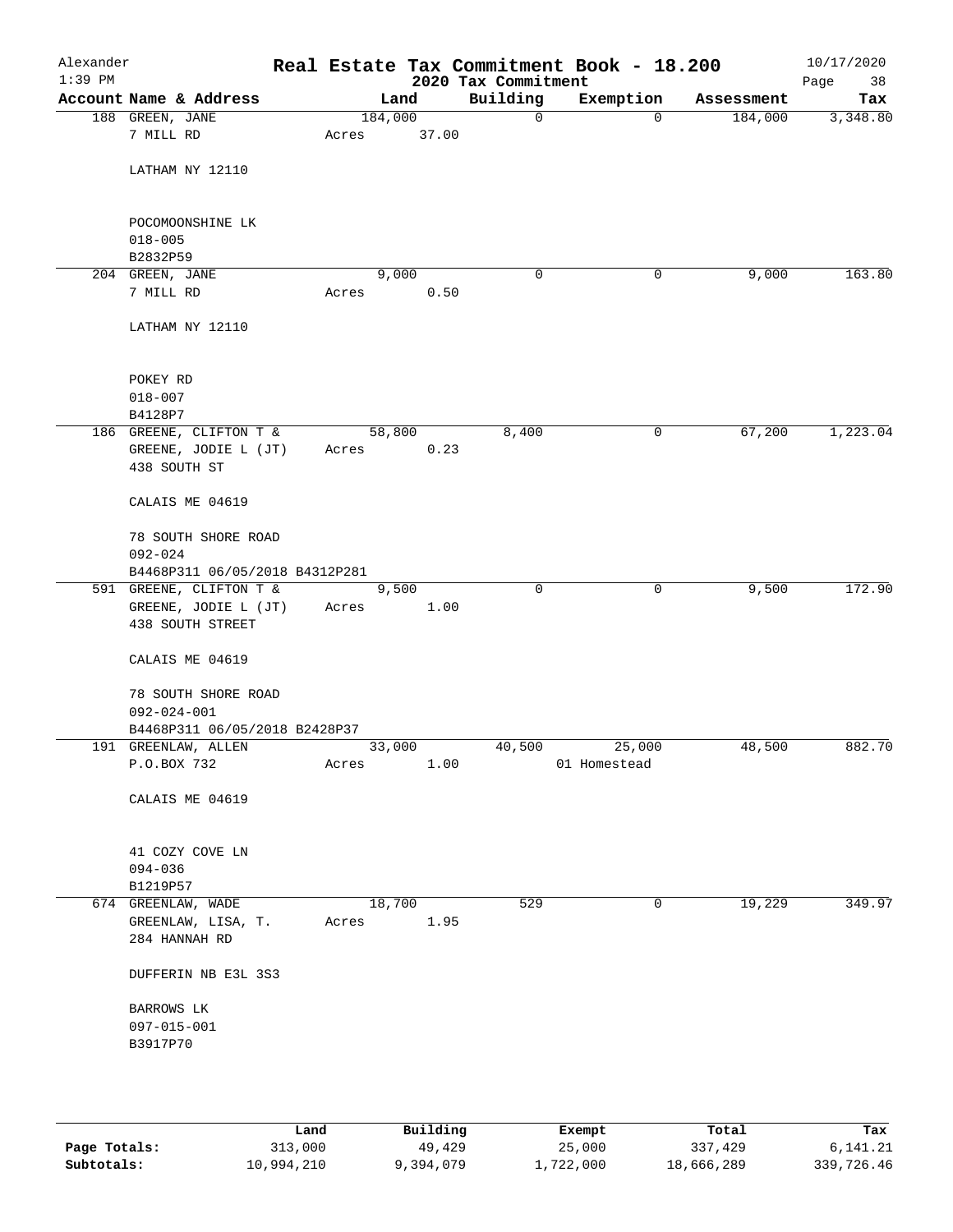| Alexander |                                                                   |                         |       |                     | Real Estate Tax Commitment Book - 18.200 |                      | 10/17/2020      |
|-----------|-------------------------------------------------------------------|-------------------------|-------|---------------------|------------------------------------------|----------------------|-----------------|
| $1:39$ PM | Account Name & Address                                            |                         |       | 2020 Tax Commitment |                                          |                      | Page<br>39      |
|           | 682 HAMILTON, DARRIN, W. &<br>ERIN M. WALSH<br>C/O LARRY HAMILTON | Land<br>28,400<br>Acres | 2.14  | Building<br>48,000  | Exemption<br>$\mathbf 0$                 | Assessment<br>76,400 | Tax<br>1,390.48 |
|           | 221 LEIGHTON POINT RD<br>PEMBROKE ME 04666                        |                         |       |                     |                                          |                      |                 |
|           |                                                                   |                         |       |                     |                                          |                      |                 |
|           | 413 BARROWS LAKE ROAD<br>$097 - 015 - 011$                        |                         |       |                     |                                          |                      |                 |
|           | B3687P196                                                         | 64,200                  |       | 81,900              | $\mathbf 0$                              |                      | 2,659.02        |
|           | 163 HAMMOND, MICHAEL EDWARD<br>240 Davis Road                     | Acres                   | 0.42  |                     |                                          | 146,100              |                 |
|           | Alexander ME 04694                                                |                         |       |                     |                                          |                      |                 |
|           | 240 DAVIS ROAD                                                    |                         |       |                     |                                          |                      |                 |
|           | $086 - 028$                                                       |                         |       |                     |                                          |                      |                 |
|           | B4551P92 05/02/2019                                               |                         |       |                     |                                          |                      | 744.38          |
|           | 562 HANSON, EDWARD III<br>120 CHASE BROOK DR                      | 19,000<br>Acres         | 1.00  | 21,900              | 0                                        | 40,900               |                 |
|           | ALEXANDER ME 04694                                                |                         |       |                     |                                          |                      |                 |
|           | 43 POKEY RD<br>$007 - 009$                                        |                         |       |                     |                                          |                      |                 |
|           | B4373P135                                                         |                         |       |                     |                                          |                      |                 |
|           | 441 HANSON, EDWARD III                                            | 34,200                  |       | 50,800              | 0                                        | 85,000               | 1,547.00        |
|           | 120 CHASE BROOK DR                                                | Acres                   | 26.49 |                     |                                          |                      |                 |
|           | ALEXANDER ME 04694                                                |                         |       |                     |                                          |                      |                 |
|           | FLAT RD                                                           |                         |       |                     |                                          |                      |                 |
|           | $083 - 004 + A + B$                                               |                         |       |                     |                                          |                      |                 |
|           | B4170P74                                                          |                         |       |                     |                                          |                      |                 |
|           | 538 HANSON, JOSEPH                                                | 40,300                  |       | 141,700             | 31,000                                   | 151,000              | 2,748.20        |
|           | HANSON, ANGELA N (JT)<br>P.O.BOX 904                              | Acres                   | 28.00 |                     | 01 Homestead<br>02 Veteran               |                      |                 |
|           | BAILEYVILLE ME 04694                                              |                         |       |                     |                                          |                      |                 |
|           | 766 SO. PRINCETON RD<br>$009 - 001$                               |                         |       |                     |                                          |                      |                 |
|           | B3788P296                                                         |                         |       |                     |                                          |                      |                 |
|           | 203 HANSON, JOSEPH                                                | 30,000                  |       | 0                   | 0                                        | 30,000               | 546.00          |
|           | P.O. BOX 904                                                      | Acres                   | 38.00 |                     |                                          |                      |                 |
|           | BAILEYVILLE ME 04694                                              |                         |       |                     |                                          |                      |                 |
|           | 766 SO. PRINCETON RD<br>$009 - 002$<br>B1910P53                   |                         |       |                     |                                          |                      |                 |
|           |                                                                   |                         |       |                     |                                          |                      |                 |
|           |                                                                   |                         |       |                     |                                          |                      |                 |

|              | Land       | Building  | Exempt    | Total      | Tax         |
|--------------|------------|-----------|-----------|------------|-------------|
| Page Totals: | 216,100    | 344,300   | 31,000    | 529,400    | 9,635.08    |
| Subtotals:   | 11,210,310 | 9,738,379 | 1,753,000 | 19,195,689 | 349, 361.54 |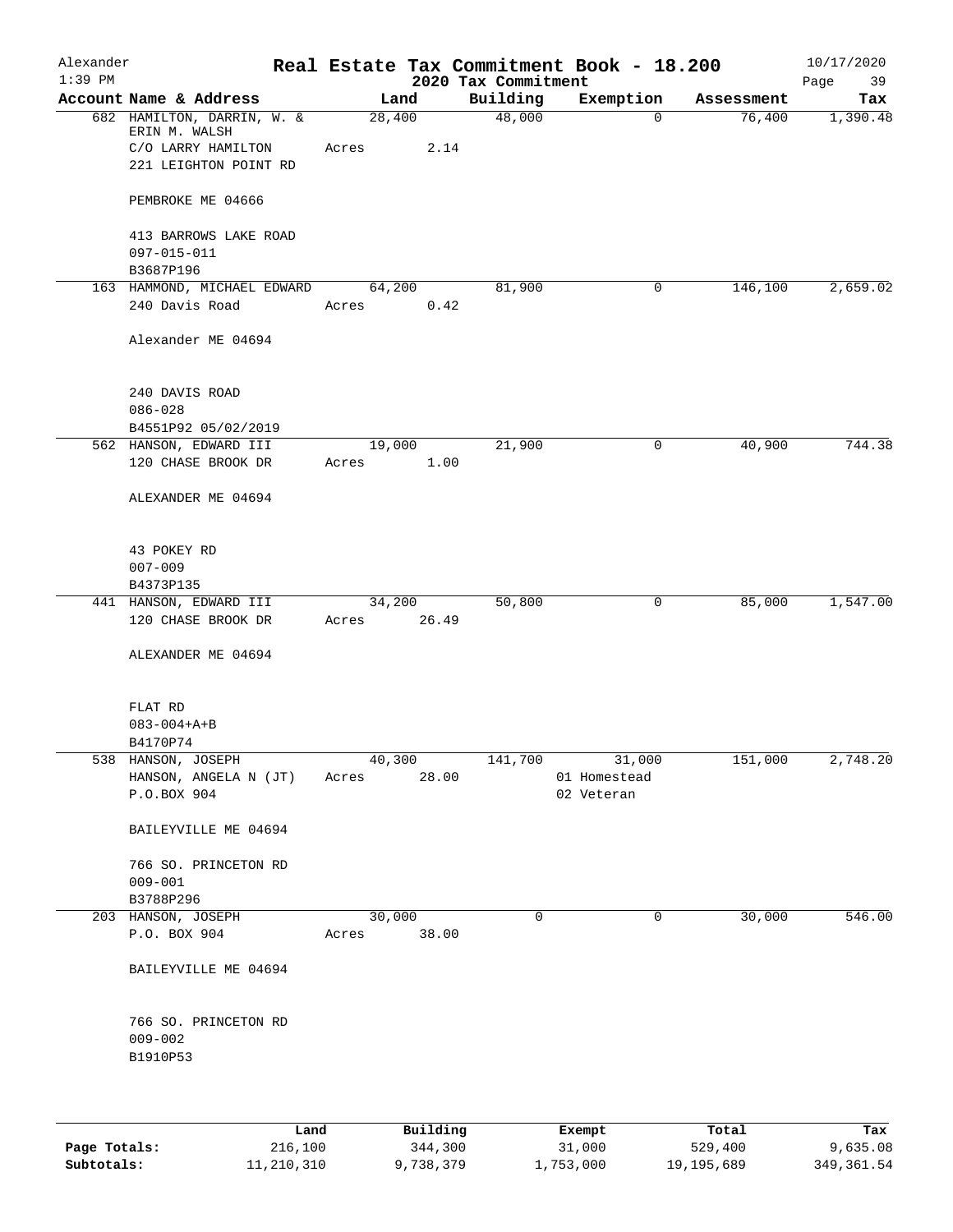| Alexander<br>$1:39$ PM |                                                                |       |                 | 2020 Tax Commitment | Real Estate Tax Commitment Book - 18.200 |            | 10/17/2020<br>Page<br>40 |
|------------------------|----------------------------------------------------------------|-------|-----------------|---------------------|------------------------------------------|------------|--------------------------|
|                        | Account Name & Address                                         |       | Land            | Building            | Exemption                                | Assessment | Tax                      |
|                        | 541 HANSON, EDWARD III<br>120 CHASE BROOK DR                   | Acres | 19,000<br>1.00  | 1,100               | $\mathbf 0$                              | 20,100     | 365.82                   |
|                        | ALEXANDER ME 04694                                             |       |                 |                     |                                          |            |                          |
|                        | 235 FLAT ROAD<br>$083 - 013$                                   |       |                 |                     |                                          |            |                          |
|                        | B4406P48 10/02/2017                                            |       |                 |                     |                                          |            |                          |
|                        | 630 HANSON, EDWARD III<br>HANSON, ANDREA<br>120 CHASE BROOK DR | Acres | 88,800<br>1.94  | 142,200             | 25,000<br>01 Homestead                   | 206,000    | 3,749.20                 |
|                        | ALEXANDER ME 04694                                             |       |                 |                     |                                          |            |                          |
|                        | 120 CHASE BROOK DRIVE<br>$128 - 022$                           |       |                 |                     |                                          |            |                          |
|                        | 299 HARDASWICK, AMANDA K                                       |       | 48,200          | 103,300             | 25,000                                   | 126,500    | 2,302.30                 |
|                        | 32 LYONS RD                                                    | Acres | 51.00           |                     | 01 Homestead                             |            |                          |
|                        | ALEXANDER ME 04694                                             |       |                 |                     |                                          |            |                          |
|                        | 32 LYONS RD<br>MSL-005-005+58-10                               |       |                 |                     |                                          |            |                          |
|                        | B3753P82                                                       |       |                 |                     |                                          |            |                          |
|                        | 121 HARDY, DARREN                                              |       | 63,200          | 14,500              | 0                                        | 77,700     | 1,414.14                 |
|                        | HARDY, TRACY<br>8 CASSIE LANE                                  | Acres | 0.67            |                     |                                          |            |                          |
|                        | MERRIMACK NH 03054                                             |       |                 |                     |                                          |            |                          |
|                        | 274 DAVIS ROAD                                                 |       |                 |                     |                                          |            |                          |
|                        | $086 - 033$                                                    |       |                 |                     |                                          |            |                          |
|                        | B2963P196                                                      |       |                 |                     |                                          |            |                          |
|                        | 116 HARRISON, VANESSA<br>3213 WILLIAMS RD.                     | Acres | 28,800<br>10.00 | 5,000               | 0                                        | 33,800     | 615.16                   |
|                        | MATTHEWS NC 28105                                              |       |                 |                     |                                          |            |                          |
|                        | 1132 AIRLINE RD<br>$060 - 003$                                 |       |                 |                     |                                          |            |                          |
|                        | B2078P65                                                       |       |                 |                     |                                          |            |                          |
|                        | 532 HATT, GARY A<br>HATT, MARY A<br>262 SOUTH PRINCETON RD     | Acres | 34,800<br>18.00 | 34,000              | 25,000<br>01 Homestead                   | 43,800     | 797.16                   |
|                        | ALEXANDER ME 04694                                             |       |                 |                     |                                          |            |                          |
|                        | 262 SO PRINCETON RD<br>$037 - 001 - 00A$                       |       |                 |                     |                                          |            |                          |
|                        | B1945P78                                                       |       |                 |                     |                                          |            |                          |

|              | Land       | Building   | Exempt    | Total      | Tax        |
|--------------|------------|------------|-----------|------------|------------|
| Page Totals: | 282,800    | 300,100    | 75,000    | 507,900    | 9,243.78   |
| Subtotals:   | 11,493,110 | 10,038,479 | 1,828,000 | 19,703,589 | 358,605.32 |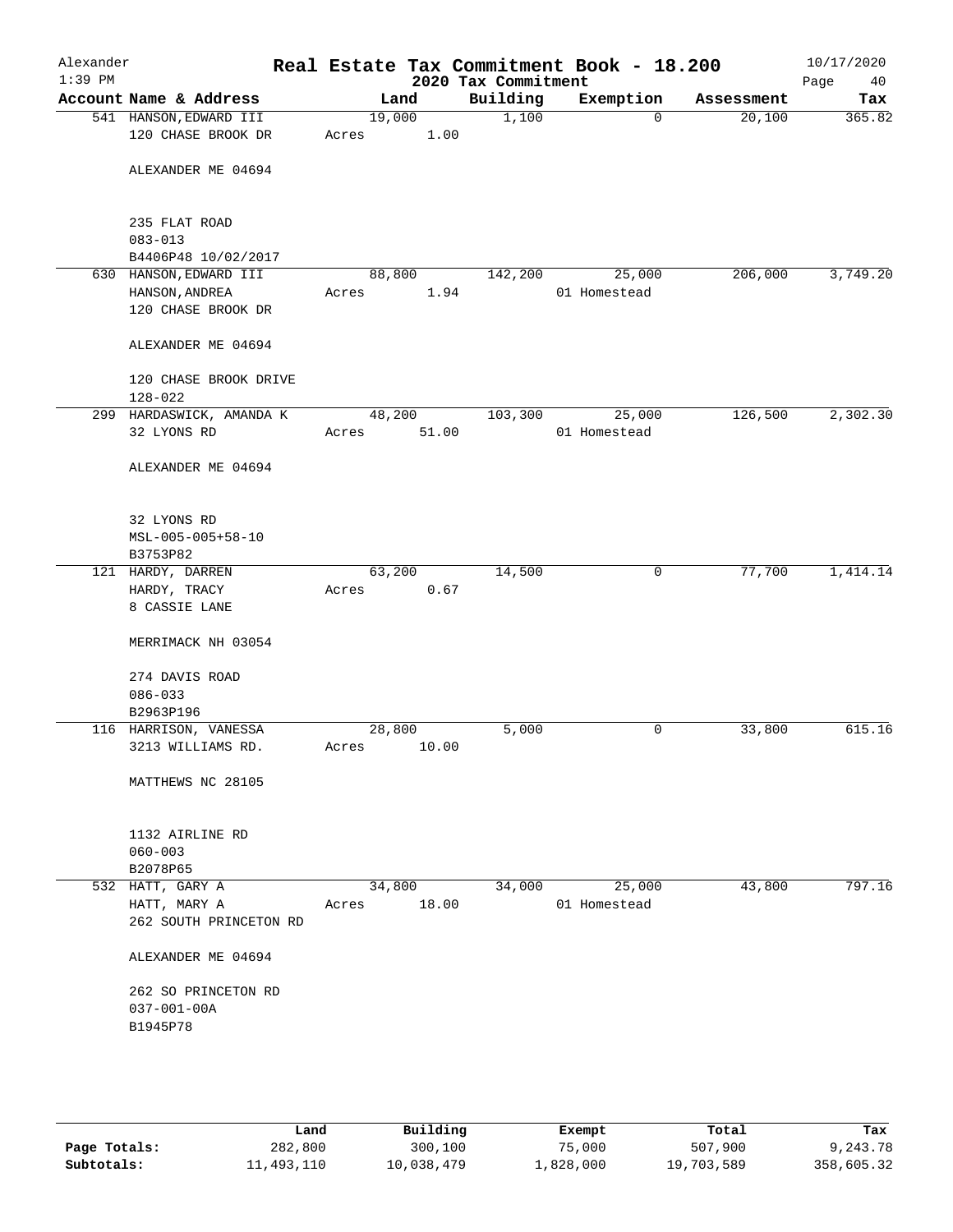| Alexander<br>$1:39$ PM |                                     |        |      | 2020 Tax Commitment | Real Estate Tax Commitment Book - 18.200 |            | 10/17/2020<br>Page<br>41 |
|------------------------|-------------------------------------|--------|------|---------------------|------------------------------------------|------------|--------------------------|
|                        | Account Name & Address              | Land   |      | Building            | Exemption                                | Assessment | Tax                      |
|                        | 561 HATT, SHELLY                    | 19,000 |      | 0                   | 0                                        | 19,000     | 345.80                   |
|                        | 215 JOHNSON ROAD                    | Acres  | 1.00 |                     |                                          |            |                          |
|                        | PERRY ME 04667                      |        |      |                     |                                          |            |                          |
|                        | 246 SO PRINCETON RD                 |        |      |                     |                                          |            |                          |
|                        | $037 - 008$                         |        |      |                     |                                          |            |                          |
|                        | B2082P66                            |        |      |                     |                                          |            |                          |
|                        | 681 HAWKINS, RONALD L               | 18,600 |      | 0                   | 0                                        | 18,600     | 338.52                   |
|                        | HAWKINS, LYN E<br>84 CEDAR LANE     | Acres  | 1.91 |                     |                                          |            |                          |
|                        |                                     |        |      |                     |                                          |            |                          |
|                        | WESLEY ME 04686                     |        |      |                     |                                          |            |                          |
|                        | BARROWS LK                          |        |      |                     |                                          |            |                          |
|                        | $097 - 015 - 010$                   |        |      |                     |                                          |            |                          |
|                        | B3167P194                           |        |      |                     |                                          |            |                          |
|                        | 685 HAWKINS, RONALD L               | 19,000 |      | $\mathbf 0$         | 0                                        | 19,000     | 345.80                   |
|                        | HAWKINS, LYN E                      | Acres  | 1.59 |                     |                                          |            |                          |
|                        | 84 CEDAR LANE                       |        |      |                     |                                          |            |                          |
|                        | WESLEY ME 04686                     |        |      |                     |                                          |            |                          |
|                        | BARROWS LK                          |        |      |                     |                                          |            |                          |
|                        | 097-015-014                         |        |      |                     |                                          |            |                          |
|                        | B3167P194                           |        |      |                     |                                          |            |                          |
|                        | 206 HAZELWOOD, FRANCIS              | 31,100 |      | 65,900              | 0                                        | 97,000     | 1,765.40                 |
|                        | HAZELWOOD,                          | Acres  | 0.69 |                     |                                          |            |                          |
|                        | LAURYL WILLIAMS                     |        |      |                     |                                          |            |                          |
|                        | 73 EVERGREEN LN<br>WINDHAM ME 04062 |        |      |                     |                                          |            |                          |
|                        |                                     |        |      |                     |                                          |            |                          |
|                        | 141 BARROWS LAKE ROAD               |        |      |                     |                                          |            |                          |
|                        | $097 - 012$                         |        |      |                     |                                          |            |                          |
|                        | B1601P113                           |        |      |                     |                                          |            |                          |
|                        | 207 HEALD, JEANINE M                | 68,900 |      | 174,900             | 25,000                                   | 218,800    | 3,982.16                 |
|                        | 250 DAVIS ROAD                      | Acres  | 0.69 |                     | 01 Homestead                             |            |                          |
|                        | ALEXANDER ME 04694                  |        |      |                     |                                          |            |                          |
|                        |                                     |        |      |                     |                                          |            |                          |
|                        | 250 DAVIS ROAD<br>$086 - 030$       |        |      |                     |                                          |            |                          |
|                        | B4636P121 01/31/2020                |        |      |                     |                                          |            |                          |
|                        | 67 HEALD, JEANINE M                 | 63,500 |      | 31,700              | 0                                        | 95,200     | 1,732.64                 |
|                        | FLORES, JASMINE R                   | Acres  | 0.70 |                     |                                          |            |                          |
|                        | 250 DAVIS ROAD                      |        |      |                     |                                          |            |                          |
|                        | ALEXANDER ME 04694                  |        |      |                     |                                          |            |                          |
|                        | 246 DAVIS RD                        |        |      |                     |                                          |            |                          |
|                        | $086 - 029$                         |        |      |                     |                                          |            |                          |
|                        | B4636P118 01/31/2020                |        |      |                     |                                          |            |                          |
|                        |                                     |        |      |                     |                                          |            |                          |
|                        |                                     |        |      |                     |                                          |            |                          |
|                        |                                     |        |      |                     |                                          |            |                          |

|              | Land       | Building   | Exempt    | Total        | Tax         |
|--------------|------------|------------|-----------|--------------|-------------|
| Page Totals: | 220,100    | 272,500    | 25,000    | 467,600      | 8,510.32    |
| Subtotals:   | 11,713,210 | 10,310,979 | ⊥,853,000 | 20, 171, 189 | 367, 115.64 |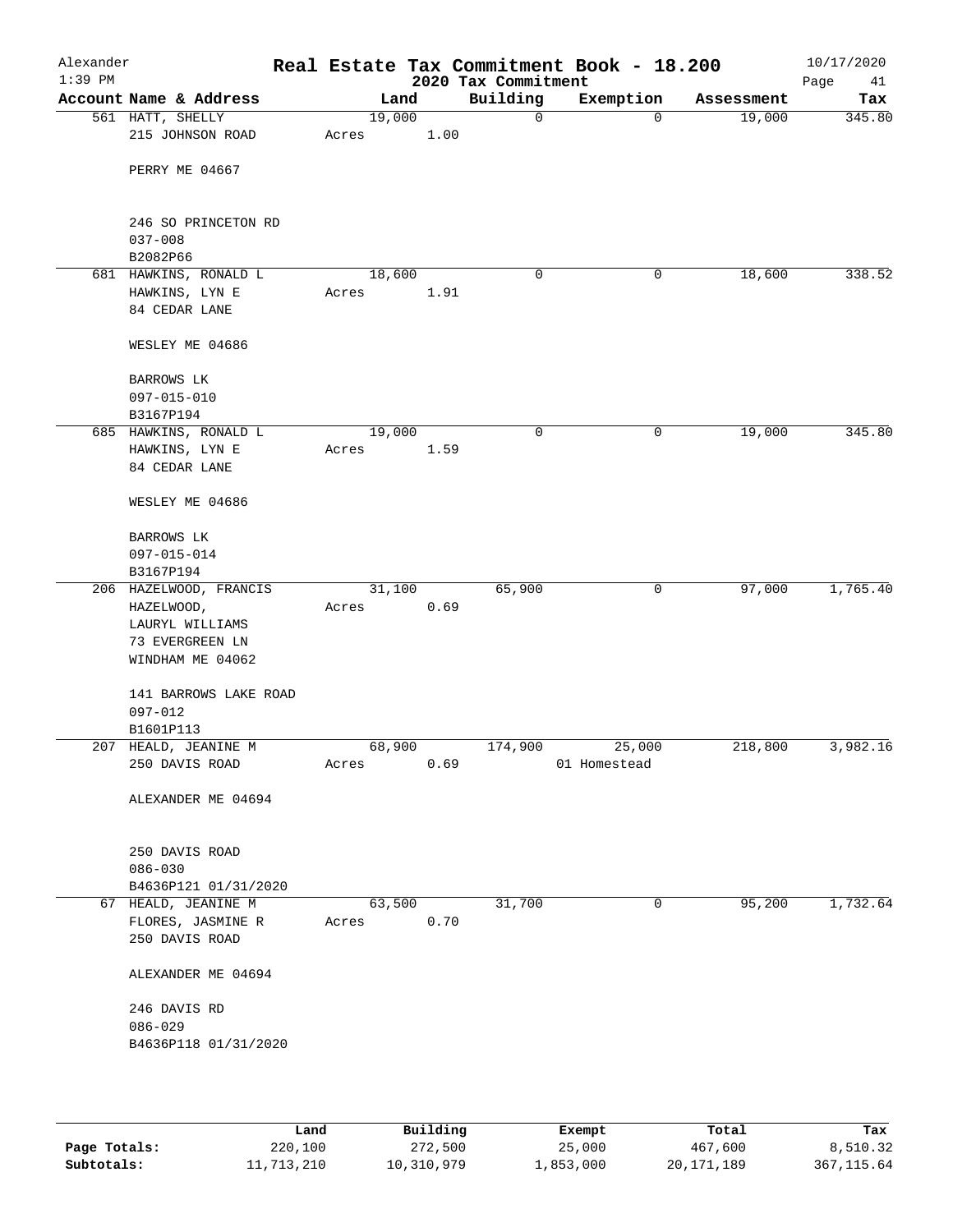| Alexander<br>$1:39$ PM |                                                       |       |                 | 2020 Tax Commitment | Real Estate Tax Commitment Book - 18.200 |            | 10/17/2020        |
|------------------------|-------------------------------------------------------|-------|-----------------|---------------------|------------------------------------------|------------|-------------------|
|                        | Account Name & Address                                |       | Land            | Building            | Exemption                                | Assessment | Page<br>42<br>Tax |
|                        | 247 HEBERT-DEFELICE, JUNE                             |       | 26,900          | 110,000             | $\mathbf 0$                              | 136,900    | 2,491.58          |
|                        | 75 CHAPEL STREET                                      | Acres | 7.50            |                     |                                          |            |                   |
|                        | SHIRLEY MA 01464                                      |       |                 |                     |                                          |            |                   |
|                        | 815 COOPER RD                                         |       |                 |                     |                                          |            |                   |
|                        | $111 - 003$<br>B4447P0235                             |       |                 |                     |                                          |            |                   |
|                        | 156 HELMSTADTER, JOHN                                 |       | 89,600          | 125,900             | 31,000                                   | 184,500    | 3,357.90          |
|                        | HELMSTADTER, PAMELA<br>26 PINE TREE SHORES            | Acres | 0.73            |                     | 02 Veteran<br>01 Homestead               |            |                   |
|                        | ALEXANDER ME 04694                                    |       |                 |                     |                                          |            |                   |
|                        | 26 PINE TREE SHORE<br>$019 - 004 - 00C$               |       |                 |                     |                                          |            |                   |
|                        | B2685P335<br>281 HENRY, ERIC COURTNEY &               |       | 46,700          | 0                   | 0                                        | 46,700     | 849.94            |
|                        | HENRY, WILLIAM<br>ALEXANDER (TC)<br>1688 HENRY STREET | Acres | 11.70           |                     |                                          |            |                   |
|                        | HALIFAX NS B3H 3K3                                    |       |                 |                     |                                          |            |                   |
|                        | 24 PINE TREE SHORE                                    |       |                 |                     |                                          |            |                   |
|                        | $019 - 013$<br>B4478P204 07/02/2018 B3386P187         |       |                 |                     |                                          |            |                   |
|                        | 197 HENRY, HEATHER                                    |       | 97,800          | 200,700             | 0                                        | 298,500    | 5,432.70          |
|                        | 385 COUNTY RD                                         | Acres | 1.55            |                     |                                          |            |                   |
|                        | LUBEC ME 04652 3503                                   |       |                 |                     |                                          |            |                   |
|                        | 24 PINE TREE SHORE                                    |       |                 |                     |                                          |            |                   |
|                        | $019 - 004 - 00D$                                     |       |                 |                     |                                          |            |                   |
|                        | B4195P259 11/01/2015                                  |       |                 |                     |                                          |            |                   |
|                        | 208 HERRICK, KAREN<br>65 CALAIS AVENUE                | Acres | 14,800<br>10.00 | 30,400              | 0                                        | 45,200     | 822.64            |
|                        | CALAIS ME 04619                                       |       |                 |                     |                                          |            |                   |
|                        | 176 ROBB HILL RD                                      |       |                 |                     |                                          |            |                   |
|                        | $053 - 002$                                           |       |                 |                     |                                          |            |                   |
|                        | B1572P82                                              |       |                 |                     |                                          |            |                   |
|                        | 548 HICKS, CHRISTOPHER R<br>PO BOX 758                | Acres | 76,000<br>1.75  | 0                   | 0                                        | 76,000     | 1,383.20          |
|                        | BAILEYVILLE ME 04694                                  |       |                 |                     |                                          |            |                   |
|                        | 161 MEDDYBEMPS SHORES                                 |       |                 |                     |                                          |            |                   |
|                        | $128 - 003$<br>B4548P36 04/18/2019                    |       |                 |                     |                                          |            |                   |
|                        |                                                       |       |                 |                     |                                          |            |                   |
|                        | Land,                                                 |       | Building        |                     | <b>Exempt</b>                            | Total      | Tax               |

|              | Land       | Building   | Exempt    | Total      | Tax        |
|--------------|------------|------------|-----------|------------|------------|
| Page Totals: | 351,800    | 467,000    | 31,000    | 787,800    | 14,337.96  |
| Subtotals:   | 12,065,010 | 10,777,979 | 1,884,000 | 20,958,989 | 381,453.60 |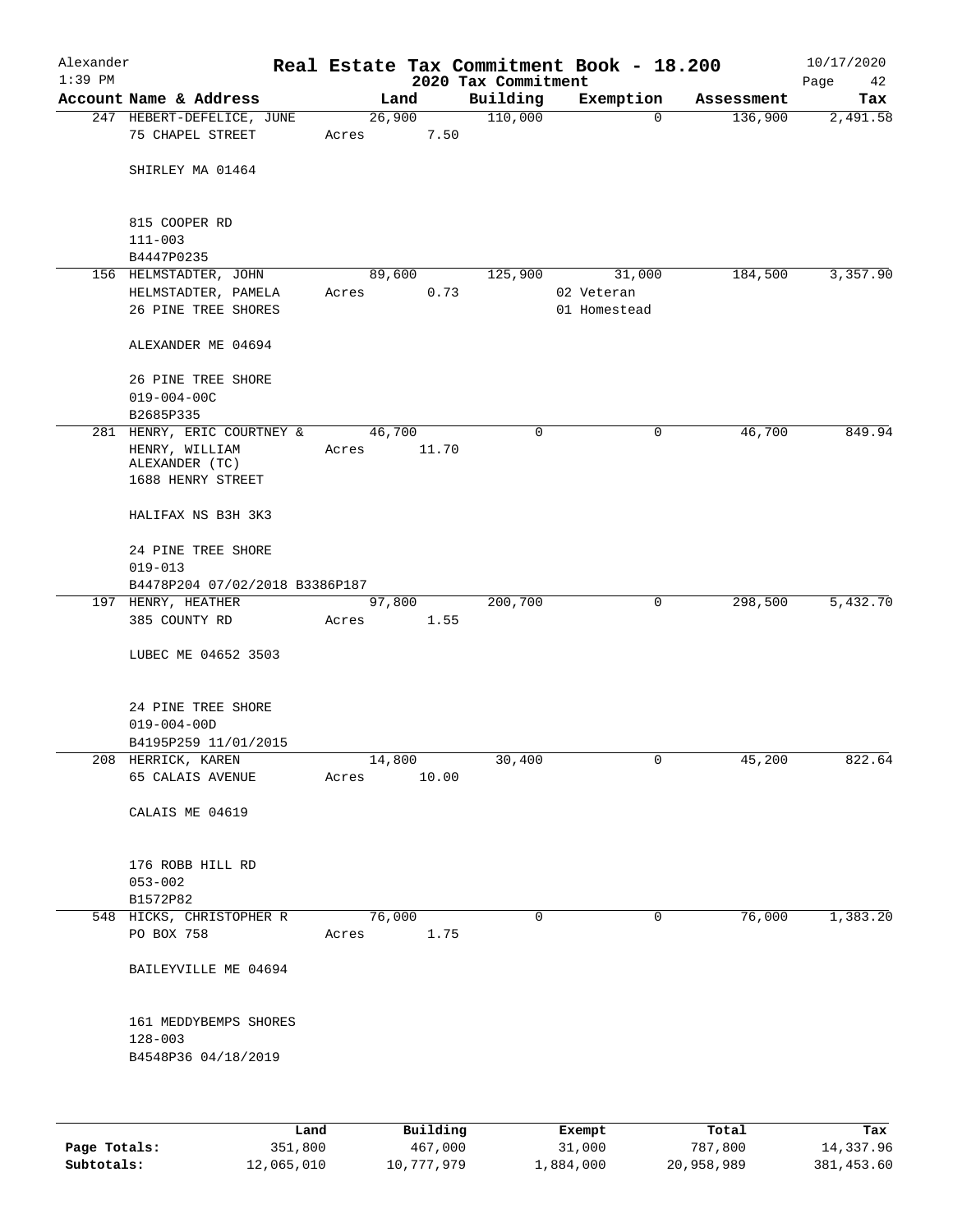| Alexander<br>$1:39$ PM |                               |        |       | Real Estate Tax Commitment Book - 18.200<br>2020 Tax Commitment |              |             |            | 10/17/2020<br>Page<br>43 |
|------------------------|-------------------------------|--------|-------|-----------------------------------------------------------------|--------------|-------------|------------|--------------------------|
|                        | Account Name & Address        |        | Land  | Building                                                        | Exemption    |             | Assessment | Tax                      |
|                        | 343 HILL, EARL                | 16,000 |       | 0                                                               |              | $\mathbf 0$ | 16,000     | 291.20                   |
|                        | HILL, PATSY                   | Acres  | 2.00  |                                                                 |              |             |            |                          |
|                        | 32 BIRCH LANE                 |        |       |                                                                 |              |             |            |                          |
|                        |                               |        |       |                                                                 |              |             |            |                          |
|                        | ALEXANDER ME 04694            |        |       |                                                                 |              |             |            |                          |
|                        |                               |        |       |                                                                 |              |             |            |                          |
|                        | 375 COOPER RD                 |        |       |                                                                 |              |             |            |                          |
|                        | $094 - 039$                   |        |       |                                                                 |              |             |            |                          |
|                        | B3738P215                     |        |       |                                                                 |              |             |            |                          |
|                        | 213 HILL, EARL JR             | 74,400 |       | 159,600                                                         |              | 31,000      | 203,000    | 3,694.60                 |
|                        | HILL, PATSY                   | Acres  | 2.46  |                                                                 | 02 Veteran   |             |            |                          |
|                        | 32 BIRCH LN                   |        |       |                                                                 | 01 Homestead |             |            |                          |
|                        |                               |        |       |                                                                 |              |             |            |                          |
|                        | ALEXANDER ME 04694            |        |       |                                                                 |              |             |            |                          |
|                        |                               |        |       |                                                                 |              |             |            |                          |
|                        | 32 BIRCH LANE                 |        |       |                                                                 |              |             |            |                          |
|                        | $094 - 027 + 28$              |        |       |                                                                 |              |             |            |                          |
|                        | B1519P134                     |        |       |                                                                 |              |             |            |                          |
|                        | 365 HILL, EARL, C.            | 67,700 |       | 16,900                                                          |              | 0           | 84,600     | 1,539.72                 |
|                        | HILL, PATSY                   | Acres  | 1.39  |                                                                 |              |             |            |                          |
|                        | 32 BIRCH LN                   |        |       |                                                                 |              |             |            |                          |
|                        |                               |        |       |                                                                 |              |             |            |                          |
|                        | ALEXANDER ME 04694            |        |       |                                                                 |              |             |            |                          |
|                        |                               |        |       |                                                                 |              |             |            |                          |
|                        | 22 BIRCH LANE                 |        |       |                                                                 |              |             |            |                          |
|                        | $094 - 024 + 25$<br>B3846P218 |        |       |                                                                 |              |             |            |                          |
|                        | 171 HILL, LARRY               | 54,900 |       | 206,600                                                         |              | 25,000      | 236,500    | 4,304.30                 |
|                        | HILL, EMOGENE                 | Acres  | 58.99 |                                                                 | 01 Homestead |             |            |                          |
|                        | 1627 AIRLINE RD               |        |       |                                                                 |              |             |            |                          |
|                        |                               |        |       |                                                                 |              |             |            |                          |
|                        | ALEXANDER ME 04694            |        |       |                                                                 |              |             |            |                          |
|                        |                               |        |       |                                                                 |              |             |            |                          |
|                        | 1627 AIRLINE RD               |        |       |                                                                 |              |             |            |                          |
|                        | $055 - 009$                   |        |       |                                                                 |              |             |            |                          |
|                        | B2221P103                     |        |       |                                                                 |              |             |            |                          |
|                        | 212 HILL, RONALD              | 20,500 |       | 56,800                                                          |              | 0           | 77,300     | 1,406.86                 |
|                        | HILL, SHIRLEY                 | Acres  | 2.00  |                                                                 |              |             |            |                          |
|                        | 131 DAVIS RD                  |        |       |                                                                 |              |             |            |                          |
|                        |                               |        |       |                                                                 |              |             |            |                          |
|                        | ALEXANDER ME 04694            |        |       |                                                                 |              |             |            |                          |
|                        |                               |        |       |                                                                 |              |             |            |                          |
|                        | 131 DAVIS RD                  |        |       |                                                                 |              |             |            |                          |
|                        | $077 - 003$                   |        |       |                                                                 |              |             |            |                          |
|                        | B4419P187                     |        |       |                                                                 |              |             |            |                          |
|                        | 643 HILL, RONALD              | 36,300 |       | 54,400                                                          |              | 25,000      | 65,700     | 1,195.74                 |
|                        | HILL, SHIRLEY                 | Acres  | 10.00 |                                                                 | 01 Homestead |             |            |                          |
|                        | 131 DAVIS RD                  |        |       |                                                                 |              |             |            |                          |
|                        |                               |        |       |                                                                 |              |             |            |                          |
|                        | ALEXANDER ME 04694            |        |       |                                                                 |              |             |            |                          |
|                        |                               |        |       |                                                                 |              |             |            |                          |
|                        | 93 DAVIS RD                   |        |       |                                                                 |              |             |            |                          |
|                        | $077 - 014$                   |        |       |                                                                 |              |             |            |                          |
|                        | B2677P257                     |        |       |                                                                 |              |             |            |                          |
|                        |                               |        |       |                                                                 |              |             |            |                          |
|                        |                               |        |       |                                                                 |              |             |            |                          |
|                        |                               |        |       |                                                                 |              |             |            |                          |
|                        |                               |        |       |                                                                 |              |             |            |                          |

|              | Land       | Building   | Exempt    | Total      | Tax        |
|--------------|------------|------------|-----------|------------|------------|
| Page Totals: | 269,800    | 494,300    | 81,000    | 683,100    | 12,432.42  |
| Subtotals:   | 12,334,810 | 11,272,279 | 1,965,000 | 21,642,089 | 393,886.02 |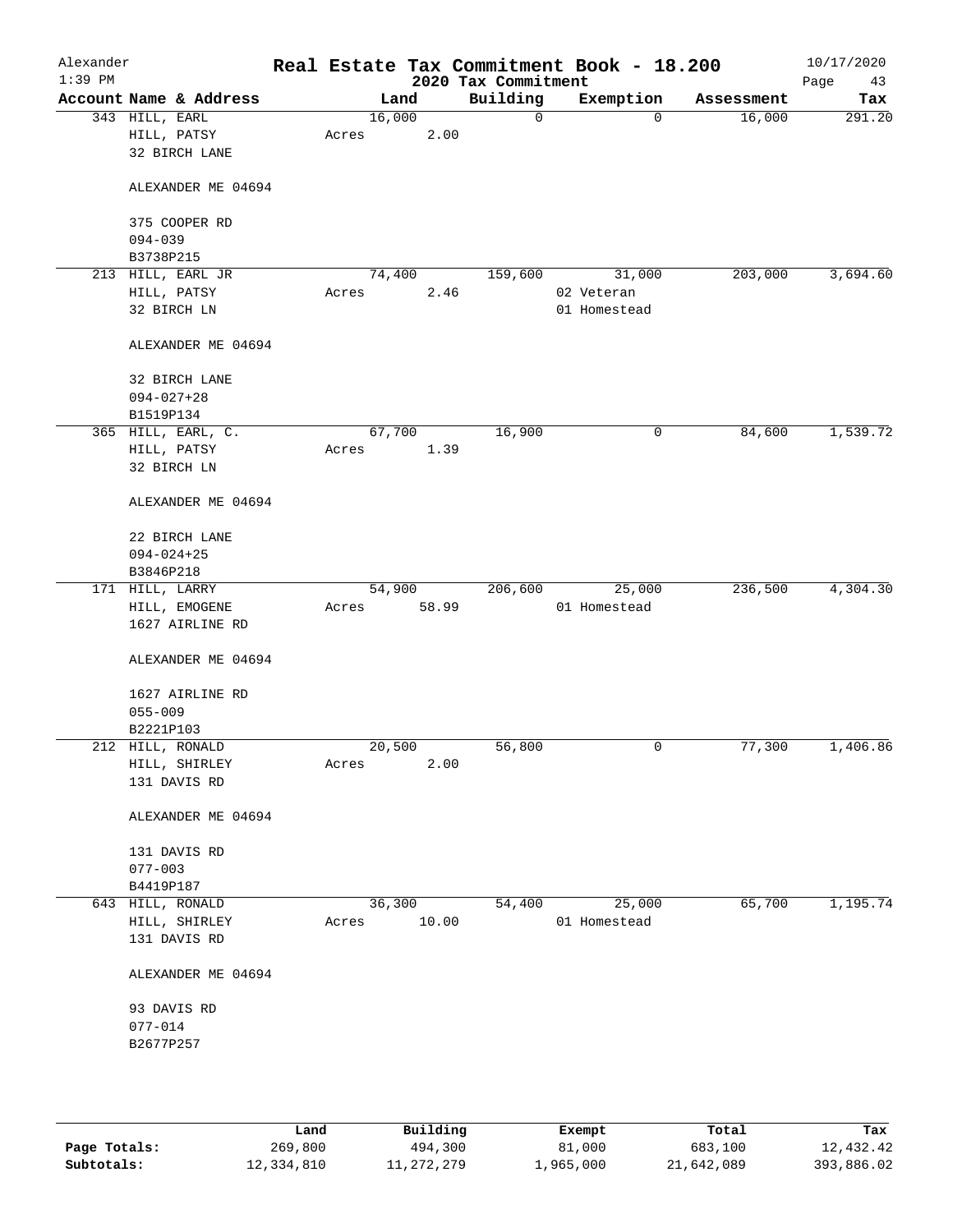| Alexander<br>$1:39$ PM |                                                                              |       |        |      | 2020 Tax Commitment | Real Estate Tax Commitment Book - 18.200 |            | 10/17/2020<br>Page<br>44 |
|------------------------|------------------------------------------------------------------------------|-------|--------|------|---------------------|------------------------------------------|------------|--------------------------|
|                        | Account Name & Address                                                       |       | Land   |      | Building            | Exemption                                | Assessment | Tax                      |
|                        | 679 HILL, RONALD W<br>HILL, SHIRLEY J<br>131 DAVIS RD                        | Acres | 19,700 | 1.87 | $\mathbf 0$         | $\mathbf 0$                              | 19,700     | 358.54                   |
|                        | ALEXANDER ME 04694                                                           |       |        |      |                     |                                          |            |                          |
|                        | BARROWS LK<br>097-015-006                                                    |       |        |      |                     |                                          |            |                          |
|                        | B4243P87                                                                     |       |        |      |                     |                                          |            |                          |
|                        | 217 HILL, RUSSELL                                                            |       | 15,800 |      | 0                   | 0                                        | 15,800     | 287.56                   |
|                        | HILL, DEBRA<br>449 SOUTH ST                                                  | Acres |        | 6.00 |                     |                                          |            |                          |
|                        | CALAIS ME 04619                                                              |       |        |      |                     |                                          |            |                          |
|                        | DAVIS RD<br>$077 - 003 - 00A$                                                |       |        |      |                     |                                          |            |                          |
|                        | 221 HILL-MORRISON, BEVERLY                                                   |       | 61,700 |      | 62,900              | 0                                        | 124,600    | 2,267.72                 |
|                        | J<br>HILL-MORRISON,<br>MORRISON, DAVID<br>5 MAPLE ST<br>BAILEYVILLE ME 04694 | Acres |        | 0.17 |                     |                                          |            |                          |
|                        | 47 HICKORY LANE<br>$087 - 012$<br>B3354P275                                  |       |        |      |                     |                                          |            |                          |
|                        | 457 HOLLINGDALE, MICHAEL                                                     |       | 58,700 |      | 28,400              | 0                                        | 87,100     | 1,585.22                 |
|                        | HOLLINGDALE, SANDRA<br>63 ELM PARK                                           | Acres |        | 0.22 |                     |                                          |            |                          |
|                        | ST STEPHEN NB E3L 2W8                                                        |       |        |      |                     |                                          |            |                          |
|                        | 94 SOUTH SHORE ROAD                                                          |       |        |      |                     |                                          |            |                          |
|                        | $093 - 004$                                                                  |       |        |      |                     |                                          |            |                          |
|                        | B4286P72                                                                     |       |        |      |                     |                                          |            |                          |
|                        | 219 HOLMES, TERRY<br>1205 AYERS JCT RD                                       |       | 0      |      | 11,400              | 11,400<br>01 Homestead                   | 0          | 0.00                     |
|                        | CHARLOTTE ME 04666                                                           |       |        |      |                     |                                          |            |                          |
|                        | 372 ARM RD<br>$086 - 001$                                                    |       |        |      |                     |                                          |            |                          |
|                        | 227 HOLST, BRETT                                                             |       | 19,900 |      | 29,100              | 25,000                                   | 24,000     | 436.80                   |
|                        | 1278 AIRLINE RD                                                              | Acres |        | 1.60 |                     | 01 Homestead                             |            |                          |
|                        | ALEXANDER ME 04694                                                           |       |        |      |                     |                                          |            |                          |
|                        | 1278 AIRLINE RD<br>$069 - 010$<br>B3223P167                                  |       |        |      |                     |                                          |            |                          |
|                        |                                                                              |       |        |      |                     |                                          |            |                          |

|              | Land       | Building   | Exempt    | Total      | Tax        |
|--------------|------------|------------|-----------|------------|------------|
| Page Totals: | 175,800    | 131,800    | 36,400    | 271,200    | 4,935.84   |
| Subtotals:   | 12,510,610 | 11,404,079 | 2,001,400 | 21,913,289 | 398,821.86 |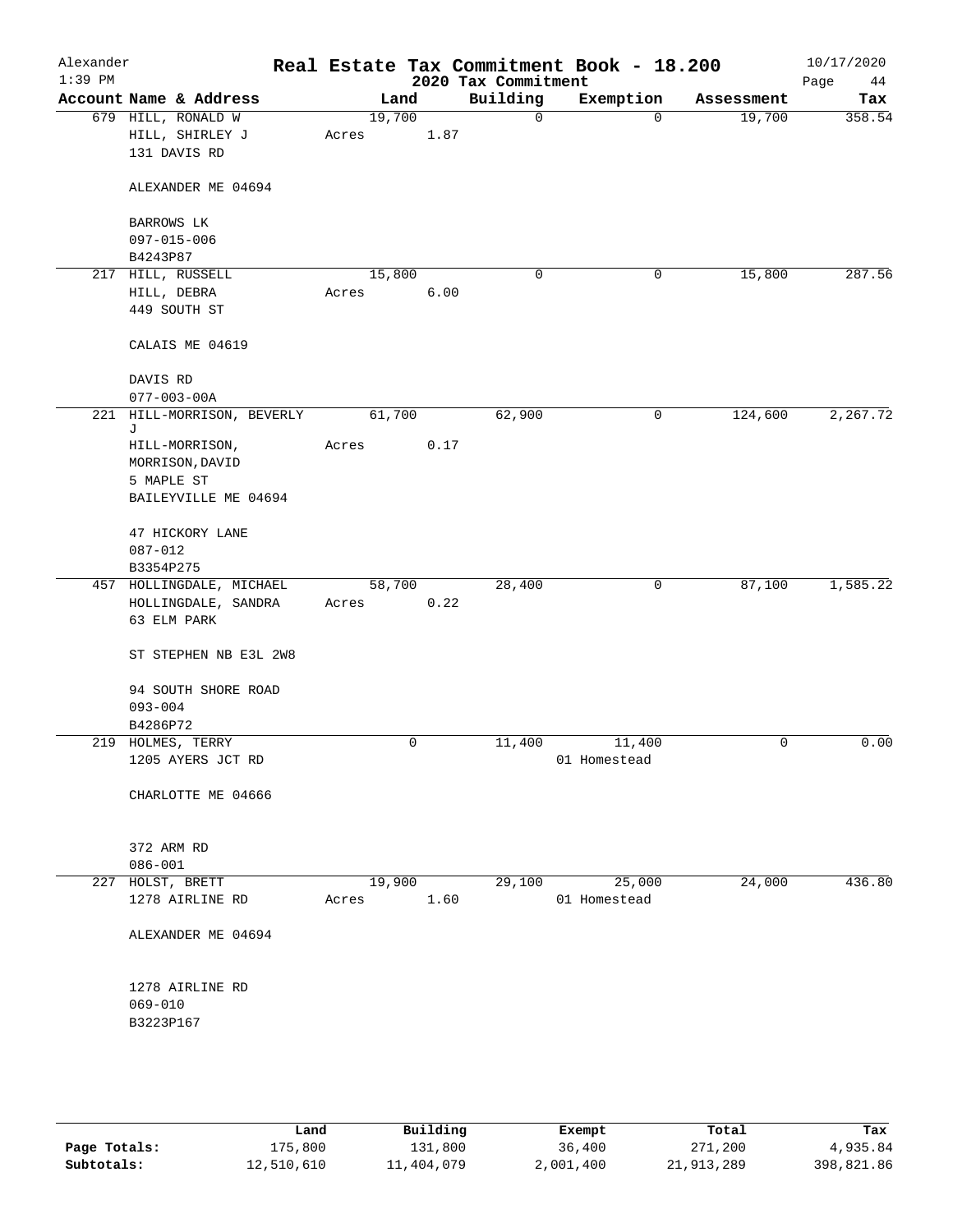| Alexander<br>$1:39$ PM |                                  |       |        |       | 2020 Tax Commitment | Real Estate Tax Commitment Book - 18.200 |            | 10/17/2020<br>Page |
|------------------------|----------------------------------|-------|--------|-------|---------------------|------------------------------------------|------------|--------------------|
|                        | Account Name & Address           |       | Land   |       | Building            | Exemption                                | Assessment | 45<br>Tax          |
|                        | 225 HOLST, DALE                  |       | 34,800 |       | 59,500              | 25,000                                   | 69,300     | 1,261.26           |
|                        | 86 SPEARIN RD                    | Acres |        | 14.00 |                     | 01 Homestead                             |            |                    |
|                        | ALEXANDER ME 04694               |       |        |       |                     |                                          |            |                    |
|                        | 86 SPEARIN RD                    |       |        |       |                     |                                          |            |                    |
|                        | $081 - 003$<br>B2034P308         |       |        |       |                     |                                          |            |                    |
|                        | 226 HOLST, DALE                  |       | 39,300 |       | 0                   | 0                                        | 39,300     | 715.26             |
|                        | 86 SPEARIN RD                    | Acres |        | 46.00 |                     |                                          |            |                    |
|                        | ALEXANDER ME 04694               |       |        |       |                     |                                          |            |                    |
|                        | 86 SPEARIN RD                    |       |        |       |                     |                                          |            |                    |
|                        | $069 - 018$                      |       |        |       |                     |                                          |            |                    |
|                        | B2034P308<br>593 HOLST, DAVE     |       | 27,300 |       | 0                   | 0                                        | 27,300     | 496.86             |
|                        | 76 SPEARIN RD                    | Acres |        | 22.00 |                     |                                          |            |                    |
|                        | ALEXANDER ME 04694               |       |        |       |                     |                                          |            |                    |
|                        | 76 SPEARIN RD                    |       |        |       |                     |                                          |            |                    |
|                        | $069 - 019$                      |       |        |       |                     |                                          |            |                    |
|                        | B2435P119                        |       |        |       |                     |                                          |            |                    |
|                        | 594 HOLST, DAVE<br>76 SPEARIN RD | Acres | 19,000 | 1.00  | 26,200              | 25,000<br>01 Homestead                   | 20,200     | 367.64             |
|                        | ALEXANDER ME 04694               |       |        |       |                     |                                          |            |                    |
|                        | 76 SPEARIN RD                    |       |        |       |                     |                                          |            |                    |
|                        | $081 - 005$                      |       |        |       |                     |                                          |            |                    |
|                        | B4419P151                        |       |        |       |                     |                                          |            |                    |
|                        | 222 HOLST, GREGORY               |       | 24,800 |       | 54,700              | 31,000                                   | 48,500     | 882.70             |
|                        | HOLST, BEVERLY                   | Acres |        | 4.86  |                     | 01 Homestead                             |            |                    |
|                        | 16 CEDAR LN                      |       |        |       |                     | 02 Veteran                               |            |                    |
|                        | ALEXANDER ME 04694               |       |        |       |                     |                                          |            |                    |
|                        | 16 CEDAR LN                      |       |        |       |                     |                                          |            |                    |
|                        | $056 - 005$                      |       |        |       |                     |                                          |            |                    |
|                        | B979P300<br>223 HOLST, ROGER     |       | 35,900 |       | 112,000             | 31,000                                   | 116,900    | 2,127.58           |
|                        | HOLST, FRANCES                   | Acres |        | 19.50 |                     | 01 Homestead                             |            |                    |
|                        | 70 COOPER ROAD                   |       |        |       |                     | 02 Veteran                               |            |                    |
|                        | ALEXANDER ME 04694               |       |        |       |                     |                                          |            |                    |
|                        | 70 COOPER RD                     |       |        |       |                     |                                          |            |                    |
|                        | $069 - 015 + 17$                 |       |        |       |                     |                                          |            |                    |
|                        | B1156P109                        |       |        |       |                     |                                          |            |                    |
|                        |                                  |       |        |       |                     |                                          |            |                    |
|                        |                                  |       |        |       |                     |                                          |            |                    |
|                        |                                  |       |        |       |                     |                                          |            |                    |

|              | Land       | Building   | Exempt    | Total        | Tax        |
|--------------|------------|------------|-----------|--------------|------------|
| Page Totals: | 181,100    | 252,400    | 112,000   | 321,500      | 5,851.30   |
| Subtotals:   | 12,691,710 | 11,656,479 | 2,113,400 | 22, 234, 789 | 404,673.16 |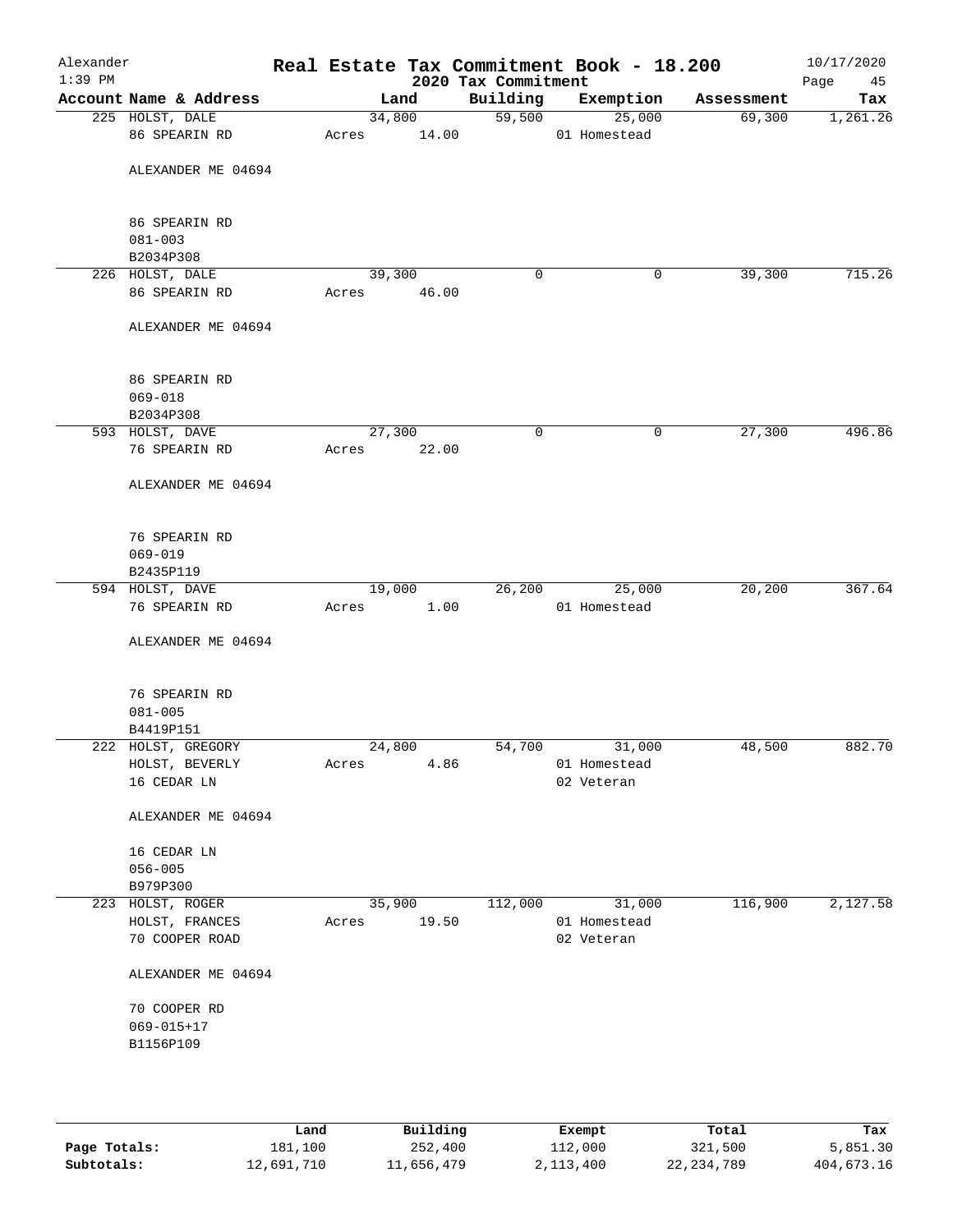| Alexander<br>$1:39$ PM |                                                             |                 |       | 2020 Tax Commitment | Real Estate Tax Commitment Book - 18.200 |            | 10/17/2020<br>Page<br>46 |
|------------------------|-------------------------------------------------------------|-----------------|-------|---------------------|------------------------------------------|------------|--------------------------|
|                        | Account Name & Address                                      |                 | Land  | Building            | Exemption                                | Assessment | Tax                      |
|                        | 82 HOOD, PAUL<br>HOOD, KAREN<br>68 POKEY RD.                | 33,300<br>Acres | 17.88 | 80,000              | 25,000<br>01 Homestead                   | 88,300     | 1,607.06                 |
|                        | ALEXANDER ME 04694                                          |                 |       |                     |                                          |            |                          |
|                        | 68 POKEY RD                                                 |                 |       |                     |                                          |            |                          |
|                        | $036 - 001$                                                 |                 |       |                     |                                          |            |                          |
|                        | B4074P245<br>624 HOWARD, TRAVIS, B.                         | 85,600          |       | 172,500             | 25,000                                   | 233,100    |                          |
|                        | HOWARD, MELANIE, D.                                         | Acres           | 1.65  |                     | 01 Homestead                             |            | 4,242.42                 |
|                        | P.O.BOX 82                                                  |                 |       |                     |                                          |            |                          |
|                        | BAILYVILLE ME 04694                                         |                 |       |                     |                                          |            |                          |
|                        | 144 CHASE BROOK DRIVE                                       |                 |       |                     |                                          |            |                          |
|                        | $128 - 027$                                                 |                 |       |                     |                                          |            |                          |
|                        | B3855P194<br>25 HOWELL, EDMUND                              | 25,900          |       | 36,200              | 25,000                                   | 37,100     | 675.22                   |
|                        | HOWELL, JUDITH                                              | Acres           | 6.20  |                     |                                          |            |                          |
|                        | 565 COOPER RD                                               |                 |       |                     | 01 Homestead                             |            |                          |
|                        | ALEXANDER ME 04694                                          |                 |       |                     |                                          |            |                          |
|                        | 565 COOPER RD                                               |                 |       |                     |                                          |            |                          |
|                        | $098 - 018$                                                 |                 |       |                     |                                          |            |                          |
|                        | B3804P36                                                    |                 |       |                     |                                          |            |                          |
|                        | 606 HOWLAND, GARY JR                                        | 19,800          |       | 71,600              | 25,000                                   | 66,400     | 1,208.48                 |
|                        | 989 AIRLINE RD                                              | Acres           | 1.50  |                     | 01 Homestead                             |            |                          |
|                        | ALEXANDER ME 04694                                          |                 |       |                     |                                          |            |                          |
|                        | 989 AIRLINE RD                                              |                 |       |                     |                                          |            |                          |
|                        | $061 - 005$                                                 |                 |       |                     |                                          |            |                          |
|                        | B2535P205                                                   |                 |       |                     |                                          |            |                          |
|                        | 145 HOWLAND, LOYD KEVIN<br>298 ARM RD                       | 19,000<br>Acres | 1.00  | 24,300              | 0                                        | 43,300     | 788.06                   |
|                        |                                                             |                 |       |                     |                                          |            |                          |
|                        | ALEXANDER ME 04694                                          |                 |       |                     |                                          |            |                          |
|                        | 298 ARM RD                                                  |                 |       |                     |                                          |            |                          |
|                        | $086 - 007$                                                 |                 |       |                     |                                          |            |                          |
|                        | B4312 P190                                                  |                 |       |                     |                                          |            |                          |
|                        | 234 HUNNEWELL, MARION LT<br>KRYSTOFOLSKI, CHERYL &<br>HENRY | 63,800<br>Acres | 0.38  | 40,400              | 25,000<br>01 Homestead                   | 79,200     | 1,441.44                 |
|                        | 3042 NW 3rd Place                                           |                 |       |                     |                                          |            |                          |
|                        | CAPE CORAL FL 33993                                         |                 |       |                     |                                          |            |                          |
|                        | 22 APPLE LANE                                               |                 |       |                     |                                          |            |                          |
|                        | $086 - 018$                                                 |                 |       |                     |                                          |            |                          |
|                        | B2530P138                                                   |                 |       |                     |                                          |            |                          |
|                        |                                                             |                 |       |                     |                                          |            |                          |
|                        |                                                             |                 |       |                     |                                          |            |                          |

|              | Land       | Building   | Exempt    | Total      | Tax        |
|--------------|------------|------------|-----------|------------|------------|
| Page Totals: | 247,400    | 425,000    | 125,000   | 547,400    | 9,962.68   |
| Subtotals:   | 12,939,110 | 12,081,479 | 2,238,400 | 22,782,189 | 414,635.84 |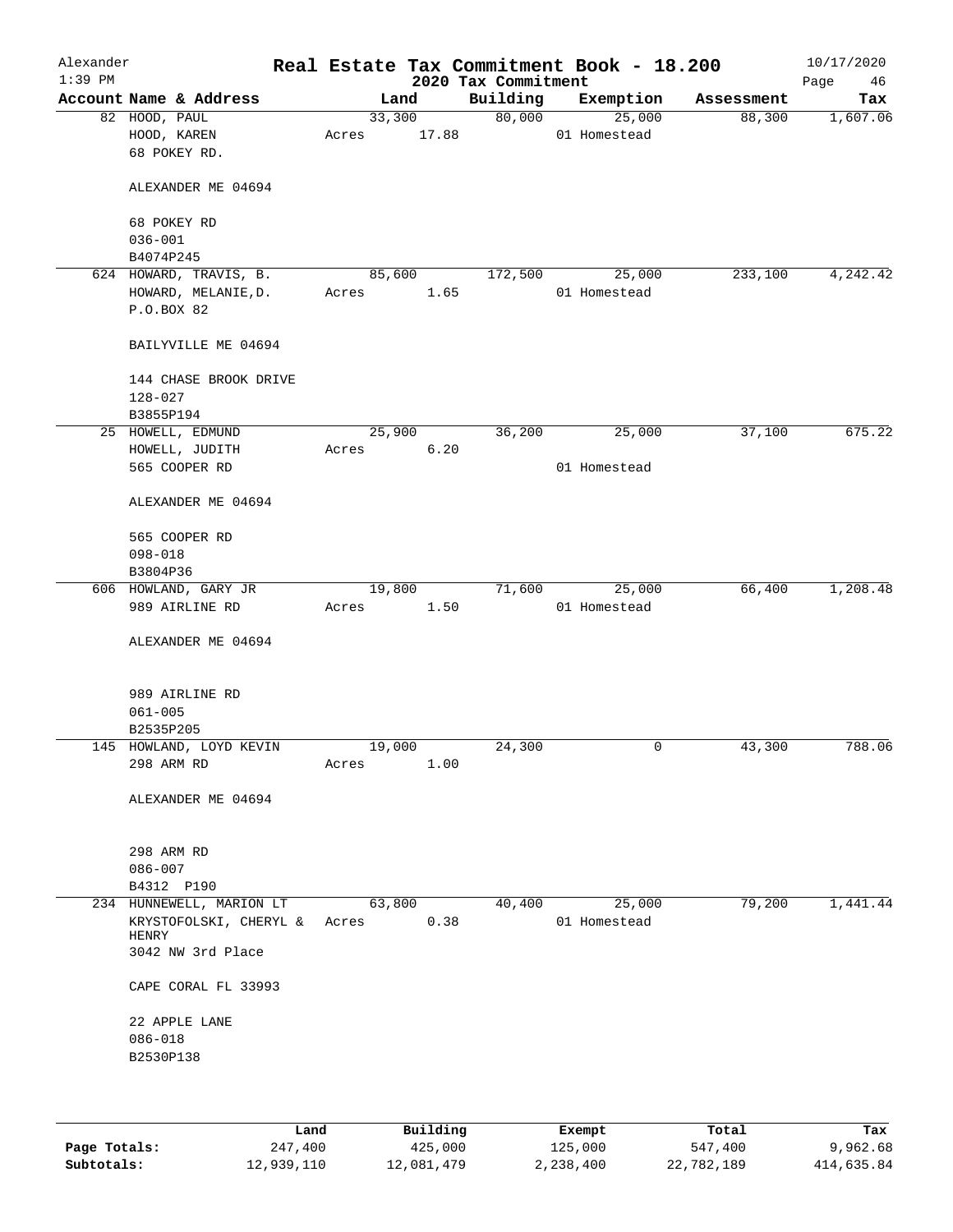| Alexander<br>$1:39$ PM |                              |       |        |              | 2020 Tax Commitment | Real Estate Tax Commitment Book - 18.200 |              | 10/17/2020        |
|------------------------|------------------------------|-------|--------|--------------|---------------------|------------------------------------------|--------------|-------------------|
|                        | Account Name & Address       |       | Land   |              | Building            | Exemption                                | Assessment   | Page<br>47<br>Tax |
|                        | 233 HUNNEWELL, MICHAEL       |       | 32,400 |              | 11,200              | 25,000                                   | 18,600       | 338.52            |
|                        | HUNNEWELL, ADAM              | Acres |        | 14.90        |                     | 01 Homestead                             |              |                   |
|                        | 1774 AIRLINE RD              |       |        |              |                     |                                          |              |                   |
|                        |                              |       |        |              |                     |                                          |              |                   |
|                        |                              |       |        |              |                     |                                          |              |                   |
|                        | ALEXANDER ME 04694           |       |        |              |                     |                                          |              |                   |
|                        |                              |       |        |              |                     |                                          |              |                   |
|                        | 1774 AIRLINE RD              |       |        |              |                     |                                          |              |                   |
|                        | $065 - 006$                  |       |        |              |                     |                                          |              |                   |
|                        | B4073P203                    |       |        |              |                     |                                          |              |                   |
|                        | 242 HUNNEWELL, MILTON        |       | 8,200  |              | 0                   | 0                                        | 8,200        | 149.24            |
|                        | HUNNEWELL, PAULINE           | Acres |        | 0.46         |                     |                                          |              |                   |
|                        | 113 RIVER RD                 |       |        |              |                     |                                          |              |                   |
|                        |                              |       |        |              |                     |                                          |              |                   |
|                        | CALAIS ME 04619              |       |        |              |                     |                                          |              |                   |
|                        |                              |       |        |              |                     |                                          |              |                   |
|                        | AIRLINE RD                   |       |        |              |                     |                                          |              |                   |
|                        | $069 - 008$                  |       |        |              |                     |                                          |              |                   |
|                        | B884P238                     |       |        |              |                     |                                          |              |                   |
|                        | 246 HYMAN, MICHAEL & REBECCA |       | 63,000 |              | 21,400              | 0                                        | 84,400       | 1,536.08          |
|                        | TRUSTEES                     |       |        |              |                     |                                          |              |                   |
|                        | 2060 HARVARD STREET          | Acres |        | 7.50         |                     |                                          |              |                   |
|                        |                              |       |        |              |                     |                                          |              |                   |
|                        | MIDDLEBURG FL 32068          |       |        |              |                     |                                          |              |                   |
|                        |                              |       |        |              |                     |                                          |              |                   |
|                        |                              |       |        |              |                     |                                          |              |                   |
|                        | MEDDYBEMPS LK                |       |        |              |                     |                                          |              |                   |
|                        | $117 - 003$                  |       |        |              |                     |                                          |              |                   |
|                        | B2399P272                    |       |        |              |                     |                                          |              |                   |
|                        |                              |       |        |              |                     |                                          |              | 758.94            |
|                        | 174 INTONDI, MICHAEL         |       | 41,700 |              | 0                   | 0                                        | 41,700       |                   |
|                        | INTONDI, BARBARA             | Acres |        | 5.70         |                     |                                          |              |                   |
|                        | 8608 GLENMONT DRIVE          |       |        |              |                     |                                          |              |                   |
|                        |                              |       |        |              |                     |                                          |              |                   |
|                        | NORTH RICHLAND HILLS TX      |       |        |              |                     |                                          |              |                   |
|                        | 76182                        |       |        |              |                     |                                          |              |                   |
|                        |                              |       |        |              |                     |                                          |              |                   |
|                        | 130 PINE TREE SHORE          |       |        |              |                     |                                          |              |                   |
|                        | $006 - 017$                  |       |        |              |                     |                                          |              |                   |
|                        | B3703P128                    |       |        |              |                     |                                          |              |                   |
| 481                    | INTONDI, MICHAEL             |       | 83,200 |              | 91,700              | 0                                        | 174,900      | 3,183.18          |
|                        | INTONDI, BARBARA             | Acres |        | 0.91         |                     |                                          |              |                   |
|                        | 8608 GLENMONT DRIVE          |       |        |              |                     |                                          |              |                   |
|                        |                              |       |        |              |                     |                                          |              |                   |
|                        | NORTH RICHLAND HILLS TX      |       |        |              |                     |                                          |              |                   |
|                        | 76182                        |       |        |              |                     |                                          |              |                   |
|                        |                              |       |        |              |                     |                                          |              |                   |
|                        | 130 PINE TREE SHORE          |       |        |              |                     |                                          |              |                   |
|                        | $006 - 006 - 00A$            |       |        |              |                     |                                          |              |                   |
|                        | B3703P128                    |       |        |              |                     |                                          |              |                   |
|                        | 62 JACKSON-TAYLOR, LYNDA,    |       | 52,600 |              | 66,800              | 0                                        | 119,400      | 2,173.08          |
|                        | MARIE                        |       |        |              |                     |                                          |              |                   |
|                        | SEAVEY, CHRISTINA,           | Acres |        | 0.06         |                     |                                          |              |                   |
|                        | ISABEL                       |       |        |              |                     |                                          |              |                   |
|                        | 20131 SW78TH ST              |       |        |              |                     |                                          |              |                   |
|                        |                              |       |        |              |                     |                                          |              |                   |
|                        | DUNNELLON FL 34431           |       |        |              |                     |                                          |              |                   |
|                        |                              |       |        |              |                     |                                          |              |                   |
|                        | 50 PLE DRIVELK               |       |        |              |                     |                                          |              |                   |
|                        | $087 - 027$                  |       |        |              |                     |                                          |              |                   |
|                        | B3324P112                    |       |        |              |                     |                                          |              |                   |
|                        | Land                         |       |        | Building     |                     | Exempt                                   | Total        | Tax               |
| Page Totals:           | 281,100                      |       |        | 191,100      |                     | 25,000                                   | 447,200      | 8,139.04          |
| Subtotals:             | 13, 220, 210                 |       |        | 12, 272, 579 |                     | 2,263,400                                | 23, 229, 389 | 422,774.88        |
|                        |                              |       |        |              |                     |                                          |              |                   |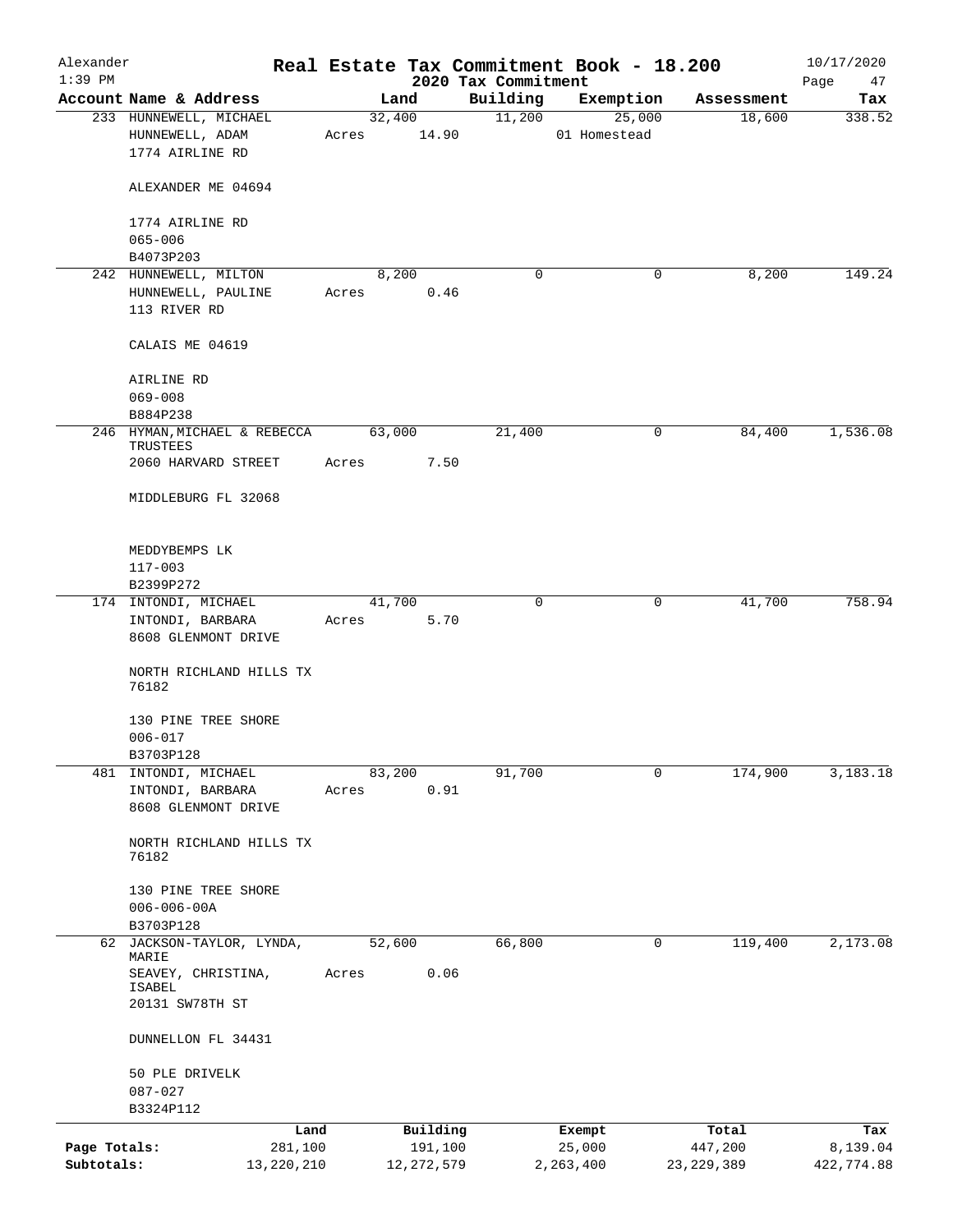| Alexander    |                                               |            |         |                 |                      | Real Estate Tax Commitment Book - 18.200 |                       | 10/17/2020      |
|--------------|-----------------------------------------------|------------|---------|-----------------|----------------------|------------------------------------------|-----------------------|-----------------|
| $1:39$ PM    | Account Name & Address                        |            |         |                 | 2020 Tax Commitment  |                                          |                       | Page<br>48      |
|              | 629 JAMES, CHAD                               |            |         | Land<br>86,400  | Building<br>122, 200 | Exemption<br>25,000                      | Assessment<br>183,600 | Tax<br>3,341.52 |
|              | HILL, COURTNEY<br>110 CHASE BROOK DR          |            | Acres   | 1.84            |                      | 01 Homestead                             |                       |                 |
|              | ALEXANDER ME 04694                            |            |         |                 |                      |                                          |                       |                 |
|              | 110 CHASE BROOK DRIVE<br>$128 - 020$          |            |         |                 |                      |                                          |                       |                 |
|              | B2789P136                                     |            |         |                 |                      |                                          |                       |                 |
|              | 249 JAMES, EVAN M.                            |            | 162,800 |                 | 22,300               | 0                                        | 185,100               | 3,368.82        |
|              | JAMES, ROSS E.<br>14 UNIVERSITY PLACE         |            | Acres   | 3.10            |                      |                                          |                       |                 |
|              | ORONO ME 04473                                |            |         |                 |                      |                                          |                       |                 |
|              | MEDDYBEMPS LK<br>$117 - 002$                  |            |         |                 |                      |                                          |                       |                 |
|              | B4601P106 01/17/2019                          |            |         |                 |                      |                                          |                       |                 |
|              | 248 JAMES, CALVIN F +<br>CLARK, KAREN A       |            |         | 10,900          | $\mathbf 0$          | 0                                        | 10,900                | 198.38          |
|              | MURRAY, GLORIA &<br>SMITH, BONNIE S           |            | Acres   | 9.50            |                      |                                          |                       |                 |
|              | 1383 AYERS JUNCTION RD<br>CHARLOTTE ME 04666  |            |         |                 |                      |                                          |                       |                 |
|              | SO. PRINCETON RD                              |            |         |                 |                      |                                          |                       |                 |
|              | $055 - 007$<br>B2454P275                      |            |         |                 |                      |                                          |                       |                 |
|              | 228 JOHN S HORNBROOK                          |            |         | 59,900          | 90,500               | 0                                        | 150,400               | 2,737.28        |
|              | DEVISEES OF JOHN S<br>HORNBROOK<br>PO BOX 281 |            | Acres   | 0.34            |                      |                                          |                       |                 |
|              | CALAIS ME 04619                               |            |         |                 |                      |                                          |                       |                 |
|              | PLEASANT LK<br>$092 - 013$                    |            |         |                 |                      |                                          |                       |                 |
|              | B3212P147                                     |            |         |                 |                      |                                          |                       |                 |
|              | 84 JOHNSON, GEOFFERY, W.                      |            |         | 35,500          | 27,200               | 0                                        | 62,700                | 1,141.14        |
|              | 309 FLAT RD                                   |            | Acres   | 38.50           |                      |                                          |                       |                 |
|              | ALEXANDER ME 04694                            |            |         |                 |                      |                                          |                       |                 |
|              | FLAT RD                                       |            |         |                 |                      |                                          |                       |                 |
|              | $083 - 6 + 6A & 125 - 1$                      |            |         |                 |                      |                                          |                       |                 |
|              | B3889P170                                     |            |         |                 |                      |                                          |                       |                 |
|              | 85 JOHNSON, GEOFFREY, W.<br>309 FLAT RD.      |            | Acres   | 32,800<br>33.00 | 0                    | 0                                        | 32,800                | 596.96          |
|              | ALEXANDER ME 04694                            |            |         |                 |                      |                                          |                       |                 |
|              | FLAT RD                                       |            |         |                 |                      |                                          |                       |                 |
|              | $125 - 001$                                   |            |         |                 |                      |                                          |                       |                 |
|              | B3889P170                                     |            |         |                 |                      |                                          |                       |                 |
|              |                                               | Land       |         | Building        |                      | Exempt                                   | Total                 | Tax             |
| Page Totals: |                                               | 388,300    |         | 262,200         |                      | 25,000                                   | 625,500               | 11,384.10       |
| Subtotals:   |                                               | 13,608,510 |         | 12,534,779      |                      | 2,288,400                                | 23,854,889            | 434, 158.98     |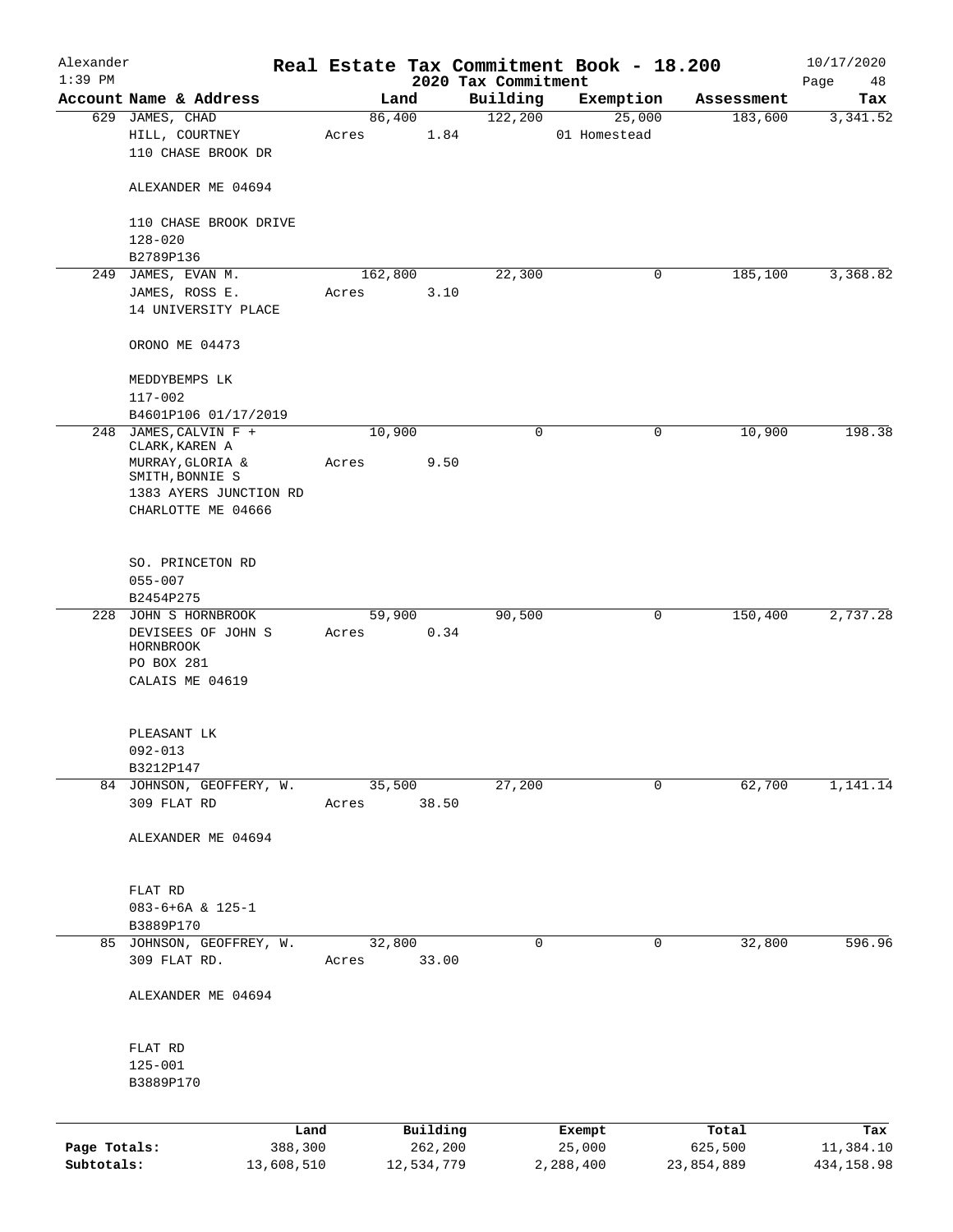| Alexander<br>$1:39$ PM |                                                                 |                 |      | 2020 Tax Commitment | Real Estate Tax Commitment Book - 18.200 |            | 10/17/2020<br>Page<br>49 |
|------------------------|-----------------------------------------------------------------|-----------------|------|---------------------|------------------------------------------|------------|--------------------------|
|                        | Account Name & Address                                          | Land            |      | Building            | Exemption                                | Assessment | Tax                      |
|                        | 98 JOHNSON, PAULA<br>206 DAVIS RD                               | 65,300<br>Acres | 0.53 | 150,400             | 25,000<br>01 Homestead                   | 190,700    | 3,470.74                 |
|                        | ALEXANDER ME 04694                                              |                 |      |                     |                                          |            |                          |
|                        |                                                                 |                 |      |                     |                                          |            |                          |
|                        | 206 DAVIS ROAD<br>$086 - 021$                                   |                 |      |                     |                                          |            |                          |
|                        | B3186P243                                                       |                 |      |                     |                                          |            |                          |
|                        | 515 JOMAR REALTY TRUST                                          | 103,000         |      | 125,000             | 0                                        | 228,000    | 4,149.60                 |
|                        | C/O ROBERT LAWLIS                                               | Acres           | 7.02 |                     |                                          |            |                          |
|                        | 55 KINCAID ROAD<br>HAMPDEN ME 04401                             |                 |      |                     |                                          |            |                          |
|                        | 20 CHASE BROOK DRIVE                                            |                 |      |                     |                                          |            |                          |
|                        | $128 - 009$<br>B1872P78                                         |                 |      |                     |                                          |            |                          |
|                        | 209 JONES, ALEXIS A                                             | 67,500          |      | 7,900               | 0                                        | 75,400     | 1,372.28                 |
|                        | LITTLEFIELD, RACHEL T                                           | Acres           | 2.00 |                     |                                          |            |                          |
|                        | C/O MATTHEW LITTLEFIELD                                         |                 |      |                     |                                          |            |                          |
|                        | 803 E WALDO RD                                                  |                 |      |                     |                                          |            |                          |
|                        | WALDO ME 04915 3525                                             |                 |      |                     |                                          |            |                          |
|                        | POCOMOONSHINE LK                                                |                 |      |                     |                                          |            |                          |
|                        | $005 - 002 + 3$                                                 |                 |      |                     |                                          |            |                          |
|                        | B2652P209                                                       |                 |      |                     |                                          |            |                          |
|                        | 451 JT GROUP LLC                                                | 58,000          |      | 56,800              | 0                                        | 114,800    | 2,089.36                 |
|                        | 105 NORTHWOOD DRIVE                                             | Acres           | 0.80 |                     |                                          |            |                          |
|                        | PORTLAND ME 04103                                               |                 |      |                     |                                          |            |                          |
|                        | 302 DAVIS ROAD                                                  |                 |      |                     |                                          |            |                          |
|                        | $092 - 004 + 5$                                                 |                 |      |                     |                                          |            |                          |
|                        | B4517P64 11/21/2018 B4331P136 01/10/2017<br>64 JUNDT, TIMOTHY W |                 |      |                     |                                          |            | 1,408.68                 |
|                        |                                                                 | 28,500          |      | 73,900              | 25,000                                   | 77,400     |                          |
|                        | JUNDT, CARLA A<br>50 DAVIS RD                                   | Acres           | 5.00 |                     | 01 Homestead                             |            |                          |
|                        | ALEXANDER ME 04694                                              |                 |      |                     |                                          |            |                          |
|                        | 50 DAVIS RD                                                     |                 |      |                     |                                          |            |                          |
|                        | $065 - 010$                                                     |                 |      |                     |                                          |            |                          |
|                        | B1984P303                                                       |                 |      |                     |                                          |            |                          |
|                        | 657 KARPOVAGE, DAVID                                            | 15,500          |      | 61,900              | $\mathbf 0$                              | 77,400     | 1,408.68                 |
|                        | 219 BEAVERDAM RD                                                | Acres           | 1.00 |                     |                                          |            |                          |
|                        | WARREN GROVE NJ 08005                                           |                 |      |                     |                                          |            |                          |
|                        | 44 BERRY RD                                                     |                 |      |                     |                                          |            |                          |
|                        | $083 - 014$                                                     |                 |      |                     |                                          |            |                          |
|                        | B2893P220                                                       |                 |      |                     |                                          |            |                          |
|                        |                                                                 |                 |      |                     |                                          |            |                          |

|              | Land       | Building   | Exempt    | Total      | Tax        |
|--------------|------------|------------|-----------|------------|------------|
| Page Totals: | 337,800    | 475,900    | 50,000    | 763,700    | 13,899.34  |
| Subtotals:   | 13,946,310 | 13,010,679 | 2,338,400 | 24,618,589 | 448,058.32 |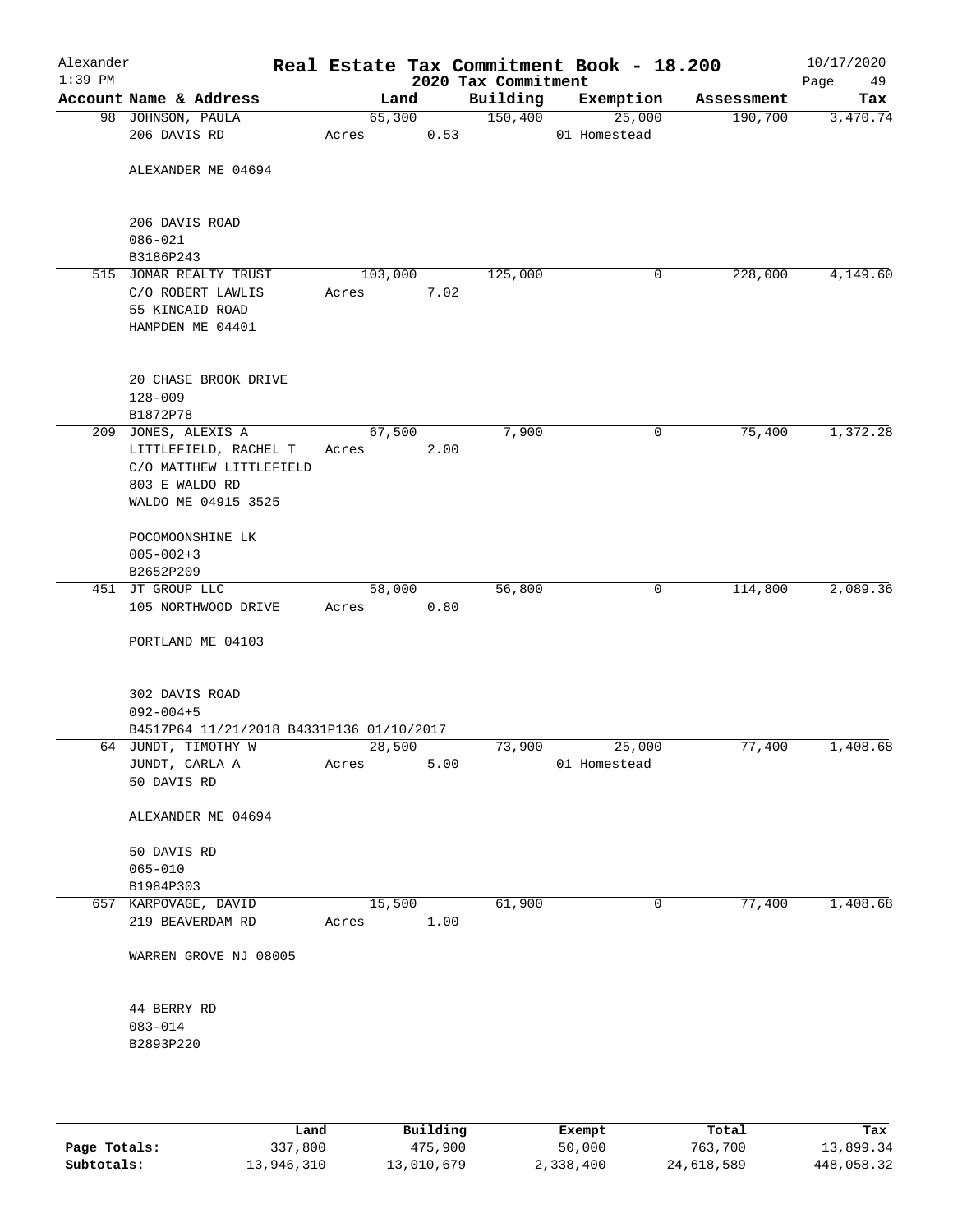|                                  |         |      | 2020 Tax Commitment |           |            | Page<br>50 |
|----------------------------------|---------|------|---------------------|-----------|------------|------------|
| Account Name & Address           | Land    |      | Building            | Exemption | Assessment | Tax        |
| 691 KARPOVAGE, DAVID             | 1,500   |      | 0                   | $\Omega$  | 1,500      | 27.30      |
| 219 BEAVER DAM ROAD              | Acres   | 1.00 |                     |           |            |            |
|                                  |         |      |                     |           |            |            |
| WARREN GROVE NJ 08005            |         |      |                     |           |            |            |
|                                  |         |      |                     |           |            |            |
| BERRY ROAD<br>$083 - 017$        |         |      |                     |           |            |            |
| B3170P238                        |         |      |                     |           |            |            |
| 253 KAVANAUGH, BRENT             | 36,500  |      | 149,300             | 0         | 185,800    | 3,381.56   |
| 112 PAYNE RD                     | Acres   | 2.75 |                     |           |            |            |
| SCARBOROUGH ME 04074             |         |      |                     |           |            |            |
|                                  |         |      |                     |           |            |            |
| 98 CRAWFORD ROAD                 |         |      |                     |           |            |            |
| $091 - 004$                      |         |      |                     |           |            |            |
| B1456P58                         |         |      |                     |           |            |            |
| 254 KAVANAUGH, VERNARD           | 29,900  |      | 53,100              | 0         | 83,000     | 1,510.60   |
| KAVANAUGH, CAROL<br>27 DEDHAM ST | Acres   | 0.46 |                     |           |            |            |
|                                  |         |      |                     |           |            |            |
| PORTLAND ME 04103                |         |      |                     |           |            |            |
| 131 BARROWS LAKE ROAD            |         |      |                     |           |            |            |
| $097 - 011$                      |         |      |                     |           |            |            |
| B1086P149                        |         |      |                     |           |            |            |
| 258 KETNER, DONN                 | 111,600 |      | 105,100             | 0         | 216,700    | 3,943.94   |
| CATTS, CATTS, DANA               | Acres   | 4.81 |                     |           |            |            |
| 3920 SW 97TH ST                  |         |      |                     |           |            |            |
| SEATTLE WA 98136                 |         |      |                     |           |            |            |
| 92 PINE TREE SHORE               |         |      |                     |           |            |            |
| $006 - 001 + 2$                  |         |      |                     |           |            |            |
| B2614P75                         |         |      |                     |           |            |            |
| 276 KINNEY, RUSSELL              | 52,900  |      | 1,500               | 0         | 54,400     | 990.08     |
| KINNEY, JENNIE                   | Acres   | 0.09 |                     |           |            |            |
| 359 HOULTON RD                   |         |      |                     |           |            |            |
| BAILEYVILLE ME 04694             |         |      |                     |           |            |            |
| 8 WILLOW LANE                    |         |      |                     |           |            |            |
| 094-014                          |         |      |                     |           |            |            |
| B2508P283                        |         |      |                     |           |            |            |
| 447 KIRBY, JOSEPH JR             | 7,500   |      | 1,800               | 0         | 9,300      | 169.26     |
| KIRBY, KRISTI                    | Acres   | 1.00 |                     |           |            |            |
| 550 MAIN ST                      |         |      |                     |           |            |            |
| HUDSON MA 01749                  |         |      |                     |           |            |            |
|                                  |         |      |                     |           |            |            |
| 42 GREEN HILL RD                 |         |      |                     |           |            |            |
| $112 - 004$                      |         |      |                     |           |            |            |
| B3640P46                         |         |      |                     |           |            |            |
|                                  |         |      |                     |           |            |            |
|                                  |         |      |                     |           |            |            |

|              | Land       | Building     | Exempt    | Total        | Tax        |
|--------------|------------|--------------|-----------|--------------|------------|
| Page Totals: | 239,900    | 310,800      |           | 550,700      | 10,022.74  |
| Subtotals:   | 14,186,210 | 13, 321, 479 | 2,338,400 | 25, 169, 289 | 458,081.06 |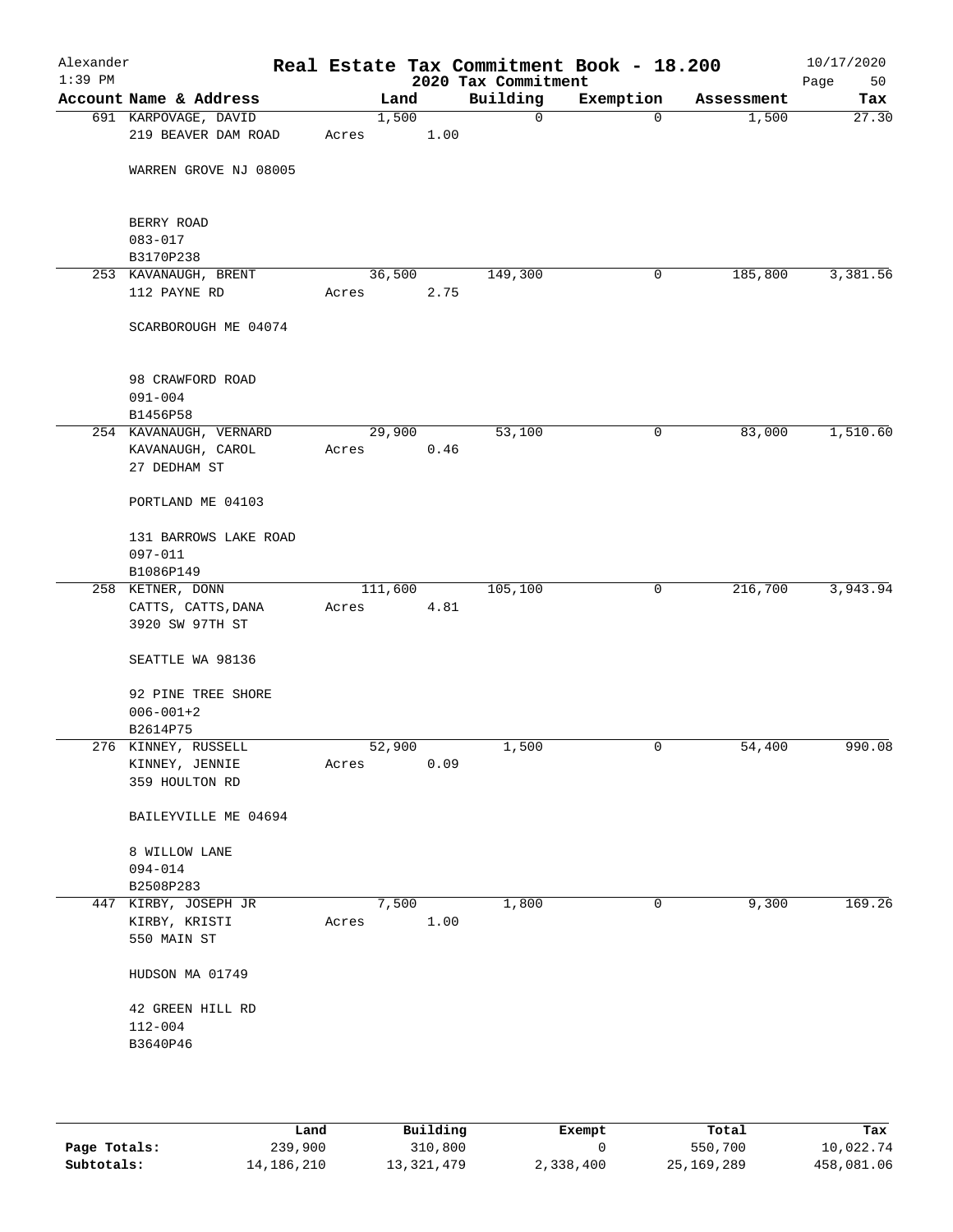| Alexander<br>$1:39$ PM |                                  |        |       |       | 2020 Tax Commitment | Real Estate Tax Commitment Book - 18.200 |            | 10/17/2020<br>Page<br>51 |
|------------------------|----------------------------------|--------|-------|-------|---------------------|------------------------------------------|------------|--------------------------|
|                        | Account Name & Address           |        | Land  |       | Building            | Exemption                                | Assessment | Tax                      |
|                        | 262 KIRBY, KEVIN                 |        | 7,500 |       | 0                   | $\mathbf 0$                              | 7,500      | 136.50                   |
|                        | KIRBY, DONNA                     | Acres  |       | 1.00  |                     |                                          |            |                          |
|                        | 31 BELMONT AVENUE                |        |       |       |                     |                                          |            |                          |
|                        |                                  |        |       |       |                     |                                          |            |                          |
|                        | CLINTON MA 01510                 |        |       |       |                     |                                          |            |                          |
|                        | COOPER RD                        |        |       |       |                     |                                          |            |                          |
|                        | $112 - 005$                      |        |       |       |                     |                                          |            |                          |
|                        | B2020P38                         |        |       |       |                     |                                          |            |                          |
|                        | 261 KIRBY, KEVIN M               | 18,500 |       |       | 40,800              | 0                                        | 59,300     | 1,079.26                 |
|                        | 31 BELMONT AVENUE                | Acres  |       | 0.67  |                     |                                          |            |                          |
|                        | CLINTON MA 01510                 |        |       |       |                     |                                          |            |                          |
|                        | COOPER RD                        |        |       |       |                     |                                          |            |                          |
|                        | $112 - 003$                      |        |       |       |                     |                                          |            |                          |
|                        | B2967P199                        |        |       |       |                     |                                          |            |                          |
|                        | 390 KIRSCH, HANS                 | 24,400 |       |       | 36,500              | 25,000                                   | 35,900     | 653.38                   |
|                        | KIRSCH, GRAZYNA<br>152 COOPER RD | Acres  |       | 4.60  |                     | 01 Homestead                             |            |                          |
|                        | ALEXANDER ME 04694               |        |       |       |                     |                                          |            |                          |
|                        |                                  |        |       |       |                     |                                          |            |                          |
|                        | 152 COOPER RD<br>$080 - 012$     |        |       |       |                     |                                          |            |                          |
|                        | B3452P224                        |        |       |       |                     |                                          |            |                          |
|                        | 263 KNEELAND, EMMA A (LT)        | 22,500 |       |       | 60,000              | 0                                        | 82,500     | 1,501.50                 |
|                        | TURNER, MICHAEL J                | Acres  |       | 3.30  |                     |                                          |            |                          |
|                        | 388 COOPER ROAD                  |        |       |       |                     |                                          |            |                          |
|                        | ALEXANDER ME 04694               |        |       |       |                     |                                          |            |                          |
|                        | 388 COOPER RD                    |        |       |       |                     |                                          |            |                          |
|                        | $094 - 003$                      |        |       |       |                     |                                          |            |                          |
|                        | B4617P270 12/05/2019             |        |       |       |                     |                                          |            |                          |
|                        | 264 KNEELAND, PHILIP R           | 26,300 |       |       | 0                   | 0                                        | 26,300     | 478.66                   |
|                        | 32540 HAWKS LAKE LANE            | Acres  |       | 20.00 |                     |                                          |            |                          |
|                        | SORRENTO FL 32776                |        |       |       |                     |                                          |            |                          |
|                        |                                  |        |       |       |                     |                                          |            |                          |
|                        | SO. PRINCETON RD                 |        |       |       |                     |                                          |            |                          |
|                        | $009 - 005$                      |        |       |       |                     |                                          |            |                          |
|                        | B2182P255                        |        |       |       |                     |                                          |            |                          |
|                        | 547 KNEIZYS, STEVEN              | 19,500 |       |       | 48,900              | 0                                        | 68,400     | 1,244.88                 |
|                        | 2 MUIRFIELD LANE                 | Acres  |       | 2.98  |                     |                                          |            |                          |
|                        | LEBANON NJ 08833                 |        |       |       |                     |                                          |            |                          |
|                        | 73 COOPER RD                     |        |       |       |                     |                                          |            |                          |
|                        | $068 - 011 - 00B$                |        |       |       |                     |                                          |            |                          |
|                        | B3931P300                        |        |       |       |                     |                                          |            |                          |
|                        |                                  |        |       |       |                     |                                          |            |                          |
|                        |                                  |        |       |       |                     |                                          |            |                          |
|                        |                                  |        |       |       |                     |                                          |            |                          |

|              | Land       | Building   | Exempt    | Total        | Tax          |
|--------------|------------|------------|-----------|--------------|--------------|
| Page Totals: | 118,700    | 186,200    | 25,000    | 279,900      | 5,094.18     |
| Subtotals:   | 14,304,910 | 13,507,679 | 2,363,400 | 25, 449, 189 | 463, 175. 24 |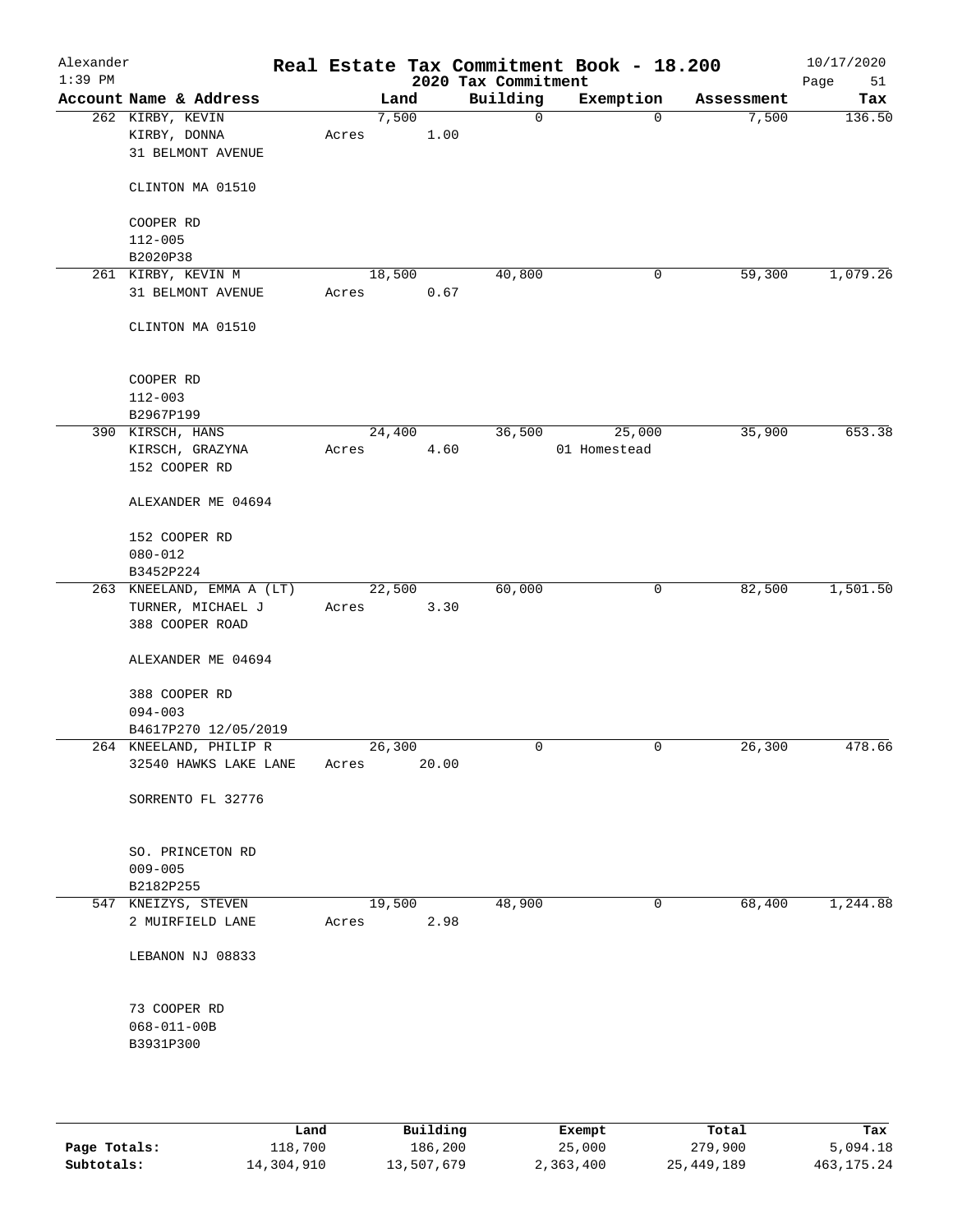| Alexander<br>$1:39$ PM |                                                                     |       |                  | 2020 Tax Commitment | Real Estate Tax Commitment Book - 18.200 |            | 10/17/2020<br>Page<br>52 |
|------------------------|---------------------------------------------------------------------|-------|------------------|---------------------|------------------------------------------|------------|--------------------------|
|                        | Account Name & Address                                              |       | Land             | Building            | Exemption                                | Assessment | Tax                      |
|                        | 329 KNOWLES, III MERLE H &<br>KNOWLES, CHERRY P (JT)<br>28 ARM ROAD | Acres | 64,900<br>102.00 | 40,300              | $\mathbf 0$                              | 105, 200   | 1,914.64                 |
|                        | ALEXANDER ME 04694                                                  |       |                  |                     |                                          |            |                          |
|                        | 179 COOPER RD<br>$079 - 002$                                        |       |                  |                     |                                          |            |                          |
|                        | B4460P108 05/17/2018 B1569P63                                       |       |                  |                     |                                          |            |                          |
|                        | 504 KNOWLES, JOHN E                                                 |       | 6,400            | $\mathbf 0$         | 0                                        | 6,400      | 116.48                   |
|                        | 234 COOPER RD                                                       | Acres | 10.00            |                     |                                          |            |                          |
|                        | ALEXANDER ME 04694                                                  |       |                  |                     |                                          |            |                          |
|                        | COOPER RD                                                           |       |                  |                     |                                          |            |                          |
|                        | $080 - 003$                                                         |       |                  |                     |                                          |            |                          |
|                        | B1918P108                                                           |       |                  |                     |                                          |            |                          |
|                        | 506 KNOWLES, JOHN E                                                 |       | 73,500           | 0                   | 0                                        | 73,500     | 1,337.70                 |
|                        | 234 COOPER RD                                                       | Acres | 5.69             |                     |                                          |            |                          |
|                        | ALEXANDER ME 04694                                                  |       |                  |                     |                                          |            |                          |
|                        | 28 ARM ROAD                                                         |       |                  |                     |                                          |            |                          |
|                        | $094 - 030 + 38 + 30 - 00A$                                         |       |                  |                     |                                          |            |                          |
|                        | B4623P109 12/05/2019                                                |       |                  |                     |                                          |            |                          |
|                        | 507 KNOWLES, JOHN E SR                                              |       | 72,500           | 25,600              | 25,000                                   | 73,100     | 1,330.42                 |
|                        | 234 COOPER RD                                                       | Acres | 101.00           |                     | 01 Homestead                             |            |                          |
|                        | ALEXANDER ME 04694                                                  |       |                  |                     |                                          |            |                          |
|                        | 234 COOPER RD                                                       |       |                  |                     |                                          |            |                          |
|                        | 88E-1, 1A, 1B                                                       |       |                  |                     |                                          |            |                          |
|                        | B1918P108                                                           |       |                  |                     |                                          |            |                          |
|                        | 508 KNOWLES, JOHN E, Sr.                                            |       | 68,900           | 0                   | 0                                        | 68,900     | 1,253.98                 |
|                        | 234 COOPER RD.                                                      | Acres | 119.00           |                     |                                          |            |                          |
|                        | ALEXANDER ME 04694                                                  |       |                  |                     |                                          |            |                          |
|                        | SO. PRINCETON RD<br>$054 - 005$                                     |       |                  |                     |                                          |            |                          |
|                        | B1868P71 08/25/1993                                                 |       |                  |                     |                                          |            |                          |
|                        | 244 KNOWLES, MERLE                                                  |       | 400              | 0                   | 0                                        | 400        | 7.28                     |
|                        | KNOWLES, RUTH<br>102 TOMMY LONG RD                                  | Acres | 0.50             |                     |                                          |            |                          |
|                        | ALEXANDER ME 04694                                                  |       |                  |                     |                                          |            |                          |
|                        | 1698 AIRLINE RD                                                     |       |                  |                     |                                          |            |                          |
|                        | $066 - 001$                                                         |       |                  |                     |                                          |            |                          |
|                        | B2888P146                                                           |       |                  |                     |                                          |            |                          |
|                        |                                                                     |       |                  |                     |                                          |            |                          |
|                        |                                                                     |       |                  |                     |                                          |            |                          |
|                        |                                                                     |       |                  |                     |                                          |            |                          |

|              | Land       | Building   | Exempt    | Total      | Tax          |
|--------------|------------|------------|-----------|------------|--------------|
| Page Totals: | 286,600    | 65,900     | 25,000    | 327,500    | 5,960.50     |
| Subtotals:   | 14,591,510 | 13,573,579 | 2,388,400 | 25,776,689 | 469, 135. 74 |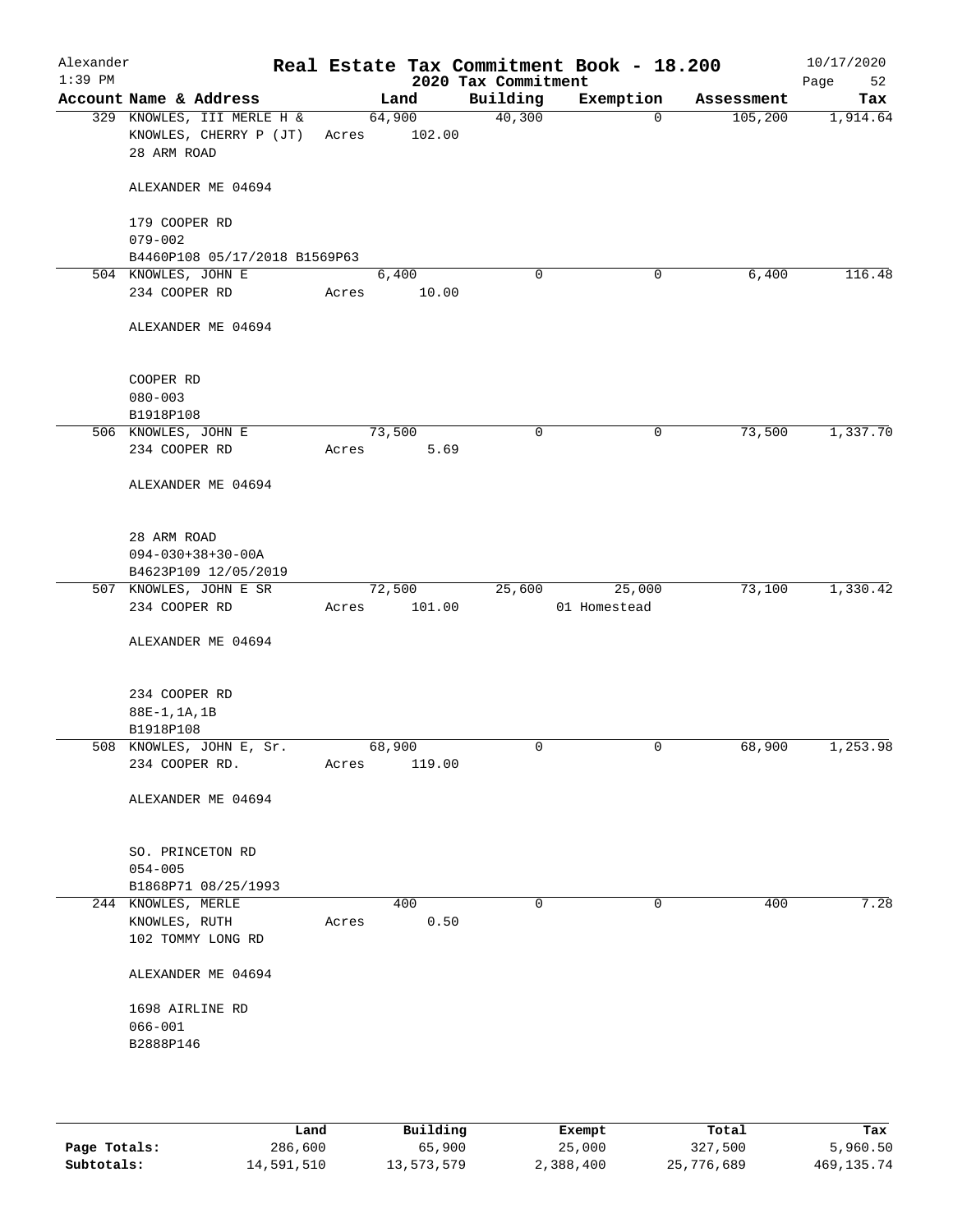| Alexander<br>$1:39$ PM |                                                            |       |                 | 2020 Tax Commitment | Real Estate Tax Commitment Book - 18.200 |            | 10/17/2020<br>Page<br>53 |
|------------------------|------------------------------------------------------------|-------|-----------------|---------------------|------------------------------------------|------------|--------------------------|
|                        | Account Name & Address                                     |       | Land            | Building            | Exemption                                | Assessment | Tax                      |
|                        | 274 KNOWLES, MERLE H<br>KNOWLES, RUTH<br>102 TOMMY LONG RD | Acres | 5,400<br>5.27   | 0                   | $\mathbf 0$                              | 5,400      | 98.28                    |
|                        | ALEXANDER ME 04694                                         |       |                 |                     |                                          |            |                          |
|                        | COOPER RD                                                  |       |                 |                     |                                          |            |                          |
|                        | $080 - 013 - 00D$                                          |       |                 |                     |                                          |            |                          |
|                        | B2255P288                                                  |       |                 |                     |                                          |            |                          |
|                        | 238 KNOWLES, MERLE H III                                   |       | 33,200          | 0                   | 0                                        | 33,200     | 604.24                   |
|                        | 28 ARM RD                                                  | Acres | 72.00           |                     |                                          |            |                          |
|                        | ALEXANDER ME 04694                                         |       |                 |                     |                                          |            |                          |
|                        | ARM RD                                                     |       |                 |                     |                                          |            |                          |
|                        | $078 - 001$                                                |       |                 |                     |                                          |            |                          |
|                        | B4398P061                                                  |       |                 |                     |                                          |            |                          |
|                        | 370 KNOWLES, MERLE H JR<br>KNOWLES, MERLE H III            | Acres | 8,300<br>10.00  | 4,700               | 0                                        | 13,000     | 236.60                   |
|                        | 102 TOMMY LONG RD                                          |       |                 |                     |                                          |            |                          |
|                        | ALEXANDER ME 04694                                         |       |                 |                     |                                          |            |                          |
|                        | 51 ARM RD                                                  |       |                 |                     |                                          |            |                          |
|                        | $078 - 003$                                                |       |                 |                     |                                          |            |                          |
|                        | B2023P61                                                   |       |                 |                     |                                          |            |                          |
|                        | 498 KNOWLES, MERLE H JR                                    |       | 24,400          | $\mathbf 0$         | 0                                        | 24,400     | 444.08                   |
|                        | 102 TOMMY LONG RD                                          | Acres | 17.50           |                     |                                          |            |                          |
|                        | ALEXANDER ME 04694                                         |       |                 |                     |                                          |            |                          |
|                        | COOPER RD                                                  |       |                 |                     |                                          |            |                          |
|                        | $077 - 001$                                                |       |                 |                     |                                          |            |                          |
|                        | B1868P67                                                   |       |                 |                     |                                          |            |                          |
|                        | 499 KNOWLES, MERLE H JR<br>102 TOMMY LONG RD               | Acres | 4,500<br>6.00   | 0                   | 0                                        | 4,500      | 81.90                    |
|                        |                                                            |       |                 |                     |                                          |            |                          |
|                        | ALEXANDER ME 04694                                         |       |                 |                     |                                          |            |                          |
|                        | AIRLINE RD                                                 |       |                 |                     |                                          |            |                          |
|                        | $066 - 004$                                                |       |                 |                     |                                          |            |                          |
|                        | B1868P67                                                   |       |                 |                     |                                          |            |                          |
|                        | 500 KNOWLES, MERLE H JR<br>102 TOMMY LONG RD               | Acres | 32,000<br>17.63 | 0                   | $\mathbf 0$                              | 32,000     | 582.40                   |
|                        |                                                            |       |                 |                     |                                          |            |                          |
|                        | ALEXANDER ME 04694                                         |       |                 |                     |                                          |            |                          |
|                        | AIRLINE RD                                                 |       |                 |                     |                                          |            |                          |
|                        | $066 - 005$                                                |       |                 |                     |                                          |            |                          |
|                        | B1868P67                                                   |       |                 |                     |                                          |            |                          |
|                        |                                                            |       |                 |                     |                                          |            |                          |
|                        |                                                            |       |                 |                     |                                          |            |                          |
|                        |                                                            |       |                 |                     |                                          |            |                          |

|              | Land       | Building   | Exempt    | Total      | Tax        |
|--------------|------------|------------|-----------|------------|------------|
| Page Totals: | 107,800    | 4,700      |           | 112,500    | 2,047.50   |
| Subtotals:   | 14,699,310 | 13,578,279 | 2,388,400 | 25,889,189 | 471,183.24 |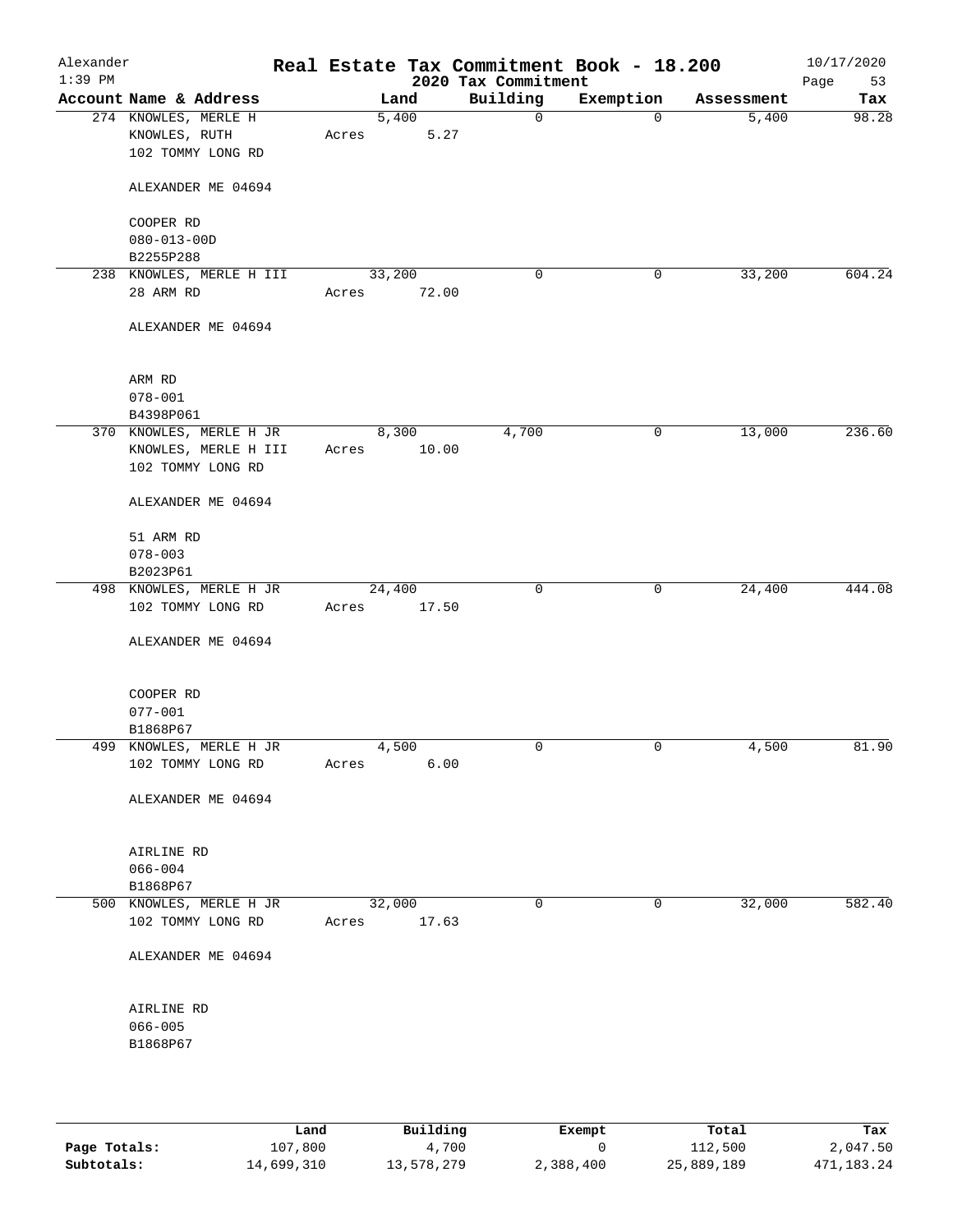| Alexander<br>$1:39$ PM |                                              |                 |             | Real Estate Tax Commitment Book - 18.200<br>2020 Tax Commitment |             |            | 10/17/2020<br>Page<br>54 |
|------------------------|----------------------------------------------|-----------------|-------------|-----------------------------------------------------------------|-------------|------------|--------------------------|
|                        | Account Name & Address                       |                 | Land        | Building                                                        | Exemption   | Assessment | Tax                      |
|                        | 501 KNOWLES, MERLE H JR<br>102 TOMMY LONG RD | 25,400<br>Acres | 25.00       | 0                                                               | $\mathbf 0$ | 25,400     | 462.28                   |
|                        | ALEXANDER ME 04694                           |                 |             |                                                                 |             |            |                          |
|                        | $089 - 002$<br>B1868P67                      |                 |             |                                                                 |             |            |                          |
|                        | 502 KNOWLES, MERLE H JR                      | 37,500          |             | 16,000                                                          | 0           | 53,500     | 973.70                   |
|                        | KNOWLES, RUTH<br>102 TOMMY LONG RD           | Acres           | 25.00       |                                                                 |             |            |                          |
|                        | ALEXANDER ME 04694                           |                 |             |                                                                 |             |            |                          |
|                        | ARM RD                                       |                 |             |                                                                 |             |            |                          |
|                        | $087 - 035$<br>B4500P0168                    |                 |             |                                                                 |             |            |                          |
|                        | 503 KNOWLES, MERLE JR                        | 32,600          |             | $\mathbf 0$                                                     | 0           | 32,600     | 593.32                   |
|                        | KNOWLES, RUTH<br>102 TOMMY LONG ROAD         | Acres           | 22.50       |                                                                 |             |            |                          |
|                        | ALEXANDER ME 04694                           |                 |             |                                                                 |             |            |                          |
|                        | OLD COUNTY RD<br>$077 - 006$                 |                 |             |                                                                 |             |            |                          |
|                        | B3544P126                                    |                 |             |                                                                 |             |            |                          |
|                        | 497 KNOWLES, MERLE JR                        |                 | 600         | $\mathbf 0$                                                     | $\mathbf 0$ | 600        | 10.92                    |
|                        | KNOWLES, RUTH<br>102 TOMMY LONG ROAD         | Acres           | 0.78        |                                                                 |             |            |                          |
|                        | ALEXANDER ME 04694                           |                 |             |                                                                 |             |            |                          |
|                        | AIRLINE RD                                   |                 |             |                                                                 |             |            |                          |
|                        | $066 - 002$                                  |                 |             |                                                                 |             |            |                          |
|                        | B1383P8                                      |                 |             |                                                                 |             |            |                          |
|                        | 505 KNOWLES, MERLE JR<br>102 TOMMY LONG ROAD | Acres           | 600<br>0.75 | 0                                                               | 0           | 600        | 10.92                    |
|                        | ALEXANDER ME 04694                           |                 |             |                                                                 |             |            |                          |
|                        | ARM RD                                       |                 |             |                                                                 |             |            |                          |
|                        | $087 - 044$                                  |                 |             |                                                                 |             |            |                          |
|                        | B764P282                                     |                 |             |                                                                 |             |            |                          |
|                        | 330 KNOWLES, MERLE JR                        | 2,800           |             | 0                                                               | $\mathbf 0$ | 2,800      | 50.96                    |
|                        | KNOWLES, RUTH<br>102 TOMMY LONG ROAD         | Acres           | 20.00       |                                                                 |             |            |                          |
|                        | ALEXANDER ME 04694                           |                 |             |                                                                 |             |            |                          |
|                        | $096 - 002$                                  |                 |             |                                                                 |             |            |                          |
|                        | B1966P57                                     |                 |             |                                                                 |             |            |                          |
|                        |                                              |                 |             |                                                                 |             |            |                          |

|              | Land       | Building   | Exempt    | Total      | Tax        |
|--------------|------------|------------|-----------|------------|------------|
| Page Totals: | 99,500     | 16,000     |           | 115,500    | 2,102.10   |
| Subtotals:   | 14,798,810 | 13,594,279 | 2,388,400 | 26,004,689 | 473,285.34 |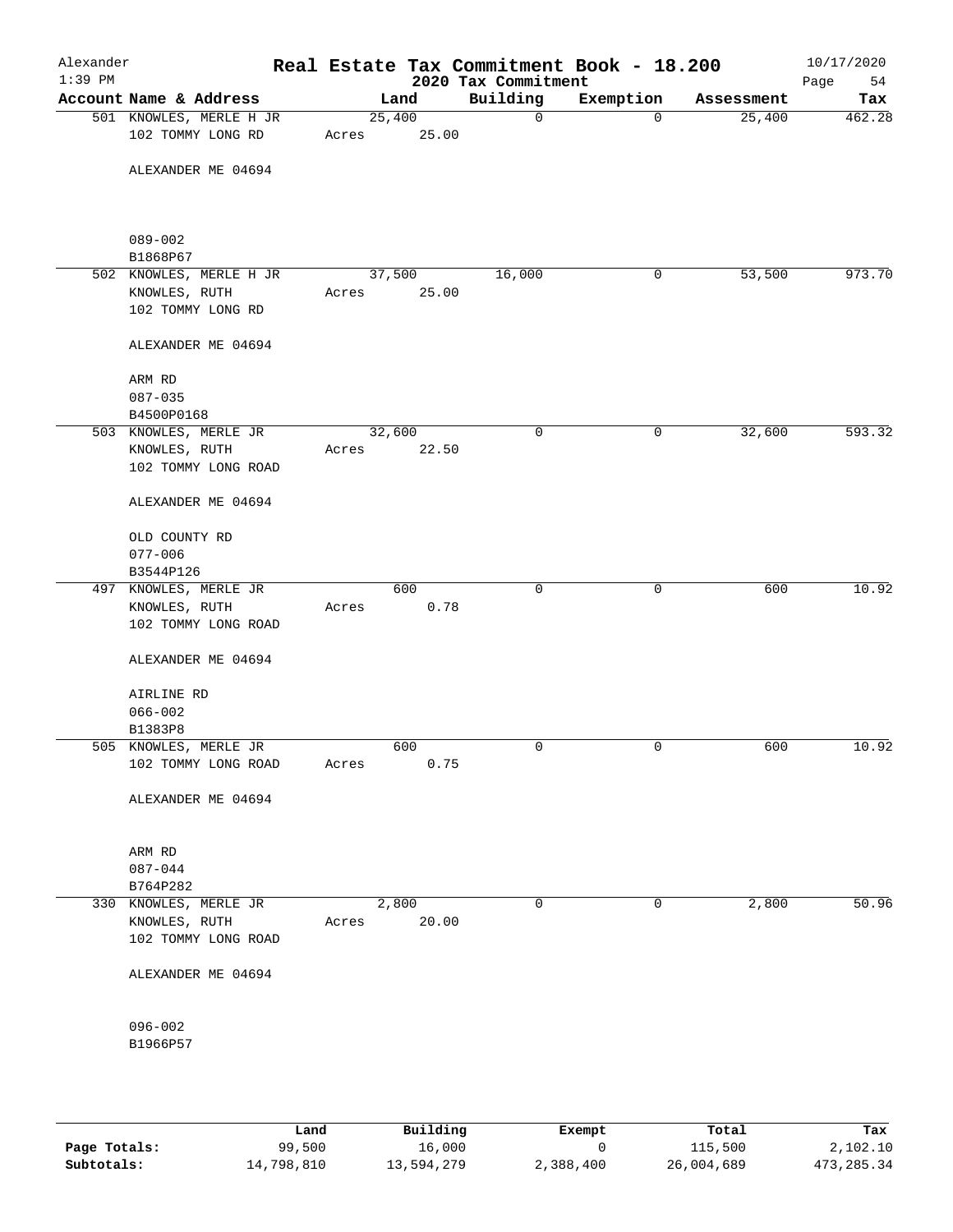| Alexander<br>$1:39$ PM |                                                               | Real Estate Tax Commitment Book - 18.200 | 2020 Tax Commitment |                            |            | 10/17/2020<br>Page<br>55 |
|------------------------|---------------------------------------------------------------|------------------------------------------|---------------------|----------------------------|------------|--------------------------|
|                        | Account Name & Address                                        | Land                                     | Building            | Exemption                  | Assessment | Tax                      |
|                        | 220 KNOWLES, MERLE JR<br>KNOWLES, RUTH<br>102 TOMMY LONG ROAD | 23,500<br>4.00<br>Acres                  | $\mathbf 0$         | 0                          | 23,500     | 427.70                   |
|                        | ALEXANDER ME 04694                                            |                                          |                     |                            |            |                          |
|                        | 62 TOMMY LONG RD<br>$081 - 002$<br>B4387P240                  |                                          |                     |                            |            |                          |
|                        | 265 KNOWLES, MERLE JR                                         | 14,000                                   | 0                   | 0                          | 14,000     | 254.80                   |
|                        | KNOWLES, RUTH<br>102 TOMMY LONG ROAD                          | 35.00<br>Acres                           |                     |                            |            |                          |
|                        | ALEXANDER ME 04694                                            |                                          |                     |                            |            |                          |
|                        | $096 - 001$<br>B1266P125                                      |                                          |                     |                            |            |                          |
|                        | 267 KNOWLES, MERLE JR                                         | 99,600                                   | 87,000              | 31,000                     | 155,600    | 2,831.92                 |
|                        | KNOWLES, RUTH<br>102 TOMMY LONG ROAD                          | 135.00<br>Acres                          |                     | 02 Veteran<br>01 Homestead |            |                          |
|                        | ALEXANDER ME 04694                                            |                                          |                     |                            |            |                          |
|                        | 102 TOMMY LONG RD<br>$089 - 001$                              |                                          |                     |                            |            |                          |
|                        | B1266P125                                                     |                                          |                     |                            |            |                          |
|                        | 268 KNOWLES, MERLE JR                                         | 400                                      | $\mathbf 0$         | $\mathbf 0$                | 400        | 7.28                     |
|                        | 102 TOMMY LONG ROAD                                           | 0.50<br>Acres                            |                     |                            |            |                          |
|                        | ALEXANDER ME 04694                                            |                                          |                     |                            |            |                          |
|                        | AIRLINE RD                                                    |                                          |                     |                            |            |                          |
|                        | $066 - 003$                                                   |                                          |                     |                            |            |                          |
|                        | B974P235<br>269 KNOWLES, MERLE JR                             | 16,000                                   | 0                   | 0                          | 16,000     | 291.20                   |
|                        | KNOWLES, MERLE III                                            | 40.00<br>Acres                           |                     |                            |            |                          |
|                        | 102 TOMMY LONG ROAD                                           |                                          |                     |                            |            |                          |
|                        | ALEXANDER ME 04694                                            |                                          |                     |                            |            |                          |
|                        | ARM RD                                                        |                                          |                     |                            |            |                          |
|                        | $079 - 003$                                                   |                                          |                     |                            |            |                          |
|                        | B1868P73<br>270 KNOWLES, MERLE JR                             | 60,800                                   | 114,300             | 25,000                     | 150, 100   | 2,731.82                 |
|                        | KNOWLES, MERLE III                                            | 60.00<br>Acres                           |                     | 01 Homestead               |            |                          |
|                        | 102 TOMMY LONG ROAD                                           |                                          |                     |                            |            |                          |
|                        | ALEXANDER ME 04694                                            |                                          |                     |                            |            |                          |
|                        | ARM RD                                                        |                                          |                     |                            |            |                          |
|                        | $88W - 001 + 2$                                               |                                          |                     |                            |            |                          |
|                        | B1868P73                                                      |                                          |                     |                            |            |                          |
|                        |                                                               |                                          |                     |                            |            |                          |
|                        |                                                               |                                          |                     |                            |            |                          |

|              | Land       | Building   | Exempt    | Total      | Tax        |
|--------------|------------|------------|-----------|------------|------------|
| Page Totals: | 214,300    | 201,300    | 56,000    | 359,600    | 6,544.72   |
| Subtotals:   | 15,013,110 | 13,795,579 | 2,444,400 | 26,364,289 | 479,830.06 |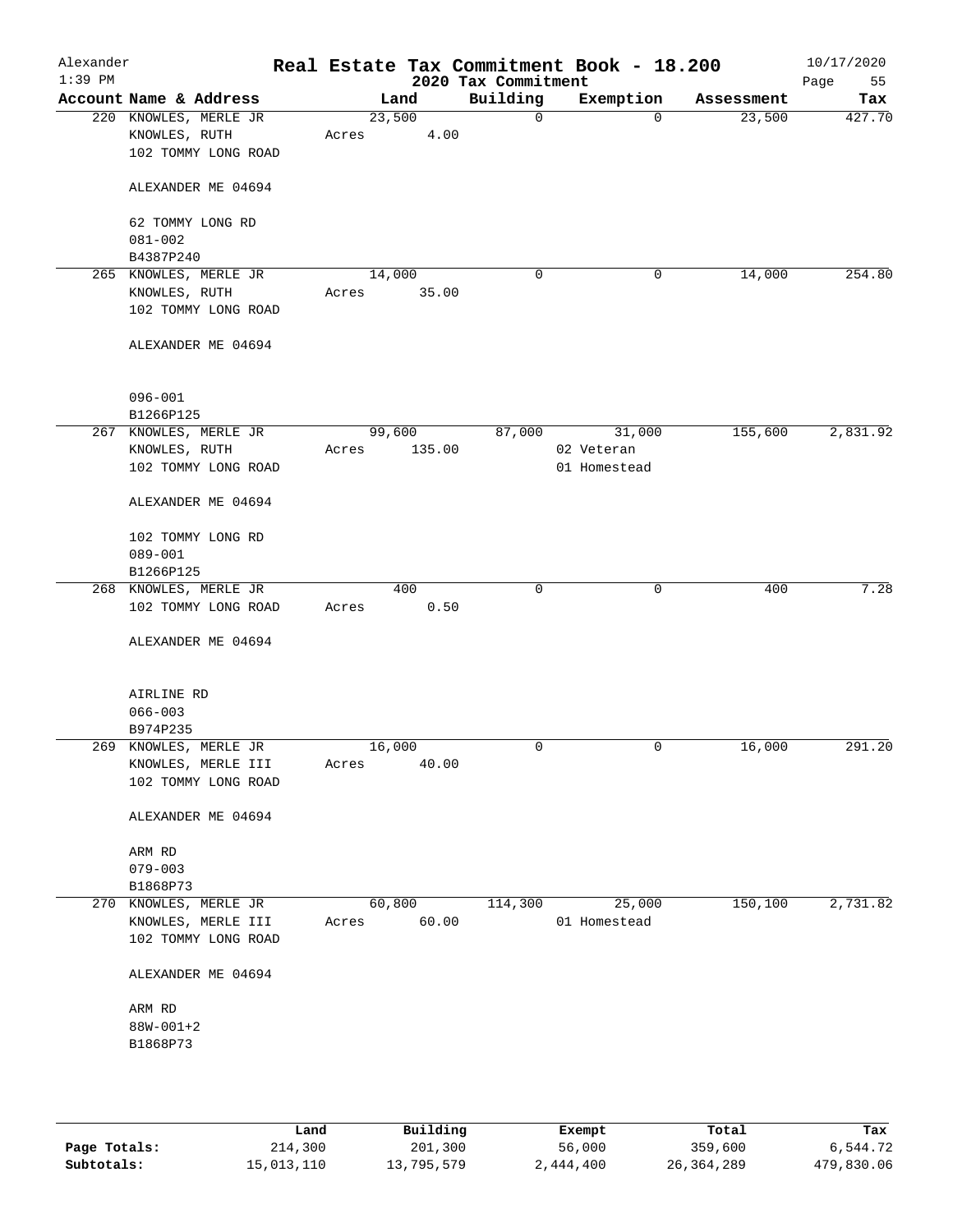| Alexander<br>$1:39$ PM |                                                                    |       |                  | 2020 Tax Commitment | Real Estate Tax Commitment Book - 18.200 |            | 10/17/2020<br>Page<br>56 |
|------------------------|--------------------------------------------------------------------|-------|------------------|---------------------|------------------------------------------|------------|--------------------------|
|                        | Account Name & Address                                             |       | Land             | Building            | Exemption                                | Assessment | Tax                      |
|                        | 271 KNOWLES, MERLE JR<br>102 TOMMY LONG ROAD                       | Acres | 32,400<br>105.00 | 400                 | $\mathbf 0$                              | 32,800     | 596.96                   |
|                        | ALEXANDER ME 04694                                                 |       |                  |                     |                                          |            |                          |
|                        | TOMMY LONG RD<br>096-001A+B                                        |       |                  |                     |                                          |            |                          |
|                        | B878P149                                                           |       |                  |                     |                                          |            |                          |
|                        | 134 KNOWLES, MERLE JR<br>KNOWLES, MERLE III<br>102 TOMMY LONG ROAD | Acres | 56,900<br>0.69   | 0                   | 0                                        | 56,900     | 1,035.58                 |
|                        | ALEXANDER ME 04694                                                 |       |                  |                     |                                          |            |                          |
|                        | PLEASANT LK<br>087-034<br>B2430P320                                |       |                  |                     |                                          |            |                          |
|                        | 117 KNOWLES, MERLE JR                                              |       | 63,500           | 0                   | 0                                        | 63,500     | 1,155.70                 |
|                        | KNOWLES, RUTH<br>102 TOMMY LONG ROAD                               | Acres | 173.70           |                     |                                          |            |                          |
|                        | ALEXANDER ME 04694                                                 |       |                  |                     |                                          |            |                          |
|                        | COOPER RD<br>$094 - 002 + 95 - 2$<br>B2352P215                     |       |                  |                     |                                          |            |                          |
|                        | 705 KNOWLES, MERLE JR<br>KNOWLES, RUTH<br>102 TOMMY LONG ROAD      | Acres | 25,500<br>17.00  | $\mathbf 0$         | $\mathbf 0$                              | 25,500     | 464.10                   |
|                        | ALEXANDER ME 04694                                                 |       |                  |                     |                                          |            |                          |
|                        | AIRLINE RD.<br>$054 - 6$                                           |       |                  |                     |                                          |            |                          |
|                        | B3888P31 09/28/2012                                                |       |                  |                     |                                          |            |                          |
|                        | 588 KNOWLES, STEVEN<br>P. O. BOX 61                                |       | 10,000           | 7,500               | 0                                        | 17,500     | 318.50                   |
|                        | BAILEYVILLE ME 04694                                               |       |                  |                     |                                          |            |                          |
|                        | 353 COOPER RD<br>88W-003+004+3A-ON                                 |       |                  |                     |                                          |            |                          |
|                        | 537 KNOWLES, STEVEN J<br>105 MAIN STREET                           | Acres | 52,900<br>100.00 | 0                   | $\mathbf 0$                              | 52,900     | 962.78                   |
|                        | ALEXANDER ME 04694                                                 |       |                  |                     |                                          |            |                          |
|                        | COOPER RD<br>$88W - 003 + 004 + 3A$<br>B4500P166                   |       |                  |                     |                                          |            |                          |
|                        |                                                                    |       |                  |                     |                                          |            |                          |

|              | Land       | Building   | Exempt    | Total      | Tax          |
|--------------|------------|------------|-----------|------------|--------------|
| Page Totals: | 241,200    | ,900       |           | 249,100    | 4,533.62     |
| Subtotals:   | 15,254,310 | 13,803,479 | 2,444,400 | 26,613,389 | 484, 363. 68 |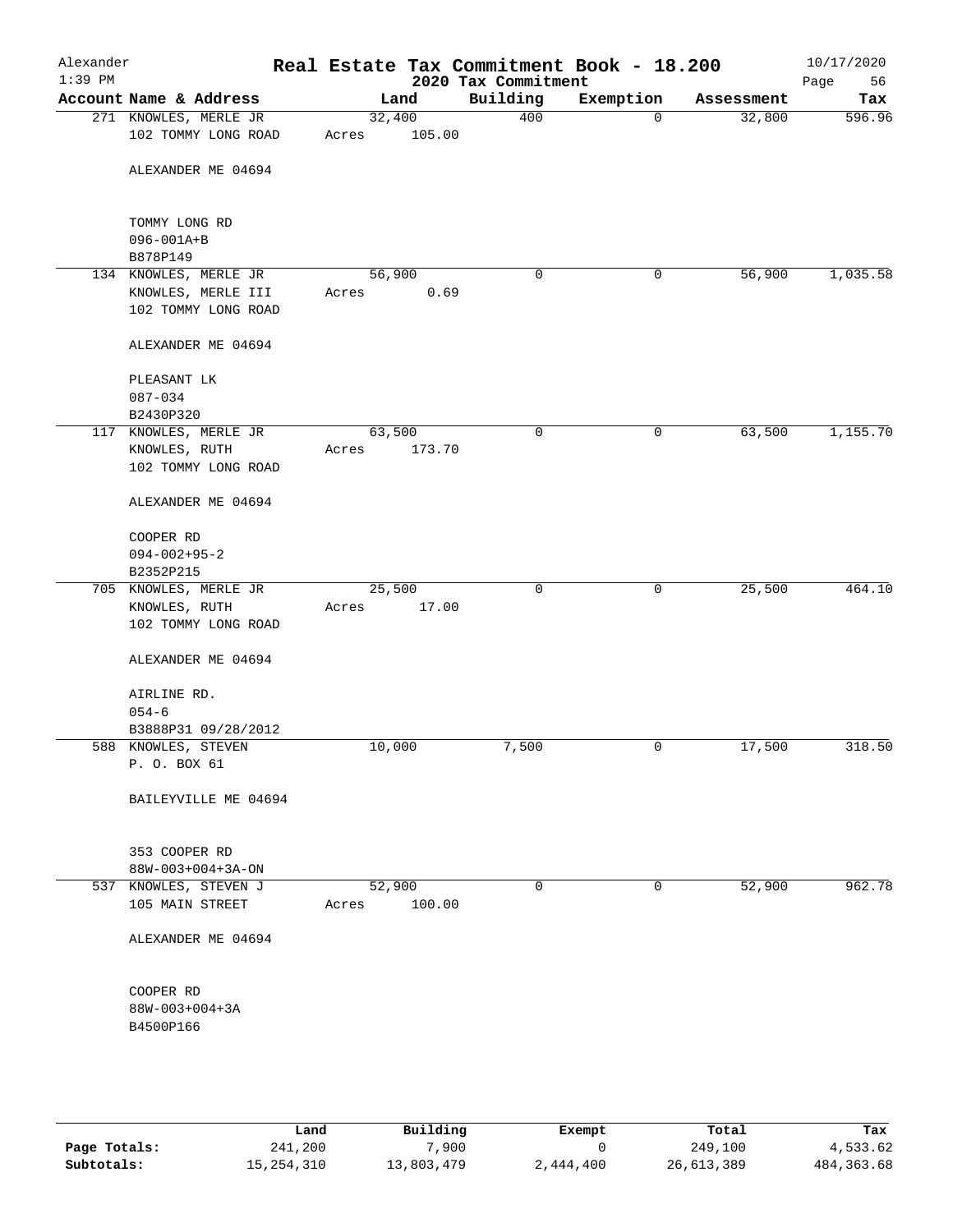| Building<br>Exemption<br>Account Name & Address<br>Land<br>Assessment<br>19,500<br>272 KNOWLES, STEVEN J<br>$\mathbf 0$<br>19,500<br>$\Omega$<br>PO BOX 61<br>11.00<br>Acres<br>BAILEYVILLE ME 04694<br>ARM RD<br>$076 - 004$<br>B4466P29 06/07/2018<br>266 KNOWLES, STEVEN J<br>3,800<br>$\mathbf 0$<br>3,800<br>0<br>PO BOX 61<br>Acres<br>2.50<br>BAILEYVILLE ME 04694<br>ARM RD<br>$085 - 002$<br>B4466P28 06/07/2018<br>10,700<br>239 KNOWLES, STEVEN J<br>10,700<br>0<br>0<br>P. O. BOX 61<br>10.00<br>Acres<br>BAILEYVILLE ME 04694<br>FLAT RD<br>$060 - 004$<br>B2098P248<br>47,800<br>34,300<br>38,500<br>25,000<br>273 KORASADOWICZ, ANDRZEJ<br>2109 AIRLINE RD<br>Acres 19.69<br>01 Homestead<br>ALEXANDER ME 04694<br>2109 AIRLINE RD<br>$00G - 003$<br>B2200P63<br>61 KRASNECKY, DANIEL R<br>17,000<br>1,000<br>18,000<br>0<br>1.00<br>C/O CATHERINE JONES<br>Acres<br>19 GREEN HARLOW RD<br>MOOSEUP CT 06354<br>100 COOPER RD<br>$080 - 005$<br>B2766P79<br>41,916<br>41,916<br>0<br>$\mathbf 0$<br>1000 LAKEVILLE SHORES INC | 10/17/2020<br>Page<br>57 |  | 2020 Tax Commitment | Real Estate Tax Commitment Book - 18.200 | Alexander<br>$1:39$ PM |
|---------------------------------------------------------------------------------------------------------------------------------------------------------------------------------------------------------------------------------------------------------------------------------------------------------------------------------------------------------------------------------------------------------------------------------------------------------------------------------------------------------------------------------------------------------------------------------------------------------------------------------------------------------------------------------------------------------------------------------------------------------------------------------------------------------------------------------------------------------------------------------------------------------------------------------------------------------------------------------------------------------------------------------------------|--------------------------|--|---------------------|------------------------------------------|------------------------|
|                                                                                                                                                                                                                                                                                                                                                                                                                                                                                                                                                                                                                                                                                                                                                                                                                                                                                                                                                                                                                                             | Tax                      |  |                     |                                          |                        |
|                                                                                                                                                                                                                                                                                                                                                                                                                                                                                                                                                                                                                                                                                                                                                                                                                                                                                                                                                                                                                                             | 354.90                   |  |                     |                                          |                        |
|                                                                                                                                                                                                                                                                                                                                                                                                                                                                                                                                                                                                                                                                                                                                                                                                                                                                                                                                                                                                                                             |                          |  |                     |                                          |                        |
|                                                                                                                                                                                                                                                                                                                                                                                                                                                                                                                                                                                                                                                                                                                                                                                                                                                                                                                                                                                                                                             |                          |  |                     |                                          |                        |
|                                                                                                                                                                                                                                                                                                                                                                                                                                                                                                                                                                                                                                                                                                                                                                                                                                                                                                                                                                                                                                             |                          |  |                     |                                          |                        |
|                                                                                                                                                                                                                                                                                                                                                                                                                                                                                                                                                                                                                                                                                                                                                                                                                                                                                                                                                                                                                                             |                          |  |                     |                                          |                        |
|                                                                                                                                                                                                                                                                                                                                                                                                                                                                                                                                                                                                                                                                                                                                                                                                                                                                                                                                                                                                                                             | 69.16                    |  |                     |                                          |                        |
|                                                                                                                                                                                                                                                                                                                                                                                                                                                                                                                                                                                                                                                                                                                                                                                                                                                                                                                                                                                                                                             |                          |  |                     |                                          |                        |
|                                                                                                                                                                                                                                                                                                                                                                                                                                                                                                                                                                                                                                                                                                                                                                                                                                                                                                                                                                                                                                             |                          |  |                     |                                          |                        |
|                                                                                                                                                                                                                                                                                                                                                                                                                                                                                                                                                                                                                                                                                                                                                                                                                                                                                                                                                                                                                                             |                          |  |                     |                                          |                        |
|                                                                                                                                                                                                                                                                                                                                                                                                                                                                                                                                                                                                                                                                                                                                                                                                                                                                                                                                                                                                                                             |                          |  |                     |                                          |                        |
|                                                                                                                                                                                                                                                                                                                                                                                                                                                                                                                                                                                                                                                                                                                                                                                                                                                                                                                                                                                                                                             |                          |  |                     |                                          |                        |
|                                                                                                                                                                                                                                                                                                                                                                                                                                                                                                                                                                                                                                                                                                                                                                                                                                                                                                                                                                                                                                             | 194.74                   |  |                     |                                          |                        |
|                                                                                                                                                                                                                                                                                                                                                                                                                                                                                                                                                                                                                                                                                                                                                                                                                                                                                                                                                                                                                                             |                          |  |                     |                                          |                        |
|                                                                                                                                                                                                                                                                                                                                                                                                                                                                                                                                                                                                                                                                                                                                                                                                                                                                                                                                                                                                                                             |                          |  |                     |                                          |                        |
|                                                                                                                                                                                                                                                                                                                                                                                                                                                                                                                                                                                                                                                                                                                                                                                                                                                                                                                                                                                                                                             |                          |  |                     |                                          |                        |
|                                                                                                                                                                                                                                                                                                                                                                                                                                                                                                                                                                                                                                                                                                                                                                                                                                                                                                                                                                                                                                             |                          |  |                     |                                          |                        |
|                                                                                                                                                                                                                                                                                                                                                                                                                                                                                                                                                                                                                                                                                                                                                                                                                                                                                                                                                                                                                                             |                          |  |                     |                                          |                        |
|                                                                                                                                                                                                                                                                                                                                                                                                                                                                                                                                                                                                                                                                                                                                                                                                                                                                                                                                                                                                                                             |                          |  |                     |                                          |                        |
|                                                                                                                                                                                                                                                                                                                                                                                                                                                                                                                                                                                                                                                                                                                                                                                                                                                                                                                                                                                                                                             | 869.96                   |  |                     |                                          |                        |
|                                                                                                                                                                                                                                                                                                                                                                                                                                                                                                                                                                                                                                                                                                                                                                                                                                                                                                                                                                                                                                             |                          |  |                     |                                          |                        |
|                                                                                                                                                                                                                                                                                                                                                                                                                                                                                                                                                                                                                                                                                                                                                                                                                                                                                                                                                                                                                                             |                          |  |                     |                                          |                        |
|                                                                                                                                                                                                                                                                                                                                                                                                                                                                                                                                                                                                                                                                                                                                                                                                                                                                                                                                                                                                                                             |                          |  |                     |                                          |                        |
|                                                                                                                                                                                                                                                                                                                                                                                                                                                                                                                                                                                                                                                                                                                                                                                                                                                                                                                                                                                                                                             |                          |  |                     |                                          |                        |
|                                                                                                                                                                                                                                                                                                                                                                                                                                                                                                                                                                                                                                                                                                                                                                                                                                                                                                                                                                                                                                             |                          |  |                     |                                          |                        |
|                                                                                                                                                                                                                                                                                                                                                                                                                                                                                                                                                                                                                                                                                                                                                                                                                                                                                                                                                                                                                                             | 327.60                   |  |                     |                                          |                        |
|                                                                                                                                                                                                                                                                                                                                                                                                                                                                                                                                                                                                                                                                                                                                                                                                                                                                                                                                                                                                                                             |                          |  |                     |                                          |                        |
|                                                                                                                                                                                                                                                                                                                                                                                                                                                                                                                                                                                                                                                                                                                                                                                                                                                                                                                                                                                                                                             |                          |  |                     |                                          |                        |
|                                                                                                                                                                                                                                                                                                                                                                                                                                                                                                                                                                                                                                                                                                                                                                                                                                                                                                                                                                                                                                             |                          |  |                     |                                          |                        |
|                                                                                                                                                                                                                                                                                                                                                                                                                                                                                                                                                                                                                                                                                                                                                                                                                                                                                                                                                                                                                                             |                          |  |                     |                                          |                        |
|                                                                                                                                                                                                                                                                                                                                                                                                                                                                                                                                                                                                                                                                                                                                                                                                                                                                                                                                                                                                                                             |                          |  |                     |                                          |                        |
|                                                                                                                                                                                                                                                                                                                                                                                                                                                                                                                                                                                                                                                                                                                                                                                                                                                                                                                                                                                                                                             | 762.87                   |  |                     |                                          |                        |
| PO BOX 96<br>133.50<br>Acres                                                                                                                                                                                                                                                                                                                                                                                                                                                                                                                                                                                                                                                                                                                                                                                                                                                                                                                                                                                                                |                          |  |                     |                                          |                        |
| WINN ME 04495                                                                                                                                                                                                                                                                                                                                                                                                                                                                                                                                                                                                                                                                                                                                                                                                                                                                                                                                                                                                                               |                          |  |                     |                                          |                        |
| 097-015 & 15A                                                                                                                                                                                                                                                                                                                                                                                                                                                                                                                                                                                                                                                                                                                                                                                                                                                                                                                                                                                                                               |                          |  |                     |                                          |                        |
| B4551P12 05/01/2019                                                                                                                                                                                                                                                                                                                                                                                                                                                                                                                                                                                                                                                                                                                                                                                                                                                                                                                                                                                                                         |                          |  |                     |                                          |                        |
|                                                                                                                                                                                                                                                                                                                                                                                                                                                                                                                                                                                                                                                                                                                                                                                                                                                                                                                                                                                                                                             |                          |  |                     |                                          |                        |
|                                                                                                                                                                                                                                                                                                                                                                                                                                                                                                                                                                                                                                                                                                                                                                                                                                                                                                                                                                                                                                             |                          |  |                     |                                          |                        |

|              | Land       | Building   | Exempt    | Total      | Tax        |
|--------------|------------|------------|-----------|------------|------------|
| Page Totals: | 127,216    | 39,500     | 25,000    | 141,716    | 2,579.23   |
| Subtotals:   | 15,381,526 | 13,842,979 | 2,469,400 | 26,755,105 | 486,942.91 |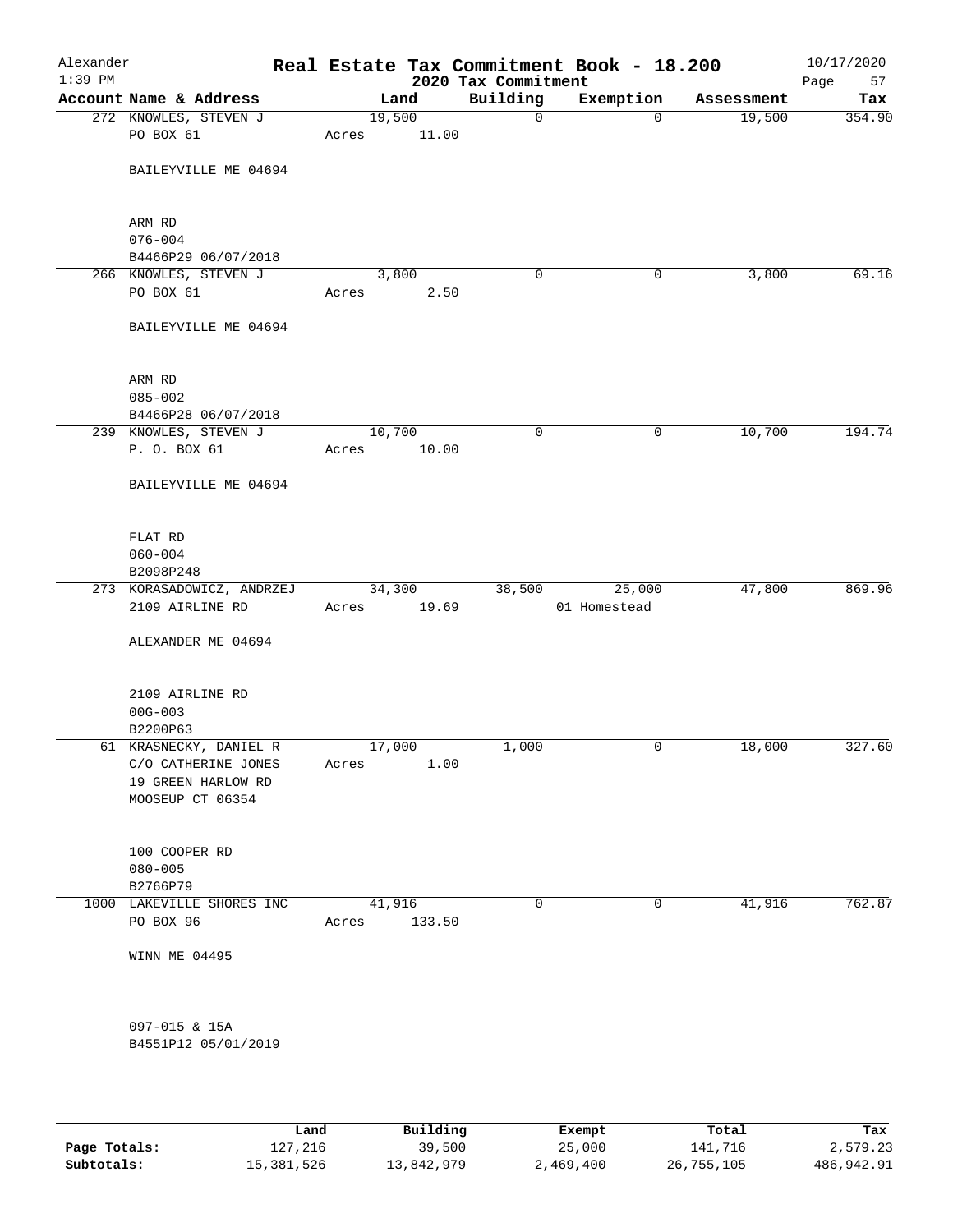| Alexander<br>$1:39$ PM |                                                      |       |            |      | 2020 Tax Commitment | Real Estate Tax Commitment Book - 18.200 |            | 10/17/2020<br>58<br>Page |
|------------------------|------------------------------------------------------|-------|------------|------|---------------------|------------------------------------------|------------|--------------------------|
|                        | Account Name & Address                               |       | Land       |      | Building            | Exemption                                | Assessment | Tax                      |
|                        | 277 LANDRY, MARY JEAN                                |       | 20,200     |      | 43,800              | 25,000                                   | 39,000     | 709.80                   |
|                        | 37 TOMMY LONG RD                                     |       | Acres 1.75 |      |                     | 01 Homestead                             |            |                          |
|                        | ALEXANDER ME 04694                                   |       |            |      |                     |                                          |            |                          |
|                        | 37 TOMMY LONG RD<br>$080 - 013 - C + 013 - F$        |       |            |      |                     |                                          |            |                          |
|                        | B4496P293 08/20/2018 B1835P119                       |       |            |      |                     |                                          |            |                          |
|                        | 553 LANDRY, MARY JEAN                                |       | 9,000      |      | $\Omega$            | 0                                        | 9,000      | 163.80                   |
|                        | 37 TOMMY LONG ROAD                                   | Acres |            | 1.00 |                     |                                          |            |                          |
|                        | ALEXANDER ME 04694                                   |       |            |      |                     |                                          |            |                          |
|                        | 37 TOMMY LONG RD                                     |       |            |      |                     |                                          |            |                          |
|                        | $080 - 013 - 00F$                                    |       |            |      |                     |                                          |            |                          |
|                        | B4496P293 08/20/2018 B2730P139                       |       | 9,000      |      |                     |                                          |            |                          |
|                        | 278 LANIGAN, DEXTER                                  |       |            |      | $\mathbf 0$         | 0                                        | 9,000      | 163.80                   |
|                        | LANIGAN, JOANN<br>25 MARIAN CIRCLE                   | Acres |            | 1.00 |                     |                                          |            |                          |
|                        | CHALFONT PA 18914                                    |       |            |      |                     |                                          |            |                          |
|                        | SPEARIN RD                                           |       |            |      |                     |                                          |            |                          |
|                        | $083 - 005$                                          |       |            |      |                     |                                          |            |                          |
|                        | B1049P204                                            |       |            |      |                     |                                          |            |                          |
|                        | 349 LAVALLEE, PATRICIA L & 26,900                    |       |            |      | 113,800             | 25,000                                   | 115,700    | 2,105.74                 |
|                        | LAVALLEE, DENNIS A (JT) Acres 8.50<br>140 DAVIS ROAD |       |            |      |                     | 01 Homestead                             |            |                          |
|                        | ALEXANDER ME 04694                                   |       |            |      |                     |                                          |            |                          |
|                        | 140 DAVIS RD<br>$077 - 010$                          |       |            |      |                     |                                          |            |                          |
|                        | B4457P102 05/03/2018 B3025P309                       |       |            |      |                     |                                          |            |                          |
|                        | 279 LAVELLE, MICHAEL TODD                            |       | 88,100     |      | 41,100              | 0                                        | 129,200    | 2,351.44                 |
|                        | LAVELLE, TIMOTHY                                     | Acres |            | 1.52 |                     |                                          |            |                          |
|                        | 180 SUNNY VALLEY RD #15                              |       |            |      |                     |                                          |            |                          |
|                        | MICHAEL<br>NEW MILFORD CT 06776                      |       |            |      |                     |                                          |            |                          |
|                        | 112 PINE TREE SHORE                                  |       |            |      |                     |                                          |            |                          |
|                        | $006 - 005$                                          |       |            |      |                     |                                          |            |                          |
|                        | B3604P221                                            |       |            |      |                     |                                          |            |                          |
|                        | 296 LAWLESS, BEVERLY                                 |       | 22,400     |      | 75,600              | 25,000                                   | 73,000     | 1,328.60                 |
|                        | LAWLESS, NATASHA                                     | Acres |            | 0.49 |                     | 01 Homestead                             |            |                          |
|                        | 155 FLAT RD                                          |       |            |      |                     |                                          |            |                          |
|                        | ALEXANDER ME 04694                                   |       |            |      |                     |                                          |            |                          |
|                        | 155 FLAT RD                                          |       |            |      |                     |                                          |            |                          |
|                        | $083 - 001$                                          |       |            |      |                     |                                          |            |                          |
|                        | B4083P18                                             |       |            |      |                     |                                          |            |                          |
|                        |                                                      |       |            |      |                     |                                          |            |                          |
|                        |                                                      |       |            |      |                     |                                          |            |                          |

|              | Land       | Building   | Exempt    | Total      | Tax        |
|--------------|------------|------------|-----------|------------|------------|
| Page Totals: | .75,600    | 274,300    | 75,000    | 374,900    | 6,823.18   |
| Subtotals:   | 15,557,126 | 14,117,279 | 2,544,400 | 27,130,005 | 493,766.09 |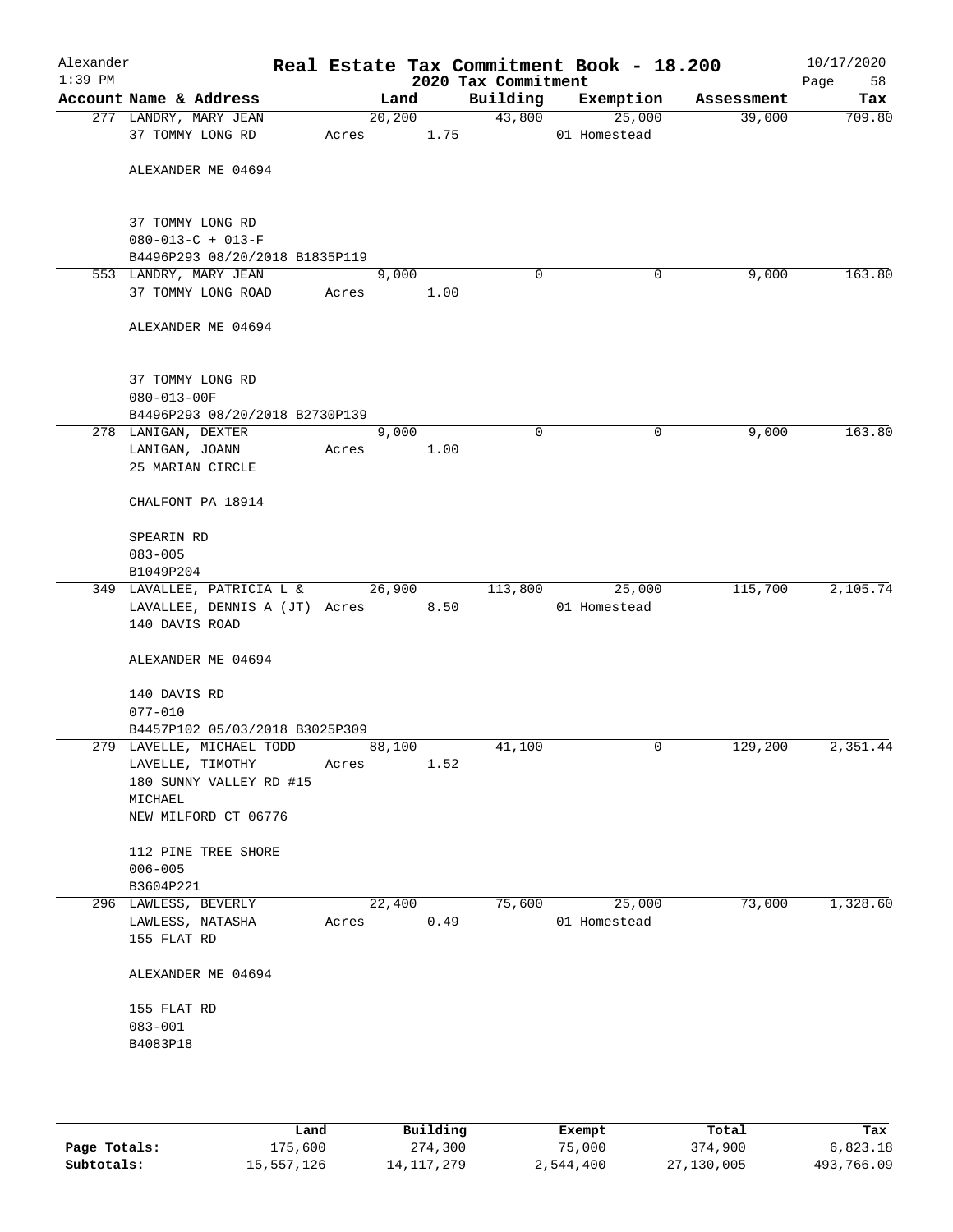| Alexander<br>$1:39$ PM |                                          |        |        |                                 | Real Estate Tax Commitment Book - 18.200 |            | 10/17/2020        |
|------------------------|------------------------------------------|--------|--------|---------------------------------|------------------------------------------|------------|-------------------|
|                        | Account Name & Address                   |        | Land   | 2020 Tax Commitment<br>Building | Exemption                                | Assessment | Page<br>59<br>Tax |
|                        | 123 LAWLESS, NATASHA L                   |        | 19,300 | 4,800                           | $\mathbf 0$                              | 24,100     | 438.62            |
|                        | 155 FLAT ROAD                            | Acres  | 1.20   |                                 |                                          |            |                   |
|                        | ALEXANDER ME 04694                       |        |        |                                 |                                          |            |                   |
|                        | 175 FLAT RD                              |        |        |                                 |                                          |            |                   |
|                        | $083 - 002$                              |        |        |                                 |                                          |            |                   |
|                        | B4584P201 08/22/2019                     |        |        |                                 |                                          |            |                   |
|                        | 423 LAWLESS, STEPHEN                     | 22,800 |        | 86, 200                         | 25,000                                   | 84,000     | 1,528.80          |
|                        | LAWLESS, DARLENE<br>1208 AIRLINE ROAD    | Acres  | 3.50   |                                 | 01 Homestead                             |            |                   |
|                        | ALEXANDER ME 04694                       |        |        |                                 |                                          |            |                   |
|                        | 1208 AIRLINE RD                          |        |        |                                 |                                          |            |                   |
|                        | $070 - 005$<br>B3787P228                 |        |        |                                 |                                          |            |                   |
|                        | 280 LAWLESS, VANCE                       | 19,400 |        | 59,300                          | 25,000                                   | 53,700     | 977.34            |
|                        | 169 FLAT RD                              | Acres  | 1.26   |                                 | 01 Homestead                             |            |                   |
|                        | ALEXANDER ME 04694                       |        |        |                                 |                                          |            |                   |
|                        | 169 FLAT RD                              |        |        |                                 |                                          |            |                   |
|                        | $083 - 001 - 00B$                        |        |        |                                 |                                          |            |                   |
|                        | B4625P173 01/06/2020 B4590P42 09/05/2019 |        |        |                                 |                                          |            |                   |
|                        | 646 LAWLIS, ROBERT                       |        | 798    | $\mathbf 0$                     | $\mathbf 0$                              | 798        | 14.52             |
|                        | 55 KINCAID RD                            | Acres  | 1.68   |                                 |                                          |            |                   |
|                        | HAMPDEN ME 04444                         |        |        |                                 |                                          |            |                   |
|                        | MEDDYBEMPS SHORES                        |        |        |                                 |                                          |            |                   |
|                        | $128 - 00E$                              |        |        |                                 |                                          |            |                   |
|                        | B2814P323                                |        |        |                                 |                                          |            |                   |
|                        | 647 LAWLIS, ROBERT                       | 24,700 |        | $\mathbf 0$                     | 0                                        | 24,700     | 449.54            |
|                        | 55 KINCAID RD                            | Acres  | 12.73  |                                 |                                          |            |                   |
|                        | HAMPDEN ME 04444                         |        |        |                                 |                                          |            |                   |
|                        | MEDDYBEMPS SHORES                        |        |        |                                 |                                          |            |                   |
|                        | $128 - 00F$<br>B2814P323                 |        |        |                                 |                                          |            |                   |
|                        | 636 LAWLIS, ROBERT                       | 39,300 |        | $\mathbf 0$                     | 0                                        | 39,300     | 715.26            |
|                        | 55 KINCAID RD                            | Acres  | 4.15   |                                 |                                          |            |                   |
|                        | HAMPDEN ME 04444                         |        |        |                                 |                                          |            |                   |
|                        | MEDDYBEMPS SHORES                        |        |        |                                 |                                          |            |                   |
|                        | $128 - 032$                              |        |        |                                 |                                          |            |                   |
|                        | B2814P323                                |        |        |                                 |                                          |            |                   |
|                        |                                          |        |        |                                 |                                          |            |                   |
|                        |                                          |        |        |                                 |                                          |            |                   |

|              | Land       | Building     | Exempt    | Total      | Tax        |
|--------------|------------|--------------|-----------|------------|------------|
| Page Totals: | 126,298    | 150,300      | 50,000    | 226,598    | 4,124.08   |
| Subtotals:   | 15,683,424 | 14, 267, 579 | 2,594,400 | 27,356,603 | 497,890.17 |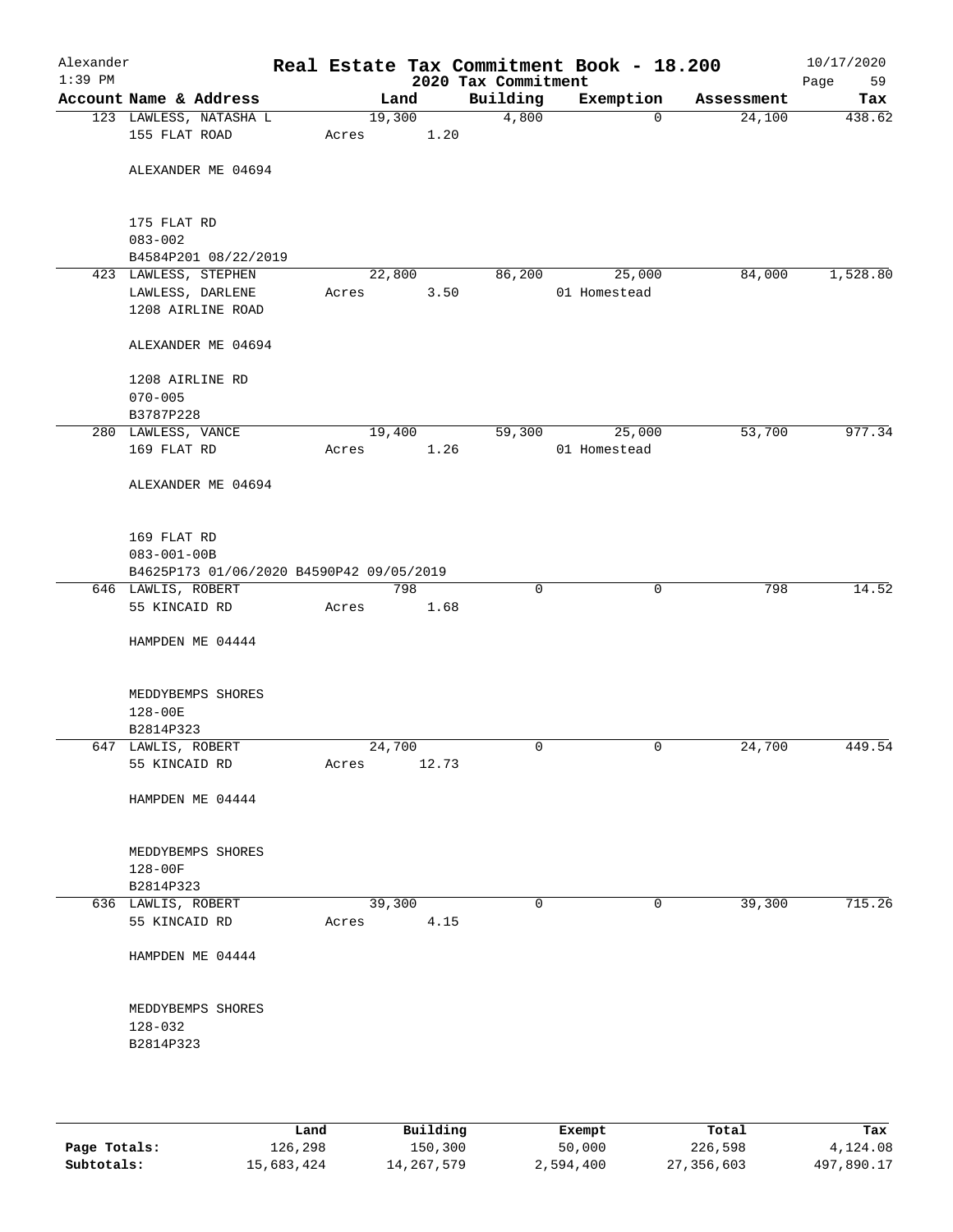| Alexander                  |                                            | Real Estate Tax Commitment Book - 18.200 |                                 |                |                       | 10/17/2020             |
|----------------------------|--------------------------------------------|------------------------------------------|---------------------------------|----------------|-----------------------|------------------------|
| $1:39$ PM                  | Account Name & Address                     | Land                                     | 2020 Tax Commitment<br>Building | Exemption      | Assessment            | Page<br>60<br>Tax      |
|                            | 420 LAWRENCE LORD & SONS                   | 28,800                                   | $\mathbf 0$                     | $\mathbf 0$    | 28,800                | 524.16                 |
|                            | INC<br>1260 AIRLINE ROAD                   | 40.00<br>Acres                           |                                 |                |                       |                        |
|                            | ALEXANDER ME 04694                         |                                          |                                 |                |                       |                        |
|                            | FRED BROWN LANE                            |                                          |                                 |                |                       |                        |
|                            | $070 - 003$<br>B4551P51 04/09/2019         |                                          |                                 |                |                       |                        |
|                            | 676 LEBLANC, AARON                         | 20,300                                   | $\mathbf 0$                     | 0              | 20,300                | 369.46                 |
|                            | 280 NORTH STREET                           | Acres                                    | 2.14                            |                |                       |                        |
|                            | CALAIS ME 04619                            |                                          |                                 |                |                       |                        |
|                            | 276 BARROWS LAKE ROAD<br>$097 - 015 - 003$ |                                          |                                 |                |                       |                        |
|                            | B4294P313                                  |                                          |                                 |                |                       |                        |
|                            | 70 LEE, DAVID<br>LEE, BRENDA               | 13,200<br>Acres                          | $\mathbf 0$<br>3.80             | 0              | 13,200                | 240.24                 |
|                            | 1743 CATHANCE RD                           |                                          |                                 |                |                       |                        |
|                            | CATHANCE TOWNSHIP ME<br>04657              |                                          |                                 |                |                       |                        |
|                            | COOPER RD                                  |                                          |                                 |                |                       |                        |
|                            | M80 L9                                     |                                          |                                 |                |                       |                        |
|                            | B3871P296<br>394 LEE, DAVID                | 7,800                                    | 31,700                          | 0              | 39,500                | 718.90                 |
|                            | LEE, BRENDA                                | Acres                                    | 0.20                            |                |                       |                        |
|                            | 1743 CATHANCE RD                           |                                          |                                 |                |                       |                        |
|                            | CATHANCE TOWNSHIP ME<br>04657              |                                          |                                 |                |                       |                        |
|                            | 116 COOPER RD                              |                                          |                                 |                |                       |                        |
|                            | $080 - 008$                                |                                          |                                 |                |                       |                        |
|                            | B3406P272<br>282 LEIGHTON, INA             | 15,500                                   | $\mathbf 0$                     | $\mathbf 0$    | 15,500                | 282.10                 |
|                            | C/O HOWARD LEIGHTON                        | Acres                                    | 1.00                            |                |                       |                        |
|                            | 10 CHERYL ROSE LANE                        |                                          |                                 |                |                       |                        |
|                            | S ATTLEBORO MA 02703                       |                                          |                                 |                |                       |                        |
|                            | 1624 AIRLINE RD                            |                                          |                                 |                |                       |                        |
|                            | $066 - 007$                                |                                          |                                 |                |                       |                        |
|                            | B1333P132                                  |                                          |                                 |                |                       |                        |
|                            | 198 LEMPKE, RICHARD A                      | 36,800                                   | 0                               | 0              | 36,800                | 669.76                 |
|                            | LEMPKE, DARLENE A<br>114 COLD HILL         | 41.00<br>Acres                           |                                 |                |                       |                        |
|                            | GRANBY MA 01033                            |                                          |                                 |                |                       |                        |
|                            | SO. PRINCETON RD                           |                                          |                                 |                |                       |                        |
|                            | $009 - 006$                                |                                          |                                 |                |                       |                        |
|                            | B2147P315                                  |                                          |                                 |                |                       |                        |
|                            | Land                                       | Building                                 |                                 | Exempt         | Total                 | Tax                    |
| Page Totals:<br>Subtotals: | 122,400<br>15,805,824                      | 14,299,279                               | 31,700                          | 0<br>2,594,400 | 154,100<br>27,510,703 | 2,804.62<br>500,694.79 |
|                            |                                            |                                          |                                 |                |                       |                        |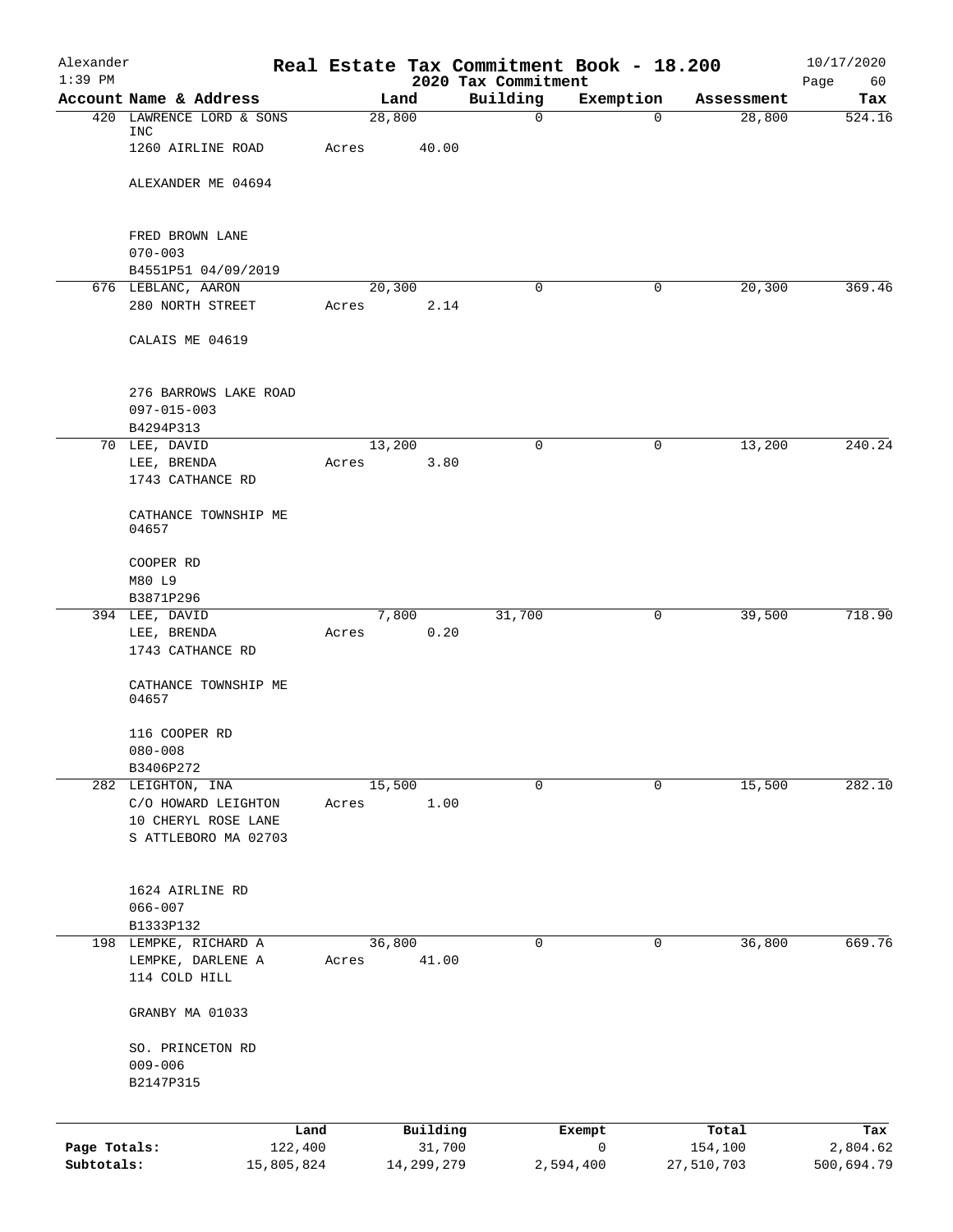| Alexander<br>$1:39$ PM |                                    |       |             | 2020 Tax Commitment | Real Estate Tax Commitment Book - 18.200 |            | 10/17/2020<br>Page<br>61 |
|------------------------|------------------------------------|-------|-------------|---------------------|------------------------------------------|------------|--------------------------|
|                        | Account Name & Address             |       | Land        | Building            | Exemption                                | Assessment | Tax                      |
|                        | 397 LINDSEY, CHAD A. &             |       | 33,000      | $\mathbf 0$         | $\Omega$                                 | 33,000     | 600.60                   |
|                        | BETHANY                            |       |             |                     |                                          |            |                          |
|                        | 2081 AIRLINE RD.                   | Acres | 33.43       |                     |                                          |            |                          |
|                        |                                    |       |             |                     |                                          |            |                          |
|                        | ALEXANDER ME 04694                 |       |             |                     |                                          |            |                          |
|                        |                                    |       |             |                     |                                          |            |                          |
|                        |                                    |       |             |                     |                                          |            |                          |
|                        | AIRLINE RD                         |       |             |                     |                                          |            |                          |
|                        | $075 - 001$                        |       |             |                     |                                          |            |                          |
|                        | B4103P273                          |       |             |                     |                                          |            |                          |
|                        | 571 LINDSEY, CHAD, A.              |       | 19,500      | 106,600             | 25,000                                   | 101,100    | 1,840.02                 |
|                        | LINDSEY, BETHANY, J.               | Acres | 1.31        |                     | 01 Homestead                             |            |                          |
|                        | 2081 AIRLINE ROAD                  |       |             |                     |                                          |            |                          |
|                        |                                    |       |             |                     |                                          |            |                          |
|                        | ALEXANDER ME 04694                 |       |             |                     |                                          |            |                          |
|                        |                                    |       |             |                     |                                          |            |                          |
|                        | 2081 AIRLINE RD                    |       |             |                     |                                          |            |                          |
|                        | $075 - 010$                        |       |             |                     |                                          |            |                          |
|                        | B3878P188                          |       |             |                     |                                          |            |                          |
|                        | 399 LINDSEY, DANA T &              |       | 10,500      | $\mathbf 0$         | 0                                        | 10,500     | 191.10                   |
|                        | LINDSEY, LYNNE D                   | Acres | 2.00        |                     |                                          |            |                          |
|                        | 889 MIDDLE ROAD                    |       |             |                     |                                          |            |                          |
|                        |                                    |       |             |                     |                                          |            |                          |
|                        | WOOLWICH ME 04579                  |       |             |                     |                                          |            |                          |
|                        |                                    |       |             |                     |                                          |            |                          |
|                        | AIRLINE RD                         |       |             |                     |                                          |            |                          |
|                        | $075 - 002$                        |       |             |                     |                                          |            |                          |
|                        | B4588P126 09/03/2019 B1744P170     |       |             |                     |                                          |            |                          |
|                        | 96 LOMBARDO, MICHAEL               |       | 59,800      | 213,400             | 25,000                                   | 248,200    | 4,517.24                 |
|                        | 458 COOPER RD                      | Acres | 13.80       |                     | 01 Homestead                             |            |                          |
|                        |                                    |       |             |                     |                                          |            |                          |
|                        | ALEXANDER ME 04694                 |       |             |                     |                                          |            |                          |
|                        |                                    |       |             |                     |                                          |            |                          |
|                        |                                    |       |             |                     |                                          |            |                          |
|                        | 458 COOPER RD                      |       |             |                     |                                          |            |                          |
|                        | $094 - 001 + 95 - 1$               |       |             |                     |                                          |            |                          |
|                        | B4276P70                           |       |             |                     |                                          |            |                          |
|                        | 110 LONDON, MARK                   |       | 62,000      | 119,000             | 0                                        | 181,000    | 3,294.20                 |
|                        | MARTIN, JANET                      | Acres | 0.20        |                     |                                          |            |                          |
|                        | 110 MAPLEHURST DR                  |       |             |                     |                                          |            |                          |
|                        |                                    |       |             |                     |                                          |            |                          |
|                        | MONCTON NB E1G 1R9                 |       |             |                     |                                          |            |                          |
|                        |                                    |       |             |                     |                                          |            |                          |
|                        |                                    |       |             |                     |                                          |            |                          |
|                        | 80 SOUTH SHORE ROAD<br>$092 - 025$ |       |             |                     |                                          |            |                          |
|                        |                                    |       |             |                     |                                          |            |                          |
|                        | B3651P95                           |       |             |                     |                                          |            |                          |
|                        | 141 LONDON, MARK                   |       | 54,200      | 0                   | 0                                        | 54,200     | 986.44                   |
|                        | MARTIN, JANET                      | Acres | 0.42        |                     |                                          |            |                          |
|                        | 110 MAPLEHURST DR                  |       |             |                     |                                          |            |                          |
|                        |                                    |       |             |                     |                                          |            |                          |
|                        | MONCTON NB E1G 1R9                 |       |             |                     |                                          |            |                          |
|                        |                                    |       |             |                     |                                          |            |                          |
|                        | 80 PLEASANT LK                     |       |             |                     |                                          |            |                          |
|                        | $093 - 001 + 1A$                   |       |             |                     |                                          |            |                          |
|                        | B3651P95                           |       |             |                     |                                          |            |                          |
|                        |                                    |       |             |                     |                                          |            |                          |
|                        |                                    |       |             |                     |                                          |            |                          |
|                        |                                    |       |             |                     |                                          |            |                          |
|                        |                                    | Land  | $P1$ ilding |                     | <b>Fromnt</b>                            | $T$ ctal   | Tav                      |

|              | Land       | Building   | Exempt    | Total        | Tax          |
|--------------|------------|------------|-----------|--------------|--------------|
| Page Totals: | 239,000    | 439,000    | 50,000    | 628,000      | 11,429.60    |
| Subtotals:   | 16,044,824 | 14,738,279 | 2,644,400 | 28, 138, 703 | 512, 124, 39 |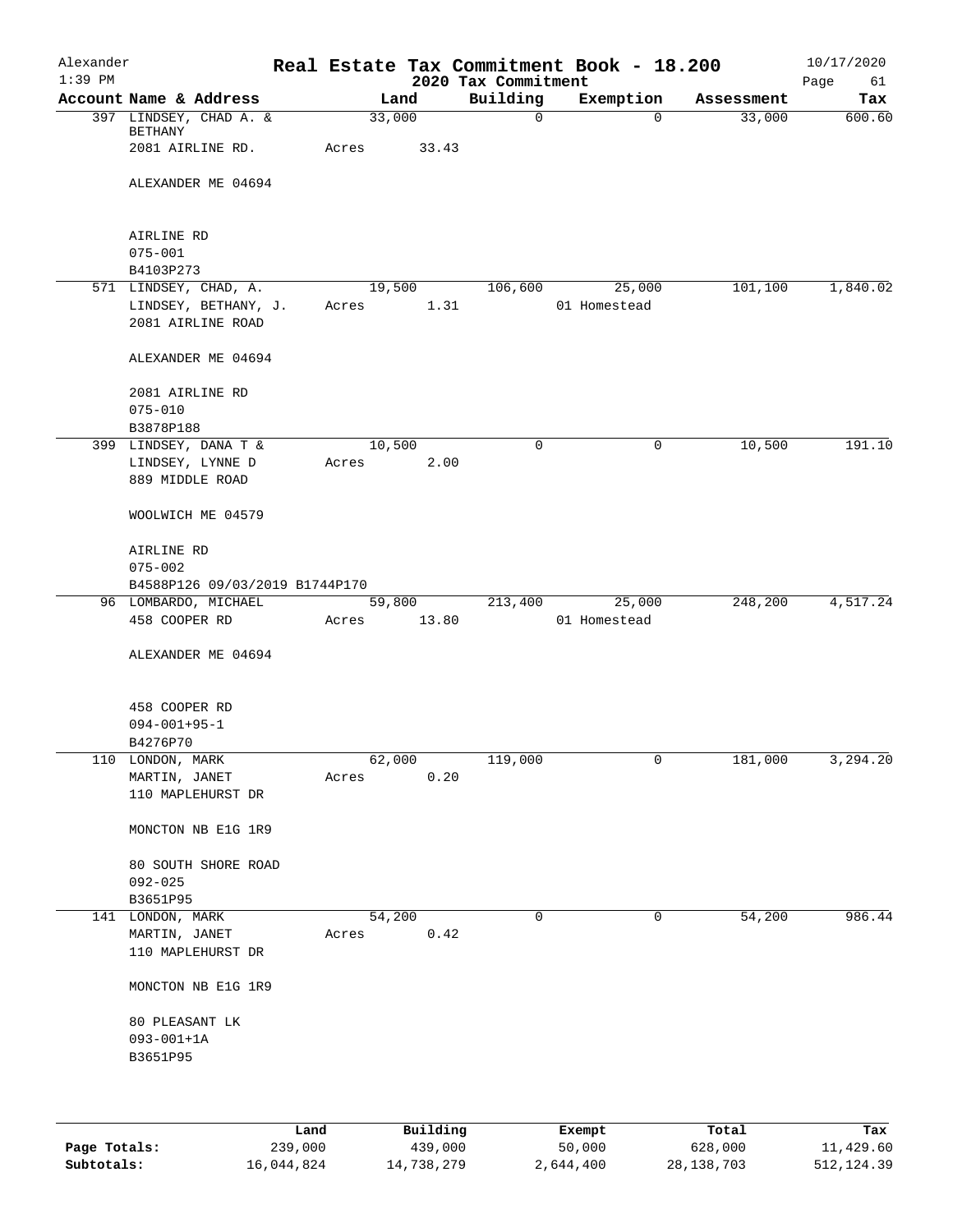| Alexander<br>$1:39$ PM |                                                               |        |               | 2020 Tax Commitment | Real Estate Tax Commitment Book - 18.200 |            | 10/17/2020<br>Page<br>62 |
|------------------------|---------------------------------------------------------------|--------|---------------|---------------------|------------------------------------------|------------|--------------------------|
|                        | Account Name & Address                                        |        | Land          | Building            | Exemption                                | Assessment | Tax                      |
|                        | 587 LONDON, MARK<br>LONDON, JANET MARTIN<br>110 MAPLEHURST DR | Acres  | 9,000<br>1.00 | 0                   | $\mathbf 0$                              | 9,000      | 163.80                   |
|                        | MONCTON NB E1G 1R9                                            |        |               |                     |                                          |            |                          |
|                        | 80 PLEASANT LAKE<br>$092 - 033$                               |        |               |                     |                                          |            |                          |
|                        | B3651P95                                                      |        |               |                     |                                          |            |                          |
|                        | 289 LOOK, FRAN                                                | 45,800 |               | 56,500              | 0                                        | 102,300    | 1,861.86                 |
|                        | 146 BELDEN ROAD                                               | Acres  | 0.11          |                     |                                          |            |                          |
|                        | BURLINGTON CT 06013                                           |        |               |                     |                                          |            |                          |
|                        | 36 COZY COVE LANE                                             |        |               |                     |                                          |            |                          |
|                        | $094 - 035$                                                   |        |               |                     |                                          |            |                          |
|                        | B1348P60                                                      |        |               |                     |                                          |            |                          |
|                        | 288 LOOK, GARY                                                | 30,500 |               | 6,200               | 0                                        | 36,700     | 667.94                   |
|                        | 916 CUTLER RD                                                 | Acres  | 12.35         |                     |                                          |            |                          |
|                        | MACHIASPORT ME 04655                                          |        |               |                     |                                          |            |                          |
|                        | 1990 AIRLINE RD                                               |        |               |                     |                                          |            |                          |
|                        | $075 - 009$                                                   |        |               |                     |                                          |            |                          |
|                        | B2813P269                                                     |        |               |                     |                                          |            |                          |
|                        | 292 LORD, CHERYL D                                            |        | 66,800        | 110,000             | 25,000                                   | 151,800    | 2,762.76                 |
|                        | 415 COOPER RD                                                 | Acres  | 0.86          |                     | 01 Homestead                             |            |                          |
|                        | ALEXANDER ME 04694                                            |        |               |                     |                                          |            |                          |
|                        | 415 COOPER ROAD                                               |        |               |                     |                                          |            |                          |
|                        | $094 - 013$                                                   |        |               |                     |                                          |            |                          |
|                        | B3070P90                                                      |        |               |                     |                                          |            |                          |
|                        | 245 LORD, EUGENE J                                            | 25,000 |               | 37,500              | 31,000                                   | 31,500     | 573.30                   |
|                        | 221 SOUTH PRINCETON RD Acres                                  |        | 5.00          |                     | 01 Homestead<br>02 Veteran               |            |                          |
|                        | ALEXANDER ME 04694                                            |        |               |                     |                                          |            |                          |
|                        | 221 SO. PRINCETON RD                                          |        |               |                     |                                          |            |                          |
|                        | $037 - 007$                                                   |        |               |                     |                                          |            |                          |
|                        | B3542P258                                                     |        |               |                     |                                          |            |                          |
|                        | 9 LORD, LARRY J                                               | 23,500 |               | 85,600              | 0                                        | 109, 100   | 1,985.62                 |
|                        | 204 STONE RD                                                  | Acres  | 4.00          |                     |                                          |            |                          |
|                        | MEDDYBEMPS ME 04657                                           |        |               |                     |                                          |            |                          |
|                        | 1402 AIRLINE RD                                               |        |               |                     |                                          |            |                          |
|                        | $068 - 008$                                                   |        |               |                     |                                          |            |                          |
|                        | B4311P37                                                      |        |               |                     |                                          |            |                          |
|                        |                                                               |        |               |                     |                                          |            |                          |
|                        |                                                               |        |               |                     |                                          |            |                          |

|              | Land       | Building   | Exempt    | Total      | Tax        |
|--------------|------------|------------|-----------|------------|------------|
| Page Totals: | 200,600    | 295,800    | 56,000    | 440,400    | 8,015.28   |
| Subtotals:   | 16,245,424 | 15,034,079 | 2,700,400 | 28,579,103 | 520,139.67 |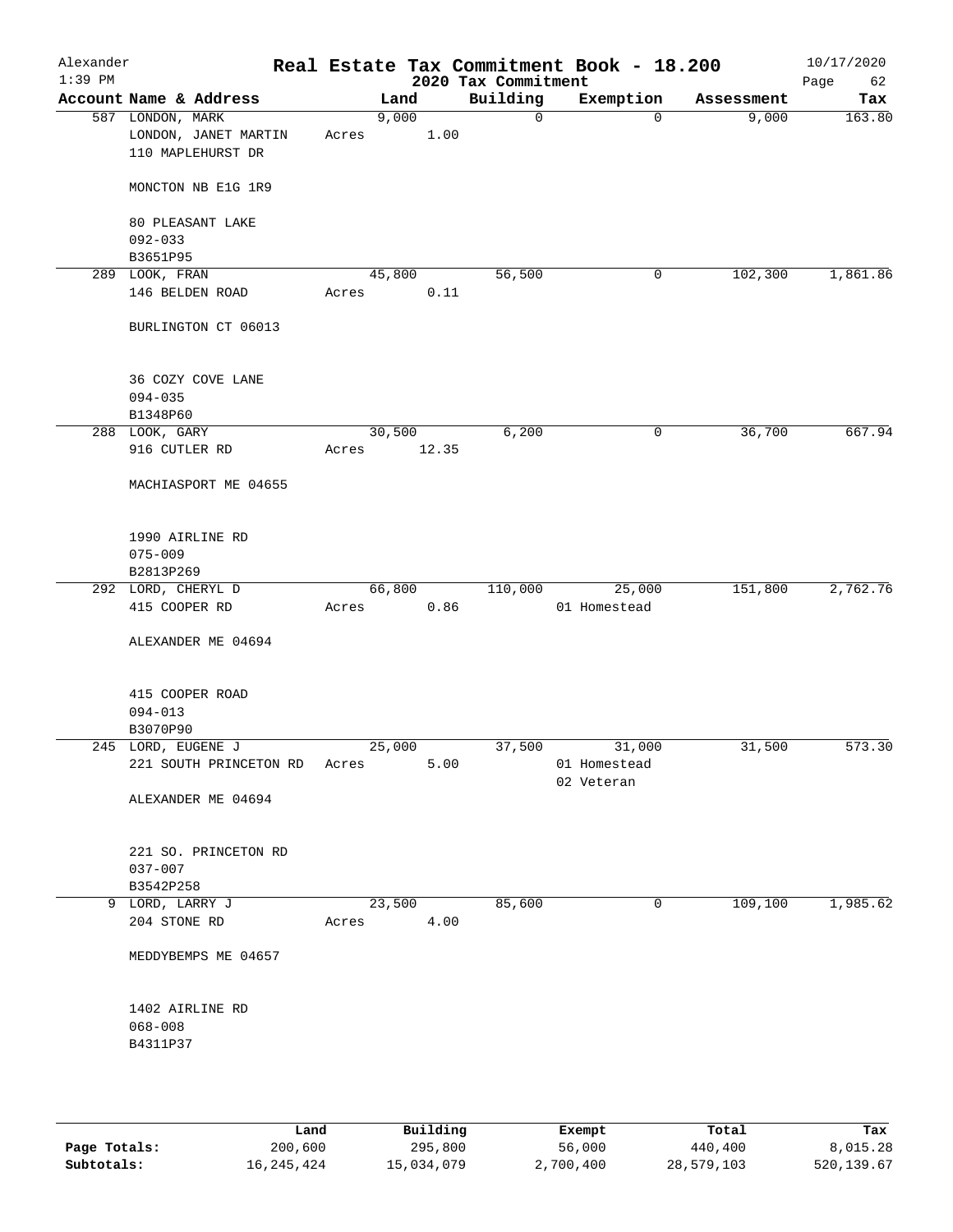| Alexander<br>$1:39$ PM |                                                |       |        |                                 | Real Estate Tax Commitment Book - 18.200 |            | 10/17/2020        |
|------------------------|------------------------------------------------|-------|--------|---------------------------------|------------------------------------------|------------|-------------------|
|                        | Account Name & Address                         |       | Land   | 2020 Tax Commitment<br>Building | Exemption                                | Assessment | Page<br>63<br>Tax |
|                        | 127 LORD, LAWRENCE &<br>TERRELL TRUSTEES       |       | 96,600 | 32,100                          | $\mathbf 0$                              | 128,700    | 2,342.34          |
|                        | HILDA J LORD FAMILY<br>TRUST 8/1/2014          | Acres | 108.00 |                                 |                                          |            |                   |
|                        | 1260 AIRLINE RD                                |       |        |                                 |                                          |            |                   |
|                        | ALEXANDER ME 04694                             |       |        |                                 |                                          |            |                   |
|                        | AIRLINE RD                                     |       |        |                                 |                                          |            |                   |
|                        | $069 - 004 + 59 - 3 + 58 - 6$                  |       |        |                                 |                                          |            |                   |
|                        | B4194P229                                      |       |        |                                 |                                          |            |                   |
|                        | 526 LORD, LAWRENCE &<br>TERRELL TRUSTEES       |       | 43,300 | 77,700                          | 25,000                                   | 96,000     | 1,747.20          |
|                        | HILDA J LORD FAMILY<br>TRUST 8/1/2014          | Acres | 35.00  |                                 | 01 Homestead                             |            |                   |
|                        | 1260 AIRLINE RD                                |       |        |                                 |                                          |            |                   |
|                        | ALEXANDER ME 04694                             |       |        |                                 |                                          |            |                   |
|                        | 1254 AIRLINE RD                                |       |        |                                 |                                          |            |                   |
|                        | $070 - 001$                                    |       |        |                                 |                                          |            |                   |
|                        | B4194P231                                      |       |        |                                 |                                          |            |                   |
|                        | 512 LORD, LAWRENCE &<br>TERRELL TRUSTEES       |       | 10,500 | 0                               | 0                                        | 10,500     | 191.10            |
|                        | HILDA J LORD FAMILY<br>TRUST 8/1/2014<br>TRUST | Acres | 10.00  |                                 |                                          |            |                   |
|                        | 1260 AIRLINE RD                                |       |        |                                 |                                          |            |                   |
|                        | ALEXANDER ME 04694                             |       |        |                                 |                                          |            |                   |
|                        | 10 MCARTHUR RD                                 |       |        |                                 |                                          |            |                   |
|                        | $058 - 007$                                    |       |        |                                 |                                          |            |                   |
|                        | B4194P235                                      |       |        |                                 |                                          |            |                   |
|                        | 510 LORD, LAWRENCE &                           |       | 14,500 | $\mathbf 0$                     | 0                                        | 14,500     | 263.90            |
|                        | TERRELL TRUSTEES<br>HILDA J LORD FAMILY        | Acres | 4.66   |                                 |                                          |            |                   |
|                        | TRUST 8/1/2014<br>LIVING TRUST                 |       |        |                                 |                                          |            |                   |
|                        | 1260 AIRLINE RD                                |       |        |                                 |                                          |            |                   |
|                        | ALEXANDER ME 04694                             |       |        |                                 |                                          |            |                   |
|                        | AIRLINE RD                                     |       |        |                                 |                                          |            |                   |
|                        | $065 - 002$                                    |       |        |                                 |                                          |            |                   |
|                        | B4194P237<br>104 LORD, LAWRENCE LIVING         |       | 11,055 | 0                               | 0                                        | 11,055     | 201.20            |
|                        | TRUST<br>1260 AIRLINE ROAD                     | Acres | 80.00  |                                 |                                          |            |                   |
|                        |                                                |       |        |                                 |                                          |            |                   |
|                        | ALEXANDER ME 04694                             |       |        |                                 |                                          |            |                   |
|                        | ARM RD                                         |       |        |                                 |                                          |            |                   |
|                        | $084 - 001$                                    |       |        |                                 |                                          |            |                   |
|                        | B3014P75                                       |       |        |                                 |                                          |            |                   |
|                        |                                                |       |        |                                 |                                          |            |                   |
|                        |                                                |       |        |                                 |                                          |            |                   |
|                        |                                                |       |        |                                 |                                          |            |                   |

|              | Land       | Building   | Exempt    | Total      | Tax        |
|--------------|------------|------------|-----------|------------|------------|
| Page Totals: | 175,955    | 109,800    | 25,000    | 260,755    | 4,745.74   |
| Subtotals:   | 16,421,379 | 15,143,879 | 2,725,400 | 28,839,858 | 524,885.41 |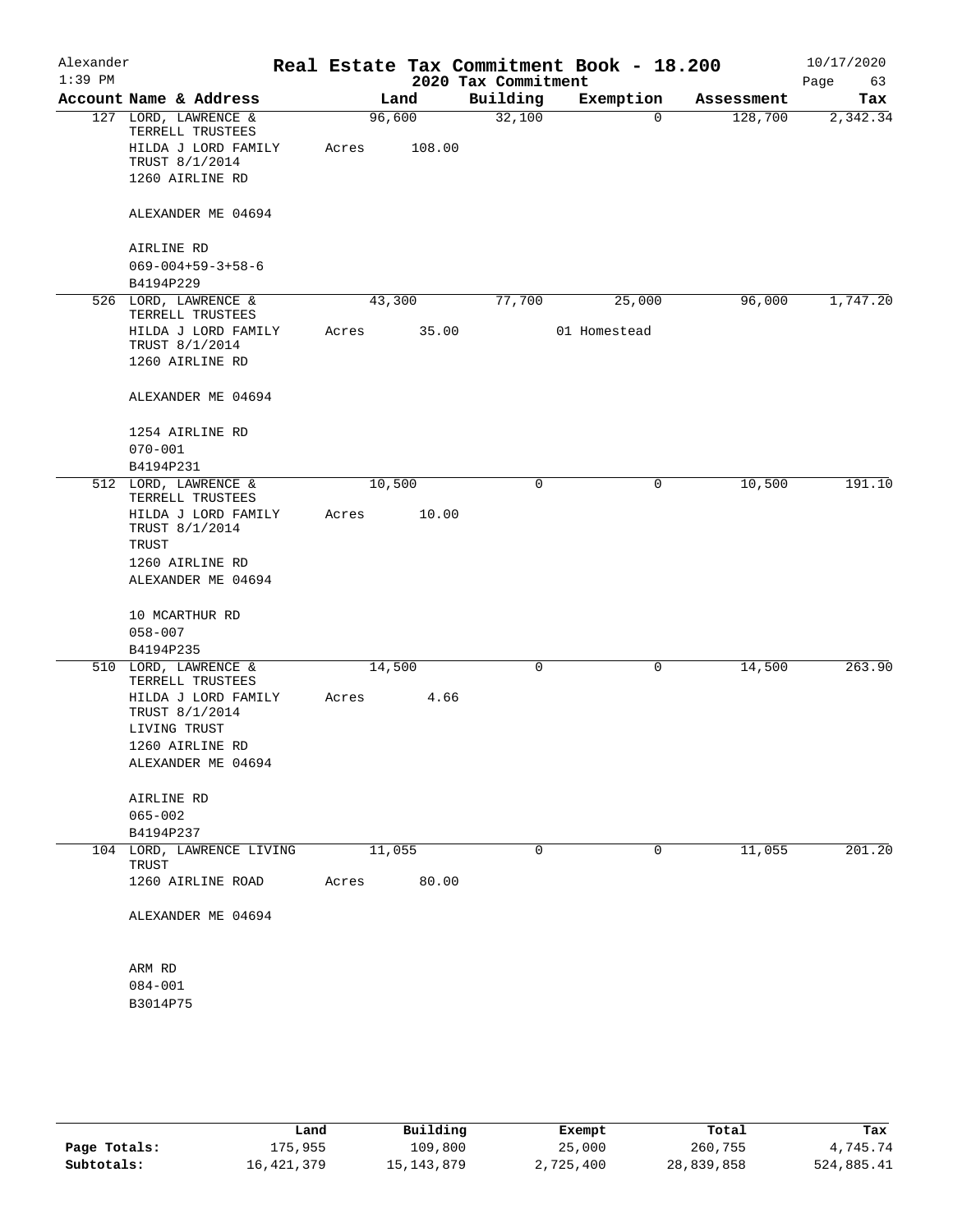| Alexander<br>$1:39$ PM     |                                |                              |       |                        | 2020 Tax Commitment | Real Estate Tax Commitment Book - 18.200 |                       | 10/17/2020<br>Page<br>64 |
|----------------------------|--------------------------------|------------------------------|-------|------------------------|---------------------|------------------------------------------|-----------------------|--------------------------|
|                            | Account Name & Address         |                              |       | Land                   | Building            | Exemption                                | Assessment            | Tax                      |
|                            |                                | 105 LORD, LAWRENCE LIVING    |       | 26,535                 | $\mathbf 0$         | $\Omega$                                 | 26,535                | 482.94                   |
|                            | TRUST                          | 1260 AIRLINE ROAD            | Acres | 100.00                 |                     |                                          |                       |                          |
|                            |                                | ALEXANDER ME 04694           |       |                        |                     |                                          |                       |                          |
|                            | ARM RD                         |                              |       |                        |                     |                                          |                       |                          |
|                            | $090 - 001$                    |                              |       |                        |                     |                                          |                       |                          |
|                            | B3014P75                       |                              |       |                        |                     |                                          |                       |                          |
|                            | TERRY                          | 291 LORD, LAWRENCE & LARRY & |       | 27,000                 | $\mathbf 0$         | $\mathbf 0$                              | 27,000                | 491.40                   |
|                            | 1260 AIRLINE RD                |                              | Acres | 2.00                   |                     |                                          |                       |                          |
|                            |                                | ALEXANDER ME 04694           |       |                        |                     |                                          |                       |                          |
|                            | AIRLINE RD                     |                              |       |                        |                     |                                          |                       |                          |
|                            | $069 - 002$                    |                              |       |                        |                     |                                          |                       |                          |
|                            | B1718P48                       |                              |       |                        |                     |                                          |                       |                          |
|                            | 1260 AIRLINE RD                | 595 LORD, LAWRENCE & SONS    | Acres | 9,000<br>1.00          | $\Omega$            | $\mathbf 0$                              | 9,000                 | 163.80                   |
|                            |                                |                              |       |                        |                     |                                          |                       |                          |
|                            |                                | ALEXANDER ME 04694           |       |                        |                     |                                          |                       |                          |
|                            | AIRLINE RD                     |                              |       |                        |                     |                                          |                       |                          |
|                            | $069 - 020$                    |                              |       |                        |                     |                                          |                       |                          |
|                            | B2691P164                      |                              |       |                        |                     |                                          |                       |                          |
|                            | <b>INC</b>                     | 527 LORD, LAWRENCE S & SONS  |       | 9,500                  | $\mathbf 0$         | 0                                        | 9,500                 | 172.90                   |
|                            | 1260 AIRLINE RD                |                              | Acres | 1.36                   |                     |                                          |                       |                          |
|                            |                                | ALEXANDER ME 04694           |       |                        |                     |                                          |                       |                          |
|                            | AIRLINE RD                     |                              |       |                        |                     |                                          |                       |                          |
|                            | $069 - 011$                    |                              |       |                        |                     |                                          |                       |                          |
|                            | B2691P162                      |                              |       |                        |                     |                                          |                       |                          |
|                            | <b>INC</b>                     | 528 LORD, LAWRENCE S & SONS  |       | 20,500                 | 81,700              | $\mathbf 0$                              | 102,200               | 1,860.04                 |
|                            | 1260 AIRLINE RD                |                              | Acres | 2.00                   |                     |                                          |                       |                          |
|                            |                                | ALEXANDER ME 04694           |       |                        |                     |                                          |                       |                          |
|                            | 1260 AIRLINE RD<br>$070 - 006$ |                              |       |                        |                     |                                          |                       |                          |
|                            | 293 LOVE, WILLIAM D            |                              |       | 31,300                 | $\mathbf 0$         | 0                                        | 31,300                | 569.66                   |
|                            | LOVE, MONA I                   |                              | Acres | 45.00                  |                     |                                          |                       |                          |
|                            | P.O.BOX 370                    |                              |       |                        |                     |                                          |                       |                          |
|                            | PERRY ME 04667                 |                              |       |                        |                     |                                          |                       |                          |
|                            | ROBB HILL RD                   |                              |       |                        |                     |                                          |                       |                          |
|                            | $053 - 001$                    |                              |       |                        |                     |                                          |                       |                          |
|                            | B2472P140                      |                              |       |                        |                     |                                          |                       |                          |
|                            |                                |                              |       |                        |                     |                                          |                       |                          |
|                            |                                | Land                         |       | Building               |                     | Exempt                                   | Total                 | Tax                      |
| Page Totals:<br>Subtotals: |                                | 123,835<br>16,545,214        |       | 81,700<br>15, 225, 579 |                     | 0<br>2,725,400                           | 205,535<br>29,045,393 | 3,740.74<br>528,626.15   |
|                            |                                |                              |       |                        |                     |                                          |                       |                          |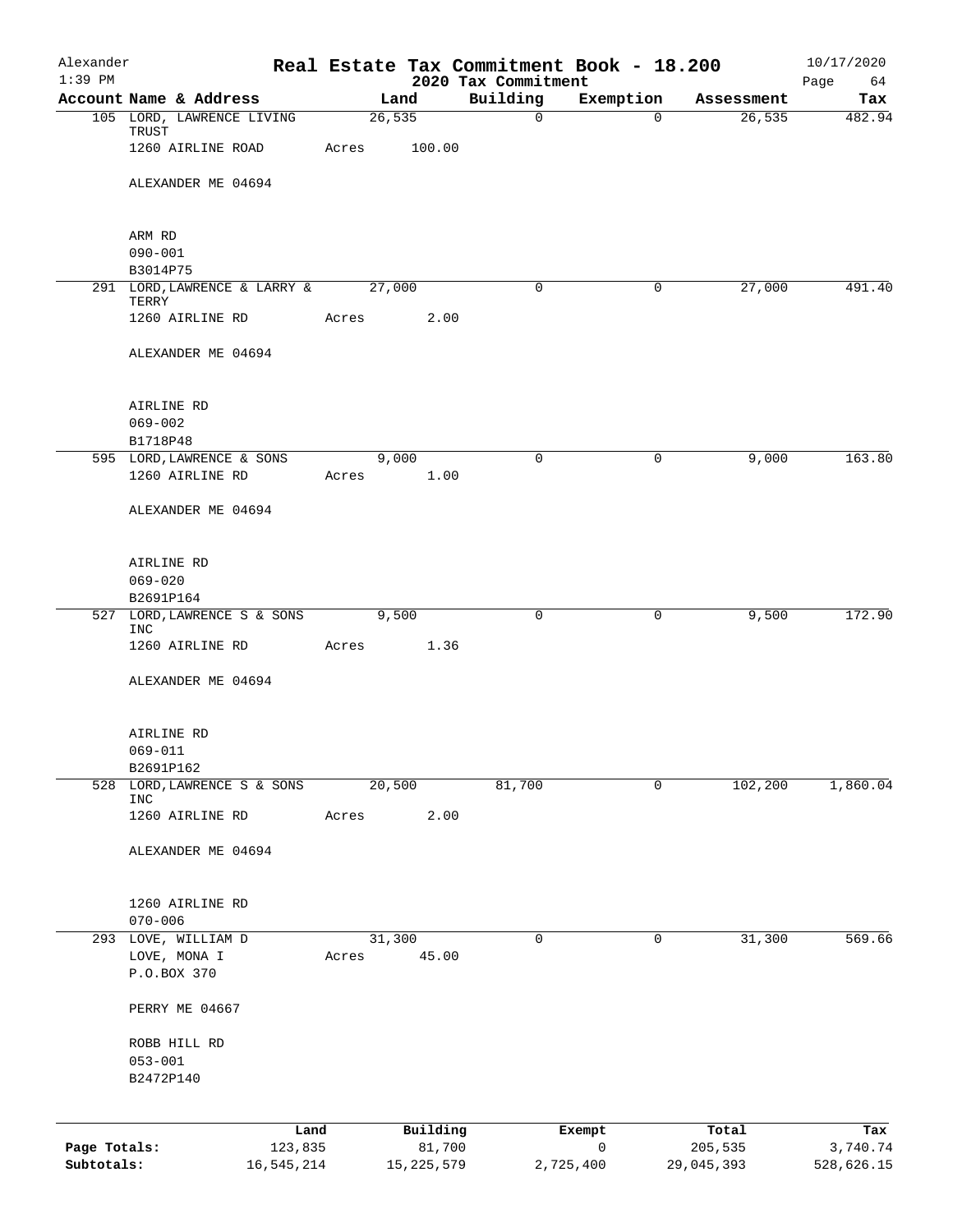| Alexander<br>$1:39$ PM |                                                              |        |               | 2020 Tax Commitment | Real Estate Tax Commitment Book - 18.200 |            | 10/17/2020<br>Page<br>65 |
|------------------------|--------------------------------------------------------------|--------|---------------|---------------------|------------------------------------------|------------|--------------------------|
|                        | Account Name & Address                                       |        | Land          | Building            | Exemption                                | Assessment | Tax                      |
|                        | 586 LOZIER, NATHAN A<br>LOZIER, RYAN E<br>11 APPLE TREE LANE | Acres  | 7,800<br>5.38 | $\mathsf{O}$        | $\mathbf 0$                              | 7,800      | 141.96                   |
|                        | BAILEYVILLE ME 04694                                         |        |               |                     |                                          |            |                          |
|                        | 802 BREAKNECK RD<br>$097 - 023$                              |        |               |                     |                                          |            |                          |
|                        | B4628P139 01/15/2020                                         |        |               |                     |                                          |            |                          |
|                        | 422 LUDINGTON, GREGORY F                                     | 69,700 |               | 95,700              | 25,000                                   | 140,400    | 2,555.28                 |
|                        | 159 ARM ROAD                                                 | Acres  | 96.00         |                     | 01 Homestead                             |            |                          |
|                        | ALEXANDER ME 04694                                           |        |               |                     |                                          |            |                          |
|                        | 159 ARM RD                                                   |        |               |                     |                                          |            |                          |
|                        | $087 - 040 + 78 - 2$                                         |        |               |                     |                                          |            |                          |
|                        | B2879P46                                                     |        |               |                     |                                          |            |                          |
|                        | 295 LYFORD, RONALD                                           | 21,300 |               | 47,500              | 25,000                                   | 43,800     | 797.16                   |
|                        | 56 DAVIS RD                                                  | Acres  | 2.50          |                     | 01 Homestead                             |            |                          |
|                        | ALEXANDER ME 04694                                           |        |               |                     |                                          |            |                          |
|                        | 56 DAVIS RD                                                  |        |               |                     |                                          |            |                          |
|                        | $077 - 004$                                                  |        |               |                     |                                          |            |                          |
|                        | B1029P103                                                    |        |               |                     |                                          |            |                          |
|                        | 76 MAENHOUT, KIRK                                            | 10,000 |               | $\mathbf 0$         | 0                                        | 10,000     | 182.00                   |
|                        | 25 SULLIVAN STREET                                           | Acres  | 20.00         |                     |                                          |            |                          |
|                        | EASTPORT ME 04631                                            |        |               |                     |                                          |            |                          |
|                        | OFF AIRLINE RD                                               |        |               |                     |                                          |            |                          |
|                        | $MS6 - 002$                                                  |        |               |                     |                                          |            |                          |
|                        | B3243P223                                                    |        |               |                     |                                          |            |                          |
|                        | 77 MAENHOUT, KIRK                                            | 18,800 |               | 34,100              | 0                                        | 52,900     | 962.78                   |
|                        | 25 SULLIVAN STREET                                           | Acres  | 20.00         |                     |                                          |            |                          |
|                        | EASTPORT ME 04631                                            |        |               |                     |                                          |            |                          |
|                        | OFF AIRLINE RD                                               |        |               |                     |                                          |            |                          |
|                        | $MS6-001$                                                    |        |               |                     |                                          |            |                          |
|                        | B3243P223                                                    |        |               |                     |                                          |            |                          |
|                        | 302 MAGOON, MICHAEL                                          |        | 9,000         | $\mathbf 0$         | 0                                        | 9,000      | 163.80                   |
|                        | MAGOON, PAM                                                  | Acres  | 1.00          |                     |                                          |            |                          |
|                        | 338 ARM ROAD                                                 |        |               |                     |                                          |            |                          |
|                        | ALEXANDER ME 04694                                           |        |               |                     |                                          |            |                          |
|                        | 330 ARM RD                                                   |        |               |                     |                                          |            |                          |
|                        | $086 - 002$                                                  |        |               |                     |                                          |            |                          |
|                        | B2367P196                                                    |        |               |                     |                                          |            |                          |
|                        |                                                              |        |               |                     |                                          |            |                          |
|                        |                                                              |        |               |                     |                                          |            |                          |

|              | Land       | Building   | Exempt    | Total      | Tax          |
|--------------|------------|------------|-----------|------------|--------------|
| Page Totals: | 136,600    | 177,300    | 50,000    | 263,900    | 4,802.98     |
| Subtotals:   | 16,681,814 | 15,402,879 | 2,775,400 | 29,309,293 | 533, 429. 13 |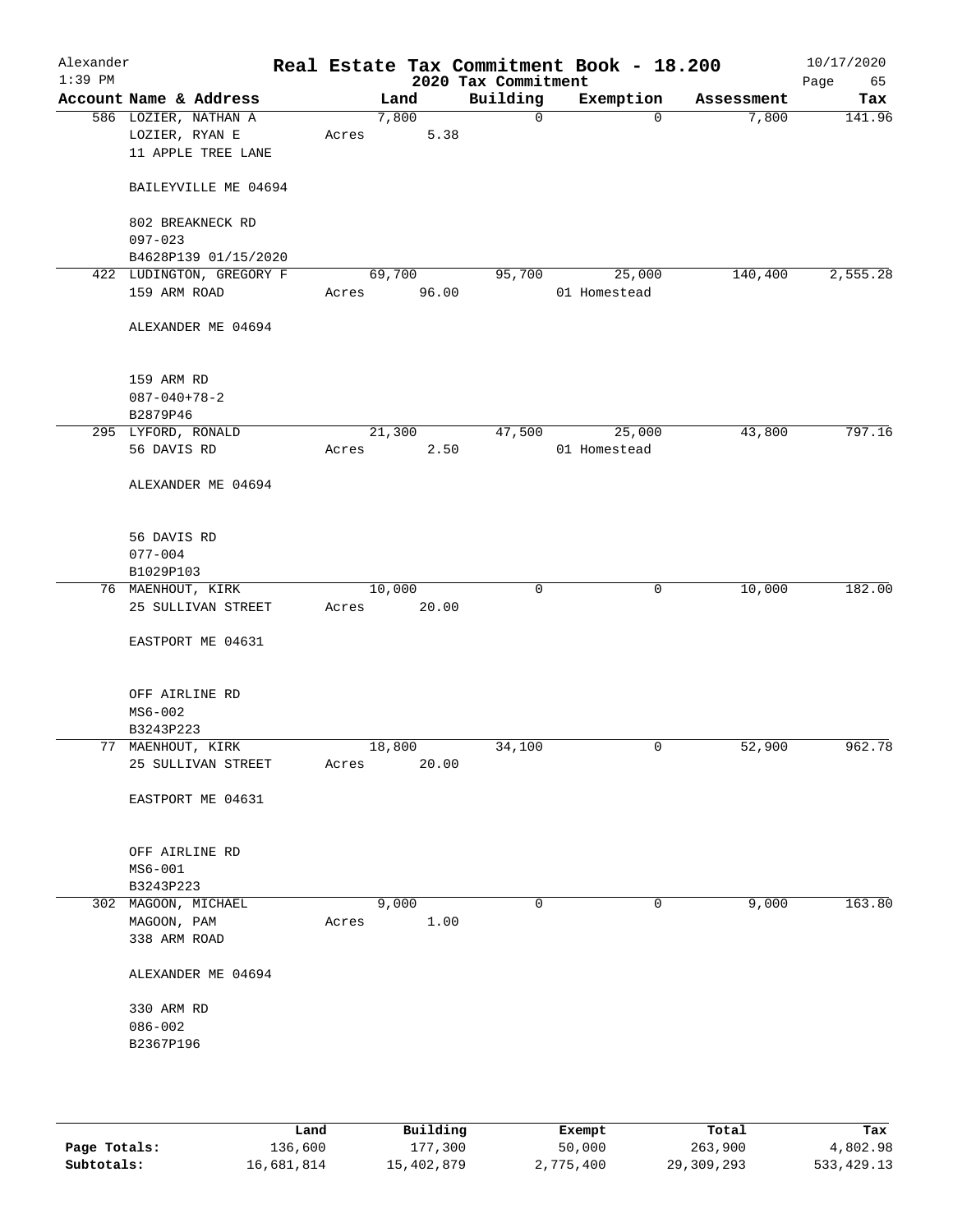| Alexander<br>$1:39$ PM |                                          |       |        |      | 2020 Tax Commitment | Real Estate Tax Commitment Book - 18.200 |            | 10/17/2020<br>Page<br>66 |
|------------------------|------------------------------------------|-------|--------|------|---------------------|------------------------------------------|------------|--------------------------|
|                        | Account Name & Address                   |       | Land   |      | Building            | Exemption                                | Assessment | Tax                      |
|                        | 303 MAGOON, MICHAEL                      |       | 19,000 |      | 65,000              | 25,000                                   | 59,000     | 1,073.80                 |
|                        | 338 ARM ROAD                             | Acres |        | 1.00 |                     | 01 Homestead                             |            |                          |
|                        | ALEXANDER ME 04694                       |       |        |      |                     |                                          |            |                          |
|                        | 338 ARM RD                               |       |        |      |                     |                                          |            |                          |
|                        | $086 - 004$                              |       |        |      |                     |                                          |            |                          |
|                        | B2046P168                                |       |        |      |                     |                                          |            |                          |
|                        | 304 MAGOON, MICHAEL R                    |       | 9,000  |      | 0                   | 0                                        | 9,000      | 163.80                   |
|                        | MAGOON, MARK                             | Acres |        | 1.00 |                     |                                          |            |                          |
|                        | 338 ARM RD                               |       |        |      |                     |                                          |            |                          |
|                        | ALEXANDER ME 04694                       |       |        |      |                     |                                          |            |                          |
|                        | 330 ARM RD                               |       |        |      |                     |                                          |            |                          |
|                        | $086 - 005$                              |       |        |      |                     |                                          |            |                          |
|                        | B1034P27                                 |       |        |      |                     |                                          |            |                          |
|                        | 675 MAHAR, MELISSA                       |       | 23,900 |      | $\mathbf 0$         | 0                                        | 23,900     | 434.98                   |
|                        | ROBINSON, JEFFREY A                      | Acres |        | 2.21 |                     |                                          |            |                          |
|                        | 112 LITTLE FALLS RD                      |       |        |      |                     |                                          |            |                          |
|                        | PEMBROKE ME 04666                        |       |        |      |                     |                                          |            |                          |
|                        | BARROWS LK                               |       |        |      |                     |                                          |            |                          |
|                        | 097-015-002                              |       |        |      |                     |                                          |            |                          |
|                        | B3823P125                                |       |        |      |                     |                                          |            |                          |
|                        | 307 MAKINAJIAN, JOSEPH                   |       | 89,400 |      | 32,500              | 0                                        | 121,900    | 2,218.58                 |
|                        | 1 SHINNECOCK AVENUE                      | Acres |        | 0.94 |                     |                                          |            |                          |
|                        |                                          |       |        |      |                     |                                          |            |                          |
|                        | MASSAPEGUA NY 11758                      |       |        |      |                     |                                          |            |                          |
|                        | 160 PINE TREE SHORE                      |       |        |      |                     |                                          |            |                          |
|                        | $006 - 010$                              |       |        |      |                     |                                          |            |                          |
|                        | B4267P314                                |       |        |      |                     |                                          |            |                          |
|                        | 195 MALDOVAN, HEIDI                      |       | 14,900 |      | 0                   | 0                                        | 14,900     | 271.18                   |
|                        | 272 WHITE RD                             | Acres |        | 2.94 |                     |                                          |            |                          |
|                        | BOWDOINHAM ME 04008                      |       |        |      |                     |                                          |            |                          |
|                        |                                          |       |        |      |                     |                                          |            |                          |
|                        | 273 DAVIS RD                             |       |        |      |                     |                                          |            |                          |
|                        | $086 - 035$                              |       |        |      |                     |                                          |            |                          |
|                        | B4367P268 06/22/2017                     |       |        |      |                     |                                          |            |                          |
|                        | 442 MALLOCH, VICTOR A<br>1406 AIRLINE RD | Acres | 19,700 | 1.48 | 18,200              | 0                                        | 37,900     | 689.78                   |
|                        |                                          |       |        |      |                     |                                          |            |                          |
|                        | ALEXANDER ME 04694                       |       |        |      |                     |                                          |            |                          |
|                        | 34 BERRY RD                              |       |        |      |                     |                                          |            |                          |
|                        | $083 - 004 - 00F$                        |       |        |      |                     |                                          |            |                          |
|                        | B2880P108                                |       |        |      |                     |                                          |            |                          |
|                        |                                          |       |        |      |                     |                                          |            |                          |
|                        |                                          |       |        |      |                     |                                          |            |                          |
|                        |                                          |       |        |      |                     |                                          |            |                          |

|              | Land       | Building   | Exempt    | Total      | Tax          |
|--------------|------------|------------|-----------|------------|--------------|
| Page Totals: | 175,900    | 115,700    | 25,000    | 266,600    | 4,852.12     |
| Subtotals:   | 16,857,714 | 15,518,579 | 2,800,400 | 29,575,893 | 538, 281, 25 |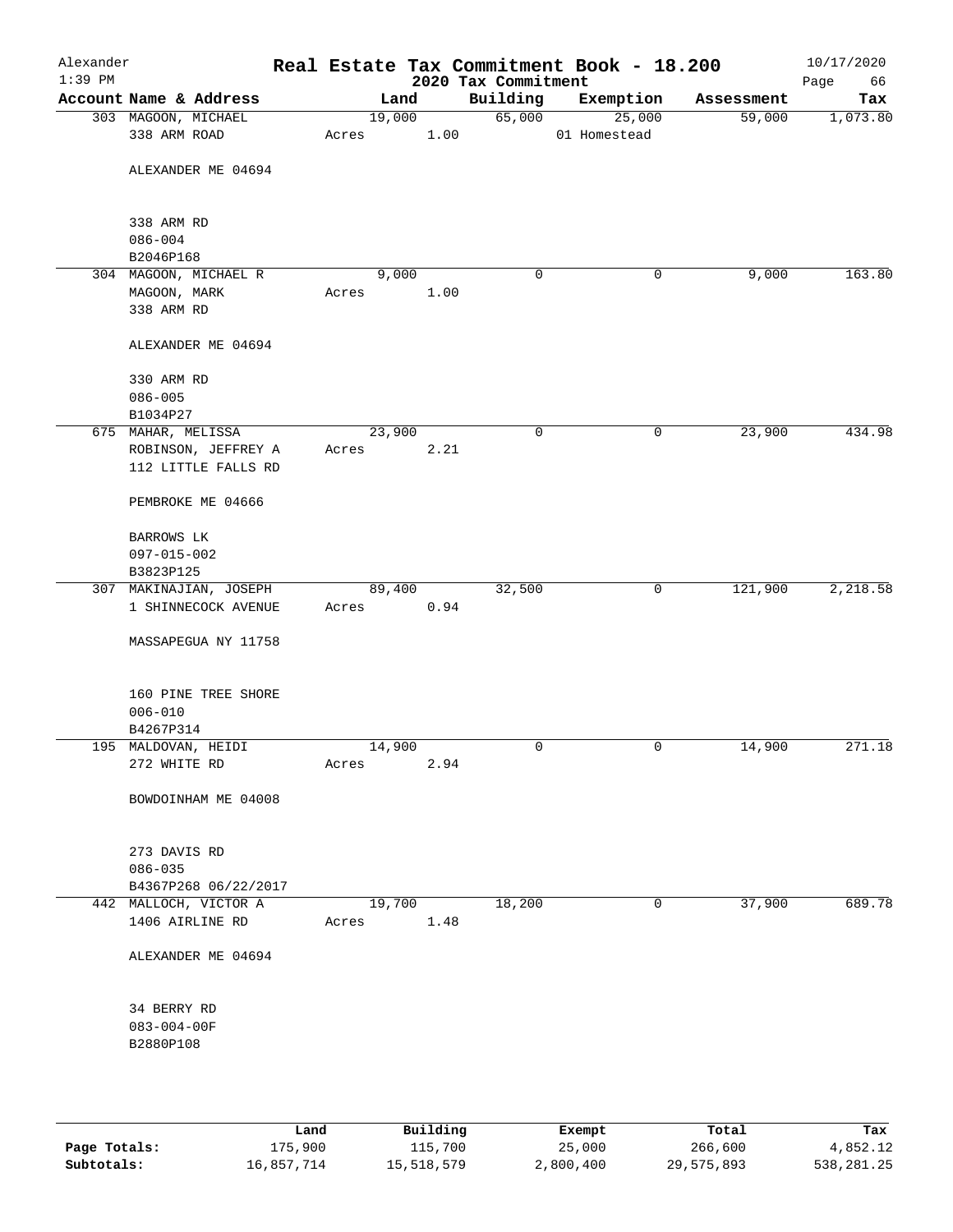| Alexander<br>$1:39$ PM |                                                       |        |                | 2020 Tax Commitment | Real Estate Tax Commitment Book - 18.200 |            | 10/17/2020<br>Page<br>67 |
|------------------------|-------------------------------------------------------|--------|----------------|---------------------|------------------------------------------|------------|--------------------------|
|                        | Account Name & Address                                |        | Land           | Building            | Exemption                                | Assessment | Tax                      |
|                        | 309 MANZA, CHRISTOPHER J<br>224 BERRY ROAD            | Acres  | 67,200<br>0.11 | 18,500              | 25,000<br>01 Homestead                   | 60,700     | 1,104.74                 |
|                        | ALEXANDER ME 04694                                    |        |                |                     |                                          |            |                          |
|                        | 224 BERRY ROAD<br>$126 - 001$<br>B4224P83             |        |                |                     |                                          |            |                          |
|                        | 310 MANZA, JOSEPH                                     |        | 40,900         | 0                   | 0                                        | 40,900     | 744.38                   |
|                        | MANZA, JANE<br>458 COOPER RD                          | Acres  | 14.92          |                     |                                          |            |                          |
|                        | ALEXANDER ME 04694                                    |        |                |                     |                                          |            |                          |
|                        | <b>BARROWS LK</b><br>$091 - 003 + 92 - 9$             |        |                |                     |                                          |            |                          |
|                        | B1331P64<br>581 MANZA, JOSEPH                         | 10,000 |                | 0                   | 0                                        | 10,000     | 182.00                   |
|                        | MANZA, JANE<br>458 COOPER RD                          | Acres  | 3.46           |                     |                                          |            |                          |
|                        | ALEXANDER ME 04694                                    |        |                |                     |                                          |            |                          |
|                        | BARROWS LK<br>$092 - 029$                             |        |                |                     |                                          |            |                          |
|                        | B2235P192                                             |        |                |                     |                                          |            |                          |
|                        | 147 MANZA, JOSEPH S<br>MANZA, JANE L<br>446 COOPER RD | Acres  | 1,000<br>1.00  | $\mathbf 0$         | 0                                        | 1,000      | 18.20                    |
|                        | ALEXANDER ME 04694                                    |        |                |                     |                                          |            |                          |
|                        | COOPER RD                                             |        |                |                     |                                          |            |                          |
|                        | $094 - 009$                                           |        |                |                     |                                          |            |                          |
|                        | B4224P85                                              |        |                |                     |                                          |            |                          |
|                        | 711 MANZA, JOSEPH S                                   | 56,200 |                | 193,300             | 25,000                                   | 224,500    | 4,085.90                 |
|                        | MANZA, JANE L<br>446 COOPER RD                        | Acres  | 10.20          |                     | 01 Homestead                             |            |                          |
|                        | ALEXANDER ME 04694                                    |        |                |                     |                                          |            |                          |
|                        | 446 COOPER ROAD                                       |        |                |                     |                                          |            |                          |
|                        | $094 - 01A$                                           |        |                |                     |                                          |            |                          |
|                        | 622 MARSANSKIS, DAVID C                               |        | 82,300         | 2,200               | 0                                        | 84,500     | 1,537.90                 |
|                        | MARSANSKIS, SARAH R<br>530 NORTH ST                   | Acres  | 1.71           |                     |                                          |            |                          |
|                        | CALAIS ME 04619                                       |        |                |                     |                                          |            |                          |
|                        | 141 MEDDYBEMPS SHORE<br>$128 - 006$<br>B2674P51       |        |                |                     |                                          |            |                          |
|                        |                                                       |        |                |                     |                                          |            |                          |

|              | Land       | Building   | Exempt    | Total      | Tax         |  |
|--------------|------------|------------|-----------|------------|-------------|--|
| Page Totals: | 257,600    | 214,000    | 50,000    | 421,600    | 7,673.12    |  |
| Subtotals:   | 17,115,314 | 15,732,579 | 2,850,400 | 29,997,493 | 545, 954.37 |  |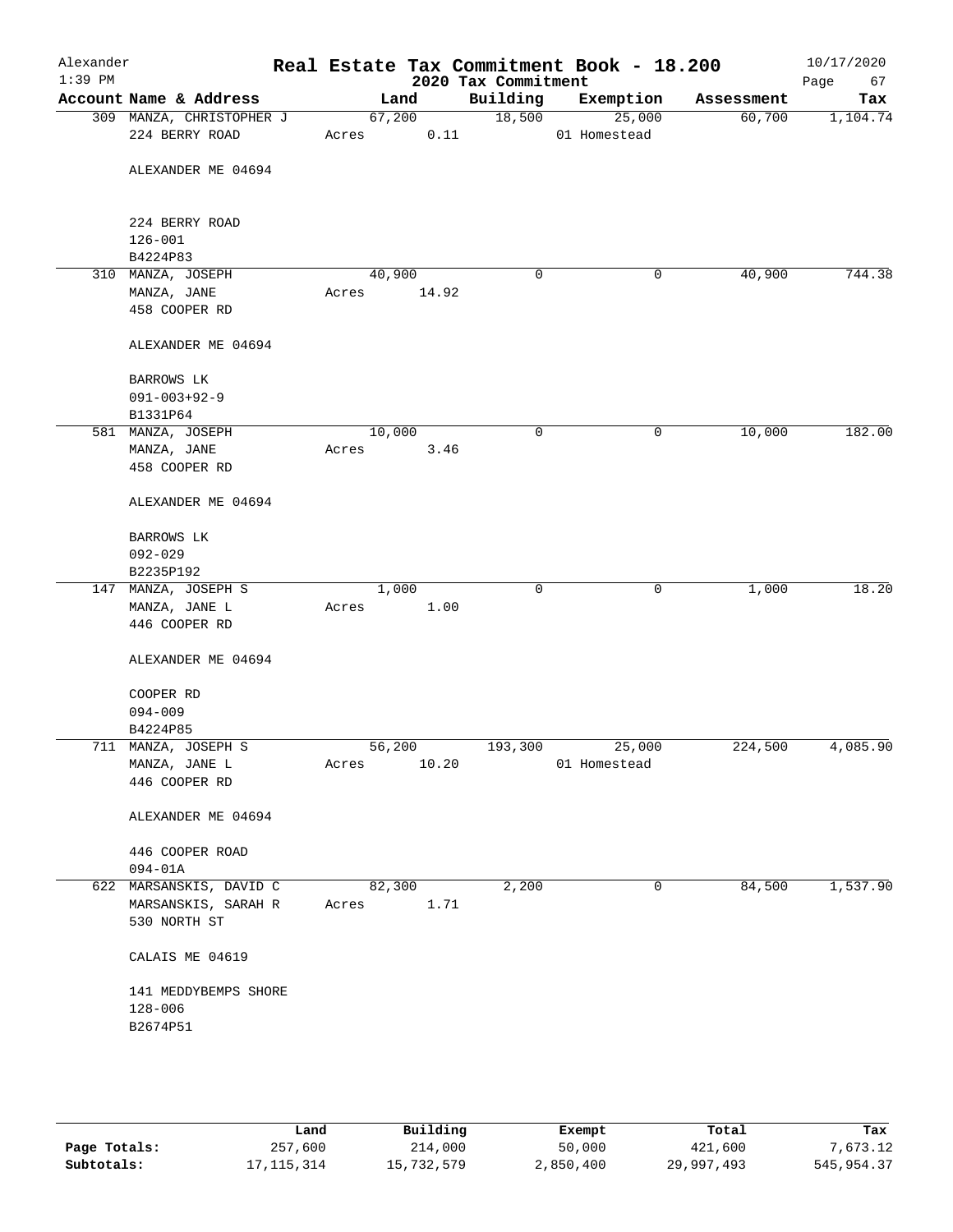| Alexander<br>$1:39$ PM |                                                                 |                 |      | 2020 Tax Commitment | Real Estate Tax Commitment Book - 18.200 |            | 10/17/2020<br>Page<br>68 |
|------------------------|-----------------------------------------------------------------|-----------------|------|---------------------|------------------------------------------|------------|--------------------------|
|                        | Account Name & Address                                          | Land            |      | Building            | Exemption                                | Assessment | Tax                      |
|                        | 311 MARSHALL, DENNIS<br>MARSHALL, JEANINE<br>89 BOARDMAN STREET | 61,100<br>Acres | 0.46 | 26,700              | 0                                        | 87,800     | 1,597.96                 |
|                        | CALAIS ME 04619                                                 |                 |      |                     |                                          |            |                          |
|                        | 66 SOUTH SHORE ROAD<br>$092 - 021$                              |                 |      |                     |                                          |            |                          |
|                        | B1236P246                                                       |                 |      |                     |                                          |            |                          |
|                        | 26 MARSHALL, DENNIS, H.                                         | 55,300          |      | 0                   | 0                                        | 55,300     | 1,006.46                 |
|                        | MARSHALL, JEANNINE, A.<br>89 BOARDMAN ST.                       | Acres           | 0.53 |                     |                                          |            |                          |
|                        | CALAIS ME 04619                                                 |                 |      |                     |                                          |            |                          |
|                        | SOUTH SHORE ROAD<br>$092 - 022$<br>B3867P271                    |                 |      |                     |                                          |            |                          |
|                        | 584 MARTELL O'NEIL, ROBIN                                       | 80,400          |      | 0                   | 0                                        | 80,400     | 1,463.28                 |
|                        | 2248 HONEY HILL CIRCLE                                          | Acres           | 2.84 |                     |                                          |            |                          |
|                        | RIDGELAND SC 29936                                              |                 |      |                     |                                          |            |                          |
|                        | CHASE BROOK DRIVE                                               |                 |      |                     |                                          |            |                          |
|                        | $128 - 036$                                                     |                 |      |                     |                                          |            |                          |
|                        | B4135P169                                                       |                 |      |                     |                                          |            |                          |
|                        | 637 MARTELL, LEONARD JR<br>130 DEACON WILLEY ROAD               | 44,000<br>Acres | 9.05 | 0                   | $\mathbf 0$                              | 44,000     | 800.80                   |
|                        | CAMPTON NH 03223                                                |                 |      |                     |                                          |            |                          |
|                        | CHASE BROOK DRIVE<br>128-033 & 034                              |                 |      |                     |                                          |            |                          |
|                        | B4570P142 07/11/2019                                            |                 |      |                     |                                          |            |                          |
|                        | 617 MARTELL, LEONARD TRUSTEE<br>200 CHASE BROOK ROAD            | 80,000<br>Acres | 1.13 | 82,200              | 25,000<br>01 Homestead                   | 137,200    | 2,497.04                 |
|                        | ALEXANDER ME 04694                                              |                 |      |                     |                                          |            |                          |
|                        | 200 CHASE BROOK DRIVE<br>$128 - 037$                            |                 |      |                     |                                          |            |                          |
|                        | B3590P236                                                       |                 |      |                     |                                          |            |                          |
|                        | 549 MAXWELL, FRANKLIN H<br>48 CHASE BROOK DR                    | 83,400<br>Acres | 1.11 | 58,600              | 25,000<br>01 Homestead                   | 117,000    | 2,129.40                 |
|                        | ALEXANDER ME 04694                                              |                 |      |                     |                                          |            |                          |
|                        | 48 CHASE BROOK DRIVE<br>128-011<br>B2384P329                    |                 |      |                     |                                          |            |                          |
|                        |                                                                 |                 |      |                     |                                          |            |                          |

|              | Land       | Building   | Exempt    | Total      | Tax        |
|--------------|------------|------------|-----------|------------|------------|
| Page Totals: | 404,200    | 167,500    | 50,000    | 521,700    | 9,494.94   |
| Subtotals:   | 17,519,514 | 15,900,079 | 2,900,400 | 30,519,193 | 555,449.31 |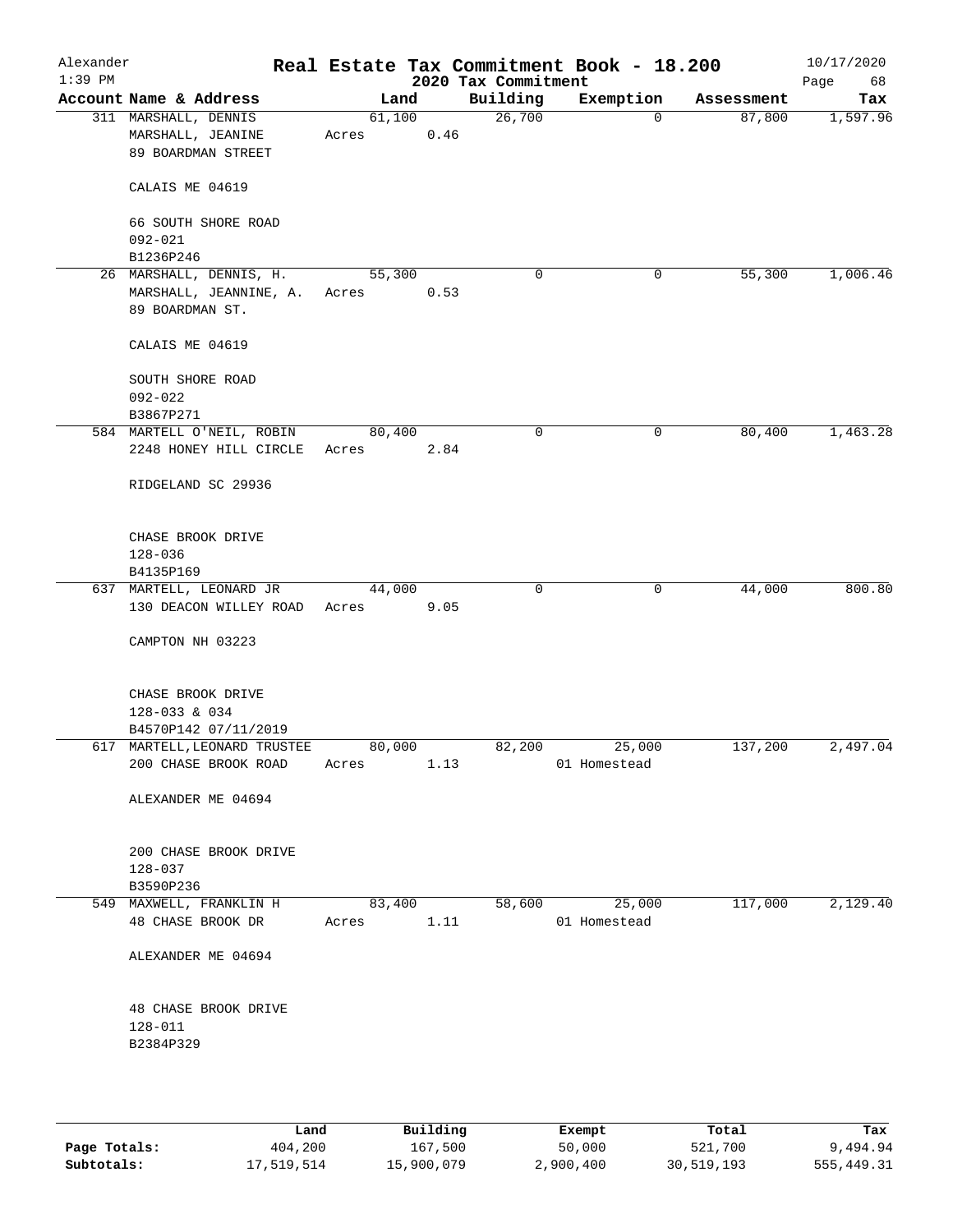| Alexander<br>$1:39$ PM |                         |        |      | 2020 Tax Commitment | Real Estate Tax Commitment Book - 18.200 |            | 10/17/2020<br>Page<br>69 |
|------------------------|-------------------------|--------|------|---------------------|------------------------------------------|------------|--------------------------|
|                        | Account Name & Address  | Land   |      | Building            | Exemption                                | Assessment | Tax                      |
|                        | 314 MAXWELL, JAMES      | 62,400 |      | 60,400              | $\Omega$                                 | 122,800    | 2,234.96                 |
|                        | MAXWELL, LORNA          | Acres  | 0.69 |                     |                                          |            |                          |
|                        | 147 KING STREET         |        |      |                     |                                          |            |                          |
|                        |                         |        |      |                     |                                          |            |                          |
|                        | ST STEPHENS NB E3L 2C7  |        |      |                     |                                          |            |                          |
|                        |                         |        |      |                     |                                          |            |                          |
|                        | 25 DWELLEYS LAKE ROAD   |        |      |                     |                                          |            |                          |
|                        | $098 - 004 + 4A$        |        |      |                     |                                          |            |                          |
|                        | B1167P24                |        |      |                     |                                          |            |                          |
|                        | 704 MAXWELL, JAMES      | 56,000 |      | 15,000              | 0                                        | 71,000     | 1,292.20                 |
|                        | MAXWELL, LORNA          | Acres  | 0.60 |                     |                                          |            |                          |
|                        | 147 KING STREET         |        |      |                     |                                          |            |                          |
|                        |                         |        |      |                     |                                          |            |                          |
|                        | ST STEPHENS NB E3L 2C7  |        |      |                     |                                          |            |                          |
|                        | 23 DWELLEYS LAKE ROAD   |        |      |                     |                                          |            |                          |
|                        | $98 - 15A$              |        |      |                     |                                          |            |                          |
|                        | 357 MAXWELL, WENDY M    | 22,500 |      | 37,000              | 0                                        | 59,500     | 1,082.90                 |
|                        | 240 DAVIS RD            | Acres  | 3.30 |                     |                                          |            |                          |
|                        |                         |        |      |                     |                                          |            |                          |
|                        | ALEXANDER ME 04694      |        |      |                     |                                          |            |                          |
|                        |                         |        |      |                     |                                          |            |                          |
|                        |                         |        |      |                     |                                          |            |                          |
|                        | 4 DAVIS RD              |        |      |                     |                                          |            |                          |
|                        | $065 - 007$             |        |      |                     |                                          |            |                          |
|                        | B2933P245               |        |      |                     |                                          |            |                          |
|                        | 316 MCARTHUR, BARBARA   | 28,000 |      | 33,100              | 31,000                                   | 30,100     | 547.82                   |
|                        | 589 COOPER RD           | Acres  | 9.00 |                     | 02 Veteran                               |            |                          |
|                        |                         |        |      |                     | 01 Homestead                             |            |                          |
|                        | ALEXANDER ME 04694      |        |      |                     |                                          |            |                          |
|                        |                         |        |      |                     |                                          |            |                          |
|                        |                         |        |      |                     |                                          |            |                          |
|                        | 589 COOPER RD           |        |      |                     |                                          |            |                          |
|                        | $101 - 002$             |        |      |                     |                                          |            |                          |
|                        | 315 MCARTHUR, BENJAMIN  | 23,500 |      | 49,100              | 25,000                                   | 47,600     | 866.32                   |
|                        | MCARTHUR, LINDA         | Acres  | 4.00 |                     | 01 Homestead                             |            |                          |
|                        | 95 MCARTHUR RD          |        |      |                     |                                          |            |                          |
|                        | ALEXANDER ME 04694      |        |      |                     |                                          |            |                          |
|                        |                         |        |      |                     |                                          |            |                          |
|                        | 95 MCARTHUR RD          |        |      |                     |                                          |            |                          |
|                        | $058 - 004$             |        |      |                     |                                          |            |                          |
|                        | B1031P136               |        |      |                     |                                          |            |                          |
|                        | 298 MCARTHUR, CONSTANCE | 11,400 |      | 0                   | 0                                        | 11,400     | 207.48                   |
|                        | MCARTHUR, BENJAMIN M    | Acres  | 2.63 |                     |                                          |            |                          |
|                        | 95 MCARTHUR RD          |        |      |                     |                                          |            |                          |
|                        |                         |        |      |                     |                                          |            |                          |
|                        | ALEXANDER ME 04694      |        |      |                     |                                          |            |                          |
|                        |                         |        |      |                     |                                          |            |                          |
|                        | 95 MCARTHUR RD          |        |      |                     |                                          |            |                          |
|                        | $058 - 002$             |        |      |                     |                                          |            |                          |
|                        | B2265P226               |        |      |                     |                                          |            |                          |
|                        |                         |        |      |                     |                                          |            |                          |
|                        |                         |        |      |                     |                                          |            |                          |
|                        |                         |        |      |                     |                                          |            |                          |

|              | Land       | Building   | Exempt    | Total      | Tax        |
|--------------|------------|------------|-----------|------------|------------|
| Page Totals: | 203,800    | 194,600    | 56,000    | 342,400    | 6,231.68   |
| Subtotals:   | 17,723,314 | 16,094,679 | 2,956,400 | 30,861,593 | 561,680.99 |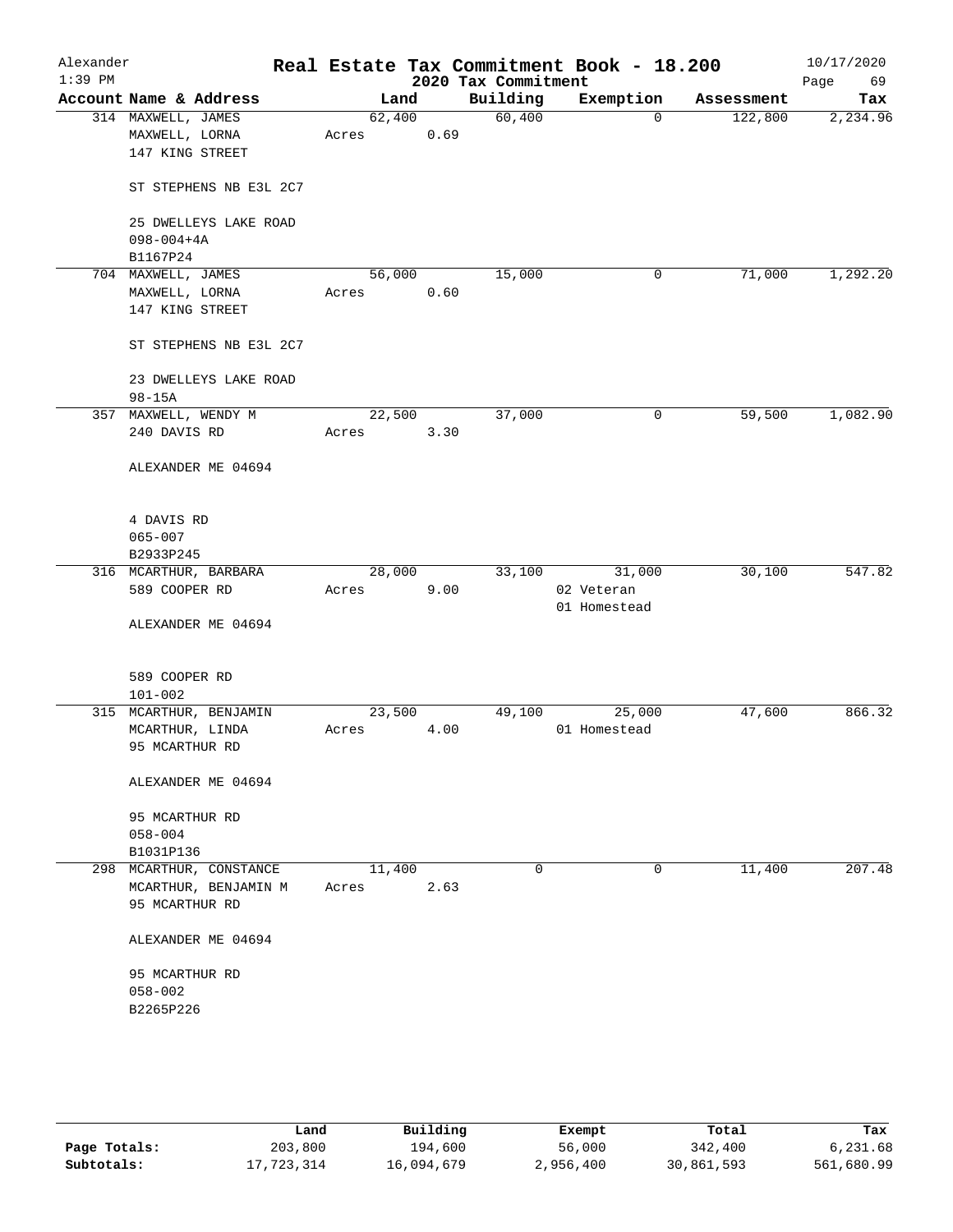| Alexander<br>$1:39$ PM |                                        |       |                  | 2020 Tax Commitment | Real Estate Tax Commitment Book - 18.200 |            | 10/17/2020<br>Page<br>70 |
|------------------------|----------------------------------------|-------|------------------|---------------------|------------------------------------------|------------|--------------------------|
|                        | Account Name & Address                 |       | Land             | Building            | Exemption                                | Assessment | Tax                      |
|                        | 16 MCARTHUR, PHILIP                    |       | 14,400           | 22,100              | 25,000                                   | 11,500     | 209.30                   |
|                        | 593 COOPER RD                          | Acres | 0.86             |                     | 01 Homestead                             |            |                          |
|                        | ALEXANDER ME 04694                     |       |                  |                     |                                          |            |                          |
|                        | 593 COOPER RD<br>$101 - 011$           |       |                  |                     |                                          |            |                          |
|                        | B4169P63                               |       |                  |                     |                                          |            |                          |
|                        | 366 MCARTHUR, ROBERT                   |       | 12,500           | 2,400               | 0                                        | 14,900     | 271.18                   |
|                        | 25 MCARTHUR ROAD                       | Acres | 1.00             |                     |                                          |            |                          |
|                        | ALEXANDER ME 04694                     |       |                  |                     |                                          |            |                          |
|                        | 25 MCARTHUR RD                         |       |                  |                     |                                          |            |                          |
|                        | $069 - 003$                            |       |                  |                     |                                          |            |                          |
|                        | B2109P337                              |       |                  |                     |                                          |            |                          |
|                        | 319 MCCLAIN, HAROLD<br>P.O.BOX 751     | Acres | 56,800<br>100.00 | $\mathbf 0$         | 0                                        | 56,800     | 1,033.76                 |
|                        |                                        |       |                  |                     |                                          |            |                          |
|                        | LIVINGSTON MANOR NY<br>12758 0751      |       |                  |                     |                                          |            |                          |
|                        | SO. PRINCETON RD<br>$045 - 002$        |       |                  |                     |                                          |            |                          |
|                        | B753P17                                |       |                  |                     |                                          |            |                          |
|                        | 323 MCCURDY, LEE F                     |       | 18,300           | $\mathbf 0$         | $\mathsf{O}$                             | 18,300     | 333.06                   |
|                        | 30 GOODWIN ACRES                       | Acres | 0.24             |                     |                                          |            |                          |
|                        | DAYTON ME 04005                        |       |                  |                     |                                          |            |                          |
|                        | PLEASANT LK                            |       |                  |                     |                                          |            |                          |
|                        | $086 - 022$                            |       |                  |                     |                                          |            |                          |
|                        | B4054P51                               |       |                  |                     |                                          |            |                          |
|                        | 324 MCCURDY, LEE F<br>30 GOODWIN ACRES | Acres | 15,500<br>12.80  | 18,700              | 0                                        | 34,200     | 622.44                   |
|                        | DAYTON ME 04005                        |       |                  |                     |                                          |            |                          |
|                        | 197 DAVIS RD                           |       |                  |                     |                                          |            |                          |
|                        | $086 - 012$                            |       |                  |                     |                                          |            |                          |
|                        | B4054P51                               |       |                  |                     |                                          |            |                          |
|                        | 325 MCDONOUGH, KELLY                   |       | 38,500           | 53,600              | 25,000                                   | 67,100     | 1,221.22                 |
|                        | MCDONOUGH, BRENDA<br>669 COOPER RD     | Acres | 24.50            |                     | 01 Homestead                             |            |                          |
|                        | ALEXANDER ME 04694                     |       |                  |                     |                                          |            |                          |
|                        | 669 COOPER RD                          |       |                  |                     |                                          |            |                          |
|                        | $101 - 008$                            |       |                  |                     |                                          |            |                          |
|                        | B1811P12                               |       |                  |                     |                                          |            |                          |
|                        |                                        |       |                  |                     |                                          |            |                          |
|                        |                                        |       |                  |                     |                                          |            |                          |
|                        |                                        |       |                  |                     |                                          |            |                          |

|              | Land       | Building   | Exempt    | Total      | Tax        |
|--------------|------------|------------|-----------|------------|------------|
| Page Totals: | 156,000    | 96,800     | 50,000    | 202,800    | 3,690.96   |
| Subtotals:   | 17,879,314 | 16,191,479 | 3,006,400 | 31,064,393 | 565,371.95 |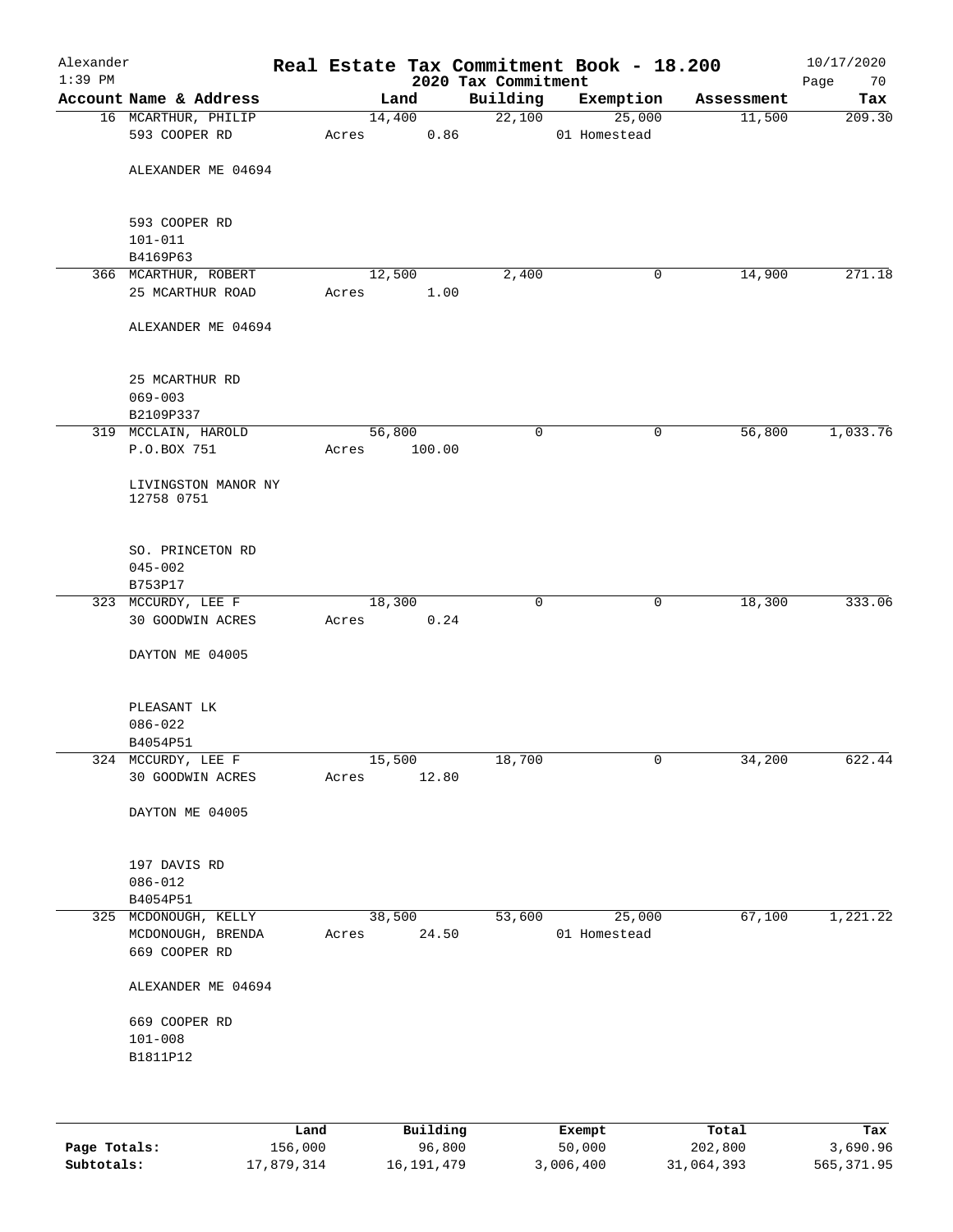| Alexander<br>$1:39$ PM |                                              |              |       |        |            |                                 | Real Estate Tax Commitment Book - 18.200 |            | 10/17/2020        |
|------------------------|----------------------------------------------|--------------|-------|--------|------------|---------------------------------|------------------------------------------|------------|-------------------|
|                        | Account Name & Address                       |              |       | Land   |            | 2020 Tax Commitment<br>Building | Exemption                                | Assessment | Page<br>71<br>Tax |
|                        | 139 MCDONOUGH, KELLY                         |              |       | 3,000  |            | 0                               | $\mathbf 0$                              | 3,000      | 54.60             |
|                        | 669 COOPER RD                                |              | Acres |        | 6.06       |                                 |                                          |            |                   |
|                        | ALEXANDER ME 04694                           |              |       |        |            |                                 |                                          |            |                   |
|                        | 641 COOPER RD                                |              |       |        |            |                                 |                                          |            |                   |
|                        | $101 - 007$<br>B3199P256                     |              |       |        |            |                                 |                                          |            |                   |
|                        | 318 MCDONOUGH, KELLY L                       |              |       | 23,000 |            | 36,800                          | 0                                        | 59,800     | 1,088.36          |
|                        | 669 COOPER RD                                |              | Acres |        | 2.50       |                                 |                                          |            |                   |
|                        | ALEXANDER ME 04694                           |              |       |        |            |                                 |                                          |            |                   |
|                        | 317 DAVIS RD                                 |              |       |        |            |                                 |                                          |            |                   |
|                        | $092 - 015 - 00A$                            |              |       |        |            |                                 |                                          |            |                   |
|                        | B4232P130<br>611 MCGINLEY, STEPHEN           |              |       | 84,900 |            | 134,400                         | 25,000                                   | 194,300    | 3,536.26          |
|                        | MCGINLEY, JUDY                               |              | Acres |        | 1.48       |                                 | 01 Homestead                             |            |                   |
|                        | 76 CHASE BROOK DR                            |              |       |        |            |                                 |                                          |            |                   |
|                        | ALEXANDER ME 04694                           |              |       |        |            |                                 |                                          |            |                   |
|                        | 76 CHASE BROOK DRIVE                         |              |       |        |            |                                 |                                          |            |                   |
|                        | $128 - 014$                                  |              |       |        |            |                                 |                                          |            |                   |
|                        | B2604P7                                      |              |       |        |            |                                 |                                          |            |                   |
|                        | 342 MCGOULDRICK, CHAD EVAN                   |              |       | 58,300 |            | 73,100                          | 0                                        | 131,400    | 2,391.48          |
|                        | MCGOULDRICK, CAROL ANN<br>85 BARING RD       |              | Acres |        | 0.33       |                                 |                                          |            |                   |
|                        | BARING ME 04694                              |              |       |        |            |                                 |                                          |            |                   |
|                        | 49 NODDIN ROAD                               |              |       |        |            |                                 |                                          |            |                   |
|                        | $087 - 021$<br>B3613P77                      |              |       |        |            |                                 |                                          |            |                   |
|                        | 332 MCLAUGHLIN, BLAINE GALEN                 |              |       | 19,800 |            | 1,000                           | 0                                        | 20,800     | 378.56            |
|                        | JR & KIPP<br>MCLAUGHLIN, ANGIE M &           |              | Acres |        | 1.50       |                                 |                                          |            |                   |
|                        | ASHLEY L<br>C/O ANGIE KIPP                   |              |       |        |            |                                 |                                          |            |                   |
|                        | 4271 123RD TRAIL N                           |              |       |        |            |                                 |                                          |            |                   |
|                        | ROYAL PALM BEACH FL                          |              |       |        |            |                                 |                                          |            |                   |
|                        | 33411                                        |              |       |        |            |                                 |                                          |            |                   |
|                        | 191 DAVIS RD                                 |              |       |        |            |                                 |                                          |            |                   |
|                        | $086 - 011$                                  |              |       |        |            |                                 |                                          |            |                   |
|                        | B3621P12                                     |              |       |        |            |                                 |                                          |            |                   |
| 380                    | MCLAUGHLIN, CHARLES B &<br>LOUISE M, TRUSTEE |              |       | 93,400 |            | 19,900                          | 0                                        | 113,300    | 2,062.06          |
|                        | 17 LANDVIEW DR                               |              | Acres |        | 0.92       |                                 |                                          |            |                   |
|                        | DIX HILLS NY 11746 5845                      |              |       |        |            |                                 |                                          |            |                   |
|                        | 269 POKEY ROAD                               |              |       |        |            |                                 |                                          |            |                   |
|                        | $019 - 003$<br>B3060P286                     |              |       |        |            |                                 |                                          |            |                   |
|                        |                                              | Land         |       |        | Building   |                                 | Exempt                                   | Total      | Tax               |
| Page Totals:           |                                              | 282,400      |       |        | 265,200    |                                 | 25,000                                   | 522,600    | 9,511.32          |
| Subtotals:             |                                              | 18, 161, 714 |       |        | 16,456,679 |                                 | 3,031,400                                | 31,586,993 | 574,883.27        |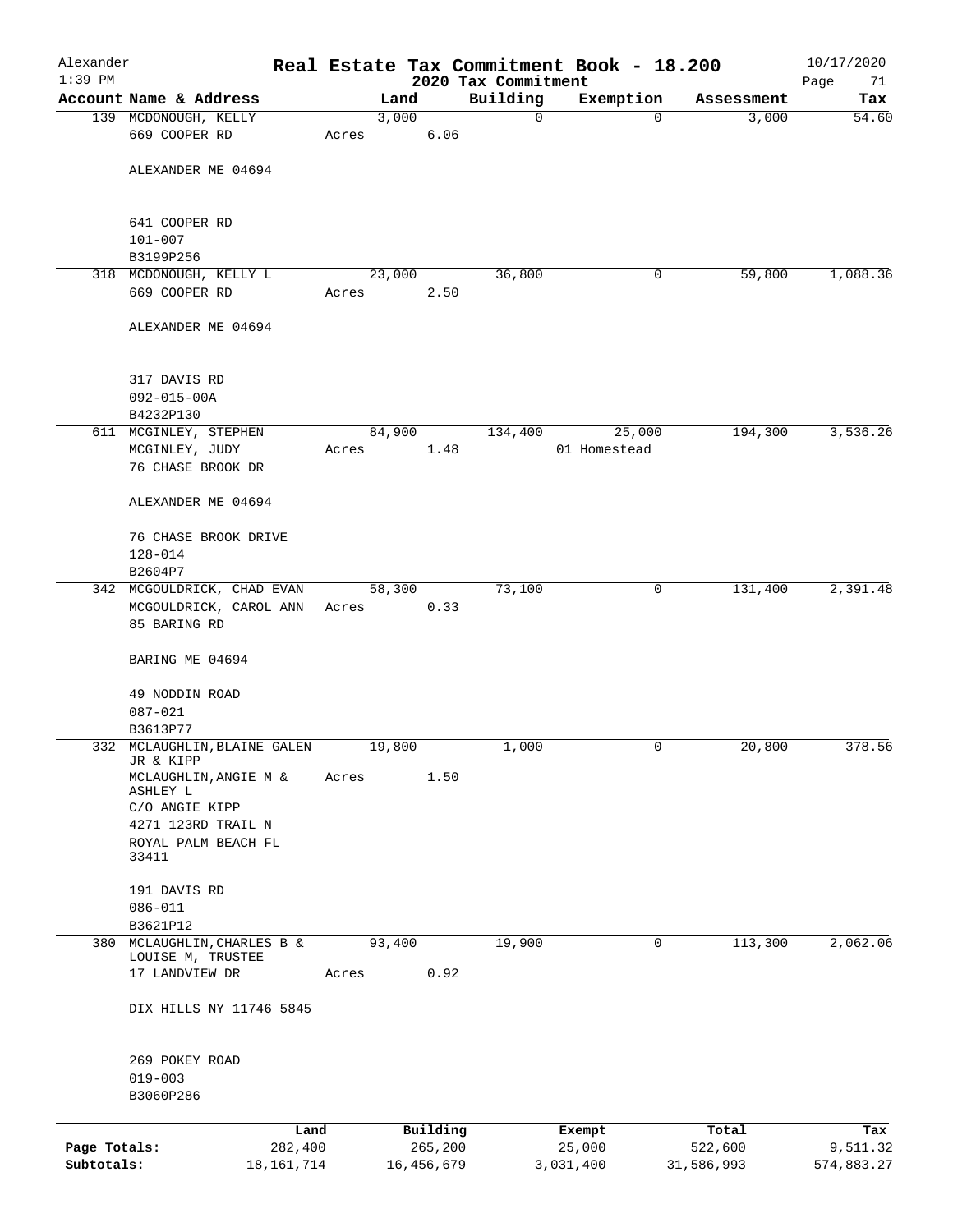| Alexander<br>$1:39$ PM |                              |                                                 |       |        |       | Real Estate Tax Commitment Book - 18.200<br>2020 Tax Commitment |              |             |            | 10/17/2020<br>Page<br>72 |
|------------------------|------------------------------|-------------------------------------------------|-------|--------|-------|-----------------------------------------------------------------|--------------|-------------|------------|--------------------------|
|                        |                              | Account Name & Address                          |       | Land   |       | Building                                                        | Exemption    |             | Assessment | Tax                      |
|                        | FAMILY                       | 340 MCLEAN, MARY (AS<br>TRUSTEE OF THE MONAGHAN |       | 54,300 |       | 28,800                                                          |              | $\mathbf 0$ | 83,100     | 1,512.42                 |
|                        |                              | TRUST DATED 04/05/2012                          | Acres |        | 0.23  |                                                                 |              |             |            |                          |
|                        | 15 CLEVELAND ST              |                                                 |       |        |       |                                                                 |              |             |            |                          |
|                        | CALAIS ME 04619              |                                                 |       |        |       |                                                                 |              |             |            |                          |
|                        | 13 PLEASANT LK               |                                                 |       |        |       |                                                                 |              |             |            |                          |
|                        | $094 - 032$                  |                                                 |       |        |       |                                                                 |              |             |            |                          |
|                        | B3835P69                     |                                                 |       |        |       |                                                                 |              |             |            |                          |
|                        | 333 MCLELLAN, ALLAN          | MCLELLAN, BARBARA                               | Acres | 25,100 | 3.78  | 111,300                                                         | 01 Homestead | 25,000      | 111,400    | 2,027.48                 |
|                        |                              | 189 PINE TREE SHORES                            |       |        |       |                                                                 |              |             |            |                          |
|                        |                              | ALEXANDER ME 04694                              |       |        |       |                                                                 |              |             |            |                          |
|                        | $007 - 003$                  | 189 PINE TREE SHORE                             |       |        |       |                                                                 |              |             |            |                          |
|                        | B1761P296                    |                                                 |       |        |       |                                                                 |              |             |            |                          |
|                        |                              | 43 MCLELLAN, DUANE D                            |       | 15,000 |       | 1,500                                                           |              | 0           | 16,500     | 300.30                   |
|                        | GREEN, LAURIE<br>39 FRONT ST |                                                 | Acres |        | 0.10  |                                                                 |              |             |            |                          |
|                        |                              | BARING PLT ME 04694                             |       |        |       |                                                                 |              |             |            |                          |
|                        |                              | 200 PINE TREE SHORE                             |       |        |       |                                                                 |              |             |            |                          |
|                        | $006 - 015$                  |                                                 |       |        |       |                                                                 |              |             |            |                          |
|                        | B4353P242                    |                                                 |       |        |       |                                                                 |              |             |            |                          |
|                        | <b>BERRY</b>                 | 31 MCPHAIL, BRENDA FROST                        |       | 23,000 |       | 10,200                                                          |              | 25,000      | 8,200      | 149.24                   |
|                        | 158 ARM RD                   |                                                 | Acres |        | 5.00  |                                                                 | 01 Homestead |             |            |                          |
|                        |                              | ALEXANDER ME 04694                              |       |        |       |                                                                 |              |             |            |                          |
|                        | 158 ARM RD                   |                                                 |       |        |       |                                                                 |              |             |            |                          |
|                        | $087 - 038$                  |                                                 |       |        |       |                                                                 |              |             |            |                          |
|                        | B1001P7                      | 32 MCPHAIL, BRENDA FROST                        |       | 35,800 |       | $\Omega$                                                        |              | 0           | 35,800     | 651.56                   |
|                        | <b>BERRY</b>                 |                                                 |       |        |       |                                                                 |              |             |            |                          |
|                        | 158 ARM RD                   |                                                 | Acres |        | 55.00 |                                                                 |              |             |            |                          |
|                        |                              | ALEXANDER ME 04694                              |       |        |       |                                                                 |              |             |            |                          |
|                        |                              |                                                 |       |        |       |                                                                 |              |             |            |                          |
|                        | $101 - 001$<br>B1626P216     |                                                 |       |        |       |                                                                 |              |             |            |                          |
|                        |                              | 166 MCPHAIL, BRENDA FROST                       |       | 61,800 |       | $\mathbf 0$                                                     |              | $\mathbf 0$ | 61,800     | 1,124.76                 |
|                        | BERRY                        |                                                 |       |        |       |                                                                 |              |             |            |                          |
|                        | 158 ARM RD                   |                                                 | Acres | 120.00 |       |                                                                 |              |             |            |                          |
|                        |                              | ALEXANDER ME 04694                              |       |        |       |                                                                 |              |             |            |                          |
|                        |                              |                                                 |       |        |       |                                                                 |              |             |            |                          |
|                        | $011 - 001$                  |                                                 |       |        |       |                                                                 |              |             |            |                          |

|              | Land       | Building   | Exempt    | Total      | Tax        |
|--------------|------------|------------|-----------|------------|------------|
| Page Totals: | 215,000    | 151,800    | 50,000    | 316,800    | 5,765.76   |
| Subtotals:   | 18,376,714 | 16,608,479 | 3,081,400 | 31,903,793 | 580,649.03 |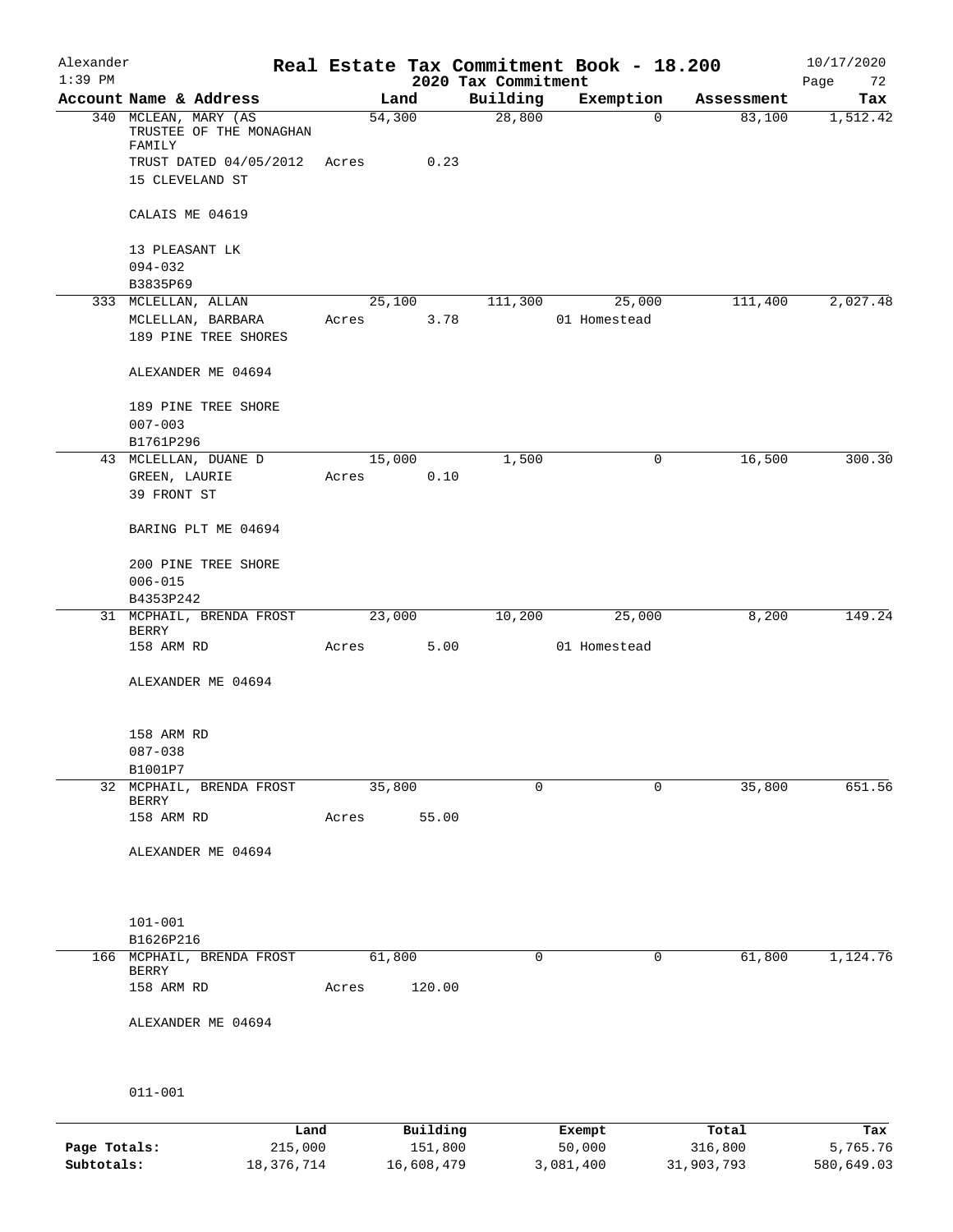| Alexander<br>$1:39$ PM |                                                 |        |          | 2020 Tax Commitment | Real Estate Tax Commitment Book - 18.200 |            | 10/17/2020<br>Page<br>73 |
|------------------------|-------------------------------------------------|--------|----------|---------------------|------------------------------------------|------------|--------------------------|
|                        | Account Name & Address                          |        | Land     | Building            | Exemption                                | Assessment | Tax                      |
|                        | 167 MCPHAIL, BRENDA FROST                       |        | 17,300   | $\mathbf 0$         | $\Omega$                                 | 17,300     | 314.86                   |
|                        | BERRY<br>158 ARM RD                             | Acres  | 160.00   |                     |                                          |            |                          |
|                        | ALEXANDER ME 04694                              |        |          |                     |                                          |            |                          |
|                        | MUD LK                                          |        |          |                     |                                          |            |                          |
|                        | $015 - 001$<br>B1626P213                        |        |          |                     |                                          |            |                          |
|                        | 168 MCPHAIL, BRENDA FROST                       | 49,100 |          | 11,000              | $\mathbf 0$                              | 60,100     | 1,093.82                 |
|                        | <b>BERRY</b><br>158 ARM RD                      | Acres  | 58.25    |                     |                                          |            |                          |
|                        | ALEXANDER ME 04694                              |        |          |                     |                                          |            |                          |
|                        | 1516 AIRLINE RD                                 |        |          |                     |                                          |            |                          |
|                        | $067 - 001$<br>B1626P216                        |        |          |                     |                                          |            |                          |
|                        | 169 MCPHAIL, BRENDA FROST                       | 29,800 |          | $\Omega$            | $\mathbf 0$                              | 29,800     | 542.36                   |
|                        | <b>BERRY</b><br>158 ARM RD                      | Acres  | 27.00    |                     |                                          |            |                          |
|                        | ALEXANDER ME 04694                              |        |          |                     |                                          |            |                          |
|                        | AIRLINE RD                                      |        |          |                     |                                          |            |                          |
|                        | $068 - 004$<br>406 MCPHEE, MARTHA L             |        | 1,526    | 0                   | 0                                        | 1,526      | 27.77                    |
|                        | 29 LAKE SHORE LANE                              | Acres  | 11.30    |                     |                                          |            |                          |
|                        | MEDDYBEMPS ME 04657                             |        |          |                     |                                          |            |                          |
|                        | 146 PINE TREE SHORE<br>$006 - 016$              |        |          |                     |                                          |            |                          |
|                        | B2365P216<br>407 MCPHEE, MARTHA L               |        | 1,393    | 0                   | 0                                        | 1,393      | 25.35                    |
|                        | 29 LAKE SHORE LANE                              | Acres  | 10.80    |                     |                                          |            |                          |
|                        | MEDDYBEMPS ME 04657                             |        |          |                     |                                          |            |                          |
|                        | 146 PINE TREE SHORE<br>$007 - 002$<br>B2365P216 |        |          |                     |                                          |            |                          |
|                        | 335 MCVICAR, PHILLIP                            |        | 30,300   | 92,500              | 25,000                                   | 97,800     | 1,779.96                 |
|                        | 22 SOUTH PRINCETON RD                           | Acres  | 10.00    |                     | 01 Homestead                             |            |                          |
|                        | ALEXANDER ME 04694                              |        |          |                     |                                          |            |                          |
|                        | 22 SO. PRINCETON RD<br>$054 - 001$<br>B829P122  |        |          |                     |                                          |            |                          |
|                        |                                                 |        |          |                     |                                          |            |                          |
|                        | Land                                            |        | Building |                     | Exempt                                   | Total      | Tax                      |

|              | Land       | <b>Building</b> | Exempt    | тосат      | rax.       |
|--------------|------------|-----------------|-----------|------------|------------|
| Page Totals: | 129,419    | 103,500         | 25,000    | 207,919    | 3,784.12   |
| Subtotals:   | 18,506,133 | 16,711,979      | 3,106,400 | 32,111,712 | 584,433.15 |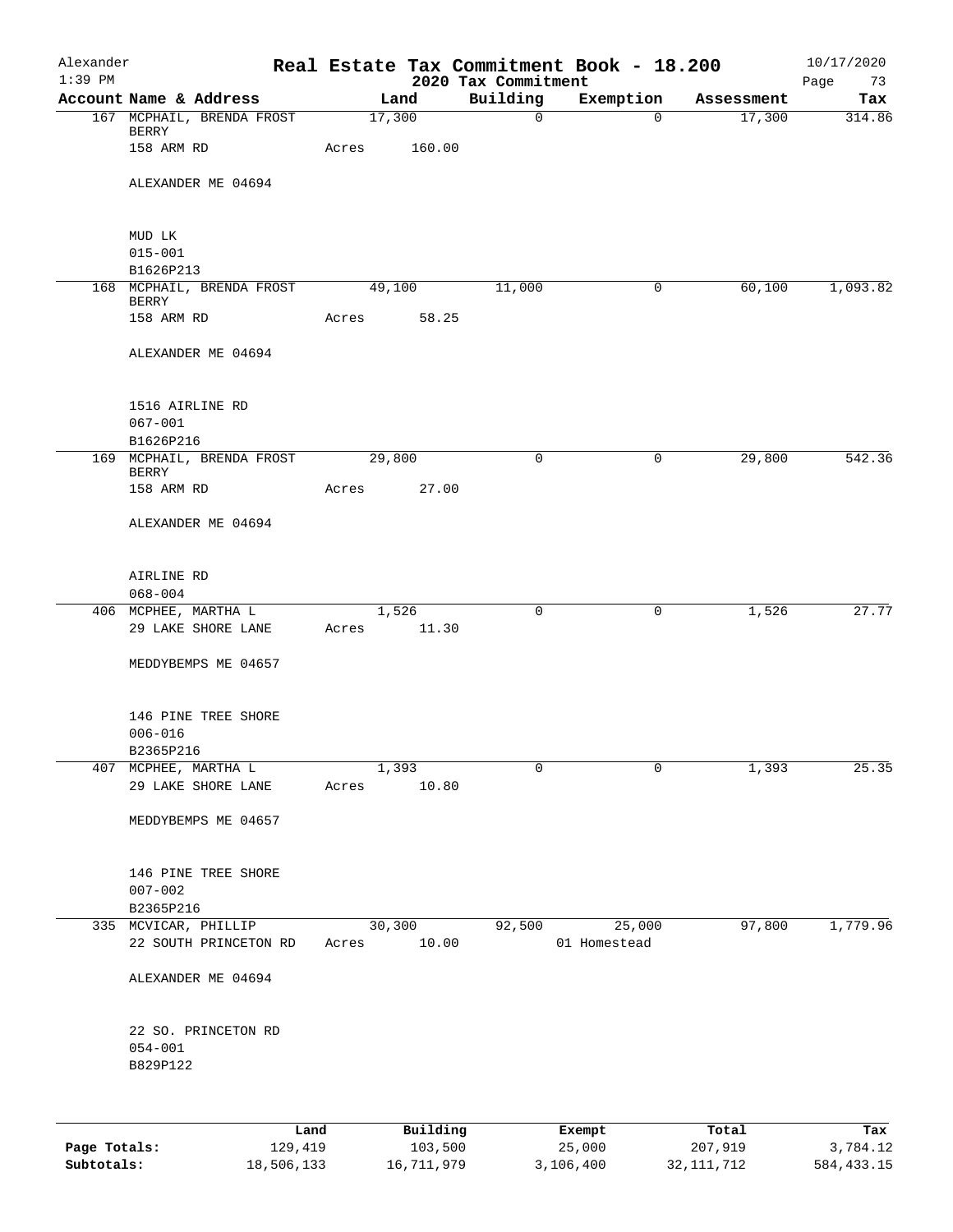| Alexander    |                                         |             |       |         |            |                                 |             | Real Estate Tax Commitment Book - 18.200 |            | 10/17/2020        |
|--------------|-----------------------------------------|-------------|-------|---------|------------|---------------------------------|-------------|------------------------------------------|------------|-------------------|
| $1:39$ PM    | Account Name & Address                  |             |       | Land    |            | 2020 Tax Commitment<br>Building |             | Exemption                                | Assessment | Page<br>74<br>Tax |
|              | 336 MEDDYBEMPS MAINE                    |             |       | 162,000 |            |                                 | $\mathbf 0$ | $\mathbf 0$                              | 162,000    | 2,948.40          |
|              | HOLDINGS LLC                            |             |       |         |            |                                 |             |                                          |            |                   |
|              | C/O HYMAN ADLEMAN                       |             | Acres |         | 3.00       |                                 |             |                                          |            |                   |
|              | 824 BALD EAGLE DR<br>BOZEMAN MT 59715   |             |       |         |            |                                 |             |                                          |            |                   |
|              |                                         |             |       |         |            |                                 |             |                                          |            |                   |
|              | EMMA'S ISLAND                           |             |       |         |            |                                 |             |                                          |            |                   |
|              | $00I - 002$                             |             |       |         |            |                                 |             |                                          |            |                   |
|              | B3807P177                               |             |       |         |            |                                 |             |                                          |            |                   |
| $\mathbf{3}$ | MEDDYBEMPS MAINE                        |             |       | 4,299   |            |                                 | $\mathbf 0$ | 0                                        | 4,299      | 78.24             |
|              | HOLDINGS, LLC<br>C/O HYMAN ADLEMAN      |             | Acres |         | 33.00      |                                 |             |                                          |            |                   |
|              | 824 BALD EAGLE DR                       |             |       |         |            |                                 |             |                                          |            |                   |
|              | BOZEMAN MT 59715                        |             |       |         |            |                                 |             |                                          |            |                   |
|              |                                         |             |       |         |            |                                 |             |                                          |            |                   |
|              | MEDDYBEMPS LK                           |             |       |         |            |                                 |             |                                          |            |                   |
|              | $117 - 004$                             |             |       |         |            |                                 |             |                                          |            |                   |
|              | B3807P177                               |             |       |         |            |                                 |             |                                          |            |                   |
| 640          | MEDDYBEMPS SHORES<br>HOMEOWNERS ASS     |             |       | 13,700  |            |                                 | $\mathbf 0$ | 0                                        | 13,700     | 249.34            |
|              | C/O SUSAN RICHARD                       |             | Acres |         | 297.00     |                                 |             |                                          |            |                   |
|              | 84 CHASE BROOK DR                       |             |       |         |            |                                 |             |                                          |            |                   |
|              | ALEXANDER ME 04694                      |             |       |         |            |                                 |             |                                          |            |                   |
|              | MEDDYBEMPS SHORES                       |             |       |         |            |                                 |             |                                          |            |                   |
|              | 128-00A+00B                             |             |       |         |            |                                 |             |                                          |            |                   |
|              | B3074P99                                |             |       |         |            |                                 |             |                                          |            |                   |
|              | 644 MEDDYBEMPS SHORES                   |             |       | 3,400   |            |                                 | 0           | 0                                        | 3,400      | 61.88             |
|              | HOMEOWNERS ASS                          |             |       |         |            |                                 |             |                                          |            |                   |
|              | C/O SUSAN RICHARD                       |             | Acres |         | 3.78       |                                 |             |                                          |            |                   |
|              | 84 CHASE BROOK DR<br>ALEXANDER ME 04694 |             |       |         |            |                                 |             |                                          |            |                   |
|              |                                         |             |       |         |            |                                 |             |                                          |            |                   |
|              | MEDDYBEMPS SHORES                       |             |       |         |            |                                 |             |                                          |            |                   |
|              | $128 - 00C$                             |             |       |         |            |                                 |             |                                          |            |                   |
|              | B3074P99                                |             |       |         |            |                                 |             |                                          |            |                   |
|              | 337 MERCIER, KATHERINE<br>MCLELLAN      |             |       | 21,300  |            | 117,700                         |             | 25,000                                   | 114,000    | 2,074.80          |
|              | 66 DAVIS RD                             |             | Acres |         | 2.50       |                                 |             | 01 Homestead                             |            |                   |
|              |                                         |             |       |         |            |                                 |             |                                          |            |                   |
|              | ALEXANDER ME 04694                      |             |       |         |            |                                 |             |                                          |            |                   |
|              | 66 DAVIS RD                             |             |       |         |            |                                 |             |                                          |            |                   |
|              | $077 - 007$                             |             |       |         |            |                                 |             |                                          |            |                   |
|              | B1543P85                                |             |       |         |            |                                 |             |                                          |            |                   |
| 540          | MERSEREAU, JOSEPH                       |             |       | 10,900  |            |                                 | $\mathbf 0$ | $\mathbf 0$                              | 10,900     | 198.38            |
|              | 55 BOARDMAN ST                          | LOT 8 Acres |       |         | 2.27       |                                 |             |                                          |            |                   |
|              | CALAIS ME 04619                         |             |       |         |            |                                 |             |                                          |            |                   |
|              |                                         |             |       |         |            |                                 |             |                                          |            |                   |
|              | 172 FLAT RD<br>$083 - 004 - 00C$        |             |       |         |            |                                 |             |                                          |            |                   |
|              | B3471P309                               |             |       |         |            |                                 |             |                                          |            |                   |
|              |                                         | Land        |       |         | Building   |                                 |             | Exempt                                   | Total      | Tax               |
| Page Totals: |                                         | 215,599     |       |         | 117,700    |                                 |             | 25,000                                   | 308,299    | 5,611.04          |
| Subtotals:   |                                         | 18,721,732  |       |         | 16,829,679 |                                 |             | 3,131,400                                | 32,420,011 | 590,044.19        |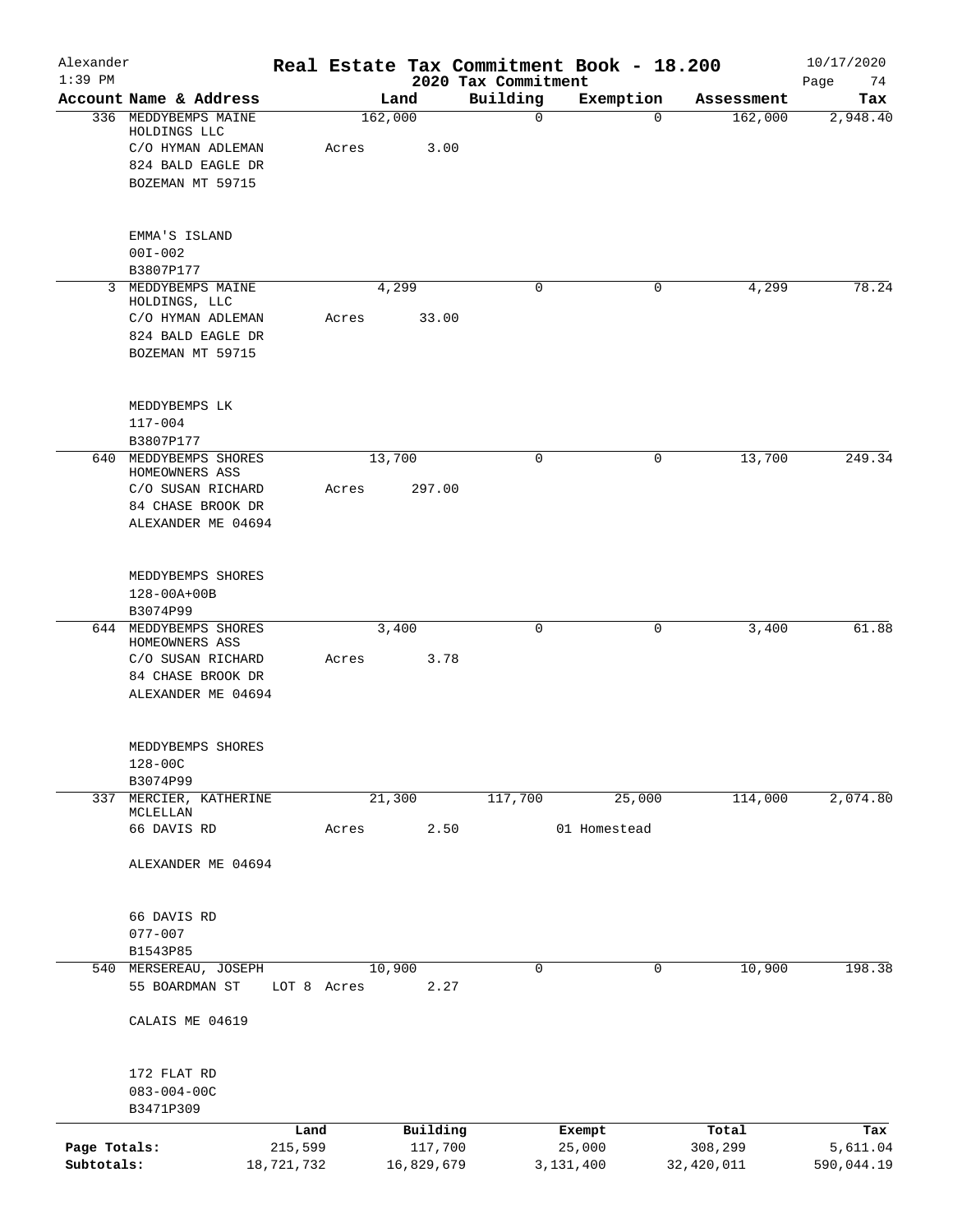| Alexander |                                                                             |       |                 |      |                                 | Real Estate Tax Commitment Book - 18.200 |            | 10/17/2020        |
|-----------|-----------------------------------------------------------------------------|-------|-----------------|------|---------------------------------|------------------------------------------|------------|-------------------|
| $1:39$ PM | Account Name & Address                                                      |       | Land            |      | 2020 Tax Commitment<br>Building | Exemption                                | Assessment | Page<br>75<br>Tax |
|           | 543 MILLER, CARLTON<br>MILLER, MADELYN                                      | Acres | 30,400          | 0.57 | 33,000                          | $\mathbf 0$                              | 63,400     | 1,153.88          |
|           | 1708 PERSIMMON CIRCLE                                                       |       |                 |      |                                 |                                          |            |                   |
|           | EDGEWATER FL 32132 2807                                                     |       |                 |      |                                 |                                          |            |                   |
|           | 22 BLUEBERRY LANE<br>$091 - 005$                                            |       |                 |      |                                 |                                          |            |                   |
|           | B2643P250                                                                   |       |                 |      |                                 | 0                                        |            | 2,466.10          |
|           | 159 MINGO, TRAVIS<br>122 ALGONQUIN DRIVE                                    | Acres | 66,700          | 0.67 | 68,800                          |                                          | 135,500    |                   |
|           | WALLINGFORD CT 06492                                                        |       |                 |      |                                 |                                          |            |                   |
|           | 45 DWELLEYS LAKE ROAD<br>$098 - 008 + 8A$<br>B4248P147                      |       |                 |      |                                 |                                          |            |                   |
|           | 620 MITCHELL, DAVID J                                                       |       | 74,500          |      | $\mathbf 0$                     | $\mathsf{O}$                             | 74,500     | 1,355.90          |
|           | MITCHELL, TAMMY L<br>747 MAIN STREET                                        | Acres |                 | 1.38 |                                 |                                          |            |                   |
|           | CALAIS ME 04619                                                             |       |                 |      |                                 |                                          |            |                   |
|           | 163 MEDDYBEMPS SHORE<br>$128 - 002$                                         |       |                 |      |                                 |                                          |            |                   |
|           | B4650P156 04/10/2020 B2661P183                                              |       |                 |      |                                 |                                          |            |                   |
|           | 693 MMP REALITY TRUST                                                       |       | 9,800           |      | $\Omega$                        | $\mathbf 0$                              | 9,800      | 178.36            |
|           | MARIO & MARIA<br>PASCUCCIO (TRUSTEES)<br>690 MAIN STREET<br>WOBURN MA 01801 | Acres |                 | 1.50 |                                 |                                          |            |                   |
|           | ARM RD                                                                      |       |                 |      |                                 |                                          |            |                   |
|           | $086 - 006$                                                                 |       |                 |      |                                 |                                          |            |                   |
|           | B3302P234                                                                   |       |                 |      |                                 |                                          |            |                   |
|           | 632 MONK, SCOTT D                                                           |       | 90,200          |      | 210,800                         | 25,000                                   | 276,000    | 5,023.20          |
|           | MONK, LESLIE L<br>142 CHASE BROOK DR                                        | Acres |                 | 2.31 |                                 | 01 Homestead                             |            |                   |
|           | ALEXANDER ME 04694                                                          |       |                 |      |                                 |                                          |            |                   |
|           | 142 CHASE BROOK DRIVE<br>$128 - 026$                                        |       |                 |      |                                 |                                          |            |                   |
|           | B4151P220                                                                   |       |                 |      |                                 |                                          |            |                   |
|           | 650 MOORE, MICHAEL R<br>70 BEAULIEU ST                                      |       | 14,100<br>Acres | 4.40 | 7,400                           | $\mathsf{O}$                             | 21,500     | 391.30            |
|           | LOWELL MA 01850                                                             |       |                 |      |                                 |                                          |            |                   |
|           | 16 FRED BROWN LANE<br>$082 - 007$<br>B2859P293                              |       |                 |      |                                 |                                          |            |                   |
|           |                                                                             |       |                 |      |                                 |                                          |            |                   |
|           |                                                                             |       |                 |      |                                 |                                          |            |                   |

|              | Land       | Building     | Exempt    | Total      | Tax        |
|--------------|------------|--------------|-----------|------------|------------|
| Page Totals: | 285,700    | 320,000      | 25,000    | 580,700    | 10,568.74  |
| Subtotals:   | 19,007,432 | 17, 149, 679 | 3,156,400 | 33,000,711 | 600,612.93 |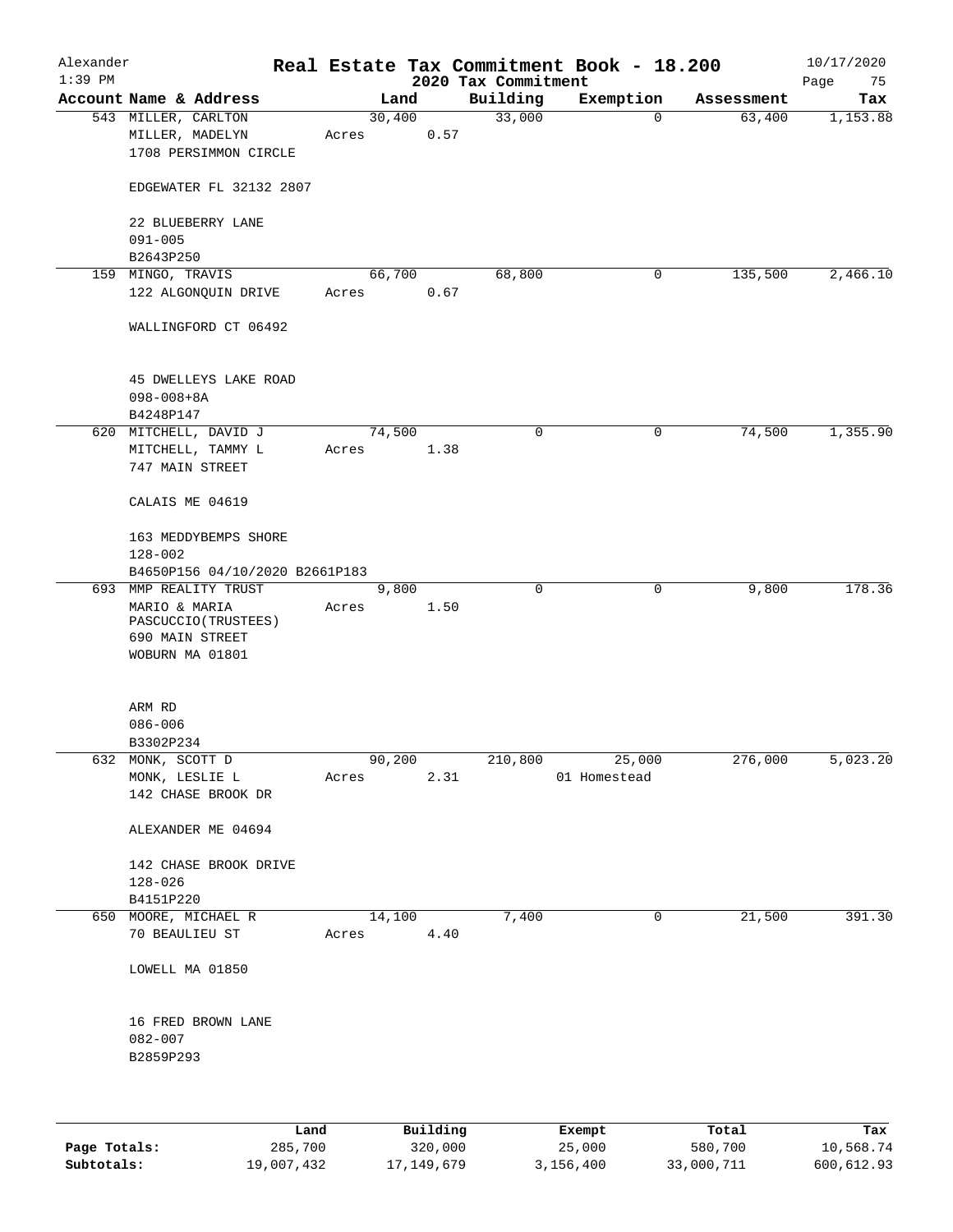| Alexander<br>$1:39$ PM |                                           |        |        | 2020 Tax Commitment | Real Estate Tax Commitment Book - 18.200 |            | 10/17/2020<br>Page<br>76 |
|------------------------|-------------------------------------------|--------|--------|---------------------|------------------------------------------|------------|--------------------------|
|                        | Account Name & Address                    |        | Land   | Building            | Exemption                                | Assessment | Tax                      |
|                        | 416 MOORE, RUBY &                         |        | 89,200 | 181,400             | 25,000                                   | 245,600    | 4,469.92                 |
|                        | CROPLEY, LEE A (JT)                       | Acres  | 2.54   |                     | 01 Homestead                             |            |                          |
|                        | 40 CHASE BROOK DRIVE                      |        |        |                     |                                          |            |                          |
|                        | ALEXANDER ME 04694                        |        |        |                     |                                          |            |                          |
|                        | 40 CHASE BROOK DRIVE                      |        |        |                     |                                          |            |                          |
|                        | $128 - 010$                               |        |        |                     |                                          |            |                          |
|                        | B4564P169 06/21/2019                      |        |        |                     |                                          |            |                          |
|                        | 555 MORAN, DANIEL                         |        | 12,800 | $\mathbf 0$         | 0                                        | 12,800     | 232.96                   |
|                        | 1 CLINTON AVE                             | Acres  | 3.50   |                     |                                          |            |                          |
|                        | CLINTON MA 01510                          |        |        |                     |                                          |            |                          |
|                        | COOPER RD                                 |        |        |                     |                                          |            |                          |
|                        | $098 - 027$                               |        |        |                     |                                          |            |                          |
|                        | B3444P82                                  |        |        |                     |                                          |            |                          |
|                        | 696 MORAN, DANIEL                         | 19,800 |        | 0                   | 0                                        | 19,800     | 360.36                   |
|                        | 1 CLINTON AVE                             | Acres  | 11.40  |                     |                                          |            |                          |
|                        | CLINTON MA 01510                          |        |        |                     |                                          |            |                          |
|                        | COOPER RD                                 |        |        |                     |                                          |            |                          |
|                        | $098 - 032$                               |        |        |                     |                                          |            |                          |
|                        | B3444P82                                  |        |        |                     |                                          |            |                          |
|                        | 661 MORAN, DANIEL J                       |        | 20,900 | 39,400              | $\mathsf{O}$                             | 60, 300    | 1,097.46                 |
|                        | 1 CLINTON AVE                             | Acres  | 2.29   |                     |                                          |            |                          |
|                        | CLINTON MA 01510                          |        |        |                     |                                          |            |                          |
|                        | 572 COOPER RD                             |        |        |                     |                                          |            |                          |
|                        | $098 - 029$                               |        |        |                     |                                          |            |                          |
|                        | B3240P182                                 |        |        |                     |                                          |            |                          |
|                        | 132 MORRISON, BEVERLY                     | 61,100 |        | 18,100              | 0                                        | 79,200     | 1,441.44                 |
|                        | PRUE, KRISTA                              | Acres  | 0.46   |                     |                                          |            |                          |
|                        | PO BOX 444                                |        |        |                     |                                          |            |                          |
|                        | BAILEYVILLE ME 04694                      |        |        |                     |                                          |            |                          |
|                        | 306 DAVIS ROAD                            |        |        |                     |                                          |            |                          |
|                        | $092 - 006$                               |        |        |                     |                                          |            |                          |
|                        | B4410P96                                  |        |        |                     |                                          |            |                          |
|                        | 344 MORRISON, GERALD S                    | 10,500 |        | $\mathbf 0$         | 0                                        | 10,500     | 191.10                   |
|                        | 58 GLEASON COVE ROAD                      | Acres  | 2.00   |                     |                                          |            |                          |
|                        | PERRY ME 04667                            |        |        |                     |                                          |            |                          |
|                        | POKEY RD                                  |        |        |                     |                                          |            |                          |
|                        | $036 - 002$                               |        |        |                     |                                          |            |                          |
|                        | B4581P277 02/12/2019 B4581P273 02/12/2019 |        |        |                     |                                          |            |                          |
|                        |                                           |        |        |                     |                                          |            |                          |
|                        |                                           |        |        |                     |                                          |            |                          |

|              | Land       | Building   | Exempt    | Total      | Tax        |
|--------------|------------|------------|-----------|------------|------------|
| Page Totals: | 214,300    | 238,900    | 25,000    | 428,200    | 7.793.24   |
| Subtotals:   | 19,221,732 | 17,388,579 | 3,181,400 | 33,428,911 | 608,406.17 |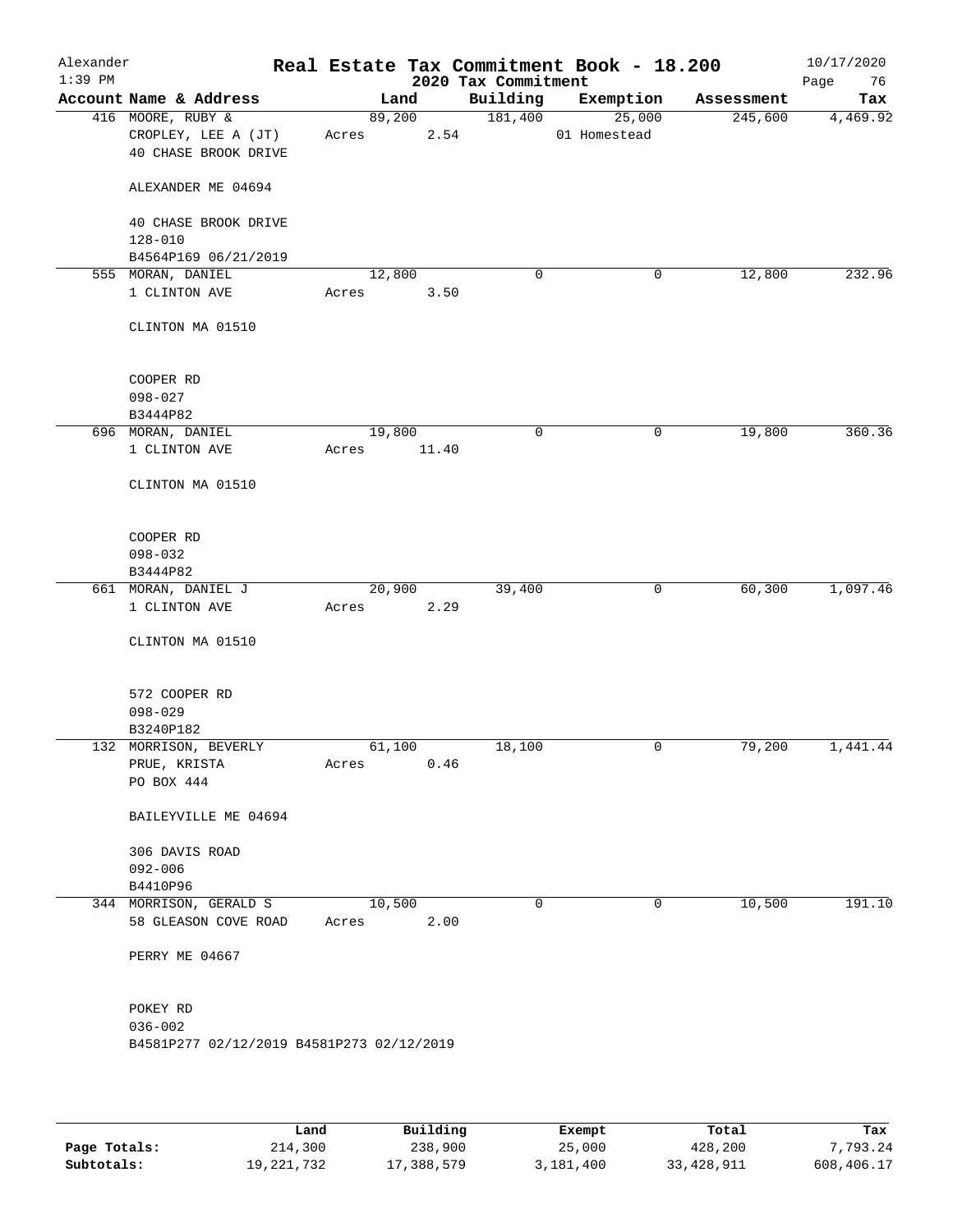| Alexander<br>$1:39$ PM |                        |        |        | 2020 Tax Commitment | Real Estate Tax Commitment Book - 18.200 |            | 10/17/2020<br>Page<br>77 |
|------------------------|------------------------|--------|--------|---------------------|------------------------------------------|------------|--------------------------|
|                        | Account Name & Address |        | Land   | Building            | Exemption                                | Assessment | Tax                      |
|                        | 345 MORSE, DAVID       | 53,700 |        | 27,000              | 0                                        | 80,700     | 1,468.74                 |
|                        | MORSE, JOANNE          | Acres  | 0.37   |                     |                                          |            |                          |
|                        | PO BOX 1056            |        |        |                     |                                          |            |                          |
|                        |                        |        |        |                     |                                          |            |                          |
|                        | SHIRLEY MA 01464       |        |        |                     |                                          |            |                          |
|                        |                        |        |        |                     |                                          |            |                          |
|                        | 198 ARM ROAD           |        |        |                     |                                          |            |                          |
|                        | $087 - 002$            |        |        |                     |                                          |            |                          |
|                        | B4190P305              |        |        |                     |                                          |            |                          |
|                        | 698 MORSE, DAVID       |        | 23,200 | 90,400              | 0                                        | 113,600    | 2,067.52                 |
|                        | MORSE, JOANNE          | Acres  | 3.79   |                     |                                          |            |                          |
|                        | PO BOX 1056            |        |        |                     |                                          |            |                          |
|                        |                        |        |        |                     |                                          |            |                          |
|                        | SHIRLEY MA 01464       |        |        |                     |                                          |            |                          |
|                        |                        |        |        |                     |                                          |            |                          |
|                        | SPEARIN RD             |        |        |                     |                                          |            |                          |
|                        | $082 - 004$            |        |        |                     |                                          |            |                          |
|                        | B3462P3                |        |        |                     |                                          |            |                          |
|                        | 347 MORSE, DAVID D     | 28,800 |        | 0                   | 0                                        | 28,800     | 524.16                   |
|                        | MORSE, JOANNE          | Acres  | 32.00  |                     |                                          |            |                          |
|                        | PO BOX 1056            |        |        |                     |                                          |            |                          |
|                        |                        |        |        |                     |                                          |            |                          |
|                        | SHIRLEY MA 01646       |        |        |                     |                                          |            |                          |
|                        |                        |        |        |                     |                                          |            |                          |
|                        | SPEARIN RD             |        |        |                     |                                          |            |                          |
|                        | $125 - 003$            |        |        |                     |                                          |            |                          |
|                        | B4150P120              |        |        |                     |                                          |            |                          |
|                        | 710 MORSE, JOHANNA L   |        | 21,200 | 42,400              | 0                                        | 63,600     | 1,157.52                 |
|                        | MORSE, SCOTT K         | Acres  | 3.66   |                     |                                          |            |                          |
|                        | 187 SPEARIN ROAD       |        |        |                     |                                          |            |                          |
|                        |                        |        |        |                     |                                          |            |                          |
|                        | ALEXANDER ME 04694     |        |        |                     |                                          |            |                          |
|                        |                        |        |        |                     |                                          |            |                          |
|                        | 187 SPEARIN ROAD       |        |        |                     |                                          |            |                          |
|                        | $082 - 04A$            |        |        |                     |                                          |            |                          |
|                        | B4150P122              |        |        |                     |                                          |            |                          |
|                        | 694 MORSE, STEPHEN     | 22,000 |        | 27,700              | 0                                        | 49,700     | 904.54                   |
|                        | 105 ELECTRIC AVE       | Acres  | 3.00   |                     |                                          |            |                          |
|                        |                        |        |        |                     |                                          |            |                          |
|                        | lUNENBURG MA 01462     |        |        |                     |                                          |            |                          |
|                        |                        |        |        |                     |                                          |            |                          |
|                        |                        |        |        |                     |                                          |            |                          |
|                        | 39 CRAWFORD ROAD       |        |        |                     |                                          |            |                          |
|                        | $092 - 034$ & 035      |        |        |                     |                                          |            |                          |
|                        | B3888P203              |        |        |                     |                                          |            |                          |
|                        | 346 MORSE, STEPHEN     |        | 36,900 | 67,600              | 0                                        | 104,500    | 1,901.90                 |
|                        | NICHOLS, BRENDA, L.    | Acres  | 17.55  |                     |                                          |            |                          |
|                        | C/O SCOTT MORSE        |        |        |                     |                                          |            |                          |
|                        | 206 SPEARIN ROAD       |        |        |                     |                                          |            |                          |
|                        | ALEXANDER ME 04694     |        |        |                     |                                          |            |                          |
|                        |                        |        |        |                     |                                          |            |                          |
|                        | 187 SPEARIN RD         |        |        |                     |                                          |            |                          |
|                        | $082 - 005$            |        |        |                     |                                          |            |                          |
|                        | B3894P249              |        |        |                     |                                          |            |                          |
|                        |                        |        |        |                     |                                          |            |                          |
|                        |                        |        |        |                     |                                          |            |                          |
|                        |                        |        |        |                     |                                          |            |                          |

|              | Land       | Building   | Exempt    | Total      | Tax        |
|--------------|------------|------------|-----------|------------|------------|
| Page Totals: | 185,800    | 255,100    |           | 440,900    | 8,024.38   |
| Subtotals:   | 19,407,532 | 17,643,679 | 3,181,400 | 33,869,811 | 616,430.55 |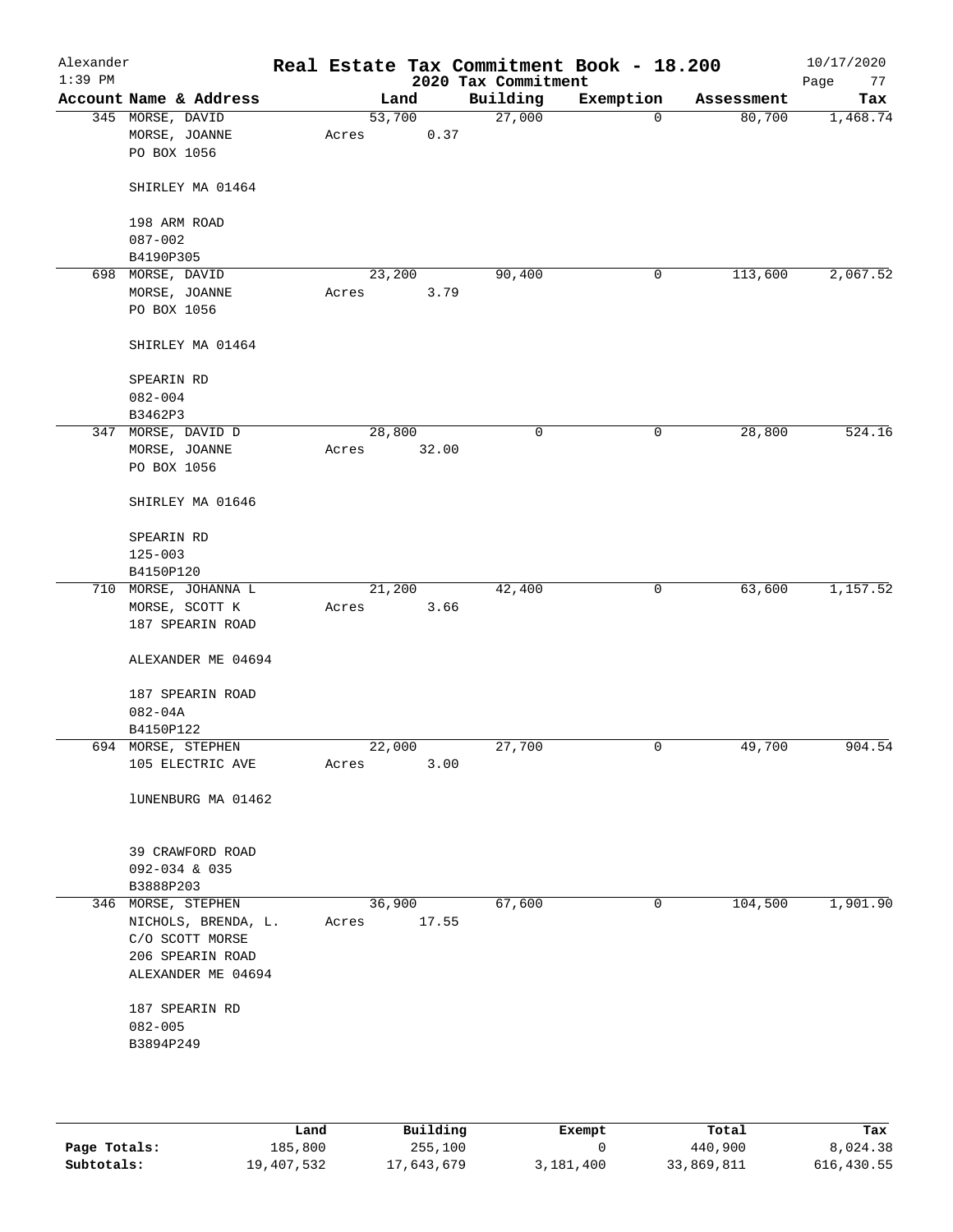| Alexander    |                                                  |         |       |               |            |                     | Real Estate Tax Commitment Book - 18.200 |                     | 10/17/2020  |
|--------------|--------------------------------------------------|---------|-------|---------------|------------|---------------------|------------------------------------------|---------------------|-------------|
| $1:39$ PM    | Account Name & Address                           |         |       |               |            | 2020 Tax Commitment |                                          |                     | Page<br>78  |
|              | 348 MUISE, NORMAN                                |         |       | Land<br>8,300 |            | Building<br>0       | Exemption<br>0                           | Assessment<br>8,300 | Tax         |
|              | MUISE, MARY LOU<br>152 CHANCE HARBOR RD          |         | Acres |               | 0.50       |                     |                                          |                     | 151.06      |
|              | CHANCE HARBOR NB E5J<br>1Z1                      |         |       |               |            |                     |                                          |                     |             |
|              | 25 CRAWFORD ROAD                                 |         |       |               |            |                     |                                          |                     |             |
|              | $092 - 032$<br>B1734P289                         |         |       |               |            |                     |                                          |                     |             |
|              | 235 MULHOLLAND, KENNETH                          |         |       | 18,300        |            | 35,200              | 25,000                                   | 28,500              | 518.70      |
|              | MULHOLLAND, SUZETTE                              |         | Acres |               | 0.50       |                     | 01 Homestead                             |                     |             |
|              | 106 COOPER RD                                    |         |       |               |            |                     |                                          |                     |             |
|              | ALEXANDER ME 04694                               |         |       |               |            |                     |                                          |                     |             |
|              | 106 COOPER RD                                    |         |       |               |            |                     |                                          |                     |             |
|              | $080 - 006$                                      |         |       |               |            |                     |                                          |                     |             |
|              | B2502P214                                        |         |       |               |            |                     |                                          |                     |             |
|              | 659 MULHOLLAND, KENNETH                          |         |       | 2,700         |            | 0                   | 0                                        | 2,700               | 49.14       |
|              | MULHOLLAND, SUZETTE<br>106 COOPER RD             |         | Acres |               | 0.18       |                     |                                          |                     |             |
|              | ALEXANDER ME 04694                               |         |       |               |            |                     |                                          |                     |             |
|              | COOPER RD                                        |         |       |               |            |                     |                                          |                     |             |
|              | $080 - 015$                                      |         |       |               |            |                     |                                          |                     |             |
|              | B2951P30                                         |         |       |               |            |                     |                                          |                     |             |
|              | 12 MURRAY, BLAINE H                              |         |       | 88,000        |            | 163,400             | 25,000                                   | 226,400             | 4,120.48    |
|              | MURRAY, LINDA L<br>136 CHASE BROOK DRIVE         |         | Acres |               | 2.24       |                     | 01 Homestead                             |                     |             |
|              |                                                  |         |       |               |            |                     |                                          |                     |             |
|              | ALEXANDER ME 04694                               |         |       |               |            |                     |                                          |                     |             |
|              | 136 CHASE BROOK DRIVE<br>$128 - 025$             |         |       |               |            |                     |                                          |                     |             |
|              | B2919P312                                        |         |       |               |            |                     |                                          |                     |             |
|              | 350 MURRAY, CORNELIUS &                          |         |       | 82,200        |            | 0                   | $\mathbf{0}$                             | 82,200              | 1,496.04    |
|              | <b>JEANNE TRUSTEES</b><br>MURRAY REVOCABLE TRUST |         | Acres |               | 0.86       |                     |                                          |                     |             |
|              | 2/27/2014                                        |         |       |               |            |                     |                                          |                     |             |
|              | 150 PILOT HOUSE DRIVE                            |         |       |               |            |                     |                                          |                     |             |
|              | WALLACE NC 28466 2349                            |         |       |               |            |                     |                                          |                     |             |
|              | POCOMOONSHINE LK                                 |         |       |               |            |                     |                                          |                     |             |
|              | $006 - 014$                                      |         |       |               |            |                     |                                          |                     |             |
|              | B4166P82                                         |         |       |               |            |                     |                                          |                     |             |
|              | 403 MURRAY, JEANNE R. &<br>CORNELIS W. TRUSTEES  |         |       | 83,400        |            | 62,600              | 0                                        | 146,000             | 2,657.20    |
|              | MURRAY REVOCABLE TRUST                           |         | Acres |               | 0.69       |                     |                                          |                     |             |
|              | 2/27/2014<br>150 PILOT HOUSE DR.                 |         |       |               |            |                     |                                          |                     |             |
|              | WALLACE NC 28466                                 |         |       |               |            |                     |                                          |                     |             |
|              | 176 PINE TREE SHORE                              |         |       |               |            |                     |                                          |                     |             |
|              | $006 - 012$                                      |         |       |               |            |                     |                                          |                     |             |
|              | B4166P84                                         |         |       |               |            |                     |                                          |                     |             |
|              |                                                  | Land    |       |               | Building   |                     | Exempt                                   | Total               | Tax         |
| Page Totals: |                                                  | 282,900 |       |               | 261,200    |                     | 50,000                                   | 494,100             | 8,992.62    |
| Subtotals:   | 19,690,432                                       |         |       |               | 17,904,879 |                     | 3,231,400                                | 34, 363, 911        | 625, 423.17 |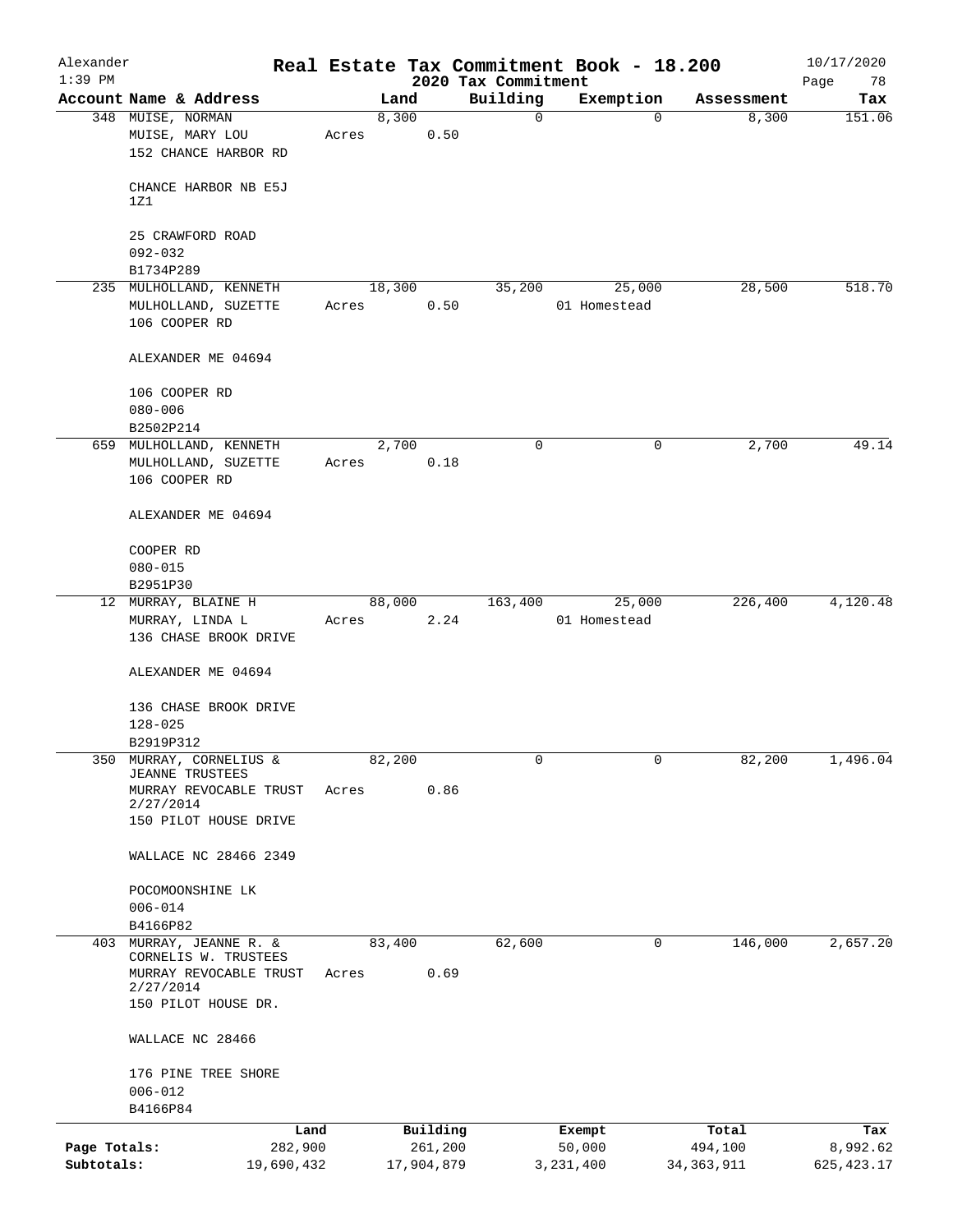| Alexander    |                                                   |            |       |        |              |                                 | Real Estate Tax Commitment Book - 18.200 |            | 10/17/2020        |
|--------------|---------------------------------------------------|------------|-------|--------|--------------|---------------------------------|------------------------------------------|------------|-------------------|
| $1:39$ PM    | Account Name & Address                            |            |       | Land   |              | 2020 Tax Commitment<br>Building | Exemption                                | Assessment | Page<br>79<br>Tax |
|              | 493 MURRAY, CORNELIUS &                           |            |       | 84,200 |              | 40,200                          | $\mathbf 0$                              | 124,400    | 2,264.08          |
|              | <b>JEANNIE TRUSTEES</b><br>MURRAY REVOCABLE TRUST |            | Acres |        | 0.77         |                                 |                                          |            |                   |
|              | 2/27/2014<br>150 PILOT HOUSE DRIVE                |            |       |        |              |                                 |                                          |            |                   |
|              | WALLACE NC 28466 2349                             |            |       |        |              |                                 |                                          |            |                   |
|              | 166 PINE TREE SHORES<br>$006 - 011$               |            |       |        |              |                                 |                                          |            |                   |
|              | B4166P81                                          |            |       |        |              |                                 |                                          |            |                   |
| 388          | NAPOLEONI FABIO J &<br>NICOLE C                   |            |       | 25,100 |              | 87,700                          | 25,000                                   | 87,800     | 1,597.96          |
|              | 2701 GRETAGREEN CT                                |            | Acres |        | 5.10         |                                 | 01 Homestead                             |            |                   |
|              | ORLANDO FL 32835 6159                             |            |       |        |              |                                 |                                          |            |                   |
|              | 199 ARM RD                                        |            |       |        |              |                                 |                                          |            |                   |
|              | $078 - 004$                                       |            |       |        |              |                                 |                                          |            |                   |
|              | B2812P47                                          |            |       | 10,400 |              | 0                               |                                          | 10,400     | 189.28            |
|              | 596 NASON, ROBERT S<br>JONES, LINDA J             |            | Acres |        | 1.11         |                                 | 0                                        |            |                   |
|              | 9865 LACIENEGA ST.                                |            |       |        |              |                                 |                                          |            |                   |
|              | LAS VEGAS NV 89183                                |            |       |        |              |                                 |                                          |            |                   |
|              | MEDDYBEMPS LK                                     |            |       |        |              |                                 |                                          |            |                   |
|              | $126 - 005 + 5A$                                  |            |       |        |              |                                 |                                          |            |                   |
|              | B2668P227                                         |            |       | 69,700 |              | 60,450                          | $\mathbf 0$                              | 130,150    | 2,368.73          |
|              | 496 NASON, ROBERT S LINDA J<br><b>JONES</b>       |            |       |        |              |                                 |                                          |            |                   |
|              | 9865 LACIENEGA ST.                                |            | Acres |        | 0.11         |                                 |                                          |            |                   |
|              | LAS VEGAS NV 89183                                |            |       |        |              |                                 |                                          |            |                   |
|              | 230 BERRY ROAD                                    |            |       |        |              |                                 |                                          |            |                   |
|              | $126 - 006$                                       |            |       |        |              |                                 |                                          |            |                   |
|              | B2007P279<br>536 NEWELL, EUGENE                   |            |       | 3,800  |              | 0                               | 0                                        | 3,800      | 69.16             |
|              | 18475 INWOOD AVE                                  |            | Acres |        | 3.55         |                                 |                                          |            |                   |
|              | PORT CHARLOTTE FL 33948                           |            |       |        |              |                                 |                                          |            |                   |
|              |                                                   |            |       |        |              |                                 |                                          |            |                   |
|              | COOPER RD                                         |            |       |        |              |                                 |                                          |            |                   |
|              | $068 - 013$<br>B1928P263                          |            |       |        |              |                                 |                                          |            |                   |
| 353          | NEWELL, EUGENE                                    |            |       | 22,700 |              | 97,900                          | 0                                        | 120,600    | 2,194.92          |
|              | 18475 INWOOD AVE                                  |            | Acres |        | 3.44         |                                 |                                          |            |                   |
|              | PORT CHARLOTTE FL 33948                           |            |       |        |              |                                 |                                          |            |                   |
|              | 87 COOPER RD                                      |            |       |        |              |                                 |                                          |            |                   |
|              | 1068-012<br>B1841P64                              |            |       |        |              |                                 |                                          |            |                   |
|              |                                                   | Land       |       |        | Building     |                                 | Exempt                                   | Total      | Tax               |
| Page Totals: |                                                   | 215,900    |       |        | 286,250      |                                 | 25,000                                   | 477,150    | 8,684.13          |
| Subtotals:   |                                                   | 19,906,332 |       |        | 18, 191, 129 |                                 | 3,256,400                                | 34,841,061 | 634,107.30        |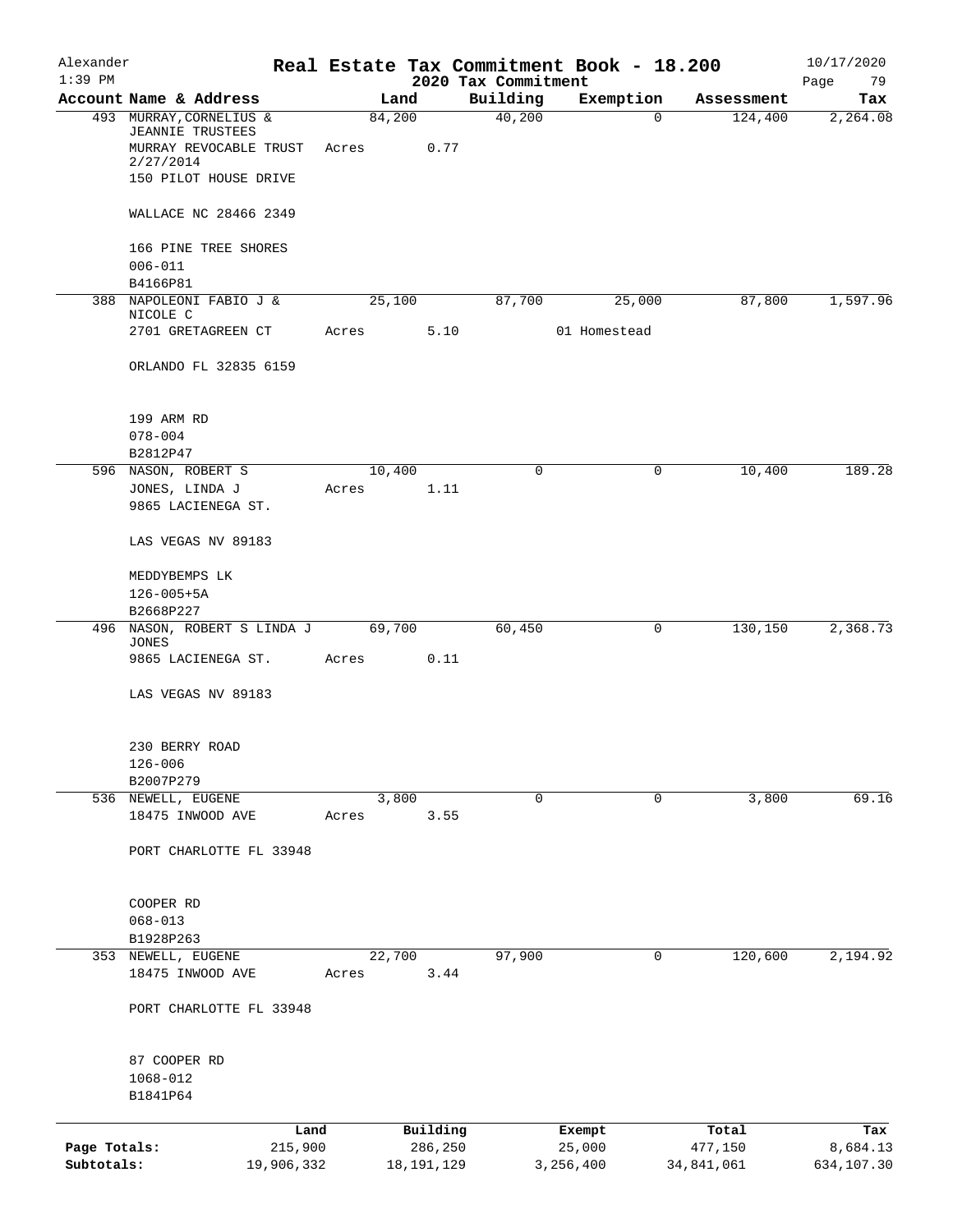| Alexander<br>$1:39$ PM |                                                     |       |                 | 2020 Tax Commitment | Real Estate Tax Commitment Book - 18.200 |            | 10/17/2020<br>80<br>Page |
|------------------------|-----------------------------------------------------|-------|-----------------|---------------------|------------------------------------------|------------|--------------------------|
|                        | Account Name & Address                              |       | Land            | Building            | Exemption                                | Assessment | Tax                      |
|                        | 375 NEWMAN, DONALD<br>107 COOPER RD                 | Acres | 51,300<br>50.00 | 251,600             | 25,000<br>01 Homestead                   | 277,900    | 5,057.78                 |
|                        | ALEXANDER ME 04694                                  |       |                 |                     |                                          |            |                          |
|                        | 107 COOPER RD                                       |       |                 |                     |                                          |            |                          |
|                        | $080 - 001$<br>B2110P187                            |       |                 |                     |                                          |            |                          |
|                        | 374 NEWMAN, DONALD L                                |       | 41,000          | 0                   | 0                                        | 41,000     | 746.20                   |
|                        | 107 COOPER ROAD                                     | Acres | 68.00           |                     |                                          |            |                          |
|                        | ALEXANDER ME 04694                                  |       |                 |                     |                                          |            |                          |
|                        | COOPER RD                                           |       |                 |                     |                                          |            |                          |
|                        | $079 - 001$                                         |       |                 |                     |                                          |            |                          |
|                        | B2110P187<br>257 NEWMAN, ROGER N                    |       | 42,300          | 57,500              | 0                                        | 99,800     | 1,816.36                 |
|                        | NEWMAN, MARY BETH                                   | Acres | 6.29            |                     |                                          |            |                          |
|                        | 94 VARNEY MILL RD                                   |       |                 |                     |                                          |            |                          |
|                        | WINDHAM ME 04062                                    |       |                 |                     |                                          |            |                          |
|                        | 24 BLUEBERRY LANE                                   |       |                 |                     |                                          |            |                          |
|                        | $091 - 006$                                         |       |                 |                     |                                          |            |                          |
|                        | B3809P79                                            |       |                 |                     |                                          |            |                          |
|                        | 2 NEWMAN, ZACHARI J                                 |       | 22,300          | 104,200             | 25,000                                   | 101,500    | 1,847.30                 |
|                        | 414 COOPER ROAD                                     | Acres | 3.20            |                     | 01 Homestead                             |            |                          |
|                        | ALEXANDER ME 04694                                  |       |                 |                     |                                          |            |                          |
|                        | 414 COOPER RD                                       |       |                 |                     |                                          |            |                          |
|                        | $094 - 005$                                         |       |                 |                     |                                          |            |                          |
|                        | B4366P102 06/20/2017 B3839P215 B3750P124 06/14/2011 |       |                 |                     |                                          |            |                          |
|                        | 495 NILES, BRANDON M                                |       | 83,400          | 2,300               | 0                                        | 85,700     | 1,559.74                 |
|                        | 1728 AIRLINE RD                                     | Acres | 7.47            |                     |                                          |            |                          |
|                        | ALEXANDER ME 04694                                  |       |                 |                     |                                          |            |                          |
|                        | 330 DAVIS ROAD                                      |       |                 |                     |                                          |            |                          |
|                        | $092 - 012 - 16$<br>B4475P291 07/02/2018 B3621P92   |       |                 |                     |                                          |            |                          |
|                        | 355 NILES, DANA                                     |       | 55,100          | 75,300              | 25,000                                   | 105,400    | 1,918.28                 |
|                        | NILES, BETTY                                        | Acres | 118.00          |                     | 01 Homestead                             |            |                          |
|                        | 131 SOUTH PRINCETON RD                              |       |                 |                     |                                          |            |                          |
|                        | ALEXANDER ME 04694                                  |       |                 |                     |                                          |            |                          |
|                        | 131 SO. PRINCETON RD<br>$046 - 006$                 |       |                 |                     |                                          |            |                          |
|                        |                                                     |       |                 |                     |                                          |            |                          |

|              | Land         | Building   | Exempt    | Total      | Tax        |
|--------------|--------------|------------|-----------|------------|------------|
| Page Totals: | 295,400      | 490,900    | 75,000    | 711,300    | 12,945.66  |
| Subtotals:   | 20, 201, 732 | 18,682,029 | 3,331,400 | 35,552,361 | 647,052.96 |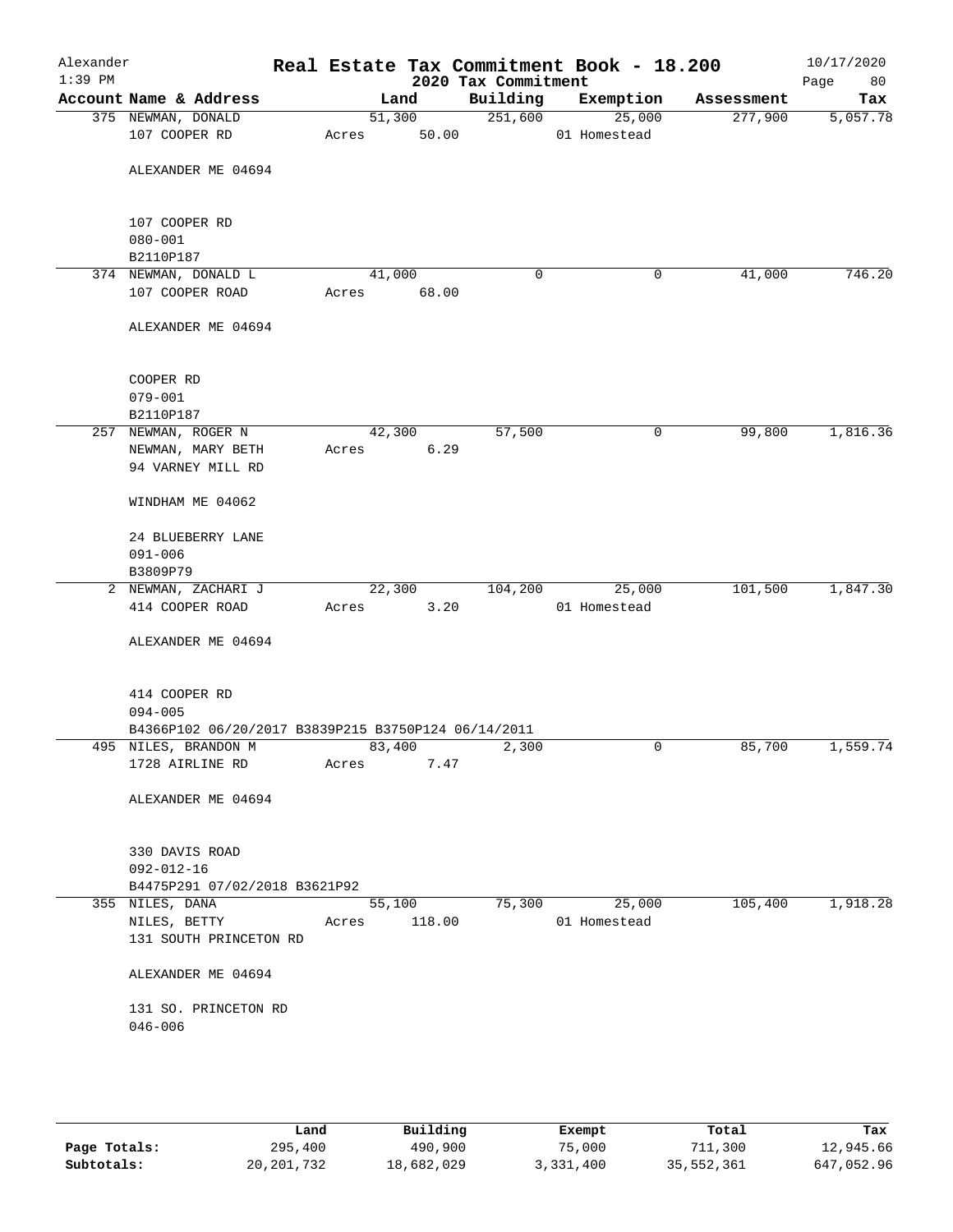| Alexander<br>$1:39$ PM |                                                                                  | Real Estate Tax Commitment Book - 18.200 | 2020 Tax Commitment |                        |            | 10/17/2020<br>Page<br>81 |
|------------------------|----------------------------------------------------------------------------------|------------------------------------------|---------------------|------------------------|------------|--------------------------|
|                        | Account Name & Address                                                           | Land                                     | Building            | Exemption              | Assessment | Tax                      |
|                        | 656 NILES, DANA JR<br>121 SOUTH PRINCETON RD                                     | 0                                        | 4,400               | 4,400<br>01 Homestead  | 0          | 0.00                     |
|                        | ALEXANDER ME 04694                                                               |                                          |                     |                        |            |                          |
|                        | trailer only                                                                     |                                          |                     |                        |            |                          |
|                        | $046 - 004$                                                                      |                                          |                     |                        |            |                          |
|                        | 356 NILES, FRED(HEIRS)<br>C/O FRANK WILLIAMS<br>311 ARM RD<br>ALEXANDER ME 04694 | 41,800<br>41.00<br>Acres                 | 22,800              | 25,000<br>01 Homestead | 39,600     | 720.72                   |
|                        | 311 ARM RD                                                                       |                                          |                     |                        |            |                          |
|                        | $077 - 002$                                                                      |                                          |                     |                        |            |                          |
|                        | 358 NILES, MICHAEL<br>NILES, MARY<br>1728 AIRLINE RD                             | 19,000<br>1.00<br>Acres                  | 62,500              | 25,000<br>01 Homestead | 56,500     | 1,028.30                 |
|                        | ALEXANDER ME 04694                                                               |                                          |                     |                        |            |                          |
|                        | 1728 AIRLINE RD<br>$065 - 003 - 00A$<br>B1776P322                                |                                          |                     |                        |            |                          |
|                        | 119 NILES, TANIKA                                                                | 19,000                                   | 37,000              | 25,000                 | 31,000     | 564.20                   |
|                        | 22 DAVIS RD                                                                      | 1.00<br>Acres                            |                     | 01 Homestead           |            |                          |
|                        | ALEXANDER ME 04694                                                               |                                          |                     |                        |            |                          |
|                        | 22 DAVIS RD<br>$065 - 006 - 00A$                                                 |                                          |                     |                        |            |                          |
|                        | B3629P201                                                                        |                                          |                     |                        |            |                          |
|                        | 192 NIXON, ANNE                                                                  | 66,200                                   | 26,300              | 0                      | 92,500     | 1,683.50                 |
|                        | PO BOX 145                                                                       | 0.09<br>Acres                            |                     |                        |            |                          |
|                        | CALAIS ME 04619                                                                  |                                          |                     |                        |            |                          |
|                        | 226 BERRY ROAD<br>$126 - 003$                                                    |                                          |                     |                        |            |                          |
|                        | B3679P133                                                                        |                                          |                     |                        |            |                          |
|                        | 432 NIXON, ANNE                                                                  | 65,400                                   | 18,900              | 0                      | 84,300     | 1,534.26                 |
|                        | PO BOX 145                                                                       | 0.14<br>Acres                            |                     |                        |            |                          |
|                        | CALAIS ME 04619                                                                  |                                          |                     |                        |            |                          |
|                        | 228 BERRY ROAD                                                                   |                                          |                     |                        |            |                          |
|                        | $126 - 004$<br>B3679P133                                                         |                                          |                     |                        |            |                          |
|                        |                                                                                  |                                          |                     |                        |            |                          |

|              | Land       | Building   | Exempt    | Total      | Tax        |
|--------------|------------|------------|-----------|------------|------------|
| Page Totals: | 211,400    | 171,900    | 79,400    | 303,900    | 5,530.98   |
| Subtotals:   | 20,413,132 | 18,853,929 | 3,410,800 | 35,856,261 | 652,583.94 |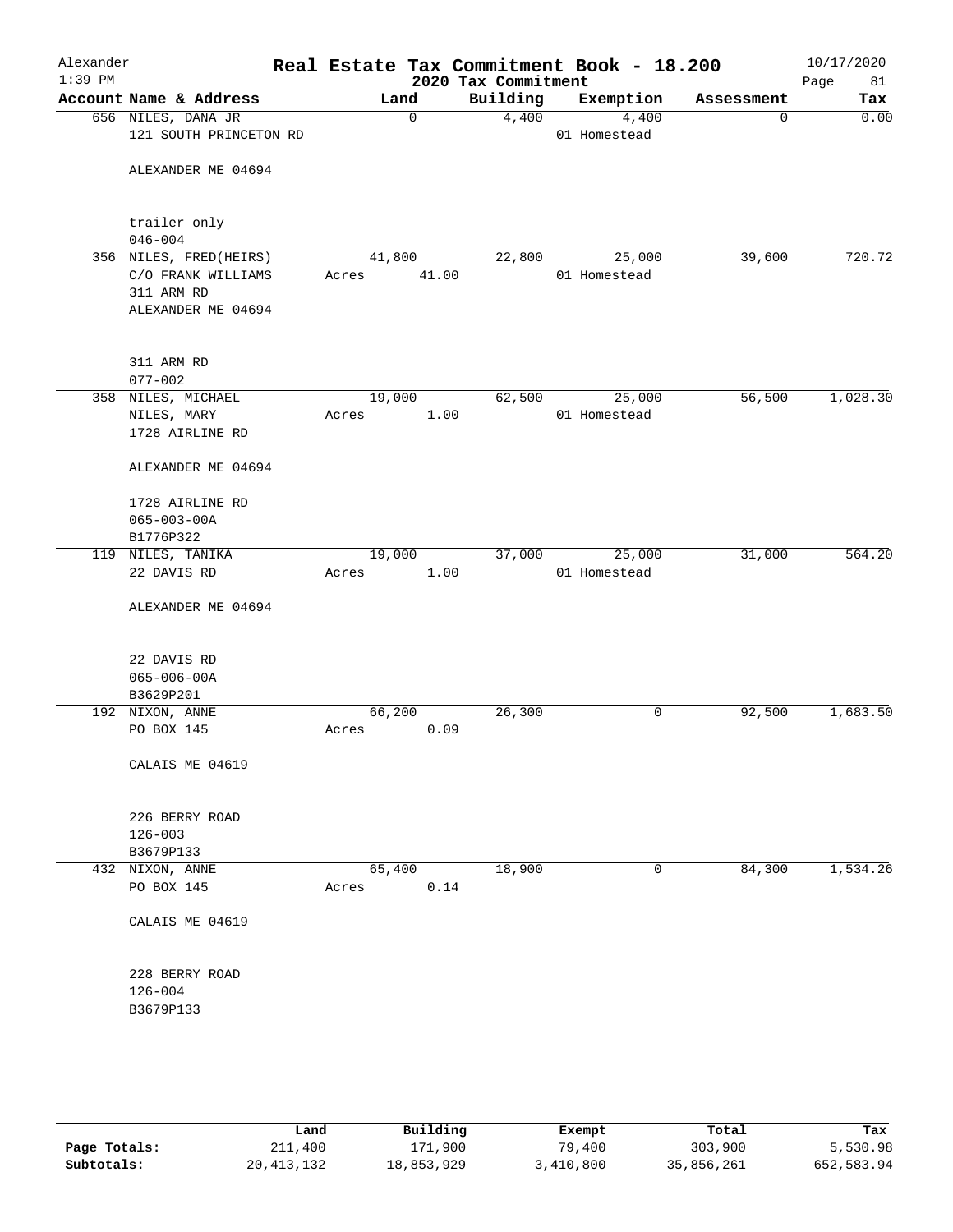| Alexander<br>$1:39$ PM |                          |       |        | 2020 Tax Commitment | Real Estate Tax Commitment Book - 18.200 |            | 10/17/2020<br>Page<br>82 |
|------------------------|--------------------------|-------|--------|---------------------|------------------------------------------|------------|--------------------------|
|                        | Account Name & Address   |       | Land   | Building            | Exemption                                | Assessment | Tax                      |
|                        | 359 NOYES, HUBERT JR     |       | 19,000 | 58,800              | 25,000                                   | 52,800     | 960.96                   |
|                        | P.O. BOX 356             | Acres | 1.00   |                     | 01 Homestead                             |            |                          |
|                        |                          |       |        |                     |                                          |            |                          |
|                        | BAILEYVILLE ME 04694     |       |        |                     |                                          |            |                          |
|                        | 709 SO. PRINCETON RD     |       |        |                     |                                          |            |                          |
|                        | $009 - 007$              |       |        |                     |                                          |            |                          |
|                        | B2797P252                |       |        |                     |                                          |            |                          |
|                        | 360 OAKES, CARL          |       | 43,300 | 139,700             | 25,000                                   | 158,000    | 2,875.60                 |
|                        | OAKES, RHONDA            | Acres | 21.00  |                     | 01 Homestead                             |            |                          |
|                        | 1328 AIRLINE RD          |       |        |                     |                                          |            |                          |
|                        | ALEXANDER ME 04694       |       |        |                     |                                          |            |                          |
|                        | 1328 AIRLINE RD          |       |        |                     |                                          |            |                          |
|                        | $069 - 007$              |       |        |                     |                                          |            |                          |
|                        | B1132P4                  |       |        |                     |                                          |            |                          |
|                        | 190 OLSSON, JASON        |       | 57,000 | 48,800              | 0                                        | 105,800    | 1,925.56                 |
|                        | c/o JESSICA OLSSON       | Acres | 0.05   |                     |                                          |            |                          |
|                        | 7 PRICE STREET           |       |        |                     |                                          |            |                          |
|                        | CALAIS ME 04619          |       |        |                     |                                          |            |                          |
|                        | 10 WILLOW LANE           |       |        |                     |                                          |            |                          |
|                        | $094 - 015$              |       |        |                     |                                          |            |                          |
|                        | B2987P201                |       |        |                     |                                          |            |                          |
|                        | 631 ORRELL, PATRICK M    |       | 87,000 | 88,400              | 0                                        | 175,400    | 3,192.28                 |
|                        | ORRELL, LINDA L          | Acres | 2.00   |                     |                                          |            |                          |
|                        | 13 BIRCHWOOD RD          |       |        |                     |                                          |            |                          |
|                        |                          |       |        |                     |                                          |            |                          |
|                        | PRINCETON MA 01541 1513  |       |        |                     |                                          |            |                          |
|                        | 132 CHASE BROOK DRIVE    |       |        |                     |                                          |            |                          |
|                        | $128 - 024$              |       |        |                     |                                          |            |                          |
|                        | B2799P47                 |       |        |                     |                                          |            |                          |
|                        | 240 OTTENS, JAY          |       | 15,800 | 0                   | 0                                        | 15,800     | 287.56                   |
|                        | 54 FAIRVIEW AVENUE       | Acres | 16.00  |                     |                                          |            |                          |
|                        | PARK RIDGE NJ 07656      |       |        |                     |                                          |            |                          |
|                        |                          |       |        |                     |                                          |            |                          |
|                        | SO. PRINCETON RD         |       |        |                     |                                          |            |                          |
|                        | $046 - 001$              |       |        |                     |                                          |            |                          |
|                        | B2839P157                |       |        |                     |                                          |            |                          |
|                        | 241 OTTENS, JAY          |       | 38,800 | 32,600              | 0                                        | 71,400     | 1,299.48                 |
|                        | 54 FAIRVIEW AVENUE       | Acres | 36.00  |                     |                                          |            |                          |
|                        | PARK RIDGE NJ 07656      |       |        |                     |                                          |            |                          |
|                        |                          |       |        |                     |                                          |            |                          |
|                        | 295 SO. PRINCETON RD     |       |        |                     |                                          |            |                          |
|                        | $037 - 002$<br>B2839P157 |       |        |                     |                                          |            |                          |
|                        |                          |       |        |                     |                                          |            |                          |
|                        |                          |       |        |                     |                                          |            |                          |
|                        |                          |       |        |                     |                                          |            |                          |

|              | Land       | Building   | Exempt    | Total        | Tax        |
|--------------|------------|------------|-----------|--------------|------------|
| Page Totals: | 260,900    | 368,300    | 50,000    | 579,200      | 10,541.44  |
| Subtotals:   | 20,674,032 | 19,222,229 | 3,460,800 | 36, 435, 461 | 663,125.38 |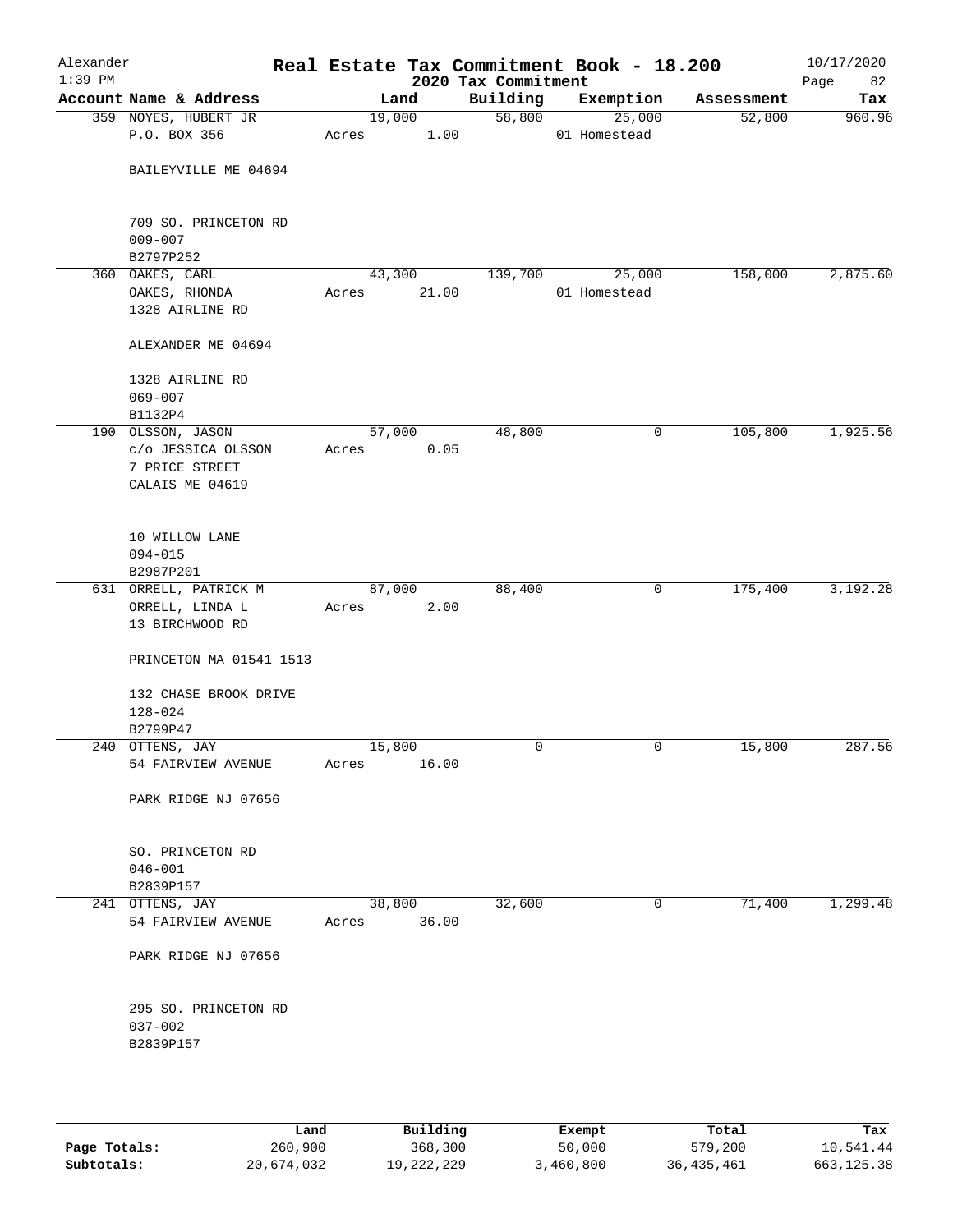| Alexander                  |                                                     |                       |                       |                                 | Real Estate Tax Commitment Book - 18.200 |                       | 10/17/2020             |
|----------------------------|-----------------------------------------------------|-----------------------|-----------------------|---------------------------------|------------------------------------------|-----------------------|------------------------|
| $1:39$ PM                  | Account Name & Address                              |                       | Land                  | 2020 Tax Commitment<br>Building | Exemption                                | Assessment            | Page<br>83<br>Tax      |
|                            | 176 OWEN, GREG<br>OWEN, WILLOW                      | Acres                 | 92,400<br>0.87        | 194,600                         | $\mathbf 0$                              | 287,000               | 5,223.40               |
|                            | 451 NAVIGATORS DRIVE                                |                       |                       |                                 |                                          |                       |                        |
|                            | PAWLEYS ISLAND NC 29585                             |                       |                       |                                 |                                          |                       |                        |
|                            | 3 FISH HOUSE LANE<br>$018 - 016$                    |                       |                       |                                 |                                          |                       |                        |
|                            | B3541P248                                           |                       |                       |                                 |                                          |                       |                        |
|                            | 301 OWEN, GREG                                      |                       | 20,600                | 77,000                          | 0                                        | 97,600                | 1,776.32               |
|                            | OWEN, WILLOW<br>451 NAVIGATORS DRIVE                | Acres                 | 0.91                  |                                 |                                          |                       |                        |
|                            | PAWLEYS ISLAND NC 29585                             |                       |                       |                                 |                                          |                       |                        |
|                            | 249 POKEY RD<br>$019 - 002$                         |                       |                       |                                 |                                          |                       |                        |
|                            | B4088P64                                            |                       |                       |                                 |                                          |                       |                        |
|                            | 339 PAEGLE, GRAZINA                                 |                       | 27,500                | 0                               | 0                                        | 27,500                | 500.50                 |
|                            | 7600 BAY SHORE DRIVE                                | Acres                 | 16.00                 |                                 |                                          |                       |                        |
|                            | TREASURE ISLAND FL<br>33706                         |                       |                       |                                 |                                          |                       |                        |
|                            | 81 BARROWS LAKE ROAD<br>$097 - 003$                 |                       |                       |                                 |                                          |                       |                        |
|                            | B2839P152                                           |                       |                       |                                 |                                          |                       |                        |
|                            | 523 PAEGLE, ROLAND                                  |                       | 58,000                | 44,000                          | 0                                        | 102,000               | 1,856.40               |
|                            | PAEGLE, GRAZINA<br>7600 BAY SHORE DRIVE             | Acres                 | 4.02                  |                                 |                                          |                       |                        |
|                            | TREASURE ISLAND FL<br>33706                         |                       |                       |                                 |                                          |                       |                        |
|                            | BARROWS LK (ISLAND)<br>$097 - 016$                  |                       |                       |                                 |                                          |                       |                        |
|                            | B2964P153                                           |                       |                       |                                 |                                          |                       |                        |
|                            | 522 PAEGLE, GRAZINA TRUSTEE                         |                       | 10,100                | 15,800                          | 0                                        | 25,900                | 471.38                 |
|                            | 7600 BAY SHORE DRIVE                                | Acres                 | 0.55                  |                                 |                                          |                       |                        |
|                            | TREASURE ISLAND FL<br>33706                         |                       |                       |                                 |                                          |                       |                        |
|                            | 38 BLUEBERRY LANE<br>$097 - 004$                    |                       |                       |                                 |                                          |                       |                        |
|                            | B1078P242                                           |                       |                       |                                 |                                          |                       |                        |
|                            | 517 PAEGLE, GRAZINA TRUSTEE<br>7600 BAY SHORE DRIVE | Acres                 | 3,398<br>25.00        | 0                               | 0                                        | 3,398                 | 61.84                  |
|                            | TREASURE ISLAND FL<br>33706                         |                       |                       |                                 |                                          |                       |                        |
|                            |                                                     |                       |                       |                                 |                                          |                       |                        |
|                            | BARROWS LK<br>$097 - 014$                           |                       |                       |                                 |                                          |                       |                        |
|                            | B1863P324                                           |                       |                       |                                 |                                          |                       |                        |
|                            |                                                     | Land                  | Building              |                                 | Exempt                                   | Total                 | Tax                    |
| Page Totals:<br>Subtotals: |                                                     | 211,998<br>20,886,030 | 331,400<br>19,553,629 |                                 | $\mathbf 0$<br>3,460,800                 | 543,398<br>36,978,859 | 9,889.84<br>673,015.22 |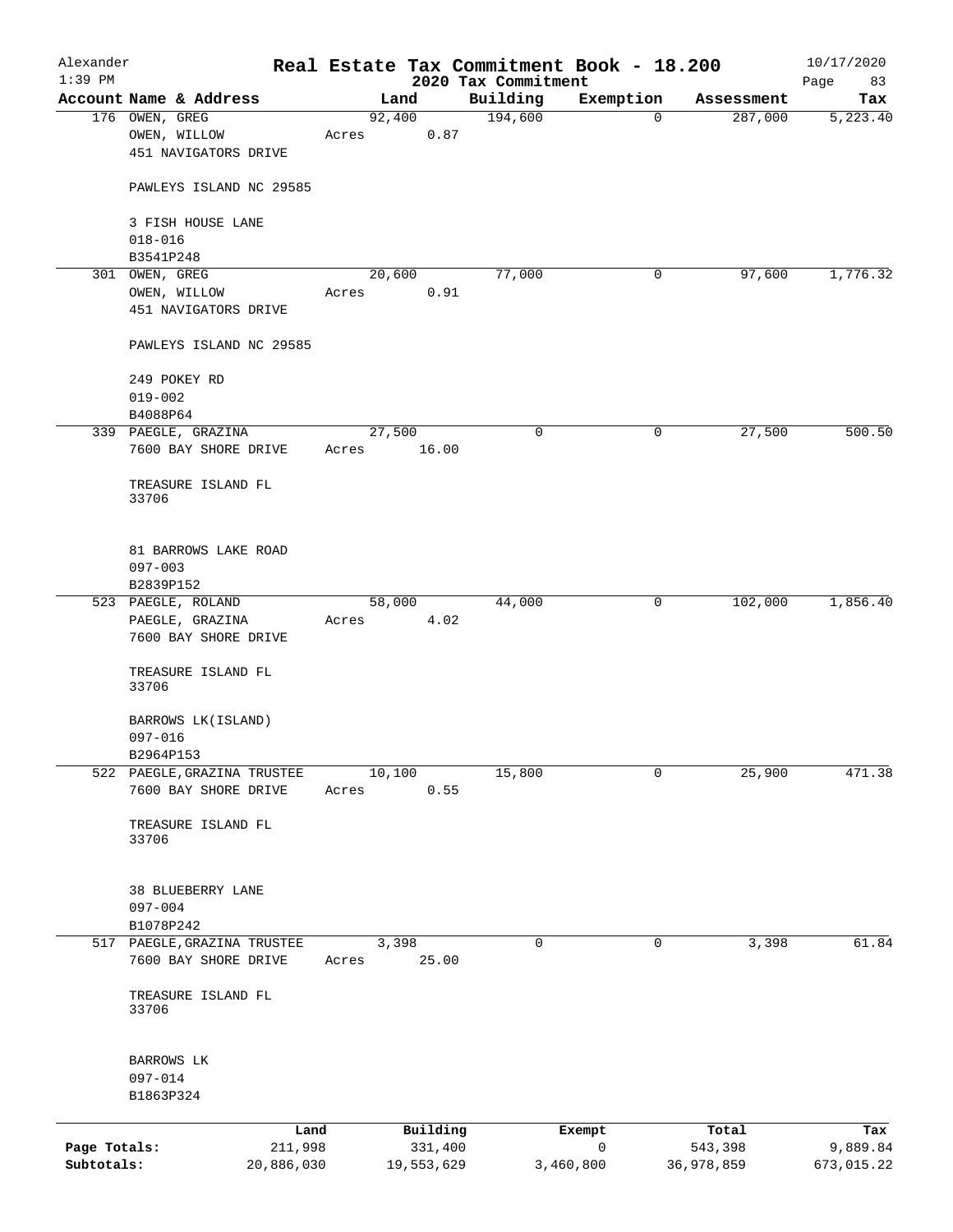| Alexander<br>$1:39$ PM |                                                                                                                                  |       |                | 2020 Tax Commitment | Real Estate Tax Commitment Book - 18.200 |            | 10/17/2020<br>84<br>Page |
|------------------------|----------------------------------------------------------------------------------------------------------------------------------|-------|----------------|---------------------|------------------------------------------|------------|--------------------------|
|                        | Account Name & Address                                                                                                           |       | Land           | Building            | Exemption                                | Assessment | Tax                      |
|                        | 519 PAEGLE, GRAZINA TRUSTEE<br>1/2 UDI WITH ROLAND<br>PAEGLE<br>7600 BAY SHORE DRIVE<br>TREASURE ISLAND FL<br>33706              | Acres | 5,406<br>34.00 | 0                   | $\Omega$                                 | 5,406      | 98.39                    |
|                        | BARROWS LK<br>$091 - 08A$                                                                                                        |       |                |                     |                                          |            |                          |
|                        | B1832P148<br>546 PAEGLE, GRAZINA TRUSTEE<br>1/2 UDI WITH ROLAND<br>PAEGLE<br>7600 BAY SHORE DRIVE<br>TREASURE ISLAND FL<br>33706 | Acres | 16,400<br>0.95 | 34,000              | 0                                        | 50,400     | 917.28                   |
|                        | <b>BARROWS LK</b><br>$091 - 008$<br>B1832P148                                                                                    |       |                |                     |                                          |            |                          |
|                        | 545 PAEGLE, ROLAND TRUSTEE<br>1/2 UDI WITH GRAZINA<br>PAEGLE<br>7600 BAY SHORE DRIVE<br>TREASURE ISLAND FL<br>33706              | Acres | 16,400<br>0.95 | 34,000              | 0                                        | 50,400     | 917.28                   |
|                        | BARROWS LK<br>$091 - 008$<br>B1832P148                                                                                           |       |                |                     |                                          |            |                          |
|                        | 520 PAEGLE, ROLAND TRUSTEE<br>1/2 UDI WITH GRAZINA<br>PAEGLE<br>7600 BAY SHORE DRIVE<br>TREASURE ISLAND FL<br>33706              | Acres | 5,406<br>34.00 | 0                   | 0                                        | 5,406      | 98.39                    |
|                        | BARROWS LK<br>$091 - 08A$<br>B1832P148                                                                                           |       |                |                     |                                          |            |                          |
|                        | 521 PAEGLE, ROLAND TRUSTEE<br>7600 BAY SHORE DRIVE<br>TREASURE ISLAND FL<br>33706                                                | Acres | 10,100<br>0.55 | 15,800              | 0                                        | 25,900     | 471.38                   |
|                        | BARROWS LK<br>$097 - 004$<br>B1078P242                                                                                           |       |                |                     |                                          |            |                          |

|              | Land       | Building   | Exempt    | Total        | Tax         |
|--------------|------------|------------|-----------|--------------|-------------|
| Page Totals: | 53,712     | 83,800     |           | 137,512      | 2,502.72    |
| Subtotals:   | 20,939,742 | 19,637,429 | 3,460,800 | 37, 116, 371 | 675, 517.94 |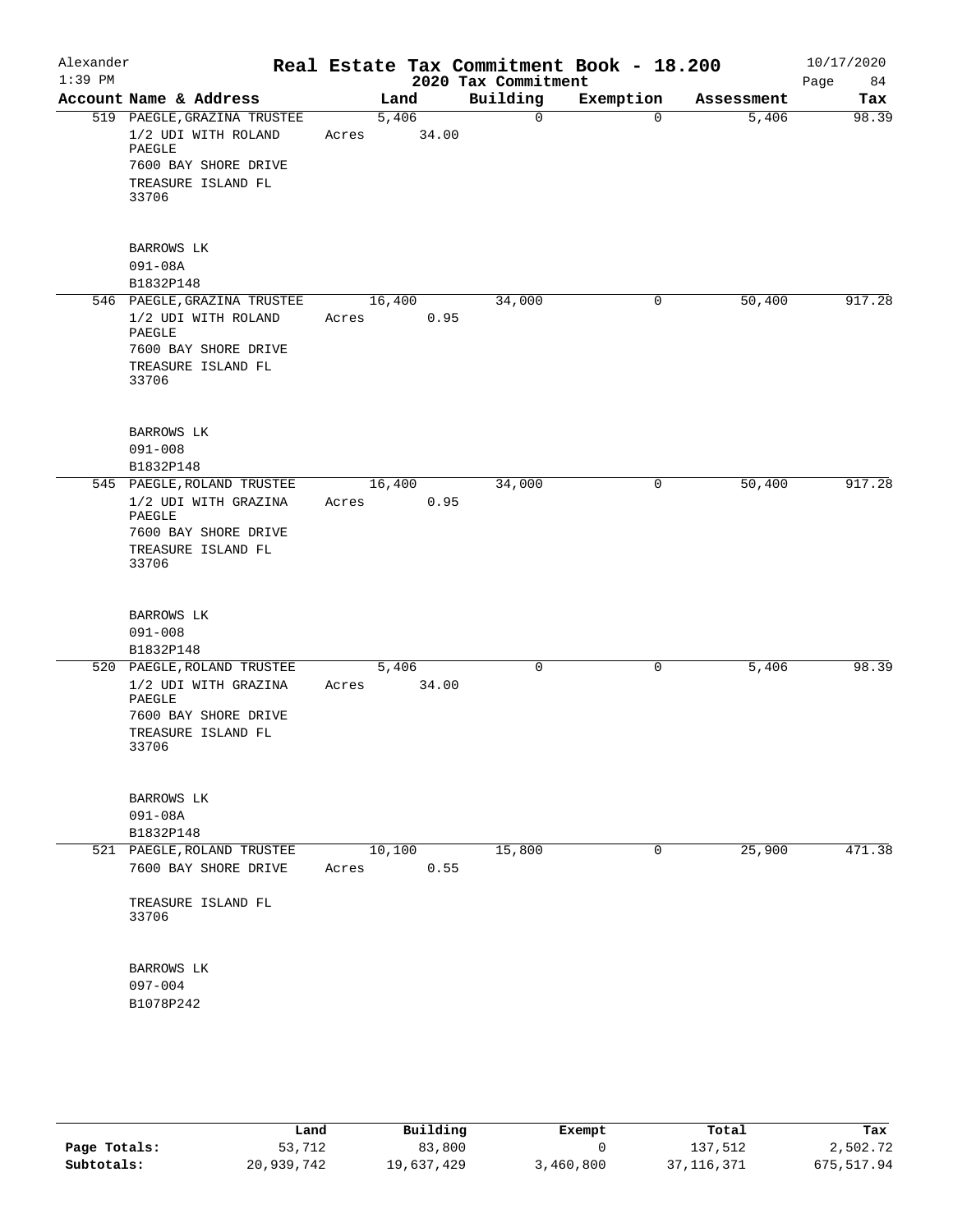| Alexander<br>$1:39$ PM |                                                    |        |               |                                 | Real Estate Tax Commitment Book - 18.200 |            | 10/17/2020        |
|------------------------|----------------------------------------------------|--------|---------------|---------------------------------|------------------------------------------|------------|-------------------|
|                        | Account Name & Address                             |        | Land          | 2020 Tax Commitment<br>Building | Exemption                                | Assessment | Page<br>85<br>Tax |
|                        | 518 PAEGLE, ROLAND TRUSTEE                         |        | 3,398         | 0                               | $\mathbf 0$                              | 3,398      | 61.84             |
|                        | 7600 BAY SHORE DRIVE                               | Acres  | 25.00         |                                 |                                          |            |                   |
|                        | TREASURE ISLAND FL<br>33706                        |        |               |                                 |                                          |            |                   |
|                        | BARROWS LK                                         |        |               |                                 |                                          |            |                   |
|                        | $097 - 014$<br>B1863P322                           |        |               |                                 |                                          |            |                   |
|                        | 368 PARKS, SHERRILL                                |        | 19,000        | 34,600                          | 25,000                                   | 28,600     | 520.52            |
|                        | P.O. BOX 293                                       | Acres  | 1.00          |                                 | 01 Homestead                             |            |                   |
|                        | BAILEYVILLE ME 04694                               |        |               |                                 |                                          |            |                   |
|                        | 637 COOPER RD                                      |        |               |                                 |                                          |            |                   |
|                        | $101 - 006$<br>B1242P23                            |        |               |                                 |                                          |            |                   |
|                        | 369 PASCUCCIO, MARIO                               |        | 18,800        | $\mathsf{O}$                    | 0                                        | 18,800     | 342.16            |
|                        | PASCUCCIO, MARIA                                   | Acres  | 10.00         |                                 |                                          |            |                   |
|                        | 690 MAIN STREET                                    |        |               |                                 |                                          |            |                   |
|                        | WOBURN MA 01801                                    |        |               |                                 |                                          |            |                   |
|                        | ARM RD                                             |        |               |                                 |                                          |            |                   |
|                        | $086 - 003$                                        |        |               |                                 |                                          |            |                   |
|                        | B1321P20                                           |        |               |                                 |                                          |            |                   |
|                        | 712 PASCUCCIO, MARIO &<br>MARIA TRUSTEES           |        | 20,400        | 0                               | 0                                        | 20,400     | 371.28            |
|                        | MMP REALTY TRUST                                   | Acres  | 8.00          |                                 |                                          |            |                   |
|                        | 690 MAIN STREET                                    |        |               |                                 |                                          |            |                   |
|                        | WOBURN MA 01801                                    |        |               |                                 |                                          |            |                   |
|                        | DAVIS ROAD                                         |        |               |                                 |                                          |            |                   |
|                        | $086 - 036$                                        |        |               |                                 |                                          |            |                   |
|                        | B3302P234                                          |        |               |                                 |                                          |            |                   |
|                        | 255 PEARCE, JANET L                                |        | 19,000        | 42,800                          | 0                                        | 61,800     | 1,124.76          |
|                        | 177 RIDGE ROAD                                     | Acres  | 1.00          |                                 |                                          |            |                   |
|                        | MARSHFIELD ME 04654                                |        |               |                                 |                                          |            |                   |
|                        | 580 COOPER RD                                      |        |               |                                 |                                          |            |                   |
|                        | $098 - 019$                                        |        |               |                                 |                                          |            |                   |
|                        | B4659P152 05/19/2020 B4636P274 02/12/2020 B3752P92 |        |               |                                 |                                          |            |                   |
|                        | 660 PEARCE, JANET L<br>177 RIDGE ROAD              | Acres  | 2,700<br>0.06 | 0                               | 0                                        | 2,700      | 49.14             |
|                        | MARSHFIELD ME 04654                                |        |               |                                 |                                          |            |                   |
|                        |                                                    |        |               |                                 |                                          |            |                   |
|                        | 580 COOPER RD<br>$098 - 030$                       |        |               |                                 |                                          |            |                   |
|                        | B4659P152 05/19/2020                               |        |               |                                 |                                          |            |                   |
|                        |                                                    |        |               |                                 |                                          |            |                   |
|                        |                                                    | Land   | Building      |                                 | Exempt                                   | Total      | Tax               |
| Page Totals:           |                                                    | 83,298 | 77,400        |                                 | 25,000                                   | 135,698    | 2,469.70          |

**Subtotals:** 21,023,040 19,714,829 3,485,800 37,252,069 677,987.64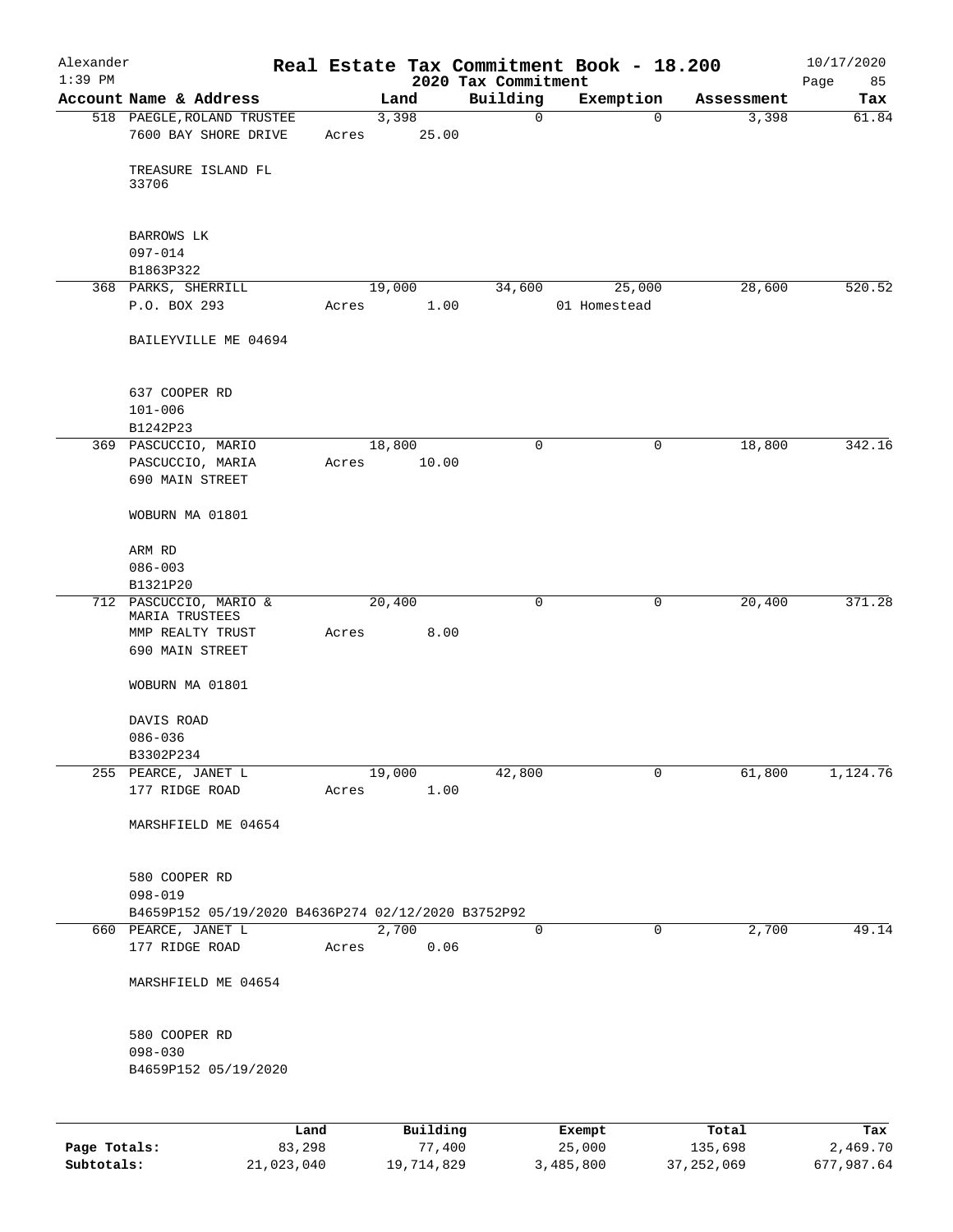| Alexander<br>$1:39$ PM |                                                                       |       |                  | 2020 Tax Commitment | Real Estate Tax Commitment Book - 18.200 |            | 10/17/2020<br>Page<br>86 |
|------------------------|-----------------------------------------------------------------------|-------|------------------|---------------------|------------------------------------------|------------|--------------------------|
|                        | Account Name & Address                                                |       | Land             | Building            | Exemption                                | Assessment | Tax                      |
|                        | 372 PENNELL, STEPHEN D<br>PENNELL, TIMOTHY M<br>161 SUCKER BROOK ROAD | Acres | 28,800<br>25.00  | 0                   | $\mathbf 0$                              | 28,800     | 524.16                   |
|                        | CRAWFORD ME 04694                                                     |       |                  |                     |                                          |            |                          |
|                        | MCARTHUR RD<br>$058 - 001$                                            |       |                  |                     |                                          |            |                          |
|                        | B2644P261                                                             |       |                  |                     |                                          |            |                          |
|                        | 317 PERKINS JR. GEORGE A. &<br>MICHELLE L.                            |       | 66,100           | 58,500              | 0                                        | 124,600    | 2,267.72                 |
|                        | 625 GREAT CREEK RD                                                    | Acres | 0.61             |                     |                                          |            |                          |
|                        | GALLOWAY NJ 08205                                                     |       |                  |                     |                                          |            |                          |
|                        | 26 APPLE LANE<br>$086 - 019$                                          |       |                  |                     |                                          |            |                          |
|                        | B4134P171                                                             |       |                  |                     |                                          |            | 494.13                   |
|                        | 376 PERKINS, EDWARD<br>18 APPLE LANE                                  | Acres | 27,150<br>154.00 | $\mathbf 0$         | 0                                        | 27,150     |                          |
|                        | ALEXANDER ME 04694                                                    |       |                  |                     |                                          |            |                          |
|                        | AIRLINE RD<br>$064 - 001 + 2$                                         |       |                  |                     |                                          |            |                          |
|                        | B1443P259<br>377 PERKINS, EDWARD                                      |       | 43,500           | 52,000              | 0                                        | 95,500     | 1,738.10                 |
|                        | PERKINS, JANET<br>18 APPLE LANE                                       | Acres | 30.47            |                     |                                          |            |                          |
|                        | ALEXANDER ME 04694                                                    |       |                  |                     |                                          |            |                          |
|                        | 1891 AIRLINE RD<br>$076 - 001$                                        |       |                  |                     |                                          |            |                          |
|                        | B1131P110                                                             |       |                  |                     |                                          |            |                          |
|                        | 378 PERKINS, EDWARD<br>PERKINS, JANET                                 | Acres | 66,000<br>0.77   | 61,100              | 31,000<br>01 Homestead                   | 96,100     | 1,749.02                 |
|                        | 18 APPLE LANE                                                         |       |                  |                     | 02 Veteran                               |            |                          |
|                        | ALEXANDER ME 04694                                                    |       |                  |                     |                                          |            |                          |
|                        | 18 APPLE LANE<br>$086 - 017$                                          |       |                  |                     |                                          |            |                          |
|                        | 381 PERKINS, EDWARD                                                   |       | 29,000           | 0                   | 0                                        | 29,000     | 527.80                   |
|                        | PERKINS, JANET                                                        | Acres | 20.00            |                     |                                          |            |                          |
|                        | 18 APPLE LANE                                                         |       |                  |                     |                                          |            |                          |
|                        | ALEXANDER ME 04694                                                    |       |                  |                     |                                          |            |                          |
|                        | RT 9 AIRLINE RD                                                       |       |                  |                     |                                          |            |                          |
|                        | $076 - 003$                                                           |       |                  |                     |                                          |            |                          |
|                        | B2457P85                                                              |       |                  |                     |                                          |            |                          |
|                        |                                                                       |       |                  |                     |                                          |            |                          |
|                        |                                                                       |       |                  |                     |                                          |            |                          |

|              | Land       | Building   | Exempt    | Total      | Tax        |
|--------------|------------|------------|-----------|------------|------------|
| Page Totals: | 260,550    | 171,600    | 31,000    | 401,150    | 7,300.93   |
| Subtotals:   | 21,283,590 | 19,886,429 | 3,516,800 | 37,653,219 | 685,288.57 |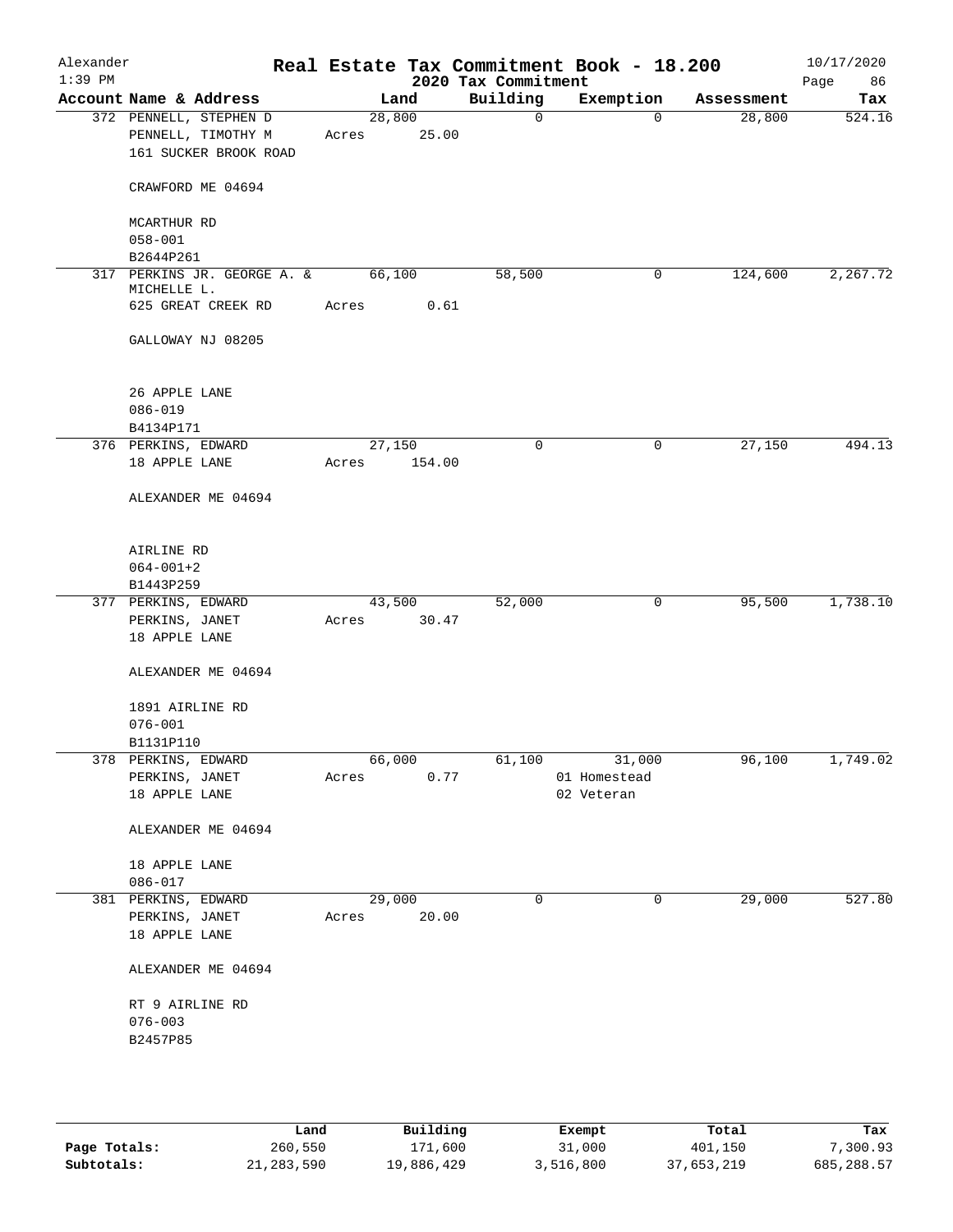| Alexander<br>$1:39$ PM |                         |       |        |       | Real Estate Tax Commitment Book - 18.200<br>2020 Tax Commitment |              |            | 10/17/2020<br>Page<br>87 |
|------------------------|-------------------------|-------|--------|-------|-----------------------------------------------------------------|--------------|------------|--------------------------|
|                        | Account Name & Address  |       | Land   |       | Building                                                        | Exemption    | Assessment | Tax                      |
|                        | 382 PERKINS, EDWARD     |       | 2,000  |       | $\mathsf{O}$                                                    | $\mathbf 0$  | 2,000      | 36.40                    |
|                        | PERKINS, JANET          | Acres |        | 5.00  |                                                                 |              |            |                          |
|                        | 18 APPLE LANE           |       |        |       |                                                                 |              |            |                          |
|                        | ALEXANDER ME 04694      |       |        |       |                                                                 |              |            |                          |
|                        |                         |       |        |       |                                                                 |              |            |                          |
|                        | AIRLINE RD              |       |        |       |                                                                 |              |            |                          |
|                        | $064 - 003$<br>B2457P85 |       |        |       |                                                                 |              |            |                          |
|                        | 554 PERKINS, EDWARD     |       | 25,300 |       | 0                                                               | 0            | 25,300     | 460.46                   |
|                        | PERKINS, JANET          | Acres |        | 44.00 |                                                                 |              |            |                          |
|                        | 18 APPLE LANE           |       |        |       |                                                                 |              |            |                          |
|                        | ALEXANDER ME 04694      |       |        |       |                                                                 |              |            |                          |
|                        |                         |       |        |       |                                                                 |              |            |                          |
|                        | AIRLINE RD              |       |        |       |                                                                 |              |            |                          |
|                        | $076 - 002 - 00A$       |       |        |       |                                                                 |              |            |                          |
|                        | B2057P135               |       |        |       |                                                                 |              |            |                          |
|                        | 565 PERKINS, EDWARD     |       | 3,200  |       | 0                                                               | 0            | 3,200      | 58.24                    |
|                        | 18 APPLE LANE           | Acres |        | 2.12  |                                                                 |              |            |                          |
|                        | ALEXANDER ME 04694      |       |        |       |                                                                 |              |            |                          |
|                        |                         |       |        |       |                                                                 |              |            |                          |
|                        | POKEY RD                |       |        |       |                                                                 |              |            |                          |
|                        | $036 - 008$             |       |        |       |                                                                 |              |            |                          |
|                        | B2143P339               |       |        |       |                                                                 |              |            |                          |
|                        | 83 PERKINS, EDWARD      |       | 26,500 |       | 22,600                                                          | $\mathsf{O}$ | 49,100     | 893.62                   |
|                        | PERKINS, JANET          | Acres |        | 6.00  |                                                                 |              |            |                          |
|                        | 18 APPLE LANE           |       |        |       |                                                                 |              |            |                          |
|                        | ALEXANDER ME 04694      |       |        |       |                                                                 |              |            |                          |
|                        | 1886 AIRLINE RD         |       |        |       |                                                                 |              |            |                          |
|                        | $076 - 002$             |       |        |       |                                                                 |              |            |                          |
|                        | B2694P31                |       |        |       |                                                                 |              |            |                          |
|                        | 702 PERKINS, EDWARD     |       | 2,385  |       | $\mathbf 0$                                                     | 0            | 2,385      | 43.41                    |
|                        | 18 APPLE LANE           | Acres |        | 15.00 |                                                                 |              |            |                          |
|                        | ALEXANDER ME 04694      |       |        |       |                                                                 |              |            |                          |
|                        |                         |       |        |       |                                                                 |              |            |                          |
|                        | AIRLINE ROAD            |       |        |       |                                                                 |              |            |                          |
|                        | $065 - 008$             |       |        |       |                                                                 |              |            |                          |
|                        | B3760P88                |       |        |       |                                                                 |              |            |                          |
|                        | 437 PERKINS, KATHLEEN J |       | 40,800 |       | 135,800                                                         | 0            | 176,600    | 3, 214.12                |
|                        | 625 GREAT CREEK RD      | Acres |        | 30.00 |                                                                 |              |            |                          |
|                        | GALLOWAY NJ 08205       |       |        |       |                                                                 |              |            |                          |
|                        | 226 CRAWFORD RD         |       |        |       |                                                                 |              |            |                          |
|                        | $090 - 003$             |       |        |       |                                                                 |              |            |                          |
|                        | B3036P48                |       |        |       |                                                                 |              |            |                          |
|                        |                         |       |        |       |                                                                 |              |            |                          |
|                        |                         |       |        |       |                                                                 |              |            |                          |
|                        |                         |       |        |       |                                                                 |              |            |                          |

|              | Land       | Building   | Exempt    | Total      | Tax        |
|--------------|------------|------------|-----------|------------|------------|
| Page Totals: | 100,185    | 158,400    |           | 258,585    | 4,706.25   |
| Subtotals:   | 21,383,775 | 20,044,829 | 3,516,800 | 37,911,804 | 689,994.82 |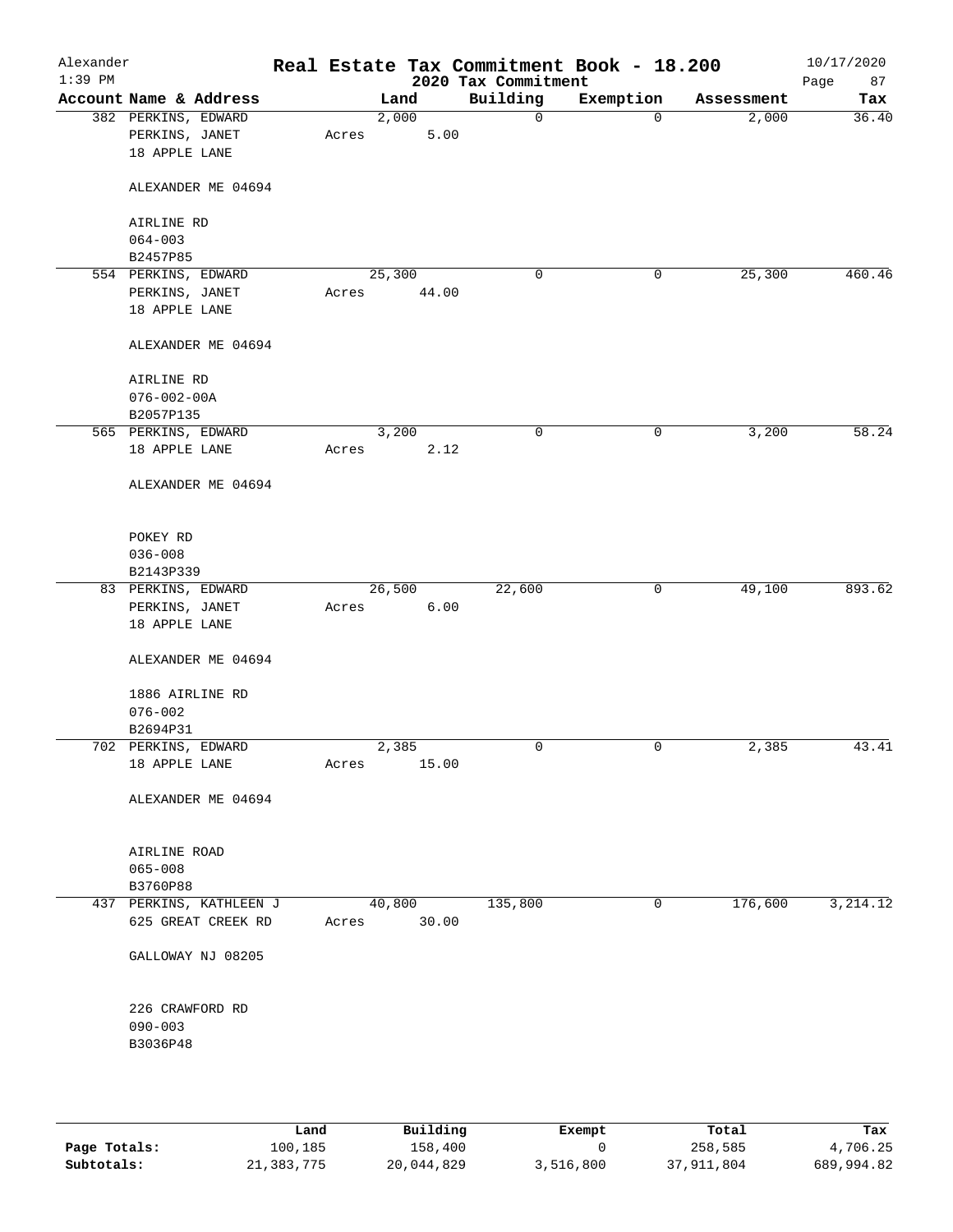| Alexander<br>$1:39$ PM |                                         |       |                | 2020 Tax Commitment | Real Estate Tax Commitment Book - 18.200 |            | 10/17/2020<br>Page<br>88 |
|------------------------|-----------------------------------------|-------|----------------|---------------------|------------------------------------------|------------|--------------------------|
|                        | Account Name & Address                  |       | Land           | Building            | Exemption                                | Assessment | Tax                      |
|                        | 670 PERKINS, KIMBERLY                   |       | 20,600         | 73,100              | 25,000                                   | 68,700     | 1,250.34                 |
|                        | PO BOX 255                              | Acres | 2.06           |                     | 01 Homestead                             |            |                          |
|                        | NEW MILFORD CT 06776                    |       |                |                     |                                          |            |                          |
|                        | 192 SO. PRINCETON RD<br>$045 - 003$     |       |                |                     |                                          |            |                          |
|                        | B4170P15                                |       |                |                     |                                          |            |                          |
|                        | 456 PERKINS, REBECCA L<br>234 COOPER RD | Acres | 20,300<br>1.00 | 45,900              | 0                                        | 66,200     | 1,204.84                 |
|                        |                                         |       |                |                     |                                          |            |                          |
|                        | ALEXANDER ME 04694                      |       |                |                     |                                          |            |                          |
|                        | 32 COZY COVE LANE<br>$094 - 034$        |       |                |                     |                                          |            |                          |
|                        | B3669P194<br>616 PERKINS, TODD M        |       | 26,000         | 94,100              | 25,000                                   | 95,100     | 1,730.82                 |
|                        | 575 COOPER ROAD                         | Acres | 6.30           |                     | 01 Homestead                             |            |                          |
|                        | ALEXANDER ME 04694                      |       |                |                     |                                          |            |                          |
|                        | 575 COOPER RD<br>$098 - 028$            |       |                |                     |                                          |            |                          |
|                        | B4363P207 06/05/2017 B3013P305          |       |                |                     |                                          |            |                          |
|                        | 428 PETERSON, RICHARD                   |       | 18,300         | 4,200               | $\mathsf{O}$                             | 22,500     | 409.50                   |
|                        | P.O.BOX 26                              | Acres | 0.54           |                     |                                          |            |                          |
|                        | ALBION ME 04910                         |       |                |                     |                                          |            |                          |
|                        | 65 POKEY RD                             |       |                |                     |                                          |            |                          |
|                        | $037 - 004$                             |       |                |                     |                                          |            |                          |
|                        | B4192P192<br>707 PHELAN, LYMAN          |       | 19,500         | $\mathbf 0$         | 0                                        | 19,500     | 354.90                   |
|                        | 996 HUDSON RD.                          | Acres | 11.00          |                     |                                          |            |                          |
|                        | GLENBURN ME                             |       |                |                     |                                          |            |                          |
|                        |                                         |       |                |                     |                                          |            |                          |
|                        | $080 - 007A$                            |       |                |                     |                                          |            |                          |
|                        | 391 POCOMOONSHINE LAKE                  |       | 188,900        | 218,200             | 0                                        | 407,100    | 7,409.22                 |
|                        | LODGES<br>PO BOX 2206                   | Acres | 34.44          |                     |                                          |            |                          |
|                        | SOUTH BURLINGTON VT<br>05407            |       |                |                     |                                          |            |                          |
|                        | 31 FISH HOUSE LANE                      |       |                |                     |                                          |            |                          |
|                        | $018 - 001$<br>B1515P128                |       |                |                     |                                          |            |                          |
|                        |                                         |       |                |                     |                                          |            |                          |
|                        |                                         |       |                |                     |                                          |            |                          |
|                        |                                         |       |                |                     |                                          |            |                          |

|              | Land       | Building   | Exempt    | Total      | Tax        |
|--------------|------------|------------|-----------|------------|------------|
| Page Totals: | 293,600    | 435,500    | 50,000    | 679,100    | 12,359.62  |
| Subtotals:   | 21,677,375 | 20,480,329 | 3,566,800 | 38,590,904 | 702,354.44 |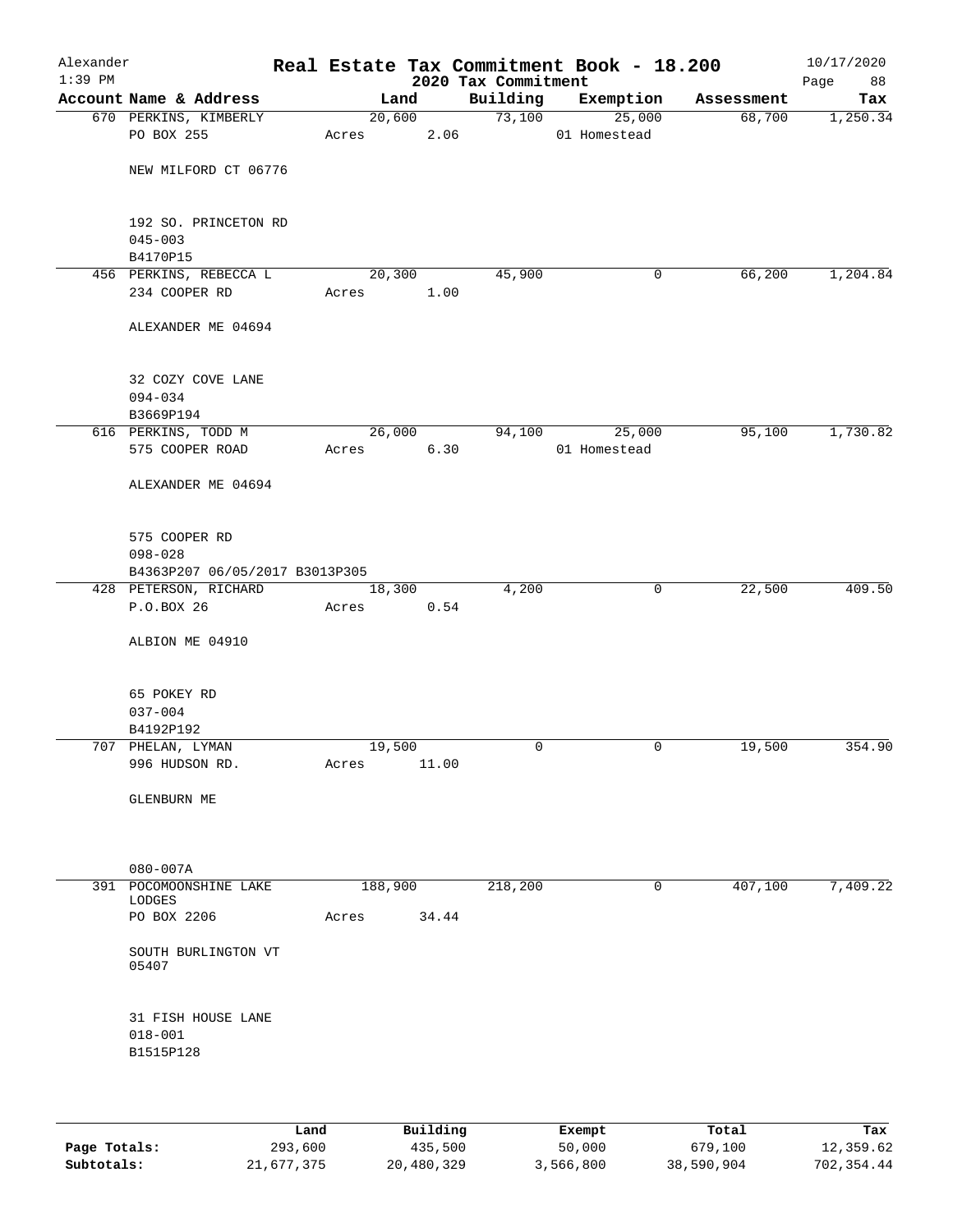| Alexander<br>$1:39$ PM |                                                                       |                 |       | 2020 Tax Commitment | Real Estate Tax Commitment Book - 18.200 |            | 10/17/2020<br>Page<br>89 |
|------------------------|-----------------------------------------------------------------------|-----------------|-------|---------------------|------------------------------------------|------------|--------------------------|
|                        | Account Name & Address                                                |                 | Land  | Building            | Exemption                                | Assessment | Tax                      |
|                        | 627 PODSCHLNE, MARC A JR<br>PODSCHLNE, JOLLEEN M<br>60 CHASE BROOK DR | 84,200<br>Acres | 1.81  | 122,100             | 25,000<br>01 Homestead                   | 181,300    | 3,299.66                 |
|                        | ALEXANDER ME 04694                                                    |                 |       |                     |                                          |            |                          |
|                        | 60 CHASE BROOK DRIVE<br>$128 - 012$                                   |                 |       |                     |                                          |            |                          |
|                        | 392 POLLOCK, CHRISTOPHER                                              | 55,300          |       | 140,100             | 25,000                                   | 170,400    | 3,101.28                 |
|                        | POLLOCK, CAROL<br>69 TOMMY LONG RD                                    | Acres           | 60.00 |                     | 01 Homestead                             |            |                          |
|                        | ALEXANDER ME 04694                                                    |                 |       |                     |                                          |            |                          |
|                        | 69 TOMMY LONG RD<br>$088 - 002$<br>B914P53                            |                 |       |                     |                                          |            |                          |
|                        | 709 POOLE, BURTON                                                     |                 | 0     | 28,600              | $\mathsf{O}$                             | 28,600     | 520.52                   |
|                        | POOLE, CHERYL<br>180 COOPER RD.                                       |                 |       |                     |                                          |            |                          |
|                        | ALEXANDER ME 04694                                                    |                 |       |                     |                                          |            |                          |
|                        | M80-013-00A                                                           |                 |       |                     |                                          |            |                          |
|                        | 490 POOLE, KENNETH A                                                  | 56,100          |       | 40,500              | 25,000                                   | 71,600     | 1,303.12                 |
|                        | POOLE, JANICE G                                                       | Acres           | 62.00 |                     | 01 Homestead                             |            |                          |
|                        | 739 S PRINCETON RD                                                    |                 |       |                     |                                          |            |                          |
|                        | ALEXANDER ME 04694                                                    |                 |       |                     |                                          |            |                          |
|                        | 739 SO. PRINCETON RD<br>$009 - 003 + 4$                               |                 |       |                     |                                          |            |                          |
|                        | B2755P351                                                             |                 |       |                     |                                          |            |                          |
|                        | 666 POOR, DOUGLAS K                                                   | 24,800          |       | 71,600              | 25,000                                   | 71,400     | 1,299.48                 |
|                        | POOR, KAREN M                                                         | Acres           | 10.00 |                     | 01 Homestead                             |            |                          |
|                        | 26 HAWG LANE                                                          |                 |       |                     |                                          |            |                          |
|                        | ALEXANDER ME 04694                                                    |                 |       |                     |                                          |            |                          |
|                        | 26 HAWG LN                                                            |                 |       |                     |                                          |            |                          |
|                        | $058 - 011$                                                           |                 |       |                     |                                          |            |                          |
|                        | B3108P113                                                             |                 |       |                     |                                          |            |                          |
|                        | 387 PORTER, AUSTIN                                                    | 26,000          |       | 76,900              | 25,000<br>01 Homestead                   | 77,900     | 1,417.78                 |
|                        | 57 COOPER RD                                                          | Acres           | 6.38  |                     |                                          |            |                          |
|                        | ALEXANDER ME 04694                                                    |                 |       |                     |                                          |            |                          |
|                        | 57 COOPER RD                                                          |                 |       |                     |                                          |            |                          |
|                        | $068 - 011 - 00A$                                                     |                 |       |                     |                                          |            |                          |
|                        | B4379P41                                                              |                 |       |                     |                                          |            |                          |
|                        |                                                                       |                 |       |                     |                                          |            |                          |
|                        |                                                                       |                 |       |                     |                                          |            |                          |

|              | Land       | Building   | Exempt    | Total      | Tax        |
|--------------|------------|------------|-----------|------------|------------|
| Page Totals: | 246,400    | 479,800    | 125,000   | 601,200    | 10,941.84  |
| Subtotals:   | 21,923,775 | 20,960,129 | 3,691,800 | 39,192,104 | 713,296.28 |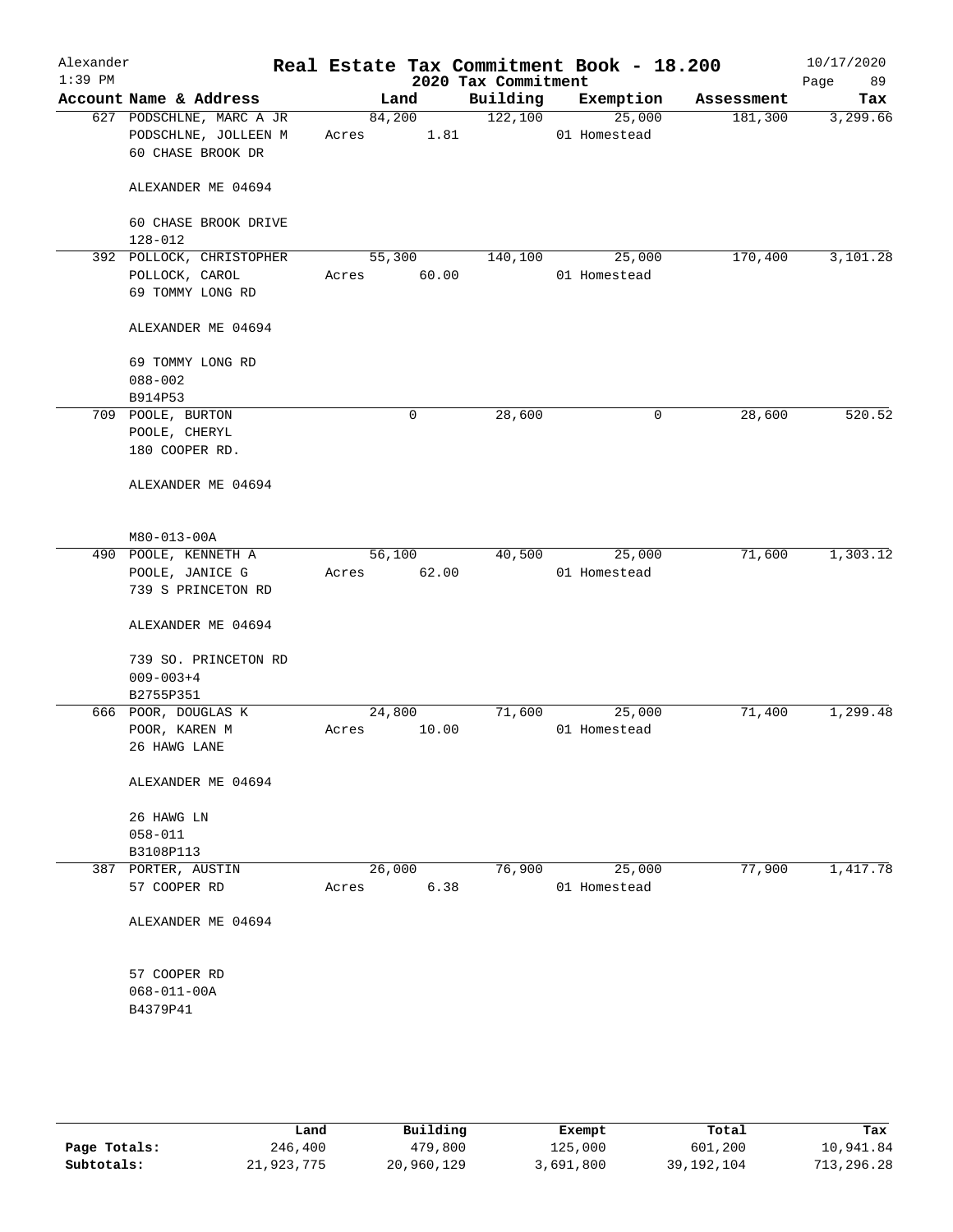| Alexander<br>$1:39$ PM |                                                           |                 |        | 2020 Tax Commitment | Real Estate Tax Commitment Book - 18.200 |            | 10/17/2020<br>Page<br>90 |
|------------------------|-----------------------------------------------------------|-----------------|--------|---------------------|------------------------------------------|------------|--------------------------|
|                        | Account Name & Address                                    | Land            |        | Building            | Exemption                                | Assessment | Tax                      |
|                        | 395 PORTER, DAVID E JR<br>PORTER, DANA P<br>492 COOPER RD | 19,600<br>Acres | 1.40   | 55,800              | 25,000<br>01 Homestead                   | 50,400     | 917.28                   |
|                        | ALEXANDER ME 04694                                        |                 |        |                     |                                          |            |                          |
|                        | 492 COOPER RD<br>$098 - 024 - 00A$                        |                 |        |                     |                                          |            |                          |
|                        | B1823P91                                                  |                 |        |                     |                                          |            |                          |
|                        | 398 POULIN, MARY ELLEN                                    | 68,600          |        | 188,200             | 31,000                                   | 225,800    | 4,109.56                 |
|                        | 61 HICKORY LANE                                           | Acres           | 0.86   |                     | 02 Veteran<br>01 Homestead               |            |                          |
|                        | ALEXANDER ME 04694                                        |                 |        |                     |                                          |            |                          |
|                        | 61 HICKORY LANE<br>$087 - 016$                            |                 |        |                     |                                          |            |                          |
|                        | B766P300<br>142 PRATTS RENTALS LLC                        | 64,600          |        | 97,200              | 0                                        | 161,800    | 2,944.76                 |
|                        | PO BOX 667                                                | Acres           | 0.46   |                     |                                          |            |                          |
|                        | BAILEYVILLE ME 04694                                      |                 |        |                     |                                          |            |                          |
|                        | 28 BIRCH LANE<br>$094 - 026$                              |                 |        |                     |                                          |            |                          |
|                        | B4492P17 08/29/2018 B2467P57                              |                 |        |                     |                                          |            |                          |
|                        | 480 PRESTON, RICHARD<br>42 POKEY RD                       | 20,500<br>Acres | 2.00   | 88,700              | 31,000<br>01 Homestead<br>02 Veteran     | 78,200     | 1,423.24                 |
|                        | ALEXANDER ME 04694                                        |                 |        |                     |                                          |            |                          |
|                        | 42 POKEY RD                                               |                 |        |                     |                                          |            |                          |
|                        | $036 - 003$                                               |                 |        |                     |                                          |            |                          |
|                        | B2116P174<br>367 PROBST, SHARON                           | 8,200           |        | $\mathbf 0$         | $\mathbf 0$                              | 8,200      | 149.24                   |
|                        | PROBST, GARY                                              | Acres           | 0.46   |                     |                                          |            |                          |
|                        | 1627 RIVER REACH DR APT<br>22                             |                 |        |                     |                                          |            |                          |
|                        | ORLANDO FL 32828                                          |                 |        |                     |                                          |            |                          |
|                        | COOPER RD                                                 |                 |        |                     |                                          |            |                          |
|                        | $069 - 012$                                               |                 |        |                     |                                          |            |                          |
|                        | B2014P158                                                 |                 |        |                     |                                          |            |                          |
|                        | 400 PROUT, KEITH                                          | 46,600          |        | 22,300              | 25,000                                   | 43,900     | 798.98                   |
|                        | PROUT, BETTY NILES<br>151 SOUTH PRINCETON RD              | Acres           | 117.00 |                     | 01 Homestead                             |            |                          |
|                        | ALEXANDER ME 04694                                        |                 |        |                     |                                          |            |                          |
|                        | 151 SO. PRINCETON RD                                      |                 |        |                     |                                          |            |                          |
|                        | $046 - 002$                                               |                 |        |                     |                                          |            |                          |
|                        | B1573P287                                                 |                 |        |                     |                                          |            |                          |
|                        |                                                           |                 |        |                     |                                          |            |                          |
|                        |                                                           |                 |        |                     |                                          |            |                          |

|              | Land       | Building   | Exempt    | Total      | Tax        |
|--------------|------------|------------|-----------|------------|------------|
| Page Totals: | 228,100    | 452,200    | 112,000   | 568,300    | 10,343.06  |
| Subtotals:   | 22,151,875 | 21,412,329 | 3,803,800 | 39,760,404 | 723,639.34 |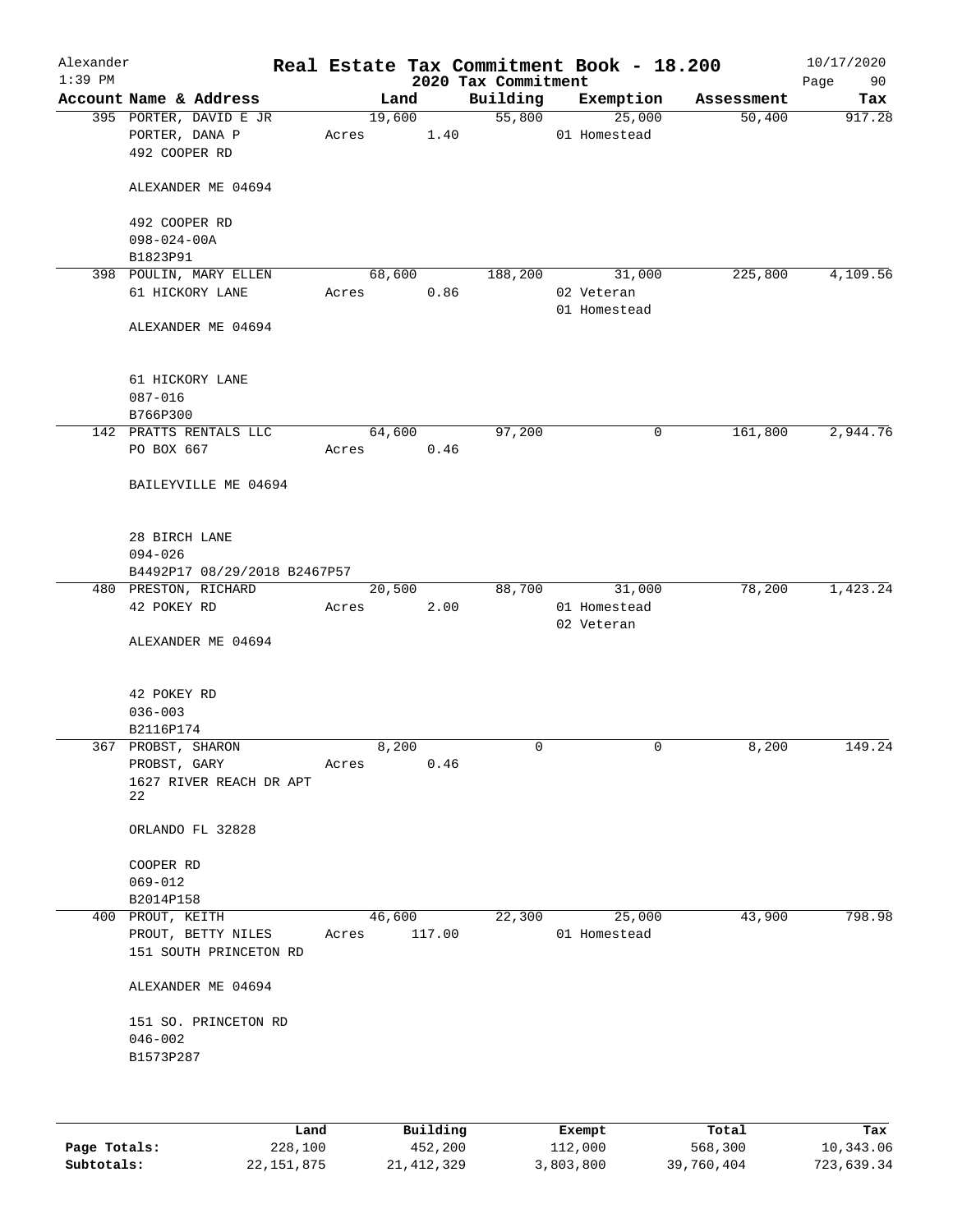| Alexander<br>$1:39$ PM |                                                             |       |                 | 2020 Tax Commitment | Real Estate Tax Commitment Book - 18.200 |            | 10/17/2020<br>Page<br>91 |
|------------------------|-------------------------------------------------------------|-------|-----------------|---------------------|------------------------------------------|------------|--------------------------|
|                        | Account Name & Address                                      |       | Land            | Building            | Exemption                                | Assessment | Tax                      |
|                        | 567 PROVENCHER, JAMES<br>617 WEST STREET                    | Acres | 31,000<br>13.00 | 91,700              | $\mathbf 0$                              | 122,700    | 2, 233.14                |
|                        | PRINCETON ME 04668                                          |       |                 |                     |                                          |            |                          |
|                        | 55 MCARTHUR RD<br>$069 - 04A + 58 - 10$                     |       |                 |                     |                                          |            |                          |
|                        | B4511P153 08/31/2018 B4348P145                              |       |                 |                     |                                          |            |                          |
|                        | 401 R.E.M. TRANSPORT<br>P.O. BOX 357                        | Acres | 24,400<br>4.60  | $\Omega$            | 0                                        | 24,400     | 444.08                   |
|                        | CALAIS ME 04619                                             |       |                 |                     |                                          |            |                          |
|                        | MCARTHUR RD<br>$058 - 008$                                  |       |                 |                     |                                          |            |                          |
|                        | B1602P185                                                   |       |                 |                     |                                          |            |                          |
|                        | 491 RAYNER, PEGGY S<br>18 SOLDIER POND RD                   | Acres | 7,700<br>0.17   | 1,700               | 0                                        | 9,400      | 171.08                   |
|                        | WALLAGRASS ME 04781                                         |       |                 |                     |                                          |            |                          |
|                        | 9 WILLOW LANE<br>$094 - 016$                                |       |                 |                     |                                          |            |                          |
|                        | B2053P164                                                   |       |                 |                     |                                          |            |                          |
|                        | 683 REILEY, TRAVIS<br>140 OLD COUNTY ROAD                   | Acres | 19,600<br>1.79  | $\mathbf 0$         | $\mathbf 0$                              | 19,600     | 356.72                   |
|                        | BROOKLIN ME 04616                                           |       |                 |                     |                                          |            |                          |
|                        | BARROWS LK<br>097-015-012                                   |       |                 |                     |                                          |            |                          |
|                        | B4445P189 03/09/2018 B3167P194                              |       |                 |                     |                                          |            |                          |
|                        | 684 REILEY, TRAVIS<br>140 OLD COUNTY ROAD                   | Acres | 20,400<br>2.20  | 0                   | 0                                        | 20,400     | 371.28                   |
|                        | BROOKLIN ME 04616                                           |       |                 |                     |                                          |            |                          |
|                        | BARROWS LK<br>097-015-013<br>B4445P189 03/09/2018 B3167P194 |       |                 |                     |                                          |            |                          |
|                        | 155 REINERS, SHARON L<br>REINERS, STEPHEN K<br>8 DOREMUS LN | Acres | 87,300<br>0.73  | 27,100              | $\mathbf 0$                              | 114,400    | 2,082.08                 |
|                        | MONTAGUE NJ 07827 3005                                      |       |                 |                     |                                          |            |                          |
|                        | 150 PINE TREE SHORE<br>$006 - 009$<br>B2465P158             |       |                 |                     |                                          |            |                          |
|                        |                                                             |       |                 |                     |                                          |            |                          |

|              | Land       | Building   | Exempt    | Total      | Tax        |
|--------------|------------|------------|-----------|------------|------------|
| Page Totals: | 190.400    | 120,500    |           | 310,900    | 5,658.38   |
| Subtotals:   | 22,342,275 | 21,532,829 | 3,803,800 | 40,071,304 | 729,297.72 |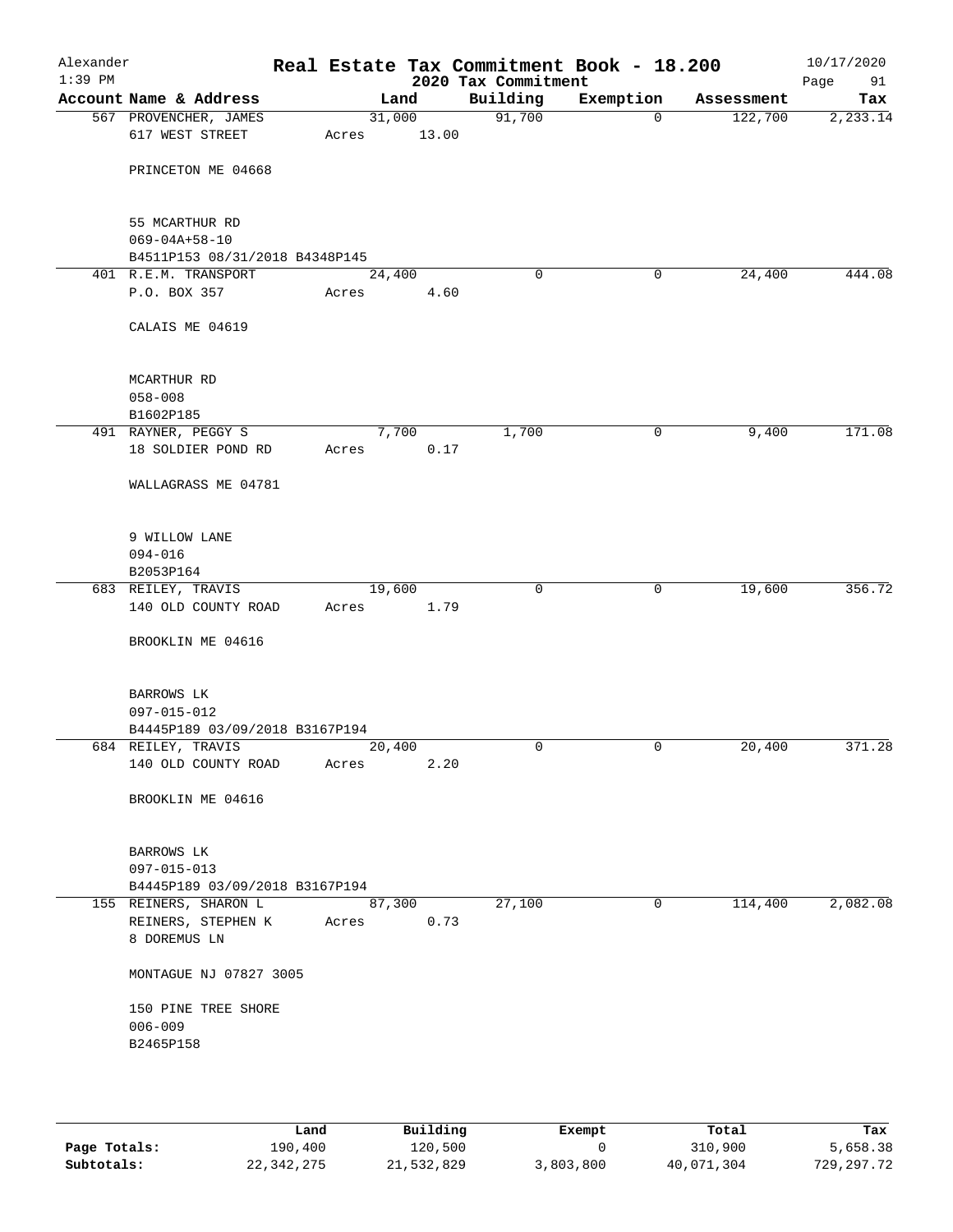| Alexander<br>$1:39$ PM |                                                                                           |        |        | 2020 Tax Commitment | Real Estate Tax Commitment Book - 18.200 |            | 10/17/2020<br>Page<br>92 |
|------------------------|-------------------------------------------------------------------------------------------|--------|--------|---------------------|------------------------------------------|------------|--------------------------|
|                        | Account Name & Address                                                                    |        | Land   | Building            | Exemption                                | Assessment | Tax                      |
|                        | 604 REIS, APRIL R<br>%Robert & Amanda Posick Acres<br>32 Lyons Road<br>Alexander ME 04694 | 40,200 | 56.00  | $\mathbf 0$         | $\mathbf 0$                              | 40,200     | 731.64                   |
|                        | MACARTHUR RD<br>$MSL5-5A$<br>B3454P140                                                    |        |        |                     |                                          |            |                          |
|                        | 199 RETZER, DANIEL                                                                        | 46,000 |        | 0                   | 0                                        | 46,000     | 837.20                   |
|                        | 40 PINE TREE SHORE RD.                                                                    | Acres  | 10.00  |                     |                                          |            |                          |
|                        | ALEXANDER ME 04694                                                                        |        |        |                     |                                          |            |                          |
|                        | POCOMOONSHINE LK                                                                          |        |        |                     |                                          |            |                          |
|                        | $019 - 013 - 00A$                                                                         |        |        |                     |                                          |            |                          |
|                        | B4126P138                                                                                 |        |        |                     |                                          |            |                          |
|                        | 290 RETZER, DANIEL L                                                                      |        | 87,400 | 60,200              | 0                                        | 147,600    | 2,686.32                 |
|                        | <b>40 PINE TREE SHORES</b>                                                                | Acres  | 0.73   |                     |                                          |            |                          |
|                        | ALEXANDER ME 04694                                                                        |        |        |                     |                                          |            |                          |
|                        | 40 PINE TREE SHORE<br>$019 - 004 - 00A$<br>B4300P31                                       |        |        |                     |                                          |            |                          |
|                        | 628 RICHARD, EDWARD                                                                       |        | 84,900 | 167,100             | 31,000                                   | 221,000    | 4,022.20                 |
|                        | RICHARD, SUSAN<br>84 CHASE BROOK DR                                                       | Acres  | 1.47   |                     | 01 Homestead<br>02 Veteran               |            |                          |
|                        | ALEXANDER ME 04694                                                                        |        |        |                     |                                          |            |                          |
|                        | 84 CHASE BROOK DRIVE<br>128-016                                                           |        |        |                     |                                          |            |                          |
|                        | B2842P51                                                                                  |        |        |                     |                                          |            |                          |
|                        | 615 RICHARD, MARTIN<br>RICHARD, JULIE                                                     | 84,900 | 1.47   | 120,300             | 25,000<br>01 Homestead                   | 180,200    | 3,279.64                 |
|                        | 82 CHASE BROOK RD                                                                         | Acres  |        |                     |                                          |            |                          |
|                        | ALEXANDER ME 04694                                                                        |        |        |                     |                                          |            |                          |
|                        | 82 CHASE BROOK DRIVE<br>$128 - 015$<br>B2618P23                                           |        |        |                     |                                          |            |                          |
|                        | 402 RICHARDS, DANA W                                                                      | 81,600 |        | 0                   | 0                                        | 81,600     | 1,485.12                 |
|                        | 1134 CALGARY STREET                                                                       | Acres  | 0.83   |                     |                                          |            |                          |
|                        | THE VILLAGES FL 32163                                                                     |        |        |                     |                                          |            |                          |
|                        | POCOMOONSHINE LK<br>$006 - 013$<br>B4192P245                                              |        |        |                     |                                          |            |                          |
|                        |                                                                                           |        |        |                     |                                          |            |                          |

|              | Land       | Building   | Exempt    | Total      | Tax        |
|--------------|------------|------------|-----------|------------|------------|
| Page Totals: | 425,000    | 347,600    | 56,000    | 716,600    | 13,042.12  |
| Subtotals:   | 22,767,275 | 21,880,429 | 3,859,800 | 40,787,904 | 742,339.84 |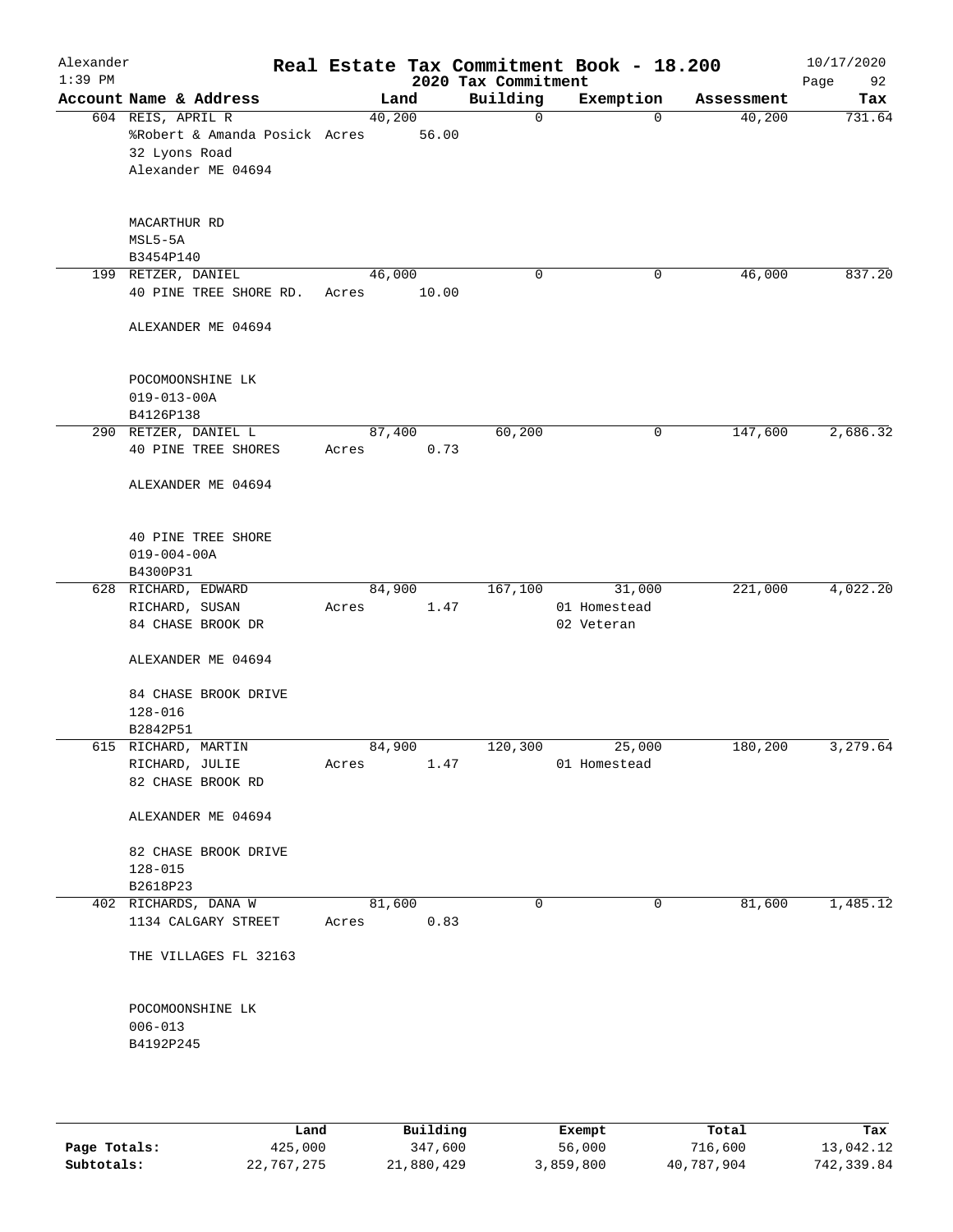| Alexander<br>$1:39$ PM |                                                                |       |        |      | 2020 Tax Commitment | Real Estate Tax Commitment Book - 18.200 |            | 10/17/2020<br>Page<br>93 |
|------------------------|----------------------------------------------------------------|-------|--------|------|---------------------|------------------------------------------|------------|--------------------------|
|                        | Account Name & Address                                         |       | Land   |      | Building            | Exemption                                | Assessment | Tax                      |
|                        | 312 RICHARDS, DAVID A<br>RICHARDS, JEANETTE M<br>92 NORFOLK ST | Acres | 71,700 | 2.22 | 45,600              | $\mathbf 0$                              | 117,300    | 2,134.86                 |
|                        | BANGOR ME 04401                                                |       |        |      |                     |                                          |            |                          |
|                        | 98 SOUTH SHORE ROAD<br>$093 - 005 + 5A$<br>B4238P284           |       |        |      |                     |                                          |            |                          |
|                        | 689 RICHARDSON, LINDA                                          |       | 0      |      | 4,400               | 4,400                                    | 0          | 0.00                     |
|                        | 1329 AIRLINE ROAD                                              |       |        |      |                     | 01 Homestead                             |            |                          |
|                        | ALEXANDER ME 04694                                             |       |        |      |                     |                                          |            |                          |
|                        | trailer only                                                   |       |        |      |                     |                                          |            |                          |
|                        | $069 - 002$                                                    |       |        |      |                     |                                          |            |                          |
|                        | 486 RISING TIDE TOWERS,<br>LLC.                                |       | 12,500 |      | 180,000             | 0                                        | 192,500    | 3,503.50                 |
|                        | 5 MILK STREET<br>SUITE 420<br>PORTLAND ME 04101                | Acres |        | 3.31 |                     |                                          |            |                          |
|                        |                                                                |       |        |      |                     |                                          |            |                          |
|                        | 1767 AIRLINE ROAD<br>$065 - 011 - 001$                         |       |        |      |                     |                                          |            |                          |
|                        | B4636P36 02/11/2020                                            |       |        |      |                     |                                          |            |                          |
|                        | 111 ROBB, CANDACE A                                            |       | 59,900 |      | 76,100              | 0                                        | 136,000    | 2,475.20                 |
|                        | 308 DAVIS RD                                                   | Acres |        | 0.34 |                     |                                          |            |                          |
|                        | ALEXANDER ME 04694                                             |       |        |      |                     |                                          |            |                          |
|                        | 308 DAVIS ROAD<br>$092 - 007$                                  |       |        |      |                     |                                          |            |                          |
|                        | B4201P78                                                       |       |        |      |                     |                                          |            |                          |
|                        | 408 ROBINSON, ERIC                                             |       | 20,400 |      | 1,000               | 0                                        | 21,400     | 389.48                   |
|                        | 24 LAMBERT ROAD                                                | Acres |        | 8.50 |                     |                                          |            |                          |
|                        | SKOWHEGAN ME 04976                                             |       |        |      |                     |                                          |            |                          |
|                        | 116 DAVIS RD                                                   |       |        |      |                     |                                          |            |                          |
|                        | $077 - 009$                                                    |       |        |      |                     |                                          |            |                          |
|                        | B1899P160                                                      |       |        |      |                     |                                          |            |                          |
|                        | 71 ROM.-SHEMIOT, STEVEN C<br>P. O. BOX 284                     | Acres | 9,000  | 1.00 | $\Omega$            | 0                                        | 9,000      | 163.80                   |
|                        | CALAIS ME 04619                                                |       |        |      |                     |                                          |            |                          |
|                        | 73 POKEY RD                                                    |       |        |      |                     |                                          |            |                          |
|                        | $037 - 006$<br>B4099P145                                       |       |        |      |                     |                                          |            |                          |
|                        |                                                                |       |        |      |                     |                                          |            |                          |

|              | Land       | Building   | Exempt    | Total      | Tax        |
|--------------|------------|------------|-----------|------------|------------|
| Page Totals: | 173,500    | 307,100    | 4,400     | 476,200    | 8,666.84   |
| Subtotals:   | 22,940,775 | 22,187,529 | 3,864,200 | 41,264,104 | 751,006.68 |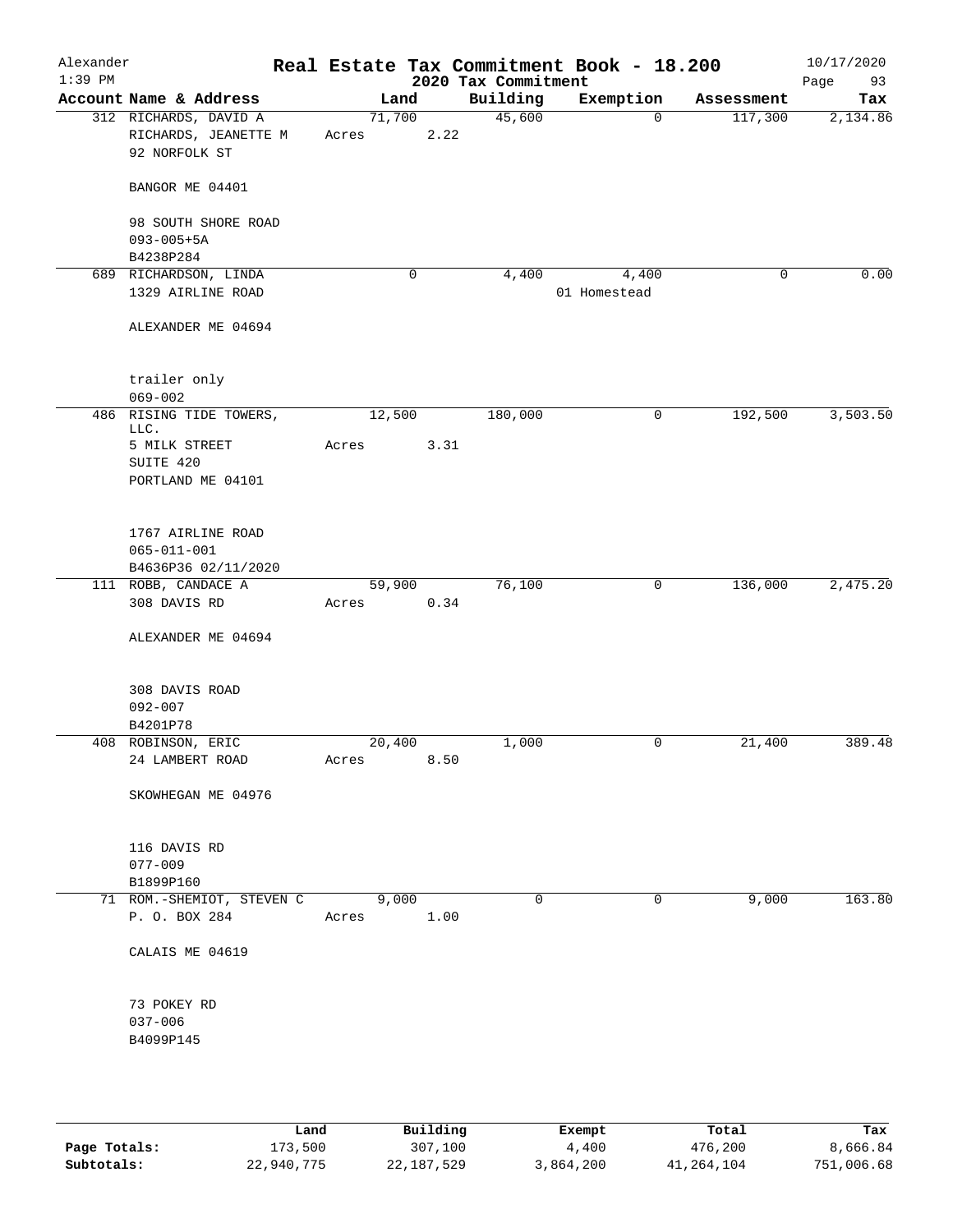| Alexander    |                                              |       |                |                     | Real Estate Tax Commitment Book - 18.200 |            | 10/17/2020      |
|--------------|----------------------------------------------|-------|----------------|---------------------|------------------------------------------|------------|-----------------|
| $1:39$ PM    | Account Name & Address                       |       |                | 2020 Tax Commitment |                                          |            | Page<br>94      |
|              |                                              |       | Land           | Building            | Exemption                                | Assessment | Tax<br>4,539.08 |
|              | 107 ROUSSEL, VALMOND<br>46 SOUTH SHORE ROAD  | Acres | 67,200<br>0.76 | 207,200             | 25,000<br>01 Homestead                   | 249,400    |                 |
|              |                                              |       |                |                     |                                          |            |                 |
|              | ALEXANDER ME 04694                           |       |                |                     |                                          |            |                 |
|              | 46 SOUTH SHORE ROAD<br>092-018 & 28A         |       |                |                     |                                          |            |                 |
|              | B4254P240<br>205 RUBINOFF-MYERS, MICHAEL     |       | 22,800         | 13,300              | 0                                        | 36,100     | 657.02          |
|              | Ρ                                            |       |                |                     |                                          |            |                 |
|              | RUBINOFF-MYERS,                              | Acres | 3.50           |                     |                                          |            |                 |
|              | CYNTHIA P                                    |       |                |                     |                                          |            |                 |
|              | 10 GERRY AVE<br>SOUTH PORTLAND ME 04106      |       |                |                     |                                          |            |                 |
|              | 504 COOPER RD                                |       |                |                     |                                          |            |                 |
|              | $098 - 023$<br>B2942P252                     |       |                |                     |                                          |            |                 |
| 600          | SAMPSON, TIMOTHY &<br>GLORIA E               |       | 36,300         | 18,800              | 0                                        | 55,100     | 1,002.82        |
|              | SNAPP, ALAN A & DIANA C Acres                |       | 40.14          |                     |                                          |            |                 |
|              | PO BOX 1456                                  |       |                |                     |                                          |            |                 |
|              | BUCKSPORT ME 04416                           |       |                |                     |                                          |            |                 |
|              | 1767 AIRLINE RD                              |       |                |                     |                                          |            |                 |
|              | $065 - 011$                                  |       |                |                     |                                          |            |                 |
|              | B4636P36 02/11/2020                          |       |                |                     |                                          |            |                 |
|              | 10 SANFORD, DAVID                            |       | 25,000         | 90,700              | 25,000                                   | 90,700     | 1,650.74        |
|              | SANFORD, JENNIFER<br>101 SOUTH PRINCETON RD. | Acres | 5.00           |                     | 01 Homestead                             |            |                 |
|              | ALEXANDER ME 04694                           |       |                |                     |                                          |            |                 |
|              | 101 SO. PRINCETON RD                         |       |                |                     |                                          |            |                 |
|              | $055 - 006$                                  |       |                |                     |                                          |            |                 |
|              | B3432P61                                     |       |                |                     |                                          |            |                 |
| 414          | SANFORD, TIMOTHY<br>SANFORD, ELINOR          | Acres | 12,000<br>3.00 | 0                   | 0                                        | 12,000     | 218.40          |
|              | 1461 AIRLINE RD                              |       |                |                     |                                          |            |                 |
|              | ALEXANDER ME 04694                           |       |                |                     |                                          |            |                 |
|              | 1461 AIRLINE RD                              |       |                |                     |                                          |            |                 |
|              | $068 - 001$                                  |       |                |                     |                                          |            |                 |
|              | B772P122                                     |       |                |                     |                                          |            |                 |
| 415          | SANFORD, TIMOTHY                             |       | 52,300         | 86,500              | 25,000                                   | 113,800    | 2,071.16        |
|              | SANFORD, ELINOR M<br>1461 AIRLINE RD         | Acres | 35.00          |                     | 01 Homestead                             |            |                 |
|              |                                              |       |                |                     |                                          |            |                 |
|              | ALEXANDER ME 04694                           |       |                |                     |                                          |            |                 |
|              | 1461 AIRLINE RD                              |       |                |                     |                                          |            |                 |
|              | $057 - 001$                                  |       |                |                     |                                          |            |                 |
|              | B772P122                                     |       |                |                     |                                          |            |                 |
|              |                                              |       |                |                     |                                          |            |                 |
|              | Land                                         |       | Building       |                     | Exempt                                   | Total      | Tax             |
| Page Totals: | 215,600                                      |       | 416,500        |                     | 75,000                                   | 557,100    | 10,139.22       |

**Subtotals:** 23,156,375 22,604,029 3,939,200 41,821,204 761,145.90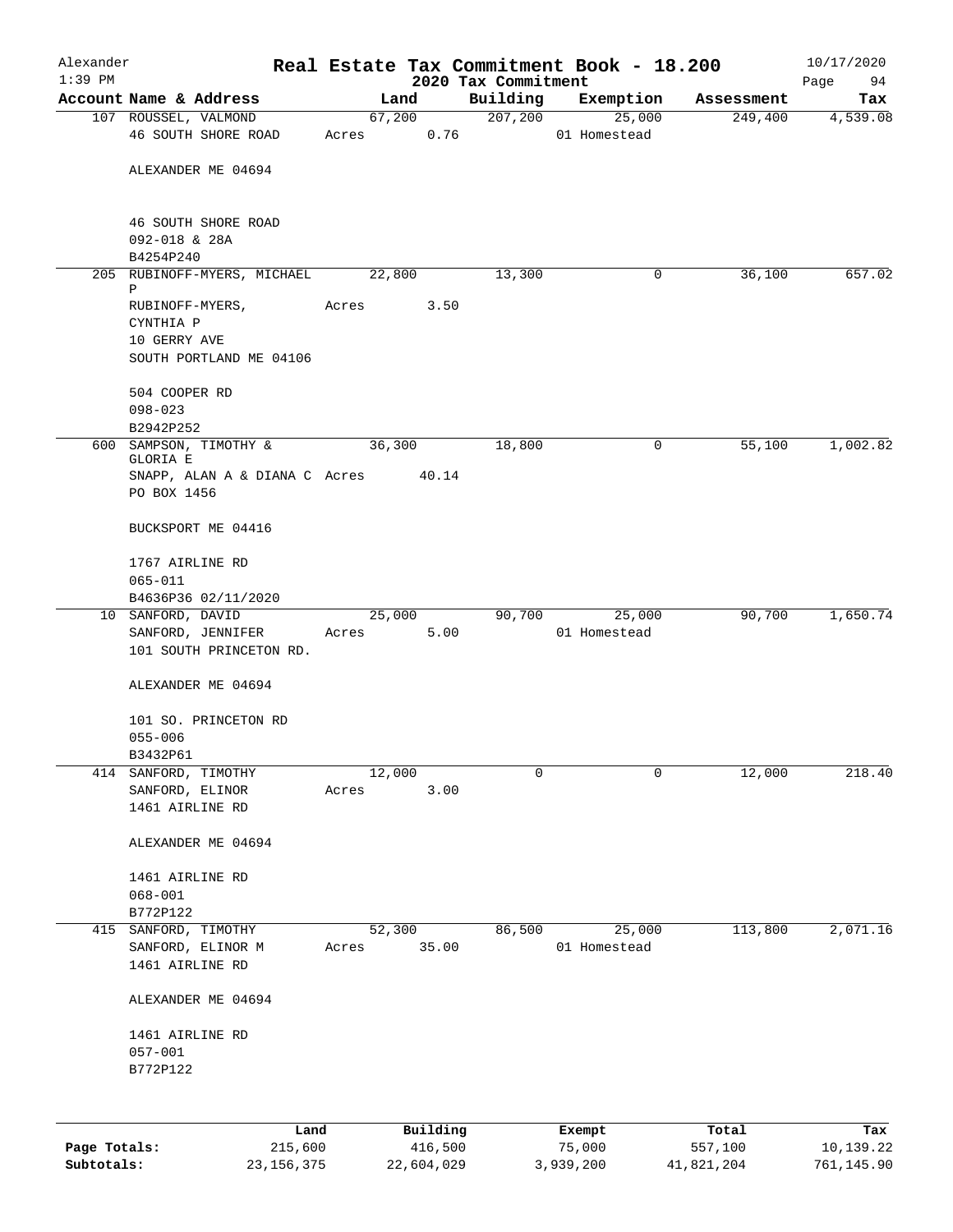| Alexander<br>$1:39$ PM |                                     |                                                     |        |       | Real Estate Tax Commitment Book - 18.200<br>2020 Tax Commitment |             |            | 10/17/2020<br>Page<br>95 |
|------------------------|-------------------------------------|-----------------------------------------------------|--------|-------|-----------------------------------------------------------------|-------------|------------|--------------------------|
|                        | Account Name & Address              |                                                     |        | Land  | Building                                                        | Exemption   | Assessment | Tax                      |
|                        |                                     | 284 SARGENT REALTY LLC                              | 85,000 |       | 0                                                               | $\mathbf 0$ | 85,000     | 1,547.00                 |
|                        | P.O.BOX 435                         |                                                     | Acres  | 78.00 |                                                                 |             |            |                          |
|                        |                                     | STILLWATER ME 04489                                 |        |       |                                                                 |             |            |                          |
|                        |                                     |                                                     |        |       |                                                                 |             |            |                          |
|                        | $034 - 002 + 43 - 1$<br>B3948P58    |                                                     |        |       |                                                                 |             |            |                          |
|                        |                                     | 285 SARGENT REALTY LLC                              | 46,000 |       | 0                                                               | 0           | 46,000     | 837.20                   |
|                        | P.O.BOX 435                         |                                                     | Acres  | 45.00 |                                                                 |             |            |                          |
|                        |                                     | STILLWATER ME 04489                                 |        |       |                                                                 |             |            |                          |
|                        | $060 - 002$                         |                                                     |        |       |                                                                 |             |            |                          |
|                        | B3949P58<br>417 SAUNDERS, SAMUEL    |                                                     | 63,000 |       | 69,400                                                          | 0           | 132,400    | 2,409.68                 |
|                        | SAUNDERS, KRISTI<br>10 STEAMBOAT ST |                                                     | Acres  | 0.65  |                                                                 |             |            |                          |
|                        | CALAIS ME 04619                     |                                                     |        |       |                                                                 |             |            |                          |
|                        | $098 - 010 + 10A$                   | 53 DWELLEYS LAKE ROAD                               |        |       |                                                                 |             |            |                          |
|                        | B1224P121                           |                                                     |        |       |                                                                 |             |            |                          |
|                        |                                     | 232 SAUNDERS, SAMUEL A &                            | 52,300 |       | 31,100                                                          | 0           | 83,400     | 1,517.88                 |
|                        |                                     | ATKINSON, ZACHARY S &                               | Acres  | 0.23  |                                                                 |             |            |                          |
|                        |                                     | SAUNDERS, KRISTI (JT)                               |        |       |                                                                 |             |            |                          |
|                        | CALAIS ME 04619                     | 10 STEAM BOAT STREET                                |        |       |                                                                 |             |            |                          |
|                        |                                     |                                                     |        |       |                                                                 |             |            |                          |
|                        |                                     | 57 DWELLEYS LAKE ROAD                               |        |       |                                                                 |             |            |                          |
|                        | $098 - 011$                         |                                                     |        |       |                                                                 |             |            |                          |
|                        |                                     | B4499P130 09/19/2018 B4482P207 08/02/2018 B3050P247 |        |       |                                                                 |             |            |                          |
|                        |                                     | 418 SCALES, FRED & DAVID                            | 8,900  |       | 11,900                                                          | 0           | 20,800     | 378.56                   |
|                        | NASH, NATHANIEL<br>70 VALLEY RD     |                                                     | Acres  | 0.91  |                                                                 |             |            |                          |
|                        | BARRE MA 01005                      |                                                     |        |       |                                                                 |             |            |                          |
|                        |                                     |                                                     |        |       |                                                                 |             |            |                          |
|                        | 710 COOPER RD                       |                                                     |        |       |                                                                 |             |            |                          |
|                        | $106 - 003$<br>B1349P129            |                                                     |        |       |                                                                 |             |            |                          |
|                        | 421 SCRUTON, THOMAS                 |                                                     | 41,300 |       | 41,400                                                          | 0           | 82,700     | 1,505.14                 |
|                        | P.O. BOX 672                        |                                                     | Acres  | 26.00 |                                                                 |             |            |                          |
|                        | AYER MA 01432                       |                                                     |        |       |                                                                 |             |            |                          |
|                        |                                     | 38 FRED BROWN LANE                                  |        |       |                                                                 |             |            |                          |
|                        | $082 - 001$                         |                                                     |        |       |                                                                 |             |            |                          |
|                        | B4330P149                           |                                                     |        |       |                                                                 |             |            |                          |
|                        |                                     |                                                     |        |       |                                                                 |             |            |                          |
|                        |                                     |                                                     |        |       |                                                                 |             |            |                          |

|              | Land       | Building   | Exempt    | Total      | Tax         |
|--------------|------------|------------|-----------|------------|-------------|
| Page Totals: | 296,500    | 153,800    |           | 450,300    | 8,195.46    |
| Subtotals:   | 23,452,875 | 22,757,829 | 3,939,200 | 42,271,504 | 769, 341.36 |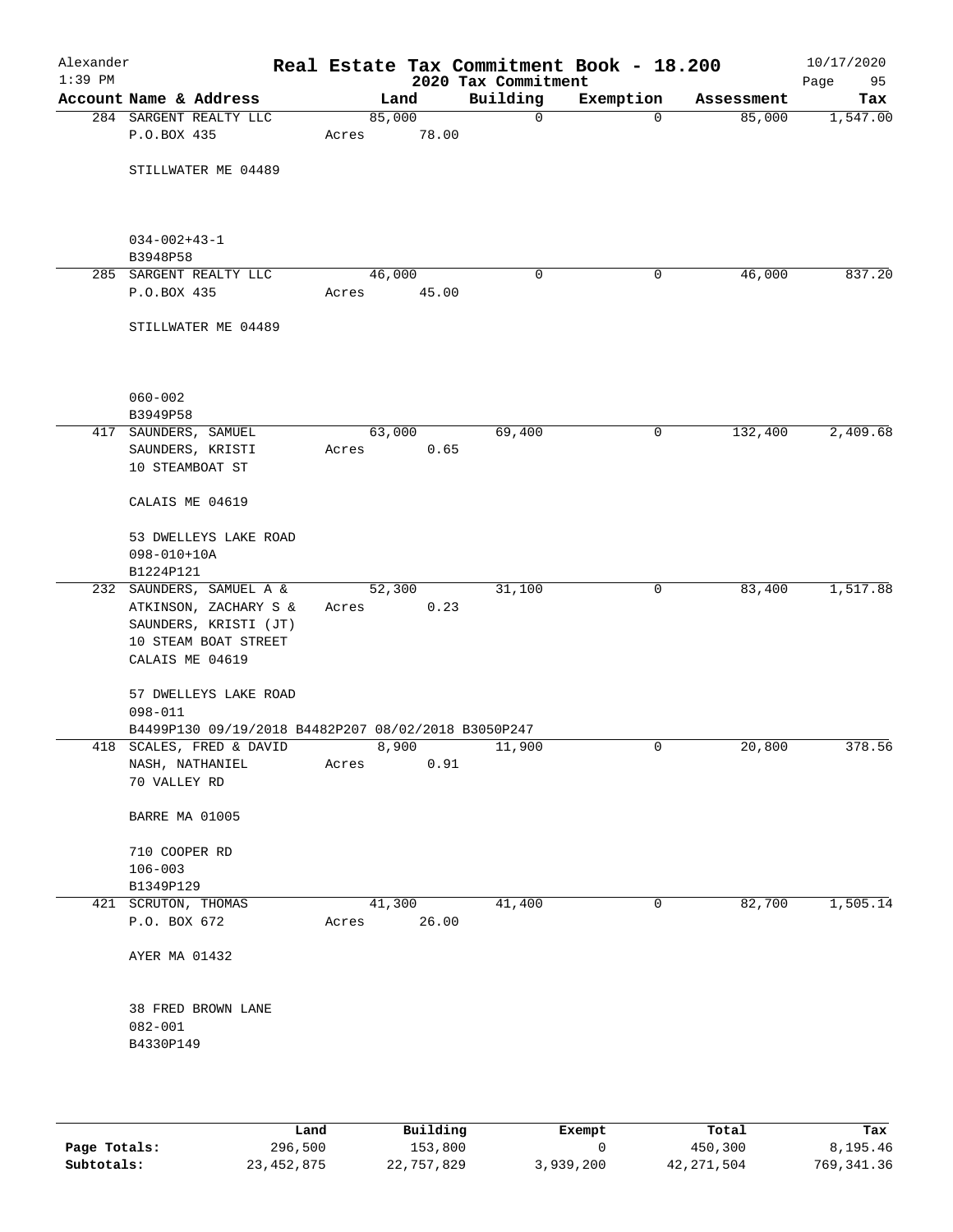| Alexander<br>$1:39$ PM |                                                                    |            |                | 2020 Tax Commitment | Real Estate Tax Commitment Book - 18.200 |            | 10/17/2020<br>Page<br>96 |
|------------------------|--------------------------------------------------------------------|------------|----------------|---------------------|------------------------------------------|------------|--------------------------|
|                        | Account Name & Address                                             |            | Land           | Building            | Exemption                                | Assessment | Tax                      |
|                        | 426 SEAVEY, ALTON A JR                                             |            | 70,800         | 600                 | $\mathbf 0$                              | 71,400     | 1,299.48                 |
|                        | P.O.BOX 672                                                        | Acres      | 0.86           |                     |                                          |            |                          |
|                        | BAILEYVILLE ME 04694                                               |            |                |                     |                                          |            |                          |
|                        | 440 FLAT ROAD                                                      |            |                |                     |                                          |            |                          |
|                        | RIM-00C+D+E                                                        |            |                |                     |                                          |            |                          |
|                        | B2184P168                                                          |            |                |                     |                                          |            |                          |
|                        | 424 SEAVEY, DEVISEES OF<br>HOWARD P                                |            | 26,400         | 112,800             | 25,000                                   | 114,200    | 2,078.44                 |
|                        | 92 COOPER RD                                                       | Acres      | 9.82           |                     |                                          |            |                          |
|                        |                                                                    |            |                |                     | 01 Homestead                             |            |                          |
|                        | ALEXANDER ME 04694                                                 |            |                |                     |                                          |            |                          |
|                        | 92 COOPER RD                                                       |            |                |                     |                                          |            |                          |
|                        | $080 - 004$                                                        |            |                |                     |                                          |            |                          |
| 425                    | SEAVEY, DEVISEES OF<br>HOWARD P                                    |            | 51,300         | 0                   | 0                                        | 51,300     | 933.66                   |
|                        | 92 COOPER RD                                                       | Acres      | 76.00          |                     |                                          |            |                          |
|                        | ALEXANDER ME 04694                                                 |            |                |                     |                                          |            |                          |
|                        |                                                                    |            |                |                     |                                          |            |                          |
|                        | SPEARIN RD<br>$081 - 001$                                          |            |                |                     |                                          |            |                          |
|                        | 252 SEAVEY, GORDON                                                 |            | 58,300         | 92,400              | 25,000                                   | 125,700    | 2, 287.74                |
|                        | SEAVEY, JEANNE                                                     | Acres      | 1.14           |                     | 01 Homestead                             |            |                          |
|                        | 91 SOUTH SHORE RD                                                  |            |                |                     |                                          |            |                          |
|                        | ALEXANDER ME 04694                                                 |            |                |                     |                                          |            |                          |
|                        | 91 SOUTH SHORE ROAD                                                |            |                |                     |                                          |            |                          |
|                        | $093 - 003 + 3A$                                                   |            |                |                     |                                          |            |                          |
|                        | B2049P90                                                           |            |                |                     |                                          |            |                          |
|                        | 57 SEAVEY, KATHLEEN                                                |            | 62,000         | 30,300              | 0                                        | 92,300     | 1,679.86                 |
|                        | SEAVEY, HEIDI                                                      | Acres 0.20 |                |                     |                                          |            |                          |
|                        | 41 STAPLES RD                                                      |            |                |                     |                                          |            |                          |
|                        | BAILEYVILLE ME 04694                                               |            |                |                     |                                          |            |                          |
|                        | 40 MAPLE DRIVE                                                     |            |                |                     |                                          |            |                          |
|                        | $087 - 026$                                                        |            |                |                     |                                          |            |                          |
|                        | B3164P276                                                          |            |                |                     |                                          |            |                          |
|                        | 713 SEAVEY, STEPHEN N<br>SEAVEY, BRITTANY J<br>286 CRAWFORD ARM RD | Acres      | 18,900<br>0.92 | 97,600              | 25,000<br>01 Homestead                   | 91,500     | 1,665.30                 |
|                        | ALEXANDER ME 04694                                                 |            |                |                     |                                          |            |                          |
|                        | 286 CRAWFORD ROAD                                                  |            |                |                     |                                          |            |                          |
|                        | $090 - 02A$                                                        |            |                |                     |                                          |            |                          |
|                        | B4226P77                                                           |            |                |                     |                                          |            |                          |
|                        |                                                                    |            |                |                     |                                          |            |                          |
|                        |                                                                    |            |                |                     |                                          |            |                          |
|                        |                                                                    |            |                |                     |                                          |            |                          |

|              | Land       | Building   | Exempt    | Total      | Tax        |
|--------------|------------|------------|-----------|------------|------------|
| Page Totals: | 287,700    | 333,700    | 75,000    | 546,400    | 9,944.48   |
| Subtotals:   | 23,740,575 | 23,091,529 | 4,014,200 | 42,817,904 | 779,285.84 |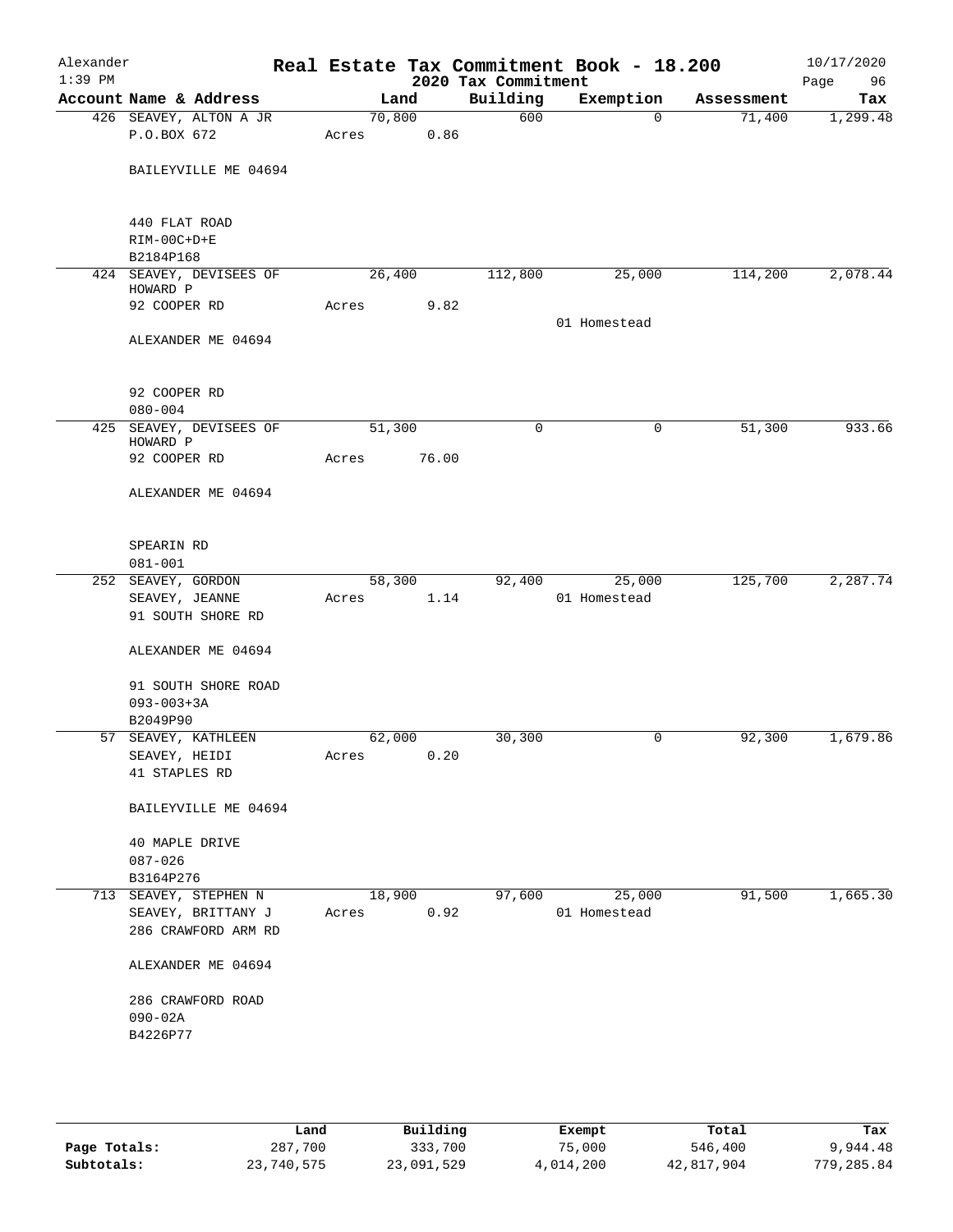| Alexander<br>$1:39$ PM |                                                  |       |                | 2020 Tax Commitment | Real Estate Tax Commitment Book - 18.200 |            | 10/17/2020<br>97<br>Page |
|------------------------|--------------------------------------------------|-------|----------------|---------------------|------------------------------------------|------------|--------------------------|
|                        | Account Name & Address                           |       | Land           | Building            | Exemption                                | Assessment | Tax                      |
|                        | 352 SEELEY, RICKY G                              |       | 27,800         | 20,300              | $\mathbf 0$                              | 48,100     | 875.42                   |
|                        | P.O.BOX 976                                      | Acres | 30.00          |                     |                                          |            |                          |
|                        | BAILEYVILLE ME 04694                             |       |                |                     |                                          |            |                          |
|                        | 266 CRAWFORD ROAD<br>$090 - 002$                 |       |                |                     |                                          |            |                          |
|                        | B2316P148                                        |       |                |                     |                                          |            |                          |
|                        | 465 SEELEY, RONNIE                               |       | 40,500         | 169,800             | 25,000                                   | 185,300    | 3,372.46                 |
|                        | SEELEY, RUTH E<br>PO BOX 262                     | Acres | 37.50          |                     | 01 Homestead                             |            |                          |
|                        | BAILEYVILLE ME 04694                             |       |                |                     |                                          |            |                          |
|                        | 311 CRAWFORD RD                                  |       |                |                     |                                          |            |                          |
|                        | $00G - 001$                                      |       |                |                     |                                          |            |                          |
|                        | B4474P120 06/21/2018<br>623 SEELYE, LEE          |       | 85,700         | 147,200             | 25,000                                   | 207,900    | 3,783.78                 |
|                        | SEELYE, CHAD                                     | Acres | 1.67           |                     | 01 Homestead                             |            |                          |
|                        | 126 CHASE BROOK DR                               |       |                |                     |                                          |            |                          |
|                        | ALEXANDER ME 04694                               |       |                |                     |                                          |            |                          |
|                        | MEDDYBEMPS SHORES<br>$128 - 023$                 |       |                |                     |                                          |            |                          |
|                        | B2683P341                                        |       |                |                     |                                          |            |                          |
|                        | 30 SERMOS, SOFIA TRUSTEE,<br>HAWG LANE TRUST     |       | 24,800         | 51,700              | 0                                        | 76,500     | 1,392.30                 |
|                        | 272 HIGH STREET                                  | Acres | 10.00          |                     |                                          |            |                          |
|                        | WALPOLE MA 02081                                 |       |                |                     |                                          |            |                          |
|                        | 37 HAWG LANE                                     |       |                |                     |                                          |            |                          |
|                        | $058 - 005$                                      |       |                |                     |                                          |            |                          |
|                        | B4082P216                                        |       |                |                     |                                          |            |                          |
|                        | 633 SHIELDS, TIM &<br>SHIELDS, LILY (JT)         | Acres | 48,400<br>3.70 | 185,400             | 0                                        | 233,800    | 4,255.16                 |
|                        | 77 CHASE BROOK DRIVE                             |       |                |                     |                                          |            |                          |
|                        | ALEXANDER ME 04694                               |       |                |                     |                                          |            |                          |
|                        | 77 CHASE BROOK DRIVE<br>$128 - 028$              |       |                |                     |                                          |            |                          |
|                        | B4560P112 06/10/2019                             |       |                |                     |                                          |            |                          |
|                        | 338 SIMONAITIS, GINA                             |       | 31,400         | 89,700              | 0                                        | 121,100    | 2,204.02                 |
|                        | 104-40 114TH ST                                  | Acres | 0.74           |                     |                                          |            |                          |
|                        | RICHMOND HILL NY 11419                           |       |                |                     |                                          |            |                          |
|                        | 73 BARROWS LAKE ROAD<br>$091 - 002$<br>B2938P151 |       |                |                     |                                          |            |                          |
|                        |                                                  |       |                |                     |                                          |            |                          |

|              | Land       | Building   | Exempt    | Total      | Tax        |
|--------------|------------|------------|-----------|------------|------------|
| Page Totals: | 258,600    | 664,100    | 50,000    | 872,700    | 15,883.14  |
| Subtotals:   | 23,999,175 | 23,755,629 | 4,064,200 | 43,690,604 | 795,168.98 |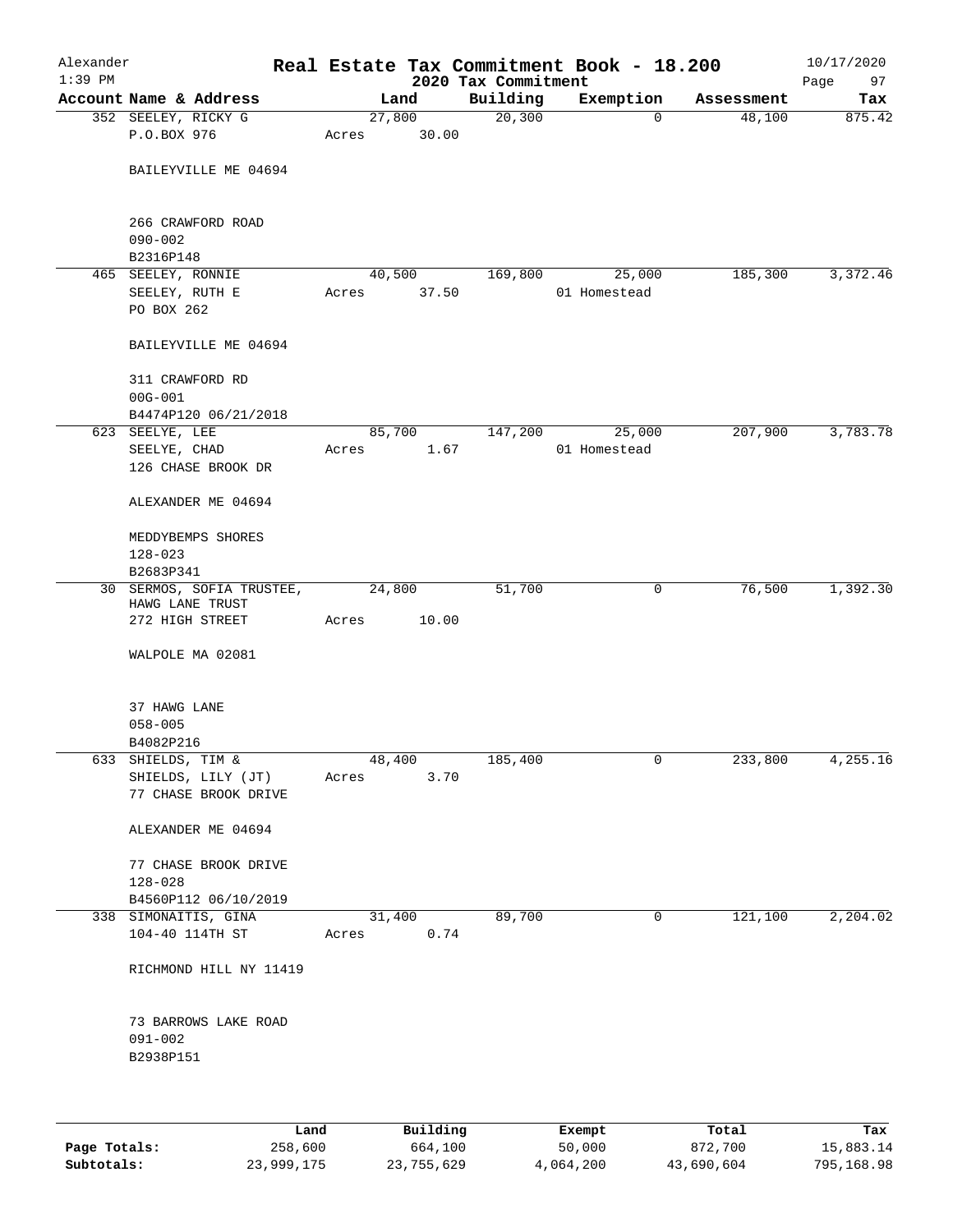| Alexander    |                                                  |       |         |                     |                                 | Real Estate Tax Commitment Book - 18.200 |                  |         | 10/17/2020        |
|--------------|--------------------------------------------------|-------|---------|---------------------|---------------------------------|------------------------------------------|------------------|---------|-------------------|
| $1:39$ PM    | Account Name & Address                           |       | Land    |                     | 2020 Tax Commitment<br>Building | Exemption                                | Assessment       |         | Page<br>98<br>Tax |
|              | 429 SIVRET, DAVID                                |       |         | 63,400              | 118,300                         | 31,000                                   |                  | 150,700 | 2,742.74          |
|              | SIVRET, SHERRY                                   | Acres |         | 0.34                |                                 | 02 Veteran                               |                  |         |                   |
|              | P. O. BOX 1121                                   |       |         |                     |                                 | 01 Homestead                             |                  |         |                   |
|              |                                                  |       |         |                     |                                 |                                          |                  |         |                   |
|              | CALAIS ME 04619                                  |       |         |                     |                                 |                                          |                  |         |                   |
|              | 46 OAK LANE                                      |       |         |                     |                                 |                                          |                  |         |                   |
|              | $087 - 033$                                      |       |         |                     |                                 |                                          |                  |         |                   |
|              | B1688P227                                        |       |         |                     |                                 |                                          |                  |         |                   |
|              | 52 SMALL WOODLAND OWNERS<br>ASSOC OF ME          |       | 67,102  |                     | 0                               |                                          | 0                | 67,102  | 1,221.26          |
|              | P.O.BOX 836                                      | Acres |         | 333.00              |                                 |                                          |                  |         |                   |
|              | AUGUSTA ME 04332                                 |       |         |                     |                                 |                                          |                  |         |                   |
|              |                                                  |       |         |                     |                                 |                                          |                  |         |                   |
|              | FLAT RD                                          |       |         |                     |                                 |                                          |                  |         |                   |
|              | $072 - 001$                                      |       |         |                     |                                 |                                          |                  |         |                   |
|              | B4214P178                                        |       |         |                     |                                 |                                          |                  |         |                   |
|              | 50 SMALL WOODLAND OWNERS                         |       | 14,600  |                     | $\mathbf 0$                     |                                          | 0                | 14,600  | 265.72            |
|              | ASSOCIATION OF MAINE<br>P.O.BOX 836              | Acres |         | 10.00               |                                 |                                          |                  |         |                   |
|              |                                                  |       |         |                     |                                 |                                          |                  |         |                   |
|              | AUGUSTA ME 04332                                 |       |         |                     |                                 |                                          |                  |         |                   |
|              | 986 AIRLINE RD                                   |       |         |                     |                                 |                                          |                  |         |                   |
|              | $060 - 005$                                      |       |         |                     |                                 |                                          |                  |         |                   |
|              | B2641P137                                        |       |         |                     |                                 |                                          |                  |         |                   |
|              | 51 SMALL WOODLAND OWNERS<br>ASSOCIATION OF MAINE |       | 36,800  |                     | $\mathbf 0$                     |                                          | 0                | 36,800  | 669.76            |
|              | P.O.BOX 836                                      | Acres |         | 37.00               |                                 |                                          |                  |         |                   |
|              | AUGUSTA ME 04332                                 |       |         |                     |                                 |                                          |                  |         |                   |
|              |                                                  |       |         |                     |                                 |                                          |                  |         |                   |
|              | AIRLINE RD                                       |       |         |                     |                                 |                                          |                  |         |                   |
|              | $061 - 003$                                      |       |         |                     |                                 |                                          |                  |         |                   |
|              | B2641P137                                        |       |         |                     |                                 |                                          |                  |         |                   |
|              | 23 SMITH, BRYAN C &                              |       | 153,700 | 59.50               | 11,400                          |                                          | 0                | 165,100 | 3,004.82          |
|              | SMITH, JULI G (JT)<br>13 FIELDSTONE WAY          | Acres |         |                     |                                 |                                          |                  |         |                   |
|              |                                                  |       |         |                     |                                 |                                          |                  |         |                   |
|              | BOXFORD MA 01921                                 |       |         |                     |                                 |                                          |                  |         |                   |
|              | MEDDYBEMPS LK                                    |       |         |                     |                                 |                                          |                  |         |                   |
|              | RIM-RS2+126-11                                   |       |         |                     |                                 |                                          |                  |         |                   |
|              | B4455P173 04/23/2018                             |       |         |                     |                                 |                                          |                  |         |                   |
|              | 430 SMITH, H MICHAEL                             |       | 28,100  |                     | 97,900                          | 25,000                                   |                  | 101,000 | 1,838.20          |
|              | SMITH, BETTY                                     | Acres |         | 9.09                |                                 | 01 Homestead                             |                  |         |                   |
|              | 691 COOPER RD                                    |       |         |                     |                                 |                                          |                  |         |                   |
|              | ALEXANDER ME 04694                               |       |         |                     |                                 |                                          |                  |         |                   |
|              | 691 COOPER RD                                    |       |         |                     |                                 |                                          |                  |         |                   |
|              | $101 - 009$                                      |       |         |                     |                                 |                                          |                  |         |                   |
|              | B1358P297                                        |       |         |                     |                                 |                                          |                  |         |                   |
|              |                                                  |       |         |                     |                                 |                                          |                  |         |                   |
| Page Totals: | 363,702                                          | Land  |         | Building<br>227,600 |                                 | Exempt<br>56,000                         | Total<br>535,302 |         | Tax<br>9,742.50   |
| Subtotals:   | 24, 362, 877                                     |       |         | 23,983,229          |                                 | 4,120,200                                | 44, 225, 906     |         | 804, 911.48       |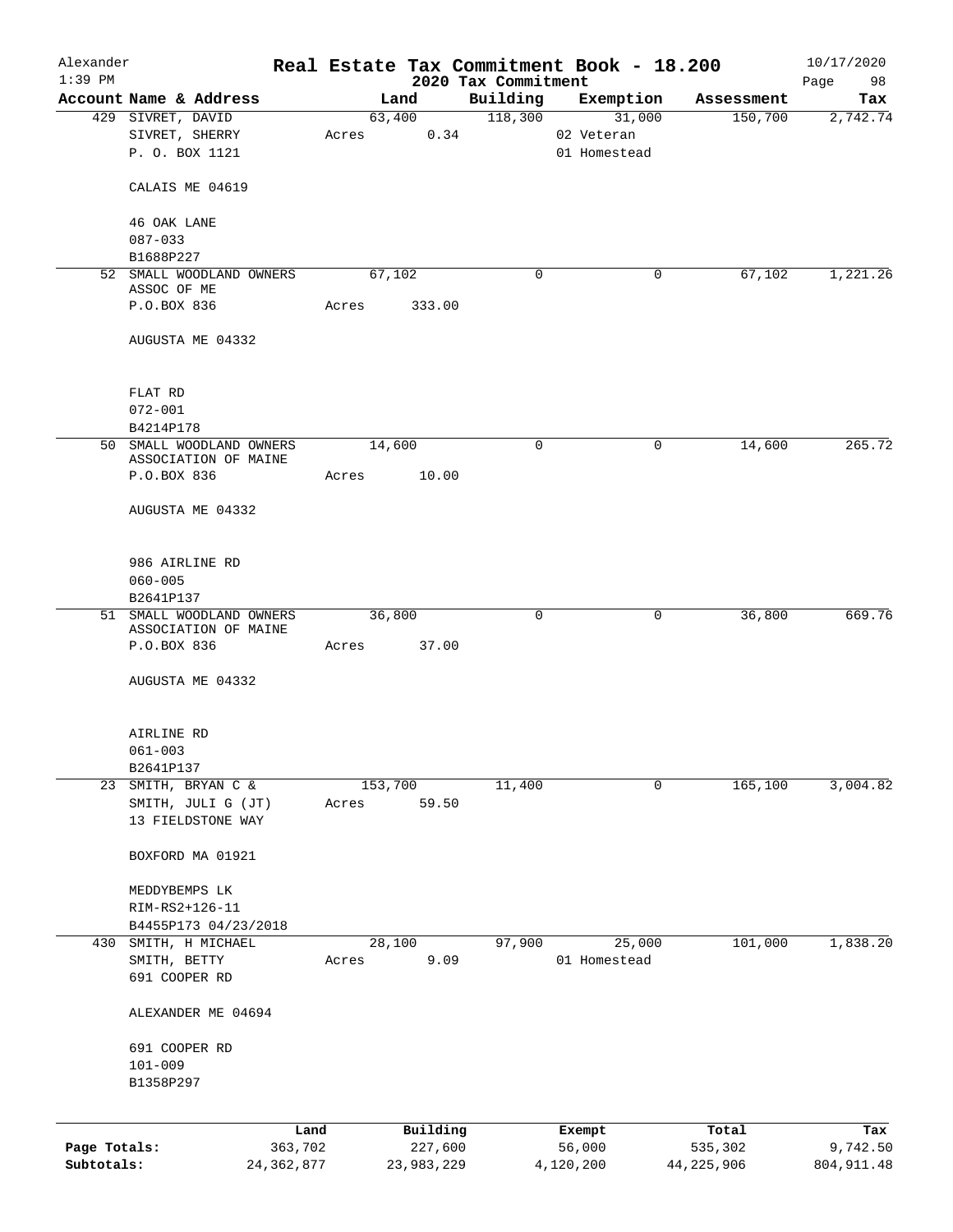| Building<br>Account Name & Address<br>Exemption<br>Land<br>Assessment<br>20,400<br>20,400<br>433 SMITH, MICHAEL<br>0<br>$\mathbf 0$<br>4.90<br>SMITH, KEITHA<br>Acres<br>34 POKEY RD<br>ALEXANDER ME 04694<br>34 POKEY RD<br>$036 - 005$<br>B1762P146<br>SMITH, MICHAEL D<br>20,500<br>55,400<br>148<br>59,900<br>25,000<br>SMITH, KEITHA R<br>2.00<br>01 Homestead<br>Acres<br>34 POKEY ROAD<br>ALEXANDER ME 04694<br>34 POKEY RD<br>$036 - 004$<br>B2148P58<br>54,900<br>121,000<br>435 SMITH, ROBERT<br>66,100<br>0<br>0.96<br>SMITH, GLORIA<br>Acres<br>P.O.BOX 159<br>BAILEYVILLE ME 04694<br>28 ASPEN DRIVE<br>$087 - 003 + 4$<br>479 SMITH, ROBERT D<br>25,200<br>133,700<br>25,000<br>133,900<br>01 Homestead<br>SMITH, RALTON-SMITH<br>5.25<br>Acres<br>JENNIFER A<br>102 SOUTH PRINCETON RD<br>ALEXANDER ME 04694<br>102 SO. PRINCETON RD<br>$054 - 004$<br>B2850P96<br>37,900<br>66,900<br>73,800<br>411 SMITH, THOMAS<br>31,000<br>SMITH, SANDRA<br>3.46<br>02 Veteran<br>Acres<br>426 COOPER RD<br>01 Homestead<br>ALEXANDER ME 04694<br>426 COOPER RD<br>$094 - 006 + 12$<br>B781P211<br>609 SNYDER, DANIEL C<br>22,000<br>59,100<br>25,000<br>56,100<br>3.00<br>SNYDER, MATTHEW D<br>Acres<br>01 Homestead<br>PO BOX 1009<br>CALAIS ME 04619<br>511 COOPER RD<br>098-016<br>B2564P145 | Alexander<br>$1:39$ PM |  |  | 2020 Tax Commitment | Real Estate Tax Commitment Book - 18.200 | 10/17/2020<br>Page<br>99 |
|------------------------------------------------------------------------------------------------------------------------------------------------------------------------------------------------------------------------------------------------------------------------------------------------------------------------------------------------------------------------------------------------------------------------------------------------------------------------------------------------------------------------------------------------------------------------------------------------------------------------------------------------------------------------------------------------------------------------------------------------------------------------------------------------------------------------------------------------------------------------------------------------------------------------------------------------------------------------------------------------------------------------------------------------------------------------------------------------------------------------------------------------------------------------------------------------------------------------------------------------------------------------------------------------------|------------------------|--|--|---------------------|------------------------------------------|--------------------------|
|                                                                                                                                                                                                                                                                                                                                                                                                                                                                                                                                                                                                                                                                                                                                                                                                                                                                                                                                                                                                                                                                                                                                                                                                                                                                                                      |                        |  |  |                     |                                          | Tax                      |
|                                                                                                                                                                                                                                                                                                                                                                                                                                                                                                                                                                                                                                                                                                                                                                                                                                                                                                                                                                                                                                                                                                                                                                                                                                                                                                      |                        |  |  |                     |                                          | 371.28                   |
|                                                                                                                                                                                                                                                                                                                                                                                                                                                                                                                                                                                                                                                                                                                                                                                                                                                                                                                                                                                                                                                                                                                                                                                                                                                                                                      |                        |  |  |                     |                                          |                          |
|                                                                                                                                                                                                                                                                                                                                                                                                                                                                                                                                                                                                                                                                                                                                                                                                                                                                                                                                                                                                                                                                                                                                                                                                                                                                                                      |                        |  |  |                     |                                          |                          |
|                                                                                                                                                                                                                                                                                                                                                                                                                                                                                                                                                                                                                                                                                                                                                                                                                                                                                                                                                                                                                                                                                                                                                                                                                                                                                                      |                        |  |  |                     |                                          |                          |
|                                                                                                                                                                                                                                                                                                                                                                                                                                                                                                                                                                                                                                                                                                                                                                                                                                                                                                                                                                                                                                                                                                                                                                                                                                                                                                      |                        |  |  |                     |                                          | 1,008.28                 |
|                                                                                                                                                                                                                                                                                                                                                                                                                                                                                                                                                                                                                                                                                                                                                                                                                                                                                                                                                                                                                                                                                                                                                                                                                                                                                                      |                        |  |  |                     |                                          |                          |
|                                                                                                                                                                                                                                                                                                                                                                                                                                                                                                                                                                                                                                                                                                                                                                                                                                                                                                                                                                                                                                                                                                                                                                                                                                                                                                      |                        |  |  |                     |                                          |                          |
|                                                                                                                                                                                                                                                                                                                                                                                                                                                                                                                                                                                                                                                                                                                                                                                                                                                                                                                                                                                                                                                                                                                                                                                                                                                                                                      |                        |  |  |                     |                                          |                          |
|                                                                                                                                                                                                                                                                                                                                                                                                                                                                                                                                                                                                                                                                                                                                                                                                                                                                                                                                                                                                                                                                                                                                                                                                                                                                                                      |                        |  |  |                     |                                          |                          |
|                                                                                                                                                                                                                                                                                                                                                                                                                                                                                                                                                                                                                                                                                                                                                                                                                                                                                                                                                                                                                                                                                                                                                                                                                                                                                                      |                        |  |  |                     |                                          |                          |
|                                                                                                                                                                                                                                                                                                                                                                                                                                                                                                                                                                                                                                                                                                                                                                                                                                                                                                                                                                                                                                                                                                                                                                                                                                                                                                      |                        |  |  |                     |                                          | 2,202.20                 |
|                                                                                                                                                                                                                                                                                                                                                                                                                                                                                                                                                                                                                                                                                                                                                                                                                                                                                                                                                                                                                                                                                                                                                                                                                                                                                                      |                        |  |  |                     |                                          |                          |
|                                                                                                                                                                                                                                                                                                                                                                                                                                                                                                                                                                                                                                                                                                                                                                                                                                                                                                                                                                                                                                                                                                                                                                                                                                                                                                      |                        |  |  |                     |                                          |                          |
|                                                                                                                                                                                                                                                                                                                                                                                                                                                                                                                                                                                                                                                                                                                                                                                                                                                                                                                                                                                                                                                                                                                                                                                                                                                                                                      |                        |  |  |                     |                                          |                          |
|                                                                                                                                                                                                                                                                                                                                                                                                                                                                                                                                                                                                                                                                                                                                                                                                                                                                                                                                                                                                                                                                                                                                                                                                                                                                                                      |                        |  |  |                     |                                          |                          |
|                                                                                                                                                                                                                                                                                                                                                                                                                                                                                                                                                                                                                                                                                                                                                                                                                                                                                                                                                                                                                                                                                                                                                                                                                                                                                                      |                        |  |  |                     |                                          |                          |
|                                                                                                                                                                                                                                                                                                                                                                                                                                                                                                                                                                                                                                                                                                                                                                                                                                                                                                                                                                                                                                                                                                                                                                                                                                                                                                      |                        |  |  |                     |                                          | 2,436.98                 |
|                                                                                                                                                                                                                                                                                                                                                                                                                                                                                                                                                                                                                                                                                                                                                                                                                                                                                                                                                                                                                                                                                                                                                                                                                                                                                                      |                        |  |  |                     |                                          |                          |
|                                                                                                                                                                                                                                                                                                                                                                                                                                                                                                                                                                                                                                                                                                                                                                                                                                                                                                                                                                                                                                                                                                                                                                                                                                                                                                      |                        |  |  |                     |                                          |                          |
|                                                                                                                                                                                                                                                                                                                                                                                                                                                                                                                                                                                                                                                                                                                                                                                                                                                                                                                                                                                                                                                                                                                                                                                                                                                                                                      |                        |  |  |                     |                                          |                          |
|                                                                                                                                                                                                                                                                                                                                                                                                                                                                                                                                                                                                                                                                                                                                                                                                                                                                                                                                                                                                                                                                                                                                                                                                                                                                                                      |                        |  |  |                     |                                          |                          |
|                                                                                                                                                                                                                                                                                                                                                                                                                                                                                                                                                                                                                                                                                                                                                                                                                                                                                                                                                                                                                                                                                                                                                                                                                                                                                                      |                        |  |  |                     |                                          |                          |
|                                                                                                                                                                                                                                                                                                                                                                                                                                                                                                                                                                                                                                                                                                                                                                                                                                                                                                                                                                                                                                                                                                                                                                                                                                                                                                      |                        |  |  |                     |                                          |                          |
|                                                                                                                                                                                                                                                                                                                                                                                                                                                                                                                                                                                                                                                                                                                                                                                                                                                                                                                                                                                                                                                                                                                                                                                                                                                                                                      |                        |  |  |                     |                                          |                          |
|                                                                                                                                                                                                                                                                                                                                                                                                                                                                                                                                                                                                                                                                                                                                                                                                                                                                                                                                                                                                                                                                                                                                                                                                                                                                                                      |                        |  |  |                     |                                          | 1,343.16                 |
|                                                                                                                                                                                                                                                                                                                                                                                                                                                                                                                                                                                                                                                                                                                                                                                                                                                                                                                                                                                                                                                                                                                                                                                                                                                                                                      |                        |  |  |                     |                                          |                          |
|                                                                                                                                                                                                                                                                                                                                                                                                                                                                                                                                                                                                                                                                                                                                                                                                                                                                                                                                                                                                                                                                                                                                                                                                                                                                                                      |                        |  |  |                     |                                          |                          |
|                                                                                                                                                                                                                                                                                                                                                                                                                                                                                                                                                                                                                                                                                                                                                                                                                                                                                                                                                                                                                                                                                                                                                                                                                                                                                                      |                        |  |  |                     |                                          |                          |
|                                                                                                                                                                                                                                                                                                                                                                                                                                                                                                                                                                                                                                                                                                                                                                                                                                                                                                                                                                                                                                                                                                                                                                                                                                                                                                      |                        |  |  |                     |                                          |                          |
|                                                                                                                                                                                                                                                                                                                                                                                                                                                                                                                                                                                                                                                                                                                                                                                                                                                                                                                                                                                                                                                                                                                                                                                                                                                                                                      |                        |  |  |                     |                                          |                          |
|                                                                                                                                                                                                                                                                                                                                                                                                                                                                                                                                                                                                                                                                                                                                                                                                                                                                                                                                                                                                                                                                                                                                                                                                                                                                                                      |                        |  |  |                     |                                          |                          |
|                                                                                                                                                                                                                                                                                                                                                                                                                                                                                                                                                                                                                                                                                                                                                                                                                                                                                                                                                                                                                                                                                                                                                                                                                                                                                                      |                        |  |  |                     |                                          | 1,021.02                 |
|                                                                                                                                                                                                                                                                                                                                                                                                                                                                                                                                                                                                                                                                                                                                                                                                                                                                                                                                                                                                                                                                                                                                                                                                                                                                                                      |                        |  |  |                     |                                          |                          |
|                                                                                                                                                                                                                                                                                                                                                                                                                                                                                                                                                                                                                                                                                                                                                                                                                                                                                                                                                                                                                                                                                                                                                                                                                                                                                                      |                        |  |  |                     |                                          |                          |
|                                                                                                                                                                                                                                                                                                                                                                                                                                                                                                                                                                                                                                                                                                                                                                                                                                                                                                                                                                                                                                                                                                                                                                                                                                                                                                      |                        |  |  |                     |                                          |                          |
|                                                                                                                                                                                                                                                                                                                                                                                                                                                                                                                                                                                                                                                                                                                                                                                                                                                                                                                                                                                                                                                                                                                                                                                                                                                                                                      |                        |  |  |                     |                                          |                          |
|                                                                                                                                                                                                                                                                                                                                                                                                                                                                                                                                                                                                                                                                                                                                                                                                                                                                                                                                                                                                                                                                                                                                                                                                                                                                                                      |                        |  |  |                     |                                          |                          |
|                                                                                                                                                                                                                                                                                                                                                                                                                                                                                                                                                                                                                                                                                                                                                                                                                                                                                                                                                                                                                                                                                                                                                                                                                                                                                                      |                        |  |  |                     |                                          |                          |
|                                                                                                                                                                                                                                                                                                                                                                                                                                                                                                                                                                                                                                                                                                                                                                                                                                                                                                                                                                                                                                                                                                                                                                                                                                                                                                      |                        |  |  |                     |                                          |                          |
|                                                                                                                                                                                                                                                                                                                                                                                                                                                                                                                                                                                                                                                                                                                                                                                                                                                                                                                                                                                                                                                                                                                                                                                                                                                                                                      |                        |  |  |                     |                                          |                          |

|              | Land       | Building     | Exempt    | Total      | Tax        |
|--------------|------------|--------------|-----------|------------|------------|
| Page Totals: | 192,100    | 374,500      | 106,000   | 460,600    | 8,382.92   |
| Subtotals:   | 24,554,977 | 24, 357, 729 | 4,226,200 | 44,686,506 | 813,294.40 |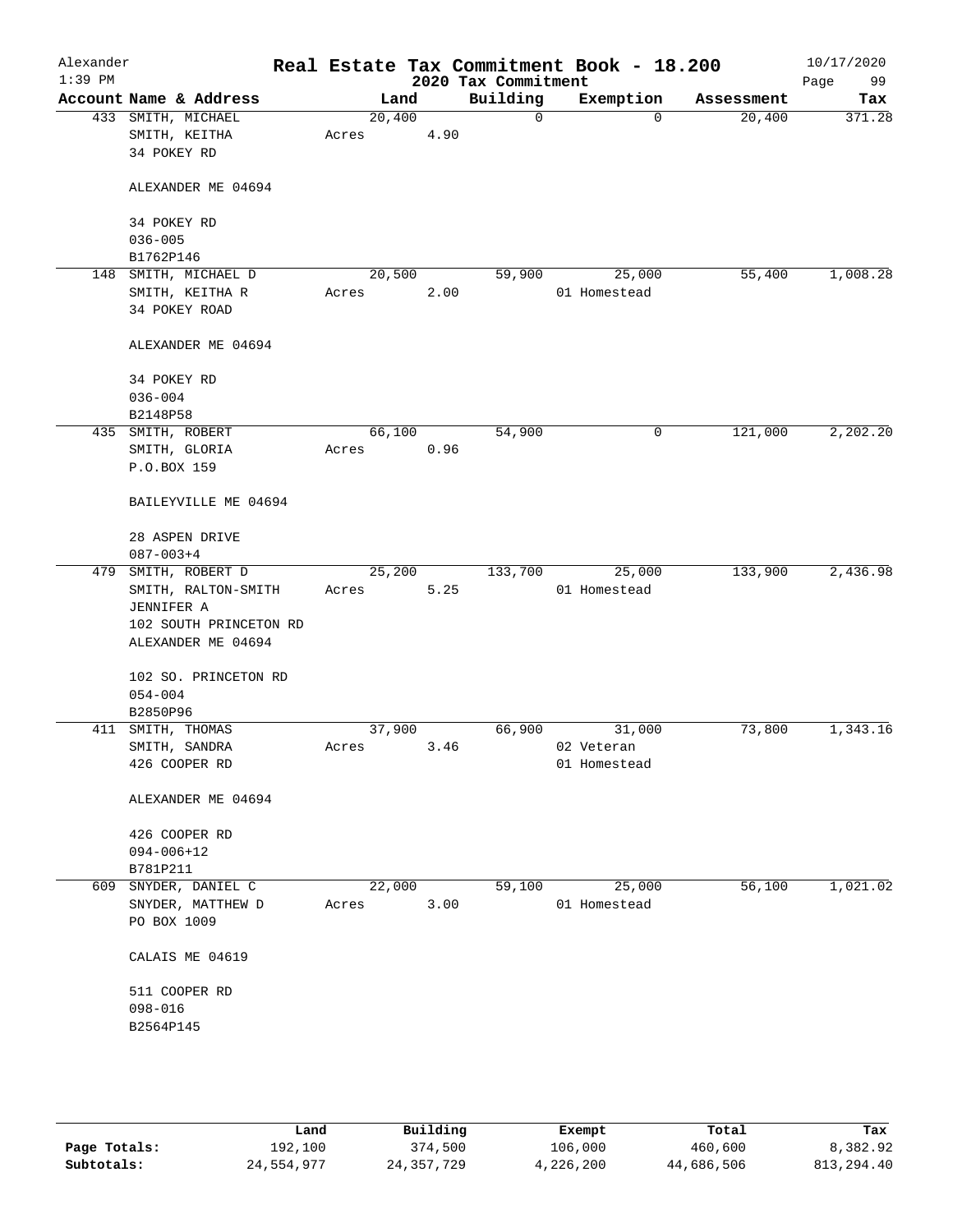| Alexander<br>$1:39$ PM |                                     | Real Estate Tax Commitment Book - 18.200 | 2020 Tax Commitment |              |            | 10/17/2020<br>Page<br>100 |
|------------------------|-------------------------------------|------------------------------------------|---------------------|--------------|------------|---------------------------|
|                        | Account Name & Address              | Land                                     | Building            | Exemption    | Assessment | Tax                       |
|                        | 436 SNYDER, MAVIS                   | 7,600                                    | 0                   | $\mathbf 0$  | 7,600      | 138.32                    |
|                        | 5 DWELLEYS LAKE RD                  | 1.56<br>Acres                            |                     |              |            |                           |
|                        | ALEXANDER ME 04694                  |                                          |                     |              |            |                           |
|                        |                                     |                                          |                     |              |            |                           |
|                        |                                     |                                          |                     |              |            |                           |
|                        | COOPER RD<br>$098 - 015$            |                                          |                     |              |            |                           |
|                        | B2573P134                           |                                          |                     |              |            |                           |
|                        | 326 SNYDER, MAVIS E                 | 62,300                                   | 14,400              | 0            | 76,700     | 1,395.94                  |
|                        | SNYDER, CAROL L                     | 0.23<br>Acres                            |                     |              |            |                           |
|                        | 5 DWELLEY LAKE RD                   |                                          |                     |              |            |                           |
|                        | ALEXANDER ME 04694                  |                                          |                     |              |            |                           |
|                        | 17 DWELLEYS LAKE ROAD               |                                          |                     |              |            |                           |
|                        | $098 - 002$                         |                                          |                     |              |            |                           |
|                        | B2531P90                            |                                          |                     |              |            |                           |
|                        | 488 SPERDAKOS, THEODORE P           | 66,300                                   | 102,100             | 25,000       | 143,400    | 2,609.88                  |
|                        | 476 COOPER ROAD                     | 40.60<br>Acres                           |                     | 01 Homestead |            |                           |
|                        | ALEXANDER ME 04694                  |                                          |                     |              |            |                           |
|                        | 476 COOPER RD                       |                                          |                     |              |            |                           |
|                        | 094-010+REF2                        |                                          |                     |              |            |                           |
|                        | B3779P285                           |                                          |                     |              |            |                           |
|                        | 444 STEEL, GARY M                   | 237,600                                  | 0                   | $\mathsf{O}$ | 237,600    | 4,324.32                  |
|                        | STEEL, LINDA L                      | 19.92<br>Acres                           |                     |              |            |                           |
|                        | P.O.BOX 532 FSTRV                   |                                          |                     |              |            |                           |
|                        | TREVOSE PA 19053                    |                                          |                     |              |            |                           |
|                        | BIG ISLAND                          |                                          |                     |              |            |                           |
|                        | $00I - 001$                         |                                          |                     |              |            |                           |
|                        | B2749P50                            |                                          |                     |              |            |                           |
|                        | 454 STEWART, ELAINE                 | 33,200                                   | 100,700             | 0            | 133,900    | 2,436.98                  |
|                        | GREENLAW, YVONNE                    | 1.10<br>Acres                            |                     |              |            |                           |
|                        | 20 HILLS POINT ROAD                 |                                          |                     |              |            |                           |
|                        | OAK BAY NB E3L 4H7                  |                                          |                     |              |            |                           |
|                        | 83 BARROWS LAKE ROAD<br>$097 - 005$ |                                          |                     |              |            |                           |
|                        | 106 STRATTON, BRIAN                 | 24,600                                   | 57,700              | 0            | 82,300     | 1,497.86                  |
|                        | STRATTON, NAOMI                     | 4.72<br>Acres                            |                     |              |            |                           |
|                        | 1384 AIRLINE ROAD                   |                                          |                     |              |            |                           |
|                        | ALEXANDER ME 04694                  |                                          |                     |              |            |                           |
|                        | 1384 AIRLINE RD                     |                                          |                     |              |            |                           |
|                        | $068 - 009$                         |                                          |                     |              |            |                           |
|                        | B4402P167                           |                                          |                     |              |            |                           |
|                        |                                     |                                          |                     |              |            |                           |
|                        |                                     |                                          |                     |              |            |                           |
|                        |                                     |                                          |                     |              |            |                           |
|                        |                                     |                                          |                     |              |            |                           |

|              | Land       | Building   | Exempt    | Total      | Tax        |
|--------------|------------|------------|-----------|------------|------------|
| Page Totals: | 431,600    | 274,900    | 25,000    | 681,500    | 12,403.30  |
| Subtotals:   | 24,986,577 | 24,632,629 | 4,251,200 | 45,368,006 | 825,697.70 |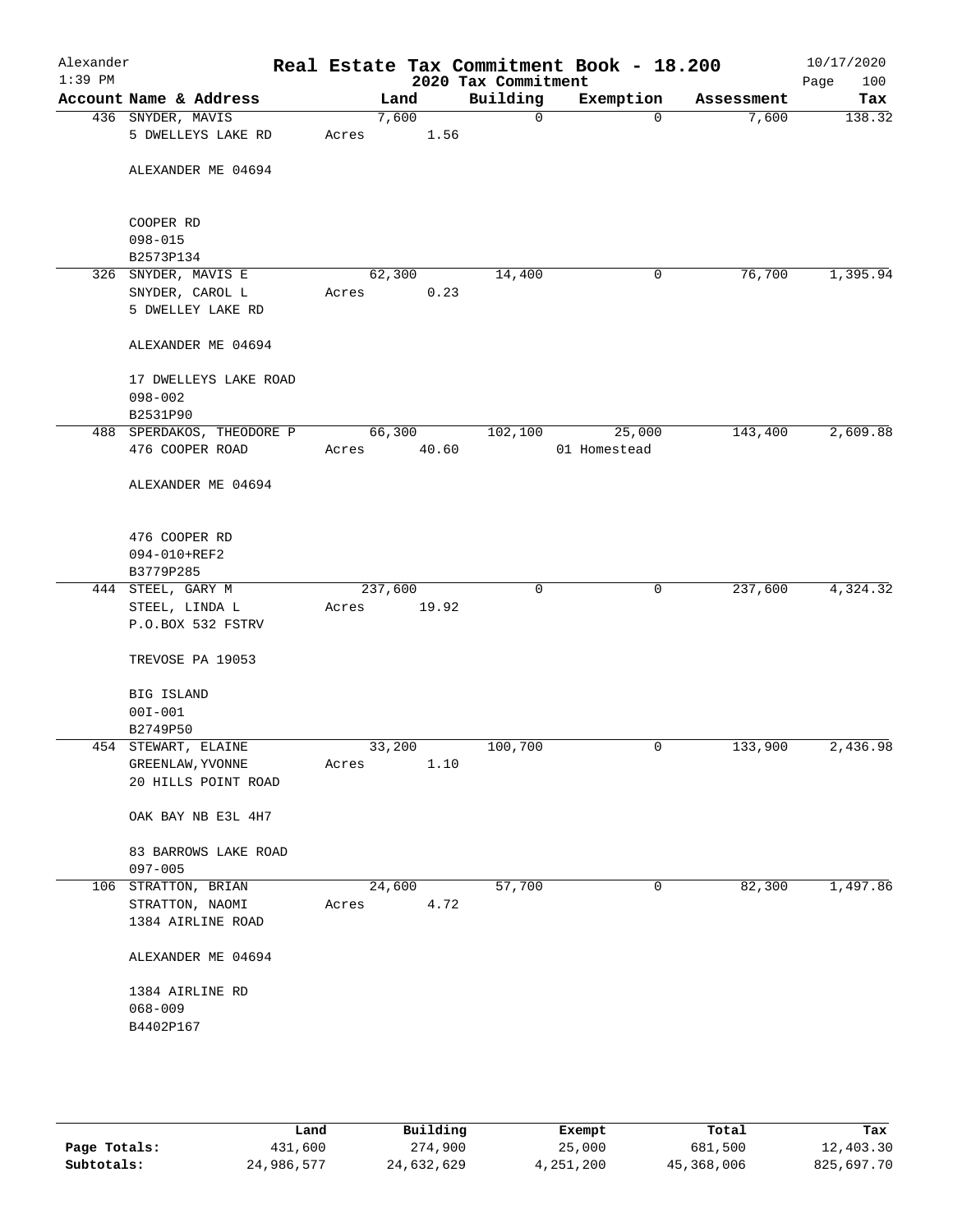| Alexander<br>$1:39$ PM |                                                                                                                        |       |                 | 2020 Tax Commitment | Real Estate Tax Commitment Book - 18.200 |            | 10/17/2020<br>Page<br>101 |
|------------------------|------------------------------------------------------------------------------------------------------------------------|-------|-----------------|---------------------|------------------------------------------|------------|---------------------------|
|                        | Account Name & Address                                                                                                 |       | Land            | Building            | Exemption                                | Assessment | Tax                       |
|                        | 445 SULLIVAN, DAVID<br>SULLIVAN, JANICE<br>1039 AIRLINE RD                                                             | Acres | 22,000<br>3.00  | 42,400              | 25,000<br>01 Homestead                   | 39,400     | 717.08                    |
|                        | ALEXANDER ME 04694                                                                                                     |       |                 |                     |                                          |            |                           |
|                        | 1039 AIRLINE RD<br>$61 - 4$                                                                                            |       |                 |                     |                                          |            |                           |
|                        | 614 SULLIVAN, MATTHEW F<br>c/o MICHAEL SULLIVAN<br>PO BOX 183<br>BOLTON MA 01740                                       | Acres | 16,300<br>2.20  | 60,900              | 25,000<br>01 Homestead                   | 52,200     | 950.04                    |
|                        | 865 COOPER RD<br>$111 - 006 + 1A$<br>B2573P132                                                                         |       |                 |                     |                                          |            |                           |
|                        | 449 SULLIVAN, MICHAEL<br>621 MAIN STREET<br>P.O.BOX 183<br>BOLTON MA 01740                                             | Acres | 48,000<br>28.00 | 0                   | 0                                        | 48,000     | 873.60                    |
|                        | GREEN HILL RD<br>111-002+112-002<br>B2409P316                                                                          |       |                 |                     |                                          |            |                           |
|                        | 531 SULLIVAN, MICHAEL<br>621 MAIN STREET<br>P.O.BOX 183<br>BOLTON MA 01740                                             | Acres | 57,000<br>68.80 | 16,400              | 0                                        | 73,400     | 1,335.88                  |
|                        | 903 COOPER RD<br>$111 - 005$<br>B1547P293                                                                              |       |                 |                     |                                          |            |                           |
|                        | 448 SULLIVAN,<br>MICHAEL; MATTHEW; THOMAS<br>C/O MICHAEL SULLIVAN<br>621 MAIN STREET P.O.BOX<br>183<br>BOLTON MA 01740 | Acres | 63,900<br>69.00 | 71,500              | 0                                        | 135,400    | 2,464.28                  |
|                        | COOPER RD<br>$111 - 001$<br>B1547P293                                                                                  |       |                 |                     |                                          |            |                           |
|                        | 511 SYMTHE, LINDA J<br>173 ARM ROAD                                                                                    | Acres | 9,000<br>1.00   | 27,500              | 0                                        | 36,500     | 664.30                    |
|                        | ALEXANDER ME 04694                                                                                                     |       |                 |                     |                                          |            |                           |
|                        | 173 ARM RD<br>$078 - 006$<br>B4669P187 03/05/2020                                                                      |       |                 |                     |                                          |            |                           |
|                        |                                                                                                                        |       |                 |                     |                                          |            |                           |

|              | Land         | Building   | Exempt    | Total      | Tax        |
|--------------|--------------|------------|-----------|------------|------------|
| Page Totals: | 216,200      | 218,700    | 50,000    | 384,900    | 7,005.18   |
| Subtotals:   | 25, 202, 777 | 24,851,329 | 4,301,200 | 45,752,906 | 832,702.88 |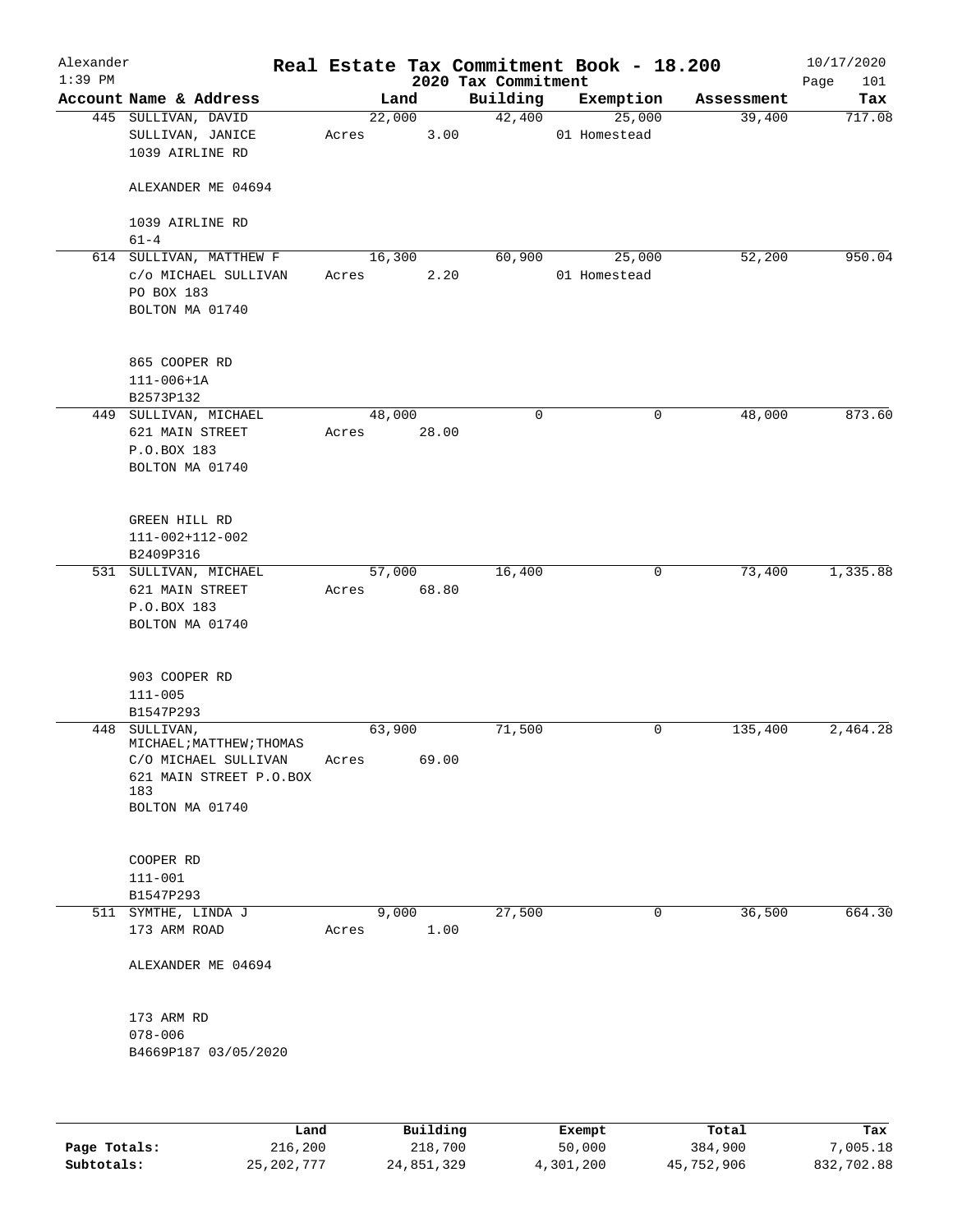| Alexander<br>$1:39$ PM |                                              |                 |       | 2020 Tax Commitment | Real Estate Tax Commitment Book - 18.200 |            | 10/17/2020<br>Page<br>102 |
|------------------------|----------------------------------------------|-----------------|-------|---------------------|------------------------------------------|------------|---------------------------|
|                        | Account Name & Address                       | Land            |       | Building            | Exemption                                | Assessment | Tax                       |
|                        | 305 TAINTER, AMANDA<br>102 ROBB HILL RD      | 11,800<br>Acres | 10.70 | 500                 | $\mathbf 0$                              | 12,300     | 223.86                    |
|                        | ALEXANDER ME 04072                           |                 |       |                     |                                          |            |                           |
|                        | 134 ROBB HILL RD<br>$053 - 007$              |                 |       |                     |                                          |            |                           |
|                        | B4215P168                                    |                 |       |                     |                                          |            |                           |
|                        | 524 TAMMARO, MICHAEL                         | 58,000          |       | 68,300              | 25,000                                   | 101,300    | 1,843.66                  |
|                        | 12 ASPEN DRIVE                               | Acres           | 0.30  |                     | 01 Homestead                             |            |                           |
|                        | ALEXANDER ME 04694                           |                 |       |                     |                                          |            |                           |
|                        | 12 ASPEN DRIVE                               |                 |       |                     |                                          |            |                           |
|                        | $087 - 007$                                  |                 |       |                     |                                          |            |                           |
|                        | B2673P158                                    |                 |       |                     |                                          |            |                           |
|                        | 194 TAMMARO, MICHAEL                         | 55,200          |       | 14,700              | 0                                        | 69,900     | 1,272.18                  |
|                        | 12 ASPEN DRIVE                               | Acres           | 0.37  |                     |                                          |            |                           |
|                        | ALEXANDER ME 04694                           |                 |       |                     |                                          |            |                           |
|                        | 6 ASPEN DRIVE                                |                 |       |                     |                                          |            |                           |
|                        | $087 - 009$                                  |                 |       |                     |                                          |            |                           |
|                        | B3777P210                                    |                 |       |                     |                                          |            |                           |
|                        | 473 TAMMARO, MICHAEL J                       | 54,200          |       | 67,000              | $\mathsf{O}$                             | 121,200    | 2,205.84                  |
|                        | 12 ASPEN DR.                                 | Acres           | 0.37  |                     |                                          |            |                           |
|                        | ALEXANDER ME 04694                           |                 |       |                     |                                          |            |                           |
|                        | 8 ASPEN DRIVE                                |                 |       |                     |                                          |            |                           |
|                        | $087 - 008$                                  |                 |       |                     |                                          |            |                           |
|                        | B4062P78                                     |                 |       |                     |                                          |            |                           |
|                        | 450 TAMMARO, PETER<br>BARTRAM, BARTRAM, JANE | 66,900<br>Acres | 0.69  | 127,100             | 25,000<br>01 Homestead                   | 169,000    | 3,075.80                  |
|                        | P.O. BOX 579                                 |                 |       |                     |                                          |            |                           |
|                        | BAILEYVILLE ME 04694                         |                 |       |                     |                                          |            |                           |
|                        | 322 DAVIS ROAD                               |                 |       |                     |                                          |            |                           |
|                        | $092 - 009$                                  |                 |       |                     |                                          |            |                           |
|                        | B3166P353                                    |                 |       |                     |                                          |            |                           |
|                        | 487 TAMMARO, PETER                           | 20,700          |       | 0                   | 0                                        | 20,700     | 376.74                    |
|                        | BARTRAM, BARTRAM, JANE<br>P.O.BOX 579        | Acres           | 6.70  |                     |                                          |            |                           |
|                        | BAILEYVILLE ME 04694                         |                 |       |                     |                                          |            |                           |
|                        | DAVIS RD                                     |                 |       |                     |                                          |            |                           |
|                        | $092 - 015$                                  |                 |       |                     |                                          |            |                           |
|                        | B3166P353                                    |                 |       |                     |                                          |            |                           |
|                        |                                              |                 |       |                     |                                          |            |                           |
|                        |                                              |                 |       |                     |                                          |            |                           |
|                        |                                              |                 |       |                     |                                          |            |                           |

|              | Land       | Building     | Exempt    | Total      | Tax        |
|--------------|------------|--------------|-----------|------------|------------|
| Page Totals: | 266,800    | 277,600      | 50,000    | 494,400    | 8,998.08   |
| Subtotals:   | 25,469,577 | 25, 128, 929 | 4,351,200 | 46,247,306 | 841,700.96 |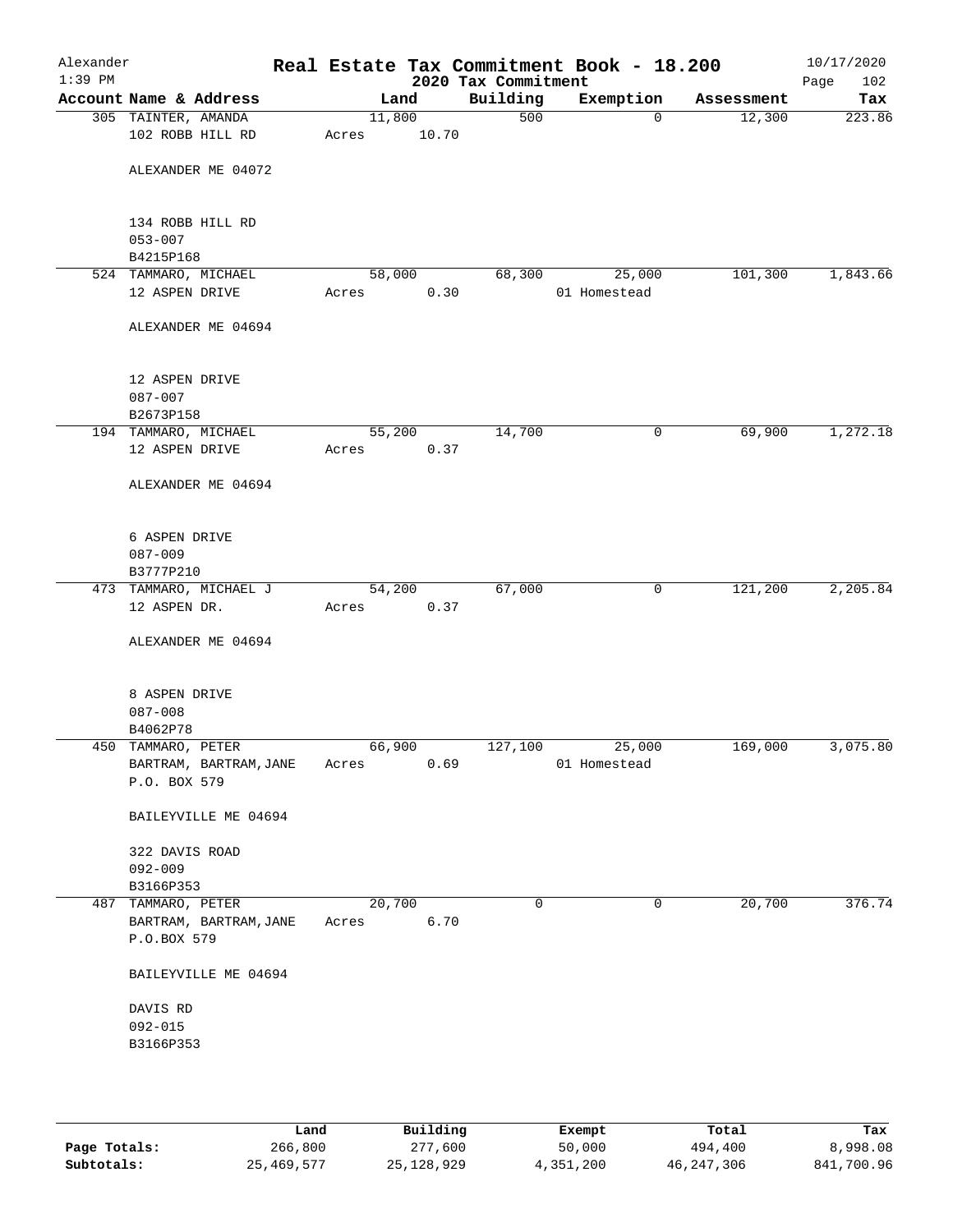| Alexander<br>$1:39$ PM |                                                               |       |                     |                                 | Real Estate Tax Commitment Book - 18.200 |                  | 10/17/2020         |
|------------------------|---------------------------------------------------------------|-------|---------------------|---------------------------------|------------------------------------------|------------------|--------------------|
|                        | Account Name & Address                                        |       | Land                | 2020 Tax Commitment<br>Building | Exemption                                | Assessment       | Page<br>103<br>Tax |
|                        | 179 TAMMARO, PETER<br>BARTRAM, BARTRAM, JANE<br>P.O.BOX 579   | Acres | 10,000<br>1.00      | 8,800                           | $\mathbf 0$                              | 18,800           | 342.16             |
|                        | BAILEYVILLE ME 04694                                          |       |                     |                                 |                                          |                  |                    |
|                        | 323 DAVIS ROAD<br>$092 - 017$                                 |       |                     |                                 |                                          |                  |                    |
|                        | B3166P353                                                     |       |                     |                                 |                                          |                  |                    |
|                        | 389 TAMMARO, PETER A<br>BARTRAM, BARTRAM, JANE<br>P.O.BOX 579 | Acres | 22,000<br>8.00      | 0                               | 0                                        | 22,000           | 400.40             |
|                        | BAILEYVILLE ME 04694                                          |       |                     |                                 |                                          |                  |                    |
|                        | DAVIS RD<br>$092 - 014$                                       |       |                     |                                 |                                          |                  |                    |
|                        | B3166P353                                                     |       |                     |                                 |                                          |                  |                    |
|                        | 54 TAPPAN, MARK B<br>BROWN, LYN M<br>14 AVERILL TERRACE       | Acres | 56,800<br>1.06      | 41,700                          | 0                                        | 98,500           | 1,792.70           |
|                        | WATERVILLE ME 04901                                           |       |                     |                                 |                                          |                  |                    |
|                        | 260 DAVIS ROAD<br>$086 - 032$<br>B2464P211                    |       |                     |                                 |                                          |                  |                    |
|                        | 453 TAYLOR, DANIEL<br>TAYLOR, LILA<br>954 MAIN STREET         | Acres | 54,800<br>0.18      | 2,700                           | 0                                        | 57,500           | 1,046.50           |
|                        | CALAIS ME 04619                                               |       |                     |                                 |                                          |                  |                    |
|                        | 88 SOUTH SHORE ROAD<br>$093 - 002$<br>B2228P77                |       |                     |                                 |                                          |                  |                    |
| 446                    | THE ROCKY ACRES 2007                                          |       | 53,800              | 77,600                          | 31,000                                   | 100,400          | 1,827.28           |
|                        | REALITY TRUST<br>SULLIVAN, JAMES AND                          | Acres | 65.00               |                                 | 01 Homestead                             |                  |                    |
|                        | DOROTHY<br>14 GREEN HILL RD                                   |       |                     |                                 | 02 Veteran                               |                  |                    |
|                        | ALEXANDER ME 04694                                            |       |                     |                                 |                                          |                  |                    |
|                        | 14 GREEN HILL RD<br>112-002-00A<br>B3389P114                  |       |                     |                                 |                                          |                  |                    |
|                        | 558 THOMPSON, EDWINA PIP<br>42 DAVIS RD                       |       | 0                   | 19,000                          | 19,000<br>02 Veteran<br>01 Homestead     | $\mathbf 0$      | 0.00               |
|                        | ALEXANDER ME 04694                                            |       |                     |                                 |                                          |                  |                    |
|                        | 42 DAVIS RD<br>$065 - 010 - ON$                               |       |                     |                                 |                                          |                  |                    |
|                        |                                                               |       |                     |                                 |                                          |                  |                    |
| Page Totals:           | Land<br>197,400                                               |       | Building<br>149,800 |                                 | Exempt<br>50,000                         | Total<br>297,200 | Tax<br>5,409.04    |

**Subtotals:** 25,666,977 25,278,729 4,401,200 46,544,506 847,110.00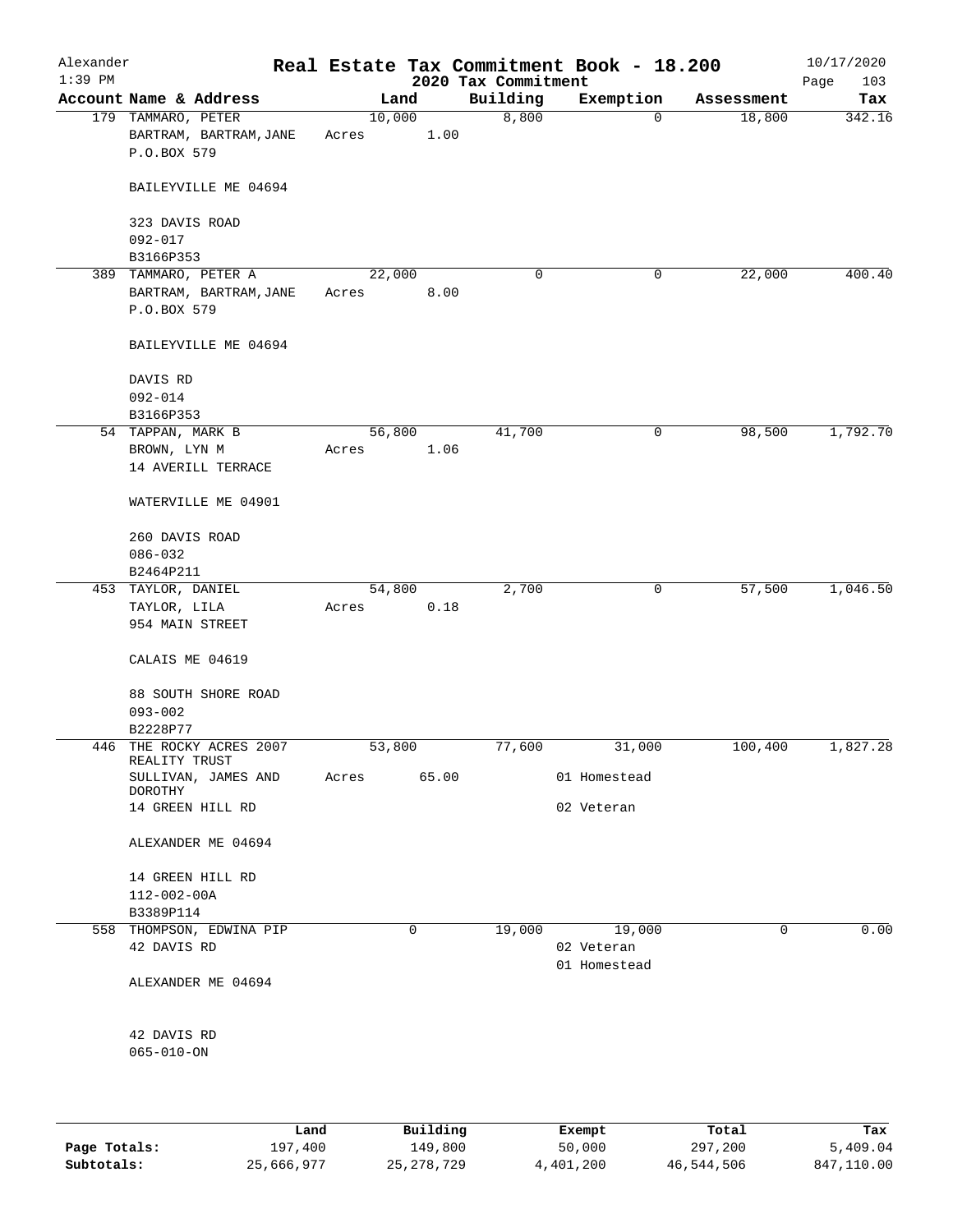| Alexander                  |                                                                              |        |                         |                                 | Real Estate Tax Commitment Book - 18.200 |                       | 10/17/2020             |
|----------------------------|------------------------------------------------------------------------------|--------|-------------------------|---------------------------------|------------------------------------------|-----------------------|------------------------|
| $1:39$ PM                  | Account Name & Address                                                       | Land   |                         | 2020 Tax Commitment<br>Building | Exemption                                | Assessment            | Page<br>104<br>Tax     |
|                            | 1 THOMPSON'S LAKE HOUSE                                                      | 85,800 |                         | $\mathsf{O}$                    | $\Omega$                                 | 85,800                | 1,561.56               |
|                            | LLC<br>P. O. BOX 356                                                         | Acres  | 1.15                    |                                 |                                          |                       |                        |
|                            | CENTERVILLE MD 21617<br>0356                                                 |        |                         |                                 |                                          |                       |                        |
|                            | POCOMOONSHINE LK                                                             |        |                         |                                 |                                          |                       |                        |
|                            | $006 - 007$                                                                  |        |                         |                                 |                                          |                       |                        |
|                            | B3371P286<br>431 TOOLE, LYNWOOD                                              | 25,400 |                         | 75,000                          | 25,000                                   | 75,400                | 1,372.28               |
|                            | TOOLE, KELLI<br>1379 AIRLINE ROAD                                            | Acres  | 5.59                    |                                 | 01 Homestead                             |                       |                        |
|                            | ALEXANDER ME 04694                                                           |        |                         |                                 |                                          |                       |                        |
|                            | 1379 AIRLINE RD                                                              |        |                         |                                 |                                          |                       |                        |
|                            | $068 - 010$                                                                  |        |                         |                                 |                                          |                       |                        |
|                            | B3168P285<br>383 TOWNSEND, GARY E                                            | 62,900 |                         | 53,700                          | 0                                        | 116,600               | 2,122.12               |
|                            | P.O. BOX 943                                                                 | Acres  | 0.29                    |                                 |                                          |                       |                        |
|                            | BAILEYVILLE ME 04694                                                         |        |                         |                                 |                                          |                       |                        |
|                            | 36 MAPLE DRIVE                                                               |        |                         |                                 |                                          |                       |                        |
|                            | $087 - 029$<br>B4155P85                                                      |        |                         |                                 |                                          |                       |                        |
|                            | 396 TOZIER, BRODIE MATTHEW<br>TOZIER, JESSICA NICHOLE Acres<br>731 COOPER RD | 91,800 | 160.00                  | 32,600                          | 25,000<br>01 Homestead                   | 99,400                | 1,809.08               |
|                            | ALEXANDER ME 04694                                                           |        |                         |                                 |                                          |                       |                        |
|                            | 731 COOPER RD                                                                |        |                         |                                 |                                          |                       |                        |
|                            | $105 - 001$                                                                  |        |                         |                                 |                                          |                       |                        |
| 458                        | B4357P303 05/08/2017<br>TRACY, GEORGE R                                      | 55,800 |                         | 29,700                          | $\mathbf 0$                              | 85,500                | 1,556.10               |
|                            | TRACY, DONNA<br>36 SUNBURY AVE                                               | Acres  | 0.28                    |                                 |                                          |                       |                        |
|                            | BANGOR ME 04401                                                              |        |                         |                                 |                                          |                       |                        |
|                            | 41 HICKORY LANE                                                              |        |                         |                                 |                                          |                       |                        |
|                            | $087 - 011$<br>B3660P60                                                      |        |                         |                                 |                                          |                       |                        |
| 459                        | TRACY, WILLIAM                                                               | 35,800 |                         | 0                               | 0                                        | 35,800                | 651.56                 |
|                            | TRACY, JOAN                                                                  | Acres  | 55.00                   |                                 |                                          |                       |                        |
|                            | 21 OSCAR BROWN LN                                                            |        |                         |                                 |                                          |                       |                        |
|                            | CHARLOTTE ME 04666 6515                                                      |        |                         |                                 |                                          |                       |                        |
|                            | AIRLINE RD                                                                   |        |                         |                                 |                                          |                       |                        |
|                            | $059 - 002$<br>B1554P298                                                     |        |                         |                                 |                                          |                       |                        |
|                            |                                                                              |        |                         |                                 |                                          |                       |                        |
|                            |                                                                              | Land   | Building                |                                 | Exempt                                   | Total                 | Tax                    |
| Page Totals:<br>Subtotals: | 357,500<br>26,024,477                                                        |        | 191,000<br>25, 469, 729 |                                 | 50,000<br>4,451,200                      | 498,500<br>47,043,006 | 9,072.70<br>856,182.70 |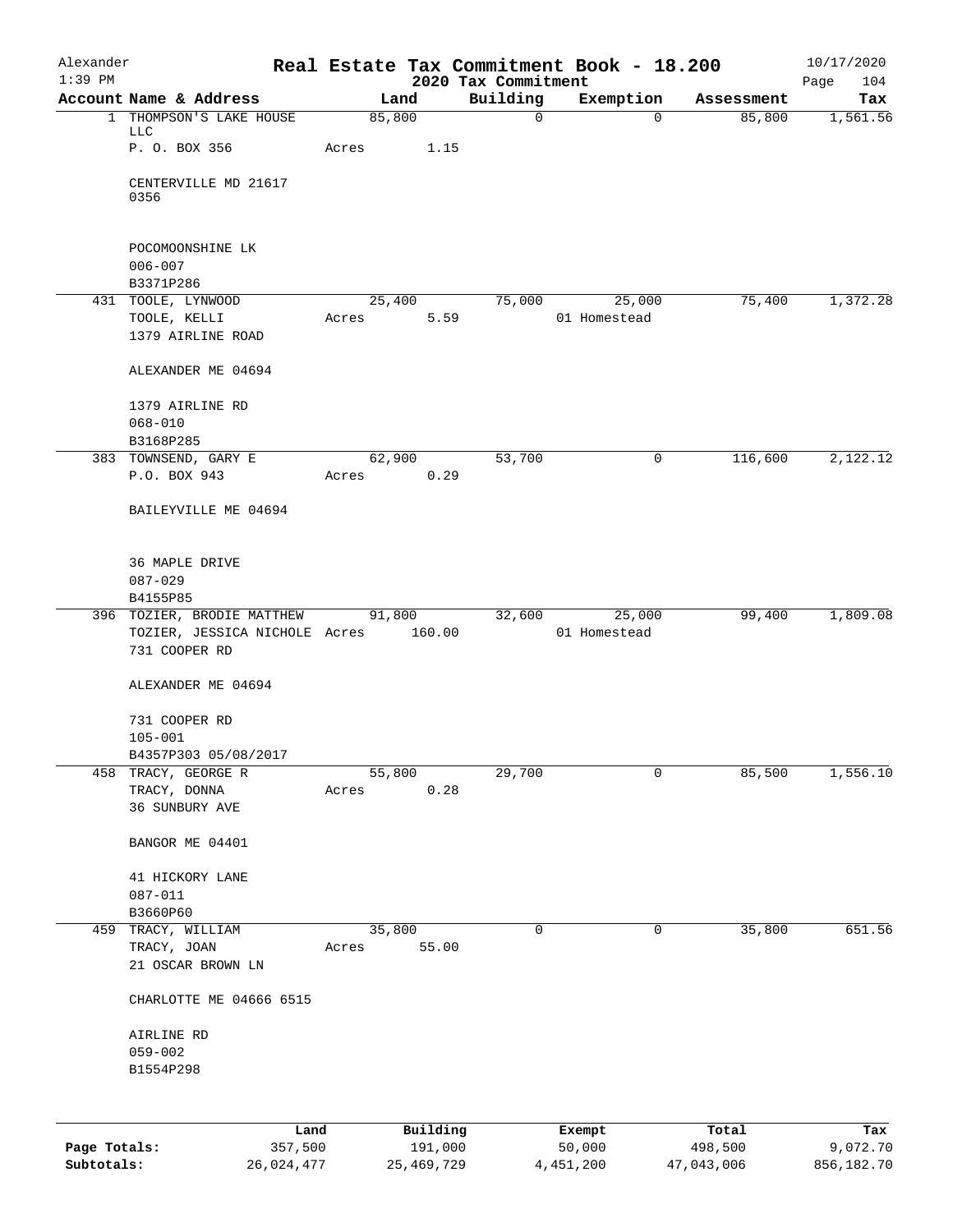| Alexander |                                                                     |           |          |                                 | Real Estate Tax Commitment Book - 18.200 |            | 10/17/2020         |
|-----------|---------------------------------------------------------------------|-----------|----------|---------------------------------|------------------------------------------|------------|--------------------|
| $1:39$ PM | Account Name & Address                                              |           | Land     | 2020 Tax Commitment<br>Building | Exemption                                | Assessment | Page<br>105<br>Tax |
|           | 40 TURNER, MICHAEL J                                                |           | 25,600   | 37,200                          | 29,000                                   | 33,800     | 615.16             |
|           | 404 COOPER ROAD                                                     | Acres     | 5.84     |                                 | $03$ BLIND                               |            |                    |
|           |                                                                     |           |          |                                 | 01 Homestead                             |            |                    |
|           | ALEXANDER ME 04694                                                  |           |          |                                 |                                          |            |                    |
|           | 404 COOPER RD                                                       |           |          |                                 |                                          |            |                    |
|           | $094 - 004$                                                         |           |          |                                 |                                          |            |                    |
|           | B4617P265 12/05/2019 B2127P338                                      |           |          |                                 |                                          |            |                    |
|           | 6 TYPHOON LLC                                                       | 46,500    |          | 0                               | 0                                        | 46,500     | 846.30             |
|           | PO BOX 160                                                          | Acres     | 26.00    |                                 |                                          |            |                    |
|           | LYME NH 03768                                                       |           |          |                                 |                                          |            |                    |
|           | AIRLINE RD                                                          |           |          |                                 |                                          |            |                    |
|           | $065 - 005$                                                         |           |          |                                 |                                          |            |                    |
|           | B4300P13                                                            |           |          |                                 |                                          |            |                    |
|           | 7 TYPHOON LLC                                                       |           | 5,300    | 0                               | 0                                        | 5,300      | 96.46              |
|           | PO BOX 160                                                          | Acres     | 1.50     |                                 |                                          |            |                    |
|           | LYME NH 03768                                                       |           |          |                                 |                                          |            |                    |
|           | AIRLINE RD                                                          |           |          |                                 |                                          |            |                    |
|           | $077 - 005$                                                         |           |          |                                 |                                          |            |                    |
|           | B4300P13                                                            |           |          |                                 |                                          |            |                    |
|           | 412 TYPHOON LLC                                                     | 3,024,725 |          | $\mathbf 0$                     | 0                                        | 3,024,725  | 55,050.00          |
|           | P.O.BOX 160                                                         | Acres     | 13631.00 |                                 |                                          |            |                    |
|           | LYME NH 03768                                                       |           |          |                                 |                                          |            |                    |
|           |                                                                     |           |          |                                 |                                          |            |                    |
|           | $001 - 001$                                                         |           |          |                                 |                                          |            |                    |
|           | B2626P95                                                            |           | 0        | 180,000                         |                                          | 180,000    | 3,276.00           |
|           | 185 US CELLULAR ALEXANDER<br>C/O DUFF & PHELPS LLC<br>P.O. BOX 2629 |           |          |                                 | 0                                        |            |                    |
|           | ADDISON TX 75001                                                    |           |          |                                 |                                          |            |                    |
|           |                                                                     |           |          |                                 |                                          |            |                    |
|           | 462 VAIL, DAVID                                                     | 61,000    |          | 57,900                          | 0                                        | 118,900    | 2,163.98           |
|           | VAIL, DAPHINE<br>21 DEER RUN ROAD                                   | Acres     | 0.30     |                                 |                                          |            |                    |
|           | MARLBOROUGH CT 06447<br>1128                                        |           |          |                                 |                                          |            |                    |
|           | 21 ASPEN DRIVE<br>$087 - 005$                                       |           |          |                                 |                                          |            |                    |
|           | B1068P265                                                           |           |          |                                 |                                          |            |                    |
|           |                                                                     |           |          |                                 |                                          |            |                    |
|           |                                                                     |           |          |                                 |                                          |            |                    |
|           |                                                                     |           |          |                                 |                                          |            |                    |

|              | Land        | Building   | Exempt    | Total      | Tax        |
|--------------|-------------|------------|-----------|------------|------------|
| Page Totals: | 3, 163, 125 | 275,100    | 29,000    | 3,409,225  | 62,047.90  |
| Subtotals:   | 29,187,602  | 25,744,829 | 4,480,200 | 50,452,231 | 918,230.60 |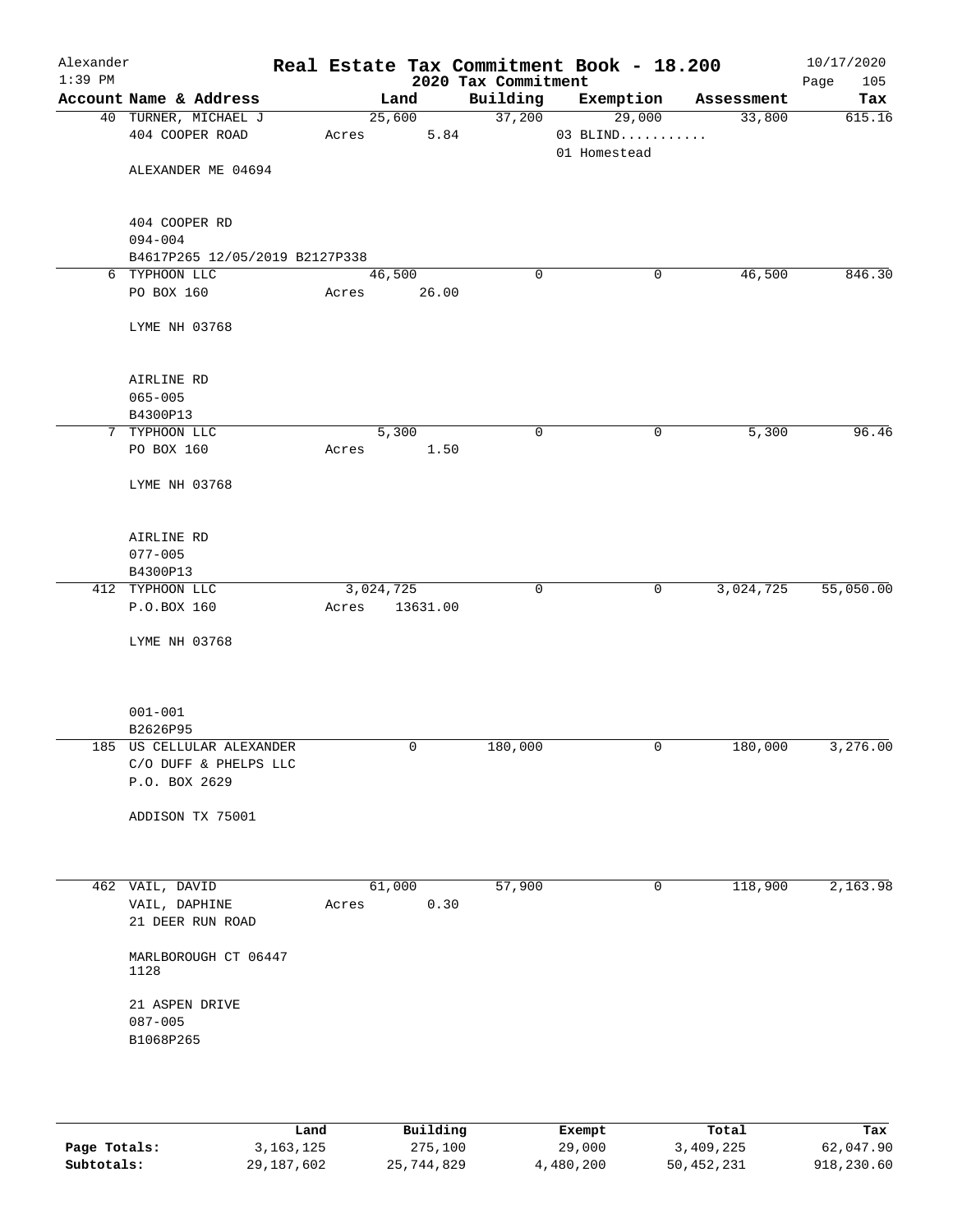| Alexander<br>$1:39$ PM |                         |        |        | 2020 Tax Commitment | Real Estate Tax Commitment Book - 18.200 |            | 10/17/2020<br>Page<br>106 |
|------------------------|-------------------------|--------|--------|---------------------|------------------------------------------|------------|---------------------------|
|                        | Account Name & Address  |        | Land   | Building            | Exemption                                | Assessment | Tax                       |
|                        | 327 WADE, DONNA         |        | 66,000 | 45,800              | 25,000                                   | 86,800     | 1,579.76                  |
|                        | 16 BEECH STREET         | Acres  | 0.60   |                     | 01 Homestead                             |            |                           |
|                        | CALAIS ME 04619         |        |        |                     |                                          |            |                           |
|                        |                         |        |        |                     |                                          |            |                           |
|                        | 226 DAVIS ROAD          |        |        |                     |                                          |            |                           |
|                        | $086 - 023$             |        |        |                     |                                          |            |                           |
|                        | B3418P205               |        |        |                     |                                          |            |                           |
|                        | 463 WADE, TERI-LEE      |        | 64,000 | 41,000              | 0                                        | 105,000    | 1,911.00                  |
|                        | 14 OAK GROVE DR         | Acres  | 0.40   |                     |                                          |            |                           |
|                        |                         |        |        |                     |                                          |            |                           |
|                        | BREWER ME 04412         |        |        |                     |                                          |            |                           |
|                        | 284 DAVIS ROAD          |        |        |                     |                                          |            |                           |
|                        | $086 - 034$             |        |        |                     |                                          |            |                           |
|                        | B1775P23                |        |        |                     |                                          |            |                           |
|                        | 466 WALLACE, FREDERICK  | 22,400 |        | $\mathbf 0$         | 0                                        | 22,400     | 407.68                    |
|                        | WALLACE, LINDA          | Acres  | 27.35  |                     |                                          |            |                           |
|                        | 24 LORDS POINT RD       |        |        |                     |                                          |            |                           |
|                        | CRAWFORD ME 04694       |        |        |                     |                                          |            |                           |
|                        | COOPER RD               |        |        |                     |                                          |            |                           |
|                        | $068 - 011 + 69 - 6$    |        |        |                     |                                          |            |                           |
|                        | B1928P263               |        |        |                     |                                          |            |                           |
|                        | 607 WALLACE, FREDRICK A |        | 9,500  | 0                   | $\mathbf 0$                              | 9,500      | 172.90                    |
|                        | WALLACE, LINDA M        | Acres  | 1.30   |                     |                                          |            |                           |
|                        | 24 LORDS POINT ROAD     |        |        |                     |                                          |            |                           |
|                        | CRAWFORD ME 04694-4169  |        |        |                     |                                          |            |                           |
|                        | 73 COOPER RD            |        |        |                     |                                          |            |                           |
|                        | $068 - 014$             |        |        |                     |                                          |            |                           |
|                        | B4525P56 01/07/2019     |        |        |                     |                                          |            |                           |
|                        | 469 WALLACE, JOSEPH     | 43,800 |        | 0                   | 0                                        | 43,800     | 797.16                    |
|                        | 1409 AIRLINE RD         | Acres  | 75.00  |                     |                                          |            |                           |
|                        | ALEXANDER ME 04694      |        |        |                     |                                          |            |                           |
|                        | AIRLINE RD              |        |        |                     |                                          |            |                           |
|                        | $057 - 003$             |        |        |                     |                                          |            |                           |
|                        | B1807P139               |        |        |                     |                                          |            |                           |
|                        | 470 WALLACE, JOSEPH     | 29,400 |        | 56,800              | 25,000                                   | 61,200     | 1,113.84                  |
|                        | 1409 AIRLINE RD         | Acres  | 11.88  |                     | 01 Homestead                             |            |                           |
|                        | ALEXANDER ME 04694      |        |        |                     |                                          |            |                           |
|                        | 1409 AIRLINE RD         |        |        |                     |                                          |            |                           |
|                        | $068 - 003$             |        |        |                     |                                          |            |                           |
|                        | B1807P139               |        |        |                     |                                          |            |                           |
|                        |                         |        |        |                     |                                          |            |                           |
|                        |                         |        |        |                     |                                          |            |                           |
|                        |                         |        |        |                     |                                          |            |                           |

|              | Land       | Building   | Exempt    | Total      | Tax          |
|--------------|------------|------------|-----------|------------|--------------|
| Page Totals: | 235,100    | 143,600    | 50,000    | 328,700    | 5,982.34     |
| Subtotals:   | 29,422,702 | 25,888,429 | 4,530,200 | 50,780,931 | 924, 212, 94 |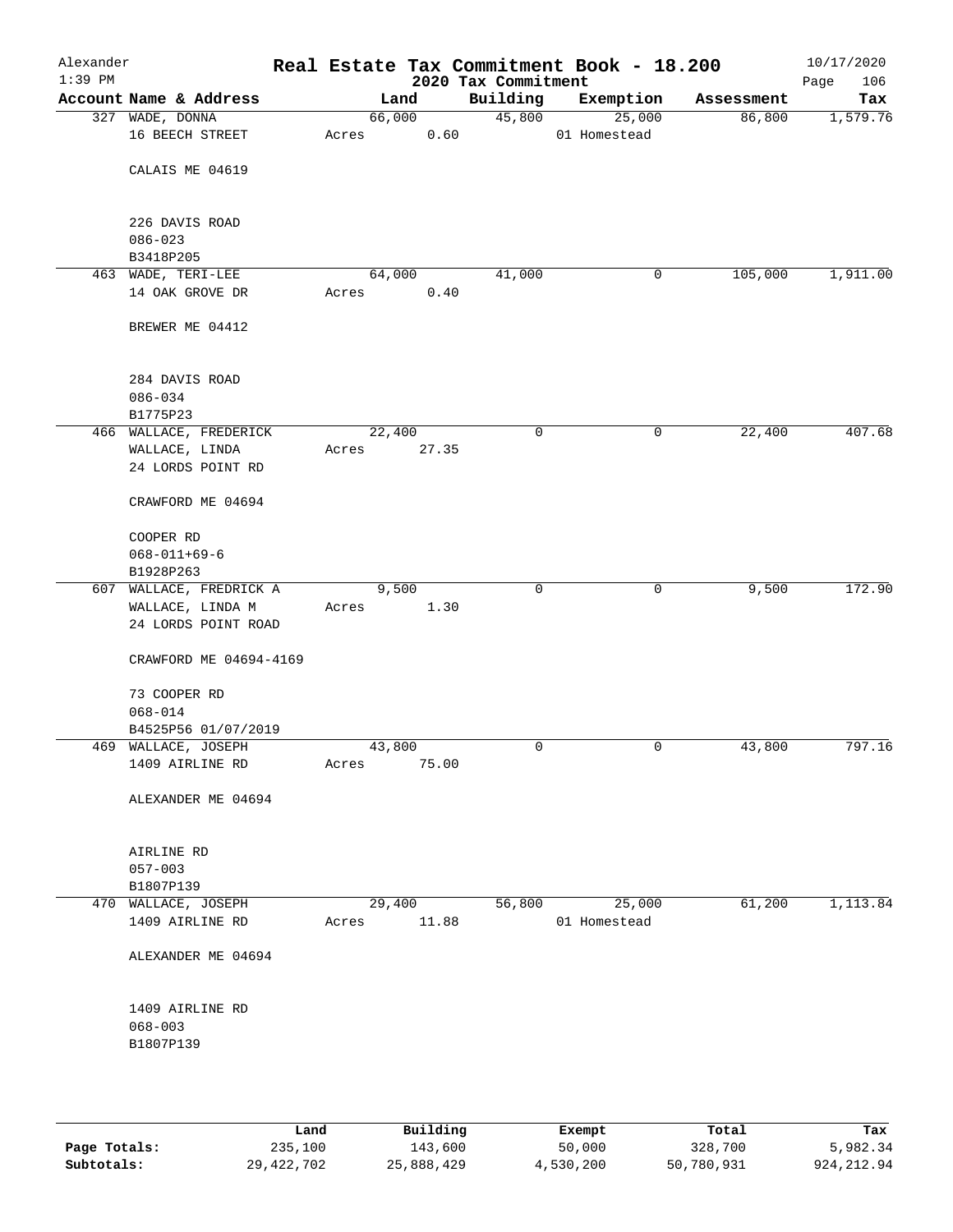| Alexander<br>$1:39$ PM |                                                                              |       |                 | 2020 Tax Commitment | Real Estate Tax Commitment Book - 18.200 |            | 10/17/2020<br>107<br>Page |
|------------------------|------------------------------------------------------------------------------|-------|-----------------|---------------------|------------------------------------------|------------|---------------------------|
|                        | Account Name & Address                                                       |       | Land            | Building            | Exemption                                | Assessment | Tax                       |
|                        | 560 WALLACE, JOSIE N &<br>JAMES, NATHAN A (JT)<br>93 SOUTH PRINCETON<br>ROAD | Acres | 29,900<br>12.50 | 17,200              | 25,000<br>01 Homestead                   | 22,100     | 402.22                    |
|                        | ALEXANDER ME 04694                                                           |       |                 |                     |                                          |            |                           |
|                        | 93 SO PRINCETON RD                                                           |       |                 |                     |                                          |            |                           |
|                        | $055 - 005 - 00A$<br>B4519P133 12/11/2018 B2667P220                          |       |                 |                     |                                          |            |                           |
|                        | 471 WALLACE, LYNN &                                                          |       | 24,200          | 0                   | $\mathbf 0$                              | 24,200     | 440.44                    |
|                        | WALLACE, RANDY L (JT)<br>2150 AIRLINE RD                                     | Acres | 30.89           |                     |                                          |            |                           |
|                        | CRAWFORD ME 04694                                                            |       |                 |                     |                                          |            |                           |
|                        | 2150 AIRLINE RD<br>$00G - 002$                                               |       |                 |                     |                                          |            |                           |
|                        | B4538P304 03/11/2019                                                         |       |                 |                     |                                          |            |                           |
|                        | 686 WALTERS, TODD M                                                          |       | 18,600          | 6,100               | 0                                        | 24,700     | 449.54                    |
|                        | WALTERS, SARAH L<br>117 COACHMAN DR                                          | Acres | 2.44            |                     |                                          |            |                           |
|                        | YORKTOWN VA 23693 3220                                                       |       |                 |                     |                                          |            |                           |
|                        | 338 BARROWS LAKE ROAD                                                        |       |                 |                     |                                          |            |                           |
|                        | 097-015-007                                                                  |       |                 |                     |                                          |            |                           |
|                        | B3201P138                                                                    |       |                 |                     |                                          |            |                           |
|                        | 687 WASOWICZ, RICHARD P<br>LINNEHAN, LINNEHAN, M.                            | Acres | 18,200<br>1.60  | 18,100              | 0                                        | 36,300     | 660.66                    |
|                        | MARY I                                                                       |       |                 |                     |                                          |            |                           |
|                        | P.O.BOX 153                                                                  |       |                 |                     |                                          |            |                           |
|                        | SEDGWICK ME 04676                                                            |       |                 |                     |                                          |            |                           |
|                        | 348 BARROWS LAKE ROAD                                                        |       |                 |                     |                                          |            |                           |
|                        | $097 - 015 - 008$                                                            |       |                 |                     |                                          |            |                           |
|                        | B3203P193                                                                    |       |                 |                     |                                          |            |                           |
|                        | 680 WEATHERBY, LUANN, M.<br>MORGAN, BRUCE, D.                                | Acres | 28,700<br>1.97  | 125,900             | 25,000<br>01 Homestead                   | 129,600    | 2,358.72                  |
|                        | PO BOX 463                                                                   |       |                 |                     |                                          |            |                           |
|                        | CALAIS ME 04619                                                              |       |                 |                     |                                          |            |                           |
|                        | 359 BARROWS LAKE ROAD                                                        |       |                 |                     |                                          |            |                           |
|                        | 097-015-009                                                                  |       |                 |                     |                                          |            |                           |
|                        | B3846P214                                                                    |       |                 |                     |                                          |            |                           |
|                        | 672 WELLS, CORY E<br>P. O. BOX 487                                           | Acres | 7,000<br>4.30   | $\mathbf 0$         | 0                                        | 7,000      | 127.40                    |
|                        |                                                                              |       |                 |                     |                                          |            |                           |
|                        | BOOTHBAY ME 04537                                                            |       |                 |                     |                                          |            |                           |
|                        | ROBB HILL RD                                                                 |       |                 |                     |                                          |            |                           |
|                        | $053 - 008$                                                                  |       |                 |                     |                                          |            |                           |
|                        | B3746P157                                                                    |       |                 |                     |                                          |            |                           |
|                        |                                                                              |       |                 |                     |                                          |            |                           |
|                        | Land                                                                         |       | Building        |                     | Exempt                                   | Total      | Tax                       |

**Page Totals:** 126,600 167,300 50,000 243,900 4,438.98 **Subtotals:** 29,549,302 26,055,729 4,580,200 51,024,831 928,651.92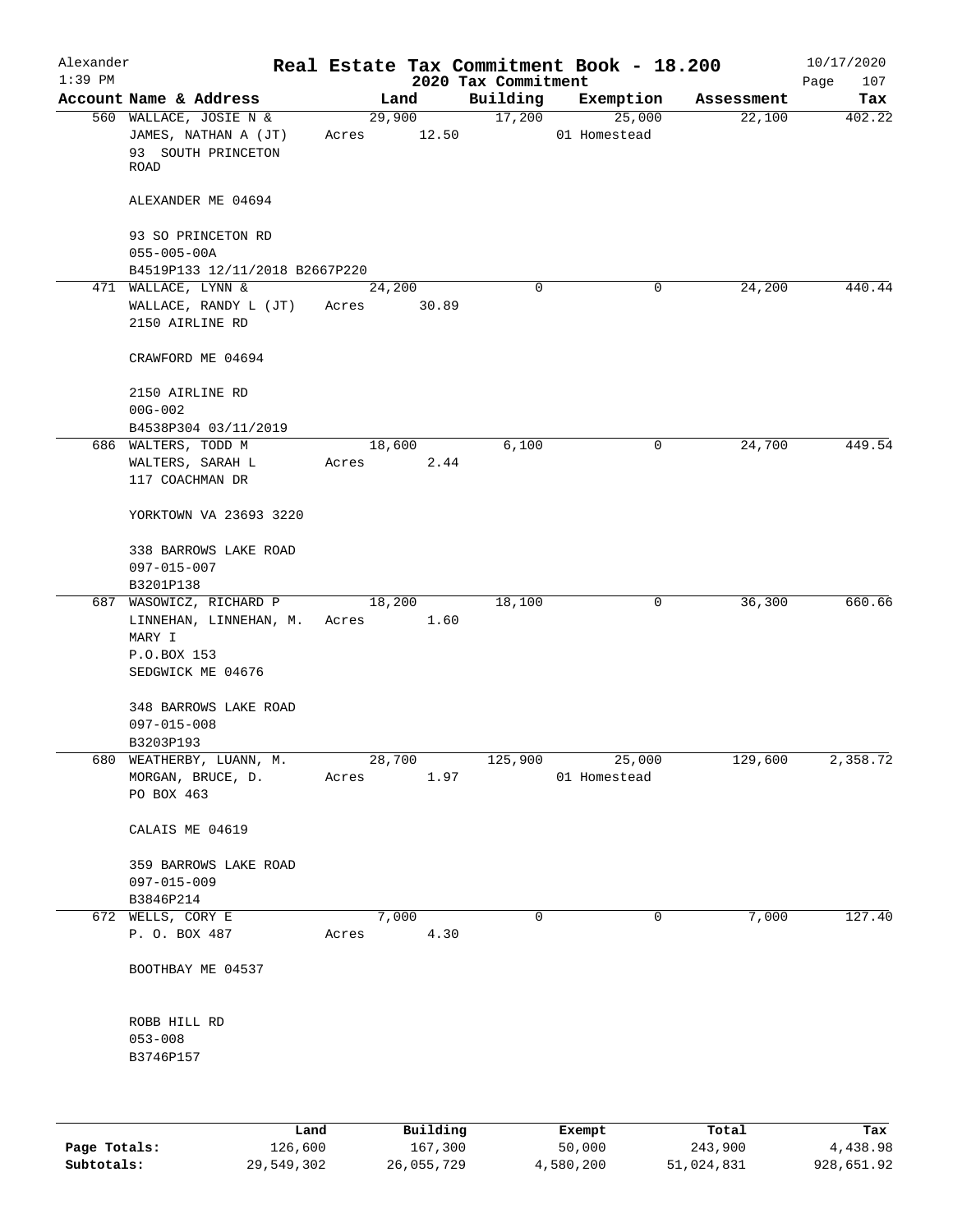| Alexander<br>$1:39$ PM |                                              |       |                  |                                 | Real Estate Tax Commitment Book - 18.200 |            | 10/17/2020         |
|------------------------|----------------------------------------------|-------|------------------|---------------------------------|------------------------------------------|------------|--------------------|
|                        | Account Name & Address                       |       | Land             | 2020 Tax Commitment<br>Building | Exemption                                | Assessment | Page<br>108<br>Tax |
|                        | 41 WEST, WAYNE                               |       | 20,100           | 1,500                           | $\mathbf 0$                              | 21,600     | 393.12             |
|                        | 421 PIGEON HILL RD                           | Acres | 0.52             |                                 |                                          |            |                    |
|                        | STEUBEN ME 04680                             |       |                  |                                 |                                          |            |                    |
|                        | 109 BARROWS LAKE ROAD<br>$097 - 007$         |       |                  |                                 |                                          |            |                    |
|                        | B1494P297                                    |       |                  |                                 |                                          |            |                    |
|                        | 455 WEST, WAYNE, J.<br>421 PIGEON HILL RD.   | Acres | 53,100<br>0.52   | 34,200                          | 0                                        | 87,300     | 1,588.86           |
|                        | STEUBEN ME 04680                             |       |                  |                                 |                                          |            |                    |
|                        |                                              |       |                  |                                 |                                          |            |                    |
|                        | 99 BARROWS LK                                |       |                  |                                 |                                          |            |                    |
|                        | $097 - 006$                                  |       |                  |                                 |                                          |            |                    |
|                        | B3882P159                                    |       |                  |                                 |                                          |            |                    |
|                        | 334 WESTRACK, KEVIN L<br>929 MAIN STREET     | Acres | 20,600<br>12.50  | 0                               | 0                                        | 20,600     | 374.92             |
|                        | CALAIS ME 04619                              |       |                  |                                 |                                          |            |                    |
|                        | SO. PRINCETON RD                             |       |                  |                                 |                                          |            |                    |
|                        | $055 - 005$<br>B3402P54                      |       |                  |                                 |                                          |            |                    |
|                        | 461 WHEAT, EMILIE M                          |       | 68,300           | 65,700                          | $\mathsf{O}$                             | 134,000    | 2,438.80           |
|                        | 6551 SPRING VALLEY<br>DRIVE                  | Acres | 0.83             |                                 |                                          |            |                    |
|                        | ALEXANDRIA VA 22312                          |       |                  |                                 |                                          |            |                    |
|                        | 38 BIRCH LANE                                |       |                  |                                 |                                          |            |                    |
|                        | $094 - 029$                                  |       |                  |                                 |                                          |            |                    |
|                        | B4606P290 10/18/2019 B4216P4 10/14/2014      |       |                  |                                 |                                          |            |                    |
|                        | 476 WHEATON, JONATHAN<br>339 SO PRINCETON RD | Acres | 15,900<br>100.00 | 0                               | 0                                        | 15,900     | 289.38             |
|                        |                                              |       |                  |                                 |                                          |            |                    |
|                        | ALEXANDER ME 04694                           |       |                  |                                 |                                          |            |                    |
|                        | SO. PRINCETON RD                             |       |                  |                                 |                                          |            |                    |
|                        | $MSL-001$                                    |       |                  |                                 |                                          |            |                    |
|                        | B1438P38                                     |       |                  |                                 |                                          | 228,333    |                    |
|                        | 477 WHEATON, JONATHAN<br>339 SO PRINCETON RD | Acres | 42,633<br>97.00  | 216,700                         | 31,000<br>02 Veteran<br>01 Homestead     |            | 4,155.66           |
|                        | ALEXANDER ME 04694                           |       |                  |                                 |                                          |            |                    |
|                        | 339 SO. PRINCETON RD                         |       |                  |                                 |                                          |            |                    |
|                        | $046 - 004 + 37 - 3$<br>B1483P109            |       |                  |                                 |                                          |            |                    |
|                        |                                              |       |                  |                                 |                                          |            |                    |
|                        |                                              |       |                  |                                 |                                          |            |                    |
|                        |                                              | Land  | Building         |                                 | Exempt                                   | Total      | Tax                |

|              | -------    |              | -------   | ------     | ------     |
|--------------|------------|--------------|-----------|------------|------------|
| Page Totals: | 220,633    | 318,100      | 31,000    | 507,733    | 9,240.74   |
| Subtotals:   | 29,769,935 | 26, 373, 829 | 4,611,200 | 51,532,564 | 937,892.66 |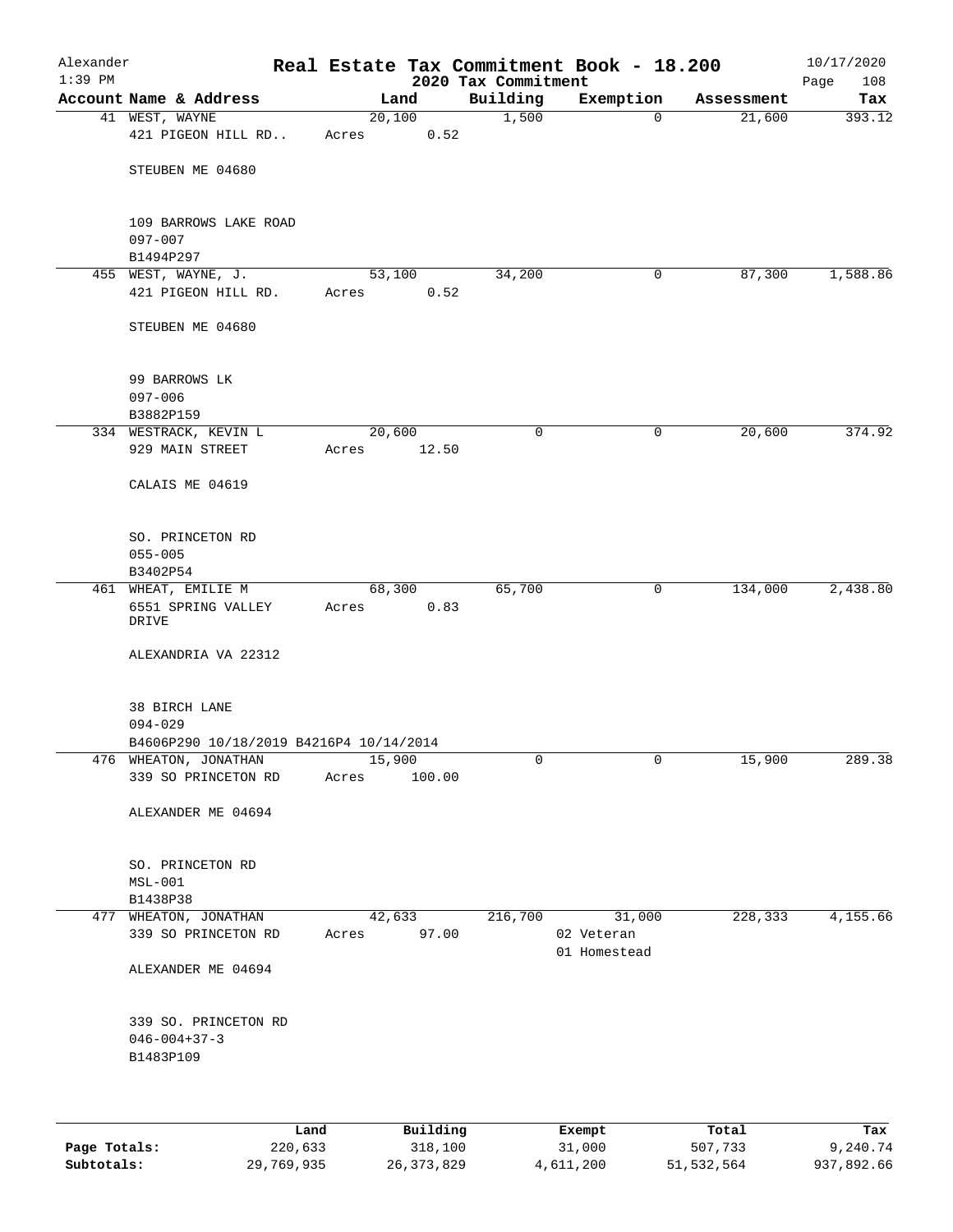|                                         |        | 2020 Tax Commitment | Real Estate Tax Commitment Book - 18.200 |            | 10/17/2020<br>Page<br>109 |
|-----------------------------------------|--------|---------------------|------------------------------------------|------------|---------------------------|
| Land                                    |        | Building            | Exemption                                | Assessment | Tax                       |
| 2,000<br>Acres                          | 3.94   | 0                   | $\Omega$                                 | 2,000      | 36.40                     |
|                                         |        |                     |                                          |            |                           |
|                                         |        |                     |                                          |            |                           |
| 84,300                                  |        | 78,800              | 25,000                                   | 138,100    | 2,513.42                  |
| Acres                                   | 1.08   |                     | 01 Homestead                             |            |                           |
|                                         |        |                     |                                          |            |                           |
|                                         |        |                     |                                          |            |                           |
|                                         | 33,800 | 37,700              | 25,000                                   | 46,500     | 846.30                    |
| Acres                                   | 1.38   |                     | 01 Homestead                             |            |                           |
|                                         |        |                     |                                          |            |                           |
|                                         |        |                     |                                          |            |                           |
| 63,400<br>WHITE, KATHERINE R (JT) Acres | 0.34   | 103,100             | 0                                        | 166,500    | 3,030.30                  |
|                                         |        |                     |                                          |            |                           |
|                                         |        |                     |                                          |            |                           |
|                                         |        |                     |                                          |            |                           |
| 11,600<br>Acres                         | 2.70   | 0                   | 0                                        | 11,600     | 211.12                    |
|                                         |        |                     |                                          |            |                           |
|                                         |        |                     |                                          |            |                           |
| 21,100                                  |        | 130,100             | 25,000                                   | 126, 200   | 2,296.84                  |
| Acres                                   | 2.40   |                     | 01 Homestead                             |            |                           |
|                                         |        |                     |                                          |            |                           |
|                                         |        |                     |                                          |            |                           |
|                                         |        |                     |                                          |            |                           |

|              | Land       | Building   | Exempt    | Total      | Tax        |
|--------------|------------|------------|-----------|------------|------------|
| Page Totals: | 216,200    | 349,700    | 75,000    | 490,900    | 8,934.38   |
| Subtotals:   | 29,986,135 | 26,723,529 | 4,686,200 | 52,023,464 | 946,827.04 |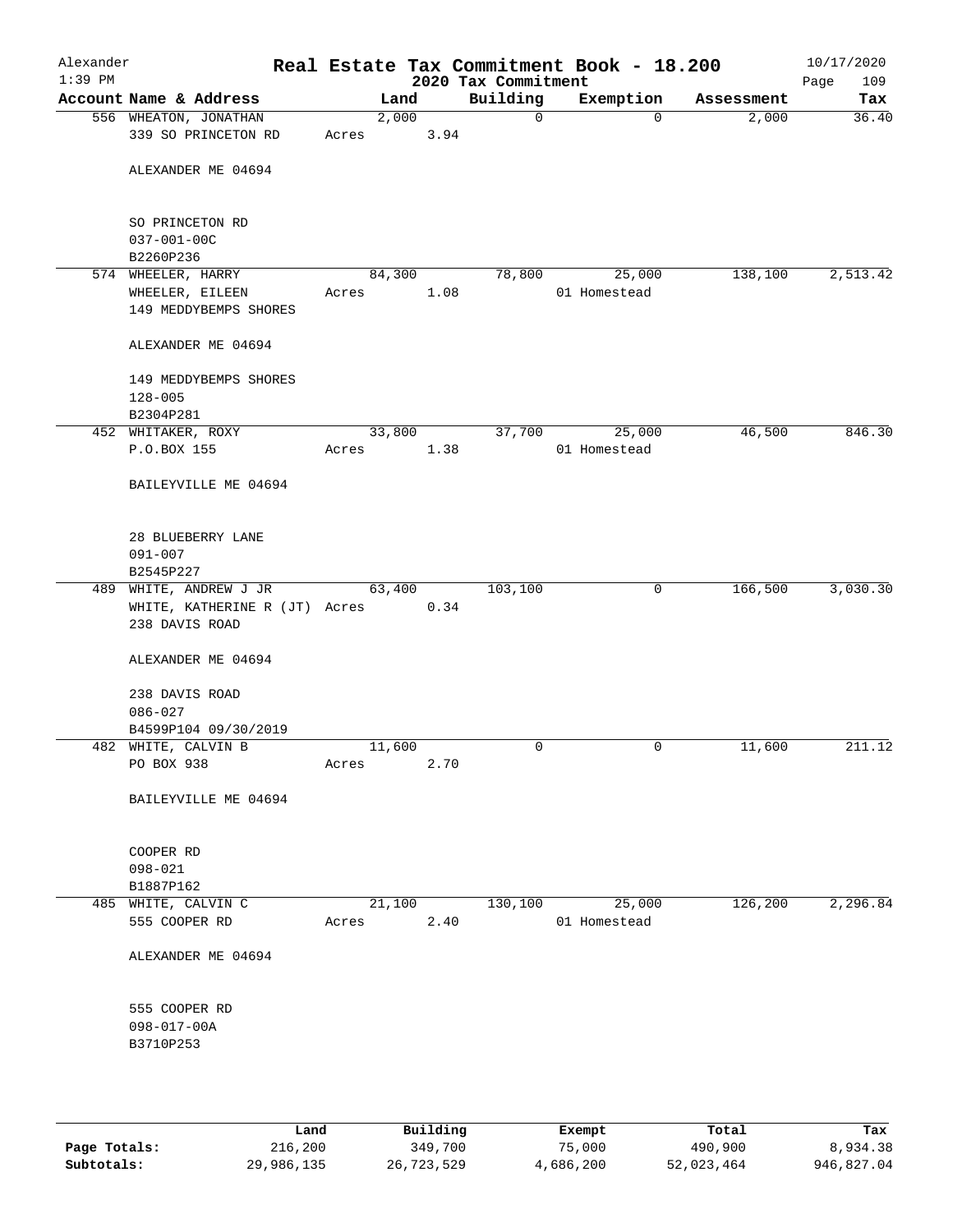| Alexander<br>$1:39$ PM |                                                                 |                 |       | 2020 Tax Commitment | Real Estate Tax Commitment Book - 18.200 |            | 10/17/2020<br>Page<br>110 |
|------------------------|-----------------------------------------------------------------|-----------------|-------|---------------------|------------------------------------------|------------|---------------------------|
|                        | Account Name & Address                                          | Land            |       | Building            | Exemption                                | Assessment | Tax                       |
|                        | 468 WHITE, CHARLES E<br>WHITE, MARGUERITE A<br>2765 AIRLINE RD. | 20,500<br>Acres | 2.00  | $\mathbf 0$         | 0                                        | 20,500     | 373.10                    |
|                        | CRAWFORD ME 04694                                               |                 |       |                     |                                          |            |                           |
|                        | 252 ARM RD                                                      |                 |       |                     |                                          |            |                           |
|                        | $086 - 013$<br>B3733P13                                         |                 |       |                     |                                          |            |                           |
|                        | 484 WHITE, MICHAEL A                                            | 63,400          |       | 22,600              | 0                                        | 86,000     | 1,565.20                  |
|                        | WHITE, MARY M                                                   | Acres           | 0.69  |                     |                                          |            |                           |
|                        | 199 DAVIS RD                                                    |                 |       |                     |                                          |            |                           |
|                        | ALEXANDER ME 04694                                              |                 |       |                     |                                          |            |                           |
|                        | 316 DAVIS ROAD                                                  |                 |       |                     |                                          |            |                           |
|                        | $092 - 008$                                                     |                 |       |                     |                                          |            |                           |
|                        | B1943P110                                                       |                 |       |                     |                                          |            |                           |
|                        | 589 WHITE, TIMOTHY, J.                                          | 91,500          |       | 148,300             | 0                                        | 239,800    | 4,364.36                  |
|                        | 4 WAYS RUN                                                      | Acres           | 0.73  |                     |                                          |            |                           |
|                        | LANDENBERG PA 19350                                             |                 |       |                     |                                          |            |                           |
|                        | 124 PINE TREE SHORE RD<br>$006 - 006$                           |                 |       |                     |                                          |            |                           |
|                        | B3880P282                                                       |                 |       |                     |                                          |            |                           |
|                        | 322 WHITE, WILLIAM                                              | 30,900          |       | 82,100              | 25,000                                   | 88,000     | 1,601.60                  |
|                        | WHITE, DORIS<br>1689 AIRLINE ROAD                               | Acres           | 12.90 |                     | 01 Homestead                             |            |                           |
|                        | ALEXANDER ME 04694                                              |                 |       |                     |                                          |            |                           |
|                        | 1689 AIRLINE RD                                                 |                 |       |                     |                                          |            |                           |
|                        | $055 - 001$                                                     |                 |       |                     |                                          |            |                           |
|                        | B2397P121                                                       |                 |       |                     |                                          |            |                           |
|                        | 14 WHITE, RANDY, R.                                             | 61,100          |       | 28,200              | 0                                        | 89,300     | 1,625.26                  |
|                        | WHITE, HEATHER, R.<br>69 SWAN ST                                | Acres           | 0.20  |                     |                                          |            |                           |
|                        | CALAIS ME 04619                                                 |                 |       |                     |                                          |            |                           |
|                        | 288 DAVIS ROAD                                                  |                 |       |                     |                                          |            |                           |
|                        | $092 - 002$                                                     |                 |       |                     |                                          |            |                           |
|                        | B3852P145                                                       |                 |       |                     |                                          |            |                           |
|                        | 516 WHITLOCK, STEPHEN G                                         | 167,900         |       | 45,700              | 0                                        | 213,600    | 3,887.52                  |
|                        | 824 FEDERAL STREET                                              | Acres           | 2.92  |                     |                                          |            |                           |
|                        | BELCHERTOWN MA 01007                                            |                 |       |                     |                                          |            |                           |
|                        | MEDDYBEMPS LK (ISLAND)<br>$128 - 030$                           |                 |       |                     |                                          |            |                           |
|                        | B3242P308                                                       |                 |       |                     |                                          |            |                           |

|              | Land         | Building   | Exempt    | Total      | Tax        |
|--------------|--------------|------------|-----------|------------|------------|
| Page Totals: | 435,300      | 326,900    | 25,000    | 737,200    | 13,417.04  |
| Subtotals:   | 30, 421, 435 | 27,050,429 | 4,711,200 | 52,760,664 | 960,244.08 |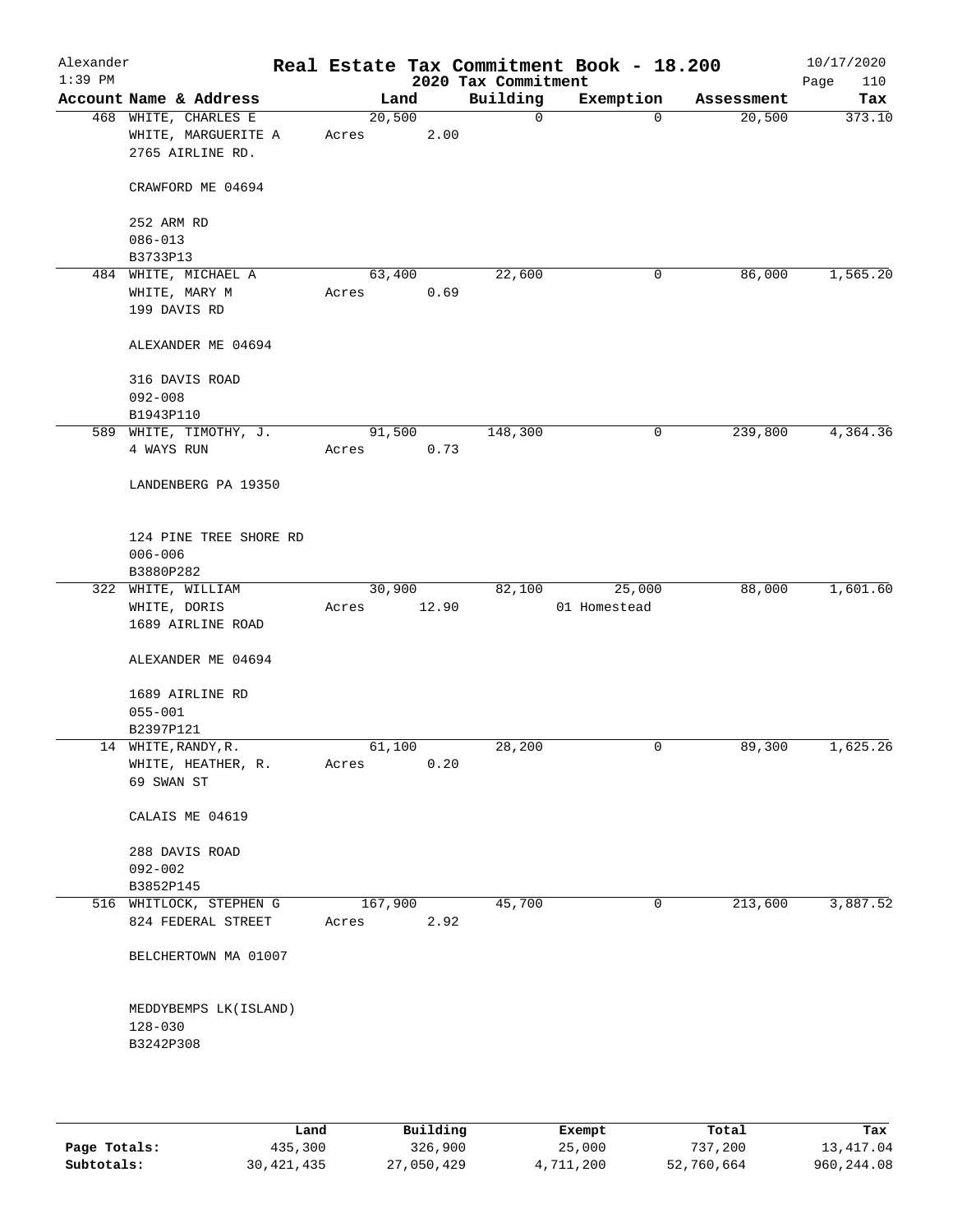| Alexander |                                              |       |                       |          |                     | Real Estate Tax Commitment Book - 18.200 |                      | 10/17/2020    |
|-----------|----------------------------------------------|-------|-----------------------|----------|---------------------|------------------------------------------|----------------------|---------------|
| $1:39$ PM | Account Name & Address                       |       |                       |          | 2020 Tax Commitment |                                          |                      | Page<br>111   |
|           | 645 WHITLOCK, STEPHEN G                      |       | Land<br>21,200        |          | Building<br>0       | Exemption<br>$\Omega$                    | Assessment<br>21,200 | Tax<br>385.84 |
|           | 281 CHAUNCEY WALKER ST<br>LOT 400            |       |                       |          |                     |                                          |                      |               |
|           | BELCHERTOWN MA 01007                         |       |                       |          |                     |                                          |                      |               |
|           | MEDDYBEMPS SHORES<br>128-SMALL ISLAND        |       |                       |          |                     |                                          |                      |               |
|           | B3242P310                                    |       |                       |          |                     |                                          |                      |               |
|           | 652 WHITNEY, DAVID M                         |       | 10,600                |          | 0                   | 0                                        | 10,600               | 192.92        |
|           | P.O.BOX 157                                  | Acres |                       | 2.05     |                     |                                          |                      |               |
|           | MACHIAS ME 04654                             |       |                       |          |                     |                                          |                      |               |
|           | AIRLINE RD                                   |       |                       |          |                     |                                          |                      |               |
|           | $GORE-005$                                   |       |                       |          |                     |                                          |                      |               |
|           | B2741P219                                    |       |                       |          |                     |                                          |                      |               |
|           | 579 WHITNEY, DAVID M<br>P.O.BOX 157          | Acres | 21,300                | 2.56     | 170,600             | 0                                        | 191,900              | 3,492.58      |
|           | MACHIAS ME 04654                             |       |                       |          |                     |                                          |                      |               |
|           | 2098 AIRLINE RD                              |       |                       |          |                     |                                          |                      |               |
|           | $00G - 004$<br>B2741P217                     |       |                       |          |                     |                                          |                      |               |
| 385       | WILCOX, CATHERINE<br>MADALYN                 |       | 57,600                |          | 14,300              | 0                                        | 71,900               | 1,308.58      |
|           | 722 COOPER RD                                | Acres |                       | 0.46     |                     |                                          |                      |               |
|           | ALEXANDER ME 04694                           |       |                       |          |                     |                                          |                      |               |
|           | 20 HARWOOD DRIVE<br>$094 - 031$              |       |                       |          |                     |                                          |                      |               |
|           | B2650P48                                     |       |                       |          |                     |                                          |                      |               |
|           | 714 WILLIAMS, CALVIN<br>22 PINE TREE SHORES  |       | 41,500<br>Acres       | 0.75     | 172,700             | 0                                        | 214,200              | 3,898.44      |
|           | ALEXANDER ME 04694                           |       |                       |          |                     |                                          |                      |               |
|           | 22 PINE TREE SHORES<br>$019 - 04D - 001$     |       |                       |          |                     |                                          |                      |               |
|           | B4195P295                                    |       |                       |          |                     |                                          |                      |               |
|           | 474 WILLIAMS, STEPHEN T<br>302 AIRLINE ROAD  |       | 25,500<br>Acres 16.00 |          | 0                   | $\mathsf{O}$                             | 25,500               | 464.10        |
|           | BAILEYVILLE ME 04694                         |       |                       |          |                     |                                          |                      |               |
|           | DAVIS RD                                     |       |                       |          |                     |                                          |                      |               |
|           | $077 - 008$<br>B4516P17 11/19/2018 B2073P201 |       |                       |          |                     |                                          |                      |               |
|           |                                              |       |                       |          |                     |                                          |                      |               |
|           |                                              | Land  |                       | Building |                     | Exempt                                   | Total                | Tax           |

|              | ⊥and       | Building   | Exempt    | Total      | тах        |
|--------------|------------|------------|-----------|------------|------------|
| Page Totals: | 177,700    | 357,600    |           | 535,300    | 9,742.46   |
| Subtotals:   | 30,599,135 | 27,408,029 | 4,711,200 | 53,295,964 | 969,986.54 |